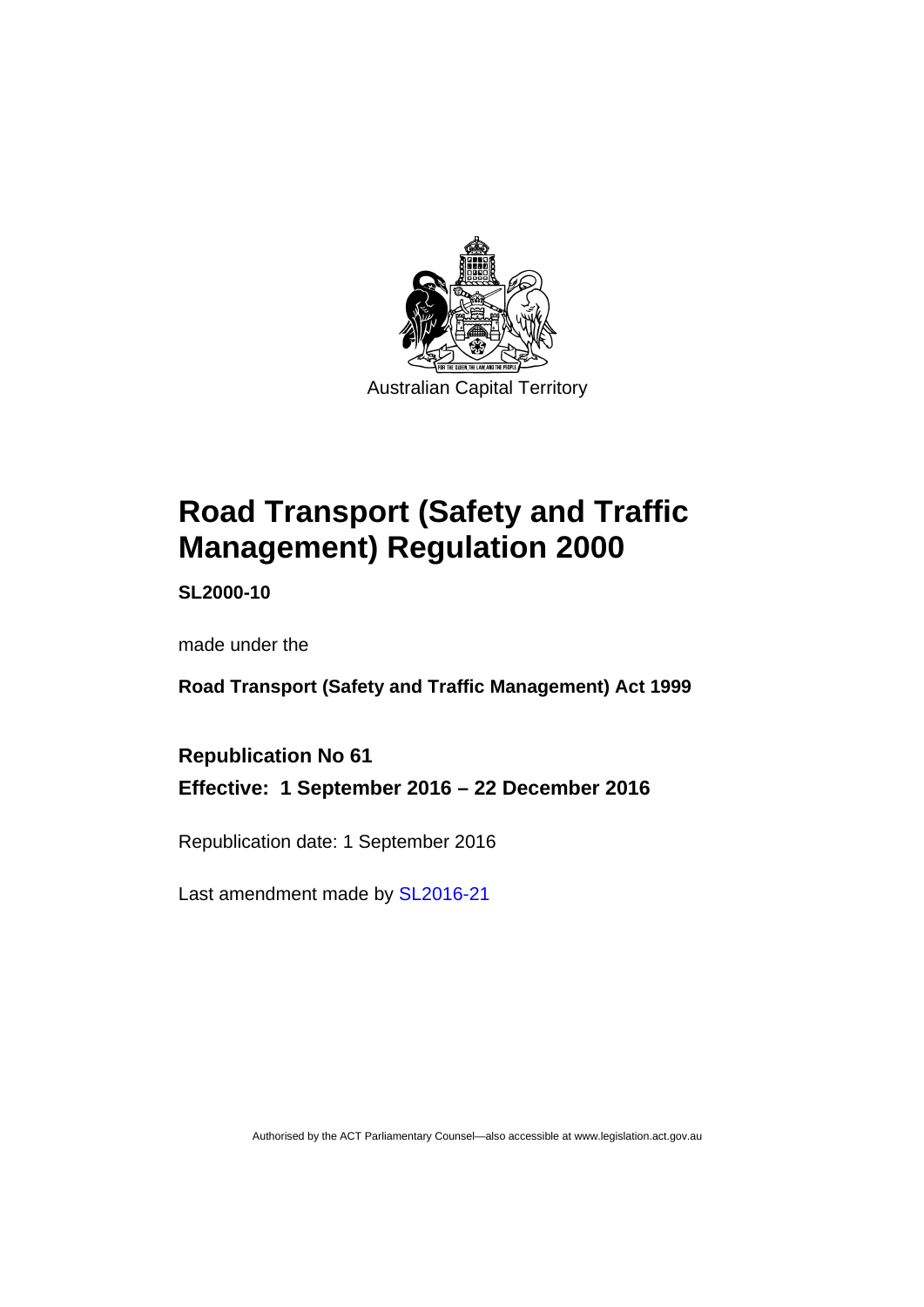#### **About this republication**

#### **The republished law**

This is a republication of the *Road Transport (Safety and Traffic Management) Regulation 2000*, made under the *Road Transport (Safety and Traffic Management) Act 1999* (including any amendment made under the *[Legislation Act 2001](http://www.legislation.act.gov.au/a/2001-14)*, part 11.3 (Editorial changes)) as in force on 1 September 2016*.* It also includes any commencement, amendment, repeal or expiry affecting this republished law to 1 September 2016.

The legislation history and amendment history of the republished law are set out in endnotes 3 and 4.

#### **Kinds of republications**

The Parliamentary Counsel's Office prepares 2 kinds of republications of ACT laws (see the ACT legislation register at [www.legislation.act.gov.au](http://www.legislation.act.gov.au/)):

- authorised republications to which the *[Legislation Act 2001](http://www.legislation.act.gov.au/a/2001-14)* applies
- unauthorised republications.

The status of this republication appears on the bottom of each page.

#### **Editorial changes**

The *[Legislation Act 2001](http://www.legislation.act.gov.au/a/2001-14)*, part 11.3 authorises the Parliamentary Counsel to make editorial amendments and other changes of a formal nature when preparing a law for republication. Editorial changes do not change the effect of the law, but have effect as if they had been made by an Act commencing on the republication date (see *[Legislation Act 2001](http://www.legislation.act.gov.au/a/2001-14)*, s 115 and s 117). The changes are made if the Parliamentary Counsel considers they are desirable to bring the law into line, or more closely into line, with current legislative drafting practice.

This republication does not include amendments made under part 11.3 (see endnote 1).

#### **Uncommenced provisions and amendments**

If a provision of the republished law has not commenced, the symbol  $\mathbf{U}$  appears immediately before the provision heading. Any uncommenced amendments that affect this republished law are accessible on the ACT legislation register [\(www.legislation.act.gov.au](http://www.legislation.act.gov.au/)). For more information, see the home page for this law on the register.

#### **Modifications**

If a provision of the republished law is affected by a current modification, the symbol  $\mathbf{M}$ appears immediately before the provision heading. The text of the modifying provision appears in the endnotes. For the legal status of modifications, see the *[Legislation Act 2001](http://www.legislation.act.gov.au/a/2001-14)*, section 95.

#### **Penalties**

At the republication date, the value of a penalty unit for an offence against this law is \$150 for an individual and \$750 for a corporation (see *[Legislation Act 2001](http://www.legislation.act.gov.au/a/2001-14)*, s 133).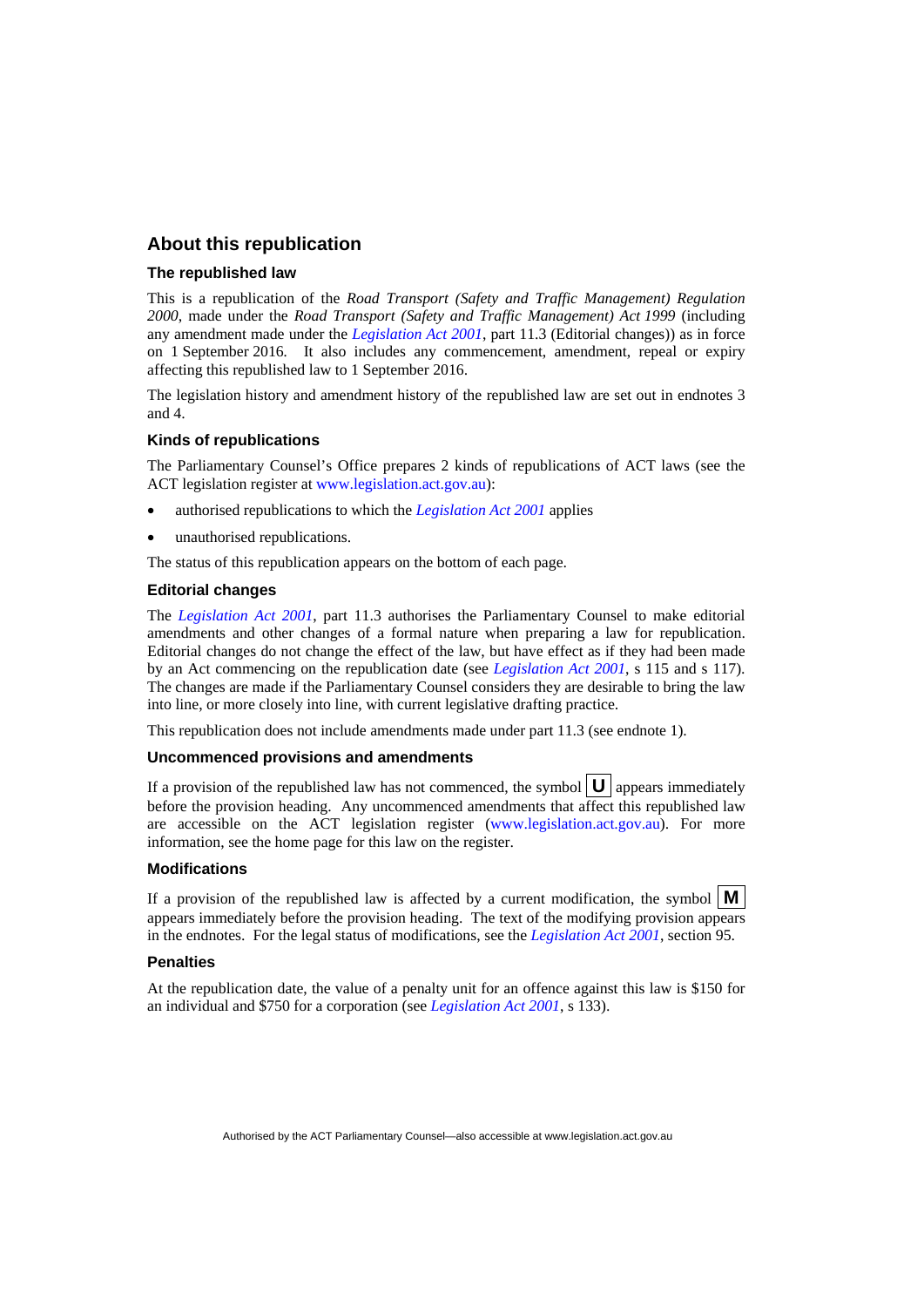

# **Road Transport (Safety and Traffic Management) Regulation 2000**

made under the

**Road Transport (Safety and Traffic Management) Act 1999** 

# **Contents**

Page

| <b>Chapter 1</b>            | <b>Preliminary</b>                                                |            |
|-----------------------------|-------------------------------------------------------------------|------------|
|                             | Name of regulation                                                | 2          |
| 2                           | Dictionary                                                        | 2          |
| 3                           | Dictionary—application to Australian Road Rules                   | 2          |
| 3A                          | Road includes road related area                                   | 2          |
| 3B                          | Meaning of <i>park</i> and <i>stop</i>                            | 3          |
| 4                           | <b>Notes</b>                                                      | 3          |
| 4A                          | Offences against regulation—application of Criminal Code etc      | 3          |
| 4B                          | Offences against regulation are strict liability offences         | 4          |
| R <sub>61</sub><br>01/09/16 | Road Transport (Safety and Traffic Management)<br>Regulation 2000 | contents 1 |
|                             | Effective: 01/09/16-22/12/16                                      |            |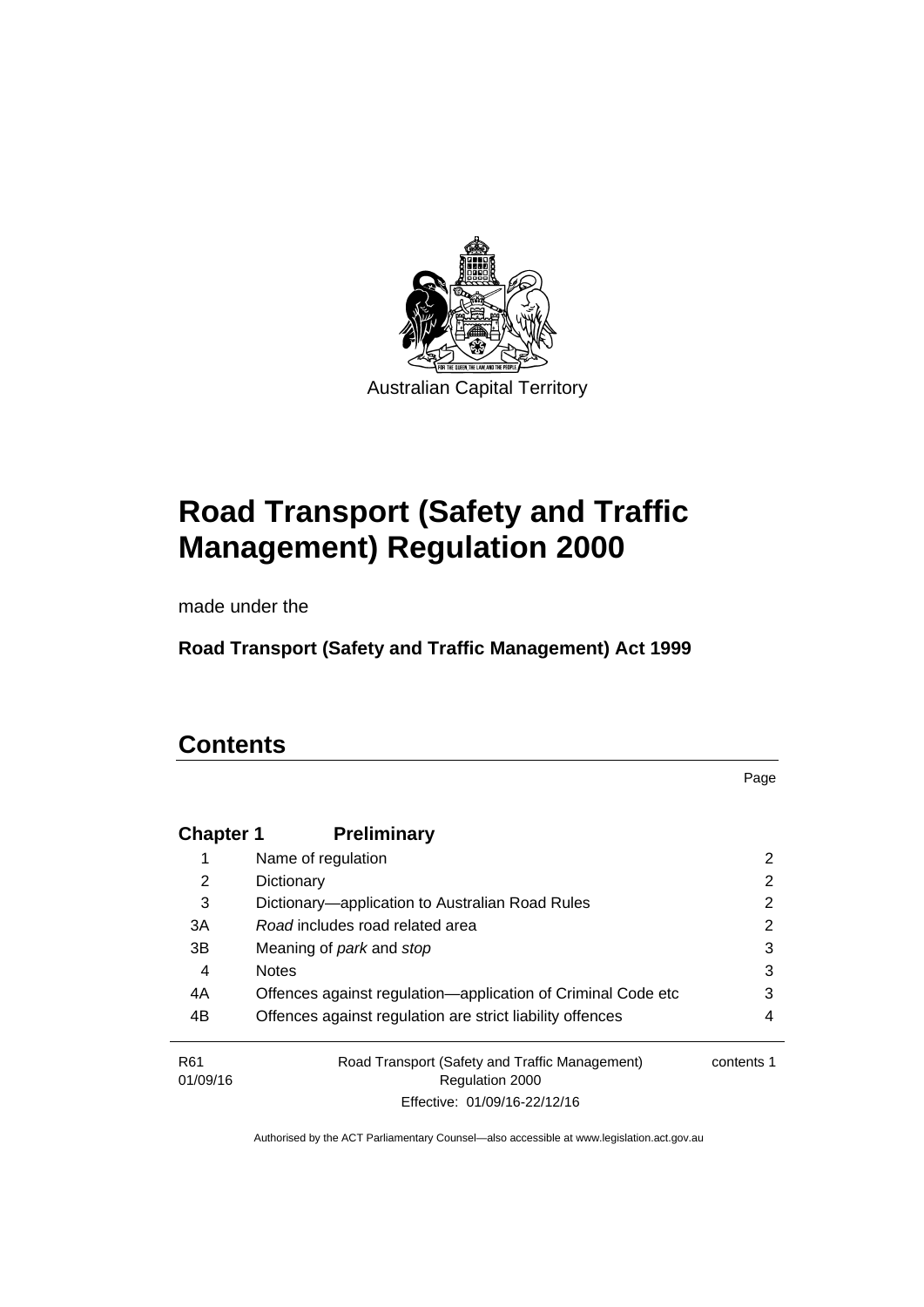| 4C               | General defence of accident or reasonable effort                                     | Page<br>4       |
|------------------|--------------------------------------------------------------------------------------|-----------------|
| <b>Chapter 2</b> | <b>Australian Road Rules</b>                                                         |                 |
| <b>Part 2.1</b>  | <b>Incorporation into ACT law</b>                                                    |                 |
| 5                | Meaning of Australian Road Rules                                                     | 5               |
| 6                | Incorporation of Australian Road Rules into ACT law                                  | 5               |
| <b>Part 2.2</b>  | <b>How the Australian Road Rules are</b><br>incorporated                             |                 |
| Division 2.2.1   | General                                                                              |                 |
| 7                | References to another law of this jurisdiction etc                                   | 2               |
| Division 2.2.2   | Other provisions for the Australian Road Rules                                       |                 |
| 8                | ARR r 10 (2)-penalties for offences                                                  | 2               |
| 9                | ARR r 95—emergency stopping lane only signs                                          | 3               |
| 10               | ARR r 104-no truck signs                                                             | 3               |
| 11               | ARR r 151 (3) (b)—riding a motorbike or bicycle alongside more than<br>1 other rider | 3               |
| <b>11A</b>       | ARR r 158 (2) (c)—other vehicles permitted to travel in bicycle lanes                | 3               |
| 12               | ARR r 158 (2) (c)—other vehicles permitted to travel in bus lanes                    | 4               |
| 12A              | ARR r 176-stopping on a clearway                                                     | 4               |
| 13               | ARR r 179 (1) (c)-stopping in a loading zone-goods and permit<br>vehicles            | 4               |
| 13A              | ARR r 179 (1) (c) and (2) (c)—stopping in loading zone—bookable<br>vehicles          | 5               |
| 13B              | ARR r 183—stopping in a bus zone                                                     | 6               |
| 13BA             | ARR r 189-double parking-motorbikes                                                  | 6               |
| 13C              | ARR r 195-stopping at or near a bus stop                                             | $\overline{7}$  |
| 14               | ARR r 199 (2)-stopping near postbox                                                  | $\overline{7}$  |
| 15               | ARR $r$ 206 (2) (b), (c)—time extension for people with disabilities<br>permit       | 7               |
| 16               | ARR r 207 (2) (a)—fees for parking in pay parking spaces                             | 8               |
| 16A              | ARR r 213 (5)-making a motor vehicle secure-exception                                | 8               |
| 17               | ARR r 215 (4)-lights required to be fitted to a vehicle                              | 8               |
| contents 2       | Road Transport (Safety and Traffic Management)<br>Regulation 2000                    | R61<br>01/09/16 |

Effective: 01/09/16-22/12/16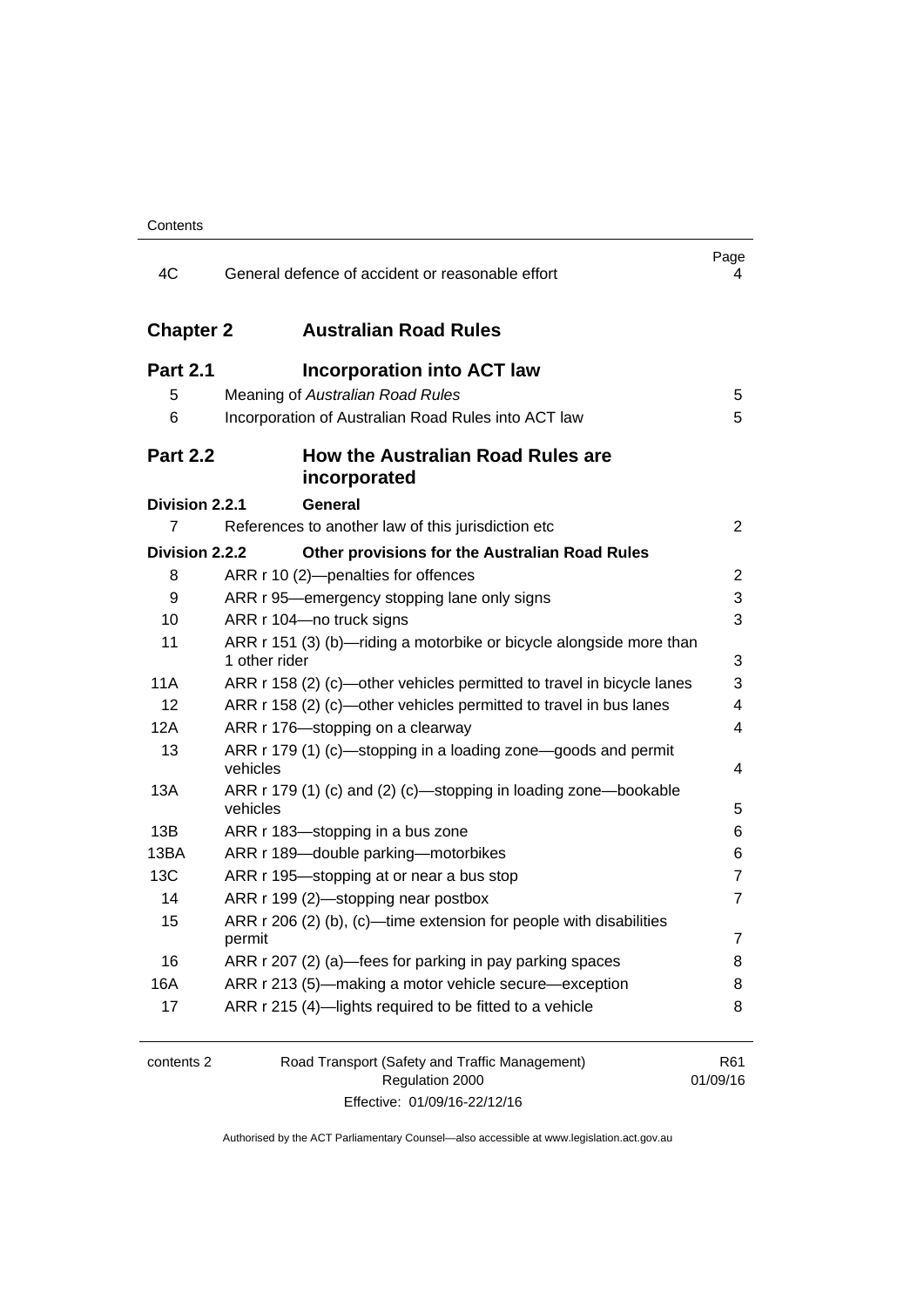| Contents |  |
|----------|--|
|----------|--|

|                             |                                                                               | Page       |
|-----------------------------|-------------------------------------------------------------------------------|------------|
| 18                          | ARR r 216 (3)—towing a vehicle at night or in hazardous weather<br>conditions | 9          |
| 19                          | ARR r 220 (3)—using lights on vehicles that are stopped                       | 9          |
| 20                          | ARR r 221 (f)—using hazard warning lights on buses carrying children          | 9          |
| 21                          | ARR r 222—using warning lights on buses carrying children                     | 9          |
| 22                          | ARR r 225-use of radar detectors                                              | 10         |
| 22A                         | ARR r 236 (6)-hitchhiking, roadside commerce etc permitted                    | 10         |
| 23                          | ARR r 244C-motorised scooters not to be used                                  | 11         |
| 24                          | ARR r 266 (7)—wearing of seatbelts by passengers under 16 years<br>old        | 11         |
| 26                          | ARR r 270 (3)—wearing motorbike helmets                                       | 11         |
| 27                          | ARR r 271 (6)-riding on motorbikes                                            | 12         |
| 27A                         | ARR r 280 (2) (a)—other vehicles to which B light rules apply                 | 12         |
| 28                          | ARR r 287 (3), (4)—duties of participants in crashes                          | 12         |
| 29                          | ARR r 289 (1) (g)-driving on nature strip                                     | 13         |
| 30                          | ARR r 298-driving with a person in or on trailer                              | 14         |
| 30A                         | ARR r 299-television receivers and visual display units in motor<br>vehicles  | 15         |
| 30 <sub>B</sub>             | ARR r 300 (1) (c)-use of mobile phone                                         | 16         |
| 31                          | ARR r 310 (3), (4)-exemption for road workers etc                             | 17         |
| 32                          | ARR r 313-postal workers                                                      | 17         |
| 33                          | ARR dict-definitions for dictionary                                           | 18         |
| <b>Part 2.3</b>             | <b>Additional ACT road rules</b>                                              |            |
| Division 2.3.1              | Noise and other nuisances                                                     |            |
| 37                          | Making unnecessary engine noise                                               | 21         |
| 38                          | Emission of waste oil or grease                                               | 21         |
| Division 2.3.1A             | <b>Bicycle riders</b>                                                         |            |
| 38A                         | Keeping safe lateral distance when passing bicycle rider                      | 22         |
| 38B                         | Exceptions for passing bicycle rider                                          | 23         |
| 38C                         | Riding across road on crossing                                                | 24         |
| 38D                         | Application of ARRs to riders crossing road on crossing                       | 25         |
| Division 2.3.2              | Driver and passenger safety                                                   |            |
| 39                          | Safety of persons on trailers                                                 | 26         |
| R <sub>61</sub><br>01/09/16 | Road Transport (Safety and Traffic Management)<br>Regulation 2000             | contents 3 |

Authorised by the ACT Parliamentary Counsel—also accessible at www.legislation.act.gov.au

Effective: 01/09/16-22/12/16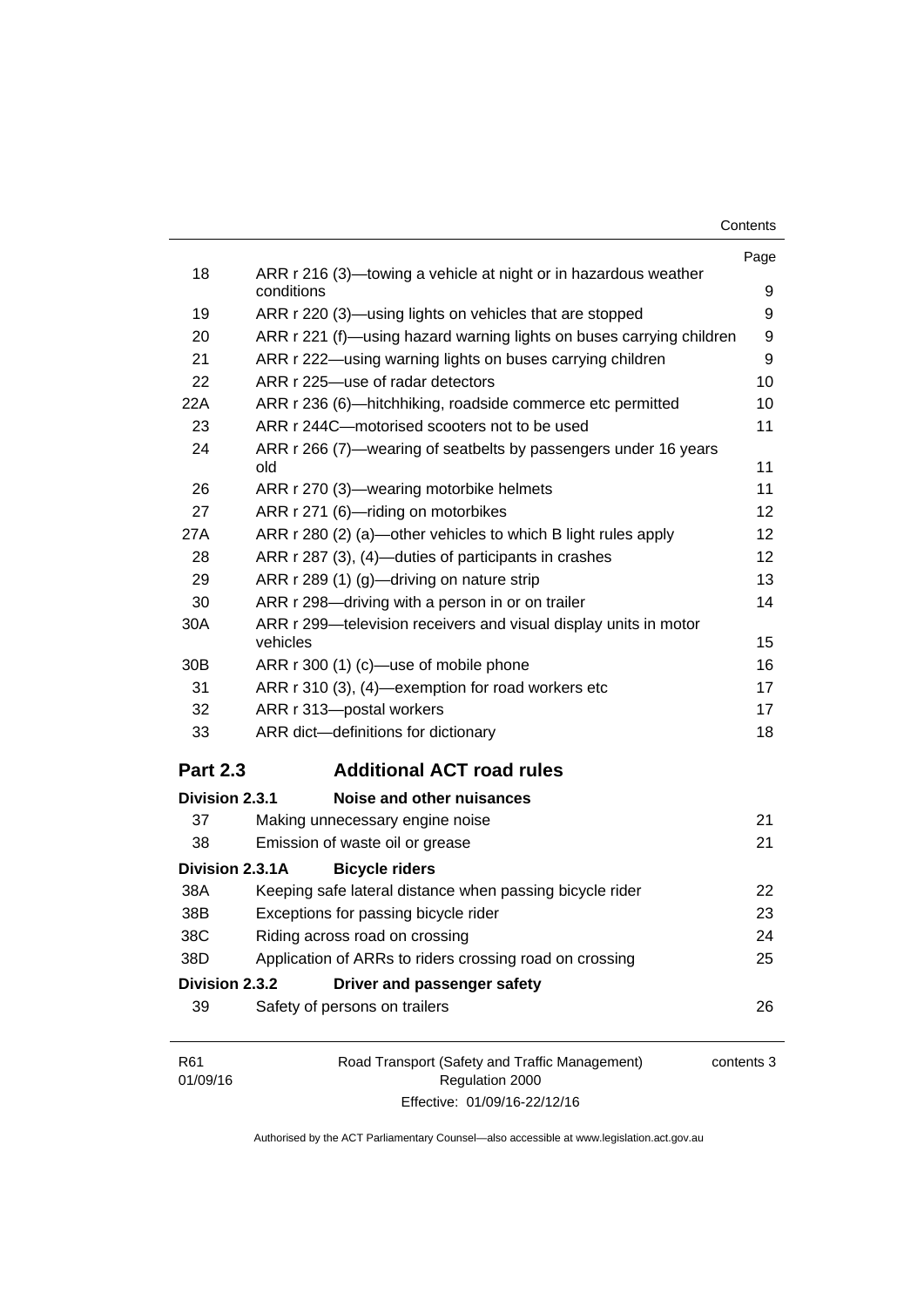#### **Contents**

| 40             | Passengers in sidecars to be seated                                            | Page<br>27      |
|----------------|--------------------------------------------------------------------------------|-----------------|
| Division 2.3.3 | <b>Trailers and towing</b>                                                     |                 |
| 41             | Number of vehicles that may be drawn                                           | 28              |
| 42             | Towing by vehicles under 4.5t                                                  | 29              |
| Division 2.3.4 | <b>Lights on vehicles</b>                                                      |                 |
| 43             | Lights on motor vehicles generally                                             | 31              |
| Division 2.3.5 | <b>Metered parking</b>                                                         |                 |
| 44             | Metered parking-parking in spaces                                              | 32              |
| 44 A A         | Metered parking-parking in spaces-motorbikes                                   | 33              |
| 44A            | Metered parking-parking fees                                                   | 33              |
| 44B            | Metered parking-maximum length of stay                                         | 34              |
| 45             | Metered parking-exceptions to s 44A and s 44B                                  | 34              |
| 46             | Temporary closure of metered parking spaces                                    | 35              |
| 47             | Misuse of parking meters                                                       | 36              |
| 48             | Interfering with parking meters etc                                            | 36              |
| Division 2.3.6 | <b>Ticket parking</b>                                                          |                 |
| 49             | Ticket parking-parking in spaces                                               | 36              |
| 49AAA          | Ticket parking-parking in spaces-motorbikes                                    | 37              |
| 49A            | Ticket parking-display of tickets                                              | 38              |
| 49AA           | Ticket parking-e-payment                                                       | 40              |
| 49B            | Ticket parking-maximum length of stay                                          | 40              |
| 50             | Ticket parking-exceptions to s 49A and s 49B                                   | 41              |
| 51             | Temporary closure of ticket parking spaces and areas                           | 42              |
| 52             | Use of false or damaged parking tickets etc                                    | 43              |
| 53             | Misuse of parking ticket machines                                              | 43              |
| 54             | Interfering with parking ticket machines etc                                   | 44              |
| 55             | Interfering with parking tickets                                               | 44              |
| Division 2.3.7 | Other ACT road rules about stopping and parking                                |                 |
| 56             | Unauthorised use of parking permits and mobility parking scheme<br>authorities | 45              |
| 56A            | Interfering with parking permits and mobility parking scheme<br>authorities    | 46              |
| 57A            | Stopping public buses in bus zones and at bus stops                            | 46              |
| contents 4     | Road Transport (Safety and Traffic Management)<br>Regulation 2000              | R61<br>01/09/16 |

Effective: 01/09/16-22/12/16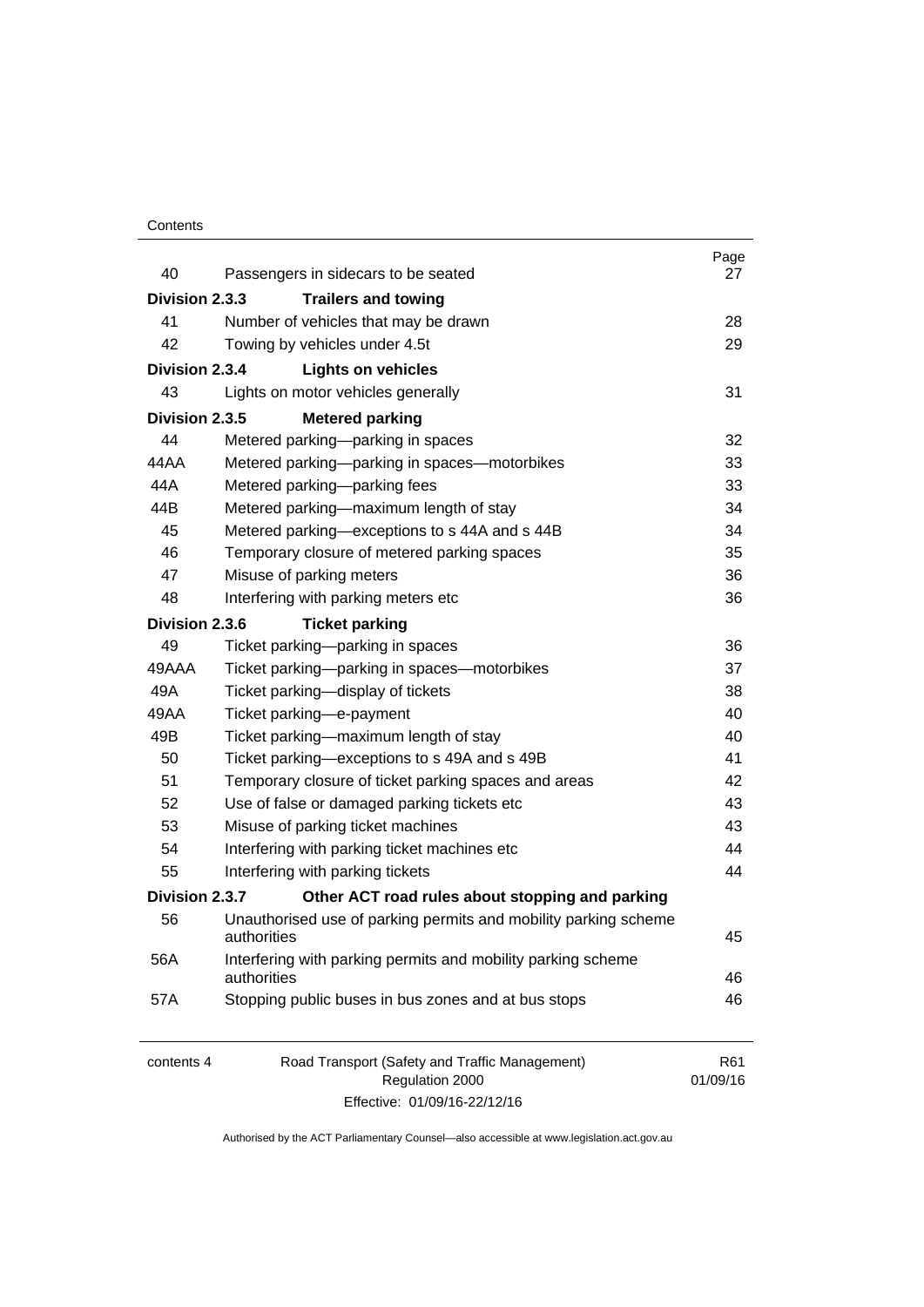|                 |                                                                                                         | Contents   |
|-----------------|---------------------------------------------------------------------------------------------------------|------------|
| 58              | Stopping in an emergency etc or to comply with another law                                              | Page<br>47 |
| Division 2.3.8  | Other ACT road rules                                                                                    |            |
| 60              | Interrupting funeral processions etc                                                                    | 49         |
| 61              | Driving on roads closed to traffic                                                                      | 49         |
| 62              | Use of wheeled recreational devices and wheeled toys on roads                                           | 49         |
| <b>Part 2.4</b> | <b>Other provisions</b>                                                                                 |            |
| 63              | Devices that are prescribed traffic control devices—Act, dict, def<br>prescribed traffic control device | 50         |
| 64              | Preventing prescribed traffic control devices being clearly visible                                     | 50         |
| 65              | Use of do not overtake turning vehicle sign                                                             | 51         |
| 66              | Approvals etc by road transport authority                                                               | 51         |
| 67              | Exemption from requirement about riding on motorbikes                                                   | 52         |
| 68              | Defence of complying with direction of police officer or authorised                                     |            |
|                 | person                                                                                                  | 52         |
| 69              | Exemption for driver of police vehicle—generally—Act, s 35                                              | 53         |
| 69A             | Exemption for driver of police vehicle—training and assessment                                          | 54         |
| 70              | Exemption for driver of emergency vehicles                                                              | 55         |
| 71              | Stopping and parking exemption for police and emergency vehicles<br>and authorised people               | 55         |

## **[Chapter 3](#page-73-0) Parking**

| <b>Part 3.1</b> | <b>Parking schemes</b>                          |            |
|-----------------|-------------------------------------------------|------------|
| Division 3.1.1  | <b>Metered parking schemes</b>                  |            |
| 72              | Metered parking schemes                         | 57         |
| 73              | Metered parking areas                           | 57         |
| 74              | Parking meters                                  | 57         |
| 75              | Metered parking spaces                          | 58         |
| Division 3.1.2  | <b>Ticket parking schemes</b>                   |            |
| 75A             | Parking authorities                             | 58         |
| 75B             | Parking authority guidelines                    | 59         |
| 76              | Ticket parking schemes—road transport authority | 59         |
| 76AA            | Approval of e-payment method                    | 59         |
| R <sub>61</sub> | Road Transport (Safety and Traffic Management)  | contents 5 |
| 01/09/16        | <b>Regulation 2000</b>                          |            |

Effective: 01/09/16-22/12/16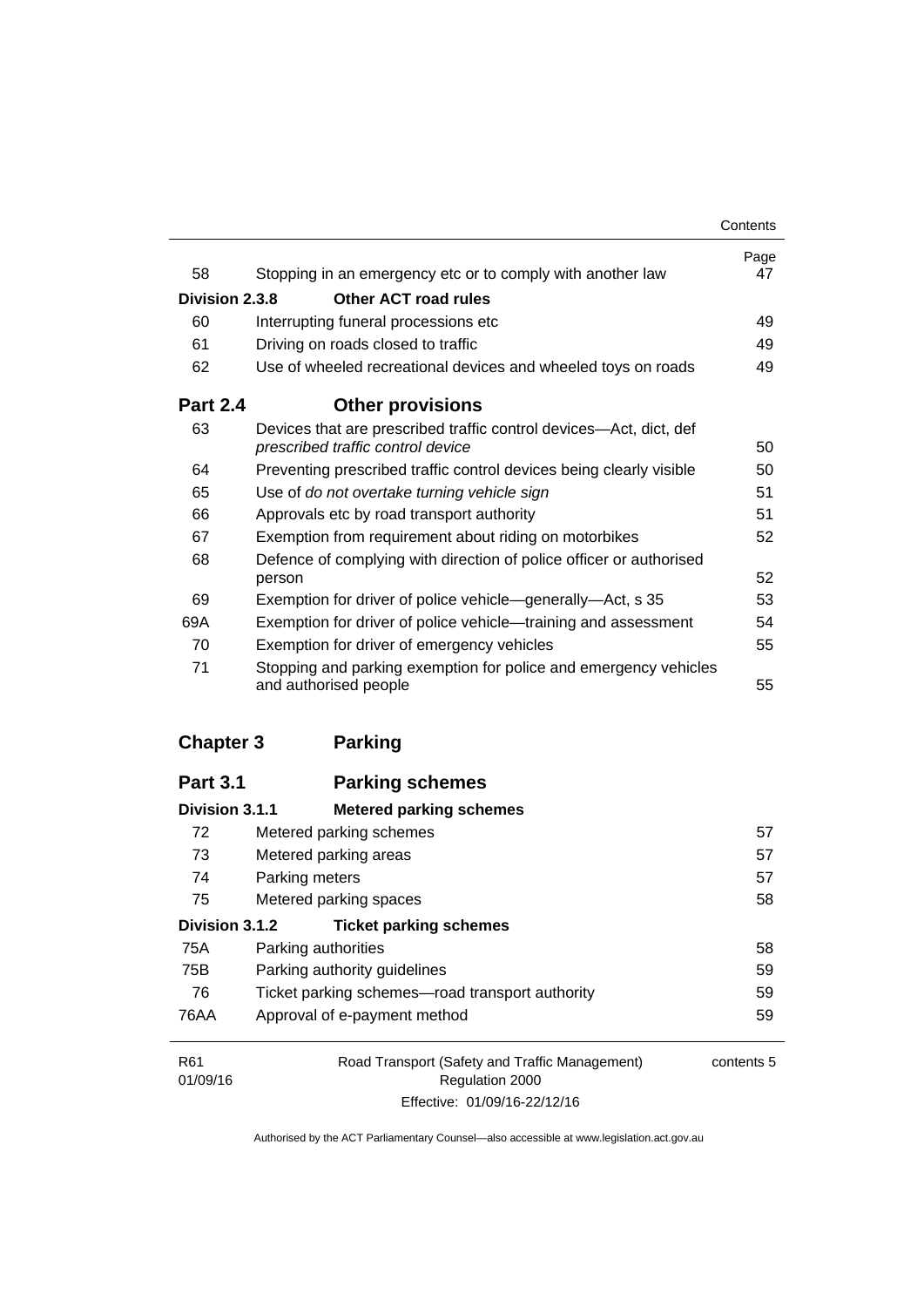| 76A            | Ticket parking schemes—parking authorities                                | Page<br>60 |
|----------------|---------------------------------------------------------------------------|------------|
| 77             | Ticket parking areas                                                      | 61         |
| 78             | Ticket parking spaces                                                     | 61         |
| 79             | <b>Ticket machines</b>                                                    | 61         |
| 80             | Parking tickets                                                           | 61         |
| 81             | Duration of parking tickets and e-payment parking period                  | 62         |
| Division 3.1.3 | <b>Heavy vehicle parking</b>                                              |            |
| 82             | Definitions-div 3.1.3                                                     | 62         |
| 83             | References in div 3.1.3 to land adjoining residential land                | 63         |
| 84             | Vehicle parked partly on residential land                                 | 63         |
| 85             | Parking of certain vehicles on residential land prohibited                | 63         |
| 85A            | No more than 1 heavy vehicle on residential land                          | 64         |
| 85B            | Heavy vehicles to be parked away from residential land boundaries         | 64         |
| 86             | Parking of certain vehicles on land adjoining residential land prohibited | 65         |
| 87             | Parking of certain commercial vehicles on land with multi-unit housing    | 65         |
| 87A            | No offence if reasonable necessity etc                                    | 66         |
| 87B            | Heavy vehicle refrigeration units not to be operated on residential land  | 66         |
| 87C            | Prohibition on night operation of heavy vehicle                           | 67         |
| 88             | Daily infringement                                                        | 67         |
|                | Division 3.1.3A<br>Heavy vehicle parking-enforcement                      |            |
| 89             | Meaning of occupier-div 3.1.3A                                            | 68         |
| 90             | Power to enter premises                                                   | 68         |
| 91             | Production of identity card                                               | 69         |
| 92             | Consent to entry                                                          | 69         |
| 93             | General powers on entry to premises                                       | 70         |
| 94             | Damage etc to be minimised                                                | 71         |
| 95             | Compensation for exercise of enforcement powers                           | 71         |
| Division 3.1.4 | <b>Miscellaneous</b>                                                      |            |
| 97A            | Other powers to provide pay parking                                       | 72         |
| 98             | Overlapping schemes                                                       | 72         |
| 98A            | Income from ticket parking scheme                                         | 72         |
| 98B            | Costs of ticket parking scheme                                            | 73         |
| 99             | Trailers not separately chargeable                                        | 73         |

| contents 6 | Road Transport (Safety and Traffic Management) | R61      |
|------------|------------------------------------------------|----------|
|            | Regulation 2000                                | 01/09/16 |
|            | Effective: 01/09/16-22/12/16                   |          |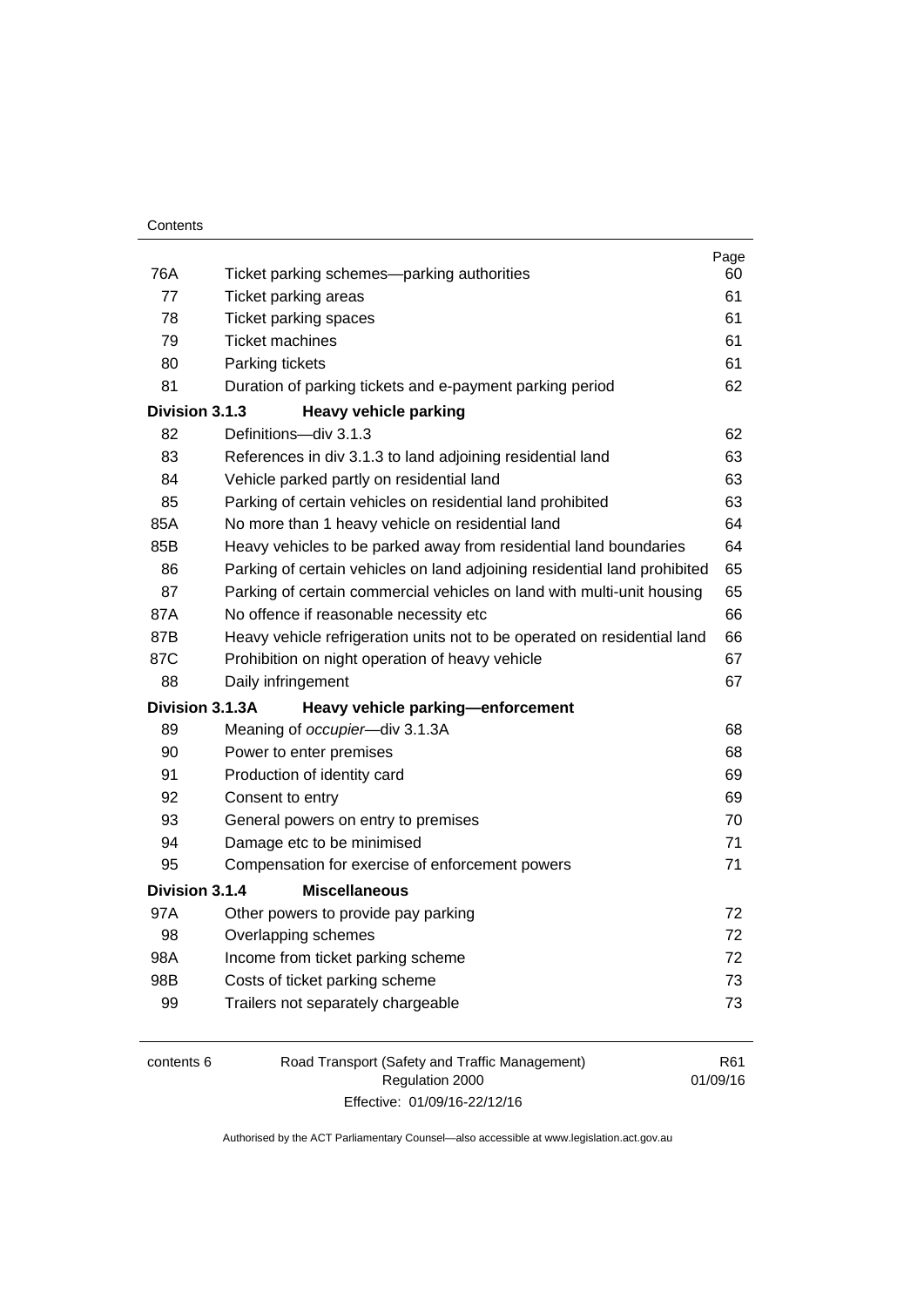|                  |                                                                                                                                         | Contents   |
|------------------|-----------------------------------------------------------------------------------------------------------------------------------------|------------|
|                  |                                                                                                                                         | Page       |
| <b>Part 3.2</b>  | Parking permits and mobility parking scheme<br>authorities                                                                              |            |
| 100              | Parking permits                                                                                                                         | 74         |
| 101              | Mobility parking scheme authorities                                                                                                     | 75         |
| 101A             | Parking permits and mobility parking scheme authorities—cancellation                                                                    | 76         |
| 101B             | Parking permits and mobility parking scheme authorities-return when<br>cancelled                                                        | 77         |
| <b>Part 3.3</b>  | <b>Parking-other provisions</b>                                                                                                         |            |
| 101C             | Marking tyres by parking inspectors                                                                                                     | 78         |
| <b>Chapter 4</b> | <b>Traffic offence detection devices</b>                                                                                                |            |
| 102              | Definitions-ch 4                                                                                                                        | 79         |
| 103              | Approved traffic offence detection devices                                                                                              | 81         |
| 103A             | Approval of police vehicle speedometers                                                                                                 | 82         |
| 103B             | Average speed detection systems-Act, s 22AA, s 23B and s 24 (2)                                                                         | 82         |
| 104              | Major testing of laser speed measuring devices                                                                                          | 86         |
| 104A             | Major testing of other traffic offence detection devices                                                                                | 87         |
| 104B             | Certification and sealing of traffic offence detection devices                                                                          | 89         |
| 105              | Use of certain digital camera detection devices                                                                                         | 89         |
| 105A             | Use of certain laser speed measuring devices                                                                                            | 91         |
| 105B             | Use of certain radar speed measuring devices                                                                                            | 92         |
| 106              | Approved people-testing and sealing                                                                                                     | 93         |
| 107              | Approved people-use                                                                                                                     | 93         |
| 107A             | Recording of camera detection device image files—Act, s 23 (2) (c) (ii)                                                                 | 93         |
| 107B             | Verification of camera detection device image files-Act,<br>s 23 (2) (c) (iii)                                                          | 94         |
| 108              | Meaning of codes etc on image taken by approved camera detection<br>device or approved average speed detection system-Act, s 24 (2) (a) | 95         |
| <b>Chapter 5</b> | <b>Miscellaneous</b>                                                                                                                    |            |
| 109              | Additional police powers-removing parked cars                                                                                           | 99         |
| 110              | Prohibition on car minding                                                                                                              | 99         |
| R61<br>01/09/16  | Road Transport (Safety and Traffic Management)<br>Regulation 2000                                                                       | contents 7 |

Authorised by the ACT Parliamentary Counsel—also accessible at www.legislation.act.gov.au

Effective: 01/09/16-22/12/16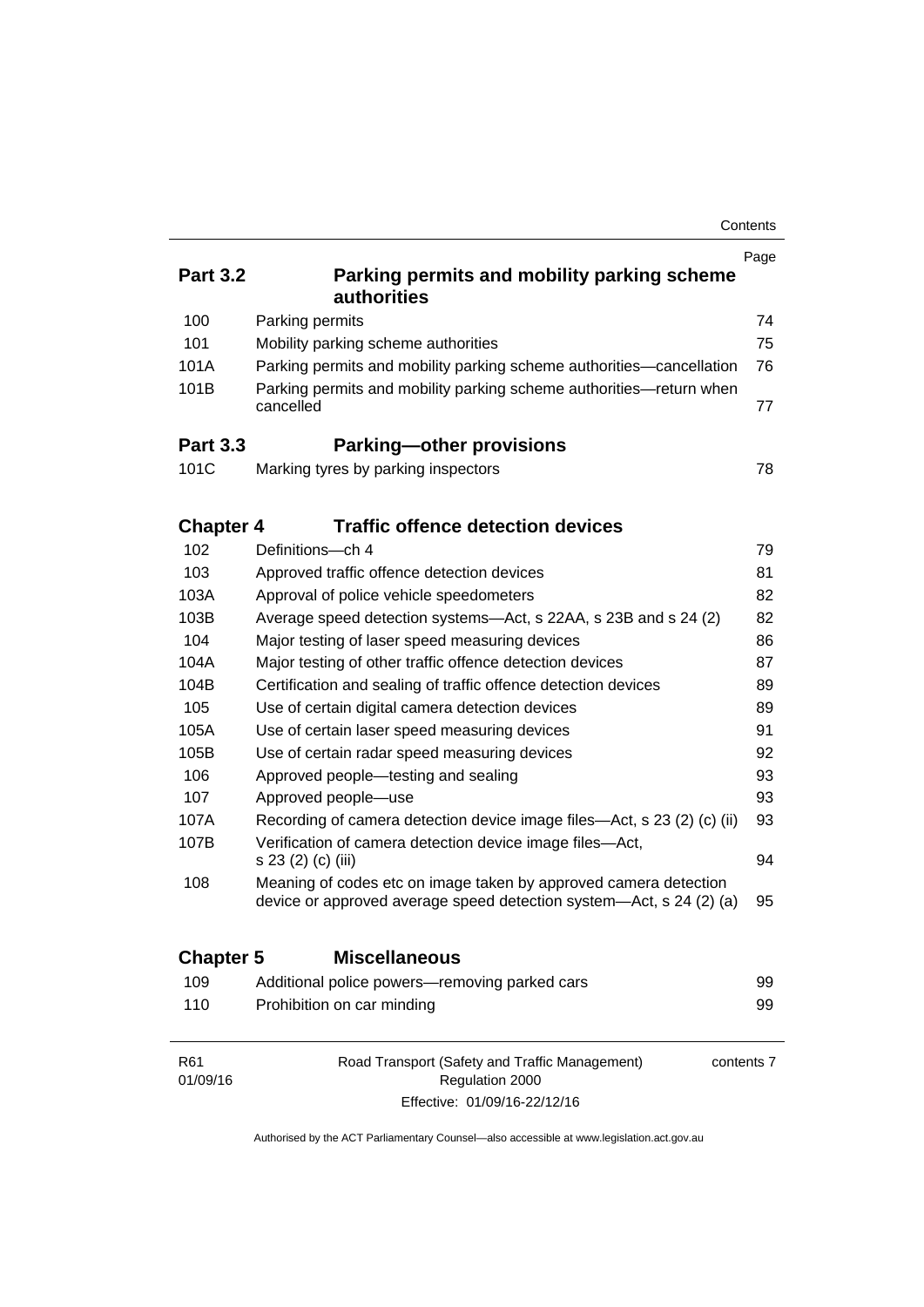| Contents |                                                    |             |
|----------|----------------------------------------------------|-------------|
| 111      | Removal of unattended vehicles—Act, s 32 (1) (c)   | Page<br>100 |
| 112      | Disposal of impounded vehicles—Act, s 10K          | 100         |
| 112A     | Disposal of forfeited vehicles—Act, s 10K          | 102         |
| 113      | Responsible person to inspect driver licence       | 102         |
| 114      | Responsible person's consent                       | 102         |
| 115      | Standards for safe carriage of loads—Act, s 14 (2) | 102         |
| 116      | Tracked vehicle—Act, dict, def vehicle, par (b)    | 103         |
| 117      | Review of div 2.3.1A                               | 103         |

# **[Dictionary](#page-120-0)** [104](#page-120-0)

| <b>Endnotes</b> |                        |     |
|-----------------|------------------------|-----|
|                 | About the endnotes     | 114 |
| 2               | Abbreviation key       | 114 |
| 3               | Legislation history    | 115 |
| 4               | Amendment history      | 125 |
| 5               | Earlier republications | 144 |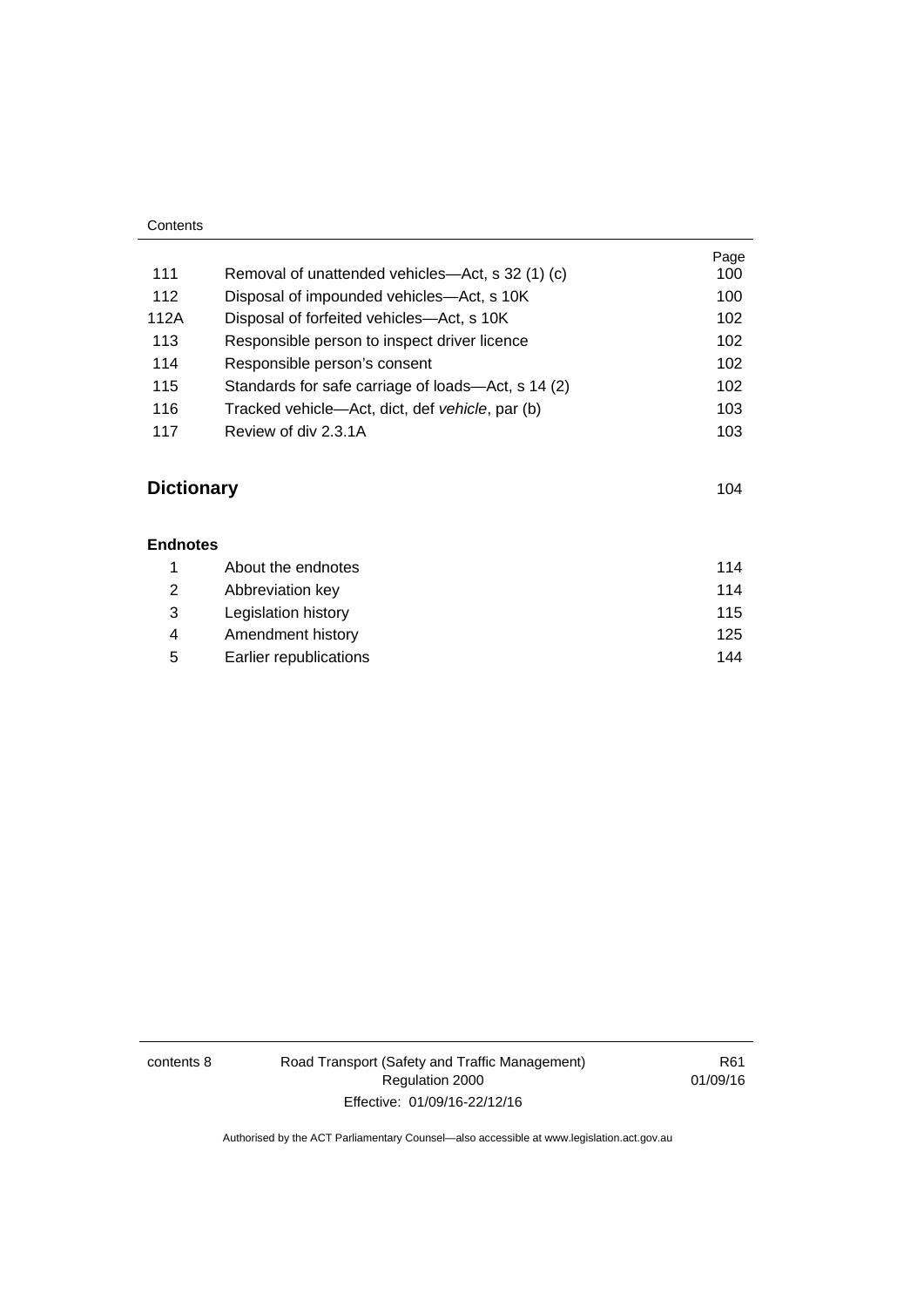

# **Road Transport (Safety and Traffic Management) Regulation 2000**

made under the

**[Road Transport \(Safety and Traffic Management\) Act 1999](http://www.legislation.act.gov.au/a/1999-80)**

R61 01/09/16

l

Road Transport (Safety and Traffic Management) Regulation 2000 Effective: 01/09/16-22/12/16

page 1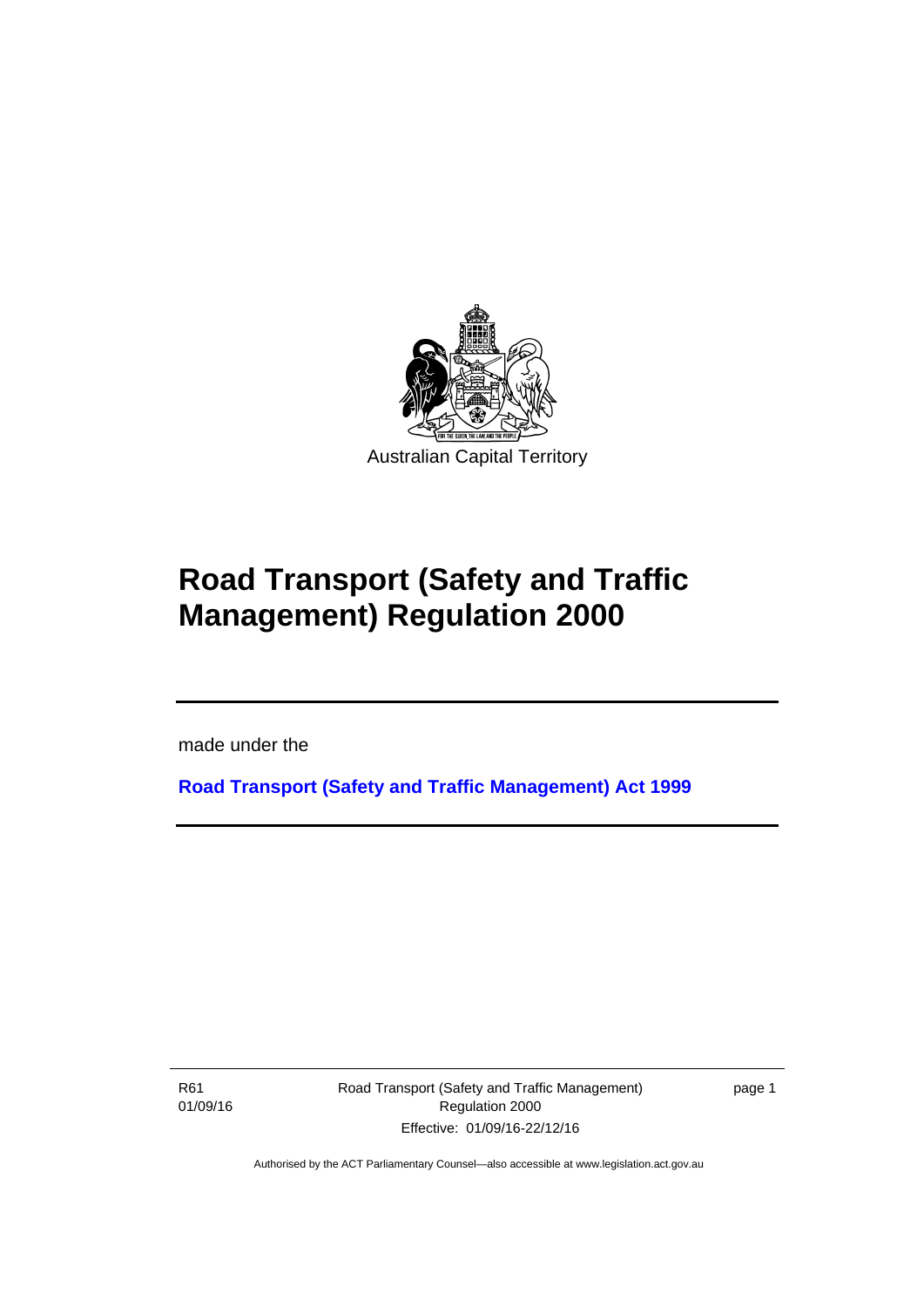# <span id="page-11-0"></span>**Chapter 1** Preliminary

#### <span id="page-11-1"></span>**1 Name of regulation**

This regulation is the *Road Transport (Safety and Traffic Management) Regulation 2000*.

#### <span id="page-11-2"></span>**2 Dictionary**

The dictionary at the end of this regulation is part of the regulation.

*Note 1* The dictionary at the end of this regulation defines certain terms used in this regulation, and includes references (*signpost definitions*) to other terms defined elsewhere.

> For example, the signpost definition '*semitrailer*—see the *[Road](http://www.legislation.act.gov.au/sl/2000-12)  [Transport \(Vehicle Registration\) Regulation 2000](http://www.legislation.act.gov.au/sl/2000-12)*, dictionary.' means that the term 'semitrailer' is defined in that dictionary and the definition applies to this regulation.

*Note 2* A definition in the dictionary (including a signpost definition) applies to the entire regulation unless the definition, or another provision of the regulation, provides otherwise or the contrary intention otherwise appears (see [Legislation Act,](http://www.legislation.act.gov.au/a/2001-14) s 155 and s 156 (1)).

#### <span id="page-11-3"></span>**3 Dictionary—application to Australian Road Rules**

The definitions in the dictionary do not apply to the Australian Road [Rules](http://www.legislation.act.gov.au//ni/db_37271/default.asp) unless this regulation provides otherwise.

*Note* See div 2.2.1, note 2 for the relevant provisions of this regulation.

#### <span id="page-11-4"></span>**3A** *Road* **includes road related area**

In this regulation:

*road* includes a road related area.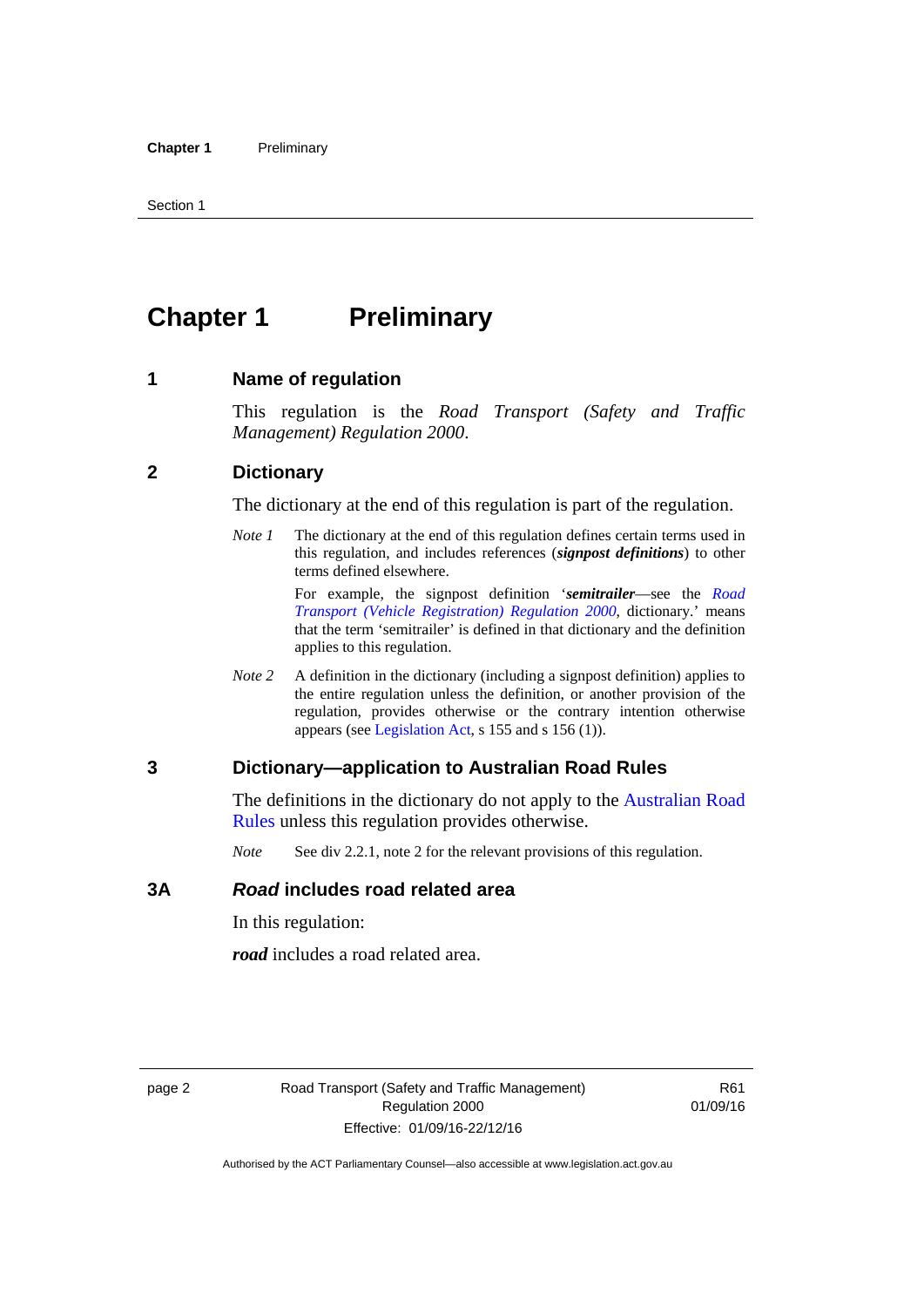### <span id="page-12-0"></span>**3B Meaning of** *park* **and** *stop*

In this regulation:

*park*, in relation to a driver, includes stop and allow the driver's vehicle to stay (whether or not the driver leaves the vehicle).

*stop*, for a driver, includes park, but does not include stop to reverse the driver's vehicle into a parking bay or other parking space.

#### <span id="page-12-1"></span>**4 Notes**

A note in this regulation is explanatory and is not part of this regulation.

*Note* See the [Legislation Act,](http://www.legislation.act.gov.au/a/2001-14) s 127 (1), (4) and (5) for the legal status of notes.

#### <span id="page-12-2"></span>**4A Offences against regulation—application of Criminal Code etc**

Other legislation applies in relation to offences against this regulation (including the [Australian Road Rules](http://www.legislation.act.gov.au//ni/db_37271/default.asp)).

*Note 1 Criminal Code* The [Criminal Code,](http://www.legislation.act.gov.au/a/2002-51) ch 2 applies to an offence against this regulation (see Code, pt 2.1).

> The chapter sets out the general principles of criminal responsibility (including burdens of proof and general defences), and defines terms used for offences to which the Code applies (eg *conduct*, *intention*, *recklessness* and *strict liability*).

#### *Note 2 Penalty units*

The [Legislation Act](http://www.legislation.act.gov.au/a/2001-14), s 133 deals with the meaning of offence penalties that are expressed in penalty units.

*Note 3* The [Australian Road Rules](http://www.legislation.act.gov.au//ni/db_37271/default.asp) are to be read with, and as if they formed part of, this regulation (see s 6).

R61 01/09/16 page 3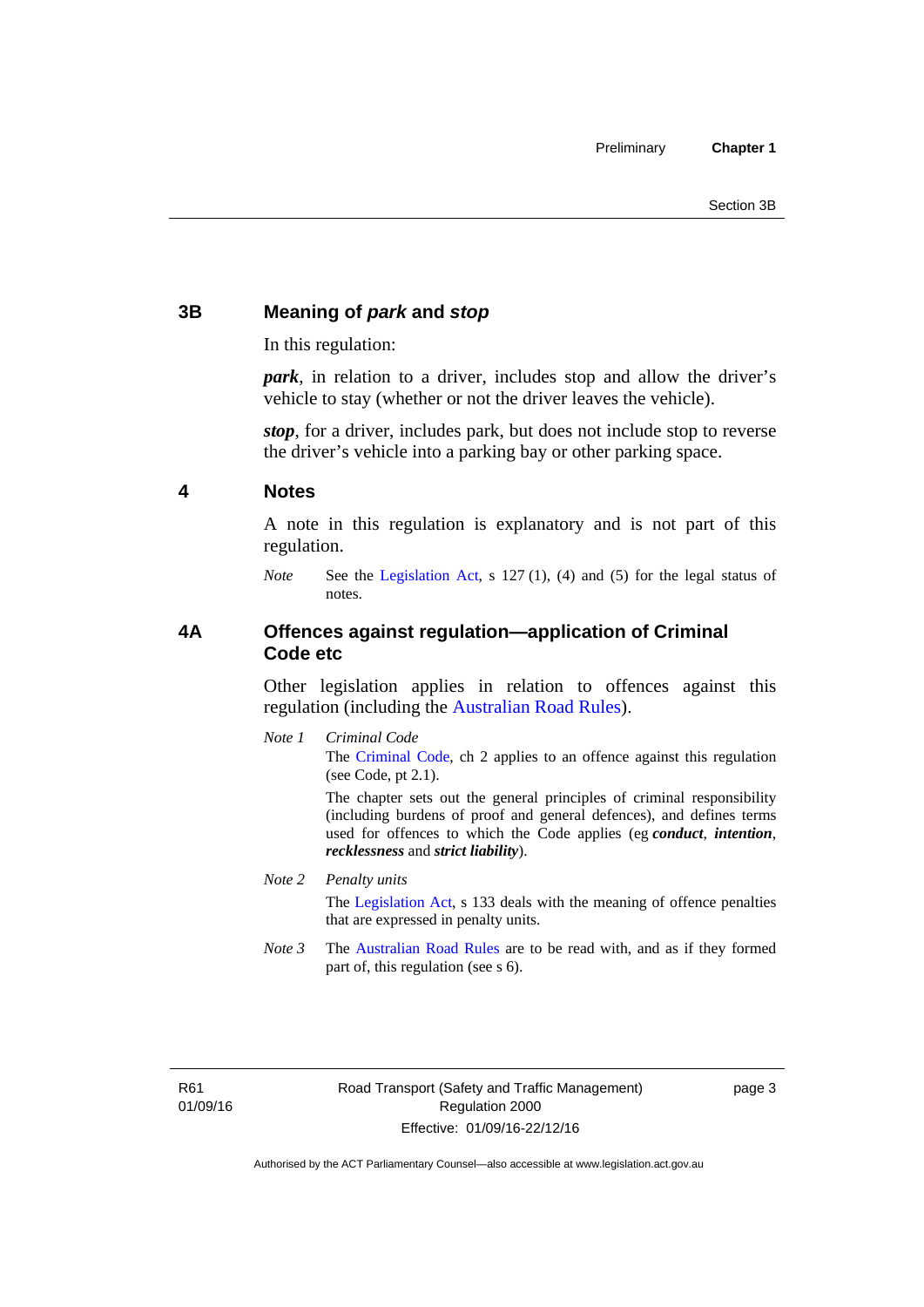#### **Chapter 1** Preliminary

Section 4B

#### <span id="page-13-0"></span>**4B Offences against regulation are strict liability offences**

An offence against this regulation (including the [Australian Road](http://www.legislation.act.gov.au//ni/db_37271/default.asp)  [Rules](http://www.legislation.act.gov.au//ni/db_37271/default.asp)) is a strict liability offence.

#### <span id="page-13-1"></span>**4C General defence of accident or reasonable effort**

Without limiting any other defence, it is a defence to an offence against this regulation (including the [Australian Road Rules\)](http://www.legislation.act.gov.au//ni/db_37271/default.asp) if the defendant proves that the offence—

- (a) was the result of an accident; or
- (b) could not have been avoided by any reasonable efforts by the defendant.

page 4 Road Transport (Safety and Traffic Management) Regulation 2000 Effective: 01/09/16-22/12/16

R61 01/09/16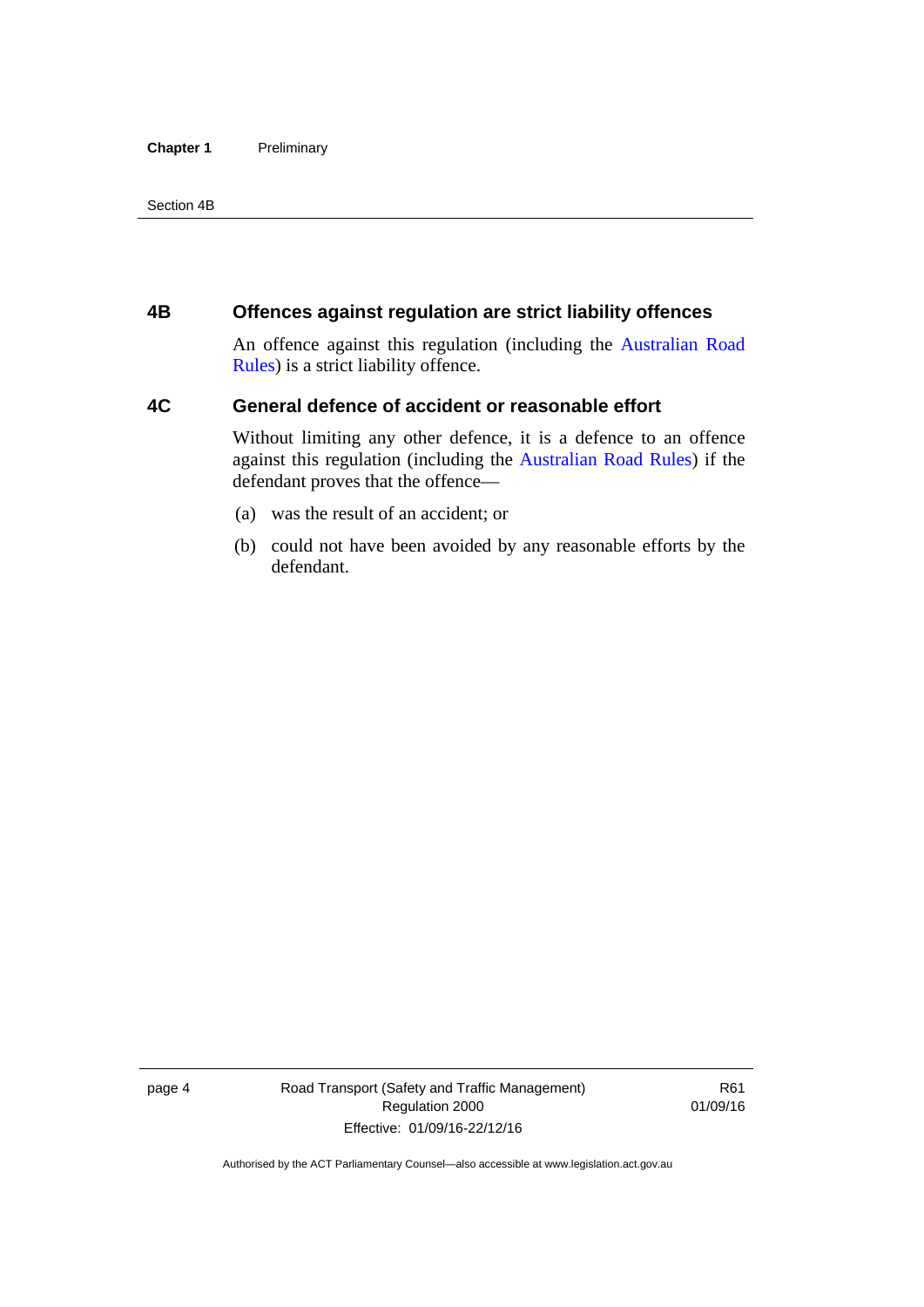# <span id="page-14-0"></span>**Chapter 2 Australian Road Rules**

## <span id="page-14-1"></span>**Part 2.1 Incorporation into ACT law**

#### <span id="page-14-2"></span>**5 Meaning of** *Australian Road Rules*

In this regulation:

*Australian Road Rules* means that part of the publication known as the [Australian Road Rules](http://www.legislation.act.gov.au//ni/db_37271/default.asp), ISBN 0 7240 8874 1 published by the National Transport Commission in February 2012 that consists of the rules approved by the Australian Transport Council under the *[National Transport Commission Act 2003](http://www.comlaw.gov.au/Series/C2004A01166)* (Cwlth).

*Note* The [Australian Road Rules](http://www.legislation.act.gov.au//ni/db_37271/default.asp) are accessible at [www.legislation.act.gov.au](http://www.legislation.act.gov.au/).

#### <span id="page-14-3"></span>**6 Incorporation of Australian Road Rules into ACT law**

- (1) The [Australian Road Rules](http://www.legislation.act.gov.au//ni/db_37271/default.asp) (other than rule 2) are to be read with, and as if they formed part of, this regulation.
- (2) Subsection (1) has effect subject to this regulation.

page 5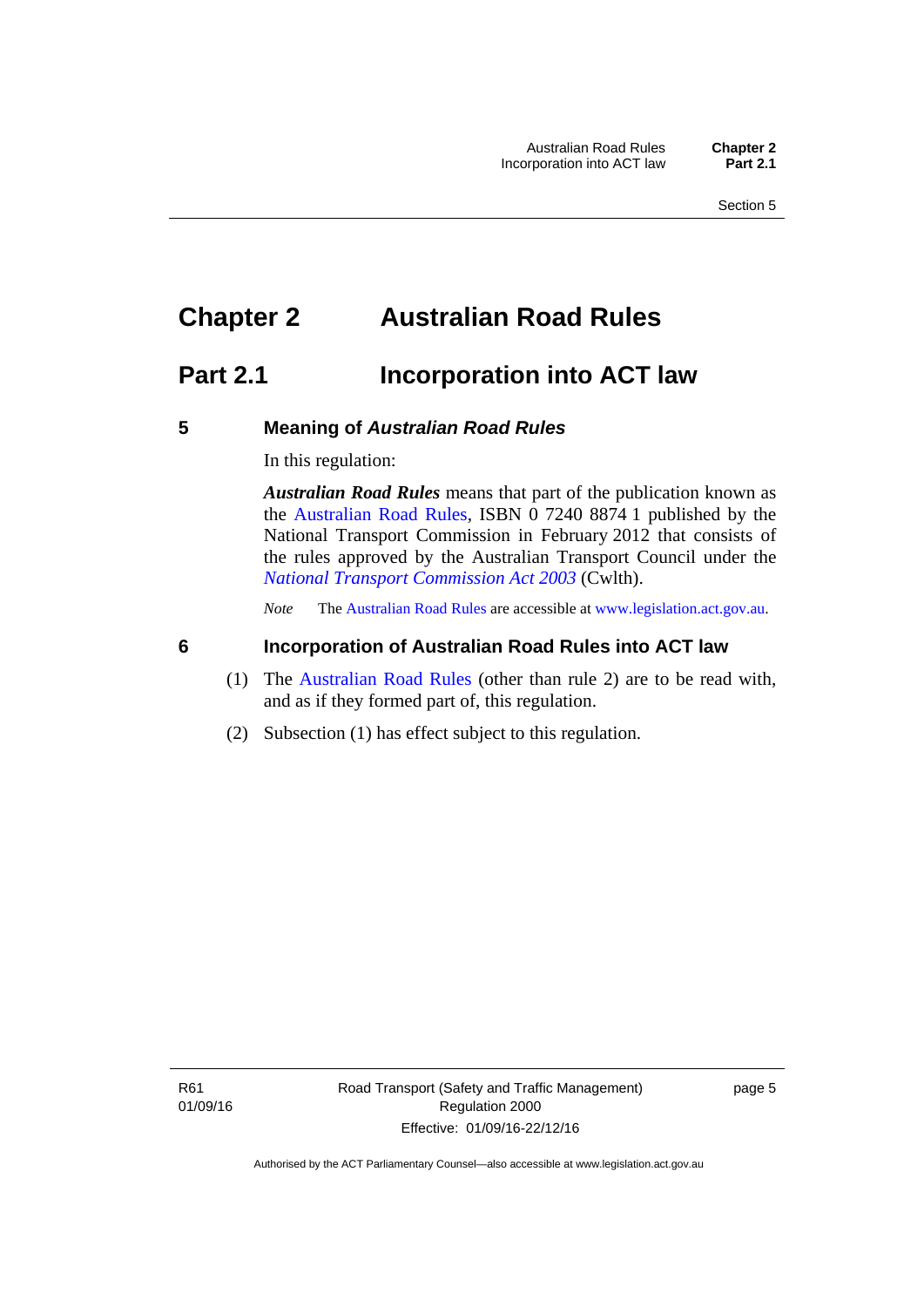# <span id="page-15-0"></span>**Part 2.2 How the Australian Road Rules are incorporated**

#### <span id="page-15-1"></span>**Division 2.2.1 General**

*Note 1* The [Australian Road Rules](http://www.legislation.act.gov.au//ni/db_37271/default.asp) are not completely self-contained and need to be read with associated laws of each jurisdiction. Many of the rules provide for 'another law of this jurisdiction' to define terms used in the [Australian Road Rules](http://www.legislation.act.gov.au//ni/db_37271/default.asp) for application of the [Australian Road Rules](http://www.legislation.act.gov.au//ni/db_37271/default.asp) in the ACT, to permit things to be done in the ACT otherwise prohibited by the [Australian Road Rules](http://www.legislation.act.gov.au//ni/db_37271/default.asp) or to exempt persons in the ACT from complying with the [Australian Road Rules.](http://www.legislation.act.gov.au//ni/db_37271/default.asp)

| column 1<br>item | column <sub>2</sub><br><b>ARR</b> provision | column 3<br>provision of this regulation |
|------------------|---------------------------------------------|------------------------------------------|
| 1                | 10(2)                                       | 8                                        |
| $\mathbf{2}$     | 95                                          | 9                                        |
| 3                | 104                                         | 10                                       |
| $\overline{4}$   | 151(3)(b)                                   | 11                                       |
| 5                | 158 $(2)(c)$                                | 12                                       |
| 6                | 179(1)(c)                                   | 13                                       |
| 7                | 179 $(1)$ $(c)$ and $(2)$ $(c)$             | 13A                                      |
| 8                | 183(1)                                      | 13B                                      |
| 9                | 195(1)                                      | 13C                                      |
| 10               | 199(2)                                      | 14                                       |
| 11               | $206(2)$ (b) and (c)                        | 15                                       |
| 12               | 207(2)(a)                                   | 16                                       |
| 13               | 213(5)                                      | 16A                                      |
| 14               | 215(4)                                      | 17                                       |

*Note 2* The following table sets out the provisions of the [Australian Road Rules](http://www.legislation.act.gov.au//ni/db_37271/default.asp) for which provision is made by this part:

page 6 Road Transport (Safety and Traffic Management) Regulation 2000 Effective: 01/09/16-22/12/16

R61 01/09/16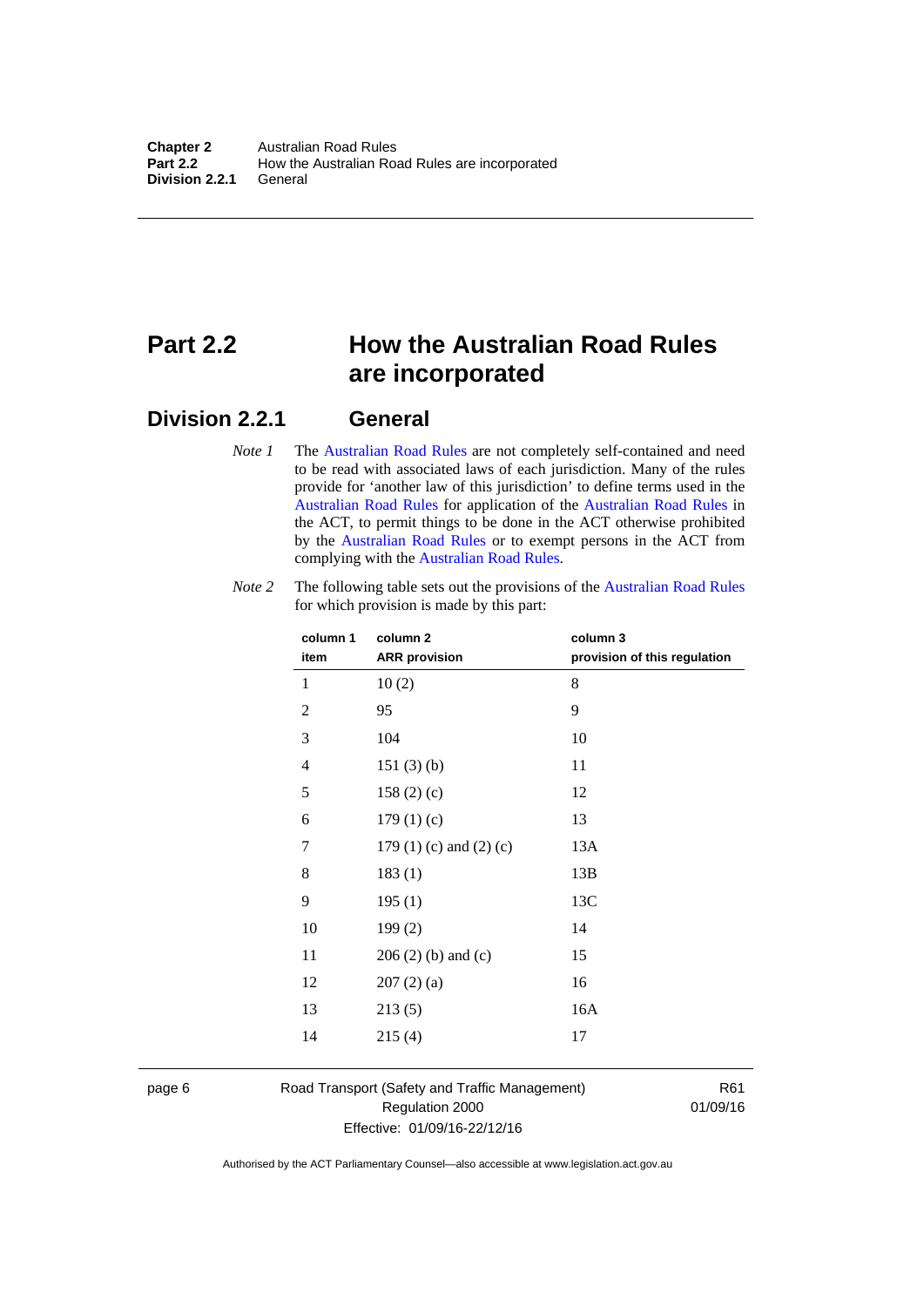| column 1<br>item | column <sub>2</sub><br><b>ARR</b> provision | column 3<br>provision of this regulation |
|------------------|---------------------------------------------|------------------------------------------|
| 15               | 216(3)                                      | 18                                       |
| 16               | 220(3)                                      | 19                                       |
| 17               | 221(f)                                      | 20                                       |
| 18               | 222                                         | 21                                       |
| 19               | 225                                         | 22                                       |
| 20               | 236(6)                                      | 22A                                      |
| 21               | 244C                                        | 23                                       |
| 22               | 266(7)                                      | 24                                       |
| 23               | 270(3)                                      | 26                                       |
| 24               | 271(6)                                      | 27                                       |
| 25               | 280(2)(a)                                   | 27A                                      |
| 26               | $287(3)$ (e) and (4)                        | 28                                       |
| 27               | 289(1)(g)                                   | 29                                       |
| 28               | 298                                         | 30                                       |
| 29               | 299                                         | 30A                                      |
| 30               | 300                                         | 30B                                      |
| 31               | $310(3)$ and $(4)$                          | 31                                       |
| 32               | 313                                         | 32                                       |
| 33               | dict, def approved bicycle<br>helmet        | 33(1)                                    |
| 34               | dict, def approved seatbelt                 | 33(1)                                    |
| 35               | dict, def <i>authorised</i> person          | 33(1)                                    |
| 36               | dict, def emergency worker                  | 33(1)                                    |
| 37               | dict, def GVM                               | 33(2)                                    |
| 38               | dict, def hazard warning<br>lights          | 33(3)                                    |

R61 01/09/16 Road Transport (Safety and Traffic Management) Regulation 2000 Effective: 01/09/16-22/12/16

page 7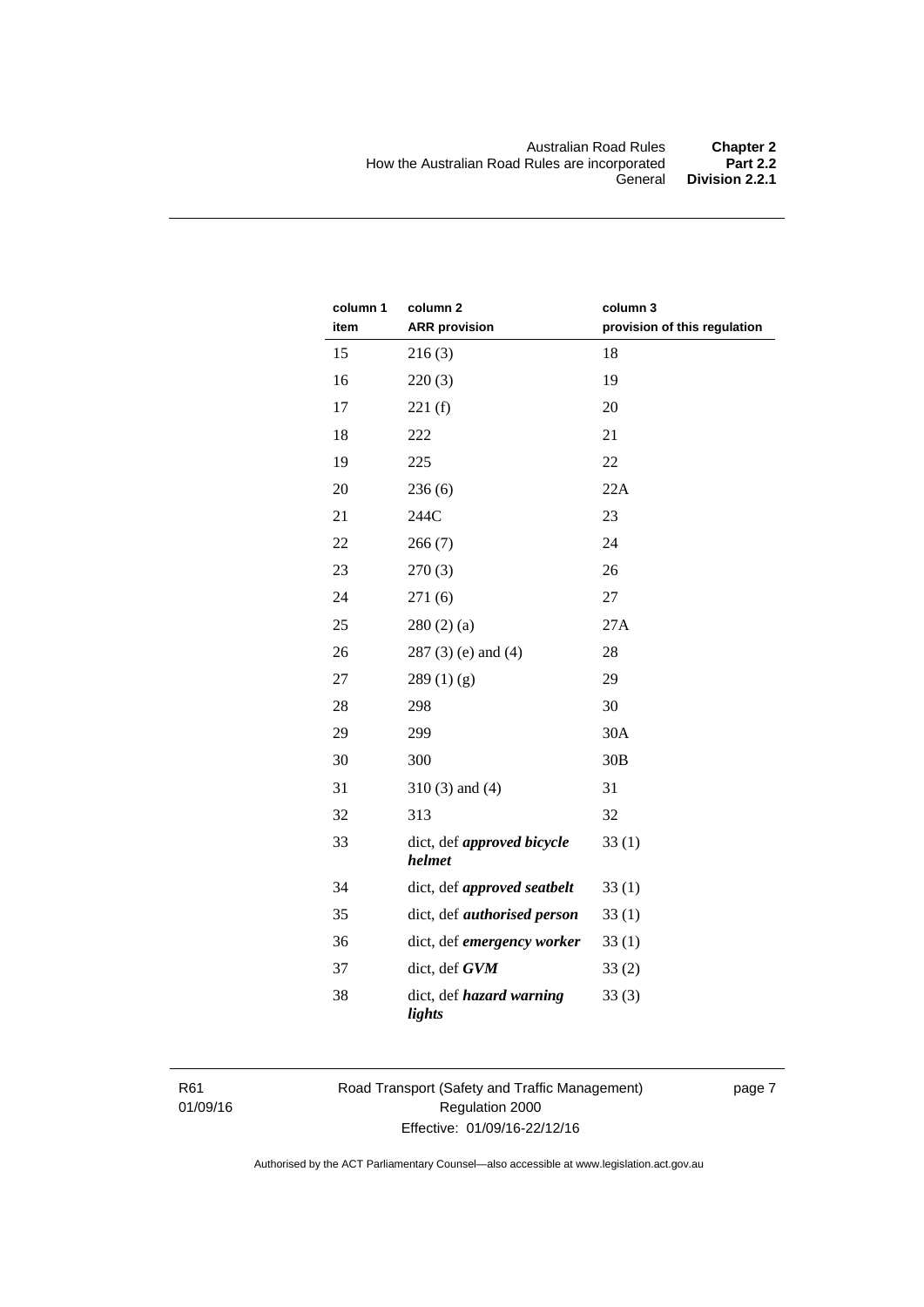| column 1<br>item | column 2<br><b>ARR</b> provision                 | column 3<br>provision of this regulation |
|------------------|--------------------------------------------------|------------------------------------------|
| 39               | dict. def <i>mechanical</i><br>signalling device | 33(1)                                    |
| 40               | dict, def oversize vehicle                       | 33(1)                                    |
| 41               | dict, def <i>police</i> officer                  | 33(1)                                    |
| 42               | dict, def portable warning<br>triangle           | 33(4)                                    |
| 43               | dict, def <i>postal</i> worker                   | 33(1)                                    |
| 44               | dict, def <i>public</i> bus                      | 33(1)                                    |
| 45               | dict, def taxi                                   | 33(1)                                    |

*Note 3* The following table sets out other provisions of the Australian Road [Rules](http://www.legislation.act.gov.au//ni/db_37271/default.asp) for which provision is made by other territory laws (including provisions in other parts of this regulation):

| column 1<br>item | column 2<br><b>ARR</b> provision | column 3<br>other law                                                   |
|------------------|----------------------------------|-------------------------------------------------------------------------|
| 1                | 12(2)                            | Road Transport (General) Act 1999,<br>s 12                              |
| 2                | 13(2)                            | Road Transport (General) Act 1999,<br>s 12                              |
| 3                | $28(2)$ , n 3                    | this regulation, s 65                                                   |
| $\overline{4}$   | $32(2)$ , n 3                    | this regulation, s 65                                                   |
| 5                | 65                               | this regulation, $s$ 38D $(1)$                                          |
| 6                | 80                               | this regulation, $s$ 38D $(2)$                                          |
| 7                | 81                               | this regulation, $s$ 38D $(3)$                                          |
| 8                | 185(1)                           | this regulation, s 100                                                  |
| 9                | 248                              | this regulation, $s$ 38D $(5)$                                          |
| 10               | 262                              | this regulation, $s$ 38D $(4)$                                          |
| 11               | $287(1)$ , n 2                   | <b>Road Transport (Safety and Traffic</b><br>Management) Act 1999, s 16 |

page 8 Road Transport (Safety and Traffic Management) Regulation 2000 Effective: 01/09/16-22/12/16

R61 01/09/16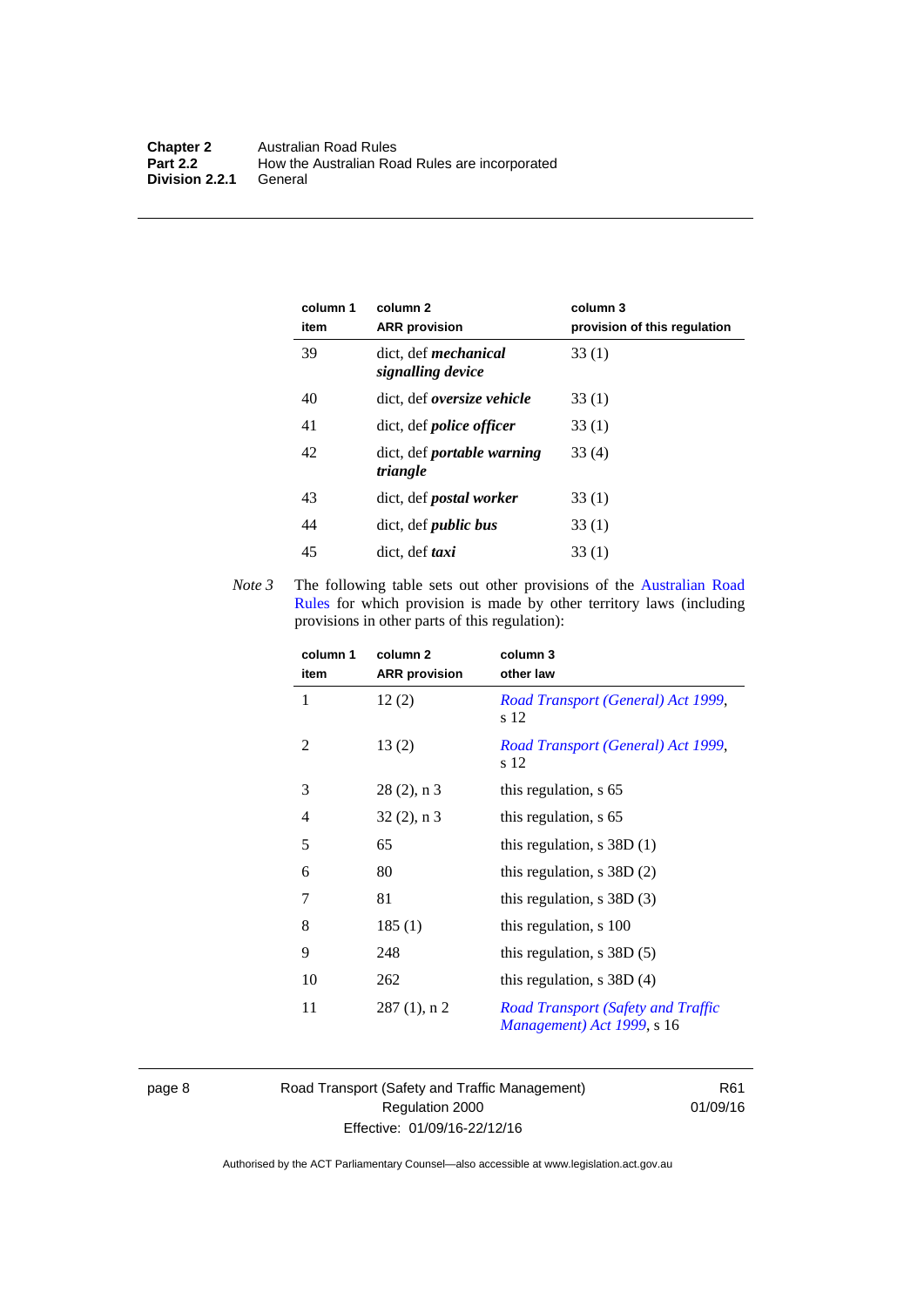| <b>Chapter 2</b> | <b>Australian Road Rules</b>                   |
|------------------|------------------------------------------------|
| <b>Part 2.2</b>  | How the Australian Road Rules are incorporated |
| Division 2.2.2   | Other provisions for the Australian Road Rules |

Section 7

| column 1<br>item | column <sub>2</sub><br><b>ARR</b> provision                           | column 3<br>other law                                                                    |
|------------------|-----------------------------------------------------------------------|------------------------------------------------------------------------------------------|
| 12               | 304                                                                   | <b>Road Transport (General)</b><br><i>Regulation 2000</i> , s 6 and s 7                  |
| 13               | 311(1)(c)                                                             | <i>Heavy Vehicle National Law (ACT)</i>                                                  |
| 14               | 312(3)(c)                                                             | <b>Road Transport (Safety and Traffic</b><br><i>Management</i> ) Act 1999, s 31 and s 32 |
| 15               | dict, def <i>parking</i><br>permit for<br>people with<br>disabilities | this regulation, s 101                                                                   |
| 16               | dict, def <i>bicycle</i>                                              | Road Transport (General) Act 1999,<br>dict, def <i>bicycle</i>                           |

#### <span id="page-18-0"></span>**7 References to another law of this jurisdiction etc**

- (1) In the [Australian Road Rules,](http://www.legislation.act.gov.au//ni/db_37271/default.asp) a reference to *another law of this jurisdiction* includes a reference to the Act.
	- *Note* A reference to an Act includes a reference to the statutory instruments made or in force under the Act, including any regulation (see [Legislation Act,](http://www.legislation.act.gov.au/a/2001-14) s 104).
- (2) In the [Australian Road Rules](http://www.legislation.act.gov.au//ni/db_37271/default.asp):

*law of this jurisdiction* means a territory law or a law applying as a territory law.

*this jurisdiction* means the Australian Capital Territory.

### <span id="page-18-1"></span>**Division 2.2.2 Other provisions for the Australian Road Rules**

#### <span id="page-18-2"></span>**8 ARR r 10 (2)—penalties for offences**

For the [Australian Road Rules,](http://www.legislation.act.gov.au//ni/db_37271/default.asp) rule 10 (2), the penalty for an offence against the [Australian Road Rules](http://www.legislation.act.gov.au//ni/db_37271/default.asp) is a maximum penalty of 20 penalty units.

|--|--|

Road Transport (Safety and Traffic Management) Regulation 2000 Effective: 01/09/16-22/12/16

R61 01/09/16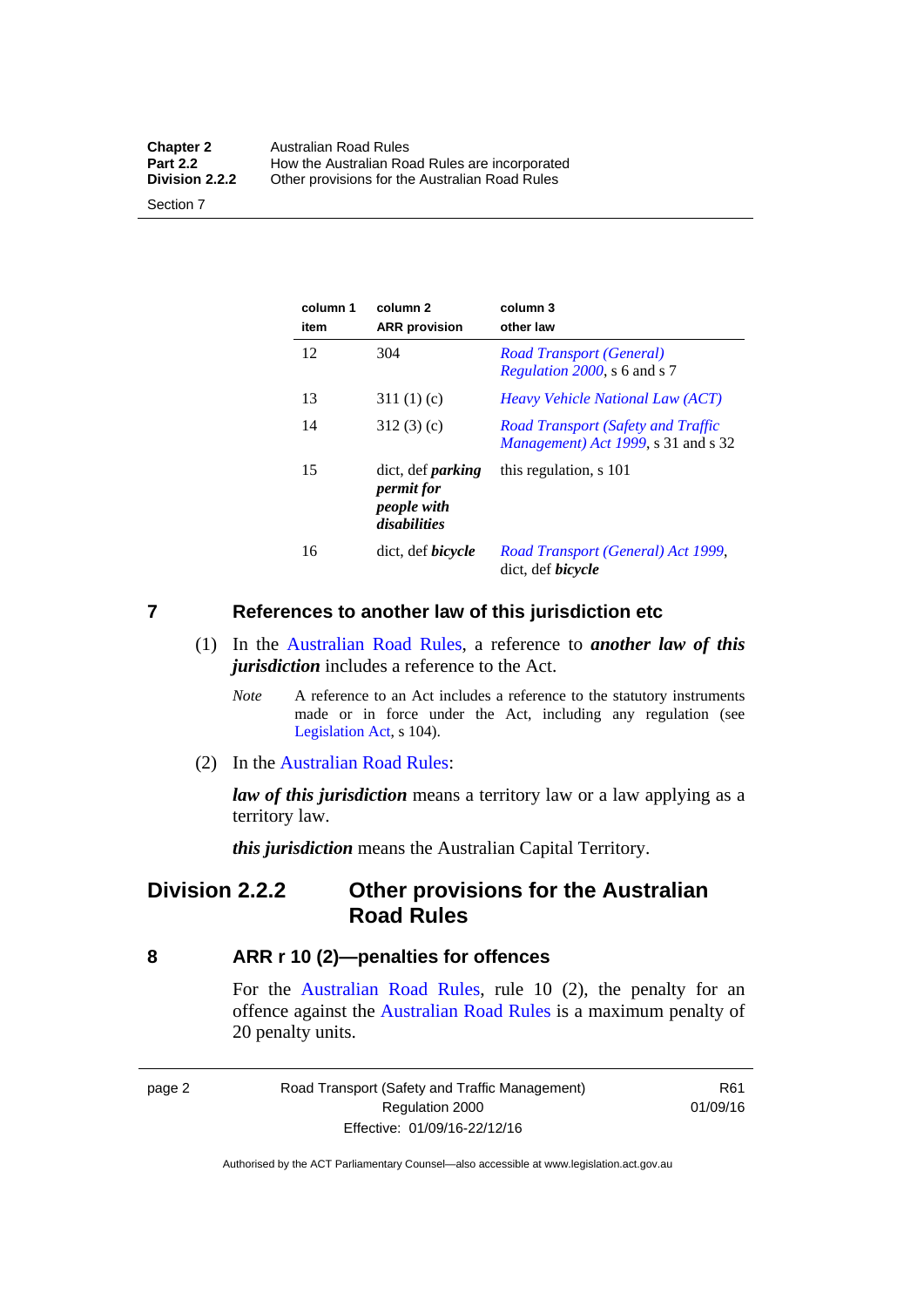#### <span id="page-19-0"></span>**9 ARR r 95—emergency stopping lane only signs**

For the [Australian Road Rules,](http://www.legislation.act.gov.au//ni/db_37271/default.asp) rule 95, the driver of a police vehicle or emergency vehicle is permitted to drive in an emergency stopping lane.

#### <span id="page-19-1"></span>**10 ARR r 104—no truck signs**

For the [Australian Road Rules,](http://www.legislation.act.gov.au//ni/db_37271/default.asp) rule 104, a driver is permitted to drive the vehicle on a road (or a bridge, causeway, ramp or similar structure forming part of a road) past a *no trucks sign* mentioned in rule 104 (1), (2) or (3) if the destination of the driver's vehicle is a place on or reached from the road (or structure) and there is no alternative route by which to reach the destination.

#### <span id="page-19-2"></span>**11 ARR r 151 (3) (b)—riding a motorbike or bicycle alongside more than 1 other rider**

For the [Australian Road Rules](http://www.legislation.act.gov.au//ni/db_37271/default.asp), rule 151 (3) (b), the rider of a motorbike or bicycle is permitted to ride alongside more than 1 rider if each of the riders is taking part in an event approved by the road transport authority for this section.

#### <span id="page-19-3"></span>**11A ARR r 158 (2) (c)—other vehicles permitted to travel in bicycle lanes**

A driver of a rideshare vehicle or hire car may drive for up to 50m in a bicycle lane if—

- (a) the driver is dropping off, or picking up, passengers; and
- (b) there is not another law of this jurisdiction prohibiting the driver from driving in the bicycle lane.
- *Note* A similar provision applies to taxi drivers and bus drivers (see [ARR,](http://www.legislation.act.gov.au//ni/db_37271/default.asp) r 153 (3)).

page 3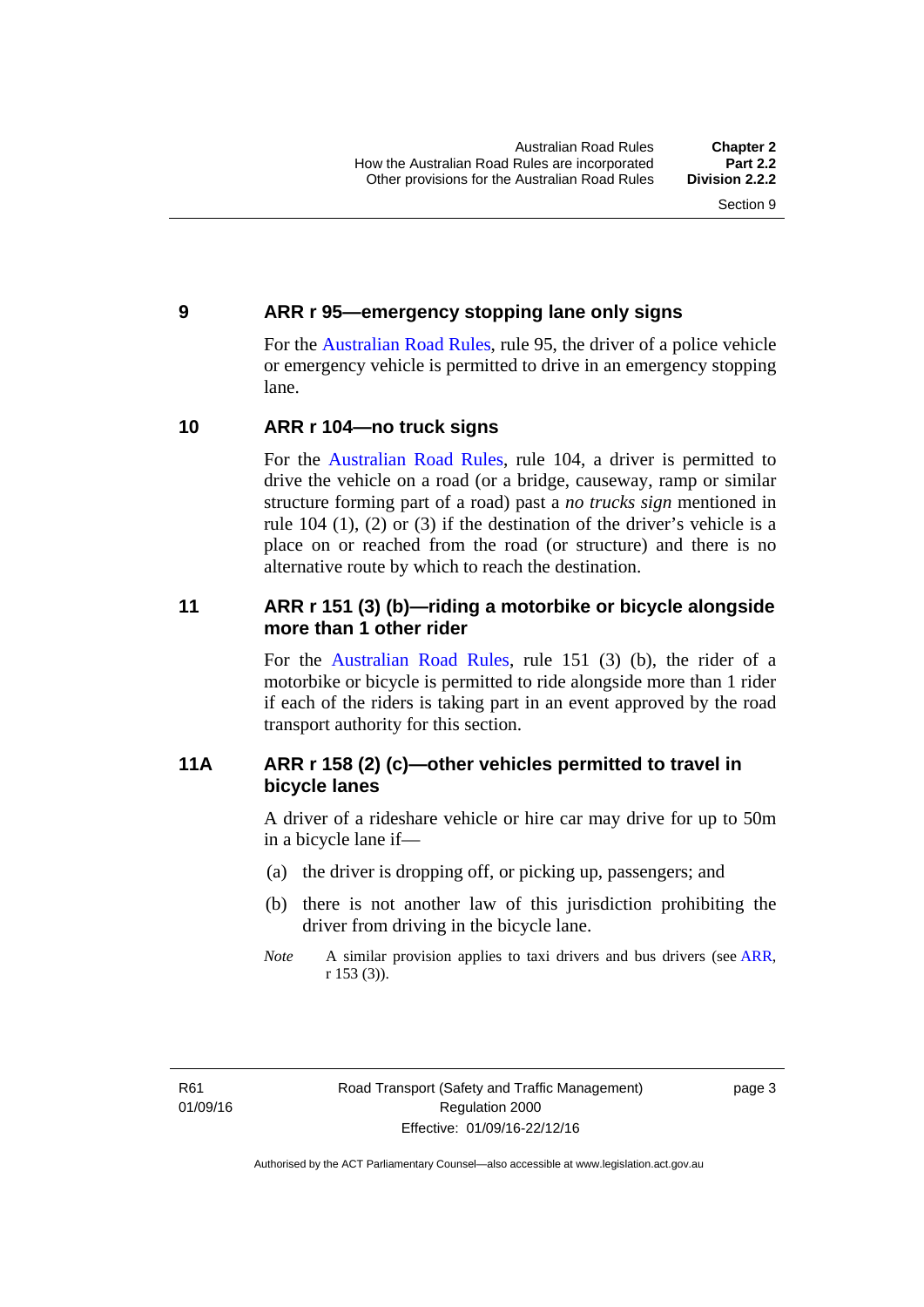#### <span id="page-20-0"></span>**12 ARR r 158 (2) (c)—other vehicles permitted to travel in bus lanes**

The drivers of the following vehicles are permitted to drive in a bus lane:

- (a) taxis;
- (b) hire cars;
- (c) demand responsive service vehicles;
- (d) motorbikes.
- *Note* Section 27A applies the B light rules to drivers of taxis, hire cars, demand responsive service vehicles and motorbikes.

#### <span id="page-20-1"></span>**12A ARR r 176—stopping on a clearway**

Despite the [Australian Road Rules,](http://www.legislation.act.gov.au//ni/db_37271/default.asp) rule 176 (1), a driver of a rideshare vehicle or hire car may stop on a length of road to which a clearway sign applies if—

- (a) the driver is dropping off, or picking up, passengers; and
- (b) there is not another law of this jurisdiction prohibiting the driver from stopping on a length of road to which a clearway sign applies.
- *Note* A similar provision applies to taxi drivers and bus drivers (see [ARR,](http://www.legislation.act.gov.au//ni/db_37271/default.asp) r 176 (2) and (3)).

#### <span id="page-20-2"></span>**13 ARR r 179 (1) (c)—stopping in a loading zone—goods and permit vehicles**

- (1) For the [Australian Road Rules,](http://www.legislation.act.gov.au//ni/db_37271/default.asp) rule 179 (1) (c), the following vehicles are permitted to stop in a loading zone:
	- (a) a motor vehicle that is built mainly for the transport of goods if the vehicle is dropping off, or picking up, goods;

page 4 Road Transport (Safety and Traffic Management) Regulation 2000 Effective: 01/09/16-22/12/16

R61 01/09/16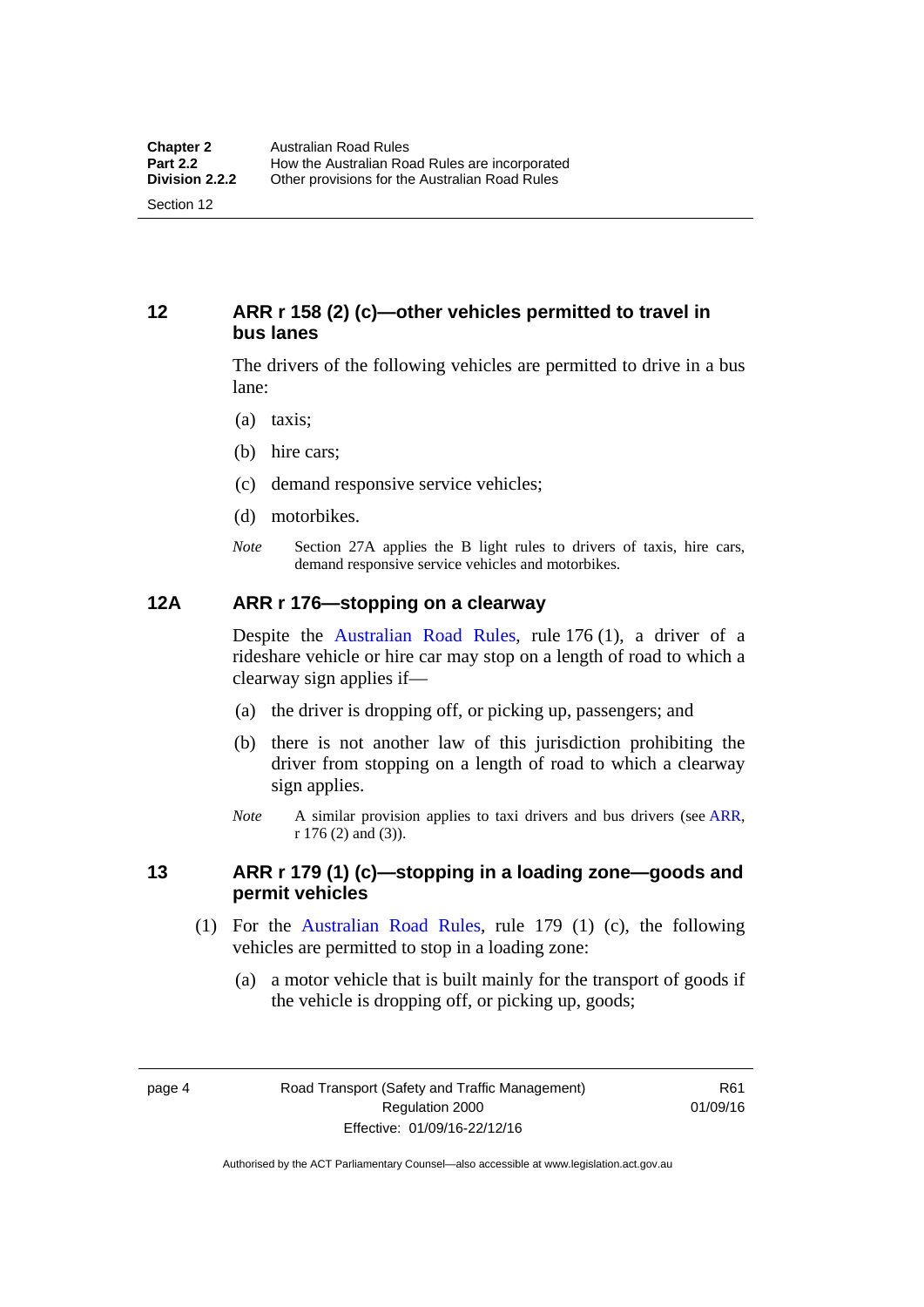- (b) a vehicle displaying a current loading zone permit if the vehicle is complying with the conditions of the permit.
- (2) In this section:

*loading zone permit* means a loading zone permit issued under section 100.

#### <span id="page-21-0"></span>**13A ARR r 179 (1) (c) and (2) (c)—stopping in loading zone bookable vehicles**

- (1) For the [Australian Road Rules,](http://www.legislation.act.gov.au//ni/db_37271/default.asp) rule 179 (1) (c), a bookable vehicle that is dropping off, or picking up, a passenger is permitted to stop in a loading zone if—
	- (a) the bookable vehicle driver does not leave the bookable vehicle unattended, other than to comply with a passenger assistance requirement; and
	- (b) the driver complies with subsection (2).
- (2) For the [Australian Road Rules,](http://www.legislation.act.gov.au//ni/db_37271/default.asp) rule 179 (2) (c), the driver must complete the dropping off, or picking up, of the passenger, and drive on—
	- (a) within 2 minutes; or
	- (b) if the driver is required to comply with a passenger assistance requirement—as soon as possible after the driver complies with the requirement.
- (3) In this section:

*bookable vehicle*—see the *[Road Transport \(Public Passenger](http://www.legislation.act.gov.au/a/2001-62)  [Services\) Act 2001](http://www.legislation.act.gov.au/a/2001-62)*, section 29.

*Note Bookable vehicle* means a taxi, rideshare vehicle or hire car.

page 5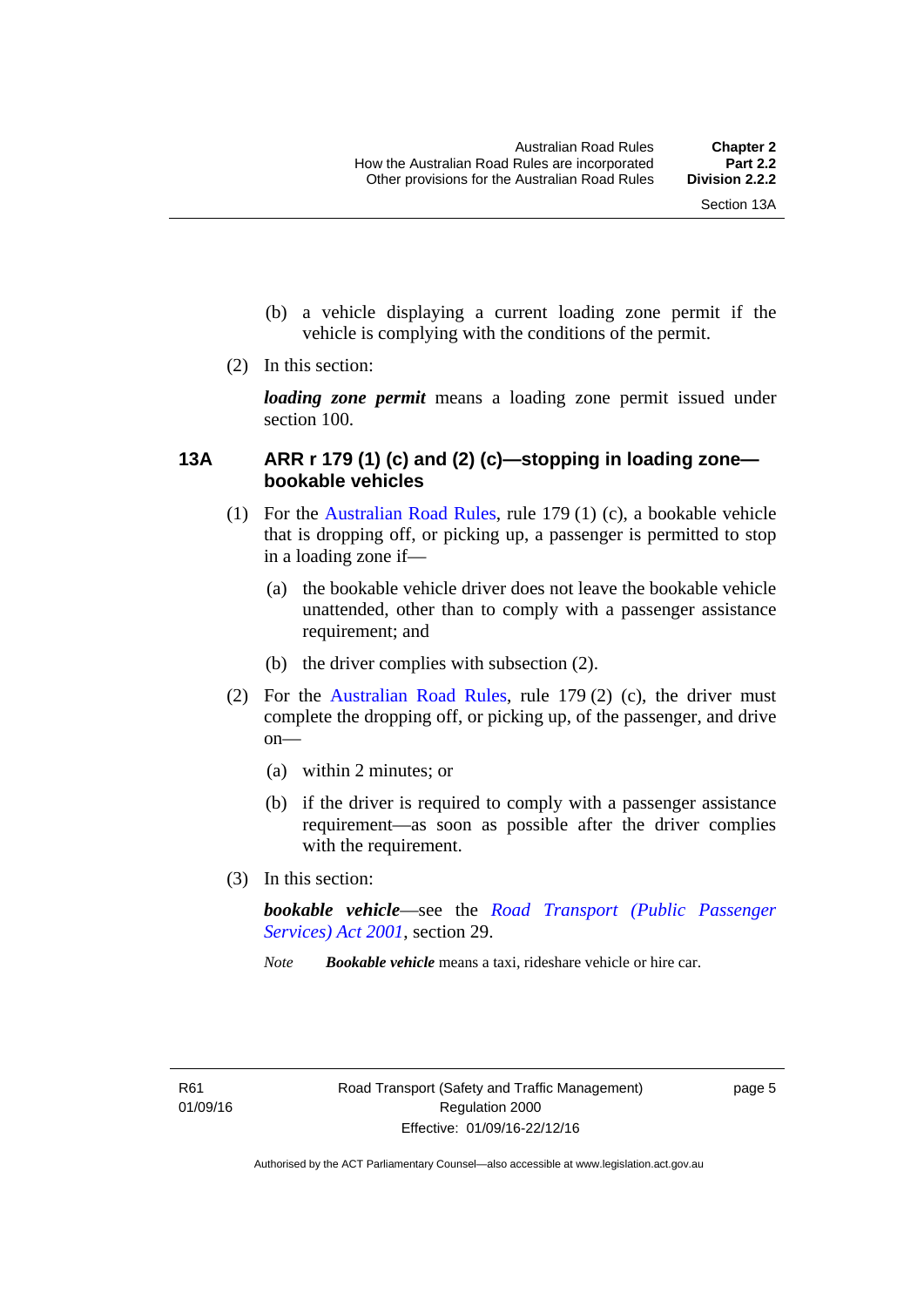Section 13B

*passenger assistance requirement* means a requirement under the *[Road Transport \(Public Passenger Services\) Regulation 2002](http://www.legislation.act.gov.au/sl/2002-3)*, section 132 (5) (which requires a wheelchair-accessible taxi driver to provide reasonable assistance in loading and unloading a wheelchair, or a person in a wheelchair, into or from the taxi).

*unattended*—a driver leaves a bookable vehicle *unattended* if the driver leaves the bookable vehicle so the driver is over 3m from the closest point of the bookable vehicle.

#### <span id="page-22-0"></span>**13B ARR r 183—stopping in a bus zone**

- (1) Despite the [Australian Road Rules](http://www.legislation.act.gov.au//ni/db_37271/default.asp), rule 183 (1), the driver of a demand responsive service vehicle may stop in a bus zone if—
	- (a) the driver is dropping off, or picking up, a passenger; and
	- (b) the vehicle is authorised to stop in the bus zone.
- (2) In this section:

*authorised to stop*, in a bus zone, for a DRS vehicle, means a bus zone that the demand responsive service vehicle is authorised to stop in under an authority under the *[Road Transport \(Public](http://www.legislation.act.gov.au/sl/2002-3)  [Passenger Services\) Regulation 2002](http://www.legislation.act.gov.au/sl/2002-3)*, section 305 (1) (DRS vehicles—bus stop and bus zone authorities).

#### <span id="page-22-1"></span>**13BA ARR r 189—double parking—motorbikes**

Despite the [Australian Road Rules](http://www.legislation.act.gov.au//ni/db_37271/default.asp), rule 189 (1), the rider of a motorbike may stop on the road with part of the motorbike between another motorbike that is parked on the road and the centre of the road if both motorbikes are parked within the same parking bay.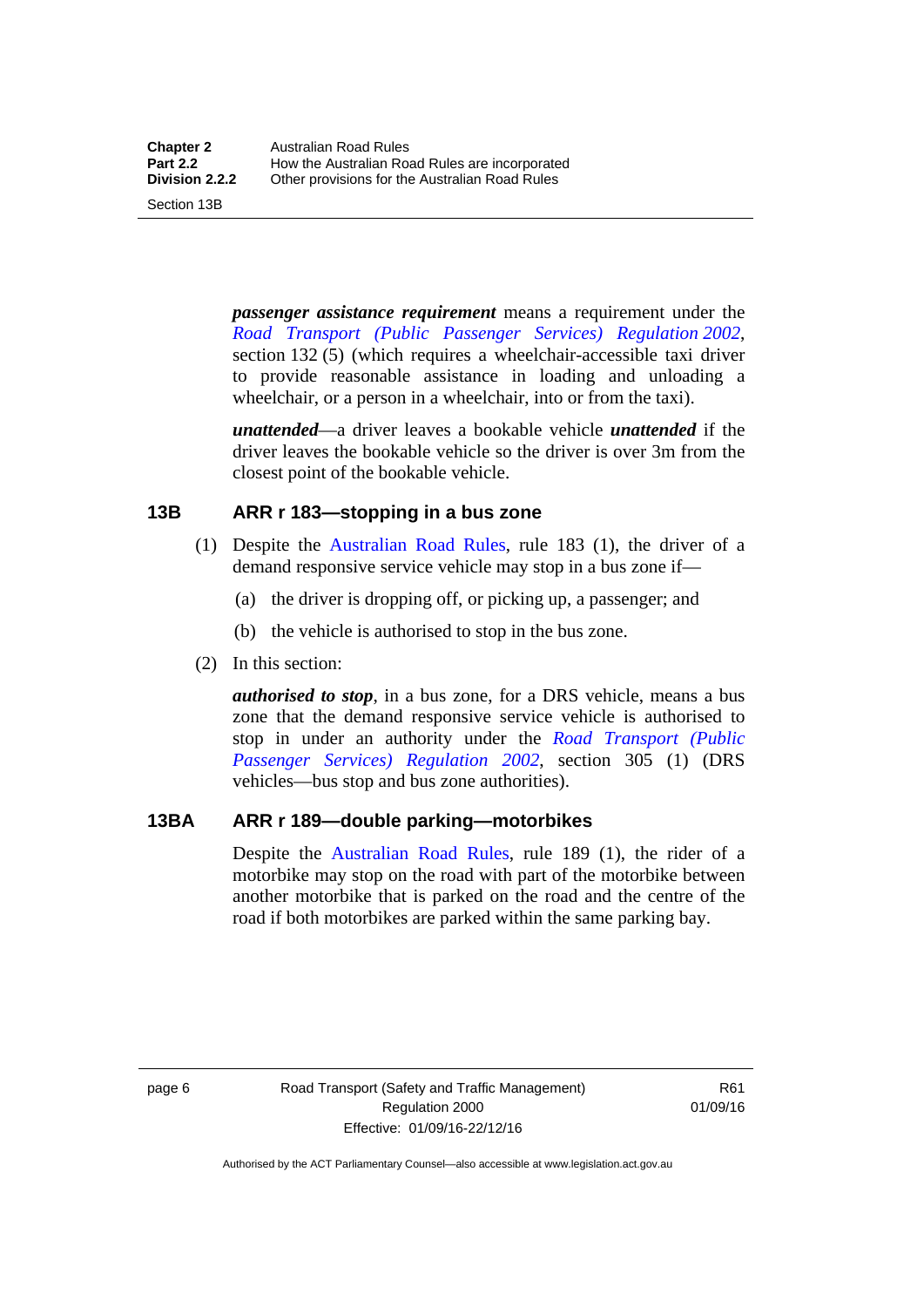#### <span id="page-23-0"></span>**13C ARR r 195—stopping at or near a bus stop**

- (1) Despite the [Australian Road Rules](http://www.legislation.act.gov.au//ni/db_37271/default.asp), rule 195 (1), the driver of a demand responsive service vehicle may stop at a bus stop, or on the road, within 20m before a sign on the road that indicates the bus stop, and 10m after the sign, if—
	- (a) the driver stops at a place on a length of road, or in an area, to which a parking control sign applies and the driver is permitted to stop at that place under the [Australian Road Rules](http://www.legislation.act.gov.au//ni/db_37271/default.asp); or
	- (b) the driver is dropping off, or picking up, passengers and the vehicle is authorised to stop at the bus stop.
- (2) In this section:

*authorised to stop*, at a bus stop, for a DRS vehicle, means a bus stop that the demand responsive service vehicle is authorised to stop at under an authority under the *[Road Transport \(Public Passenger](http://www.legislation.act.gov.au/sl/2002-3)  [Services\) Regulation 2002](http://www.legislation.act.gov.au/sl/2002-3)*, section 305 (1) (DRS vehicles—bus stop and bus zone authorities).

#### <span id="page-23-1"></span>**14 ARR r 199 (2)—stopping near postbox**

For the [Australian Road Rules](http://www.legislation.act.gov.au//ni/db_37271/default.asp), rule 199 (2):

*public postbox* means a postbox erected, maintained or used by Australia Post.

#### <span id="page-23-2"></span>**15 ARR r 206 (2) (b), (c)—time extension for people with disabilities permit**

 (1) For the [Australian Road Rules,](http://www.legislation.act.gov.au//ni/db_37271/default.asp) rule 206 (2) (b), a driver to whom the [Australian Road Rules,](http://www.legislation.act.gov.au//ni/db_37271/default.asp) rule 206 applies may park for not longer than 2 hours on a length of road, or in an area, to which a *permissive parking sign* applies if the maximum period of parking allowed by the sign is not longer than 30 minutes.

R61 01/09/16 page 7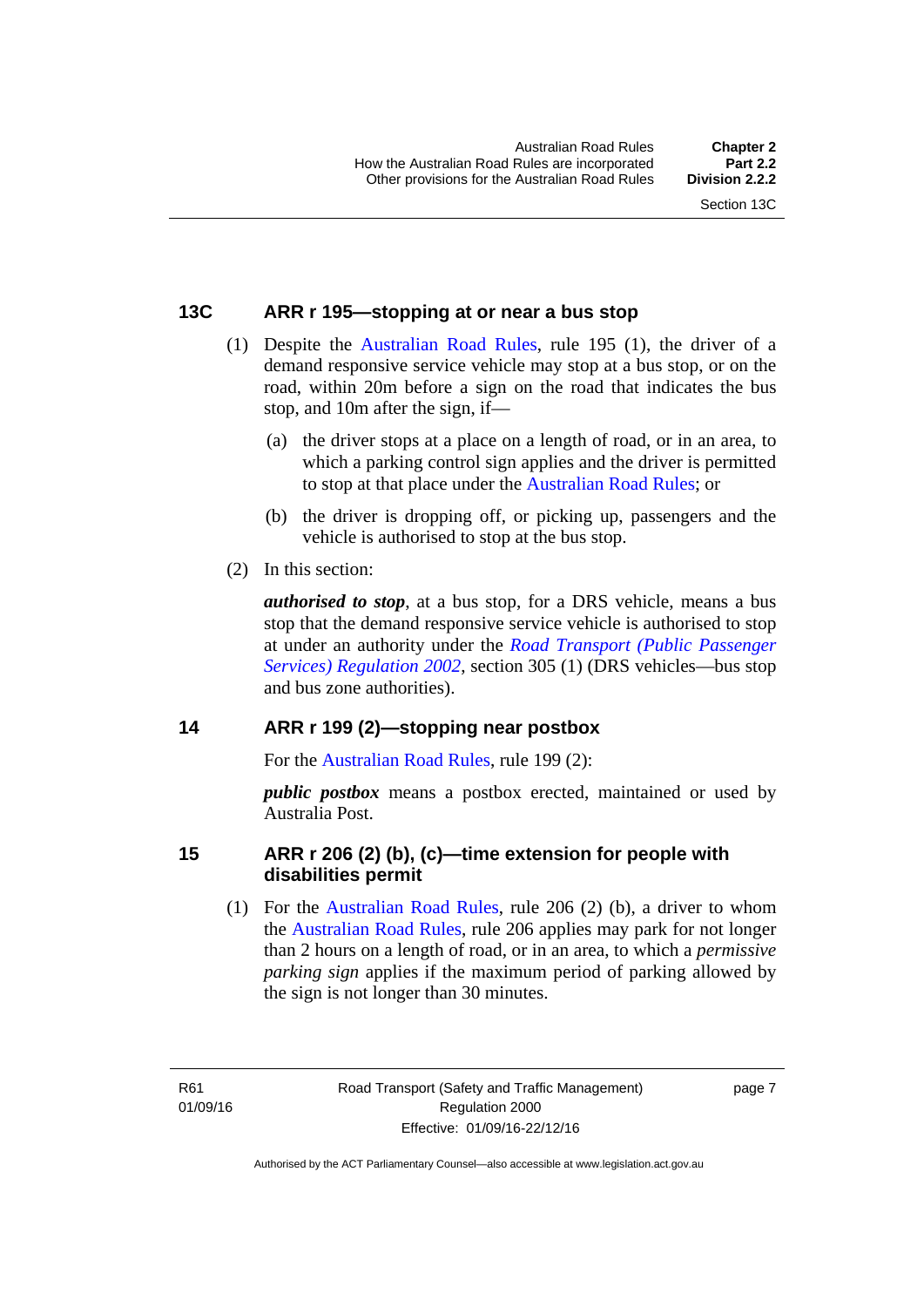(2) For the [Australian Road Rules,](http://www.legislation.act.gov.au//ni/db_37271/default.asp) rule 206 (2) (c), a driver to whom the [Australian Road Rules,](http://www.legislation.act.gov.au//ni/db_37271/default.asp) rule 206 applies may park for an unlimited period on a length of road, or in an area, to which a *permissive parking sign* applies if the maximum period of parking allowed by the sign is longer than 30 minutes.

#### <span id="page-24-0"></span>**16 ARR r 207 (2) (a)—fees for parking in pay parking spaces**

- (1) For the [Australian Road Rules,](http://www.legislation.act.gov.au//ni/db_37271/default.asp) rule 207 (2) (a), if a *permissive parking sign* applies to a length of road or area that is (or is part of) a pay parking area, the relevant parking fee is payable for parking in a pay parking space on the road or in the area.
- (2) For this section, the relevant parking fee does not become payable under subsection (1) until immediately after a vehicle is parked in the pay parking space concerned.
	- *Note* Pt 3.1 of this regulation makes provision for the administration of pay parking schemes (including the designation of pay parking areas by the erection of permissive parking signs and the fixing of fees).

#### <span id="page-24-1"></span>**16A ARR r 213 (5)—making a motor vehicle secure exception**

Every driver is exempt from the [Australian Road Rules](http://www.legislation.act.gov.au//ni/db_37271/default.asp), rule 213 (5).

#### <span id="page-24-2"></span>**17 ARR r 215 (4)—lights required to be fitted to a vehicle**

For the [Australian Road Rules,](http://www.legislation.act.gov.au//ni/db_37271/default.asp) rule 215 (4), the lights required to be fitted to a vehicle are the lights required to be fitted to the vehicle under the *[Road Transport \(Vehicle Registration\) Regulation 2000](http://www.legislation.act.gov.au/sl/2000-12),*  schedule 1.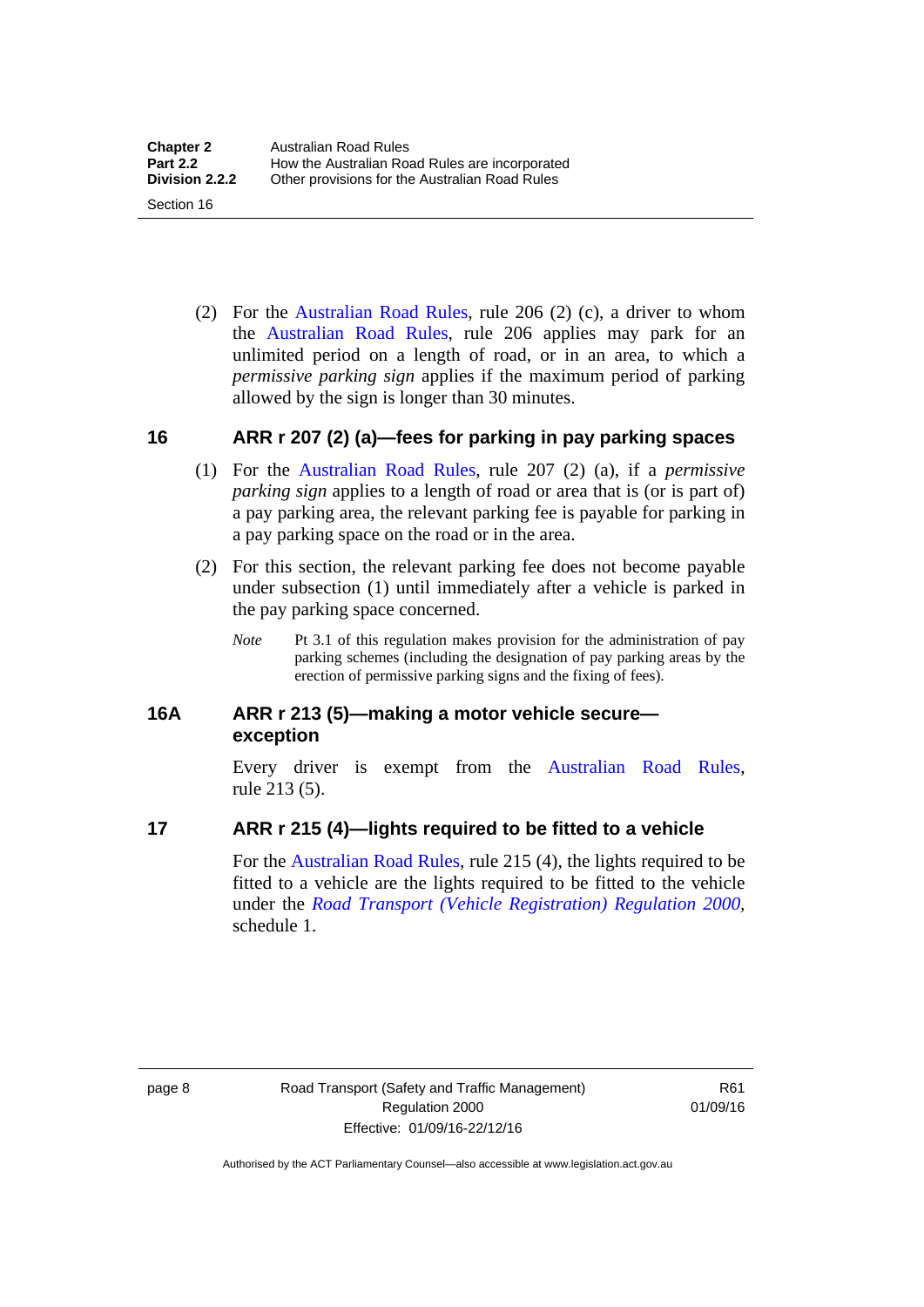#### <span id="page-25-0"></span>**18 ARR r 216 (3)—towing a vehicle at night or in hazardous weather conditions**

For the [Australian Road Rules](http://www.legislation.act.gov.au//ni/db_37271/default.asp), rule 216 (3):

*dangerous goods*—see the *[Dangerous Goods \(Road Transport\)](http://www.legislation.act.gov.au/a/2009-34)  [Act 2009](http://www.legislation.act.gov.au/a/2009-34)*, dictionary.

*placard load*—see the *[Dangerous Goods \(Road Transport\)](http://www.legislation.act.gov.au/a/2009-34)  [Act 2009](http://www.legislation.act.gov.au/a/2009-34)*, dictionary.

#### <span id="page-25-1"></span>**19 ARR r 220 (3)—using lights on vehicles that are stopped**

For the [Australian Road Rules](http://www.legislation.act.gov.au//ni/db_37271/default.asp), rule 220 (3), a light of a kind required to be fitted to a vehicle is a light of that kind required to be fitted to the vehicle under the *[Road Transport \(Vehicle Registration\)](http://www.legislation.act.gov.au/sl/2000-12)  [Regulation 2000](http://www.legislation.act.gov.au/sl/2000-12)*, schedule 1.

#### <span id="page-25-2"></span>**20 ARR r 221 (f)—using hazard warning lights on buses carrying children**

- (1) This section applies to a bus that is carrying children and is fitted with hazard warning lights in accordance with the *[Road Transport](http://www.legislation.act.gov.au/sl/2000-12)  [\(Vehicle Registration\) Regulation 2000](http://www.legislation.act.gov.au/sl/2000-12)*, schedule 1, but is not fitted with any other warning lights in accordance with that schedule.
- (2) For the [Australian Road Rules](http://www.legislation.act.gov.au//ni/db_37271/default.asp), rule 221 (f), if the driver of the bus stops the bus to drop off or pick up a child, the driver is permitted to operate the hazard warning lights.

#### <span id="page-25-3"></span>**21 ARR r 222—using warning lights on buses carrying children**

(1) This section applies to a bus that is carrying children and is fitted with warning lights (other than hazard warning lights) in accordance with the *[Road Transport \(Vehicle Registration\) Regulation 2000](http://www.legislation.act.gov.au/sl/2000-12)*, schedule 1.

page 9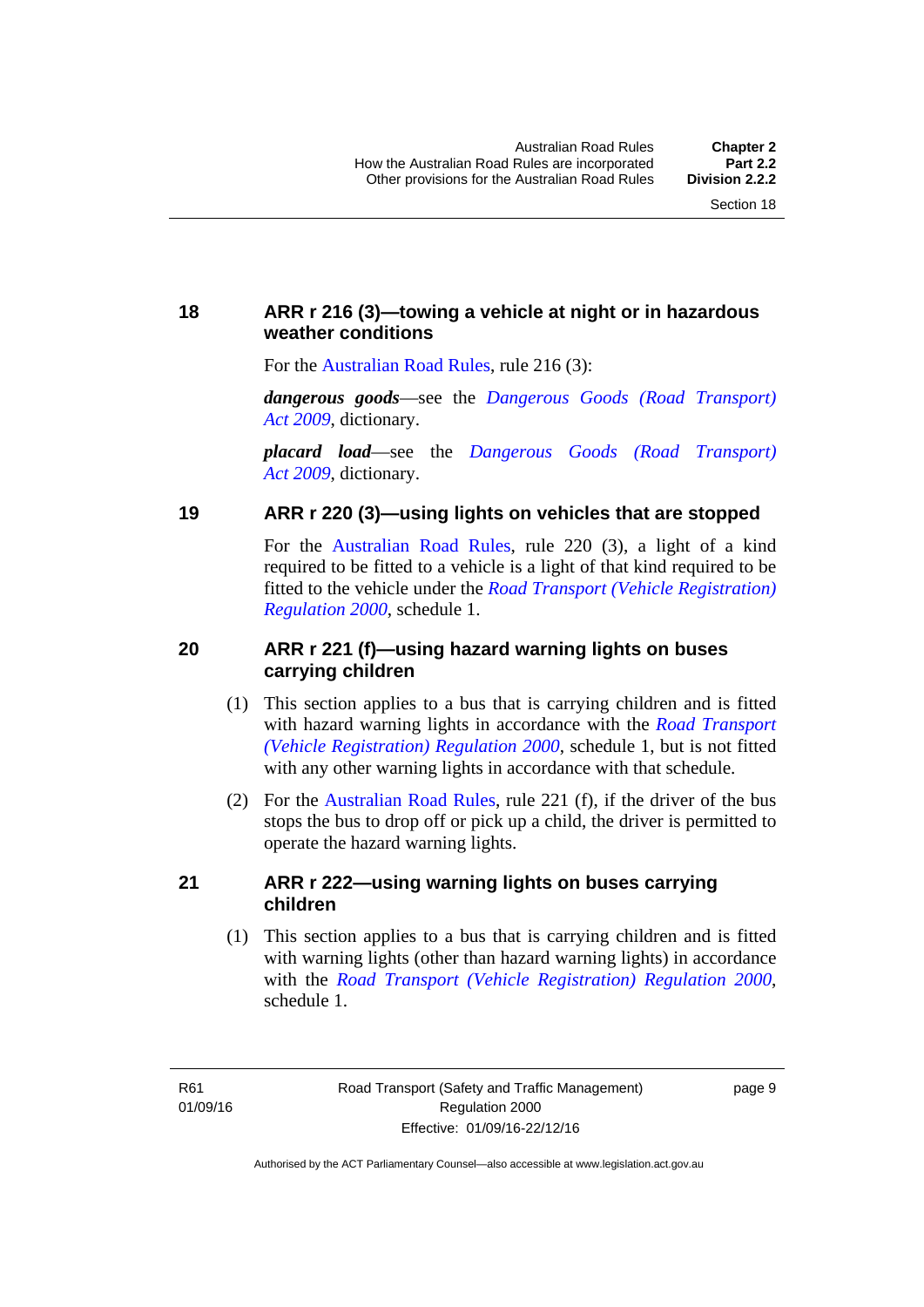(2) For the [Australian Road Rules](http://www.legislation.act.gov.au//ni/db_37271/default.asp), rule 222, the driver of the bus must operate the warning lights by activating them.

#### <span id="page-26-0"></span>**22 ARR r 225—use of radar detectors**

Every driver is exempt from rule 225 of the [Australian Road Rules.](http://www.legislation.act.gov.au//ni/db_37271/default.asp)

*Note* The [Australian Road Rules,](http://www.legislation.act.gov.au//ni/db_37271/default.asp) r 225 is superfluous in the ACT because the [Act](http://www.legislation.act.gov.au/a/1999-80/default.asp), s 9 (2) makes it an offence for a person to drive or park a motor vehicle on a road or road related area if a traffic offence evasion device is fitted to, applied to, or carried in the vehicle.

#### <span id="page-26-1"></span>**22A ARR r 236 (6)—hitchhiking, roadside commerce etc permitted**

- (1) For the [Australian Road Rules,](http://www.legislation.act.gov.au//ni/db_37271/default.asp) rule 236 (6)—
	- (a) a pedestrian may stand on, or move onto, a road to—
		- (i) solicit contributions, employment or business from an occupant of a vehicle; or
		- (ii) hitchhike; or
		- (iii) display an advertisement; or
		- (iv) sell or offer articles for sale; or
		- (v) wash or clean, or offer to clean, the windscreen of a vehicle; and
	- (b) a person in a vehicle may buy, or offer to buy, an article or service from a person standing on a road.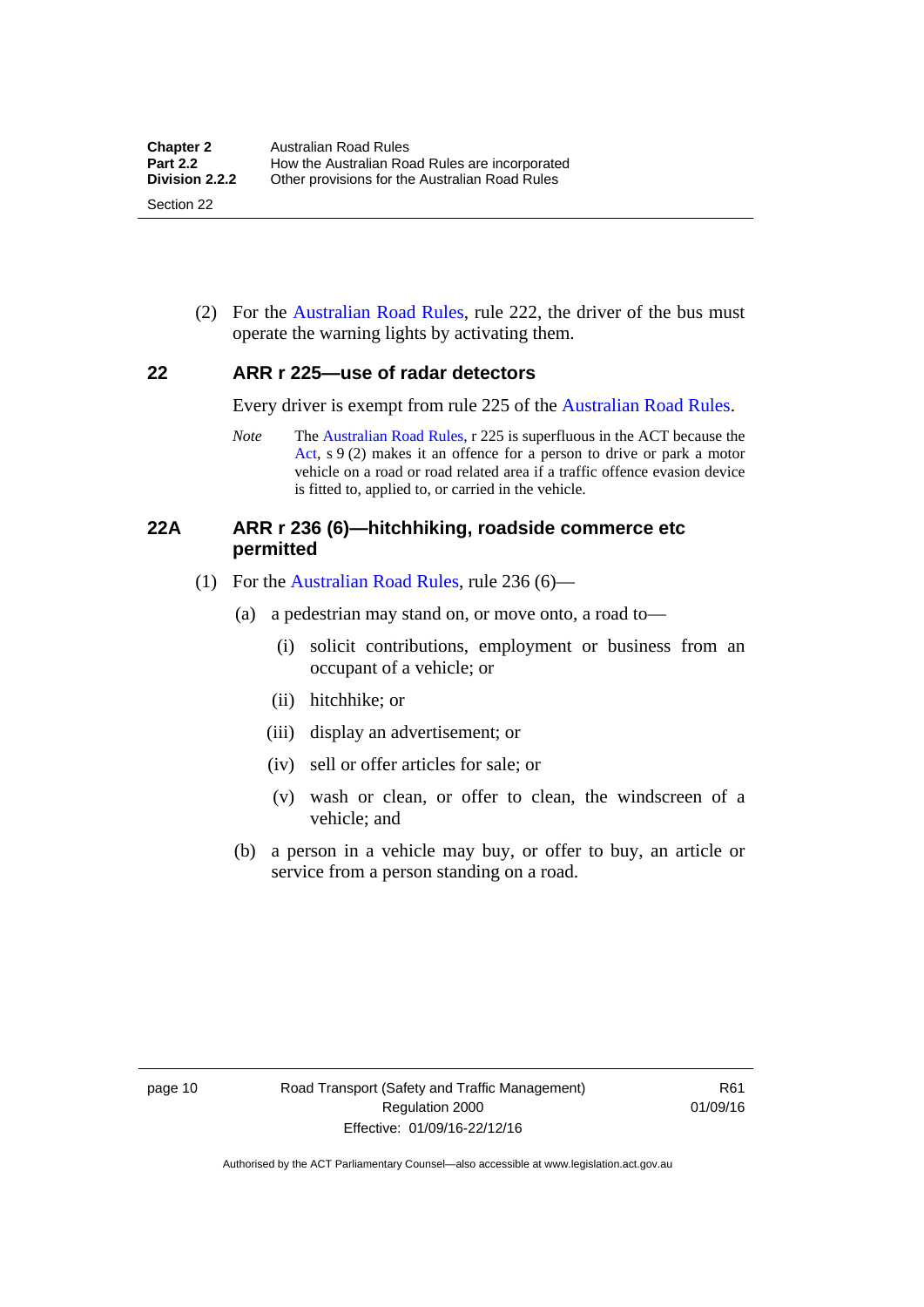(2) In this section:

*road* includes any shoulder of the road, and any median strip, painted island or traffic island, but does not include any other roadrelated area.

*Note Median strip*, *painted island* and *traffic island* are defined in the [Australian Road Rules,](http://www.legislation.act.gov.au//ni/db_37271/default.asp) dictionary, *shoulder* is defined in [ARR](http://www.legislation.act.gov.au//ni/db_37271/default.asp), r 12, and *road-related area* is defined in the [ARR](http://www.legislation.act.gov.au//ni/db_37271/default.asp), r 13.

#### <span id="page-27-0"></span>**23 ARR r 244C—motorised scooters not to be used**

For the [Australian Road Rules](http://www.legislation.act.gov.au//ni/db_37271/default.asp), rule 244C, a person must not use a motorised scooter on a road or road related area.

#### <span id="page-27-1"></span>**24 ARR r 266 (7)—wearing of seatbelts by passengers under 16 years old**

For the [Australian Road Rules](http://www.legislation.act.gov.au//ni/db_37271/default.asp), rule 266 (7):

*approved booster seat* means a booster seat that is approved by the road transport authority under section 66 (1) (b) (Approvals etc by road transport authority).

*approved child restraint* means a child restraint that is approved by the road transport authority under section 66 (1) (c) (Approvals etc by road transport authority).

*approved child safety harness* means a child safety harness that is approved by the road transport authority under section 66 (1) (d) (Approvals etc by road transport authority).

#### <span id="page-27-2"></span>**26 ARR r 270 (3)—wearing motorbike helmets**

For the [Australian Road Rules](http://www.legislation.act.gov.au//ni/db_37271/default.asp), rule 270 (3):

*approved motor bike helmet* means a protective helmet for motorbike riders that is approved by the road transport authority under section 66 (1) (e) (Approvals etc by road transport authority).

R61 01/09/16 page 11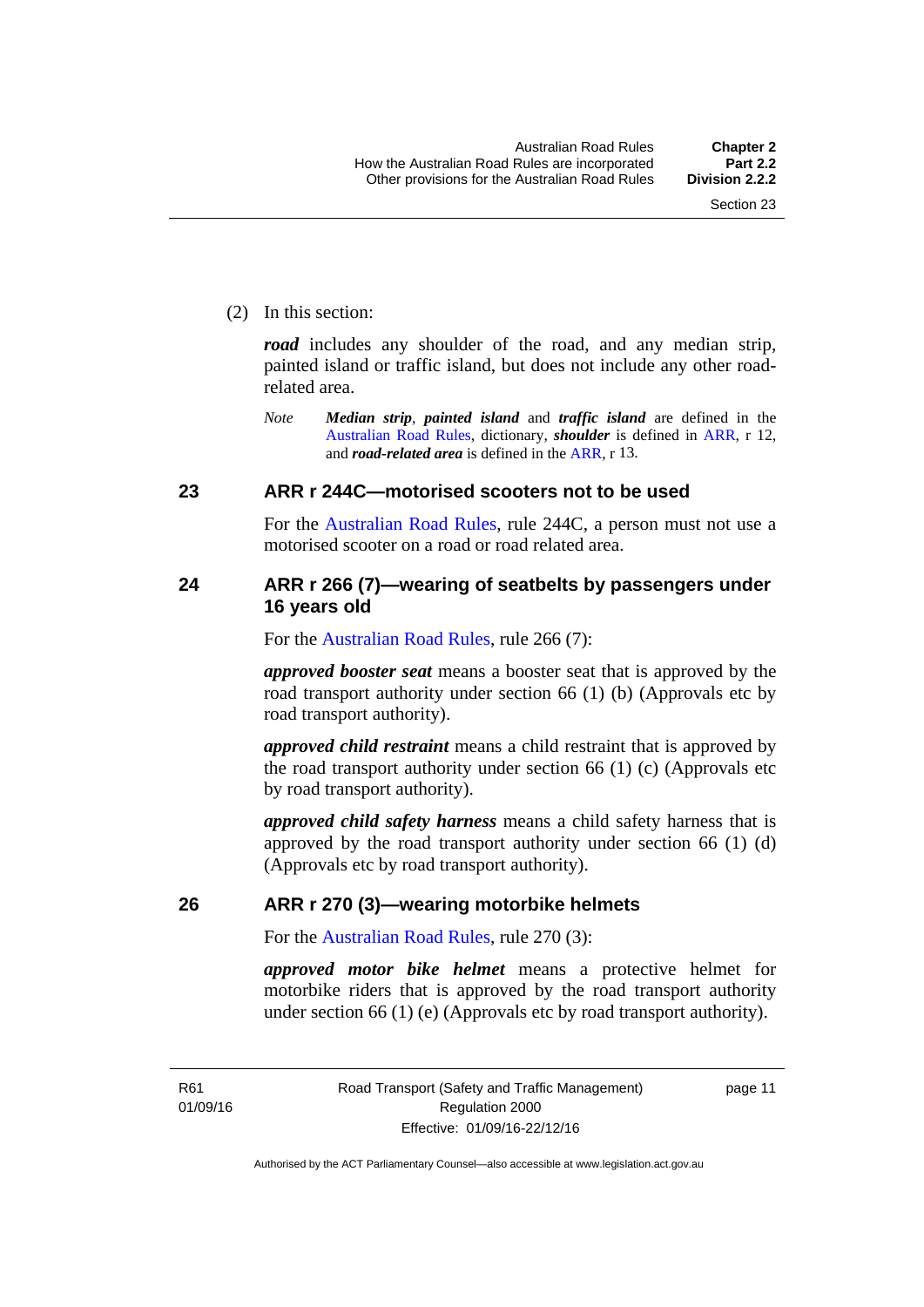### <span id="page-28-0"></span>**27 ARR r 271 (6)—riding on motorbikes**

For the [Australian Road Rules,](http://www.legislation.act.gov.au//ni/db_37271/default.asp) rule 271 (6):

- (a) the [Australian Road Rules](http://www.legislation.act.gov.au//ni/db_37271/default.asp), rule 271 (2) does not apply to a passenger on a motorbike to the extent that the passenger is exempt from the subrule under section 67 (Exemption from requirement about riding on motorbikes); and
- (b) the [Australian Road Rules,](http://www.legislation.act.gov.au//ni/db_37271/default.asp) rule 271 (3) does not apply to the rider of a motorbike in relation to a passenger to the extent that, under paragraph (a), rule 271 (2) does not apply to the passenger.

#### <span id="page-28-1"></span>**27A ARR r 280 (2) (a)—other vehicles to which B light rules apply**

The following classes of vehicles are specified:

- (a) taxis;
- (b) hire cars;
- (c) demand responsive service vehicles;
- (d) motorbikes.
- *Note* This section applies the B light rules to drivers of taxis, hire cars, demand responsive service vehicles and riders of motorbikes who, under s 12, are allowed to drive in bus lanes.

#### <span id="page-28-2"></span>**28 ARR r 287 (3), (4)—duties of participants in crashes**

 (1) For the [Australian Road Rules,](http://www.legislation.act.gov.au//ni/db_37271/default.asp) rule 287 (3), a driver of a motor vehicle involved in a crash is taken to have given the driver's required particulars to a police officer if the driver supplies the particulars in accordance with the requirements of the crash reporting website.

page 12 Road Transport (Safety and Traffic Management) Regulation 2000 Effective: 01/09/16-22/12/16

R61 01/09/16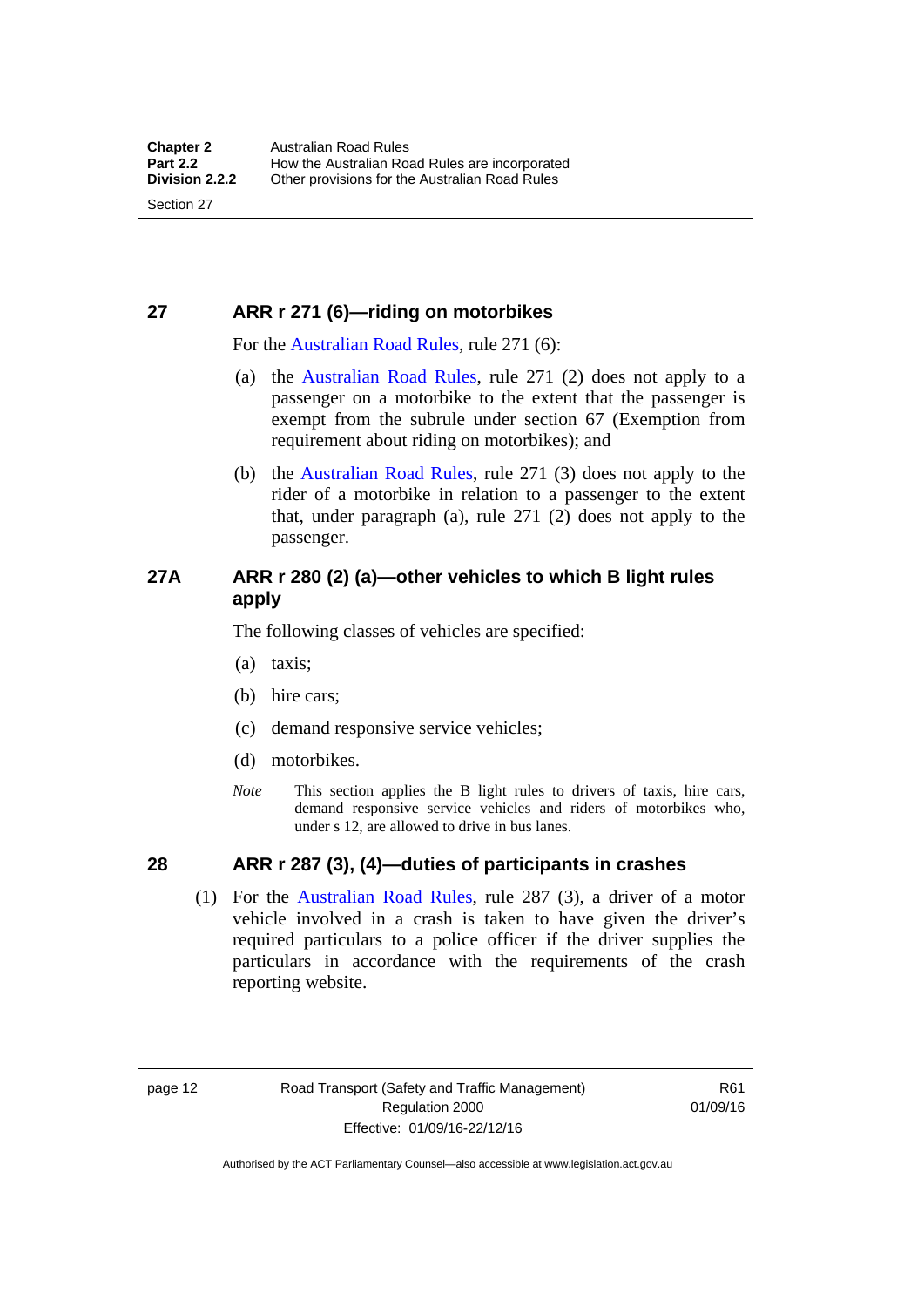- (2) For the [Australian Road Rules,](http://www.legislation.act.gov.au//ni/db_37271/default.asp) rule 287 (3) (e), every crash not mentioned in the [Australian Road Rules,](http://www.legislation.act.gov.au//ni/db_37271/default.asp) rule 287 (3) (a) to (d) must be reported to a police officer.
	- *Note* The [Australian Road Rules,](http://www.legislation.act.gov.au//ni/db_37271/default.asp) r 287 (3) (e) requires the driver (or the driver's representative) to give the driver's required particulars, within the required time, about a crash to a police officer if the crash is required to be reported to a police officer under another law of this jurisdiction.
- (3) For the [Australian Road Rules](http://www.legislation.act.gov.au//ni/db_37271/default.asp), rule 287 (4), definition of *required particulars*, information required to be given to a police officer about a crash includes an explanation of the circumstances of the crash.
- (4) In this section:

*crash reporting website* means the website operated by the Territory for the purpose of receiving information about crashes.

*Note* The crash reporting website can be accessed through the Canberra Connect website [\(www.canberraconnect.act.gov.au\)](http://www.canberraconnect.act.gov.au/). The website can also be accessed through the website for police services in the ACT [\(www.afp.gov.au\)](http://www.afp.gov.au/).

#### <span id="page-29-0"></span>**29 ARR r 289 (1) (g)—driving on nature strip**

For the [Australian Road Rules,](http://www.legislation.act.gov.au//ni/db_37271/default.asp) rule 289 (1) (g), a driver may drive the driver's vehicle on a nature strip adjacent to a length of road in a built-up area if the vehicle—

- (a) is a motor vehicle (other than a ride-on lawnmower) that is built and used solely for cutting grass, or for purposes incidental to cutting grass; or
- (b) is a motor vehicle that is designed for cleaning footpaths and is being driven on the nature strip for the purpose of cleaning a footpath and is displaying an amber flashing light; or

page 13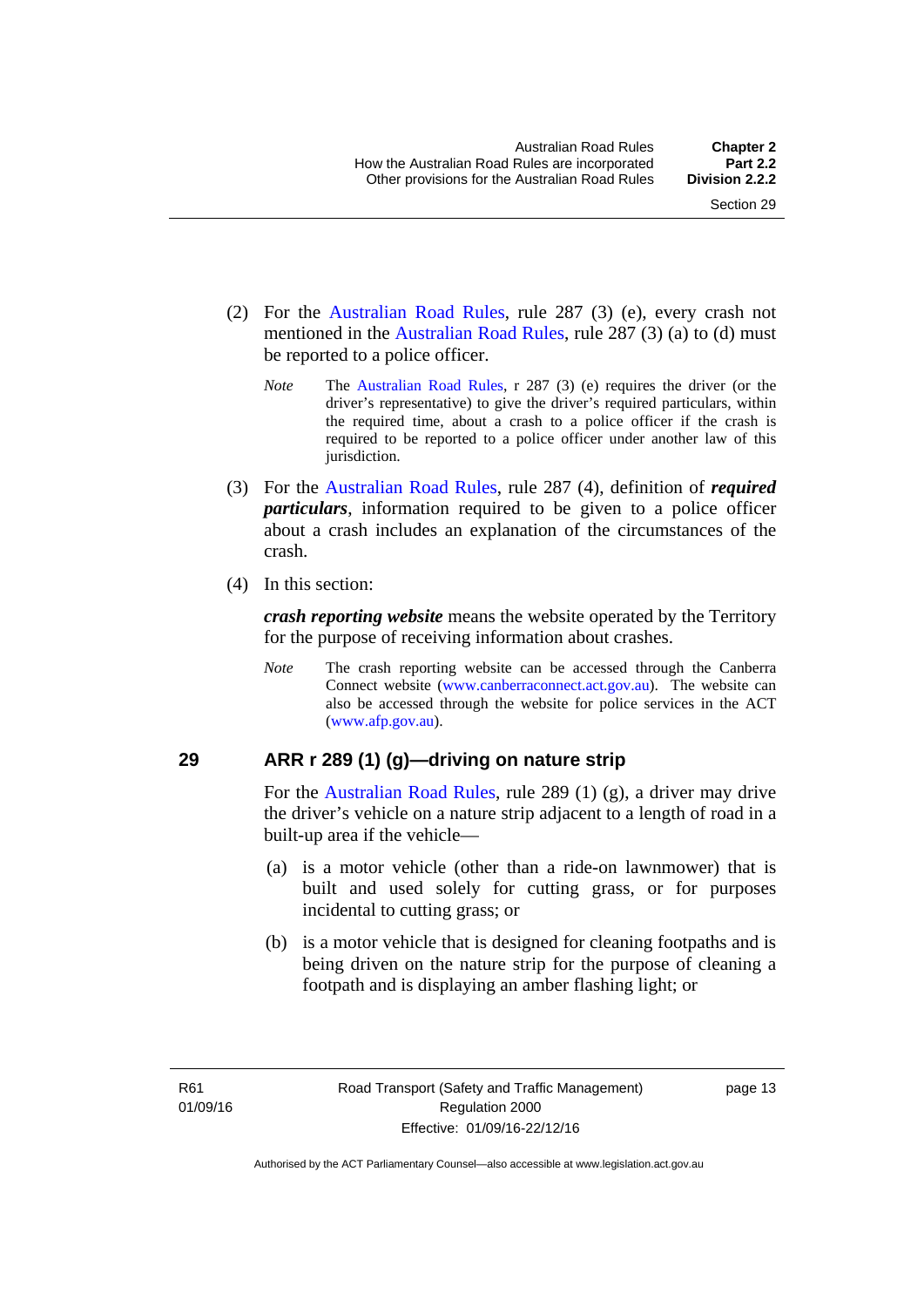(c) is being used to transport goods or materials for use in (or for the purposes of) the construction or maintenance of roads by or on behalf of the Territory; or

- (d) is a postal vehicle that is  $-$ 
	- (i) a motorbike with an engine capacity of not more than 110mL; and
	- (ii) being driven at a speed of not more than 10km/h.
- (e) is being used by a person in the course of his or her duties as a person authorised under this regulation to use a traffic offence detection device.

#### <span id="page-30-0"></span>**30 ARR r 298—driving with a person in or on trailer**

- (1) For the [Australian Road Rules,](http://www.legislation.act.gov.au//ni/db_37271/default.asp) rule 298, a trailer is exempt if—
	- (a) the trailer is being towed by a police vehicle or emergency vehicle; or
	- (b) the carriage of passengers is permitted in a part of the trailer and anyone in the trailer is in that part; or
	- (c) anyone who is in the trailer is engaged in the door-to-door delivery or collection of goods, or in the collection of waste or garbage, and the trailer is not travelling faster than 25 km/h; or
	- (d) in all the circumstances, there is no reasonable danger of anyone in the trailer falling from the trailer or being injured.
- (2) For this section, the carriage of passengers is permitted in a part of a trailer if the part is designed primarily for—
	- (a) the carriage of passengers; or
	- (b) the carriage of goods, but is enclosed.

Section 30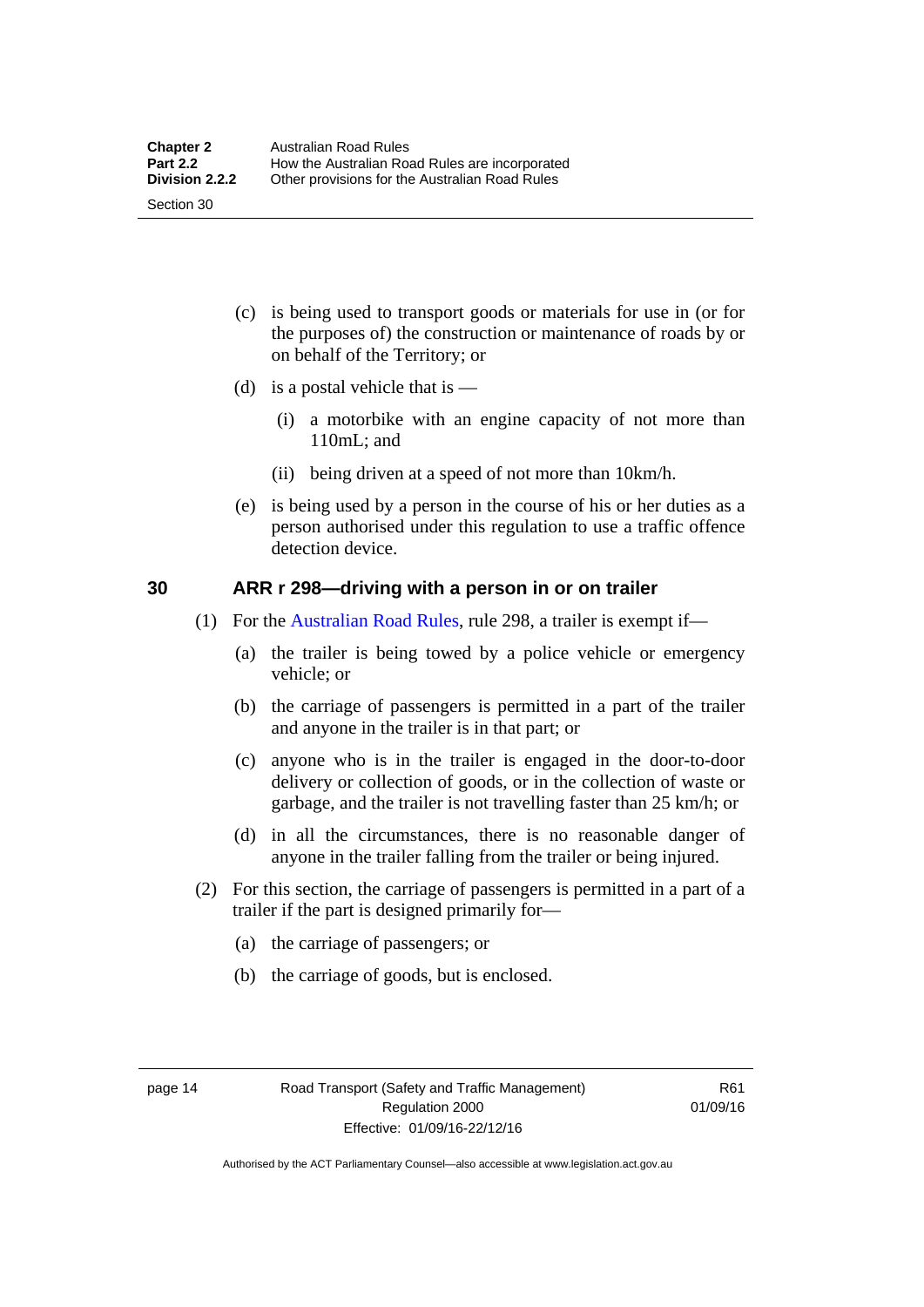(3) In this section:

*enclosed*, for a part of a trailer, means enclosed by—

- (a) the structure of the trailer; or
- (b) a canopy, cage or other device fitted to the trailer that is of a kind approved by the road transport authority under section 66 (1) (f) (Approvals etc by road transport authority).

*in* includes on.

#### <span id="page-31-0"></span>**30A ARR r 299—television receivers and visual display units in motor vehicles**

- (1) For the [Australian Road Rules,](http://www.legislation.act.gov.au//ni/db_37271/default.asp) rule 299 (2) (c), a driver and vehicle are exempt if the visual display unit is, or is part of, a driver's aid that is—
	- (a) an integrated part of the vehicle design; or
	- (b) secured in a mounting affixed to the vehicle while being used.
- (2) For subsection (1), a visual display unit is secured in a mounting affixed to the vehicle if, and only if—
	- (a) the mounting is commercially designed and manufactured for that purpose; and
	- (b) the visual display unit is secured in the mounting, and the mounting is affixed to the vehicle, in the manner intended by the manufacturer.
- (3) The [Australian Road Rules](http://www.legislation.act.gov.au//ni/db_37271/default.asp), rule 299 (2) (aa), rule 299 (2) (b) and rule 299 (3) do not apply.

page 15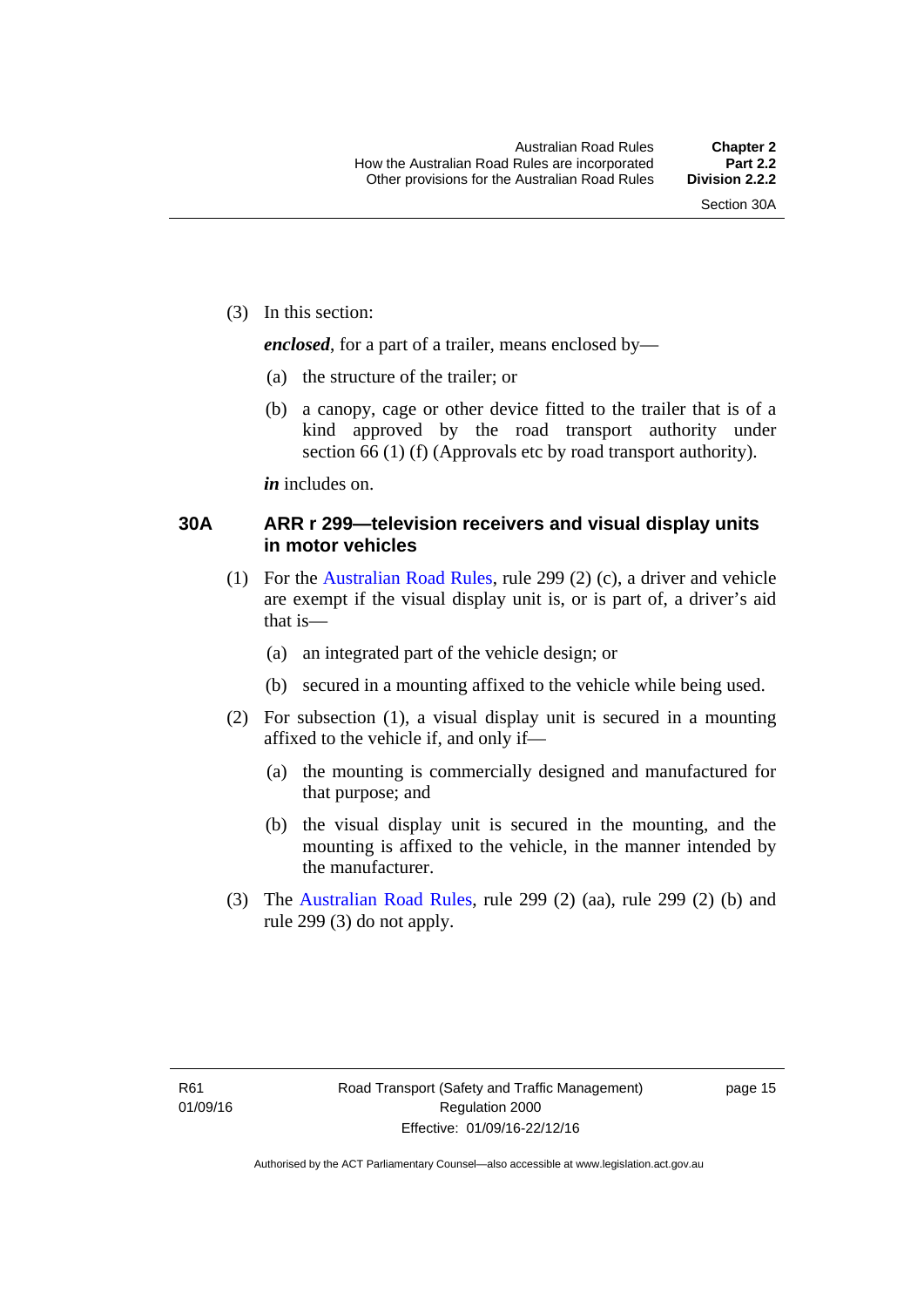<span id="page-32-0"></span>**30B ARR r 300 (1) (c)—use of mobile phone** 

- (1) For the [Australian Road Rules,](http://www.legislation.act.gov.au//ni/db_37271/default.asp) rule 300 (1) (c), a driver may use a mobile phone while the vehicle is moving, or is stationary but not parked, if—
	- (a) the phone is—

Section 30B

- (i) being used to perform a navigational or intelligent highway and vehicle system function; and
- (ii) secured in a mounting affixed to the vehicle; or
- (b) each of the following apply:
	- (i) the phone is being used to stream, play or listen to music or audio files;
	- (ii) the phone is not being held by the driver;
	- (iii) the use of the phone does not require the driver, at any time while using it, to press anything on the body of the phone or to otherwise manipulate any part of the body of the phone.
- (2) For subsection (1), a mobile phone is secured in a mounting affixed to the vehicle if, and only if—
	- (a) the mounting is commercially designed and manufactured for that purpose; and
	- (b) the mobile phone is secured in the mounting, and the mounting is affixed to the vehicle, in the manner intended by the manufacturer.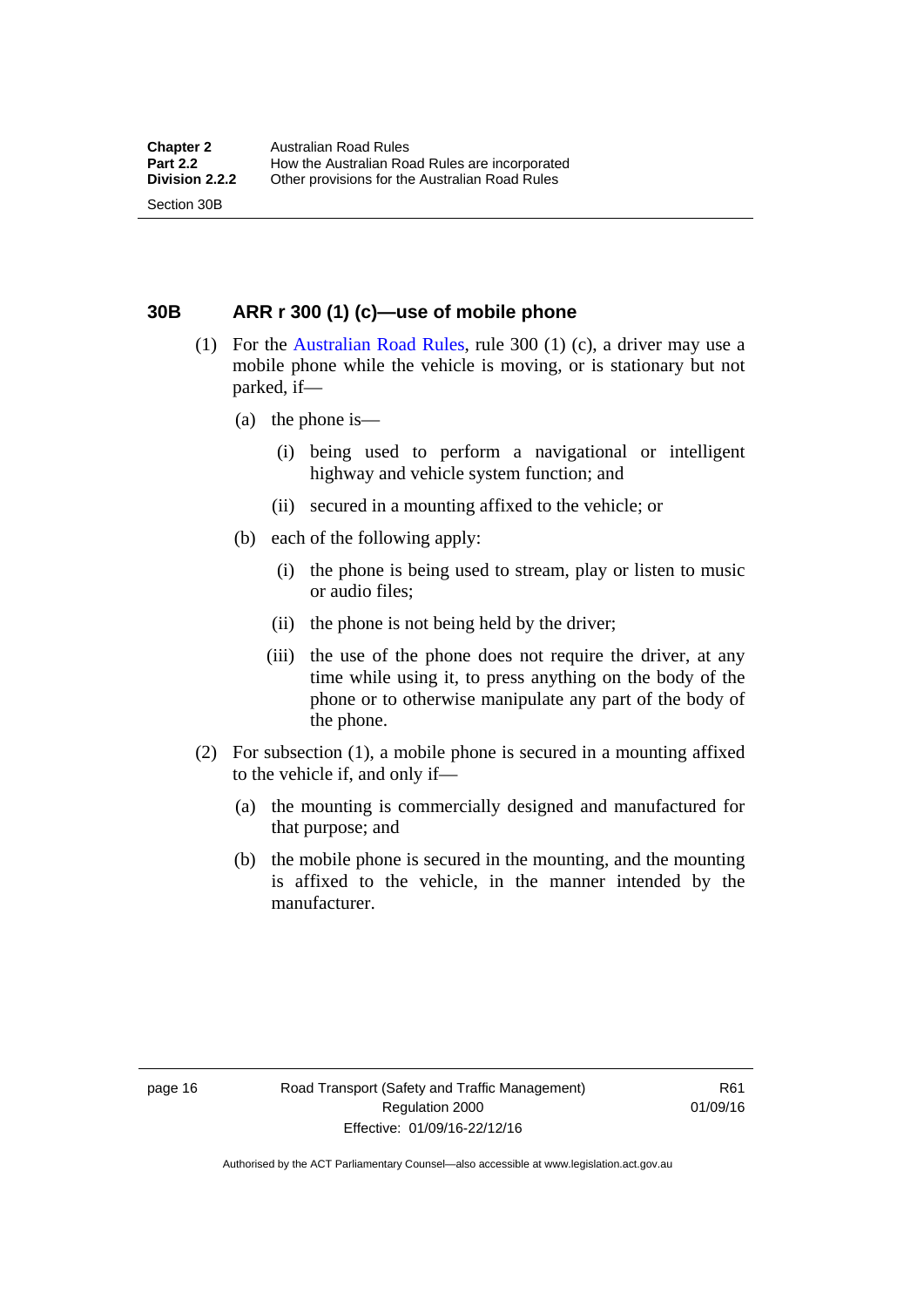(3) In this section:

*mobile phone* includes any other wireless hand-held device designed or capable of being used for telecommunication other than a CB radio or any other 2-way radio.

#### **Example—other hand-held devices**

iPad or other tablet computer

*Note* An example is part of the regulation, is not exhaustive and may extend, but does not limit, the meaning of the provision in which it appears (see [Legislation Act,](http://www.legislation.act.gov.au/a/2001-14) s 126 and s 132).

#### <span id="page-33-0"></span>**31 ARR r 310 (3), (4)—exemption for road workers etc**

- (1) For the [Australian Road Rules](http://www.legislation.act.gov.au//ni/db_37271/default.asp), rule 310 (3) (b), the road transport authority may authorise a person to engage in speed zoning tests.
- (2) For the [Australian Road Rules](http://www.legislation.act.gov.au//ni/db_37271/default.asp), rule 310 (4), definition of *roadworks*, the road transport authority may authorise—
	- (a) installation or maintenance work on, above or below a road; or
	- (b) installation or maintenance of a traffic control device; or
	- (c) a traffic survey.
- (3) This section is additional to, and does not limit, any other power of the road transport authority or anyone else under a territory law to authorise something mentioned in this section.
	- *Note* Under the Act, the road transport authority can authorise a person to install or display (or to interfere with, change or remove) a prescribed traffic control device.

#### <span id="page-33-1"></span>**32 ARR r 313—postal workers**

For the [Australian Road Rules](http://www.legislation.act.gov.au//ni/db_37271/default.asp), rule 313—

 (a) the [Australian Road Rules,](http://www.legislation.act.gov.au//ni/db_37271/default.asp) rule 186 (Stopping in a mail zone) does not apply to the driver of a postal vehicle; and

page 17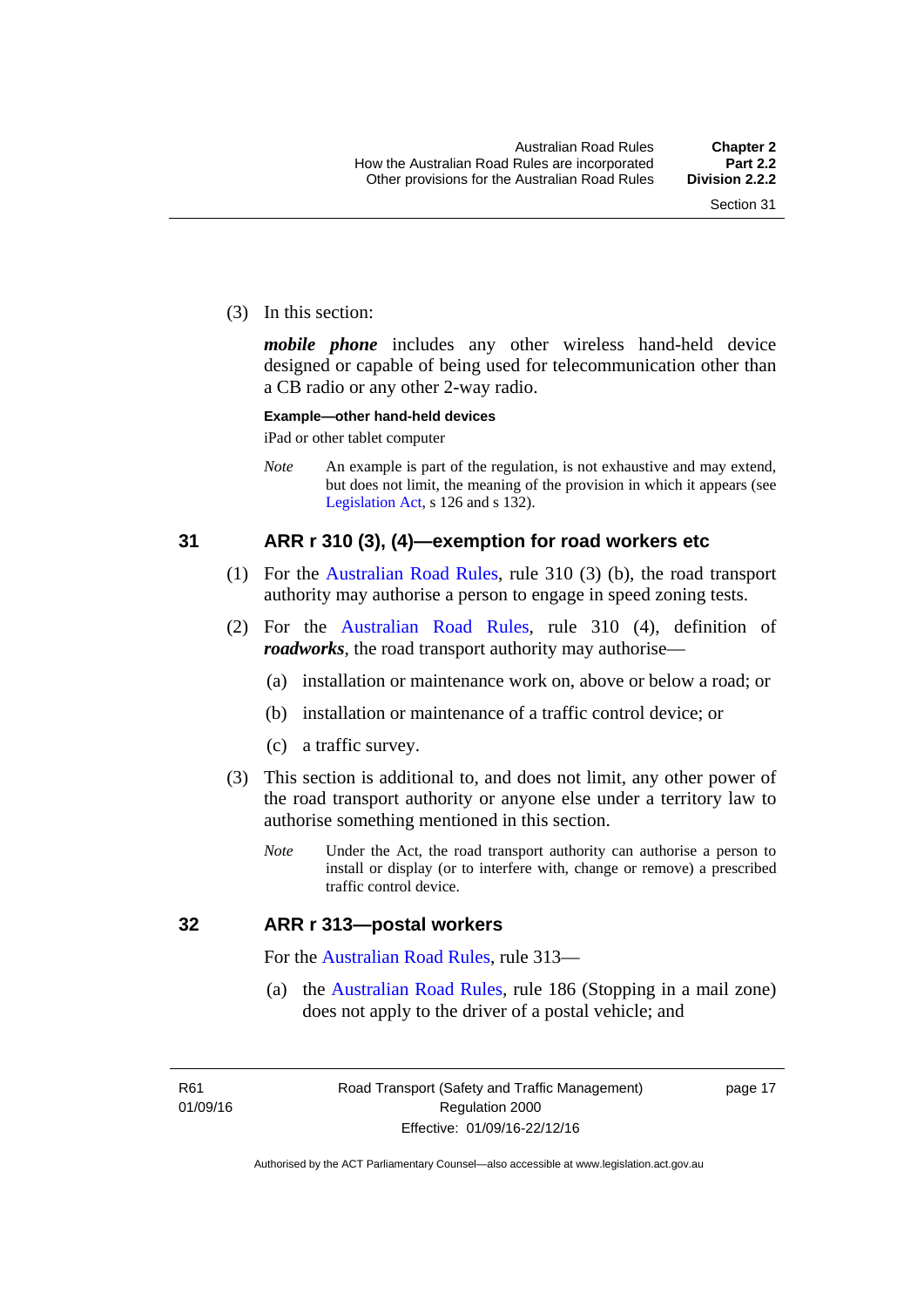(b) the [Australian Road Rules](http://www.legislation.act.gov.au//ni/db_37271/default.asp), rule 288 (Driving on a path) does not apply to the driver of a postal vehicle if—

- (i) the vehicle is a motorbike with an engine capacity of not more than 110mL; and
- (ii) the vehicle is being driven at a speed of not more than 10km/h.

#### <span id="page-34-0"></span>**33 ARR dict—definitions for dictionary**

(1) For the [Australian Road Rules,](http://www.legislation.act.gov.au//ni/db_37271/default.asp) dictionary:

*approved bicycle helmet* means a protective helmet for bicycle riders that is approved by the road transport authority under section 66 (1) (a) (Approvals etc by road transport authority).

*approved seatbelt* means a seatbelt that complies with ADR 4 or ADR 68.

*authorised person,* for a provision of the [Australian Road Rules](http://www.legislation.act.gov.au//ni/db_37271/default.asp), means a person who is appointed as, or prescribed to be, an authorised person under the *[Road Transport \(General\) Act 1999](http://www.legislation.act.gov.au/a/1999-77)* for the [Australian Road Rules](http://www.legislation.act.gov.au//ni/db_37271/default.asp) or the provision.

*emergency worker* means—

- (a) a member of the ambulance service rendering or providing transport for sick or injured people; or
- (b) a member of the ambulance service, the fire and rescue service, the rural fire service or the SES providing transport in an emergency; or
- (c) a person who is declared by the road transport authority under section 66 (1) (g) (Approvals etc by road transport authority) to be an emergency worker.

Section 33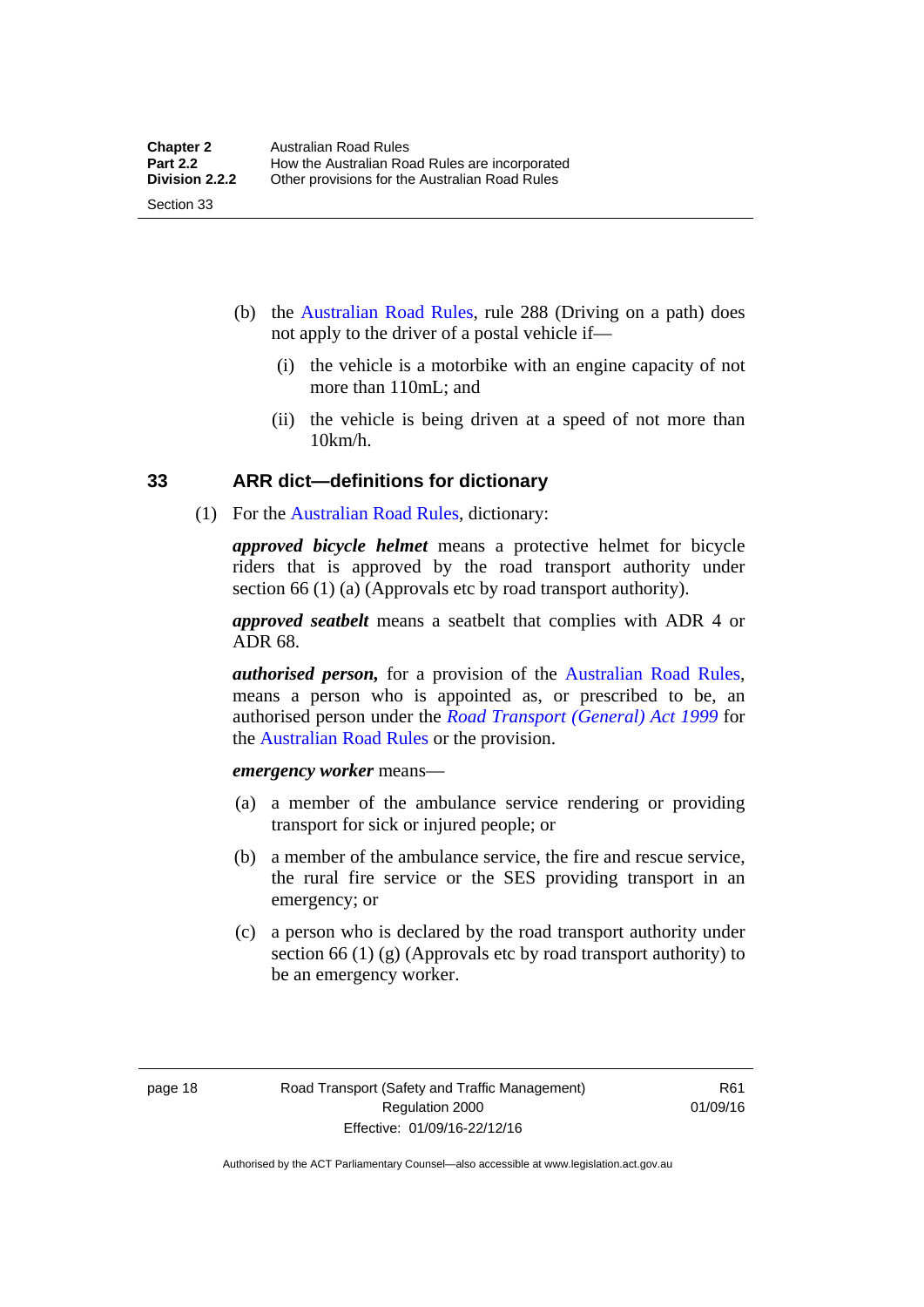*mechanical signalling device*, in relation to a vehicle, means a device that—

- (a) is fitted to the vehicle; and
- (b) is a mechanical signalling device or turn signal that complies with the *[Road Transport \(Vehicle Registration\)](http://www.legislation.act.gov.au/sl/2000-12)  [Regulation 2000](http://www.legislation.act.gov.au/sl/2000-12)*, schedule 1.

*oversize vehicle* means a vehicle with a dimension that, including the dimension of any load, exceeds a relevant dimension limit under—

- (a) the *[Heavy Vehicle National Law \(ACT\)](http://www.legislation.act.gov.au/a/db_49155/default.asp)*; or
- (b) the *[Road Transport \(Vehicle Registration\) Regulation 2000](http://www.legislation.act.gov.au/sl/2000-12)*.
- *Note* A reference to an Act includes a reference to the statutory instruments made or in force under the Act, including any regulation (see [Legislation Act,](http://www.legislation.act.gov.au/a/2001-14) s 104).

*police officer*—see the [Legislation Act](http://www.legislation.act.gov.au/a/2001-14), dictionary, part 1.

*postal worker* means an employee of Australia Post or anyone else engaged by Australia Post to deliver post.

*public bus*—see the *[Road Transport \(Public Passenger Services\)](http://www.legislation.act.gov.au/a/2001-62)  [Act 2001](http://www.legislation.act.gov.au/a/2001-62)*, dictionary.

*taxi*—

- (a) see the *[Road Transport \(Public Passenger Services\) Act 2001](http://www.legislation.act.gov.au/a/2001-62)*, section 45 (Meaning of *taxi*); and
- (b) except in the [Australian Road Rules,](http://www.legislation.act.gov.au//ni/db_37271/default.asp) rule 182 (which is about stopping in taxi zones), includes a hire car.
- (2) For the [Australian Road Rules](http://www.legislation.act.gov.au//ni/db_37271/default.asp), dictionary, definition of *GVM*, paragraph (b):

*vehicle registration authority* means:

(a) the road transport authority; or

R61 01/09/16 page 19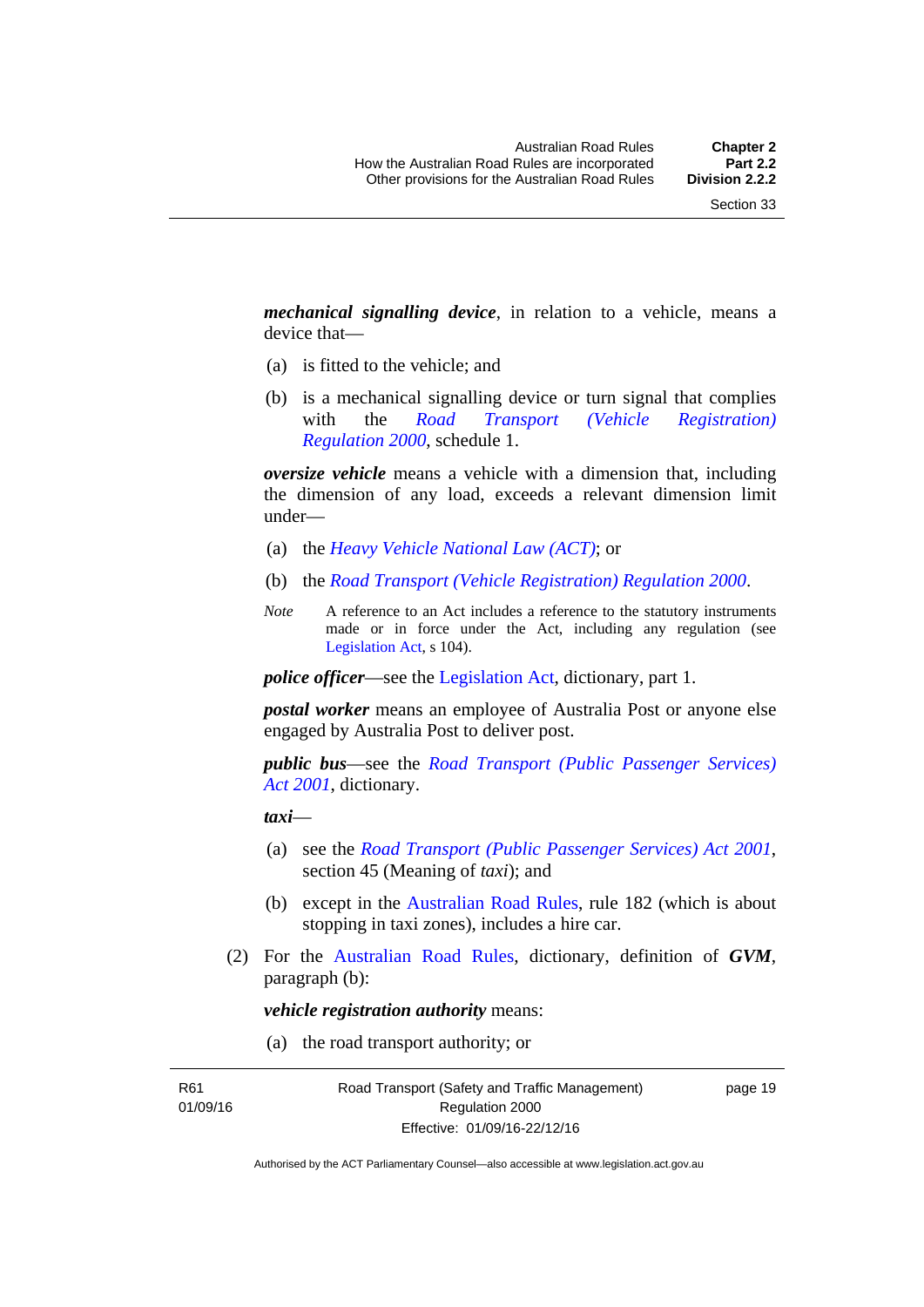- (b) the corresponding authority of another jurisdiction.
- (3) For the [Australian Road Rules](http://www.legislation.act.gov.au//ni/db_37271/default.asp), dictionary, definition of *hazard warning lights*:

*another law of this jurisdiction* means the *[Road Transport \(Vehicle](http://www.legislation.act.gov.au/sl/2000-12)  [Registration\) Regulation 2000](http://www.legislation.act.gov.au/sl/2000-12)*, schedule 1.

- (4) For the [Australian Road Rules](http://www.legislation.act.gov.au//ni/db_37271/default.asp), dictionary, definition of *portable warning triangle*, a portable warning triangle is approved if it—
	- (a) is in the form of an equilateral triangle; and
	- (b) has a minimum height of 300mm; and
	- (c) has, on the front and back, red reflecting sheeting or material, or 9 red reflectors arranged in a triangular shape, causing a red reflection that would be clearly visible to a driver at night when the upper beam of light from any headlight on the vehicle (complying with the relevant provisions to the *[Road](http://www.legislation.act.gov.au/sl/2000-12)  [Transport \(Vehicle Registration\) Regulation 2000](http://www.legislation.act.gov.au/sl/2000-12)*), schedule 1 is projected directly onto the sign from a distance of 200m; and
	- (d) is of a robust and durable construction, capable of being readily erected to stand in an upright position and capable of remaining unaffected (to any material degree) by any reasonable force of wind or variation in weather conditions.
- (5) In this section:

*ADR* (or *Australian Design Rule*)—see the *[Road Transport](http://www.legislation.act.gov.au/sl/2000-12)  [\(Vehicle Registration\) Regulation 2000](http://www.legislation.act.gov.au/sl/2000-12)*, schedule 1, section 1.11 and section 1.13.

*Note* The *[Road Transport \(Vehicle Registration\) Regulation 2000](http://www.legislation.act.gov.au/sl/2000-12)* defines *ADR* as a national standard under the *[Motor Vehicle Standards](http://www.comlaw.gov.au/Series/C2004A03813)  [Act 1989](http://www.comlaw.gov.au/Series/C2004A03813)* (Cwlth).

Section 33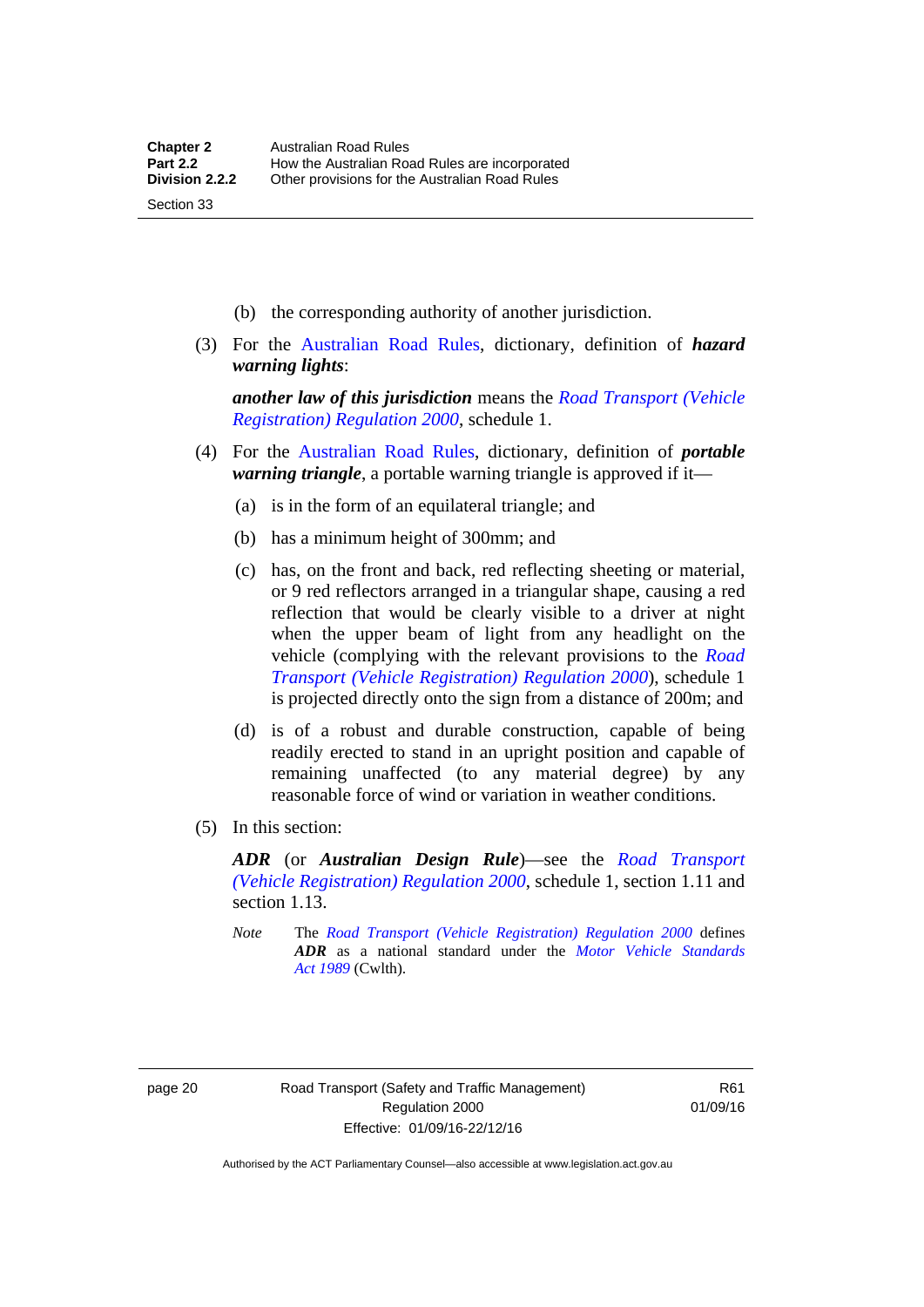Australian Road Rules **Chapter 2** Additional ACT road rules **Part 2.3** Noise and other nuisances

## **Part 2.3 Additional ACT road rules**

*Note* The [Australian Road Rules](http://www.legislation.act.gov.au//ni/db_37271/default.asp) are not completely self-contained and need to be read with associated laws of each jurisdiction. This part sets out some of the associated laws that are particular to the ACT. Provisions of Acts and other regulations included in the road transport legislation contain other provisions that are particular to the ACT.

## **Division 2.3.1 Noise and other nuisances**

## **37 Making unnecessary engine noise**

The driver of a motor vehicle on a road must not make unnecessary noise by turning on, running or failing to turn off the vehicle's engine.

Maximum penalty: 20 penalty units.

*Note* Under the [Australian Road Rules,](http://www.legislation.act.gov.au//ni/db_37271/default.asp) r 291 it is an offence to start or drive a vehicle in a way that makes unnecessary noise or smoke.

#### **38 Emission of waste oil or grease**

 (1) A person must not use a motor vehicle or trailer on a road unless adequate precautions have been taken to prevent waste oil or grease from the machinery or from any other part of the vehicle from dropping onto the roadway.

Maximum penalty: 20 penalty units.

- *Note* The [Australian Road Rules,](http://www.legislation.act.gov.au//ni/db_37271/default.asp) r 293 requires the driver of a vehicle to remove oil or grease that falls from the vehicle in certain circumstances.
- (2) Without limiting the liability of anyone else, the responsible person for a motor vehicle or trailer must take reasonable steps to prevent a contravention of subsection (1) in relation to the vehicle.

Maximum penalty: 20 penalty units.

R61 01/09/16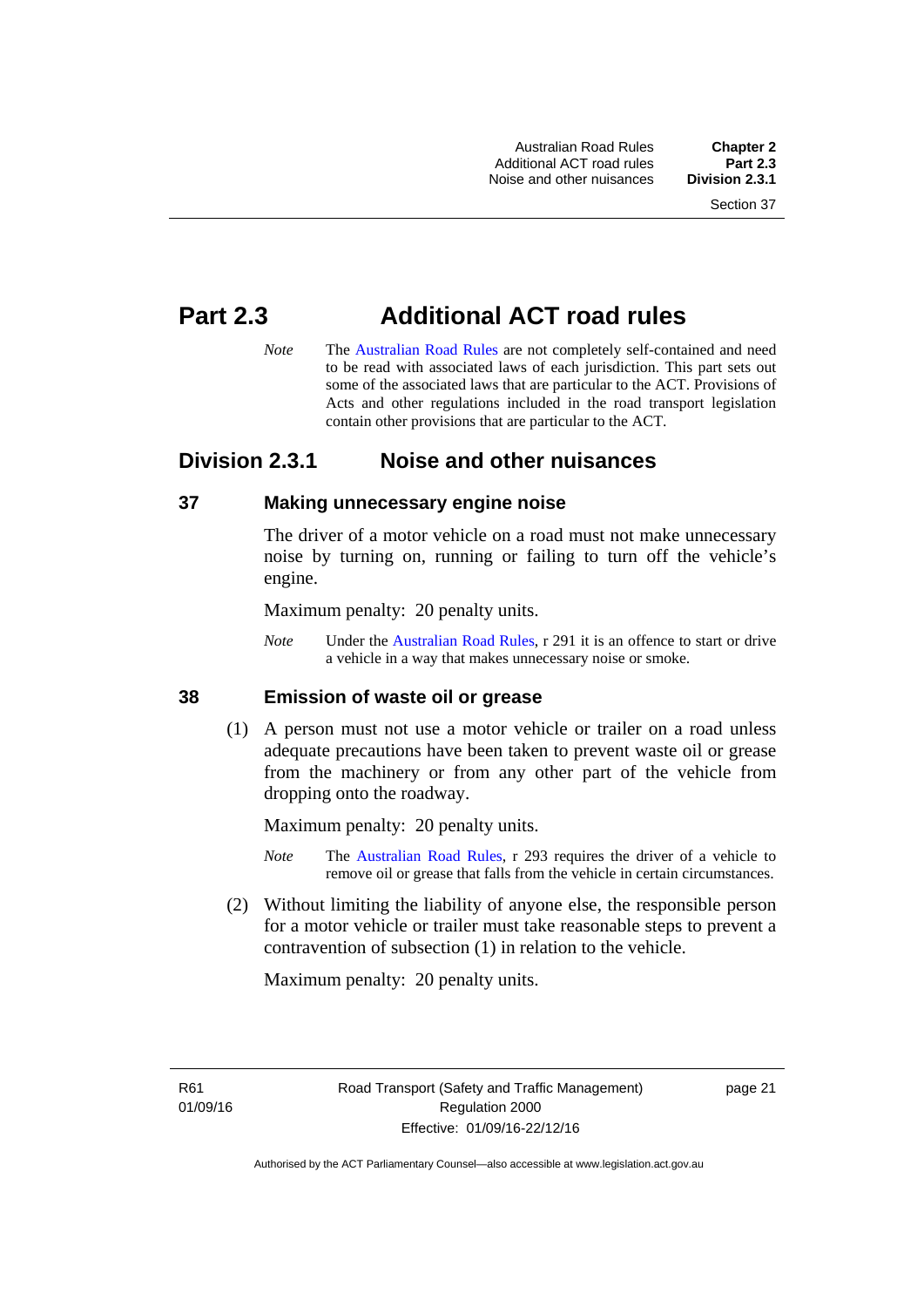## **Division 2.3.1A Bicycle riders**

#### **38A Keeping safe lateral distance when passing bicycle rider**

- (1) The driver of a motor vehicle passing the rider of a bicycle that is travelling in the same direction as the driver must pass the bicycle at a sufficient distance from—
	- (a) the bicycle; or
	- (b) if the rider is riding alongside another rider—the bicycle furthest to the right.

Maximum penalty: 20 penalty units.

- *Note* **The [Australian Road Rules](http://www.legislation.act.gov.au//ni/db_37271/default.asp), r 129 requires the rider of a bicycle on a** road, other than a multi-lane road, to ride as near as practicable to the far left side of the road.
- (2) For this section—
	- (a) a driver passes a bicycle at a *sufficient distance from the bicycle* if the driver passes at a lateral distance from the bicycle of—
		- (i) if the applicable speed limit at the point the driver passes the bicycle is not more than 60km/h—at least 1m; or
		- (ii) if the applicable speed limit at the point the driver passes the bicycle is more than 60km/h—at least 1.5m; and
	- (b) the *lateral distance* between a motor vehicle passing a bicycle and the bicycle is the distance between—
		- (i) the most distant point to the left—
			- (A) on the driver's vehicle; or
			- (B) on any projection from the vehicle (whether or not attached to the vehicle); and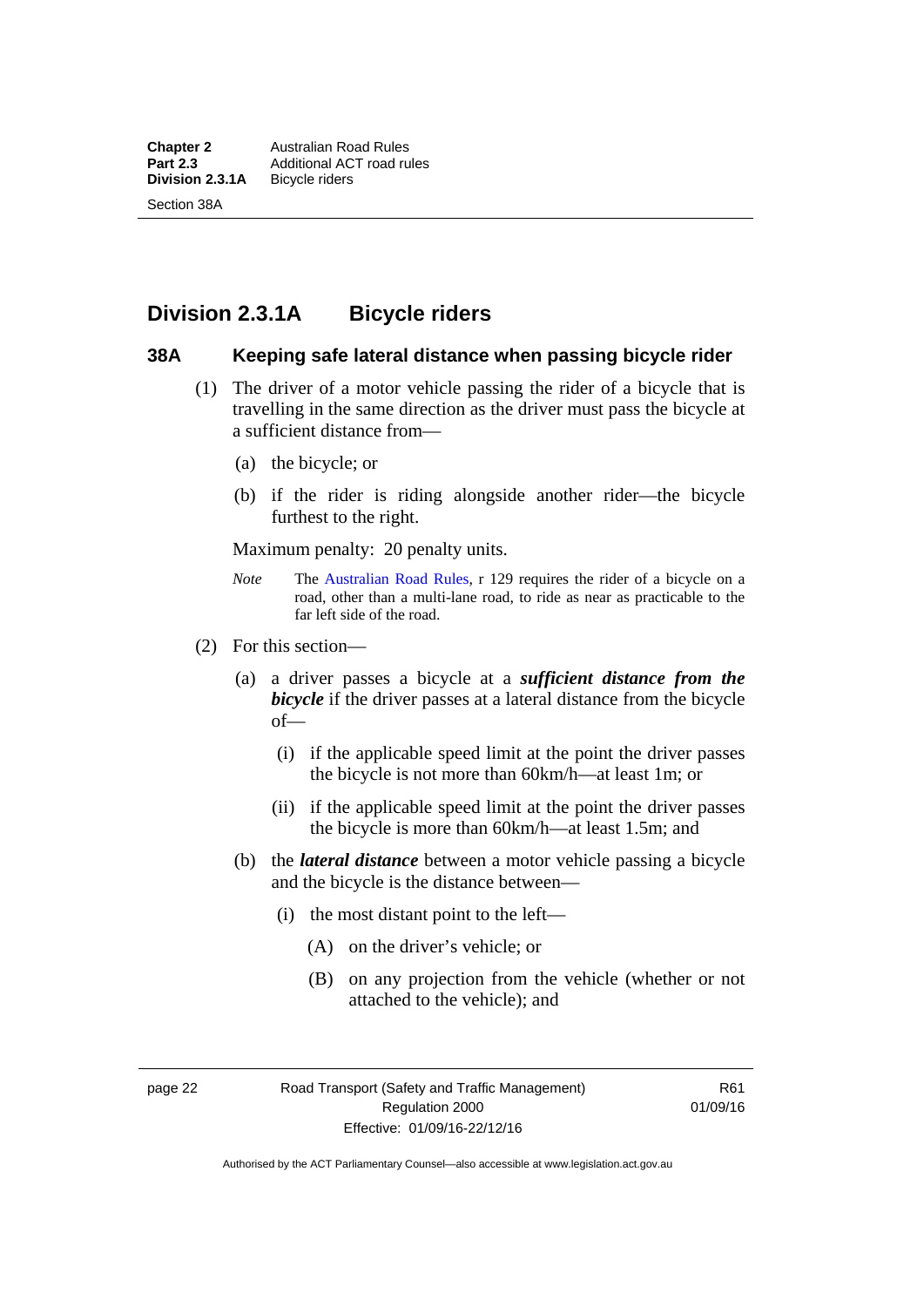- (ii) the most distant point to the right—
	- (A) on the bicycle (or any part of the bicycle); or
	- (B) on a rider of the bicycle; or
	- (C) on any bicycle trailer towed by the bicycle; or
	- (D) on any passenger in or on any bicycle trailer.

#### **Examples—part of a bicycle**

basket, pannier bags

#### **Example—not part of a bicycle**

a flag or stick, whether or not flexible, attached to the bicycle, that projects sideways from the bicycle

*Note* An example is part of the regulation, is not exhaustive and may extend, but does not limit, the meaning of the provision in which it appears (see [Legislation Act,](http://www.legislation.act.gov.au/a/2001-14) s 126 and s 132).

#### **38B Exceptions for passing bicycle rider**

- (1) The driver of a motor vehicle passing the rider of a bicycle that is travelling in the same direction as the driver may make a permitted manoeuvre to pass the rider if—
	- (a) the driver has a clear view of any approaching traffic; and
	- (b) the permitted manoeuvre is necessary to comply with section 38A; and
	- (c) the driver can do so safely.
- (2) In this section:

#### *permitted manoeuvre* means—

 (a) if the driver is driving on a two-way road without a dividing line or median strip—drive to the right of the centre of the road; or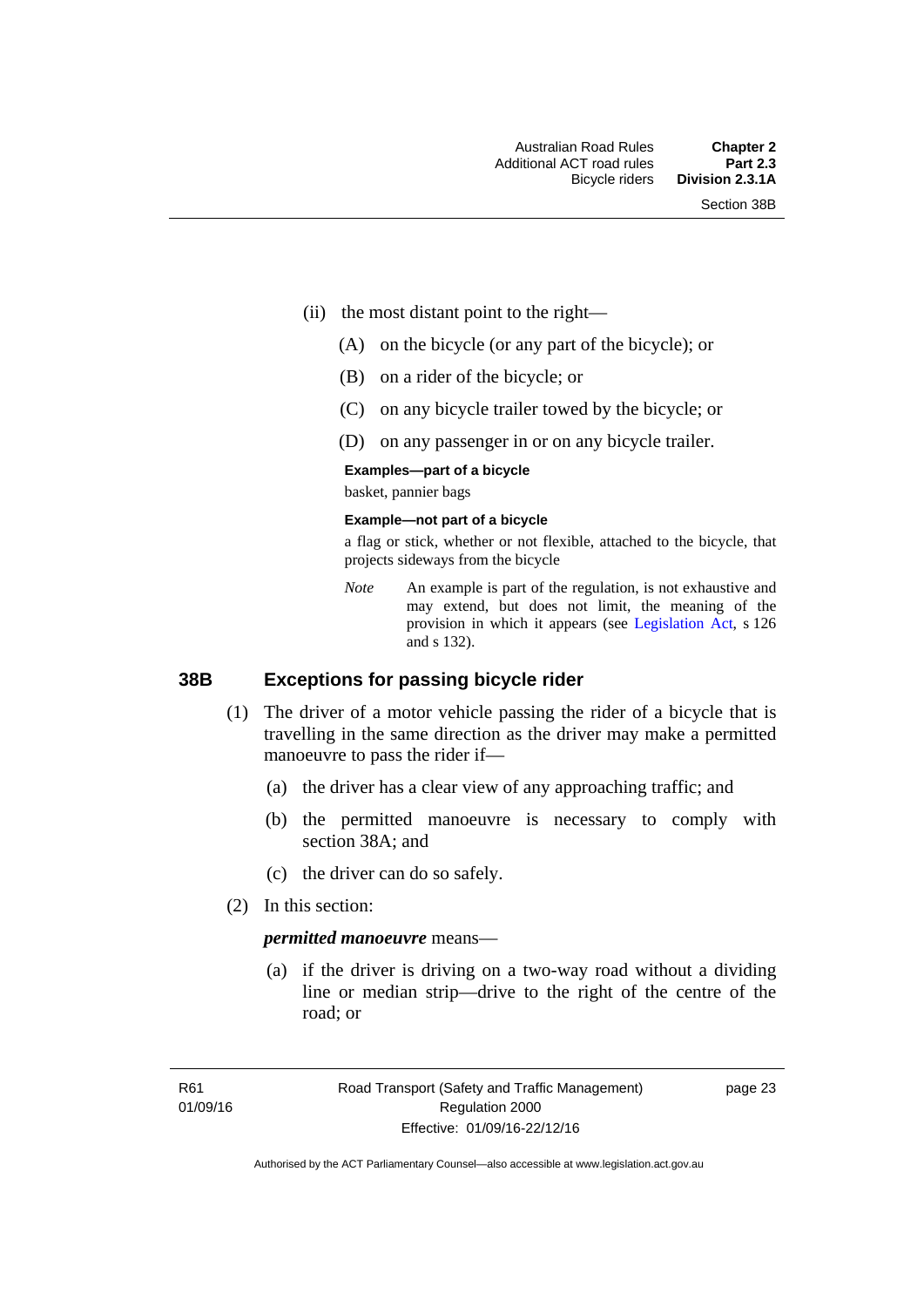- (b) if the driver is driving on a road with a dividing line—drive to the right of the dividing line; or
- (c) drive on a dividing strip that is at the same level as the road; or
- (d) drive on or over a single continuous line; or
- (e) drive on or over 2 parallel lines; or
- (f) drive along a side, or surrounding, of a painted island.
- *Note* See the [Australian Road Rules](http://www.legislation.act.gov.au//ni/db_37271/default.asp), r 46 or r 48 for the requirement to give left or right change of direction signal.

## **38C Riding across road on crossing**

- (1) The rider of a bicycle may ride across a road, or part of a road, on the following (a *crossing*) if the rider complies with this section:
	- (a) a children's crossing; or
	- (b) a marked foot crossing; or
	- (c) a pedestrian crossing.
- (2) The rider of the bicycle may only ride across a road, or part of a road, on a crossing if—
	- (a) the rider approaches the crossing no faster than 10km/h; and
	- (b) before riding on the crossing, the rider looks for approaching traffic and is prepared to stop; and
	- (c) the rider rides no faster than 10km/h on the crossing; and
	- (d) the rider gives way to pedestrians on the crossing; and
	- (e) the rider keeps to the left of any oncoming bicycle or pedestrian; and
	- (f) on a marked foot crossing with bicycle crossing lights—the crossing is showing a green bicycle crossing light; and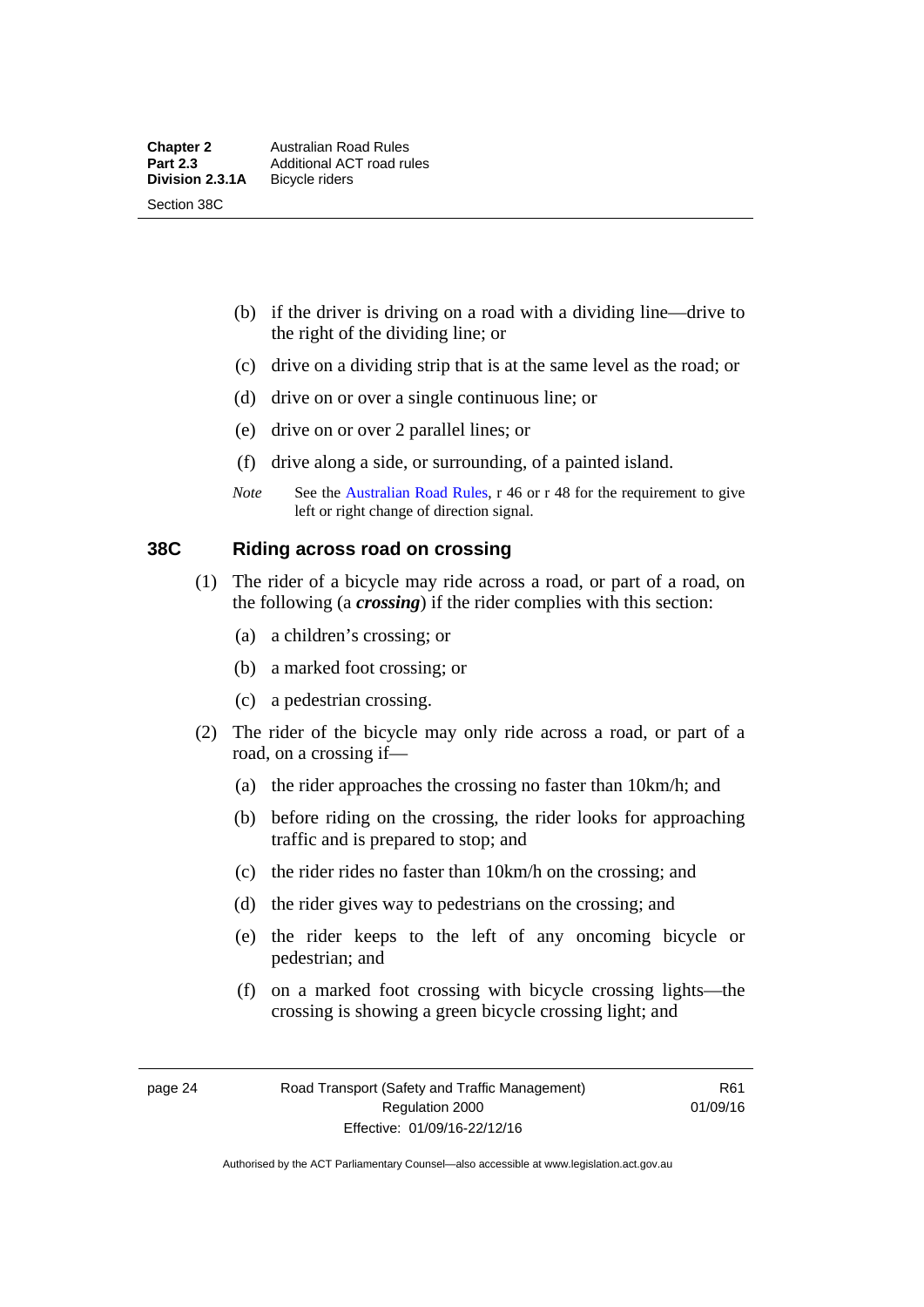(g) on a marked foot crossing without bicycle crossing lights—the crossing is showing a green pedestrian crossing light.

Maximum penalty: 20 penalty units.

*Note* See the [Australian Road Rules](http://www.legislation.act.gov.au//ni/db_37271/default.asp), r 260 and r 262 for the circumstances in which a rider of a bicycle is allowed to cross a road at bicycle crossing lights.

### **38D Application of ARRs to riders crossing road on crossing**

- (1) The [Australian Road Rules,](http://www.legislation.act.gov.au//ni/db_37271/default.asp) rule 65 (Giving way at a marked foot crossing (except at an intersection) with a flashing yellow traffic light) applies as if a reference to a pedestrian on the crossing also includes a reference to a rider of a bicycle on the crossing.
- (2) The [Australian Road Rules](http://www.legislation.act.gov.au//ni/db_37271/default.asp), rule 80 (Stopping at a children's crossing) applies as if a reference to a pedestrian on the crossing also includes a reference to a rider of a bicycle on the crossing.
- (3) The [Australian Road Rules,](http://www.legislation.act.gov.au//ni/db_37271/default.asp) rule 81 (Giving way at a pedestrian crossing) applies as if a reference to a pedestrian on the crossing also includes a reference to a rider of a bicycle on the crossing.
- (4) The [Australian Road Rules](http://www.legislation.act.gov.au//ni/db_37271/default.asp), rule 262 (Proceeding when bicycle crossing lights change to yellow or red) applies to a rider of a bicycle crossing a marked foot crossing without bicycle lights when the crossing shows a green pedestrian crossing light as if a reference to a bicycle crossing light were a reference to a pedestrian crossing light.
- (5) The [Australian Road Rules](http://www.legislation.act.gov.au//ni/db_37271/default.asp), rule 248 (No riding across a road on a crossing) does not apply.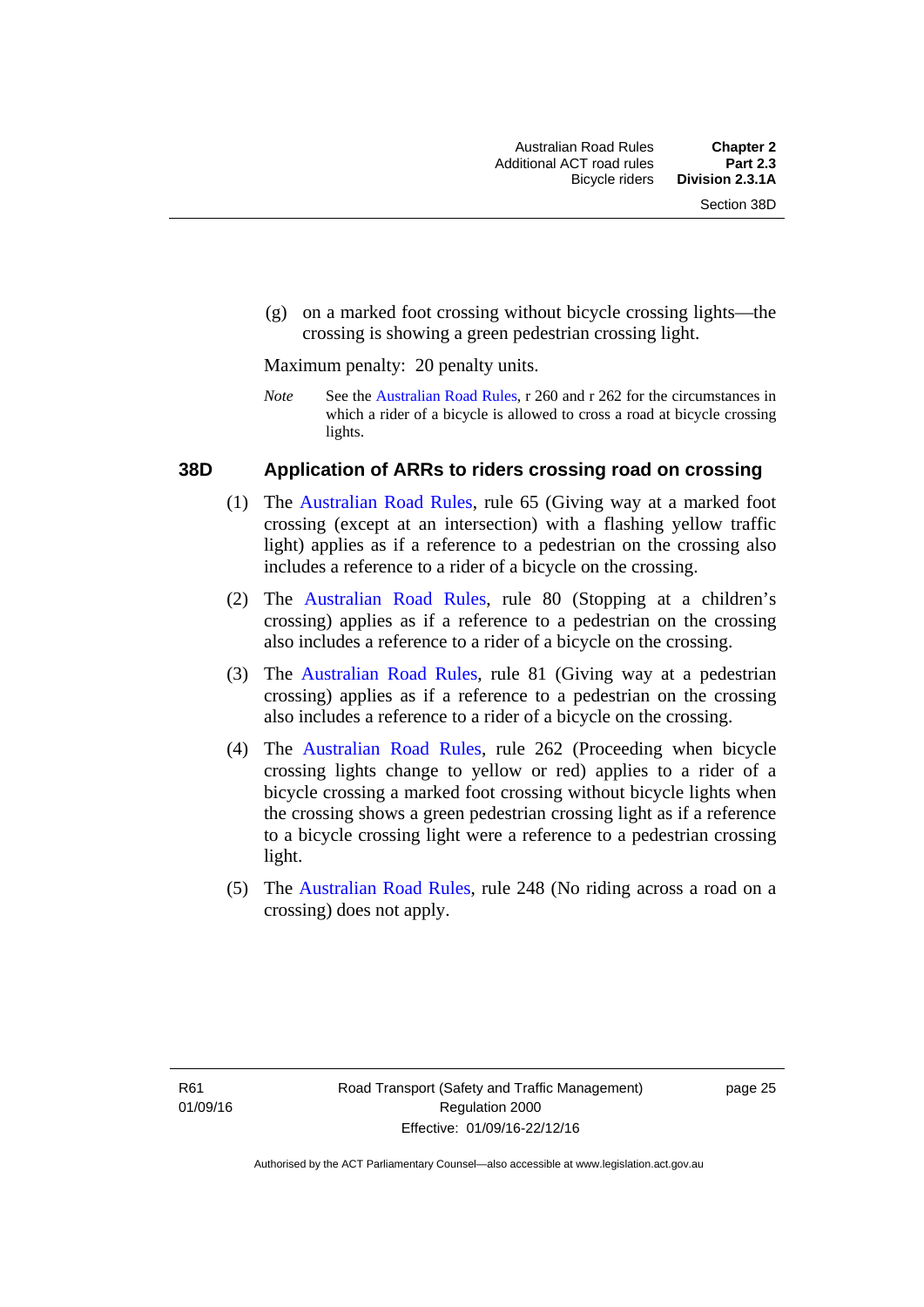Section 39

## **Division 2.3.2 Driver and passenger safety**

#### **39 Safety of persons on trailers**

 (1) A person must not travel on a road in or on any part of a trailer that is not a part designed primarily for the carriage of passengers or goods.

Maximum penalty: 20 penalty units.

 (2) A person must not travel on a road in or on any part of a trailer that is a part designed primarily for the carriage of goods if the part is not enclosed.

Maximum penalty: 20 penalty units.

- (3) This section does not apply to a person—
	- (a) who is in or on a police vehicle or emergency vehicle; or
	- (b) engaged in the door-to-door delivery or collection of goods, or in the collection of waste or garbage, in or on a trailer that is not travelling faster than 25km/h; or
	- (c) if, in all the circumstances, there is a no reasonable danger of the person falling or being thrown from the trailer, or being injured, because the person is travelling in a way prohibited by this section.
- (4) In this section:

*enclosed*, for a part of a trailer, means enclosed by—

(a) the structure of the trailer; or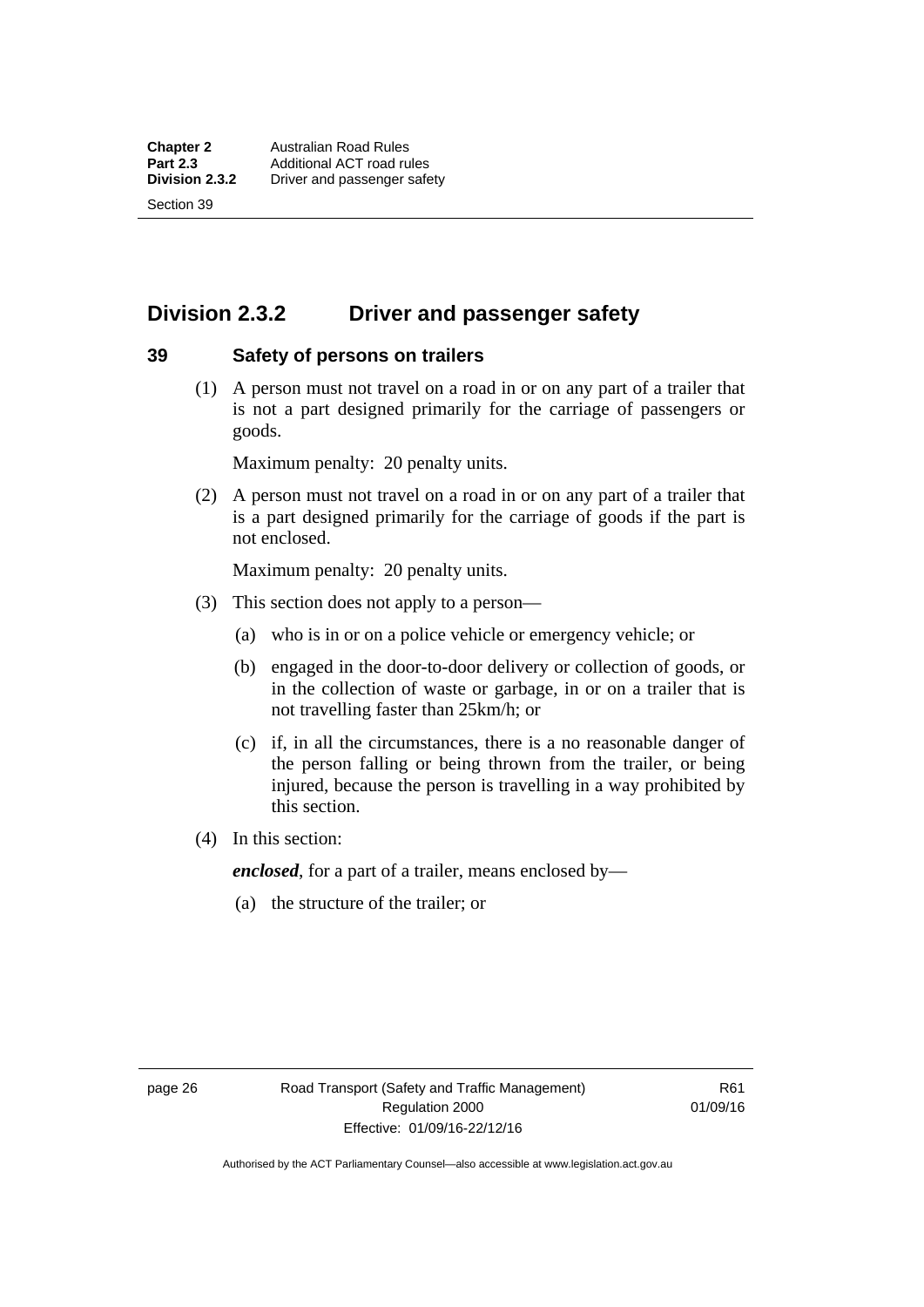- (b) a canopy, cage or other device fitted to the trailer that is of a kind approved by the road transport authority under section 66 (1) (f) (Approvals etc by road transport authority).
- *Note* The [Australian Road Rules](http://www.legislation.act.gov.au//ni/db_37271/default.asp), r 298 prohibits a driver from driving a motor vehicle towing a trailer with a person in or on the trailer, unless the trailer is exempt from the rule under another law of this jurisdiction. Section 30 provides the exemption from the rule.

## **40 Passengers in sidecars to be seated**

 (1) A passenger in a sidecar attached to a motorbike that is moving, or is stationary but not parked, on a road must sit in a place in the sidecar designed for use by a passenger.

Maximum penalty: 20 penalty units.

 (2) The rider of a motorbike must not ride with a passenger in a sidecar unless the passenger complies with subsection (1).

Maximum penalty: 20 penalty units.

## **Division 2.3.3 Trailers and towing**

- *Note* The following rules of the [Australian Road Rules](http://www.legislation.act.gov.au//ni/db_37271/default.asp) apply to the towing of vehicles:
	- r 216 (which is about the lights that must be used when towing a vehicle at night or in hazardous weather conditions)
	- r 254 (which is about the towing of bicycles)
	- r 257 (which is about riding with a person on a bicycle trailer)
	- r 292 (which is about towing a vehicle with an insecure or overhanging load)
	- r 294 (which is about keeping control of a motor vehicle or trailer being towed)
	- r 295 (which is about towing another vehicle with a towline)
	- r 298 (which is about driving with a person in a trailer)
	- r 312 (which provides certain exemptions for tow truck drivers).

R61 01/09/16 page 27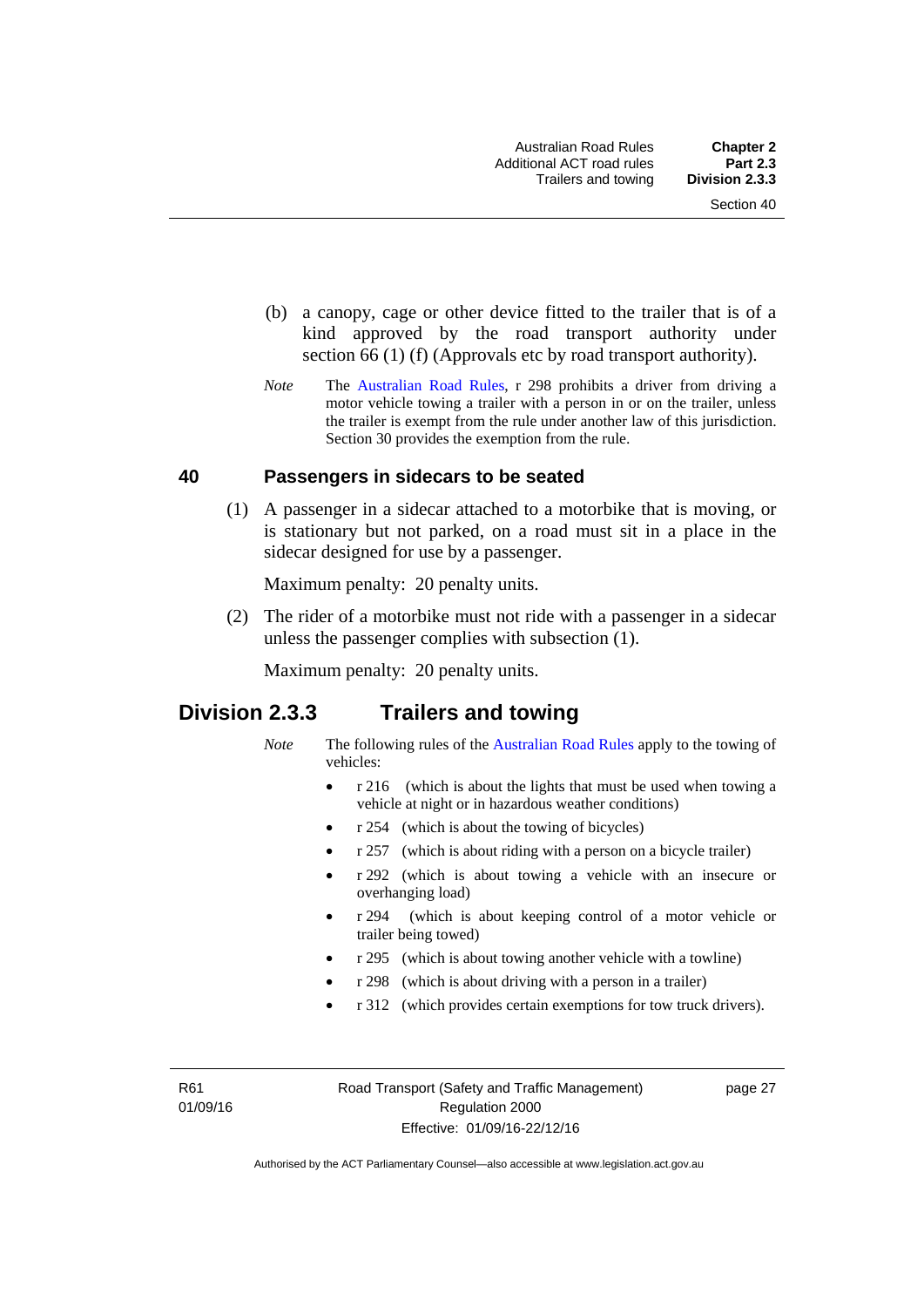Section 41

## **41 Number of vehicles that may be drawn**

 (1) The driver of an articulated vehicle must not tow any other vehicle on a road.

Maximum penalty: 20 penalty units.

 (2) The driver of a motor vehicle must not tow more than 1 other vehicle on a road.

Maximum penalty: 20 penalty units.

- (3) The road transport authority may exempt a vehicle or person from subsection  $(1)$  or  $(2)$ .
- (4) Subsection (2) does not apply in relation to a tow truck that is towing an articulated vehicle (other than a B-double or road train) if—
	- (a) the articulated vehicle has broken down on a road and it is necessary for it to be towed away; or
	- (b) the articulated vehicle has been involved in a crash on a road and it is necessary for it to be towed away.
- (5) Subsection (2) does not apply to a motor vehicle that is towing another vehicle using a lift and tow trailer if—
	- (a) the other vehicle is partly supported by the lift and tow trailer; and
	- (b) the vehicle is not towed at faster than 60 km/h; and
	- (c) the combined weight of the towed vehicle and the lift and tow trailer is not more than the unladen weight of the towing vehicle.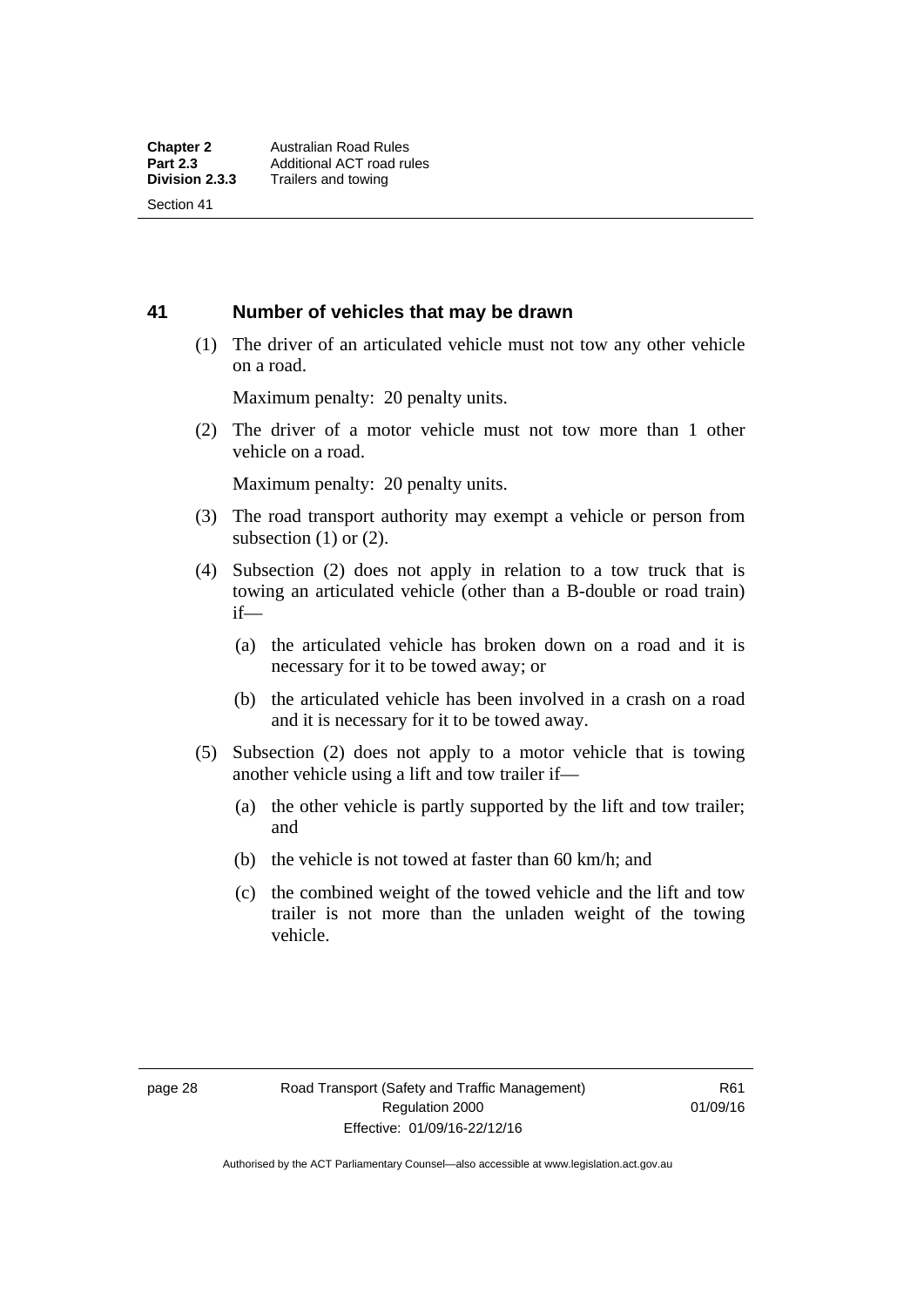- (6) Subsection (2) does not apply to—
	- (a) a tractor-harvester-cutting head trailer combination; or
	- (b) a tractor with multiple implements attached, if the implements are normally used as a single unit when performing agricultural operations; or
	- (c) a tractor and implement combination towing a fuel trailer or laser tower; or
	- (d) an articulated low-loader consisting of a prime mover towing a converter dolly and a semitrailer; or
	- (e) a B-double, dog trailer or road train.

## **42 Towing by vehicles under 4.5t**

- (1) The driver of a motor vehicle (the *towing vehicle*) must not tow another vehicle (the *towed vehicle*) on a road if the laden weight of the towed vehicle is more than—
	- (a) the capacity of the towing attachment fitted to the towing vehicle; or
	- (b) the maximum laden weight for the towed vehicle.

Maximum penalty: 20 penalty units.

- (2) Subsection (1) does not apply to the driver if the towing vehicle has a GVM over 4.5t.
- (3) The road transport authority may exempt a vehicle or person from subsection  $(1)$ .
- (4) In this section:

*maximum laden weight*, for the towed vehicle, means—

 (a) the maximum laden weight for a towed vehicle specified by the manufacturer of the towing vehicle in relation to the towing vehicle; or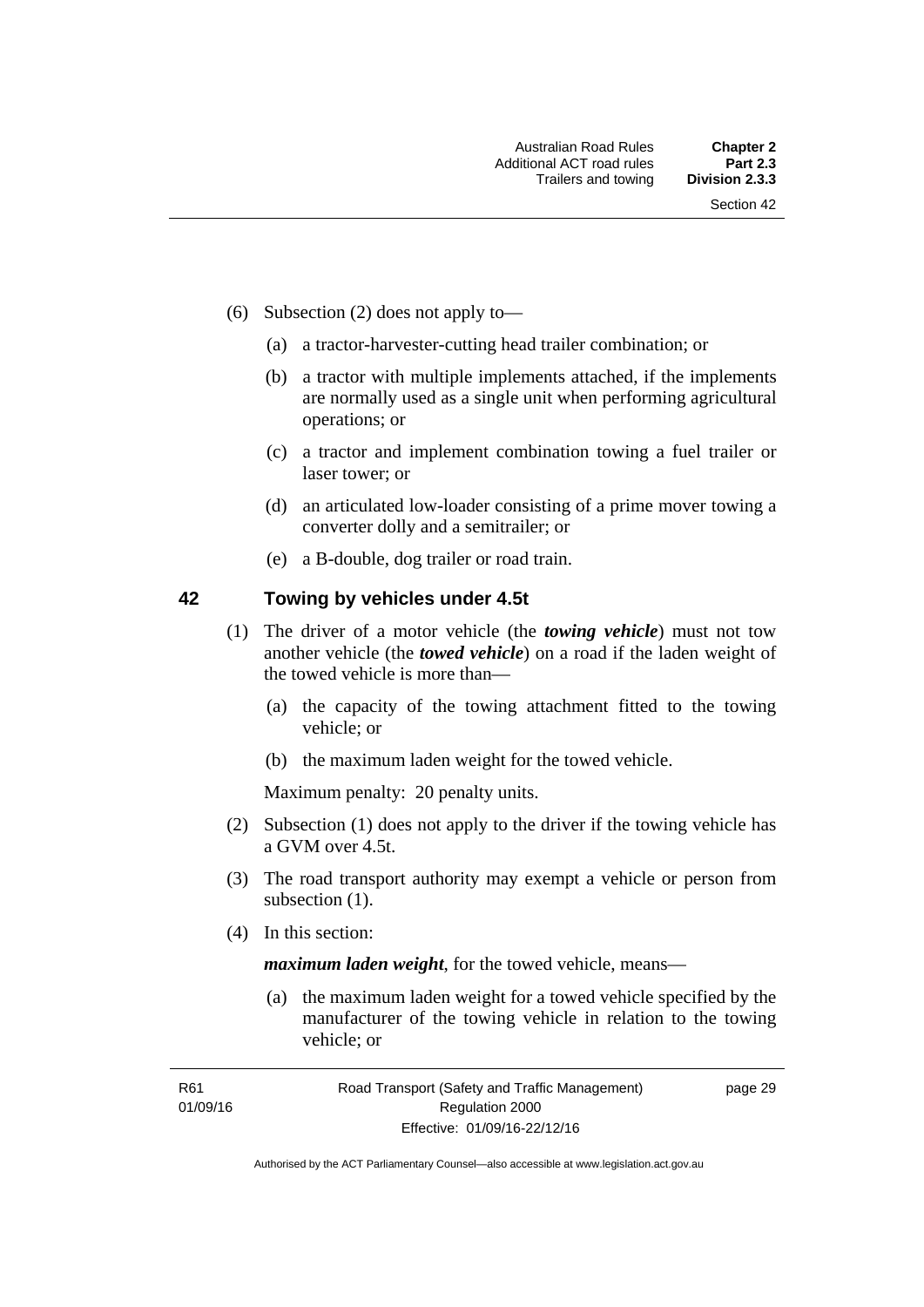- (b) if there is no such specification by the manufacturer, the manufacturer of the vehicle cannot be identified or the specification is not appropriate because the towing vehicle has been modified—
	- (i) 1.5 times the unladen weight of the towing vehicle if the towed vehicle is fitted with a braking system that is working properly; or
	- (ii) the unladen weight of the towing vehicle in any other case.

## **Division 2.3.4 Lights on vehicles**

- *Note* The following rules of the [Australian Road Rules](http://www.legislation.act.gov.au//ni/db_37271/default.asp) apply to lights on vehicles:
	- r 215 (which is about using lights when driving at night or in hazardous weather conditions)
	- r 216 (which is about the lights that must be used when towing a vehicle at night or in hazardous weather conditions)
	- r 217 (which is about using rear fog lights)
	- r 218 (which is about using headlights on high-beam)
	- r 219 (which is about not using lights to dazzle other road users)
	- r 220 (which is about the use of lights on a vehicle that is stopped)
	- r 221 (which is about using hazard warning lights)
	- r 222 (which is about the use of warning lights on buses carrying children)
	- r 223 (which is about using lights when riding an animal-drawn vehicle at night or in hazardous weather conditions)
	- r 259 (which is about using lights when riding a bicycle at night).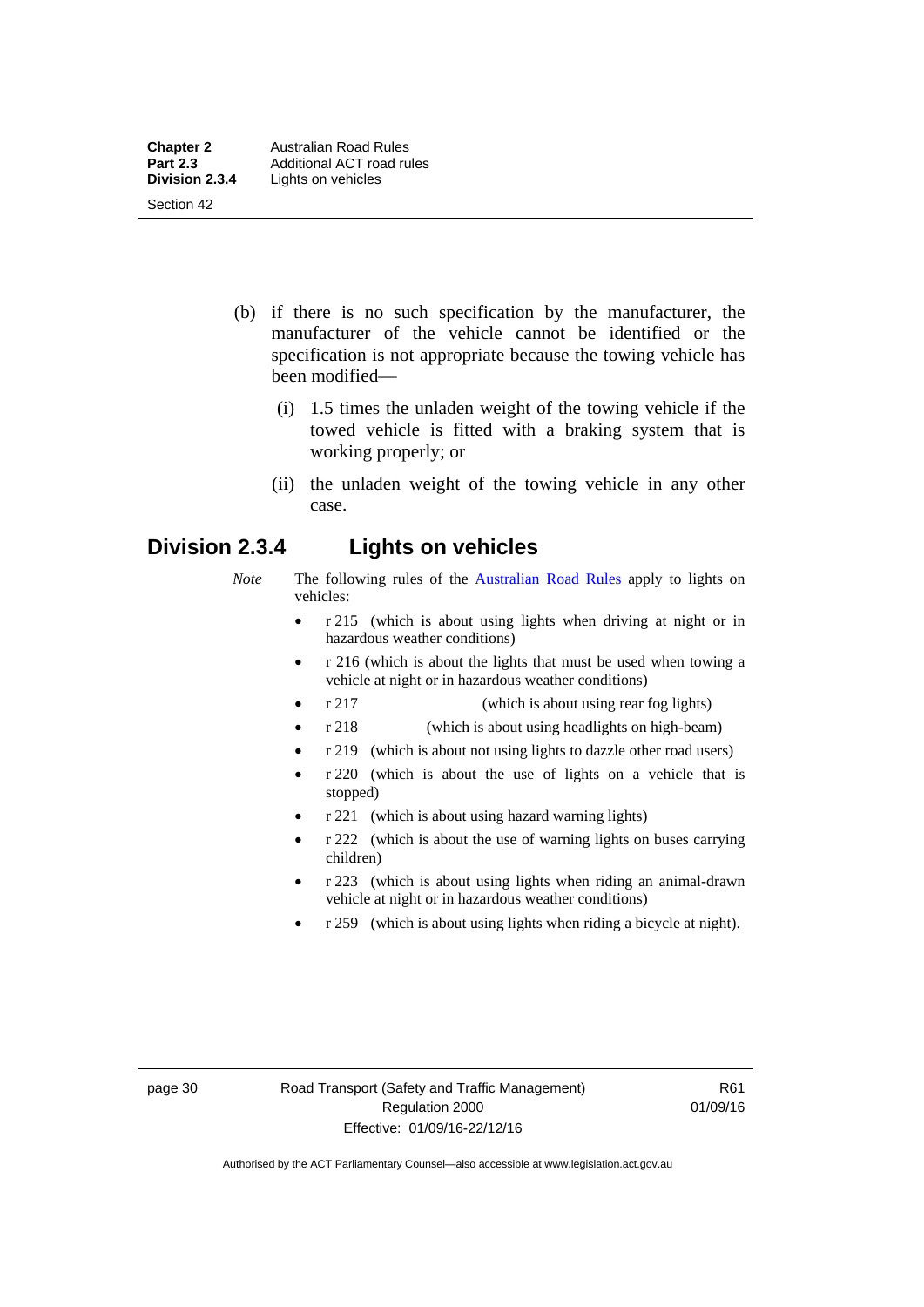## **43 Lights on motor vehicles generally**

- (1) The driver of a motor vehicle fitted with a spotlight or searchlight must not operate the light, or allow it to be operated, on a road unless—
	- (a) the vehicle is stationary, the light is operated only for examining or making adjustments or repairs to a vehicle, and light from it is not projected further than 6m; or
	- (b) the light is operated for the temporary purpose of reading or looking for a notice, sign, house number or something similar; or
	- (c) the vehicle is a police vehicle; or
	- (d) the vehicle is being used by the Territory, the Commonwealth or any public authority.

Maximum penalty: 20 penalty units.

- (2) The driver of a motor vehicle fitted with an additional headlight permitted to be fitted under the *[Road Transport \(Vehicle](http://www.legislation.act.gov.au/sl/2000-12)  [Registration\) Regulation 2000](http://www.legislation.act.gov.au/sl/2000-12)*, schedule 1 must not operate the headlight, or allow it to be operated, if—
	- (a) the vehicle is being driven on a length of road in a built-up area; or
	- (b) the driver is driving less than—
		- (i) 200m behind a vehicle travelling in the same direction as the driver; or
		- (ii) 200m from an oncoming vehicle.

Maximum penalty: 20 penalty units.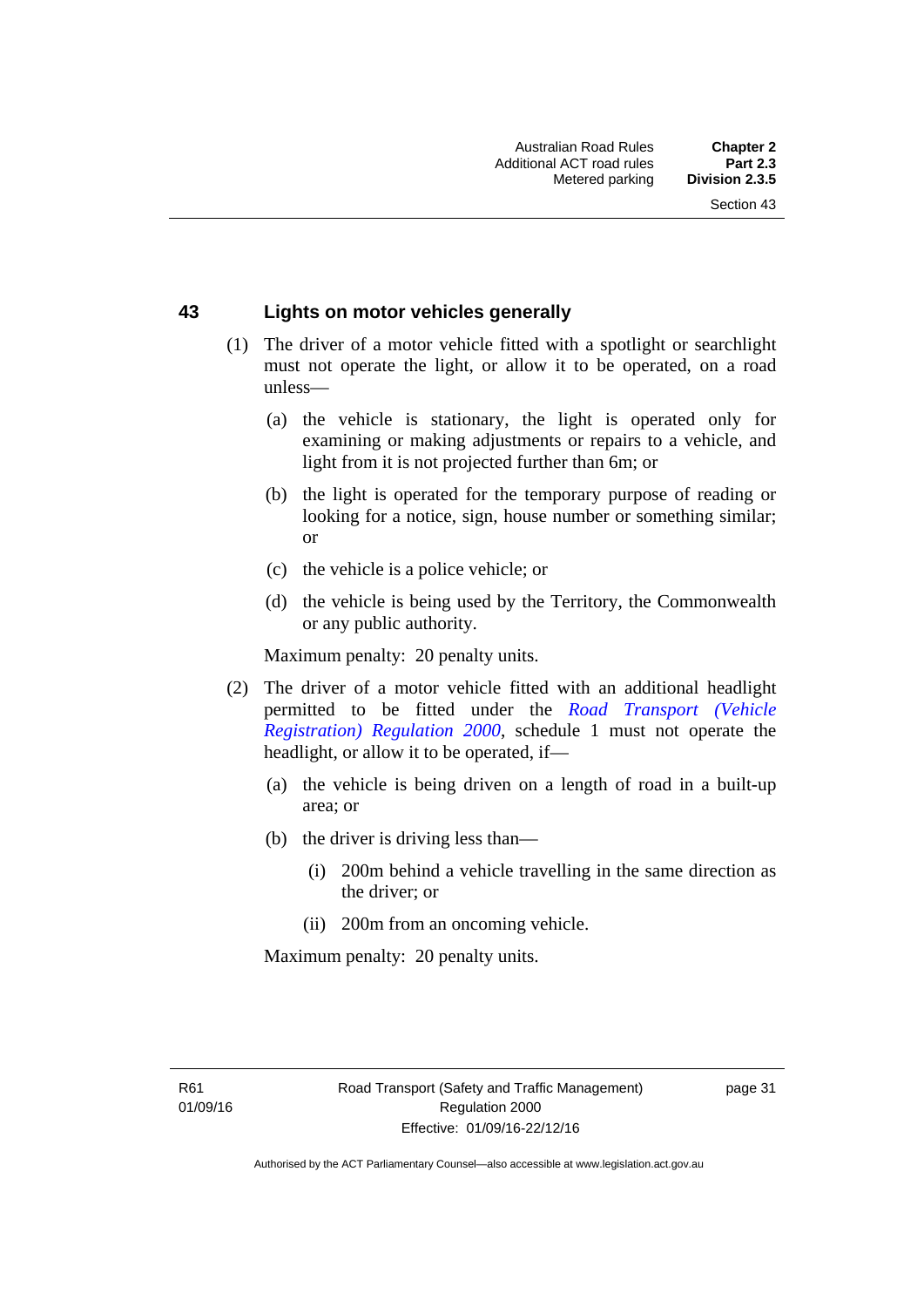**Chapter 2 Australian Road Rules**<br>**Part 2.3 Additional ACT road rules Part 2.3 Additional ACT road rules**<br>**Division 2.3.5** Metered parking

Section 44

# **Metered parking**

## **Division 2.3.5 Metered parking**

- *Note* The rules of the [Australian Road Rules](http://www.legislation.act.gov.au//ni/db_37271/default.asp) that apply to the parking of vehicles include the following:
	- r 189 (which is about double parking)
	- $r$  203 (which is about stopping in a parking area for people with disabilities)
	- r 205 (which is about parking for longer than indicated)
	- r 207 (which is about parking where fees are payable)
	- r 208 (which is about parallel parking on a road, except in a median strip parking area)
	- r 209 (which is about parallel parking in a median strip parking area)
	- r 210 (which is about angle parking)
	- r 211 (which is about parking in parking bays).

## **44 Metered parking—parking in spaces**

- (1) A driver commits an offence if—
	- (a) the driver parks in a metered parking area; and
	- (b) the driver's vehicle is not parked in a metered parking space.

Maximum penalty: 20 penalty units.

 (2) A driver must not park the driver's vehicle in a metered parking space if another vehicle is parked in the space.

Maximum penalty: 20 penalty units.

- (3) Subsection (2) does not apply to the rider of a motorbike if the other vehicle is also a motorbike.
- (4) A driver who parks in a metered parking space must position the driver's vehicle completely within the space.

Maximum penalty: 20 penalty units.

page 32 Road Transport (Safety and Traffic Management) Regulation 2000 Effective: 01/09/16-22/12/16

R61 01/09/16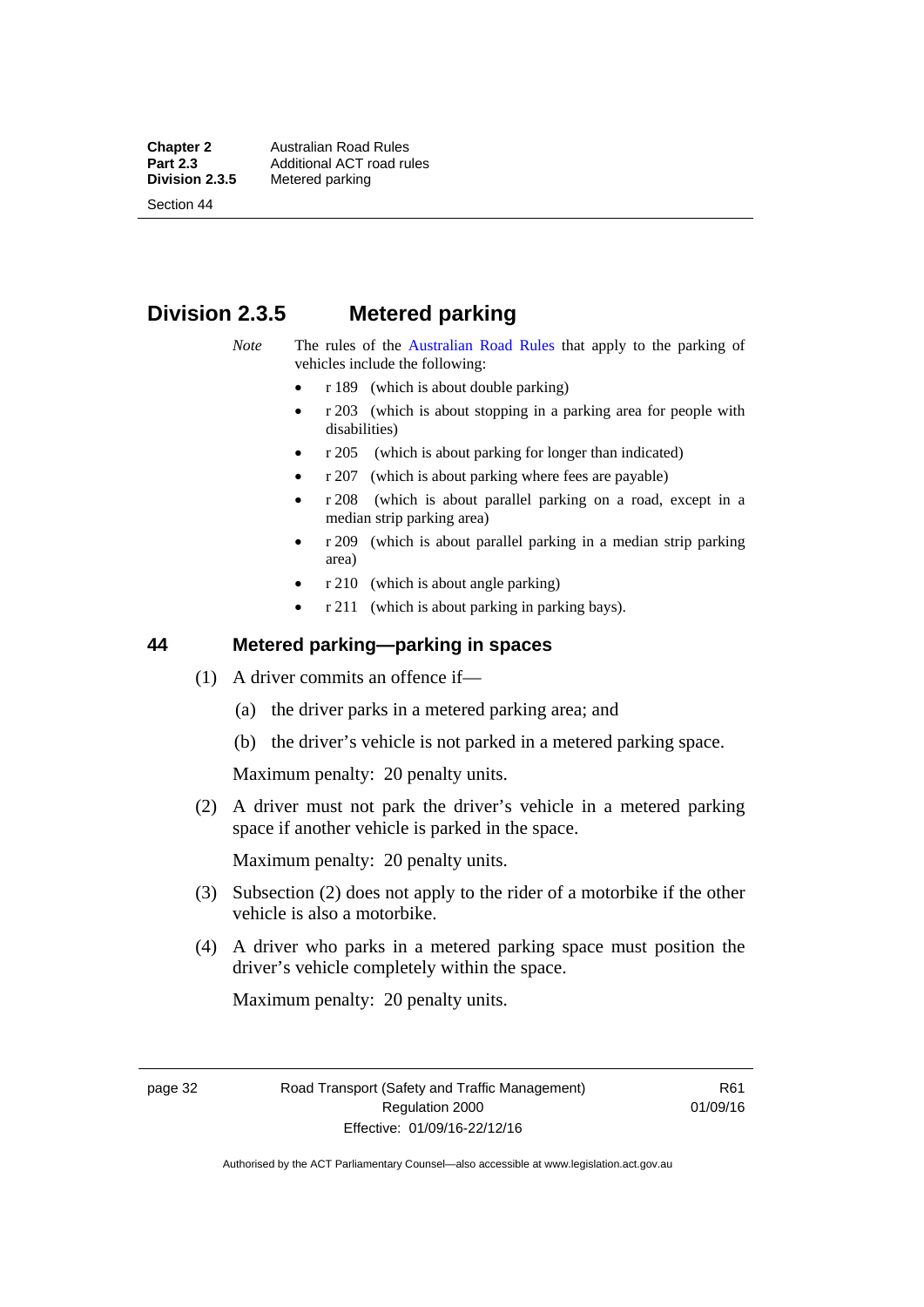## **44AA Metered parking—parking in spaces—motorbikes**

- (1) The rider of a motorbike commits an offence if—
	- (a) the rider parks the motorbike in a metered parking space; and
	- (b) there are more than 2 other motorbikes already parked in the space.

Maximum penalty: 20 penalty units.

- (2) The rider of a motorbike commits an offence if—
	- (a) the rider parks the motorbike in a metered parking space; and
	- (b) another motorbike is already parked in the space; and
	- (c) the rider parks the motorbike in a position that unreasonably obstructs the path of the other motorbike out of the space.

Maximum penalty: 20 penalty units.

## **44A Metered parking—parking fees**

(1) A driver must not park in a metered parking space without paying the relevant parking fee for the space.

Maximum penalty: 20 penalty units.

- (2) A driver does not commit an offence against subsection (1) if—
	- (a) the relevant parking fee for the metered parking space is paid immediately after the driver parks the driver's vehicle in the metered parking space; or
	- (b) the parking meter for the metered parking space indicates that the period for which parking in the space has been paid for has not expired; or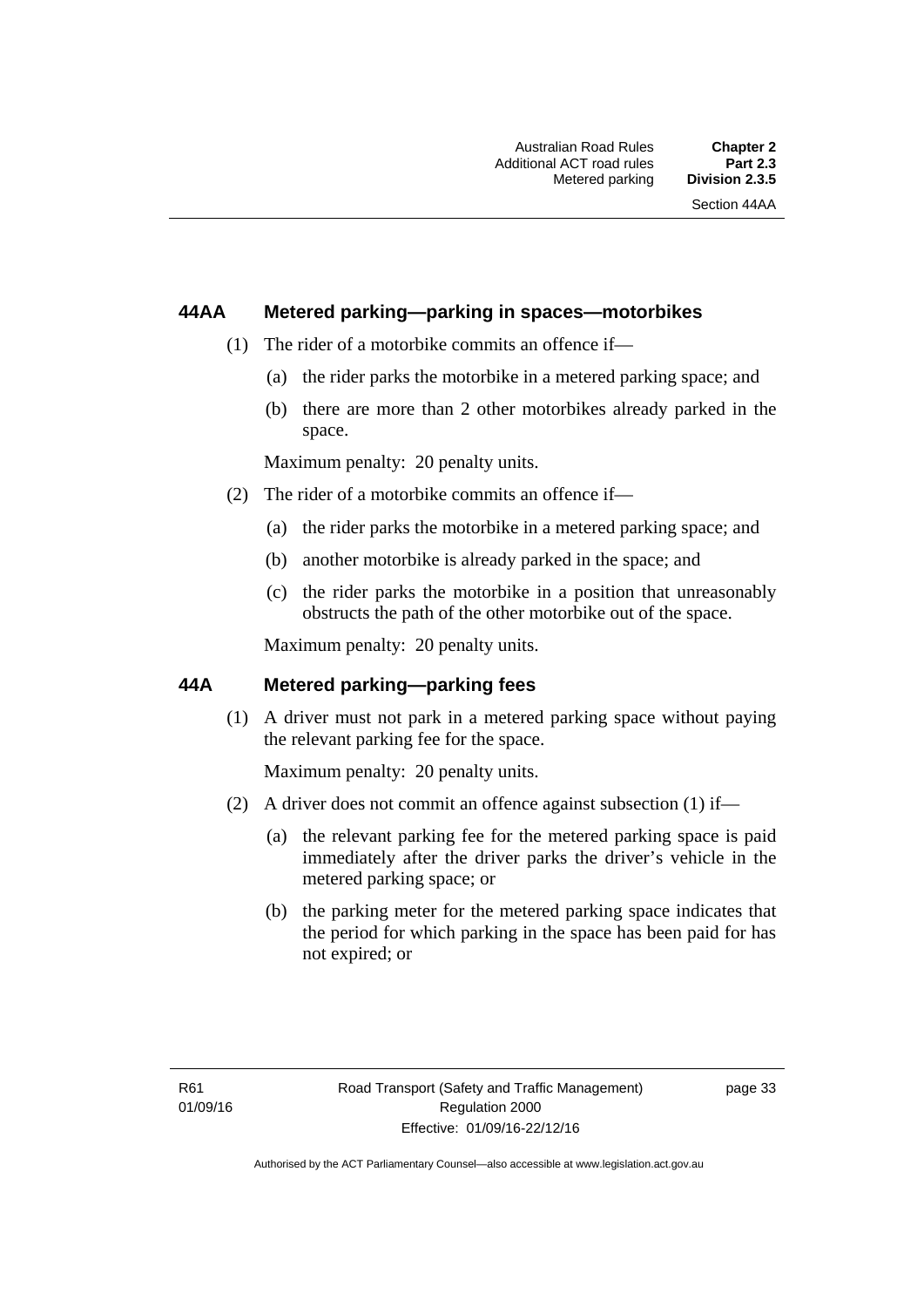- (c) the parking meter for the metered parking space—
	- (i) is not working; or
	- (ii) is covered with a parking meter hood bearing the words 'out of order time limit applies'.

*Note* For other exceptions to s (1), see s 45.

### **44B Metered parking—maximum length of stay**

 (1) A driver must not allow the driver's vehicle to remain parked in a metered parking space if the parking meter for the space indicates that the period for which parking in the space has been paid for has expired.

Maximum penalty: 20 penalty units.

*Note* For exceptions to s (1), see s 45.

 (2) A driver must not allow the driver's vehicle to remain parked in a metered parking space for longer than the period (if any) indicated on the metered parking signs applying to the space as the maximum period for which a vehicle may be parked in the space.

Maximum penalty: 20 penalty units.

*Note* For exceptions to s (2), see s 45.

#### **45 Metered parking—exceptions to s 44A and s 44B**

Section 44A (Metered parking—parking fees) and section 44B (Metered parking—maximum length of stay) do not apply to—

 (a) a driver for any period the driver's vehicle is parked in a metered parking space outside the controlled parking hours for the space; or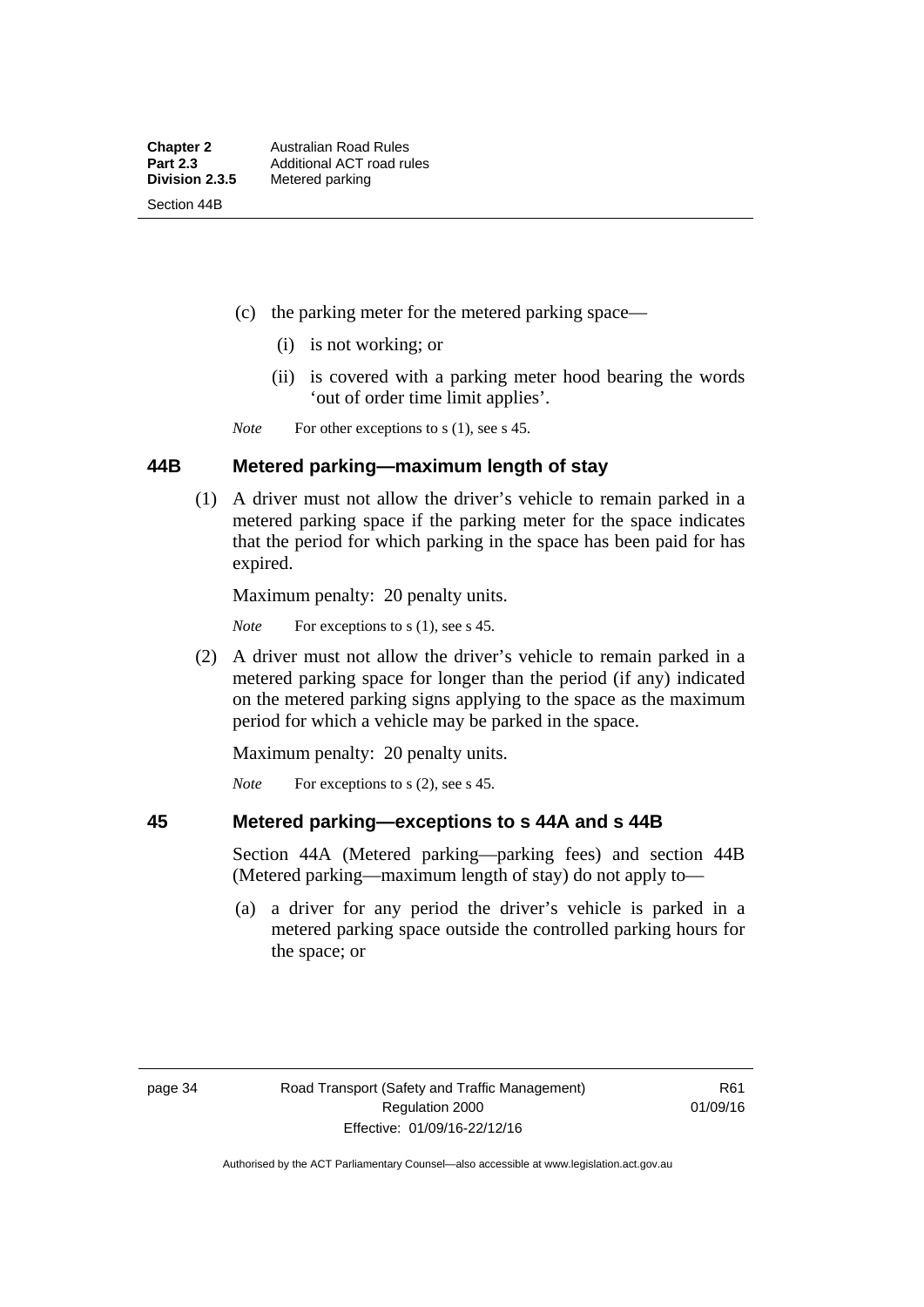- (b) a driver if—
	- (i) the driver's vehicle is parked in a metered parking space; and
	- (ii) the driver displays in or on the vehicle a current mobility parking scheme authority; and
	- (iii) the driver complies with the conditions (if any) of the authority; or
- (c) a driver if—
	- (i) the driver's vehicle is parked in a metered parking space designated by a *permit zone sign* for use by the holder of a stated kind of parking permit; and
	- (ii) the driver displays in or on the vehicle a current parking permit of that kind; and
	- (iii) the driver complies with the conditions (if any) of the permit.

## **46 Temporary closure of metered parking spaces**

- (1) If the road transport authority decides that the use of a metered parking space should be temporarily discontinued, the authority may close the space by—
	- (a) installing a sign, at or near the space, that displays words to the effect that the space is closed; or
	- (b) covering the parking meter applying to the space with a parking meter hood bearing the words 'no parking'.
- (2) A driver must not park in a metered parking space that has been closed under subsection (1).

Maximum penalty: 20 penalty units.

R61 01/09/16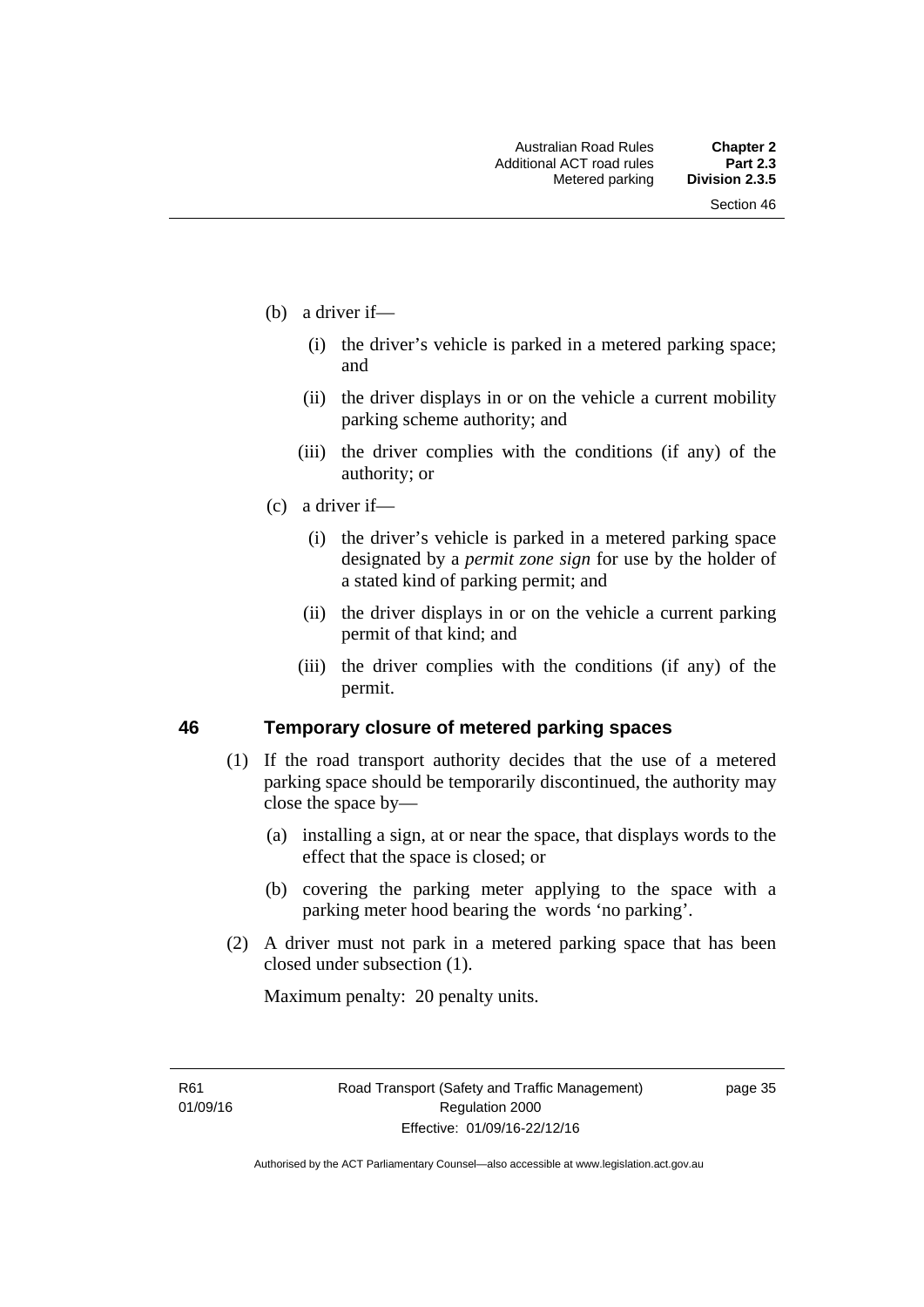(3) In this section:

*sign* includes a board, device, plate, screen, words or anything else, whether or not installed with or on a traffic sign.

## **47 Misuse of parking meters**

A person must not—

- (a) insert in a parking meter anything other than coins appropriate for the meter; or
- (b) attach anything (for example, advertising material) to a parking meter.

Maximum penalty: 20 penalty units.

*Note* An example is part of the regulation, is not exhaustive and may extend, but does not limit, the meaning of the provision in which it appears (see [Legislation Act,](http://www.legislation.act.gov.au/a/2001-14) s 126 and s 132).

## **48 Interfering with parking meters etc**

A person must not—

- (a) do anything that interferes with (or is likely to interfere with) the proper working of a parking meter; or
- (b) fraudulently operate a parking meter.

Maximum penalty: 20 penalty units.

## **Division 2.3.6 Ticket parking**

## **49 Ticket parking—parking in spaces**

- (1) A driver commits an offence if—
	- (a) the driver parks in a ticket parking area; and

page 36 Road Transport (Safety and Traffic Management) Regulation 2000 Effective: 01/09/16-22/12/16

R61 01/09/16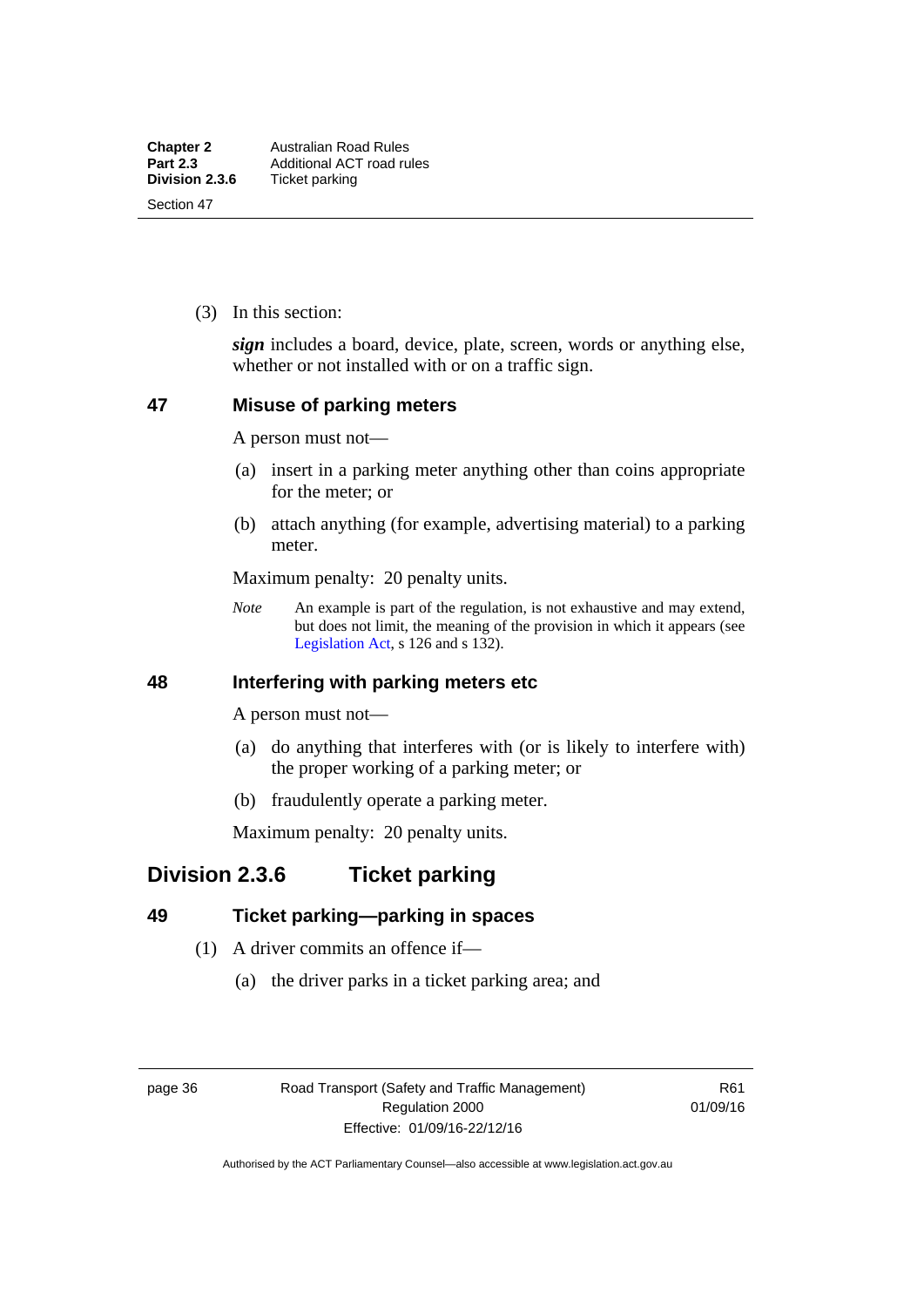(b) the driver's vehicle is not parked in a ticket parking space.

Maximum penalty: 20 penalty units.

- (2) However, the driver does not commit an offence against subsection (1) if the driver parks in a metered parking space within a ticket parking area and the driver complies with the provisions of division 2.3.5 (Metered parking) in relation to parking in the space.
- (3) A driver must not park the driver's vehicle in a ticket parking space if another vehicle is parked in the space.

Maximum penalty: 20 penalty units.

- (4) Subsection (3) does not apply to the rider of a motorbike if the other vehicle is also a motorbike.
- (5) A driver who parks in a ticket parking space must position the driver's vehicle completely within the space.

Maximum penalty: 20 penalty units.

#### **49AAA Ticket parking—parking in spaces—motorbikes**

- (1) The rider of a motorbike commits an offence if—
	- (a) the rider parks the motorbike in a ticket parking space; and
	- (b) there are more than 2 other motorbikes already parked in the space.

Maximum penalty: 20 penalty units.

- (2) The rider of a motorbike commits an offence if—
	- (a) the rider parks the motorbike in a ticket parking space; and
	- (b) another motorbike is already parked in the space; and
	- (c) the rider parks the motorbike in a position that unreasonably obstructs the path of the other motorbike out of the space.

Maximum penalty: 20 penalty units.

R61 01/09/16 page 37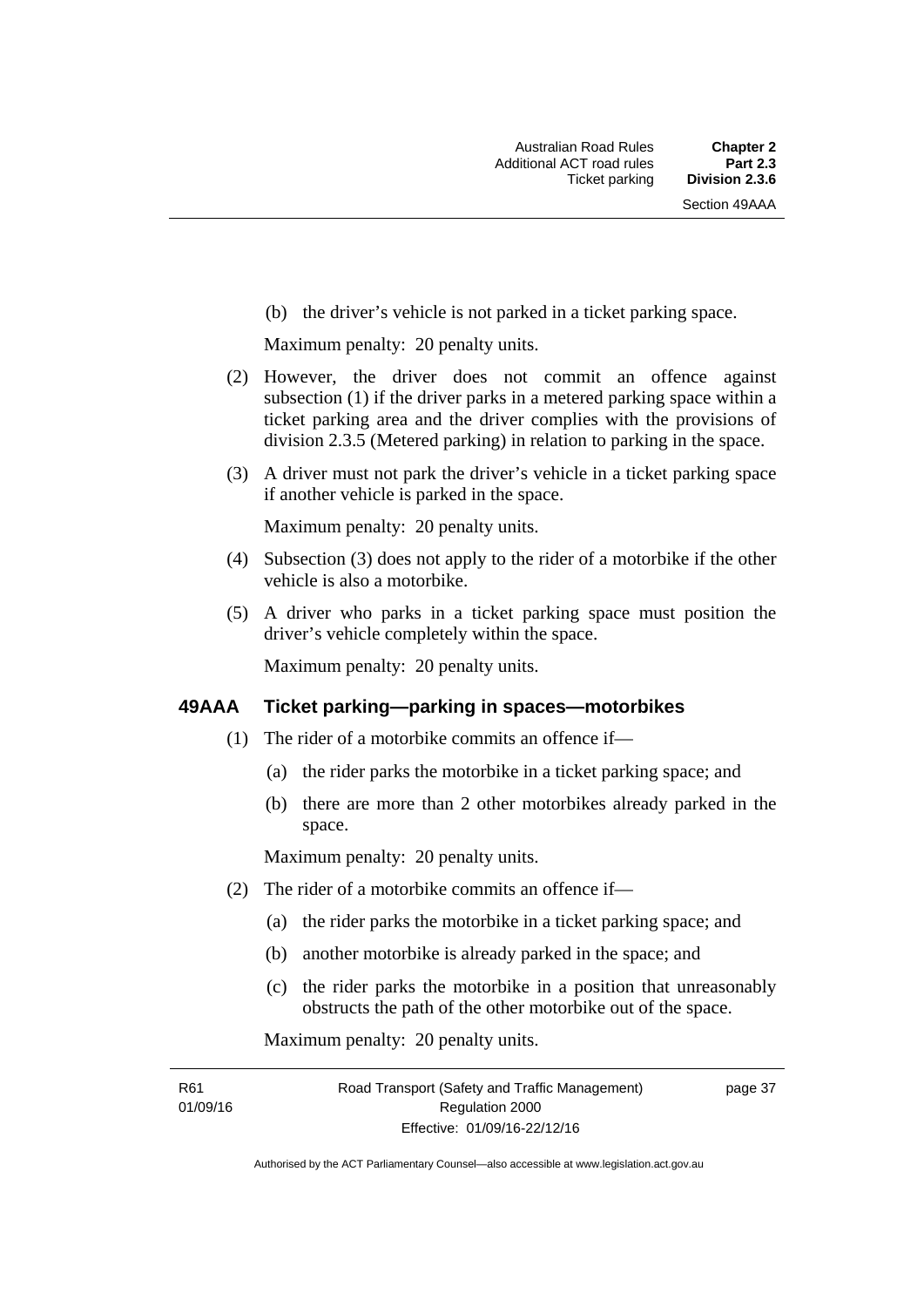## **49A Ticket parking—display of tickets**

- (1) A driver may park the driver's vehicle in a ticket parking area only if—
	- (a) for an RTA multi-stay ticket parking area—
		- (i) a current parking ticket for the area is correctly displayed in or on the vehicle; or
		- (ii) a current part-day parking ticket for another RTA multi-stay ticket parking area is correctly displayed in or on the vehicle; or
		- (iii) a current equivalent all-day parking ticket for another RTA multi-stay ticket parking area is correctly displayed in or on the vehicle; or
	- (b) for any other ticket parking area—a current parking ticket for the area is correctly displayed in or on the vehicle.

Maximum penalty: 20 penalty units.

#### **Examples of ticket parking areas for par (b)**

- 1 a ticket parking area set up by the road transport authority in which parking up to a maximum of 4 hours is permitted by the ticket parking signs applying to the area
- 2 a ticket parking area set up by a parking authority
- *Note 1* Ticket parking areas may be set up by the road transport authority or a parking authority (see s 75A-s 76A).
- *Note 2* An example is part of the regulation, is not exhaustive and may extend, but does not limit, the meaning of the provision in which it appears (see [Legislation Act,](http://www.legislation.act.gov.au/a/2001-14) s 126 and s 132).
- (2) Subsection (1) (a) does not apply to a driver if, immediately after parking in the ticket parking area, the driver—
	- (a) obtains a parking ticket for the ticket parking area and the ticket is correctly displayed in or on the driver's vehicle; or

page 38 Road Transport (Safety and Traffic Management) Regulation 2000 Effective: 01/09/16-22/12/16

R61 01/09/16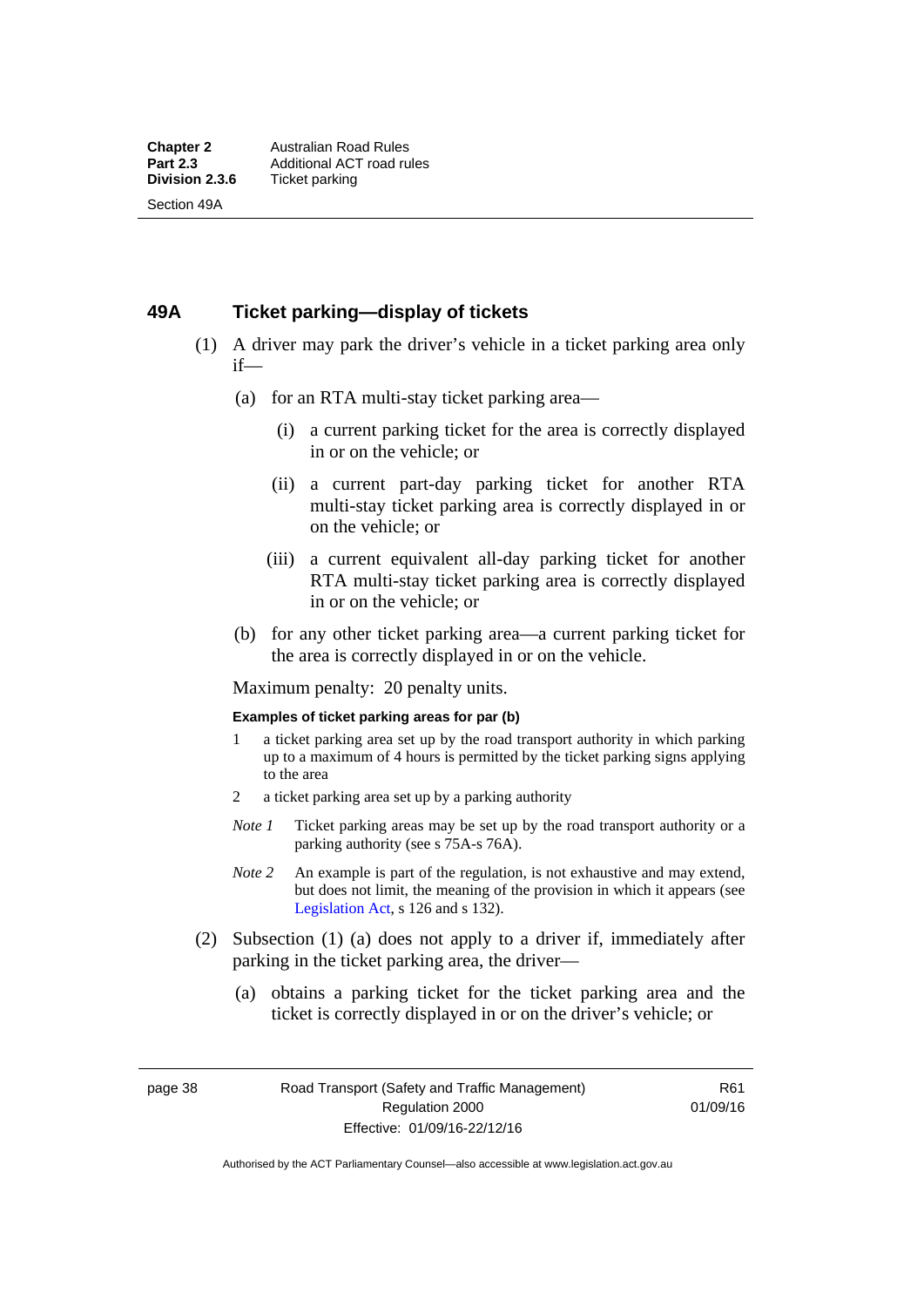- (b) correctly displays in or on the driver's vehicle a parking ticket mentioned in subsection  $(1)$   $(a)$   $(ii)$  or  $(iii)$ .
- (3) Subsection (1) (b) does not apply to a driver if, immediately after parking in the ticket parking area, the driver obtains a parking ticket for the ticket parking area and the ticket is correctly displayed in or on the driver's vehicle.
- (4) It is a defence to the prosecution of a driver for an offence against subsection (1) if the driver proves that—
	- (a) a parking ticket was displayed in accordance with the subsection; and
	- (b) the driver took reasonable steps to ensure that the ticket remained correctly displayed while the driver's vehicle was parked in the ticket parking area.
	- *Note* For other exceptions to s (1), see s 49AA and s 50.
- (5) In this section:

*all-day parking ticket*, for a ticket parking area, means a parking ticket for which the relevant parking fee for parking all-day in the area has been paid.

*correctly displayed*—a parking ticket is *correctly displayed* in or on a vehicle if the ticket is displayed—

- (a) in or on the front left-hand side of the vehicle or, if the ticket requires the driver to display the ticket in or on a part of the vehicle, in or on that part of the vehicle; and
- (b) in a way that its expiry date (and, for a parking ticket other than an all-day parking ticket, its expiry time) and the ticket parking area for which it is issued, are clearly visible from outside the vehicle.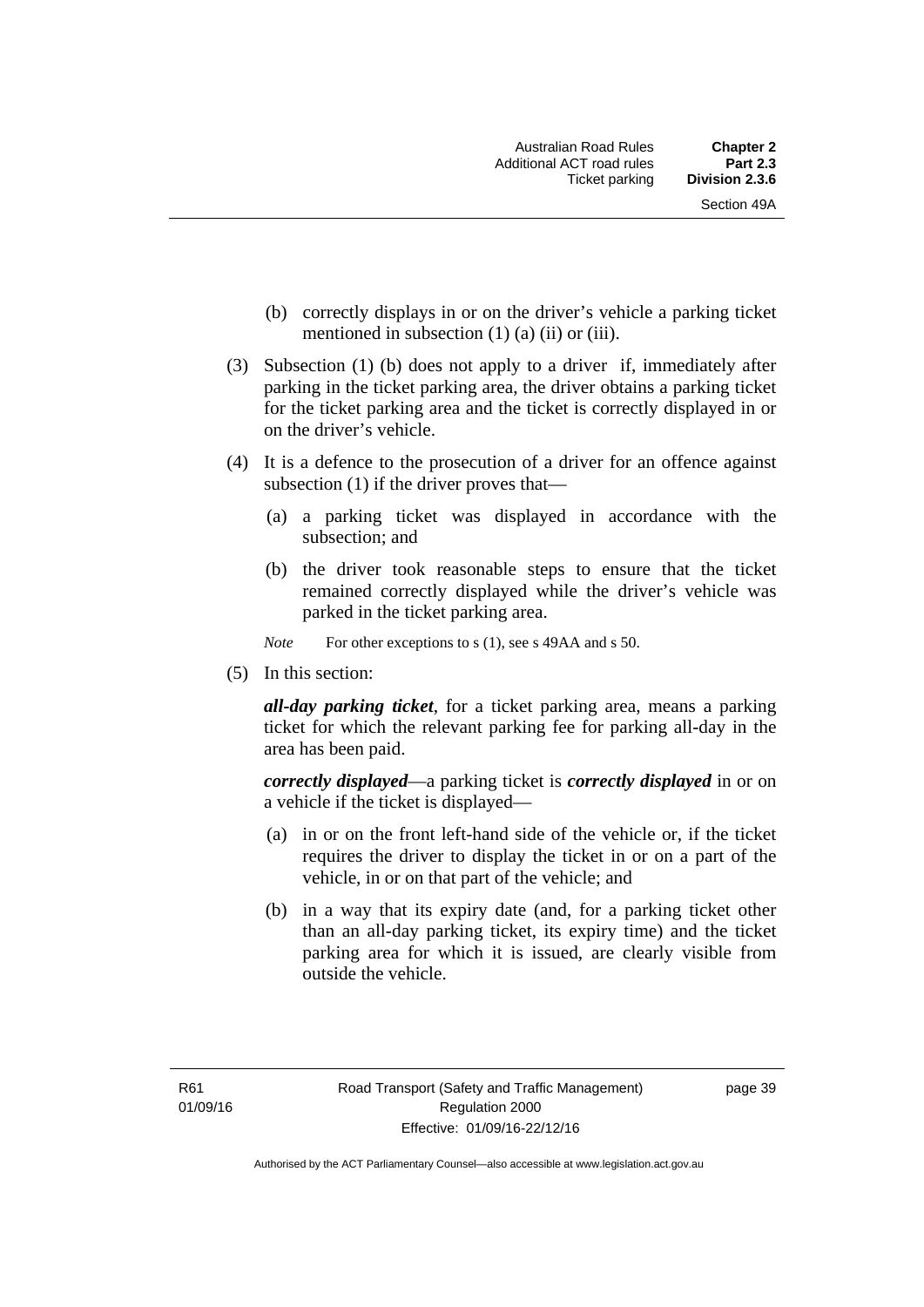**Chapter 2** Australian Road Rules<br>**Part 2.3** Additional ACT road ru **Part 2.3 Additional ACT road rules**<br>**Division 2.3.6** Ticket parking **Ticket parking** 

Section 49AA

*equivalent*, for a multi-stay ticket parking area, means another ticket parking area for which the relevant parking fee for an all-day parking ticket for the area is the same or higher.

*part-day parking ticket* means a parking ticket that is not an all-day parking ticket.

*RTA multi-stay ticket parking area* means a ticket parking area set aside under section 76 (2) (a) (Ticket parking schemes—road transport authority) where all-day parking is permitted by the ticket parking signs applying to the area.

## **49AA Ticket parking—e-payment**

- (1) Section 49A (1) does not apply to a driver if—
	- (a) the driver's vehicle is parked in a parking space in a ticket parking area; and
	- (b) the driver has paid for the parking space using an approved e-payment method.
- (2) In this section:

*approved e-payment method*—see section 76AA.

## **49B Ticket parking—maximum length of stay**

(1) A driver must not allow the driver's vehicle to remain parked in a ticket parking area after the expiry of a parking ticket displayed in or on the vehicle.

Maximum penalty: 20 penalty units.

- *Note 1* For when a parking ticket expires, see s 81 (1).
- *Note* 2 For exceptions to s (1), see s 50.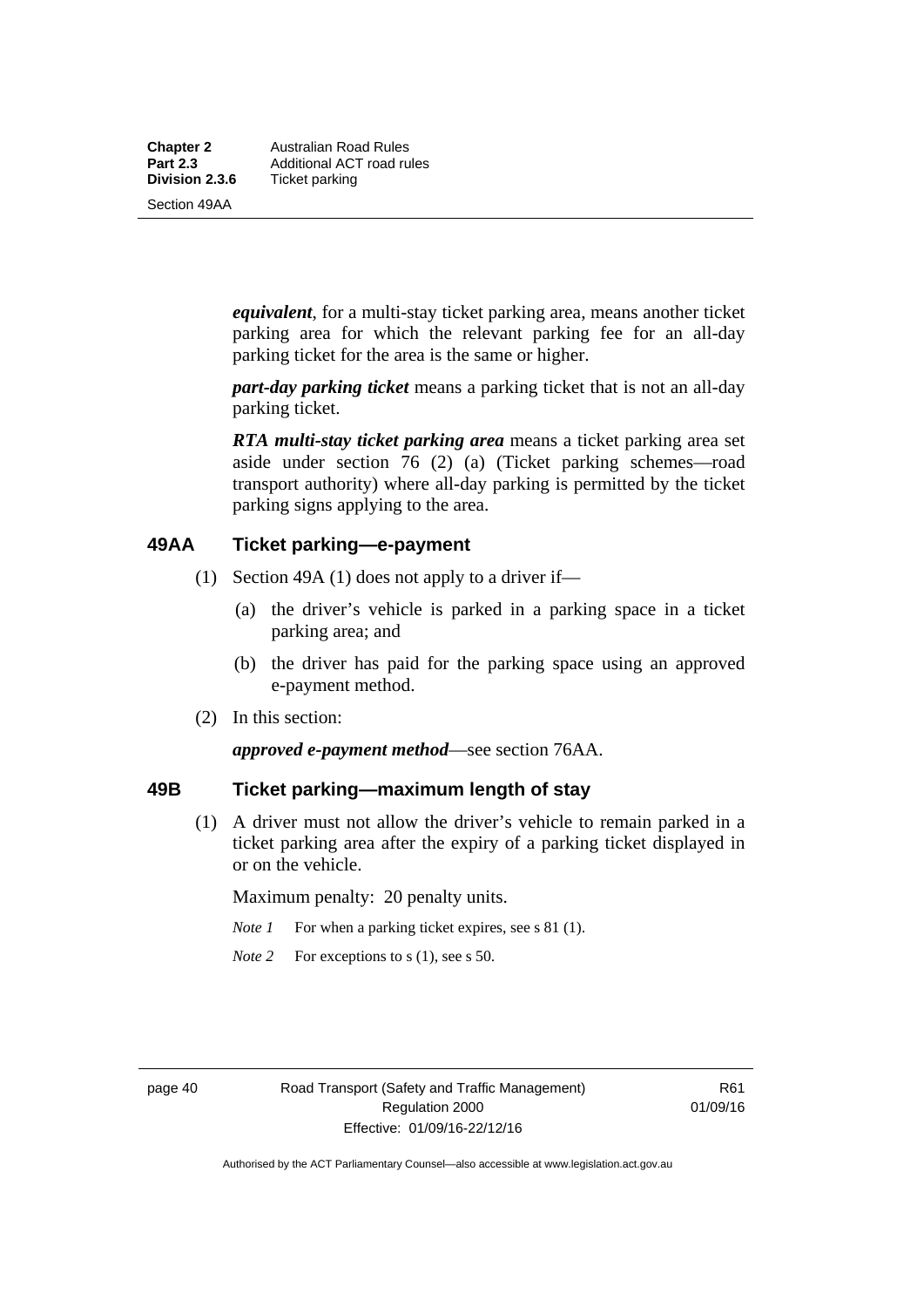(2) A driver who has used an approved e-payment method to pay for a parking space must not allow the driver's vehicle to remain parked in the parking space after the e-payment parking period for which parking in the space has been paid for ends.

Maximum penalty: 20 penalty units.

*Note 1* For when an e-payment ticket parking period ends, see s 81 (2).

*Note* 2 For exceptions to s (2), see s 50.

 (3) A driver must not allow the driver's vehicle to remain parked in a ticket parking area for longer than the period (if any) indicated on the ticket parking signs applying to the area as the maximum period for which a vehicle may be parked in the area.

Maximum penalty: 20 penalty units.

*Note* For exceptions to s (3), see s 50.

**50 Ticket parking—exceptions to s 49A and s 49B** 

Section 49A (Ticket parking—display of tickets) and section 49B (Ticket parking—maximum length of stay) do not apply to—

- (a) a driver if the driver parks the driver's vehicle in a metered parking space within a ticket parking area and the driver complies with the provisions of division 2.3.5 (Metered parking) in relation to parking in the space; or
- (b) a driver for any period the driver's vehicle is parked in a ticket parking space outside the controlled parking hours for the space; or
- (c) a driver if—
	- (i) the driver's vehicle is parked in a ticket parking space; and
	- (ii) the driver displays in or on the vehicle a current mobility parking scheme authority; and

R61 01/09/16 page 41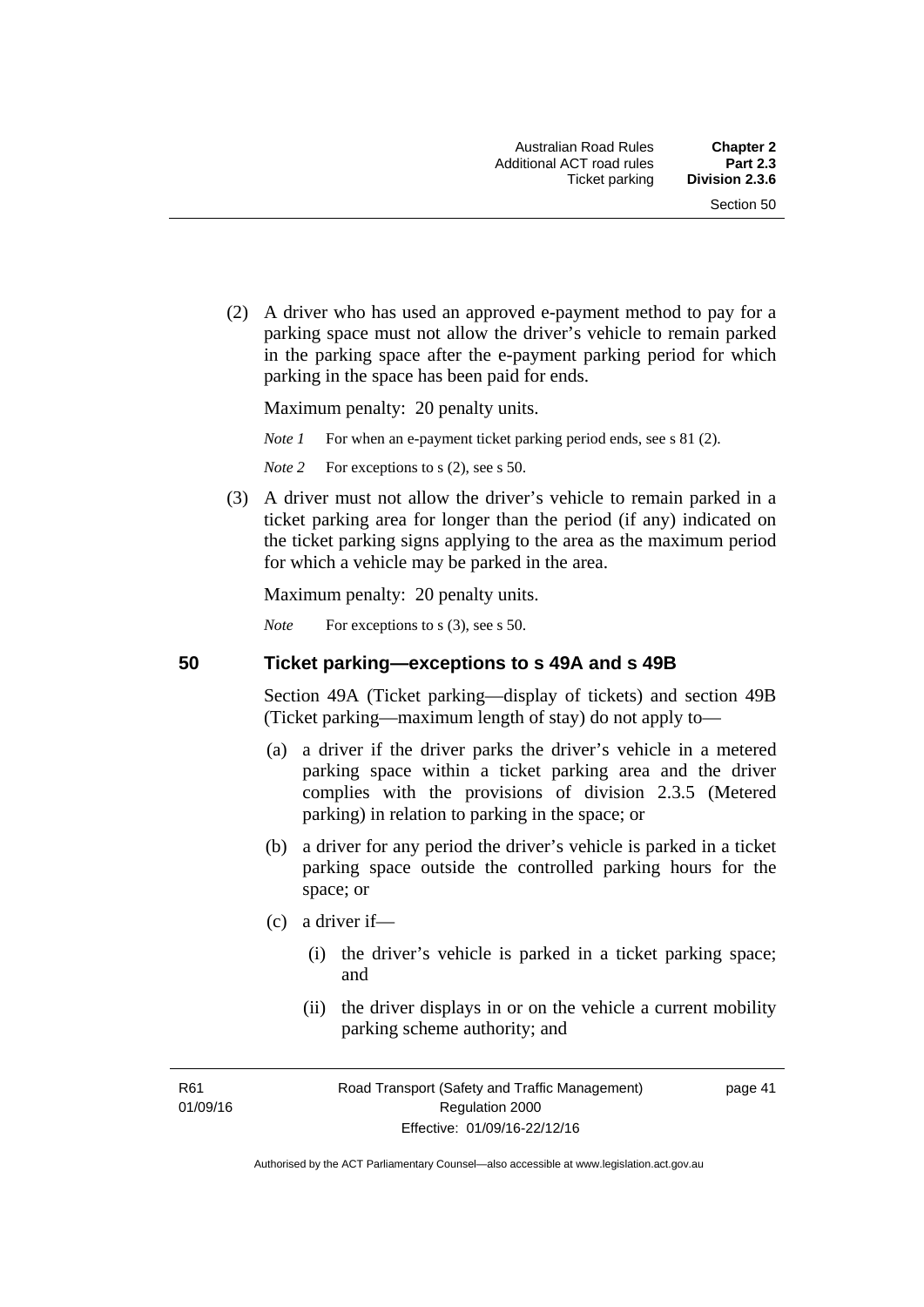Section 51

- (iii) the driver complies with the conditions (if any) of the authority; or
- (d) a driver if—
	- (i) the driver's vehicle is parked in a ticket parking space, or on a length of road in a ticket parking area, designated by a *permit zone sign* for use by the holder of a stated kind of parking permit; and
	- (ii) the driver displays in or on the vehicle a current parking permit of that kind; and
	- (iii) the driver complies with the conditions (if any) of the permit.

## **51 Temporary closure of ticket parking spaces and areas**

- (1) If the road transport authority decides that the use of a ticket parking area, or ticket parking space, should be temporarily discontinued, the authority may close the area or space by—
	- (a) for the closure of a ticket parking area—installing a sign, at or near each traffic sign applying to the area, that displays words to the effect that the area is closed; or
	- (b) for the closure of a ticket parking space—installing a sign, at or near the space, that displays words to that effect.
- (2) If a parking authority decides that the use of a ticket parking area, or ticket parking space, within its area of operations should be temporarily discontinued, the authority may close the area or space  $by-$ 
	- (a) for the closure of a ticket parking area—installing a sign, at or near each traffic sign applying to the area, that displays words to the effect that the area is closed; or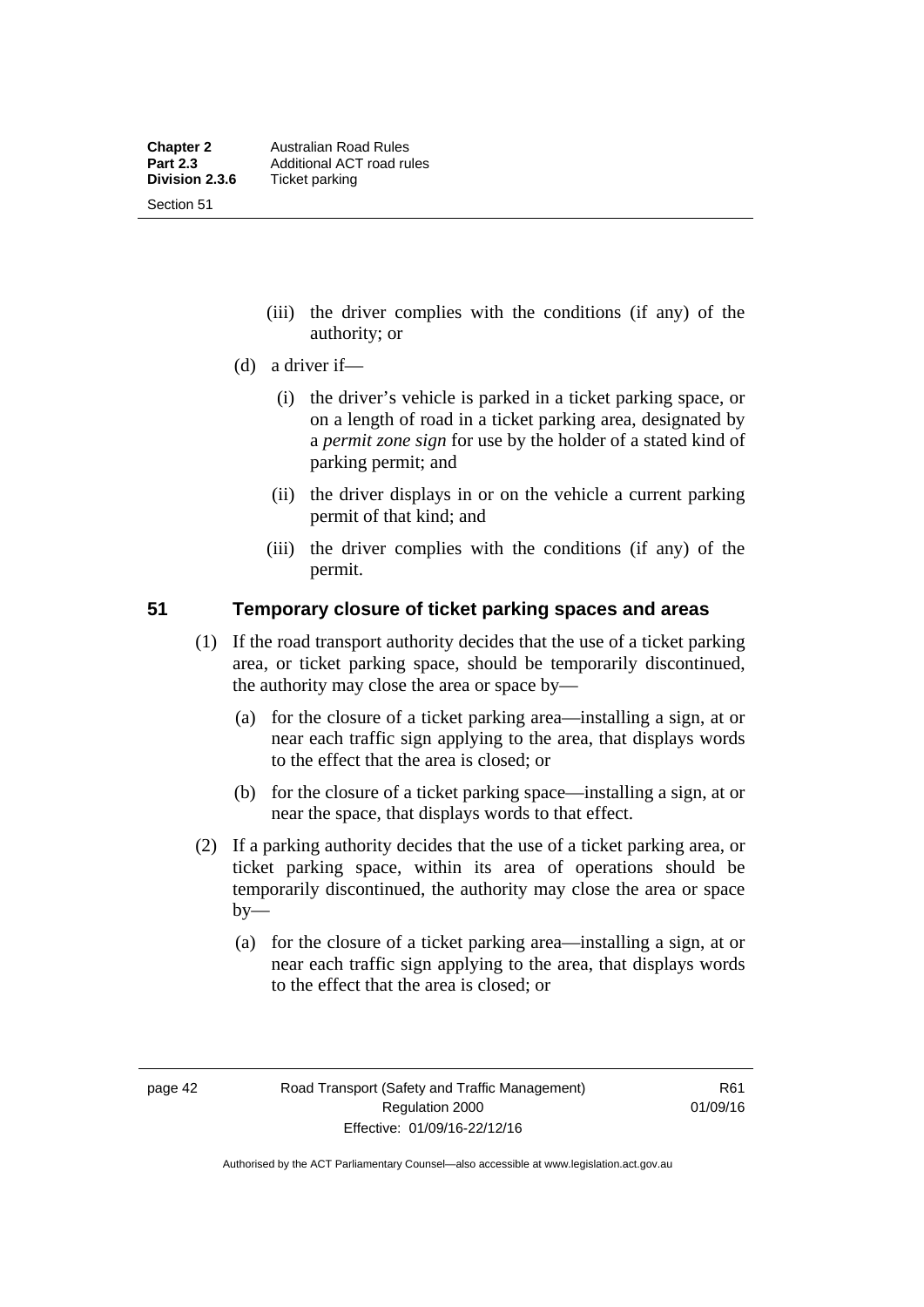- (b) for the closure of a ticket parking space—installing a sign, at or near the space, that displays words to that effect.
- *Note* Section 75A provides for the road transport authority to declare parking authorities and s 76A provides for the operation of ticket parking schemes by parking authorities.
- (3) A driver must not park in a ticket parking area or ticket parking space that has been closed under subsection (1) or (2).

Maximum penalty: 20 penalty units.

(4) In this section:

*sign* includes a board, device, plate, screen, words or anything else, whether or not installed with or on a traffic sign.

## **52 Use of false or damaged parking tickets etc**

- (1) This section applies in relation to a vehicle that is parked in a ticket parking space within a ticket parking area.
- (2) A person must not display in or on the vehicle—
	- (a) anything resembling a parking ticket that falsely suggests that the relevant parking fee for parking in the space has been paid; or
	- (b) a parking ticket that has been changed, damaged or defaced.

Maximum penalty: 20 penalty units.

 (3) Subsection (2) does not apply if the parking ticket was not changed, damaged or defaced in a material particular.

## **53 Misuse of parking ticket machines**

A person must not—

(a) insert in a parking ticket machine anything other than coins, or another means of payment, appropriate for the machine; or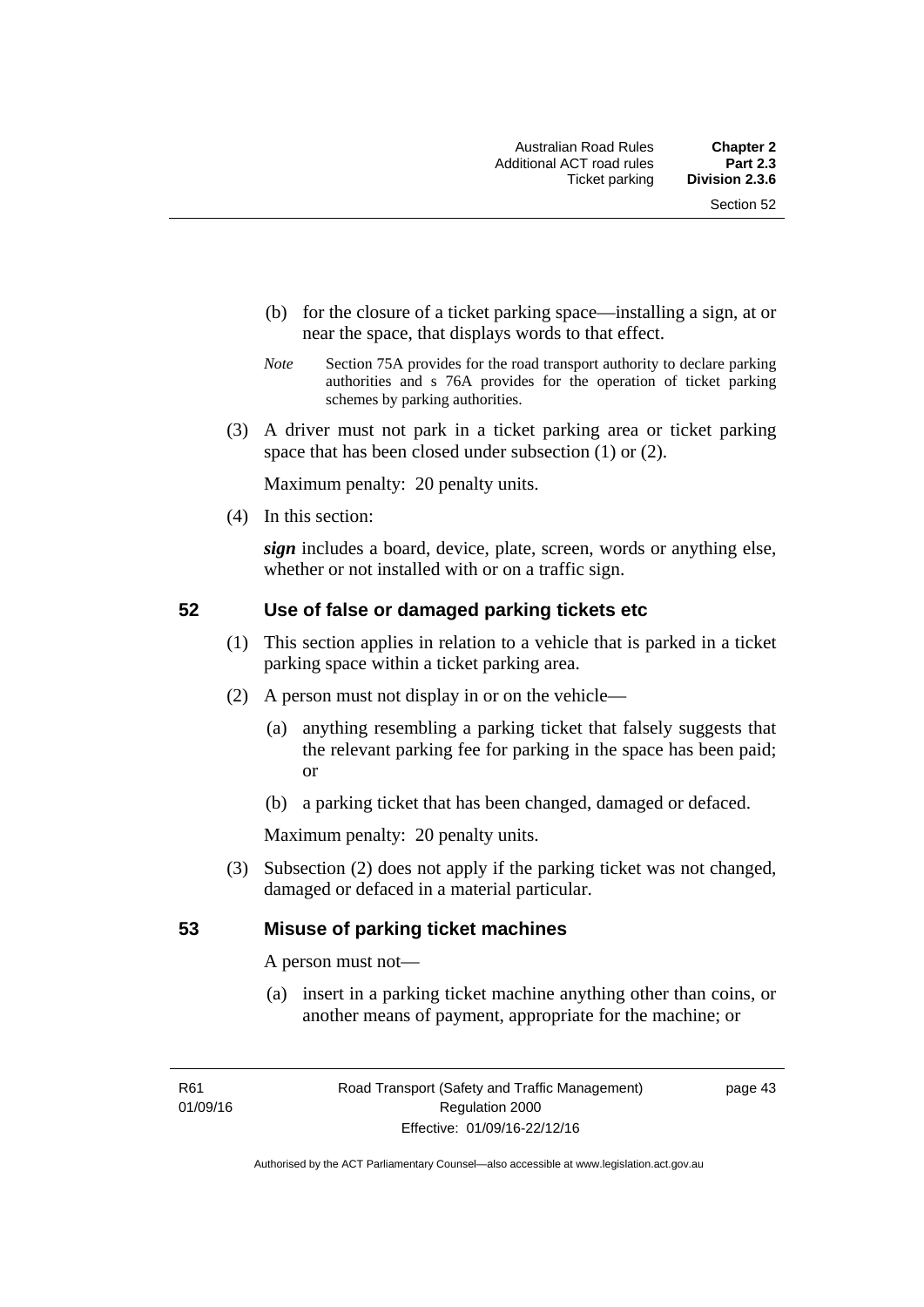Section 54

 (b) attach anything (for example, advertising material) to a parking ticket machine.

Maximum penalty: 20 penalty units.

*Note* An example is part of the regulation, is not exhaustive and may extend, but does not limit, the meaning of the provision in which it appears (see [Legislation Act,](http://www.legislation.act.gov.au/a/2001-14) s 126 and s 132).

## **54 Interfering with parking ticket machines etc**

A person must not—

- (a) do anything that interferes with (or is likely to interfere with) the proper working of a parking ticket machine; or
- (b) fraudulently operate a parking ticket machine.

Maximum penalty: 20 penalty units.

## **55 Interfering with parking tickets**

A person commits an offence if—

- (a) the person removes, changes, damages, defaces or otherwise interferes with a parking ticket that is in or on a vehicle; and
- (b) the vehicle is parked in a ticket parking area; and
- (c) the person is not—
	- (i) the driver of the vehicle; or
	- (ii) the responsible person for the vehicle.

Maximum penalty: 20 penalty units.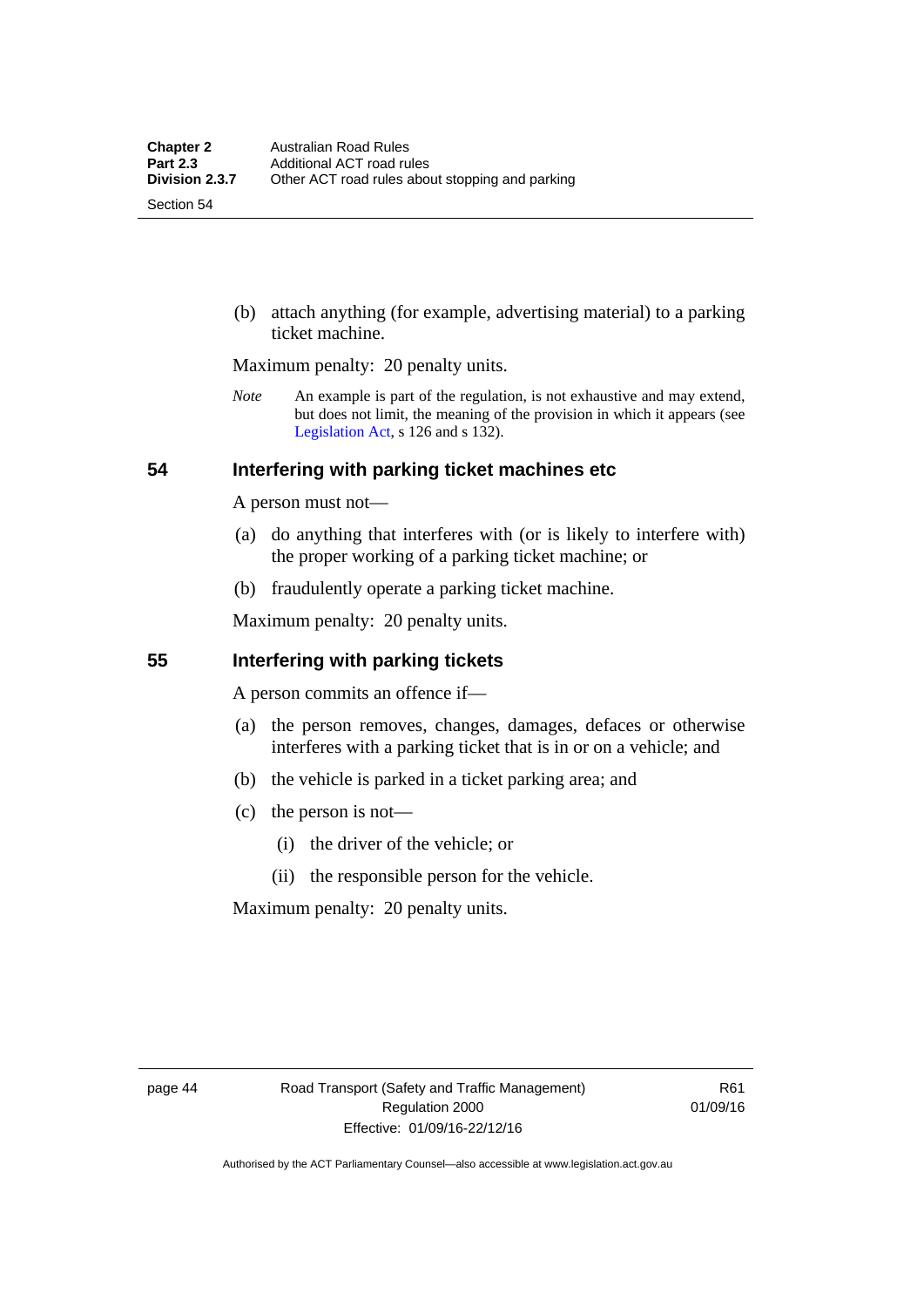## **Division 2.3.7 Other ACT road rules about stopping and parking**

*Note* The [Australian Road Rules](http://www.legislation.act.gov.au//ni/db_37271/default.asp) contains rules about the stopping and parking of vehicles, including the following:

- r 189 (which is about double parking)
- r 203 (which is about stopping in a parking area for people with disabilities)
- r 205 (which is about parking for longer than indicated)
- r 207 (which is about parking where fees are payable)
- r 208 (which is about parallel parking on a road, except in a median strip parking area)
- r 209 (which is about parallel parking in a median strip parking area)
- r 210 (which is about angle parking)
- r 211 (which is about parking in parking bays).

## **56 Unauthorised use of parking permits and mobility parking scheme authorities**

 (1) A driver must not display a parking permit in or on the driver's vehicle if the driver is not entitled to do so under the conditions of the permit.

Maximum penalty: 20 penalty units.

 (2) A driver must not display a mobility parking scheme authority in or on the driver's vehicle if the driver is not entitled to do so under the conditions of the authority.

Maximum penalty: 20 penalty units.

R61 01/09/16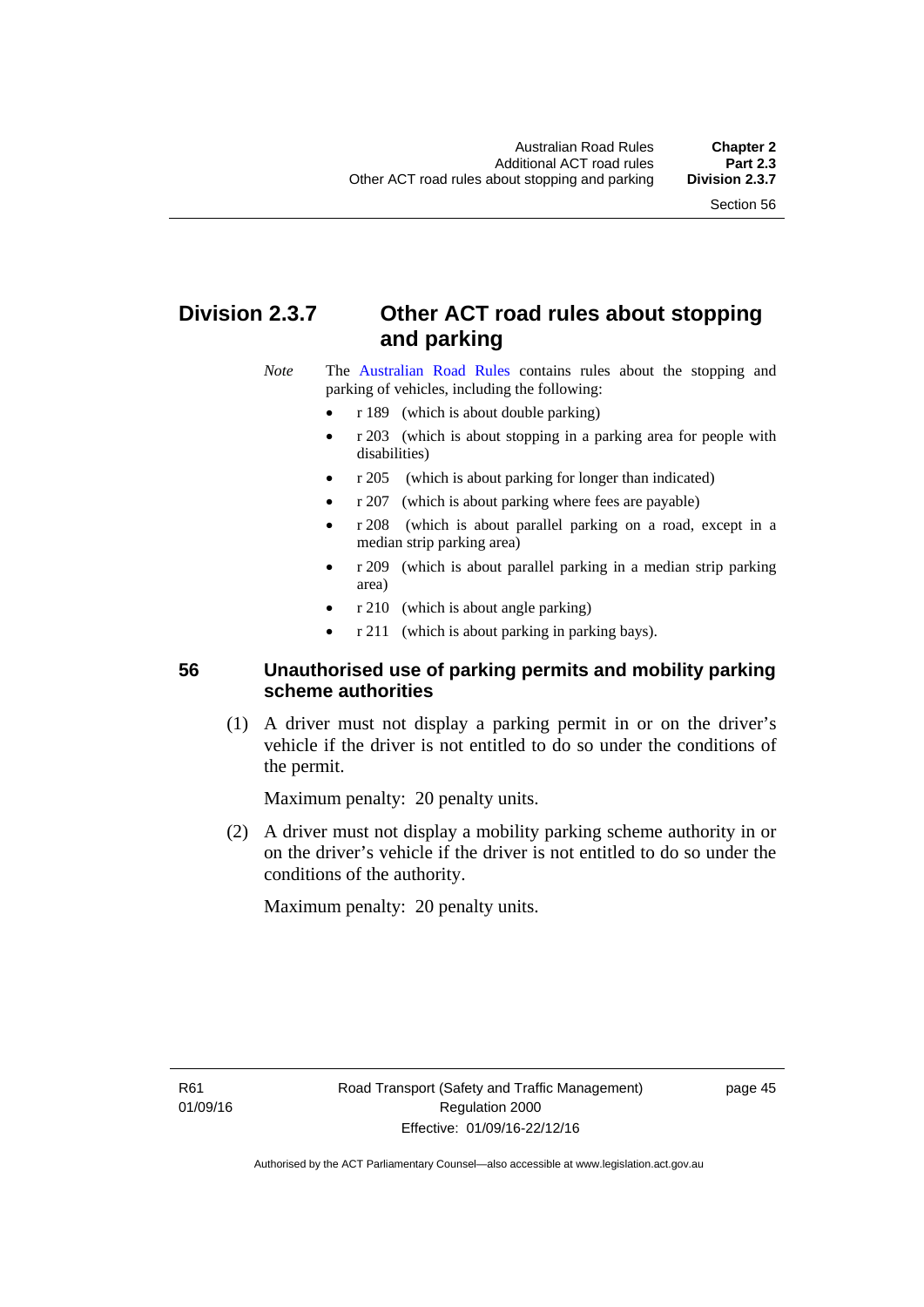Section 56A

## **56A Interfering with parking permits and mobility parking scheme authorities**

A person commits an offence if—

- (a) the person removes, changes, damages, defaces or otherwise interferes with a parking permit or mobility parking scheme authority that is in or on a vehicle; and
- (b) the person is not—
	- (i) the driver of the vehicle; or
	- (ii) the responsible person for the vehicle; or
	- (iii) the person to whom the permit or authority was issued.

Maximum penalty: 20 penalty units.

## **57A Stopping public buses in bus zones and at bus stops**

- (1) The driver of a public bus must not stop in a bus zone unless the driver—
	- (a) is dropping off, or picking up, passengers; or
	- (b) is stopping for a regular route service.

Maximum penalty: 20 penalty units.

- (2) Subsection (1) does not apply to the driver of a public bus that is not permitted to stop in the bus zone by information on or with the *bus zone sign* applying to the bus zone.
	- *Note* The driver would contravene the [Australian Road Rules,](http://www.legislation.act.gov.au//ni/db_37271/default.asp) r 183.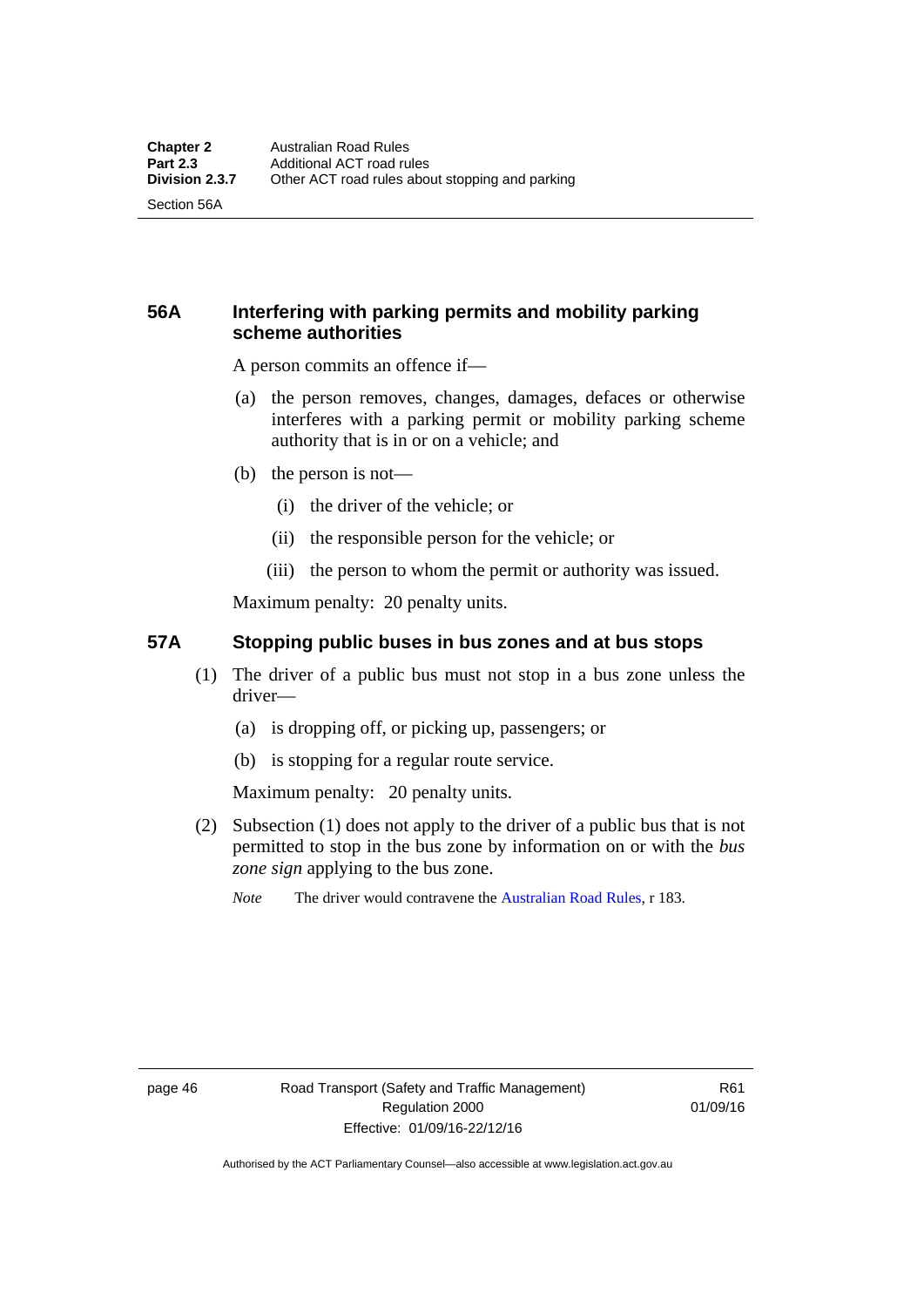- (3) The driver of a public bus must not stop at a bus stop, or on the road, within 20m before a sign on the road that indicates the bus stop, and 10m after the sign, unless the driver—
	- (a) stops at a place on a length of road, or in an area, to which a parking control sign applies and the driver is permitted to stop at that place under the [Australian Road Rules;](http://www.legislation.act.gov.au//ni/db_37271/default.asp) or
	- (b) is dropping off, or picking up, passengers; or
	- (c) is stopping for a regular route service.

Maximum penalty: 20 penalty units.

(4) In this section:

*bus stop***—see the [Australian Road Rules](http://www.legislation.act.gov.au//ni/db_37271/default.asp)**, rule 195.

*bus zone***—see the Australian Road Rules**, rule 183.

*bus zone sign*—see the [Australian Road Rules,](http://www.legislation.act.gov.au//ni/db_37271/default.asp) schedule 2, schedule 3, rule 314, rule 315 and rule 316.

*regular route service*—see the *[Road Transport \(Public Passenger](http://www.legislation.act.gov.au/a/2001-62)  Services*) *Act 2001*, section 12 (What is a regular route service?).

#### **58 Stopping in an emergency etc or to comply with another law**

(1) In this section:

*stopping or parking provision of this chapter* means a provision of the following divisions:

- (a) division 2.3.5 (Metered parking);
- (b) division 2.3.6 (Ticket parking);
- (c) division 2.3.7 (Other ACT road rules about stopping and parking).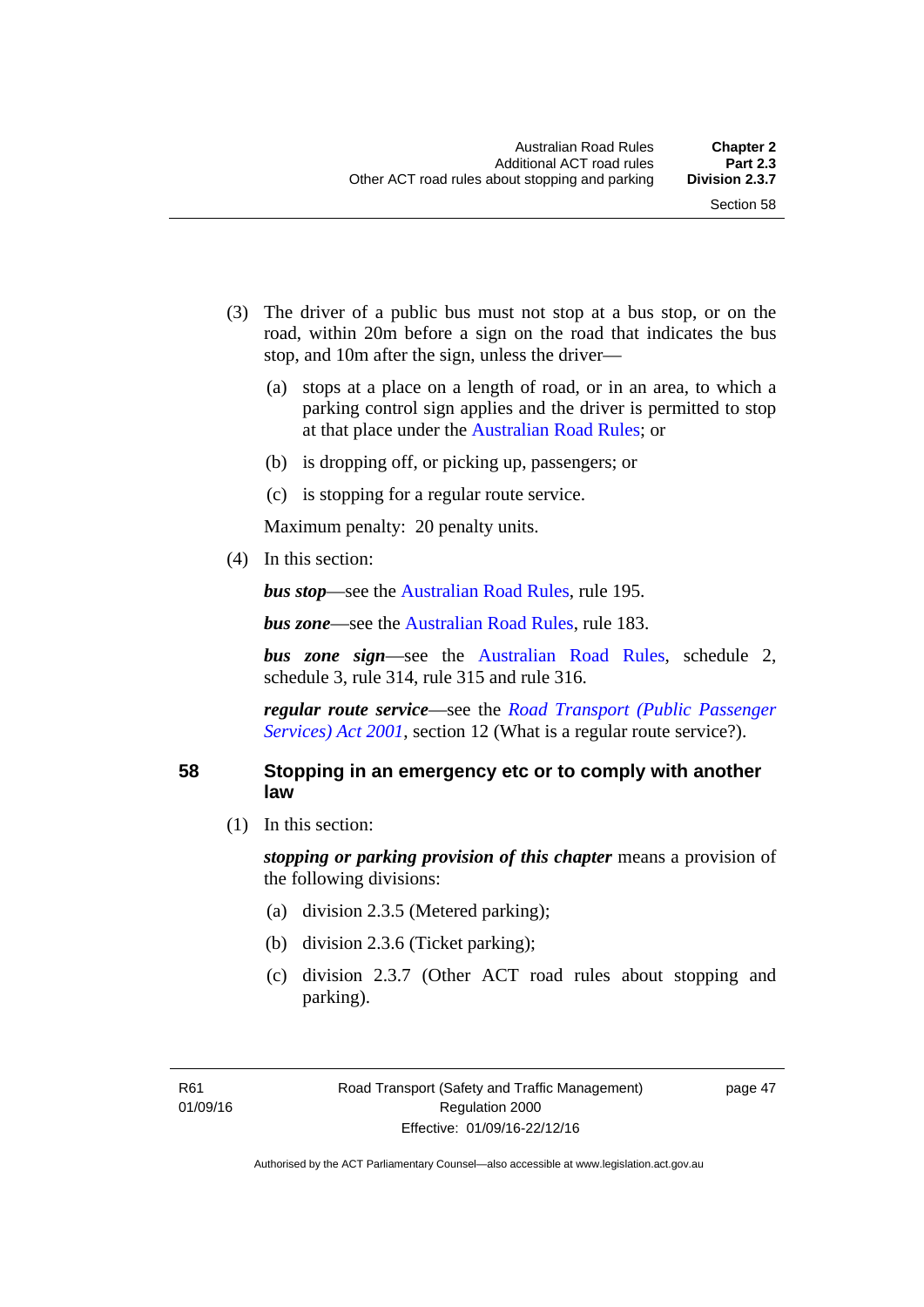- (2) A stopping or parking provision of this chapter does not apply to a driver if—
	- (a) the driver stops at a particular place, or in a particular way, to avoid a collision, and the driver stops for no longer than is necessary to avoid the collision; or
	- (b) the driver stops at a particular place, or in a particular way, because the driver's vehicle is disabled, and the driver stops for no longer than is necessary for the vehicle to be moved safely to a place where the driver is permitted to park the vehicle under the [Australian Road Rules](http://www.legislation.act.gov.au//ni/db_37271/default.asp) and a stopping or parking provision of this chapter; or
	- (c) the driver stops at a particular place, or in a particular way, to deal with a medical or other emergency, and the driver stops for no longer than is necessary in the circumstances; or
	- (d) the driver stops at a particular place, or in a particular way, because the condition of the driver, a passenger, or the driver's vehicle makes it necessary for the driver to stop in the interests of safety, and the driver stops for no longer than is necessary in the circumstances; or
	- (e) the driver stops at a particular place, or in a particular way, to comply with a provision of the [Australian Road Rules](http://www.legislation.act.gov.au//ni/db_37271/default.asp) or a provision of another law, and the driver stops for no longer than is necessary to comply with the provision.

Section 58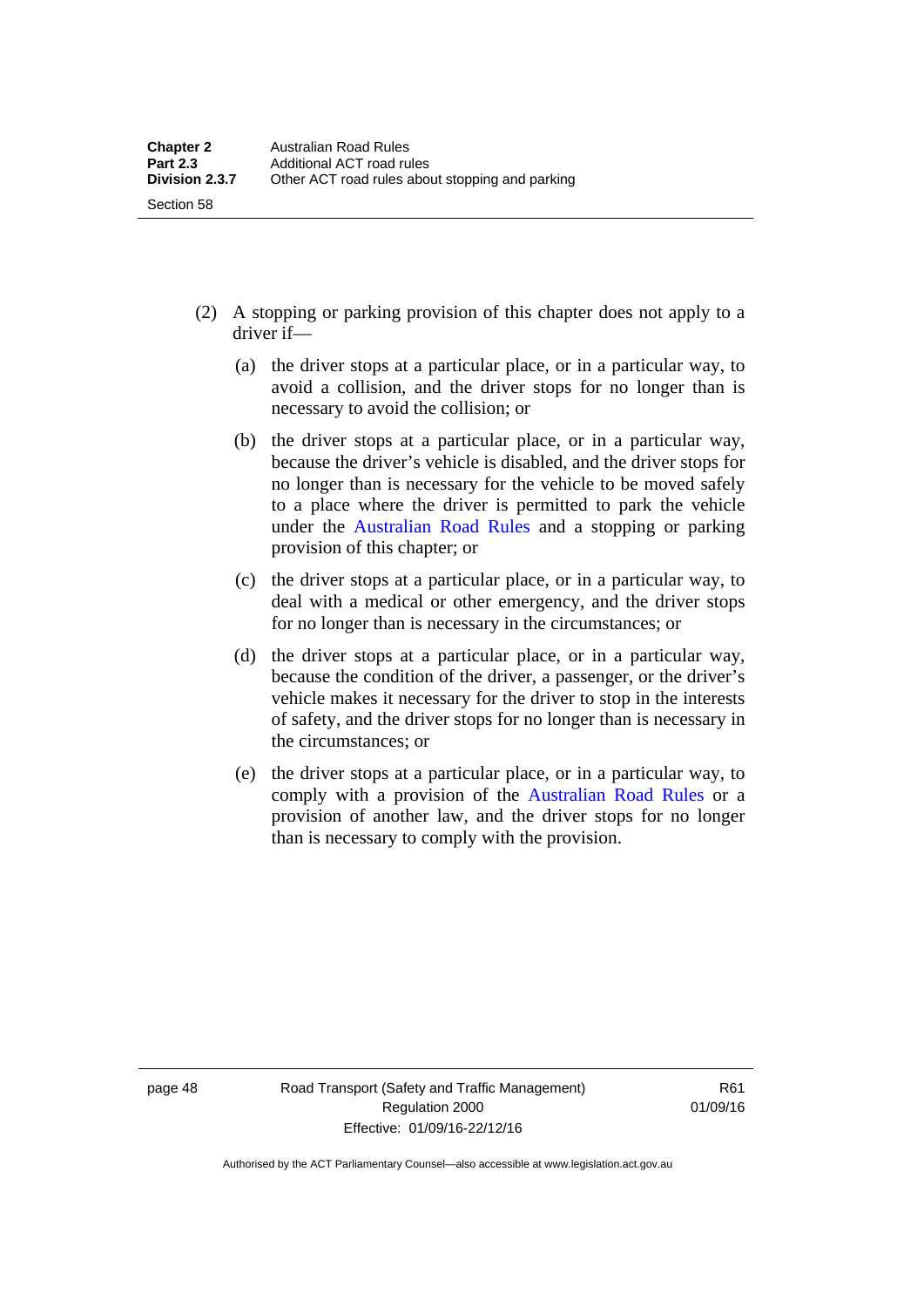## **Division 2.3.8 Other ACT road rules**

## **60 Interrupting funeral processions etc**

A driver must not interfere with, or interrupt, the free passage of—

- (a) a funeral procession or any other lawful procession; or
- (b) any vehicle or person forming part of a procession mentioned in paragraph (a).

Maximum penalty: 20 penalty units.

## **61 Driving on roads closed to traffic**

A person must not drive a vehicle on a road that is closed to traffic under the [Act](http://www.legislation.act.gov.au/a/1999-80/default.asp), section 30.

Maximum penalty: 20 penalty units.

## **62 Use of wheeled recreational devices and wheeled toys on roads**

 (1) A person must not travel in or on a wheeled recreational device or wheeled toy on a road while it is attached to another vehicle.

Maximum penalty: 20 penalty units.

 (2) A person travelling in or on a wheeled recreational device or wheeled toy on a road must not permit it to be drawn by another vehicle.

Maximum penalty: 20 penalty units.

 (3) A person must not travel in or on a wheeled recreational device or wheeled toy on a road if anyone travelling in or on it is completely or partly assisted in propelling it by means other than human power or gravity.

Maximum penalty: 20 penalty units.

R61 01/09/16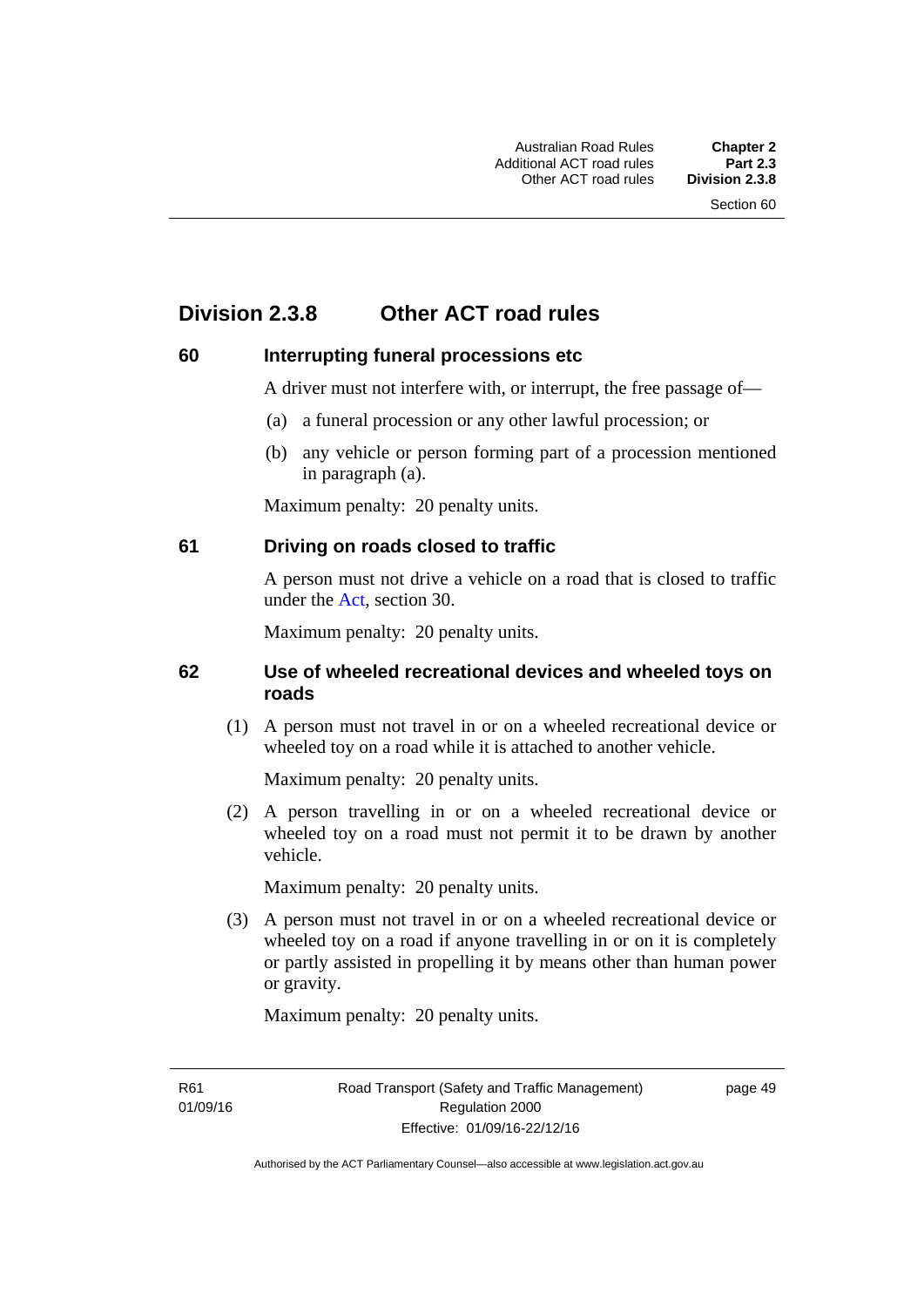## **Part 2.4 Other provisions**

## **63 Devices that are prescribed traffic control devices—Act, dict, def** *prescribed traffic control device*

The following things are prescribed traffic control devices:

- (a) any traffic control device that has effect for the [Australian](http://www.legislation.act.gov.au//ni/db_37271/default.asp)  [Road Rules](http://www.legislation.act.gov.au//ni/db_37271/default.asp) under the [Australian Road Rules](http://www.legislation.act.gov.au//ni/db_37271/default.asp), rule 315;
- (b) any traffic-related item that has effect for the [Australian Road](http://www.legislation.act.gov.au//ni/db_37271/default.asp)  [Rules](http://www.legislation.act.gov.au//ni/db_37271/default.asp) under the [Australian Road Rules,](http://www.legislation.act.gov.au//ni/db_37271/default.asp) rule 319;
- (c) any pay parking device, pay parking sign and parking meter hood;
- (d) any device, plate, screen, words or anything else on or with anything mentioned in paragraph (a), (b) or (c).

## **64 Preventing prescribed traffic control devices being clearly visible**

 (1) A person must not (except with the approval of the road transport authority) place anything in a position that prevents, or is likely to prevent, a prescribed traffic control device from being clearly visible to the road users to whom it is intended to apply.

Maximum penalty: 20 penalty units.

*Note* The [Act](http://www.legislation.act.gov.au/a/1999-80/default.asp), s 19 (1) also makes it an offence for a person to install or display (or interfere, change or remove) a prescribed traffic control device without appropriate authority.

page 50 Road Transport (Safety and Traffic Management) Regulation 2000 Effective: 01/09/16-22/12/16

R<sub>61</sub> 01/09/16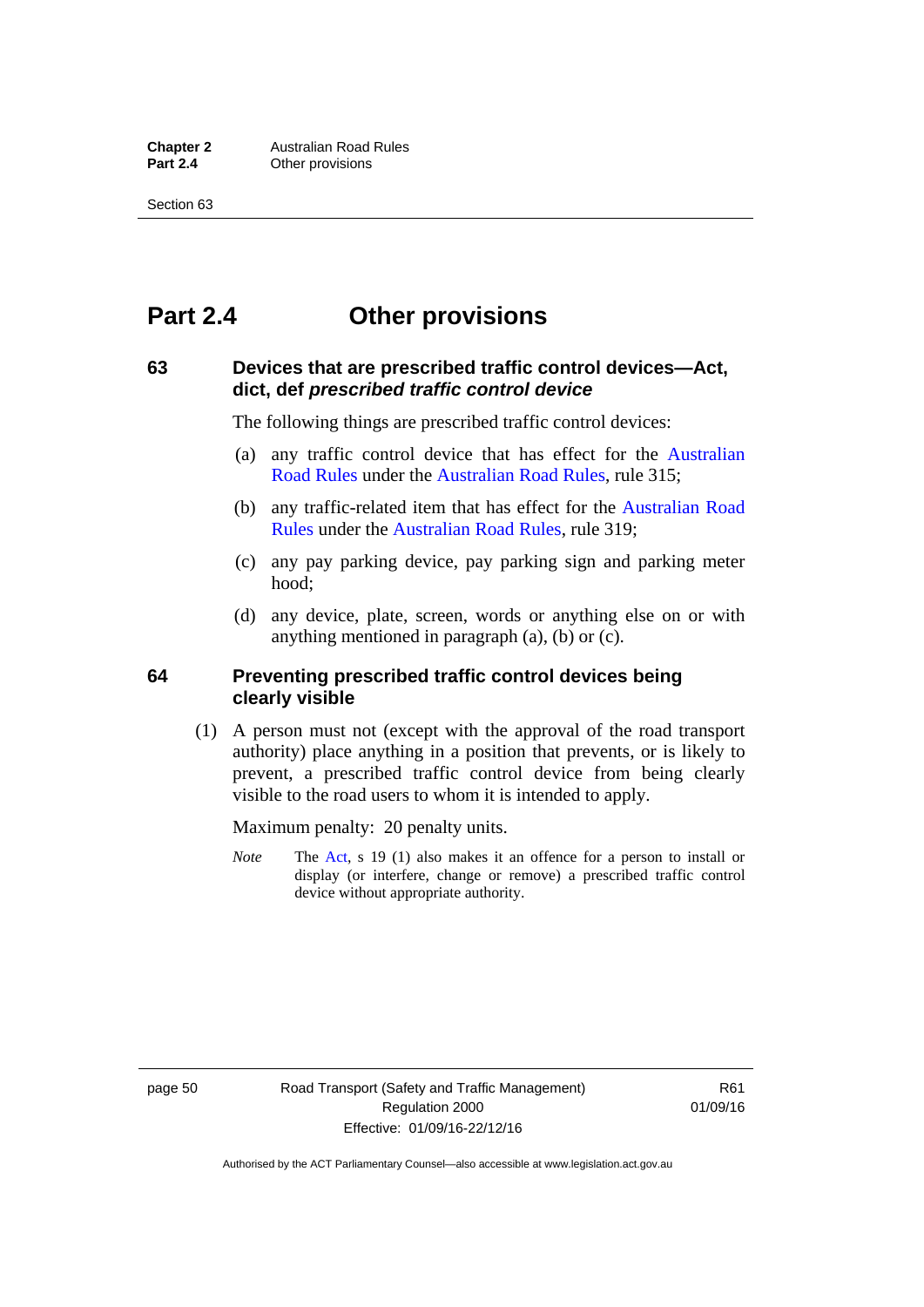- (2) The road transport authority, a police officer or an authorised person—
	- (a) may, orally or in writing, direct a person who has contravened subsection (1) by placing something to remove the thing within a stated reasonable time; or
	- (b) may remove the thing.
- (3) If a person is given a direction under subsection (2) (a), the person must comply with the direction.

Maximum penalty: 20 penalty units.

#### **65 Use of** *do not overtake turning vehicle sign*

A person must not drive a motor vehicle or combination displaying a *do not overtake turning vehicle sign* unless the motor vehicle or combination, together with any load or projection, is at least 7.5m long.

Maximum penalty: 20 penalty units.

#### **66 Approvals etc by road transport authority**

- (1) For the [Australian Road Rules](http://www.legislation.act.gov.au//ni/db_37271/default.asp) and this regulation, the road transport authority may—
	- (a) approve a protective helmet for bicycle riders as an approved bicycle helmet; or
	- (b) approve a booster seat as an approved booster seat; or
	- (c) approve a child restraint as an approved child restraint; or
	- (d) approve a child safety harness as an approved child safety harness; or
	- (e) approve a protective helmet for motorbike riders as an approved motorbike helmet; or

page 51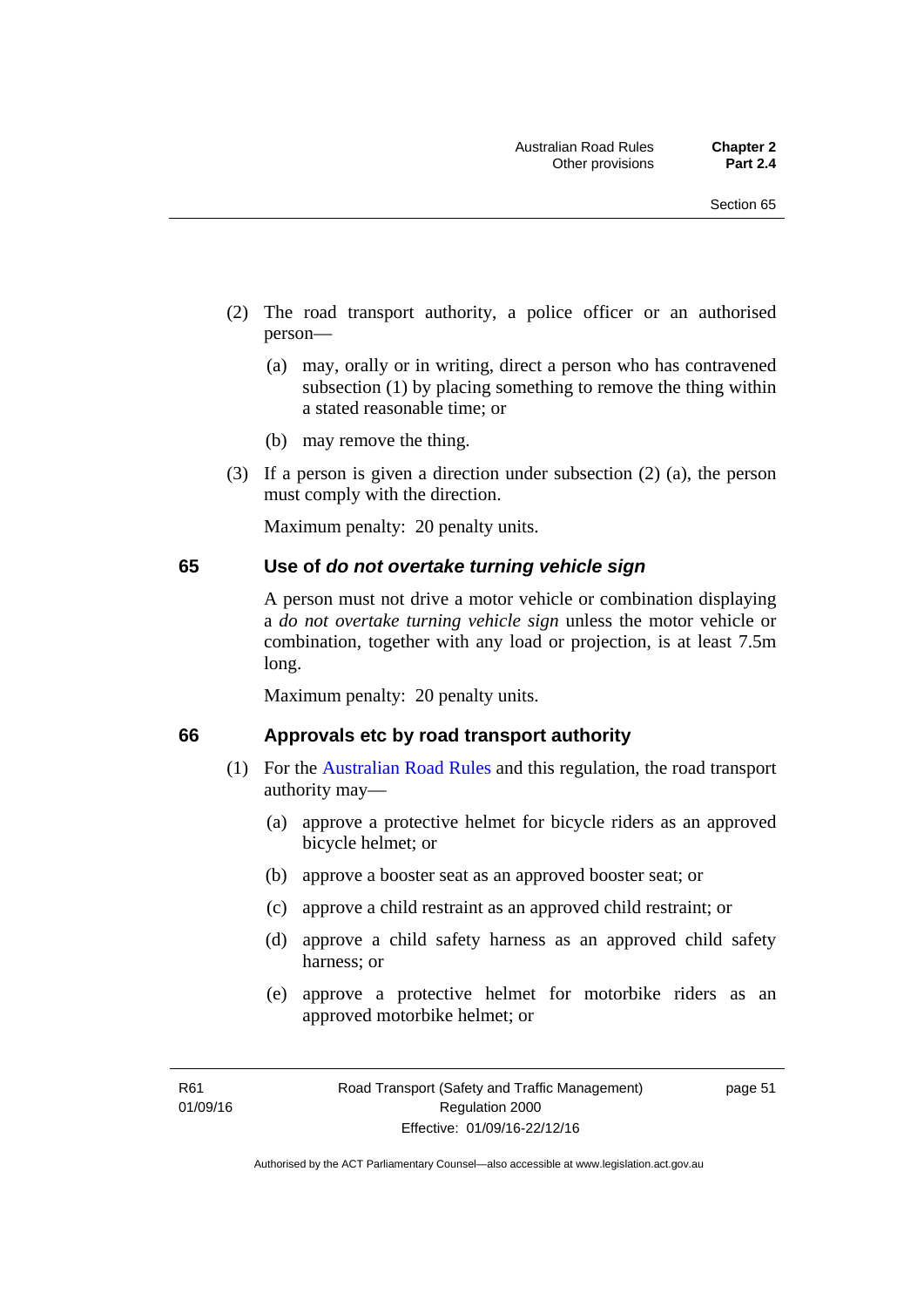- (f) approve a canopy, cage or other device fitted to a vehicle; or
- (g) declare a person to be an emergency worker.
- (2) An approval or declaration is a disallowable instrument.
	- *Note* A disallowable instrument must be notified, and presented to the Legislative Assembly, under the [Legislation Act.](http://www.legislation.act.gov.au/a/2001-14)

#### **67 Exemption from requirement about riding on motorbikes**

The road transport authority may, for the purpose of allowing a sporting or similar event to be filmed, exempt a person from the [Australian Road Rules](http://www.legislation.act.gov.au//ni/db_37271/default.asp), rule 271 (2) to the extent that it requires the person to face forward while being carried as a passenger on a motorbike.

## **68 Defence of complying with direction of police officer or authorised person**

- (1) It is a defence to a prosecution of a person for an offence against a provision of this chapter if, at the time of the offence, the person was obeying a direction given to the person under the [Australian](http://www.legislation.act.gov.au//ni/db_37271/default.asp)  [Road Rules,](http://www.legislation.act.gov.au//ni/db_37271/default.asp) rule 304 (1).
- (2) To remove any doubt, it is declared that a person must obey a direction given to the person under the [Australian Road Rules](http://www.legislation.act.gov.au//ni/db_37271/default.asp), rule 304 (1), whether or not the person may contravene a provision of this chapter by obeying the direction.

page 52 Road Transport (Safety and Traffic Management) Regulation 2000 Effective: 01/09/16-22/12/16

R61 01/09/16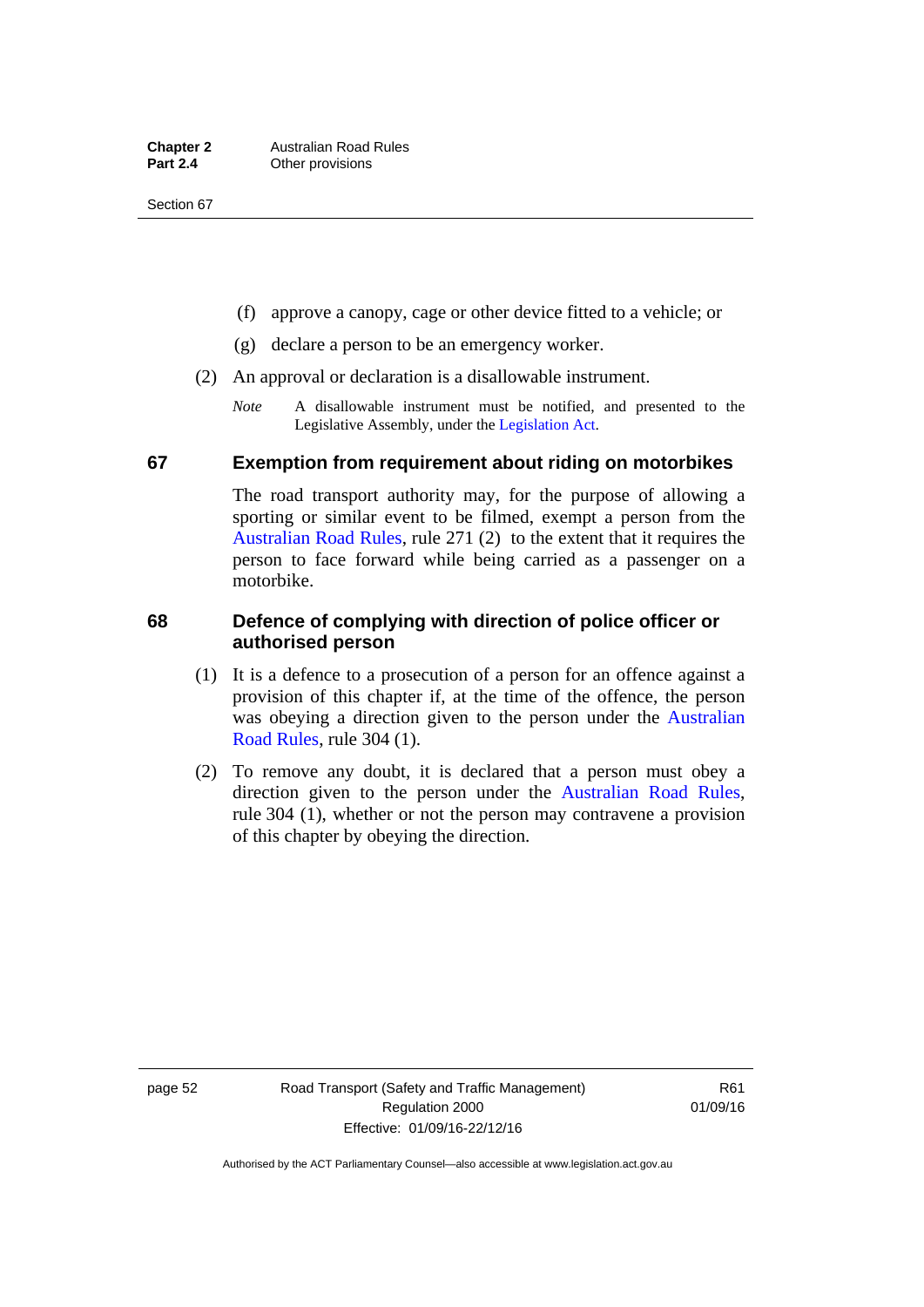## **69 Exemption for driver of police vehicle—generally—Act, s 35**

- (1) An exemption provision does not apply to the driver of a police vehicle if—
	- (a) in the circumstances—
		- (i) the driver is taking reasonable care; and
		- (ii) it is reasonable that the provision should not apply, having regard to the road and traffic conditions at the time; and
	- (b) if the vehicle is a motor vehicle that is moving—the vehicle is displaying a blue or red flashing light or sounding an alarm.
	- *Note* This section also applies to a rider of a police motorbike (see *[Road](http://www.legislation.act.gov.au/a/1999-77)  [Transport \(General\) Act 1999](http://www.legislation.act.gov.au/a/1999-77)*, dict defs *drive*, *driver*, *ride* and *vehicle*).
- (2) Subsection (1) (b) does not apply to the driver if, in the circumstances, it is reasonable—
	- (a) not to display the light or sound the alarm; or
	- (b) for the vehicle not to be fitted or equipped with a blue or red flashing light or an alarm.
- (3) In this section:

*exemption provision* means—

- (a) the [Act](http://www.legislation.act.gov.au/a/1999-80/default.asp), section 5B (Burnouts and other prohibited conduct); or
- (b) the [Act](http://www.legislation.act.gov.au/a/1999-80/default.asp), section 7 (Furious, reckless or dangerous driving), to the extent the section relates to furious or dangerous driving; or
- (c) part 2.1 (Incorporation into ACT law); or
- (d) part 2.2 (How the [Australian Road Rules](http://www.legislation.act.gov.au//ni/db_37271/default.asp) are incorporated); or
- (e) part 2.3 (Additional ACT road rules).

R61 01/09/16 page 53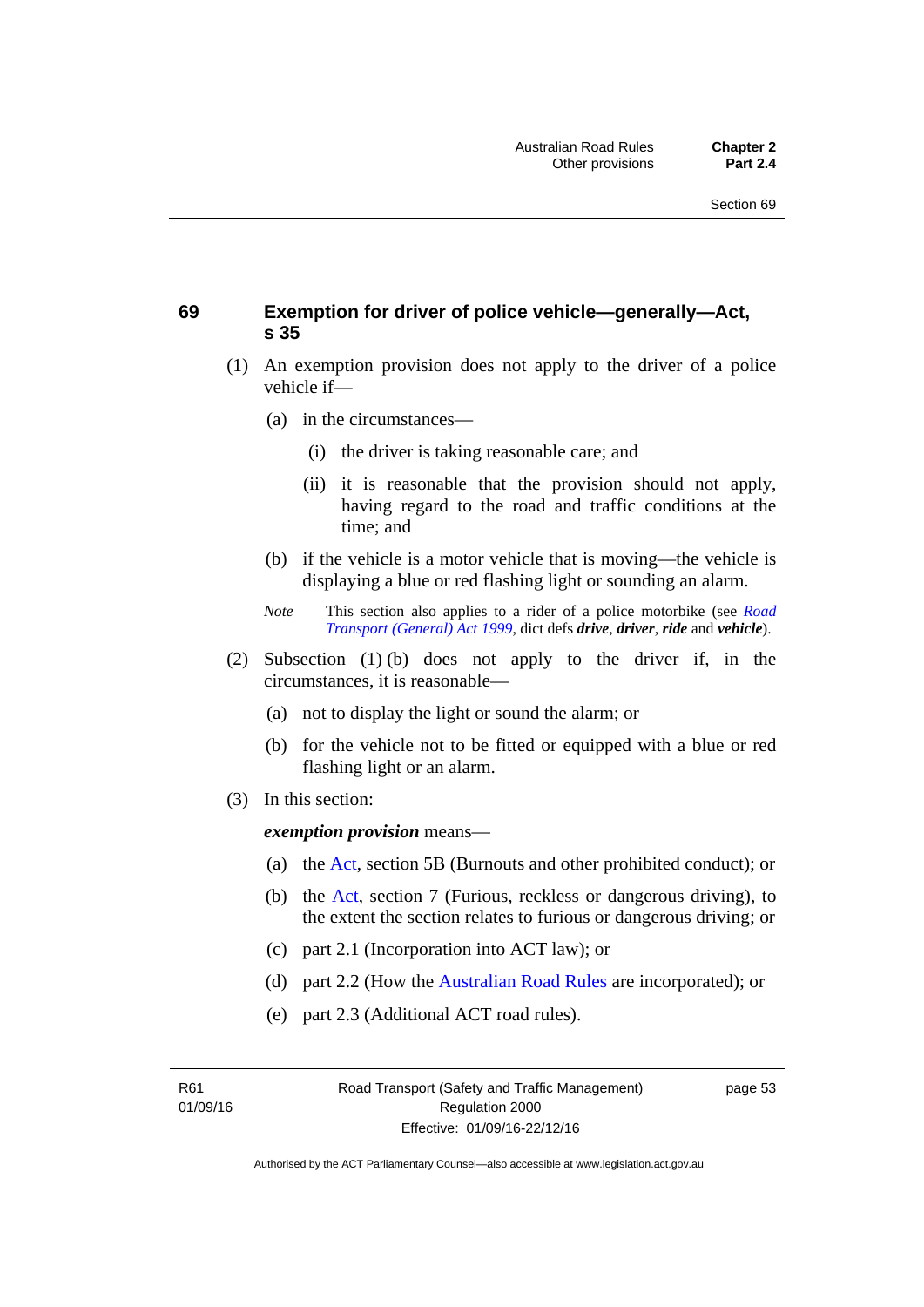## **69A Exemption for driver of police vehicle—training and assessment**

- (1) An exemption provision does not apply to the driver of a police vehicle if—
	- (a) the driver is doing police driver training or police driver assessment; and
	- (b) in the circumstances—
		- (i) the driver is taking reasonable care; and
		- (ii) it is reasonable that the provision should not apply, having regard to the road and traffic conditions at the time; and
	- (c) if the vehicle is a motor vehicle that is moving—the vehicle is displaying a blue or red flashing light or sounding an alarm.
	- *Note* This section also applies to a rider of a police motorbike (see *[Road](http://www.legislation.act.gov.au/a/1999-77)  [Transport \(General\) Act 1999](http://www.legislation.act.gov.au/a/1999-77)*, dict defs *drive*, *driver*, *ride* and *vehicle*).
- (2) Subsection (1) (c) does not apply to the driver if, in the circumstances, it is reasonable—
	- (a) not to display the light or sound the alarm; or
	- (b) for the vehicle not to be fitted or equipped with a blue or red flashing light or an alarm.
- (3) In this section:

*AFP* means the Australian Federal Police.

#### *exemption provision* means—

- (a) the [Act,](http://www.legislation.act.gov.au/a/1999-80/default.asp) section 5B (Burnouts and other prohibited conduct); or
- (b) the [Act](http://www.legislation.act.gov.au/a/1999-80/default.asp), section 7 (Furious, reckless or dangerous driving), to the extent the section relates to furious or dangerous driving; or
- (c) part 2.1 (Incorporation into ACT law); or

page 54 Road Transport (Safety and Traffic Management) Regulation 2000 Effective: 01/09/16-22/12/16

R61 01/09/16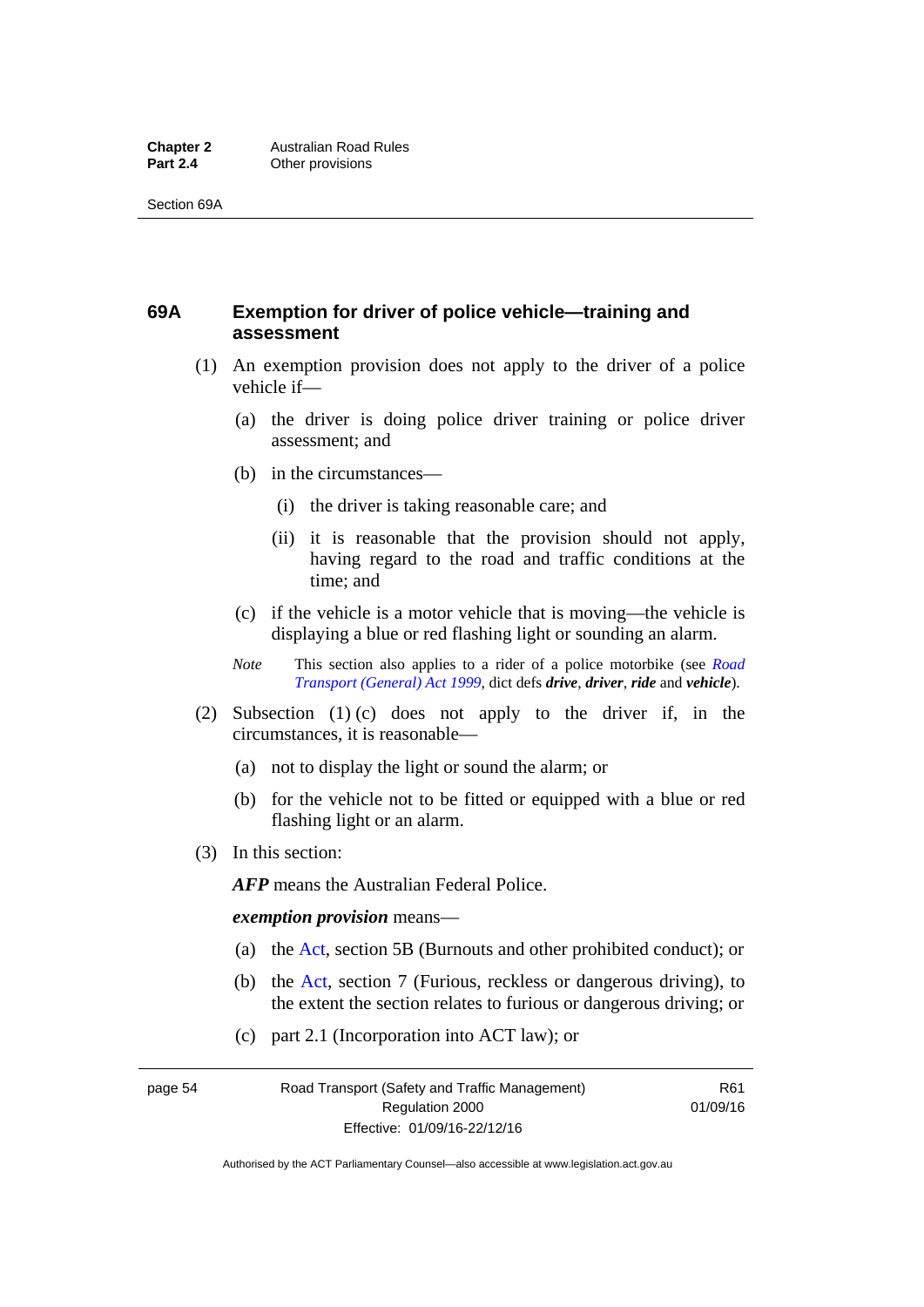- (d) part 2.2 (How the [Australian Road Rules](http://www.legislation.act.gov.au//ni/db_37271/default.asp) are incorporated); or
- (e) part 2.3 (Additional ACT road rules).

*police driver assessment* means an assessment conducted by an AFP employee or contractor of a police officer's ability to drive a police vehicle in the exercise of the police officer's functions as a police officer.

*police driver training* means training provided by the AFP, or an AFP contractor, that teaches a police officer how to drive a police vehicle for the purpose of the exercise of the police officer's functions as a police officer.

*police officer* includes a person who is training to become a police officer.

## **70 Exemption for driver of emergency vehicles**

A provision of this chapter does not apply to the driver of an emergency vehicle if—

- (a) in the circumstances—
	- (i) the driver is taking reasonable care; and
	- (ii) it is reasonable that the provision should not apply; and
- (b) if the vehicle is a motor vehicle that is moving—the vehicle is displaying a blue or red flashing light or sounding an alarm.

## **71 Stopping and parking exemption for police and emergency vehicles and authorised people**

(1) In this section:

*stopping or parking provision of this chapter*—see section 58 (1).

page 55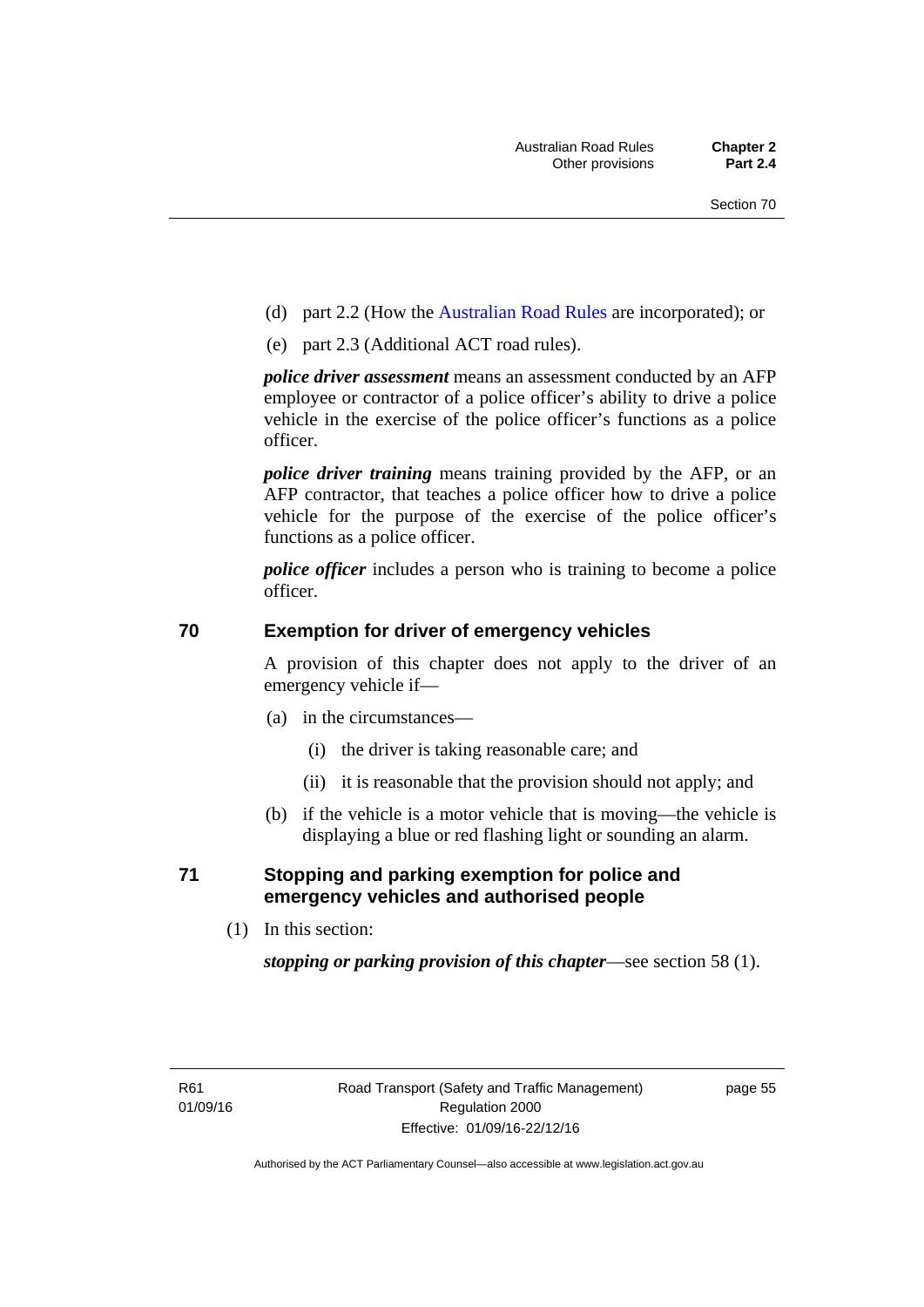- (2) A stopping or parking provision of this chapter does not apply to the driver of a police vehicle or emergency vehicle if, in the circumstances—
	- (a) the driver is taking reasonable care; and
	- (b) it is reasonable that the provision should not apply.
- (3) A stopping or parking provision of this chapter does not apply to an authorised person who is driving a vehicle in the course of the person's duty as an authorised person if, in the circumstances—
	- (a) the person is taking reasonable care; and
	- (b) it is reasonable that the provision should not apply.

page 56 Road Transport (Safety and Traffic Management) Regulation 2000 Effective: 01/09/16-22/12/16

R61 01/09/16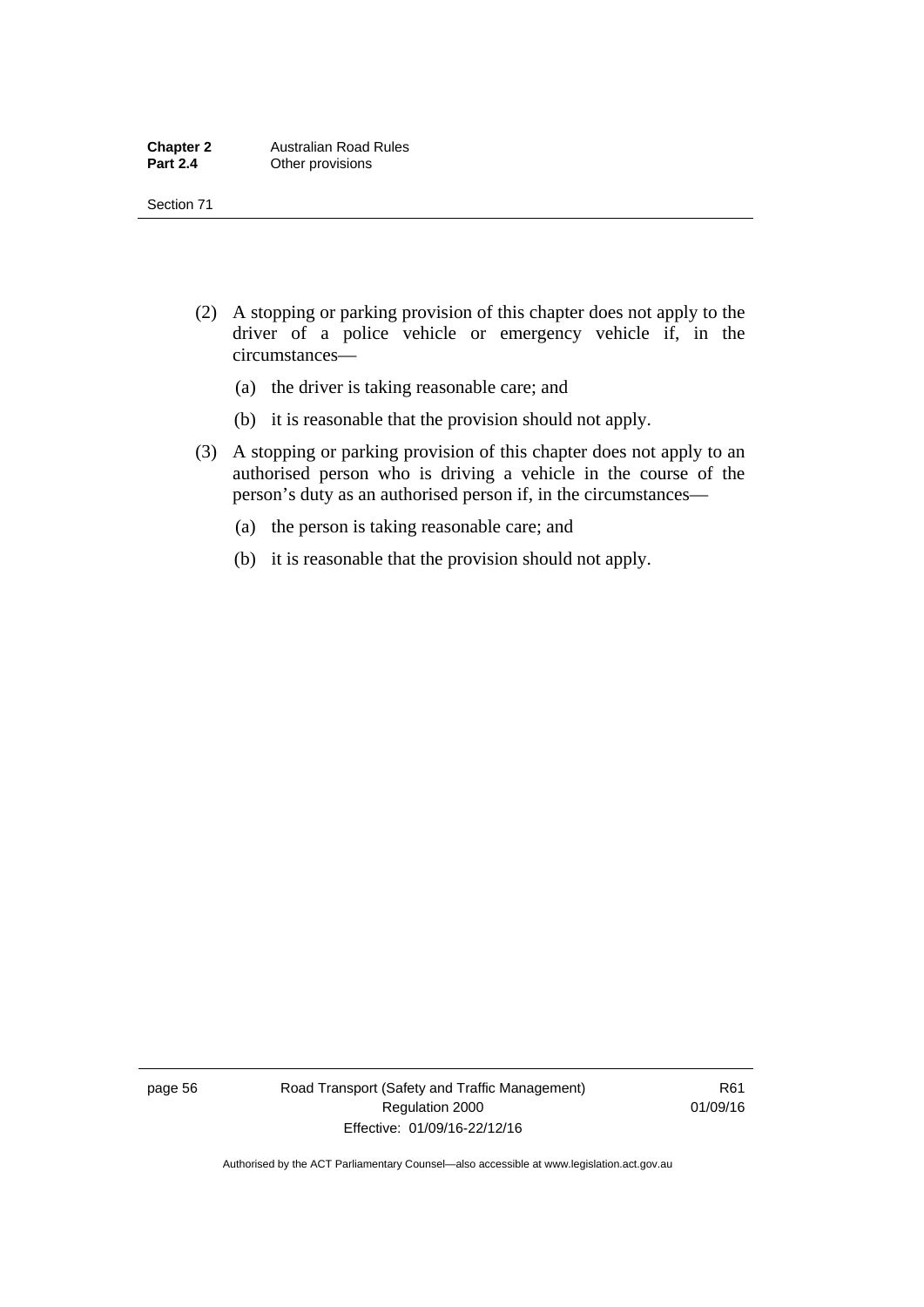# **Chapter 3 Parking**

# **Part 3.1 Parking schemes**

# **Division 3.1.1 Metered parking schemes**

# **72 Metered parking schemes**

- (1) The road transport authority may establish and operate metered parking schemes for any length of road or area.
- (2) For a metered parking scheme, the road transport authority—
	- (a) may set aside metered parking spaces; and
	- (b) may install parking meters for the payment of fees for metered parking spaces.

# **73 Metered parking areas**

- (1) The road transport authority may set aside a length of road or area as a metered parking area.
- (2) A metered parking area must be designated by metered parking signs.

# **74 Parking meters**

- (1) A parking meter must be installed at the space to which it applies or, if a parking meter applies to 2 or more spaces, close to the spaces.
- (2) The parking meter applying to a metered parking space must show or be capable of showing the fees fixed for the space under this division.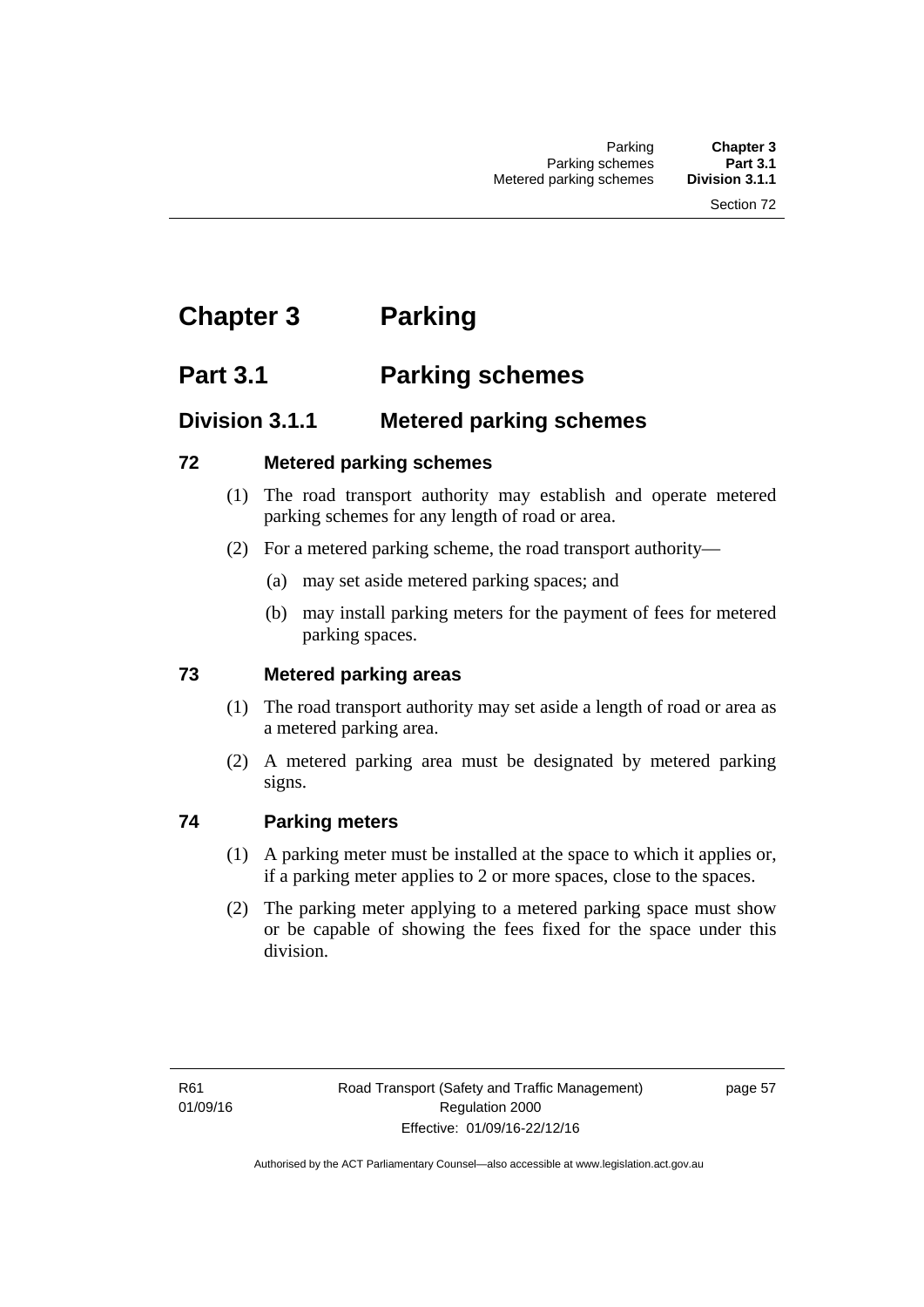- (3) A parking meter must clearly show, or be capable of clearly showing, whether the relevant parking fee for the parking of a vehicle in the metered parking space or spaces to which it applies has been paid.
- (4) A multi-space parking meter must also identify each metered parking space by its number.

### **75 Metered parking spaces**

- (1) A metered parking space must be designated by a road marking.
- (2) For a metered parking space to which a multi-space parking meter applies, the number for the space and an arrow indicating the direction of the meter must be marked in or adjacent to the space.

# **Division 3.1.2 Ticket parking schemes**

*Note* The [Australian Road Rules](http://www.legislation.act.gov.au//ni/db_37271/default.asp), r 207 (2) provides that a driver who parks in a ticket parking area must pay the fee and obey the instructions on the ticket. See also s 16.

#### **75A Parking authorities**

- (1) A person may apply to the road transport authority to be a parking authority for a stated area.
- (2) The road transport authority may declare the person to be a parking authority for a stated area (the *area of operations*).
	- *Note* The power to make the declaration includes the power to amend or repeal it (see [Legislation Act,](http://www.legislation.act.gov.au/a/2001-14) s 46).
- (3) The declaration is a disallowable instrument.
	- *Note* A disallowable instrument must be notified, and presented to the Legislative Assembly, under the [Legislation Act.](http://www.legislation.act.gov.au/a/2001-14)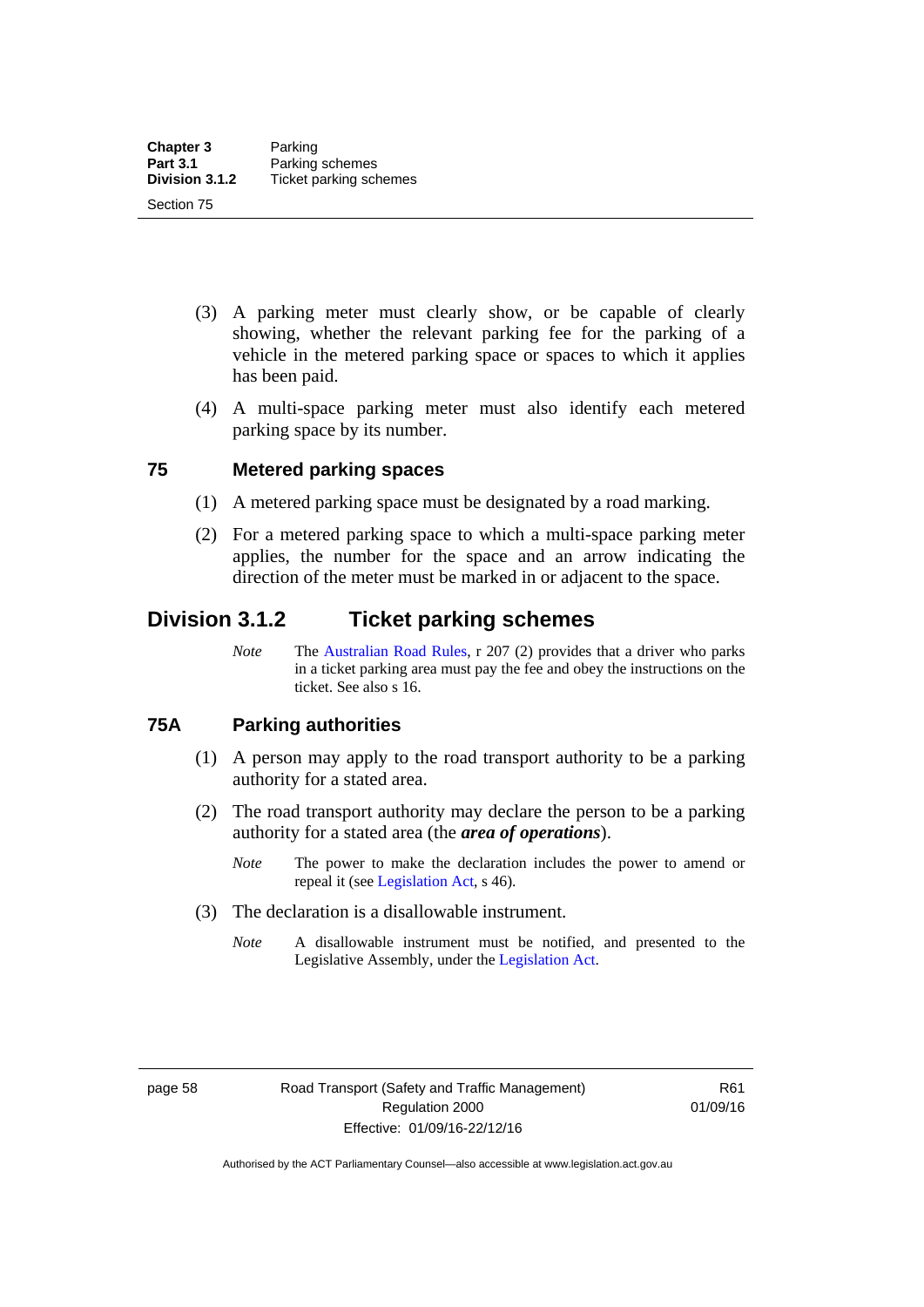## **75B Parking authority guidelines**

- (1) The road transport authority must establish guidelines for section 76A (the *parking authority guidelines*).
- (2) The parking authority guidelines are a disallowable instrument.

- (3) A parking authority is not entitled to provide, or charge for, parking in a ticket parking area if the parking authority does not comply with the parking authority guidelines.
- (4) A parking authority is taken to comply with the parking authority guidelines until the contrary is proved.

### **76 Ticket parking schemes—road transport authority**

- (1) The road transport authority may establish and operate a ticket parking scheme for any length of road or area.
- (2) For a ticket parking scheme, the road transport authority—
	- (a) may set aside a length of road or area as a ticket parking area; and
	- (b) may adopt the ways of, and schemes for, payment of the fees the authority considers appropriate; and
	- (c) may install pay parking devices.

#### **76AA Approval of e-payment method**

(1) The road transport authority may approve an e-payment method (an *approved e-payment method*) for a driver of a vehicle to pay for the use of a parking space in a ticket parking area.

*Note* A disallowable instrument must be notified, and presented to the Legislative Assembly, under the [Legislation Act.](http://www.legislation.act.gov.au/a/2001-14)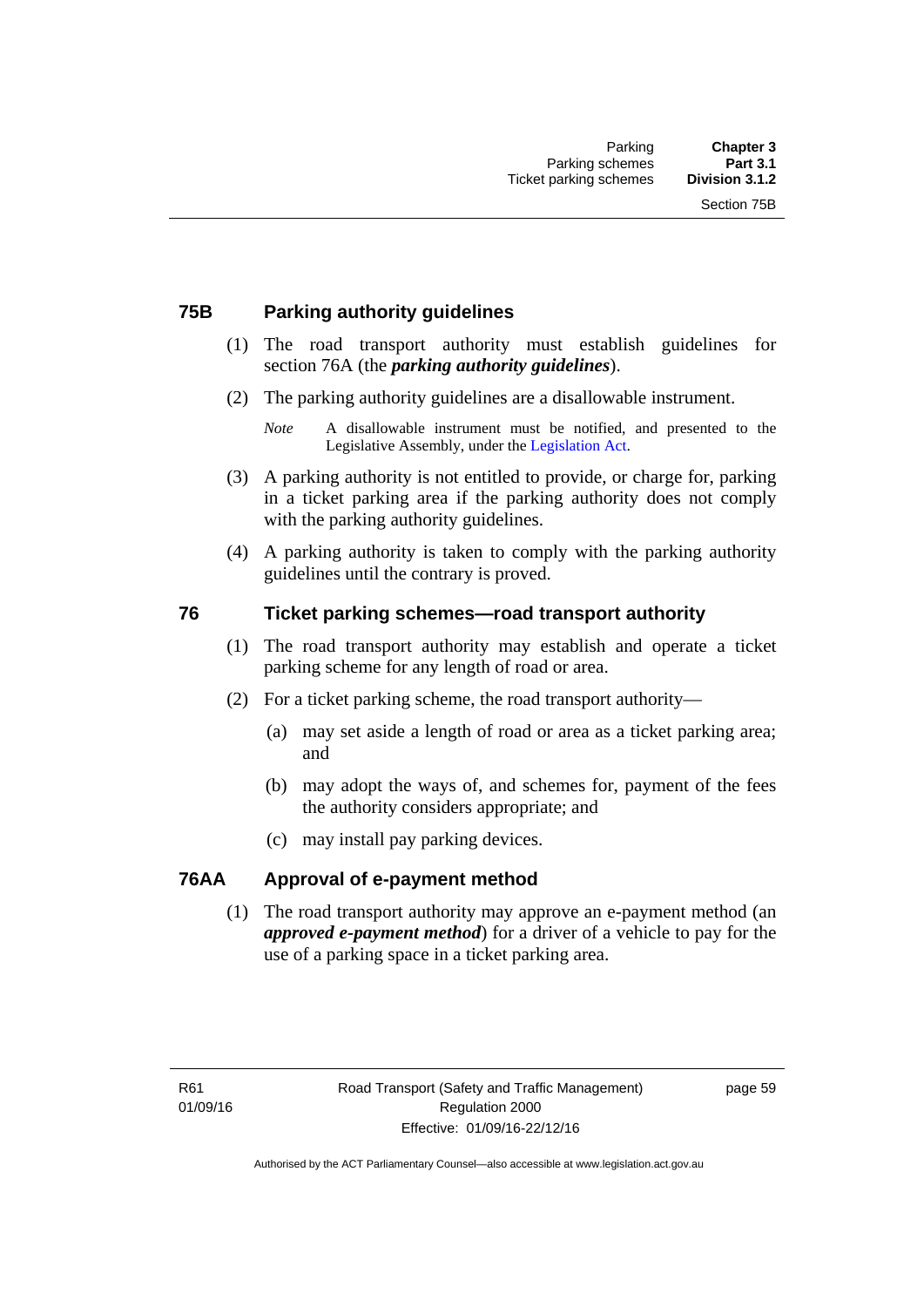- (2) The road transport authority may not approve an e-payment method unless satisfied that the system supporting the method is capable of—
	- (a) giving the road transport authority contemporary information about fees paid for parking spaces in ticket parking areas; and
	- (b) keeping a record of each transaction; and
	- (c) giving a person using the method an electronic receipt for the transaction.
- (3) An approval is a notifiable instrument.

*Note* A notifiable instrument must be notified under the [Legislation Act](http://www.legislation.act.gov.au/a/2001-14).

(4) In this section:

*e-payment method* means a method for payment using an electronic device.

#### **76A Ticket parking schemes—parking authorities**

- (1) A parking authority may, in accordance with the parking authority guidelines, establish and operate a ticket parking scheme for any length of road or area within its area of operations.
- (2) For a ticket parking scheme, the parking authority may, in accordance with the parking authority guidelines—
	- (a) set aside a length of road or area within its area of operations as a ticket parking area; and
	- (b) fix fees for the parking of vehicles in the area; and
	- (c) adopt the ways of, and schemes for, payment of the fees the authority considers appropriate; and
	- (d) install pay parking devices.
	- *Note* Section 75A provides for the road transport authority to declare parking authorities and s 75B provides for parking authority guidelines.

page 60 Road Transport (Safety and Traffic Management) Regulation 2000 Effective: 01/09/16-22/12/16

R61 01/09/16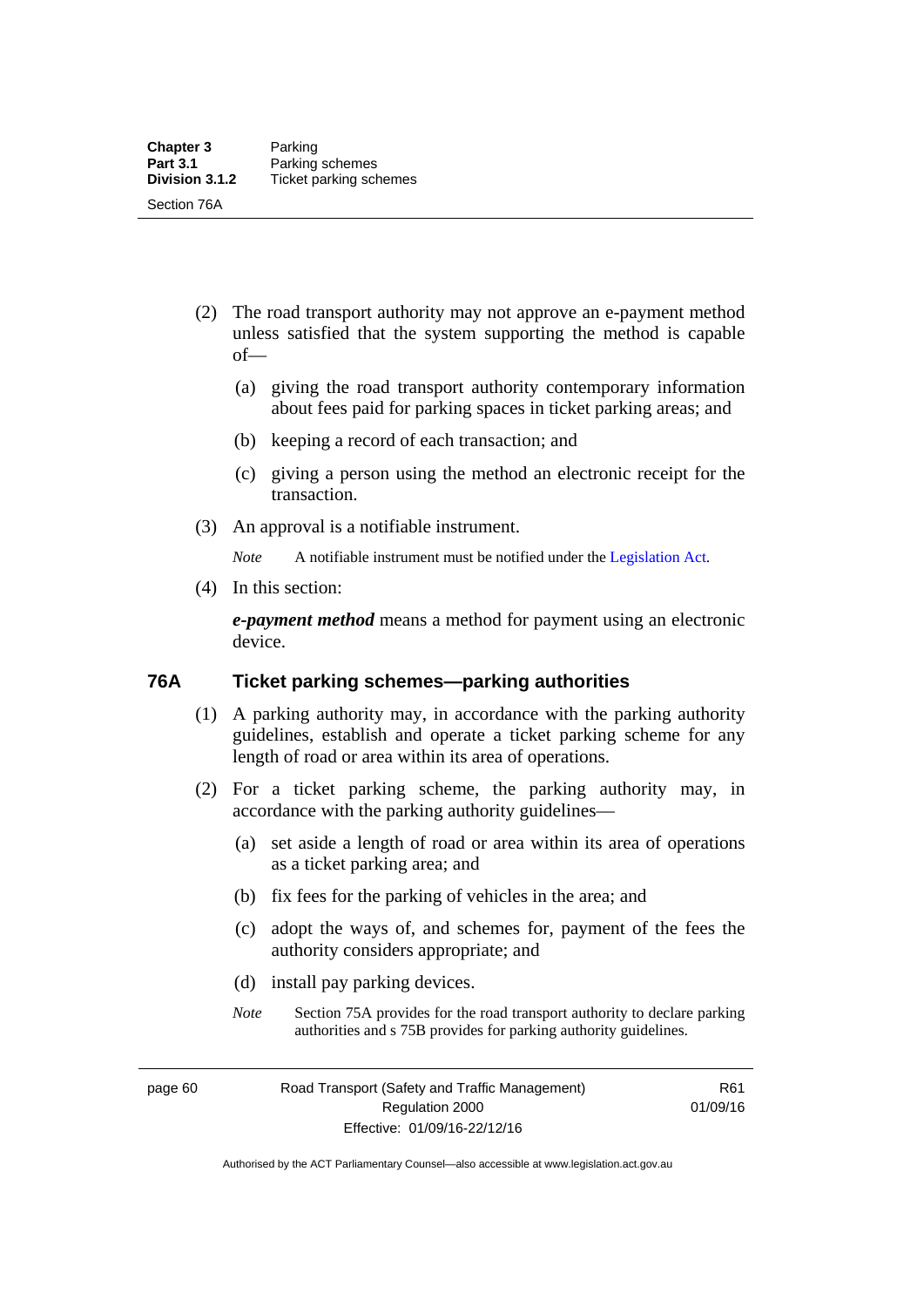# **77 Ticket parking areas**

- (1) A ticket parking area must be designated by ticket parking signs.
- (2) A ticket parking area is taken to include only such lengths of road and areas to which ticket parking signs apply as are lawfully available, apart from this division, for the parking of vehicles.

#### **78 Ticket parking spaces**

A ticket parking area may be divided into ticket parking spaces, of a size suitable for parking a single vehicle, by a road marking.

#### **79 Ticket machines**

The ticket machine for a ticket parking area must show or be capable of showing the fees fixed for the area under this division.

#### **80 Parking tickets**

- (1) The following information must be printed on a parking ticket:
	- (a) the expiry date (expressed as the day of the month, the month and the year);
	- (b) for a parking ticket other than an RTA periodic ticket—the expiry time (expressed in hours and minutes);
	- (c) the name of the authority issuing the ticket;
	- (d) an indication of the ticket parking area where or for which the ticket is issued;
	- (e) the fee paid for the issue of the ticket or, for an RTA periodic ticket (except a ticket issued at a concessional price), the daily value of the ticket;
	- (f) a serial number;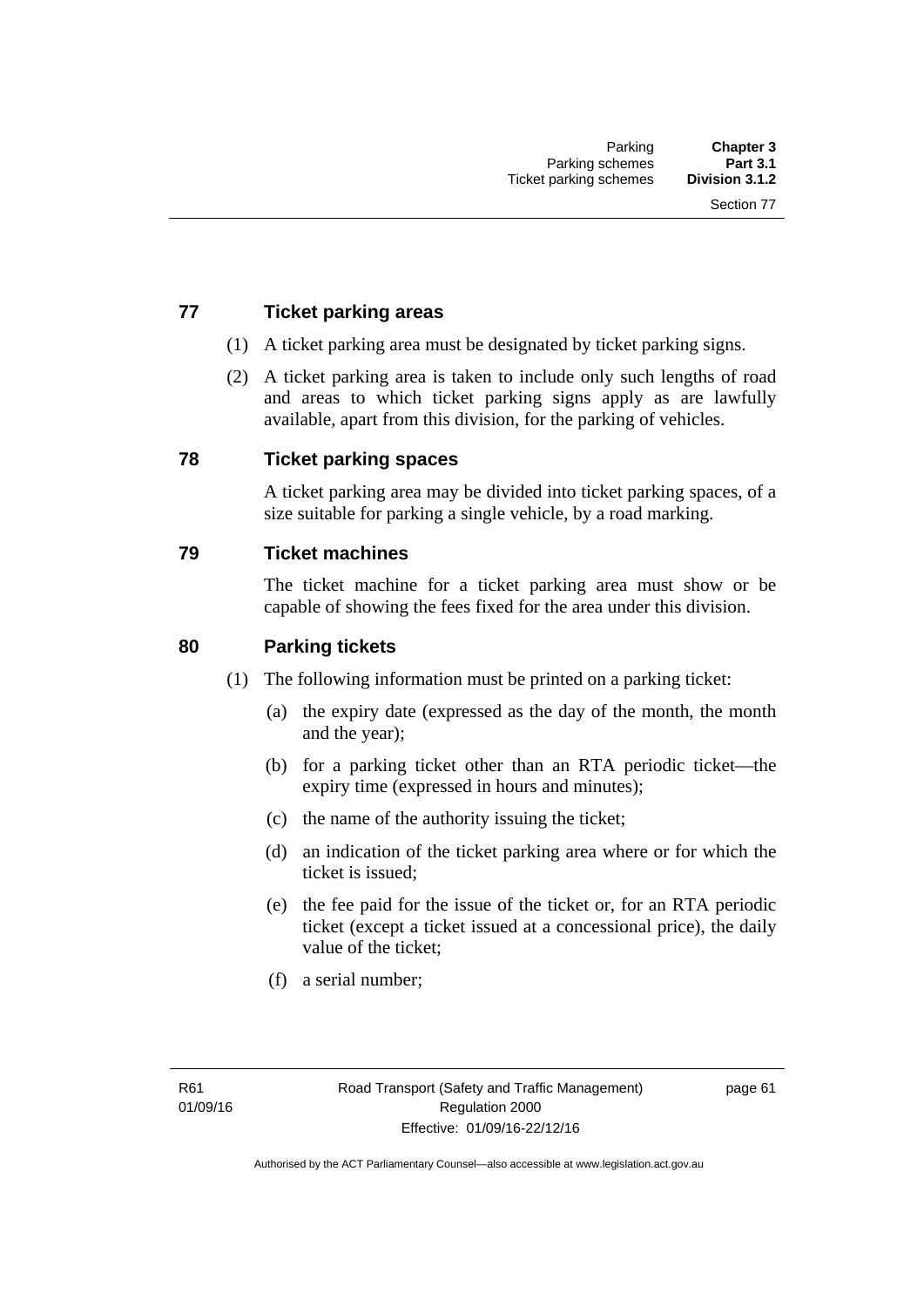Section 81

(g) instructions for use of the ticket.

#### **Examples for par (d)**

- 1 a code for the ticket parking area where the ticket is issued
- 2 the number of the parking ticket machine which issued the ticket
- 3 for an RTA periodic ticket—the daily value of the ticket or the area where the ticket may be used
- *Note* An example is part of the regulation, is not exhaustive and may extend, but does not limit, the meaning of the provision in which it appears (see [Legislation Act,](http://www.legislation.act.gov.au/a/2001-14) s 126 and s 132).
- (2) A parking ticket must be legible and of a size and design that enables it to be easily displayed in or on a vehicle.
- (3) In this section:

*RTA periodic ticket*, for a ticket parking area, means a ticket issued by the road transport authority that is valid for parking in the area for a stated period of not less than 1 week.

#### **81 Duration of parking tickets and e-payment parking period**

- (1) A parking ticket takes effect when it is issued and expires at the expiry time stated on the ticket.
- (2) An e-payment parking period begins when the parking period is initiated by a device in accordance with an approved e-payment method and ends when the period for which payment is made in accordance with the approved e-payment method ends.

# **Division 3.1.3 Heavy vehicle parking**

# **82 Definitions—div 3.1.3**

In this division:

*heavy vehicle* means a vehicle, whether loaded or unloaded, that is longer than 7.5m, has a GVM over 4.5t, and is used for commercial purposes.

page 62 Road Transport (Safety and Traffic Management) Regulation 2000 Effective: 01/09/16-22/12/16

R61 01/09/16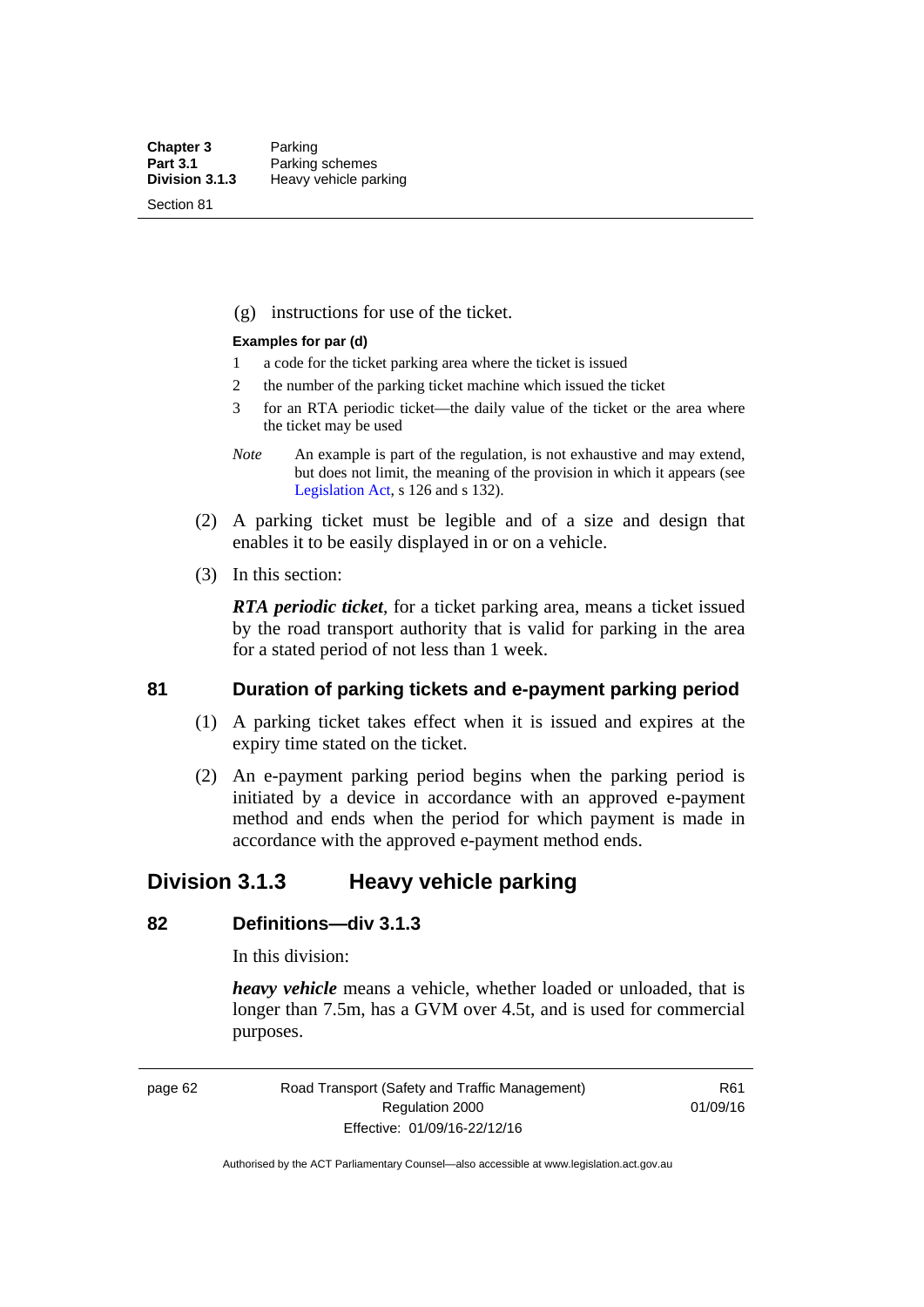## *land adjoining residential land*—see section 83.

*residential land* means land leased for residential purposes.

*stock truck* means a vehicle that has a GVM over 4.5t and is built or used to transport livestock.

#### **83 References in div 3.1.3 to land adjoining residential land**

A reference in this division to *land adjoining residential land* includes a reference to land that would, apart from an intervening road, adjoin that land.

#### **84 Vehicle parked partly on residential land**

For this division, a vehicle that is parked partly on residential land, and partly on adjoining land that is not residential land, is taken not to be parked on residential land.

# **85 Parking of certain vehicles on residential land prohibited**

- (1) This section applies to a vehicle, whether loaded or unloaded, that is—
	- (a) a stock truck; or
	- (b) a semitrailer with the load space permanently enclosed by rigid construction or with sides enclosed by nonrigid material and a rigid roof; or
	- (c) higher than 3.6m and used for commercial purposes.
- (2) A person must not park a vehicle to which this section applies on residential land.

Maximum penalty: 20 penalty units.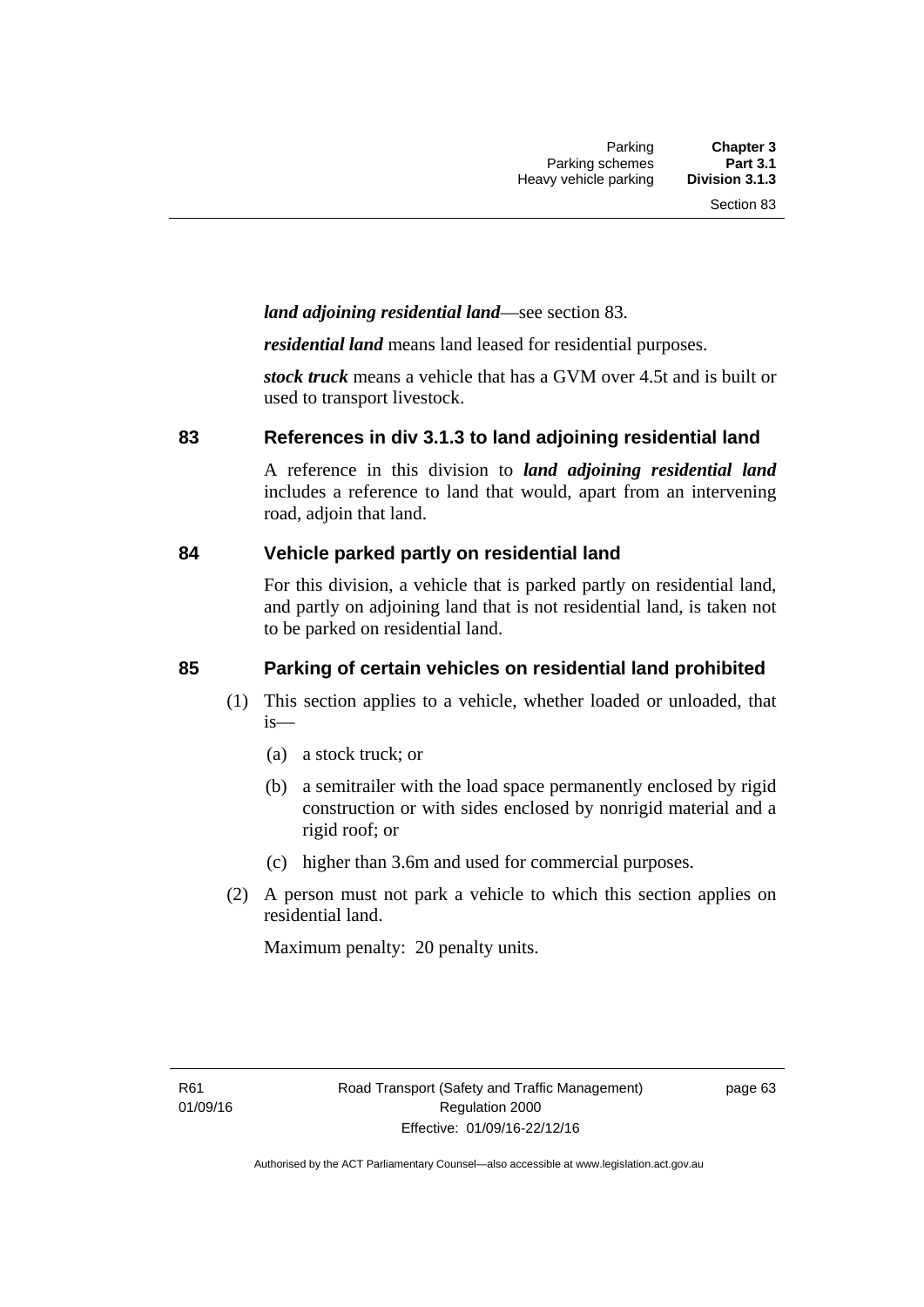#### **85A No more than 1 heavy vehicle on residential land**

- (1) A person commits an offence if—
	- (a) the person parks 2 or more heavy vehicles on residential land; or
	- (b) the person parks a heavy vehicle on residential land and there is already another heavy vehicle parked on the land.

Maximum penalty: 20 penalty units.

- (2) Subsection (1) does not apply if—
	- (a) only 2 heavy vehicles are parked on the residential land; and
	- (b) 1 vehicle is plant that is parked on the other vehicle; and
	- (c) no part of either vehicle is higher than 3.6m from the ground.
- (3) In this section:

*plant* means a motor vehicle that consists solely of—

- (a) a machine or implement that cannot carry a load, other than tools and accessories usually carried in or on the vehicle; or
- (b) a crane, forklift truck or bobcat; or
- (c) a bobcat and excavation equipment.

### **85B Heavy vehicles to be parked away from residential land boundaries**

- (1) A person commits an offence if—
	- (a) the person parks a heavy vehicle on residential land; and
	- (b) any part of the vehicle when parked is—
		- (i) in front of the setback line of the front boundary of the land; or

page 64 Road Transport (Safety and Traffic Management) Regulation 2000 Effective: 01/09/16-22/12/16

R61 01/09/16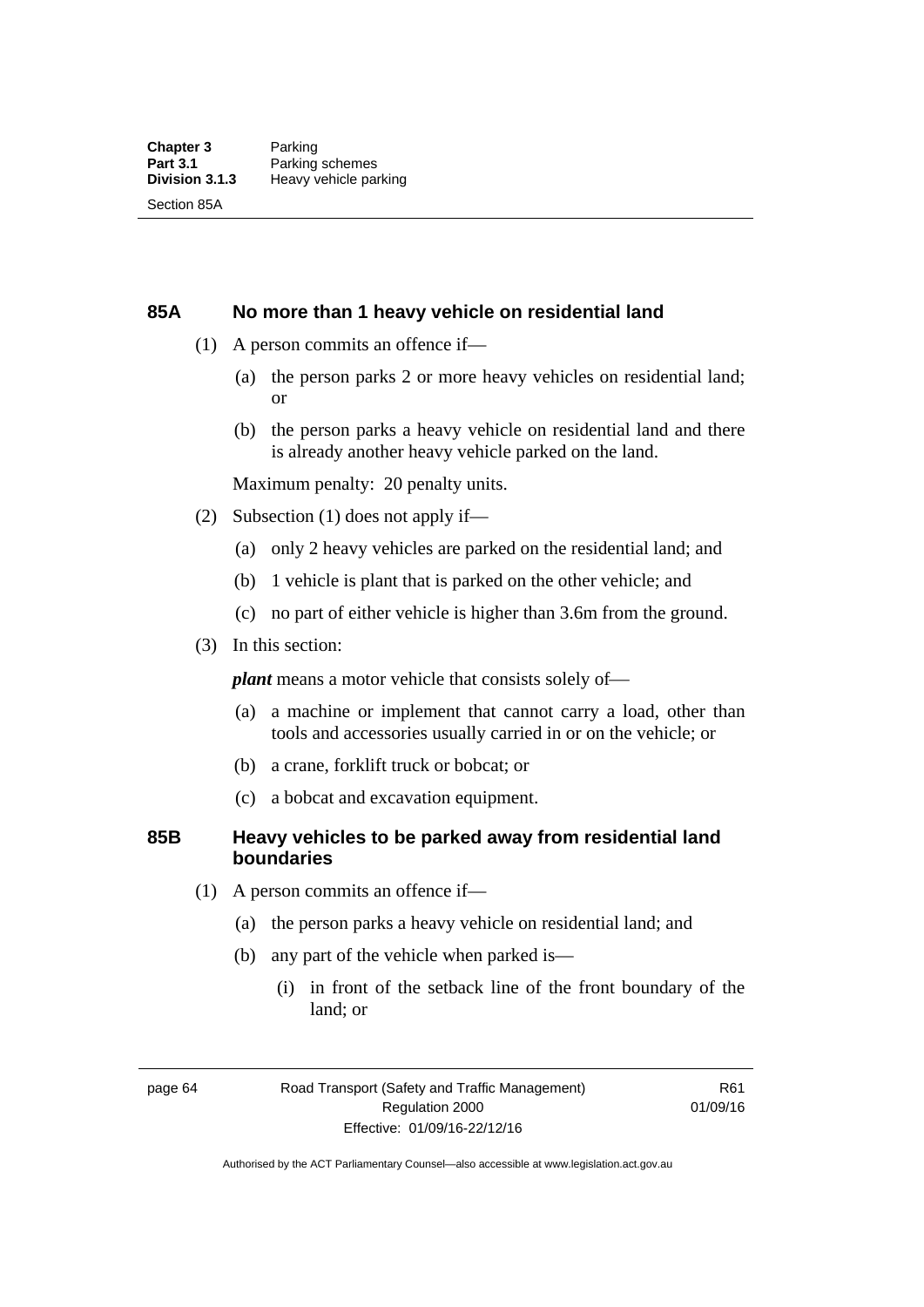(ii) less than 1.5m from any other boundary.

Maximum penalty: 20 penalty units.

(2) In this section:

*setback*, in relation to land—see the territory plan, part 13 (Definitions).

## **86 Parking of certain vehicles on land adjoining residential land prohibited**

- (1) This section applies to—
	- (a) a vehicle or combination, whether loaded or unloaded, that is longer than 7.5m; and
	- (b) a vehicle, whether loaded or unloaded, with a GVM over 4.5t.
- (2) A person must not park a vehicle or combination to which this section applies on land adjoining residential land for more than 1 hour.

Maximum penalty: 20 penalty units.

 (3) Subsection (2) does not apply to the vehicle or combination if the land where it is parked is residential land or land leased for commercial purposes.

### **87 Parking of certain commercial vehicles on land with multi-unit housing**

- (1) This section applies to a vehicle, whether loaded or unloaded, that is used for commercial purposes and is longer than 6m, higher than 2.6m or has a GVM over 3.75t.
- (2) A person must not park a vehicle to which this section applies on residential land with multi-unit housing.

Maximum penalty: 20 penalty units.

R61 01/09/16 page 65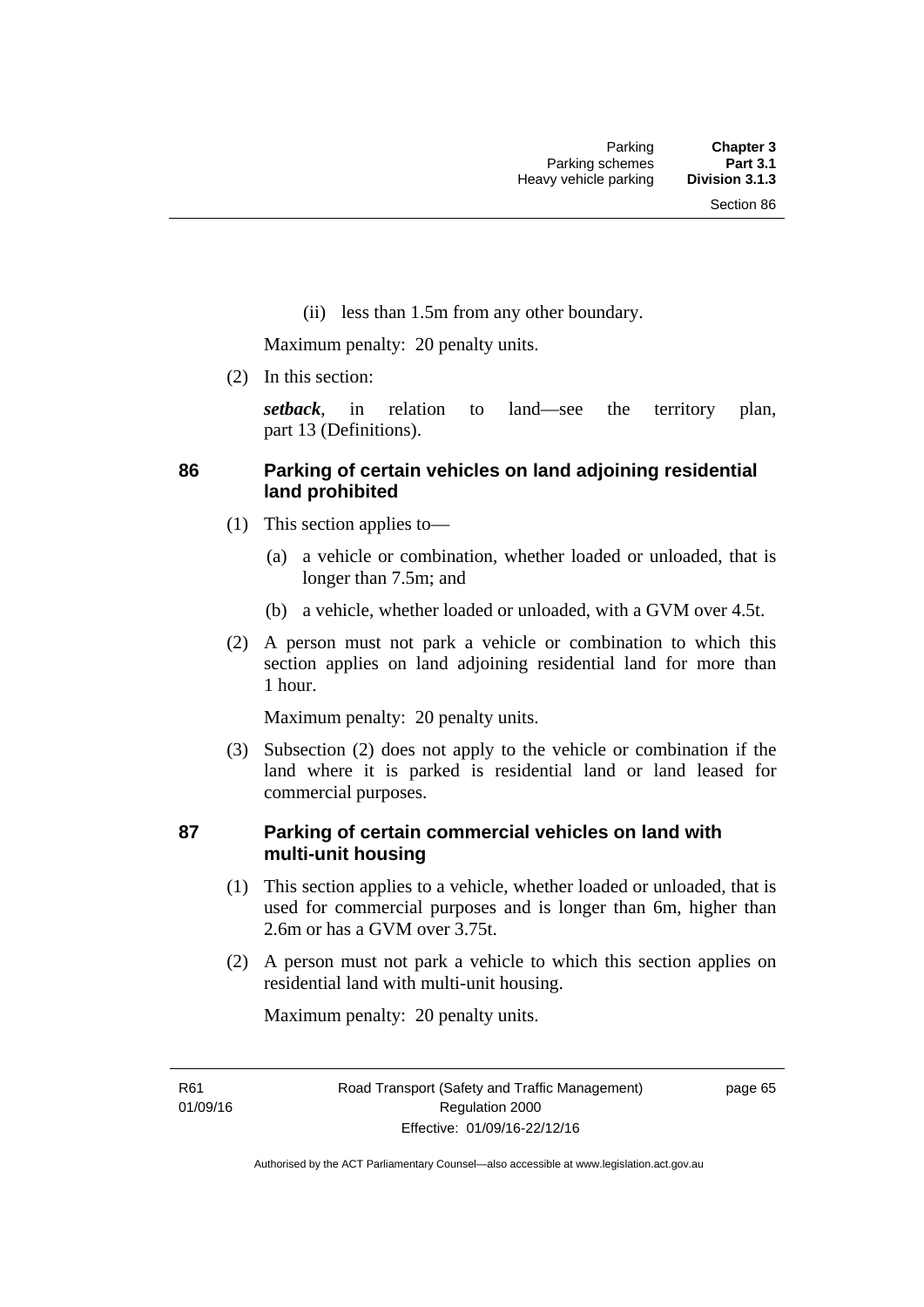- (3) For this section, residential land has multi-unit housing if the land has more than 1 dwelling on it.
- (4) In this section:

*dwelling—*see the territory plan.

*Note* The territory plan defines *dwelling* as meaning 'a building or part of a building used as a self contained residence which must include food preparation facilities, a bath or shower, and a closet pan and wash basin'.

#### **87A No offence if reasonable necessity etc**

A person does not commit an offence against section 85, section 85A, section 85B, section 86 or section 87 if—

- (a) either of the following applies:
	- (i) it was reasonably necessary to park the vehicle on the land to avoid contravening the Act or another territory law;
	- (ii) the vehicle was parked on the land to deliver or collect goods or passengers, or to provide services; and
- (b) the vehicle was on the land no longer than was reasonable.

### **87B Heavy vehicle refrigeration units not to be operated on residential land**

A person commits an offence if—

- (a) the person parks a heavy vehicle that has a refrigeration unit on residential land; and
- (b) the refrigeration unit is running at any time while the vehicle is parked on the land.

Maximum penalty: 20 penalty units.

page 66 Road Transport (Safety and Traffic Management) Regulation 2000 Effective: 01/09/16-22/12/16

R61 01/09/16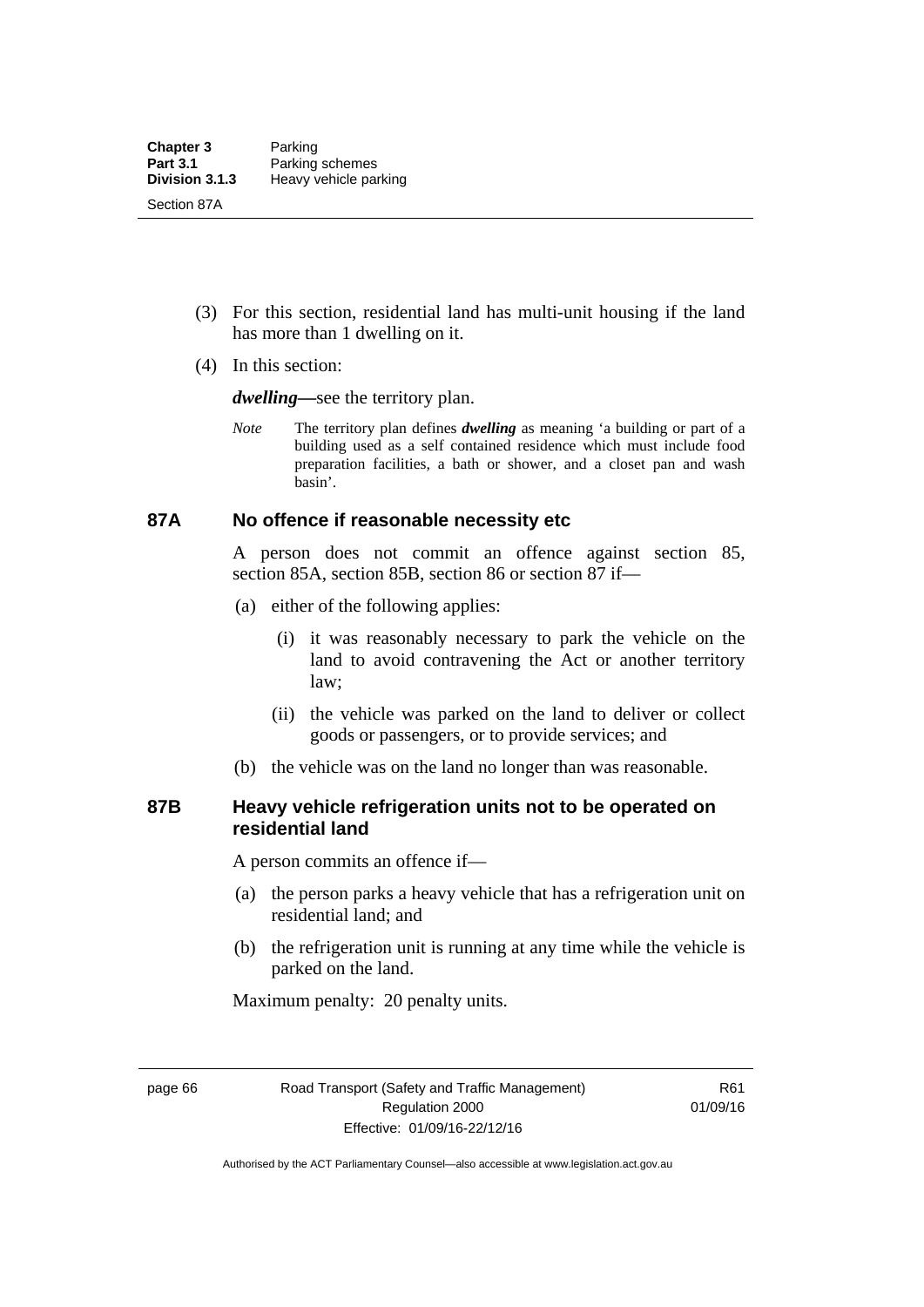### **87C Prohibition on night operation of heavy vehicle**

 (1) A person, other than an existing operator, commits an offence if the person operates a heavy vehicle parked on residential land at any time between 10 pm and 6 am.

Maximum penalty: 20 penalty units.

 (2) An existing operator commits an offence if the operator operates a heavy vehicle parked on residential land at any time between midnight and 5.30 am.

Maximum penalty: 20 penalty units.

(3) In this section:

*existing operator* means the holder of an existing operator's certificate issued under the *[Motor Traffic Act 1936](http://www.legislation.act.gov.au/a/1936-45)*, section 150R that is still in force.

#### **88 Daily infringement**

A person who contravenes any of the following sections commits a separate offence for each day during any part of which the contravention continues:

- (a) section 85 (Parking of certain vehicles on residential land prohibited);
- (b) section 85A (No more than 1 heavy vehicle on residential land);
- (c) section 85B (Heavy vehicles to be parked away from residential land boundaries);
- (d) section 86 (Parking of certain vehicles on land adjoining residential land prohibited);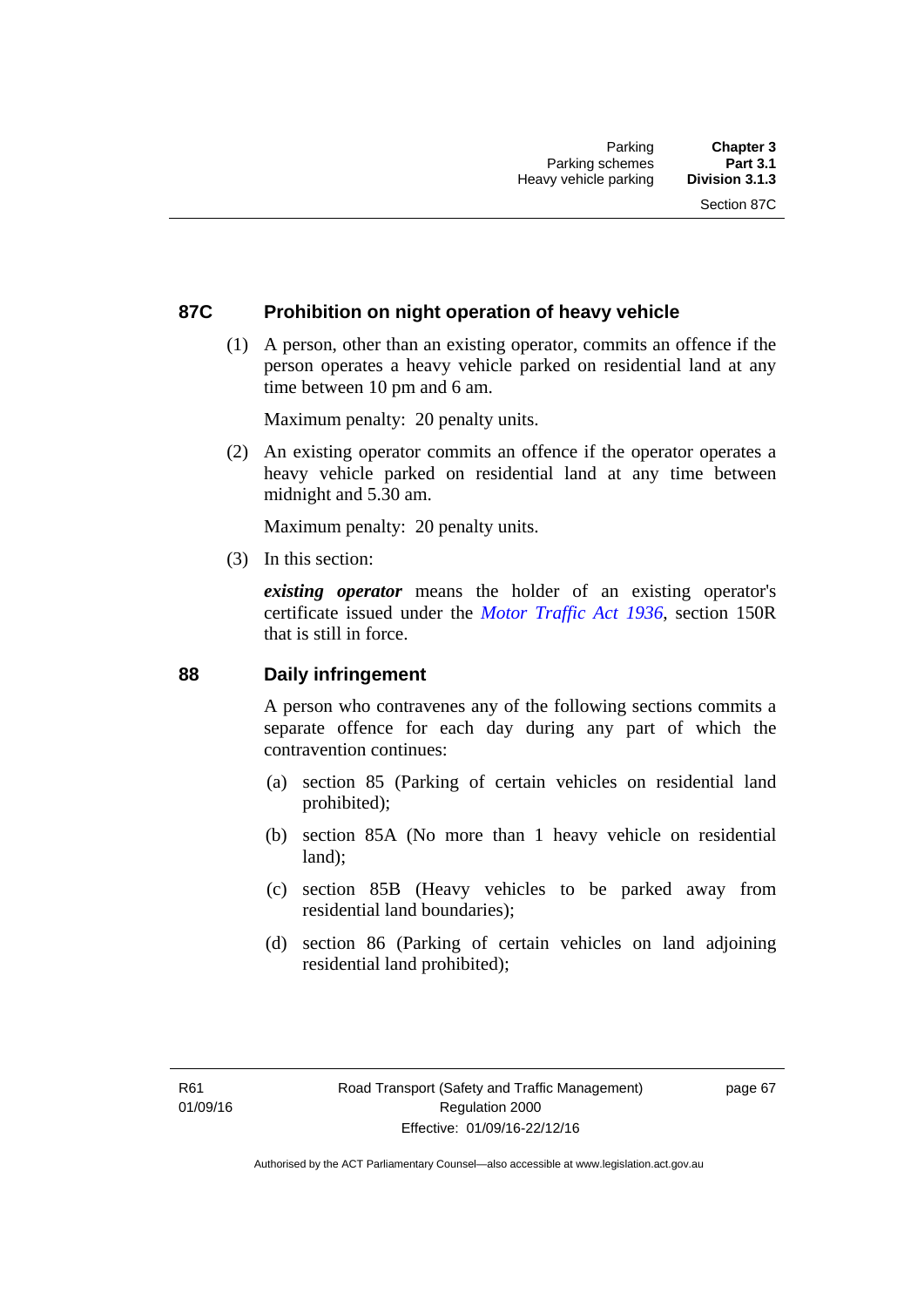- (e) section 87 (Parking of certain commercial vehicles on land with multi-unit housing);
- (f) section 87B (Heavy vehicle refrigeration units not to be operated on residential land).

# **Division 3.1.3A Heavy vehicle parking—enforcement**

### **89 Meaning of** *occupier***—div 3.1.3A**

In this division:

*occupier*, of premises, includes—

- (a) a person believed on reasonable grounds to be an occupier of the premises; and
- (b) a person apparently in charge of the premises.

#### **90 Power to enter premises**

- (1) For division 3.1.3 (Heavy vehicle parking), an authorised person may—
	- (a) enter premises with the occupier's consent; or
	- (b) enter premises if the authorised person believes on reasonable grounds that—
		- (i) a heavy vehicle is parked on the premises in contravention of that division; and
		- (ii) it is necessary to enter the premises to inspect, take measurements, or record identification particulars about the vehicle.
- (2) An authorised person may, without the consent of the occupier of premises, enter land around the premises to ask for consent to enter the premises.

page 68 Road Transport (Safety and Traffic Management) Regulation 2000 Effective: 01/09/16-22/12/16

R61 01/09/16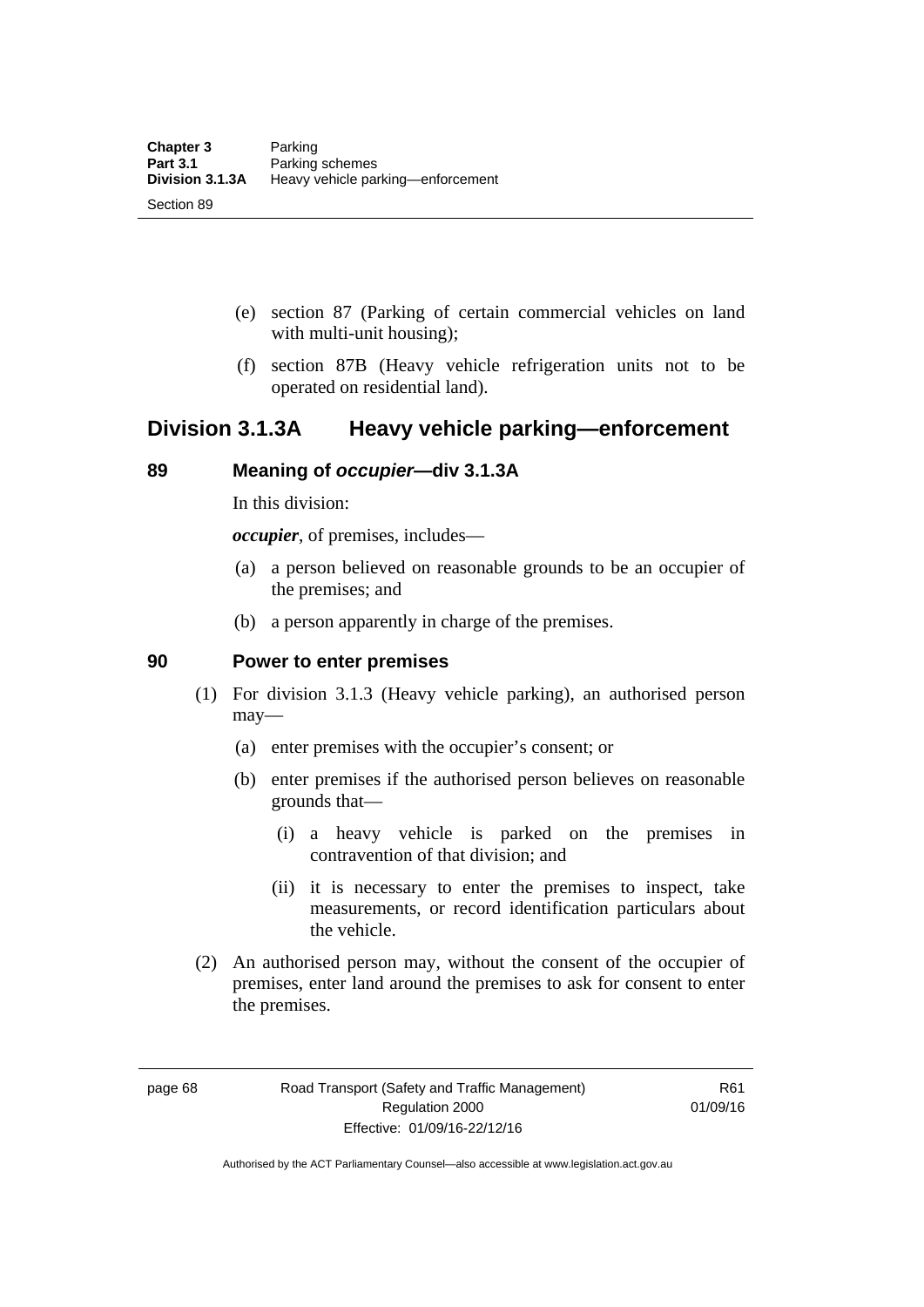- (3) An authorised person may enter premises under this section––
	- (a) for a contravention of section 87B or section 87C––at any time; and
	- (b) in any other case––between 8 am and 8 pm.

#### **91 Production of identity card**

An authorised person must not remain at premises entered under this division if the authorised person does not produce his or her identity card when asked by the occupier.

*Note* Identity cards for authorised people are provided for in the *[Road](http://www.legislation.act.gov.au/a/1999-77)  [Transport \(General\) Act 1999](http://www.legislation.act.gov.au/a/1999-77)*, s 20.

#### **92 Consent to entry**

- (1) When seeking the consent of an occupier of premises to enter premises under section 90 (1) (a), an authorised person must—
	- (a) produce his or her identity card; and
	- (b) tell the occupier—
		- (i) the purpose of the entry; and
		- (ii) that consent may be refused.
- (2) If the occupier consents, the authorised person must ask the occupier to sign a written acknowledgment (an *acknowledgment of consent*)—
	- (a) that the occupier was told—
		- (i) the purpose of the entry; and
		- (ii) that consent may be refused; and
	- (b) that the occupier consented to the entry; and
	- (c) stating the time and date when consent was given.

R61 01/09/16 page 69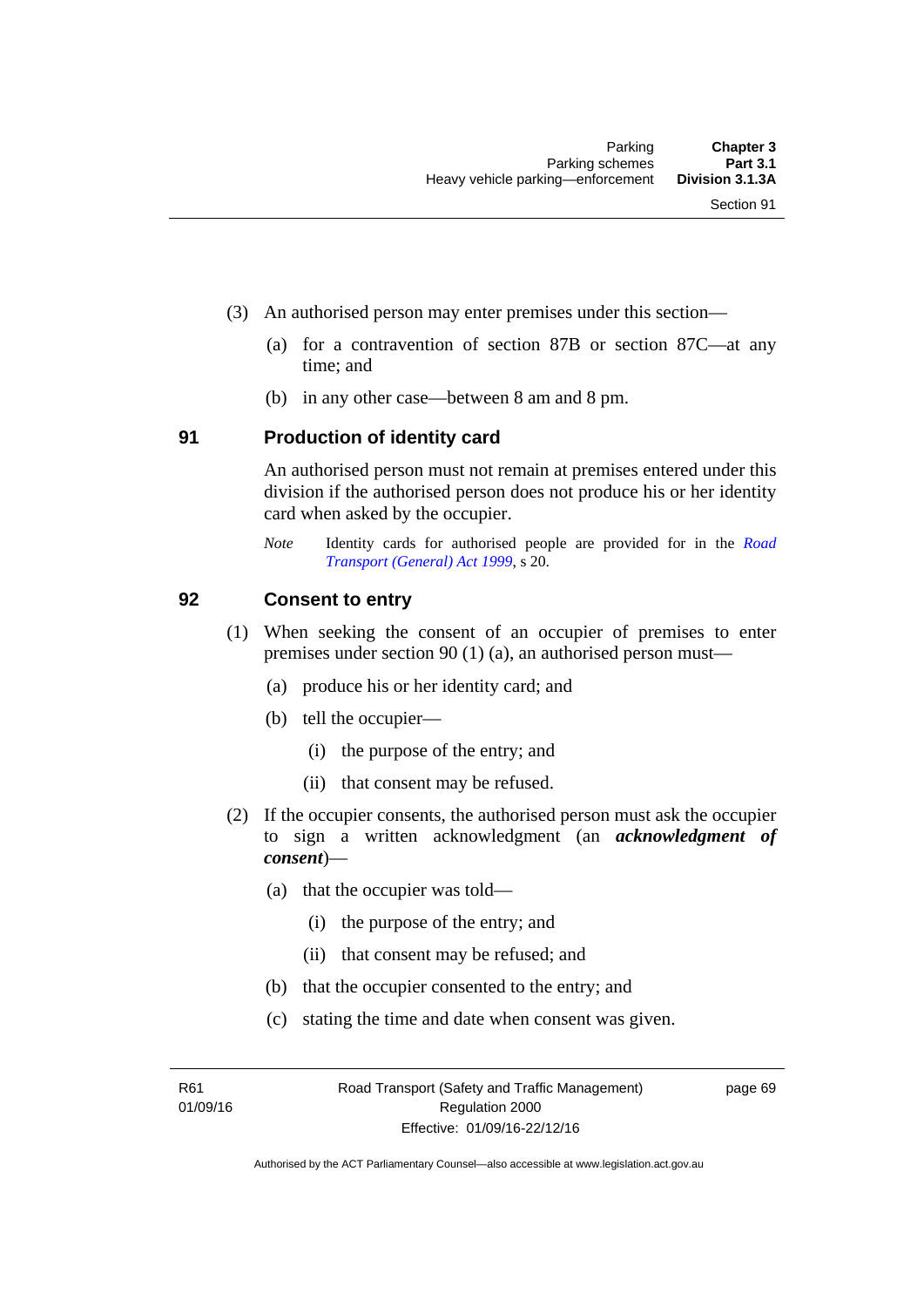- (3) If the occupier signs an acknowledgment of consent, the authorised person must immediately give a copy to the occupier.
- (4) A court must find that the occupier did not consent to entry to the premises by the authorised person under this division if—
	- (a) the question arises in a proceeding in the court whether the occupier consented to the entry; and
	- (b) an acknowledgment of consent is not produced in evidence; and
	- (c) it is not proved that the occupier consented to the entry.

#### **93 General powers on entry to premises**

- (1) An authorised person who enters premises under this division may, for division 3.1.3 (Heavy vehicle parking) and this division, do 1 or more of the following in relation to a heavy vehicle on the premises:
	- (a) inspect the vehicle (including for its identification particulars);
	- (b) take measurements;
	- (c) take photographs, films, or audio, video or other recordings;
	- (d) require the occupier, or anyone at the premises to—
		- (i) give the authorised person information; or
		- (ii) produce documents to the authorised person; or
		- (iii) give the authorised person reasonable help to exercise a power under this division.
	- *Note* The [Legislation Act](http://www.legislation.act.gov.au/a/2001-14), s 170 and s 171 deal with the application of the privilege against self incrimination and client legal privilege.
- (2) A person must take all reasonable steps to comply with a requirement made of the person under subsection (1) (d).

Maximum penalty: 20 penalty units.

page 70 Road Transport (Safety and Traffic Management) Regulation 2000 Effective: 01/09/16-22/12/16

R61 01/09/16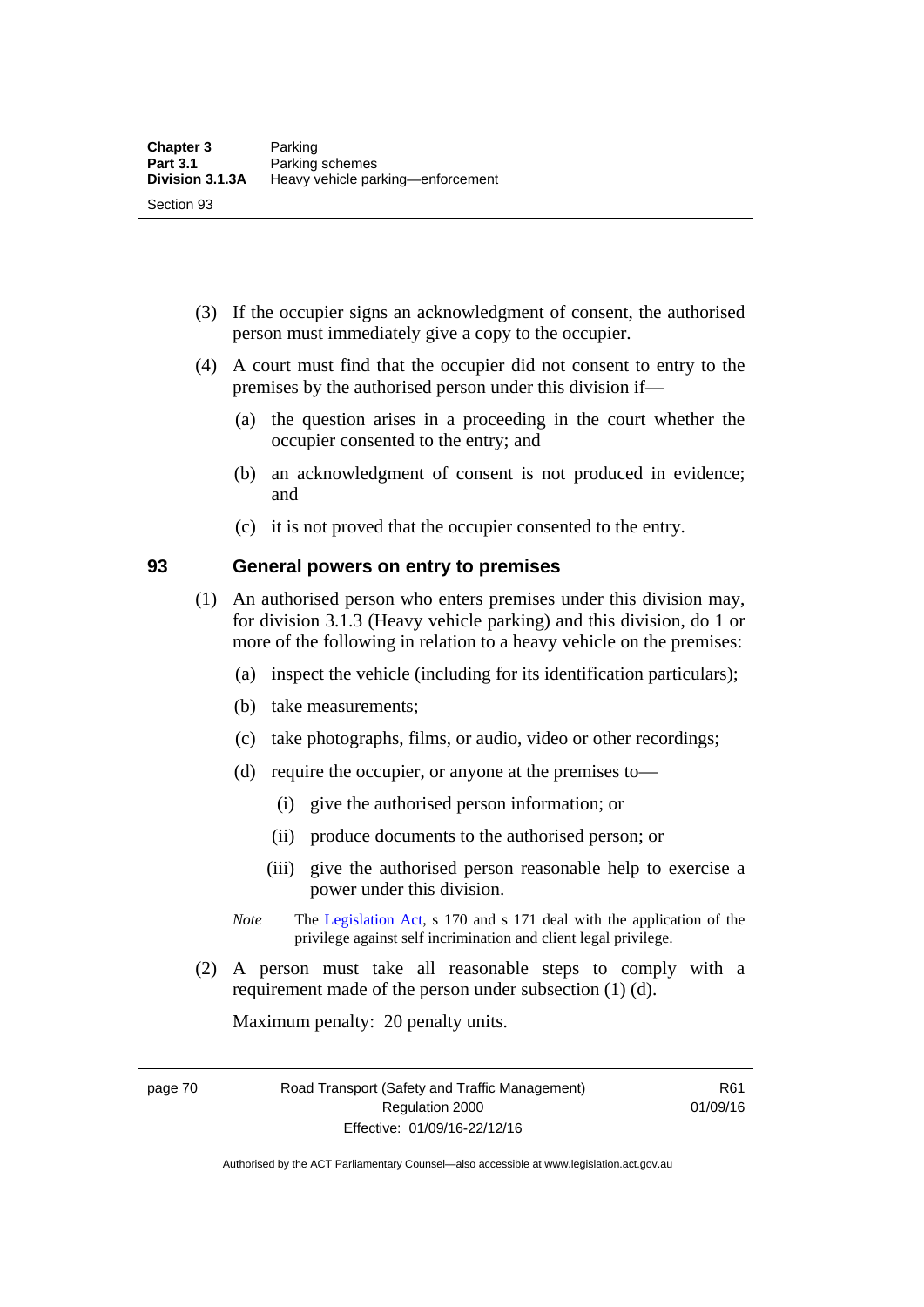### **94 Damage etc to be minimised**

- (1) In the exercise, or purported exercise, of a function under this division, an authorised person must take all reasonable steps to ensure that the authorised person, and any person assisting the authorised person, causes as little inconvenience, detriment and damage as practicable.
- (2) If an authorised person, or a person assisting an authorised person, damages anything in the exercise or purported exercise of a function under this division, the authorised person must give written notice of the particulars of the damage to the person the authorised person believes on reasonable grounds is the owner of the thing.
- (3) If the damage happens at premises entered under this division in the absence of the occupier, the notice may be given by leaving it, secured conspicuously, at the premises.

#### **95 Compensation for exercise of enforcement powers**

- (1) A person may claim compensation from the Territory if the person suffers loss or expense because of the exercise, or purported exercise, of a function under this division by an authorised person or a person assisting an authorised person.
- (2) Compensation may be claimed and ordered in a proceeding for—
	- (a) compensation brought in a court of competent jurisdiction; or
	- (b) an offence against this regulation brought against the person making the claim for compensation.
- (3) A court may order the payment of reasonable compensation for the loss or expense only if satisfied that it is just to make the order in the circumstances of the particular case.
- (4) A regulation may prescribe matters that may, must or must not be taken into account by the court in considering whether it is just to make the order.

page 71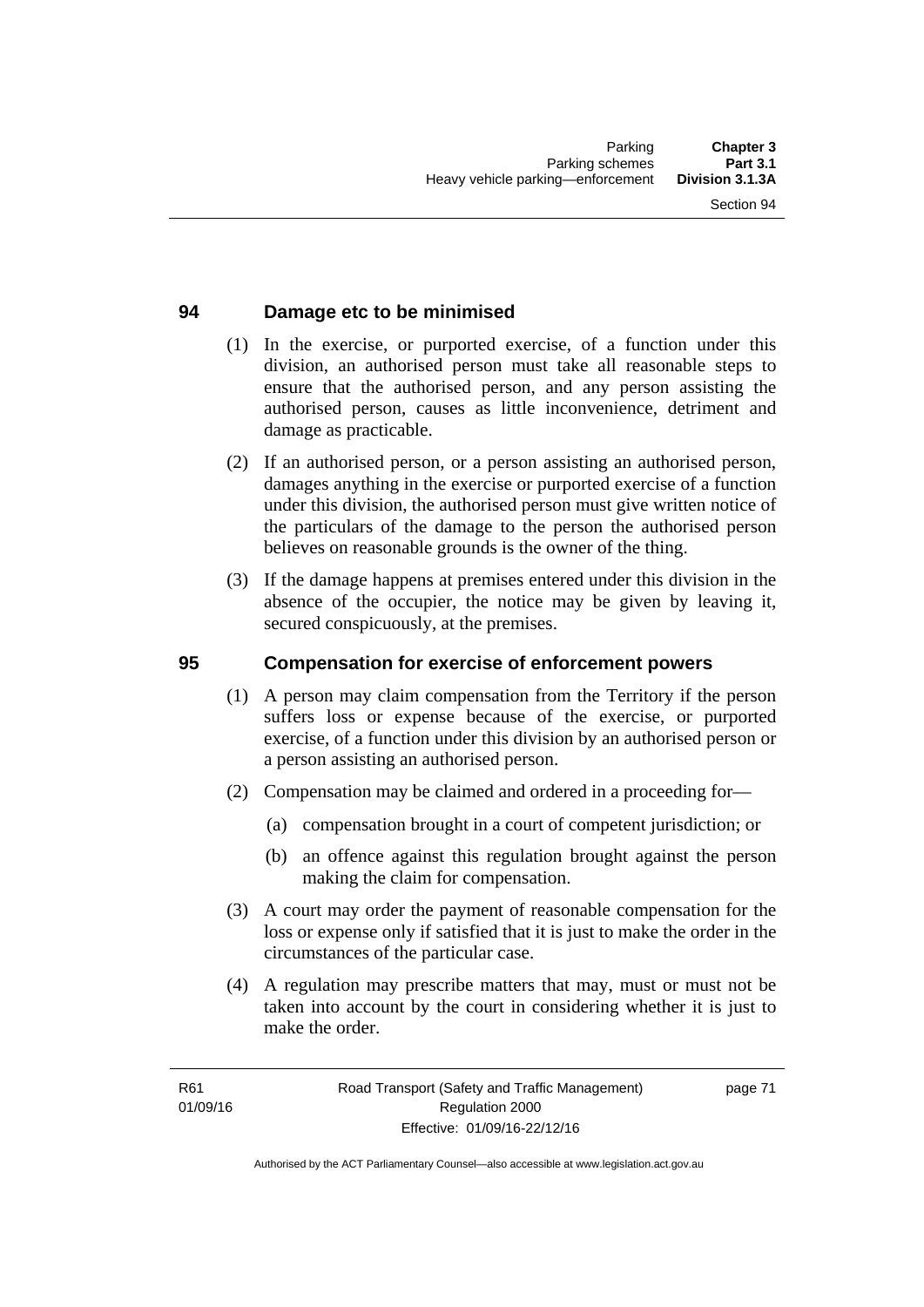# **Division 3.1.4 Miscellaneous**

#### **97A Other powers to provide pay parking**

- (1) This part does not affect any other power of a parking authority to provide for parking on land within its area of operations.
- (2) A parking authority may exercise a power under this part in relation to land that it does not own only with the consent of the owner of the land.
- (3) Consent may be given subject to conditions, including conditions about the length and withdrawal of the consent.
- (4) Subject to the conditions of the consent, the consent may be withdrawn only after reasonable notice.
- (5) In this section:

*owner*, of land, includes lessee of land.

#### **98 Overlapping schemes**

- (1) This part does not prevent the road transport authority or a parking authority from establishing and operating a pay parking scheme on the same length of road, or in the same area, where it is operating a different pay parking scheme.
- (2) The road transport authority or a parking authority may not recover the fee fixed for the parking of a vehicle in a metered space or ticket parking area if any other applicable parking fee has been paid for parking the vehicle in the space or area.

#### **98A Income from ticket parking scheme**

- (1) All fees collected by a parking authority from the operation of a ticket parking scheme belong to the parking authority.
- (2) Any surplus arising from the operation of a ticket parking scheme may be applied at the discretion of the parking authority.

page 72 Road Transport (Safety and Traffic Management) Regulation 2000 Effective: 01/09/16-22/12/16

R61 01/09/16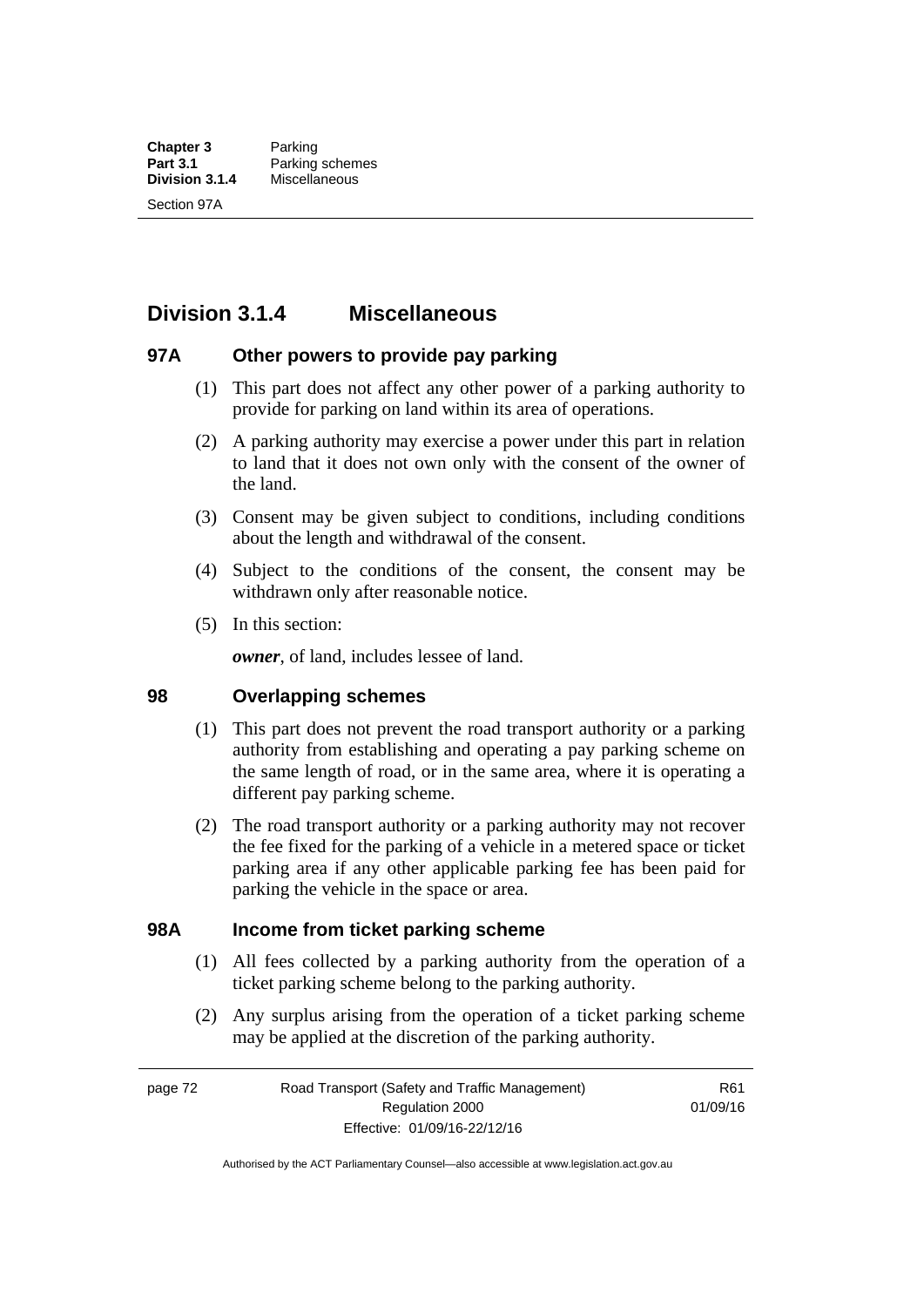# **98B Costs of ticket parking scheme**

The costs of administering a ticket parking scheme operated by a parking authority under section 76A are to be borne by the parking authority.

### **99 Trailers not separately chargeable**

A separate parking fee is not required to be paid for a trailer towed by another vehicle.

R61 01/09/16 Road Transport (Safety and Traffic Management) Regulation 2000 Effective: 01/09/16-22/12/16

page 73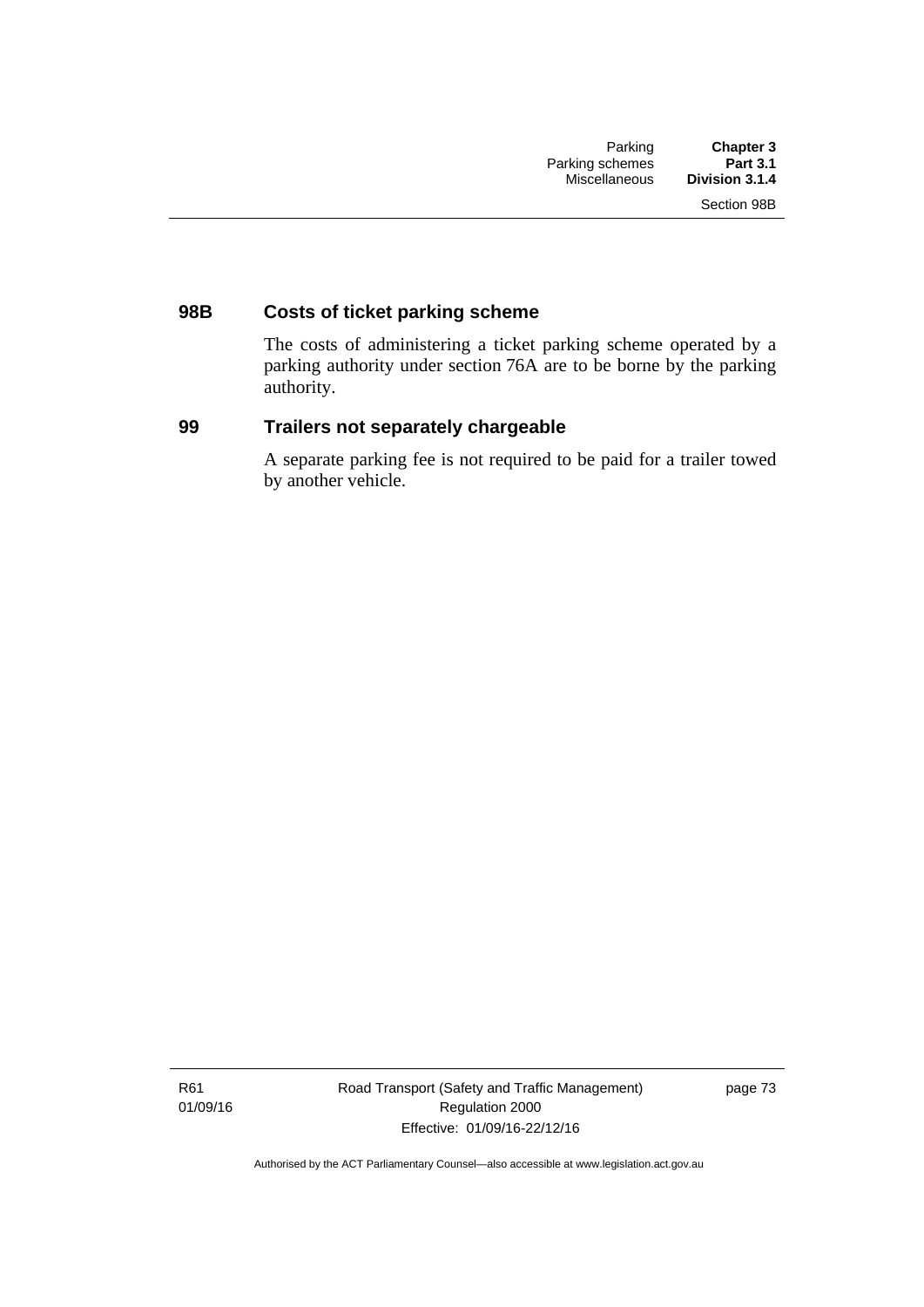# **Part 3.2 Parking permits and mobility parking scheme authorities**

#### **100 Parking permits**

- (1) The road transport authority may issue a permit (a *parking permit*) of a kind mentioned in subsection (2) authorising the parking of a vehicle, without charge, on a length of road or in an area designated by a *permit zone sign* for use by holders of that kind of parking permit.
- (2) The parking permit may be of 1 or more of the following kinds:
	- (a) a business parking permit;
	- (b) a commuter parking permit;
	- (c) a loading zone permit;
	- (d) a resident parking permit;
	- (e) a resident's visitor parking permit;
	- (f) a special event parking permit;
	- (g) any other kind declared by the road transport authority for this section.
- (3) The parking permit may be issued subject to conditions.
- (4) The parking permit—
	- (a) must state when it expires; and
	- (b) may state anything else that the road transport authority considers appropriate.

#### **Examples for par (b)**

- 1 the length of road or area to which the permit applies
- 2 any conditions to which the permit is subject

page 74 Road Transport (Safety and Traffic Management) Regulation 2000 Effective: 01/09/16-22/12/16

R61 01/09/16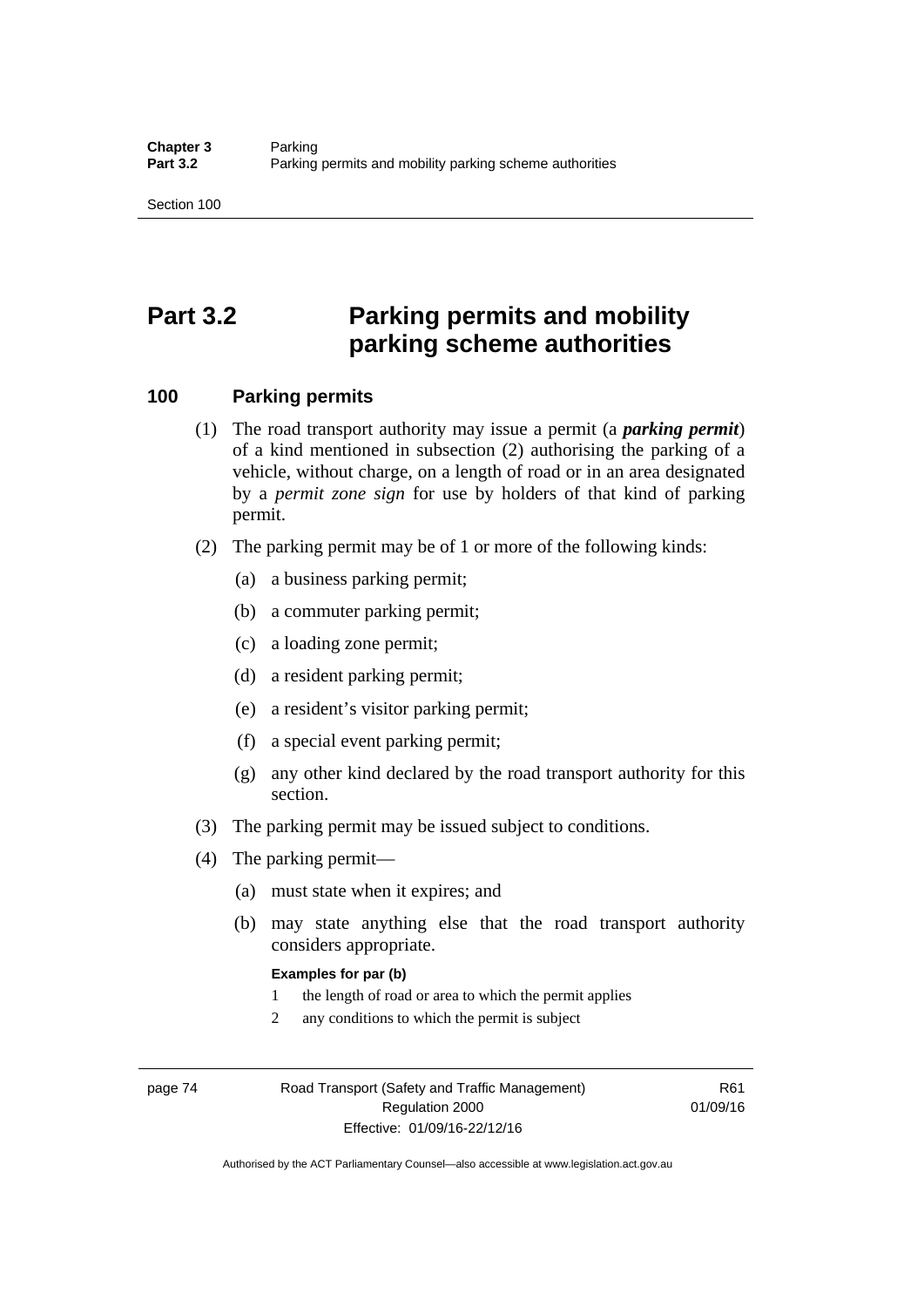- 3 the maximum period which a vehicle may be parked in a designated area under the permit
- 4 the name or address of the person to whom it is issued
- *Note* An example is part of the regulation, is not exhaustive and may extend, but does not limit, the meaning of the provision in which it appears (see [Legislation Act,](http://www.legislation.act.gov.au/a/2001-14) s 126 and s 132).
- (5) The holder of a permit may surrender the permit by returning it to the road transport authority.
- (6) A declaration under subsection  $(2)$  (g) is a notifiable instrument.

*Note* A notifiable instrument must be notified under the [Legislation Act](http://www.legislation.act.gov.au/a/2001-14).

#### **101 Mobility parking scheme authorities**

- (1) The road transport authority may issue a mobility parking scheme authority—
	- (a) for use by a person with a disability; or
	- (b) for use by an entity for the transport of people with disabilities.
- (2) A mobility parking scheme authority may be issued subject to conditions.
- (3) A mobility parking scheme authority—
	- (a) must include a people with disabilities symbol; and
	- (b) must state when it expires; and
	- (c) may state anything else that the road transport authority considers appropriate.
	- *Note 1 People with disabilities symbol* is defined in the [ARR,](http://www.legislation.act.gov.au//ni/db_37271/default.asp) dict.
	- *Note 2* For parking by mobility parking scheme authority holders, see s 15 and [ARR,](http://www.legislation.act.gov.au//ni/db_37271/default.asp) r 206.

page 75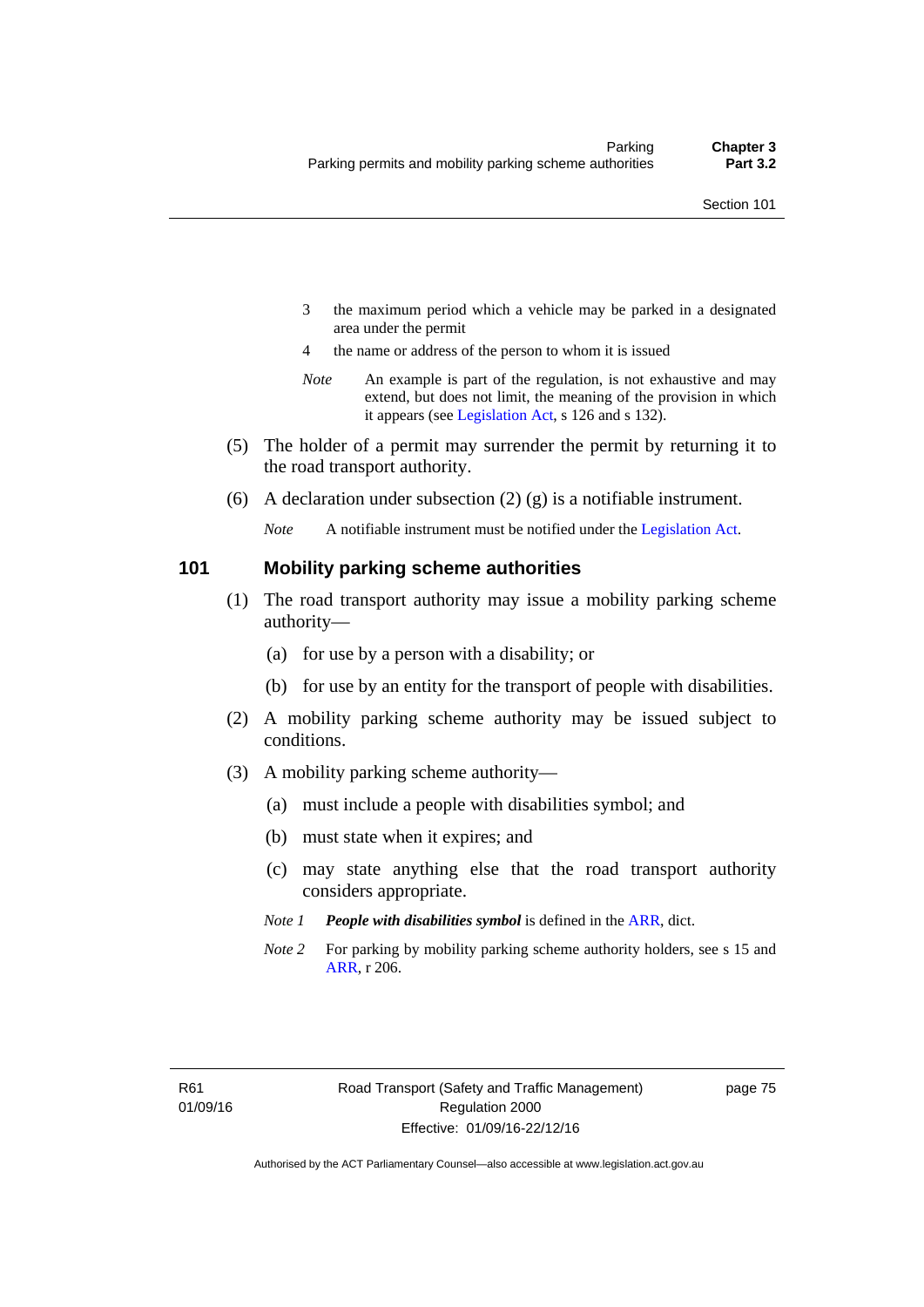# **101A Parking permits and mobility parking scheme authorities—cancellation**

- (1) This section applies if the road transport authority proposes to cancel (the *proposed action*) a parking permit or mobility parking scheme authority.
- (2) The road transport authority must give the person to whom the parking permit or mobility parking scheme authority was issued a written notice stating—
	- (a) the proposed action; and
	- (b) an explanation for the proposed action; and
	- (c) that the person may, within 14 days after the day the person receives the notice, give a written response to the authority about the notice.
- (3) In deciding whether to take the proposed action, the road transport authority must consider any response given to the authority in accordance with the notice.
- (4) The road transport authority must give the person written notice of the authority's decision.
- (5) If the road transport authority decides to take the proposed action, the authority's decision takes effect the day after the day when notice of the decision is given to the person or, if the notice states a later date of effect, that date.

page 76 Road Transport (Safety and Traffic Management) Regulation 2000 Effective: 01/09/16-22/12/16

R61 01/09/16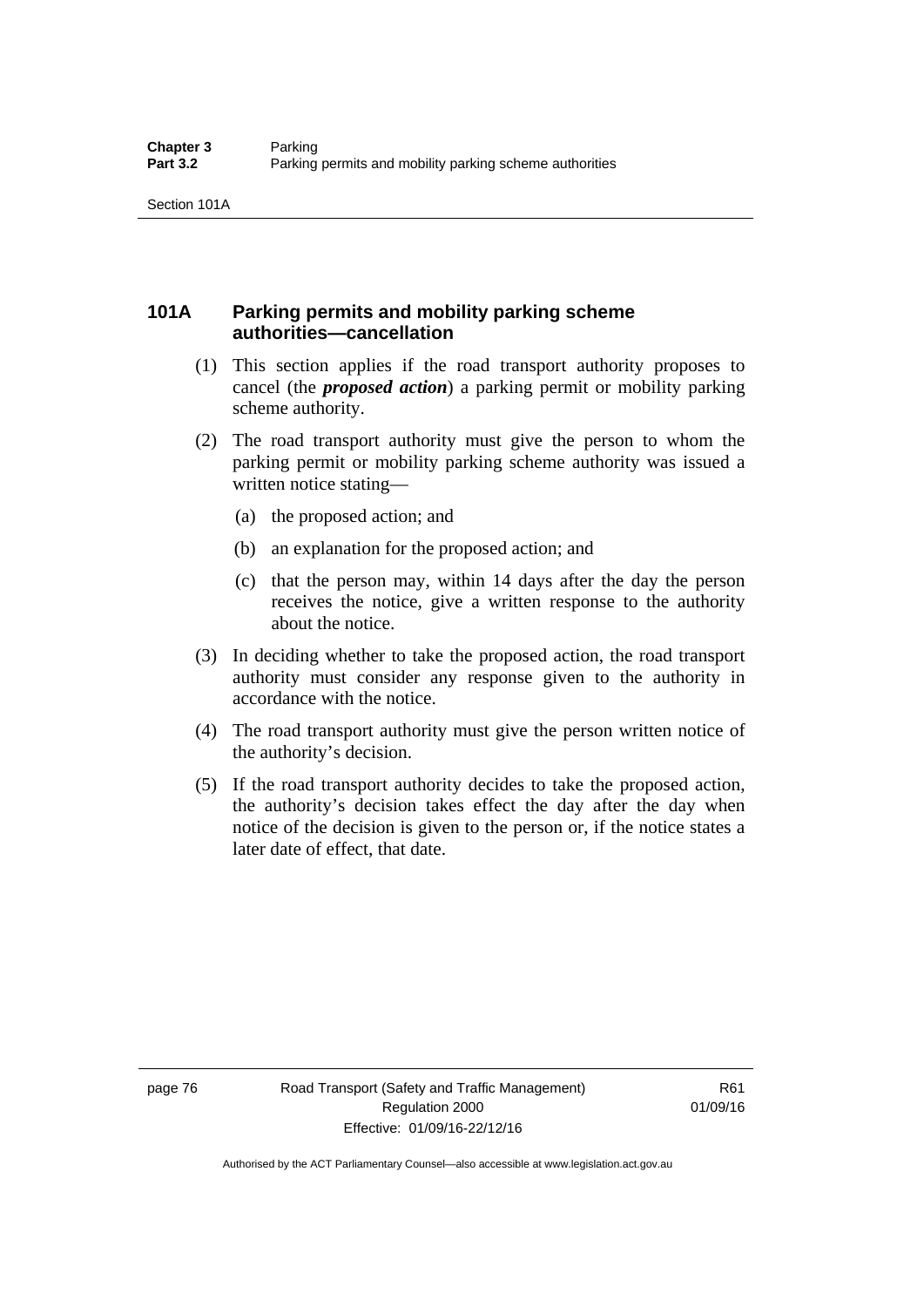# **101B Parking permits and mobility parking scheme authorities—return when cancelled**

If a parking permit or mobility parking scheme authority is cancelled under section 101A, the person to whom the parking permit or mobility parking scheme authority was issued must return the permit or authority to the road transport authority as soon as practicable but no later than 21 days after the date of effect of the cancellation of the permit or authority.

Maximum penalty: 20 penalty units.

R61 01/09/16 Road Transport (Safety and Traffic Management) Regulation 2000 Effective: 01/09/16-22/12/16

page 77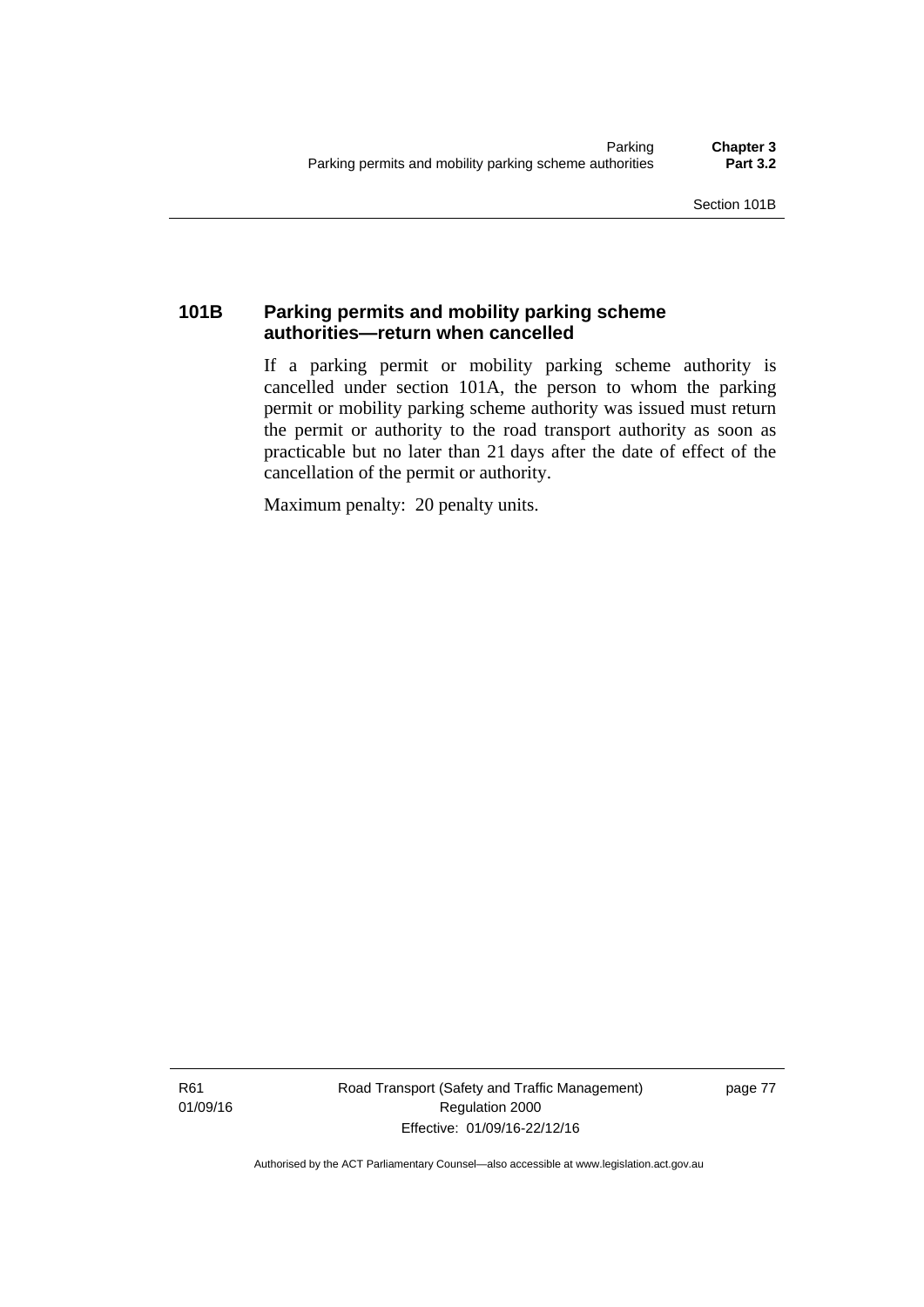**Chapter 3** Parking<br>**Part 3.3** Parking Parking—other provisions

# **Part 3.3 Parking—other provisions**

#### **101C Marking tyres by parking inspectors**

A police officer or authorised person may mark the tyres on a vehicle using crayon, chalk or a similar substance as far as is reasonably necessary for the purpose of enforcing a provision of an Act relating to the regulation or prohibition of the parking of vehicles.

page 78 Road Transport (Safety and Traffic Management) Regulation 2000 Effective: 01/09/16-22/12/16

R61 01/09/16

*Note* A reference to an Act includes a reference to the statutory instruments made or in force under the Act, including a regulation (see [Legislation](http://www.legislation.act.gov.au/a/2001-14)  [Act](http://www.legislation.act.gov.au/a/2001-14), s 104).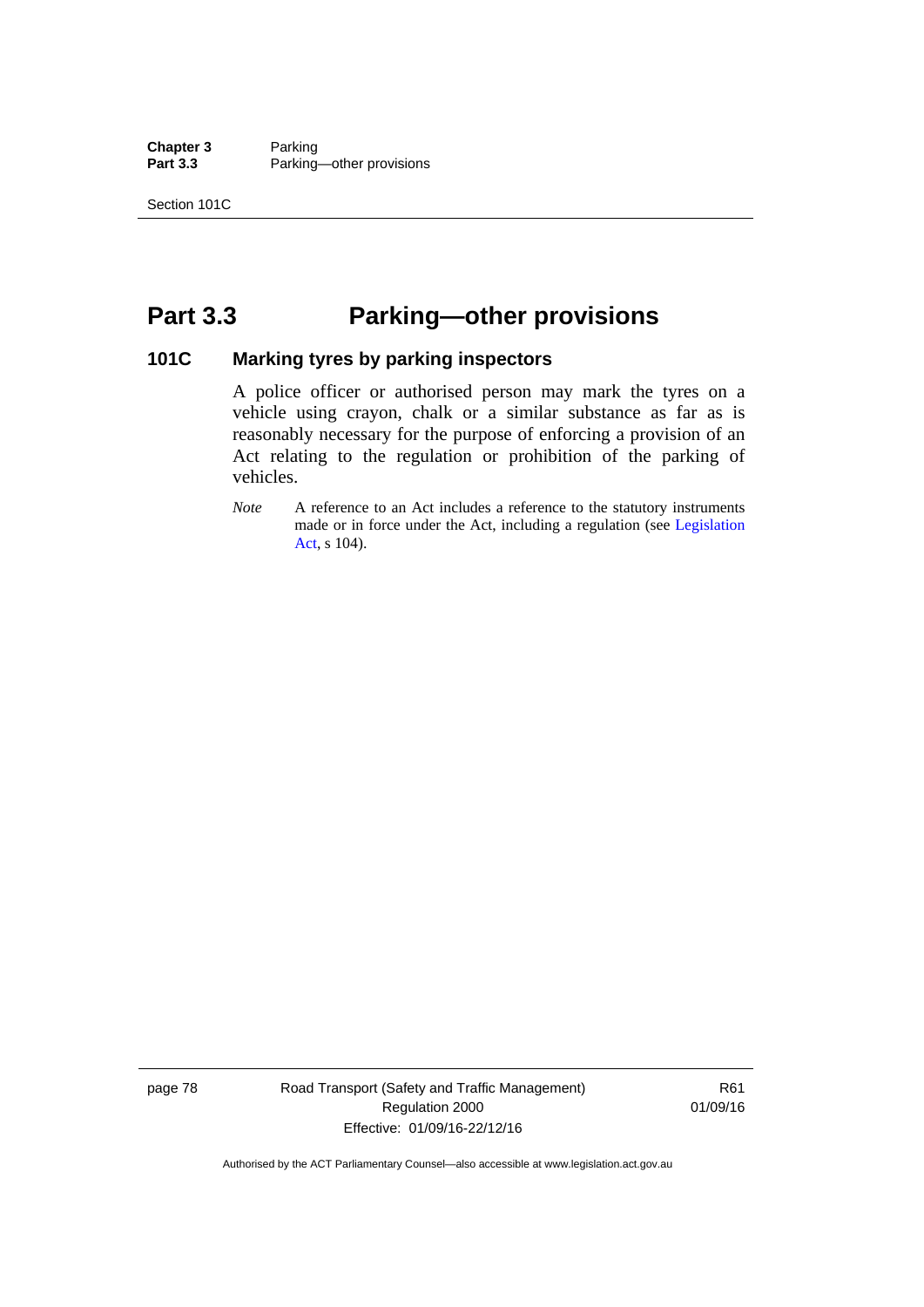# **Chapter 4 Traffic offence detection devices**

#### **102 Definitions—ch 4**

In this chapter:

*approved police speedometer* means a speedometer approved under section 103A (Approval of police vehicle speedometers).

*digital camera detection device* means a camera detection device known as—

- (a) Gatsometer Digital Radar Camera System (DRCS) that includes, as a component, a radar speed measuring device; or
- (b) LaserCam 2000 that includes, as a component, a laser speed measuring device; or
- (c) LaserCam NT that includes, as a component, a laser speed measuring device; or
- (d) VITRONIC PoliScan SPEED M1 HP that includes, as a component, a laser speed measuring device.

*fixed camera detection device* means a camera detection device known as—

- (a) Centaur 2000 that includes, as a component, a piezo strip speed measuring device; or
- (b) Gatsometer Digital Radar Camera System (DRCS) that includes, as a component, a radar speed measuring device; or
- (c) Gatsometer Traffic Camera Digital (GTC-D) that includes, as a component, a loop detector speed measuring device; or
- (d) Gatsometer Traffic Camera (GTC-GS11) that includes, as a component, a loop detector speed measuring device; or

R61 01/09/16 page 79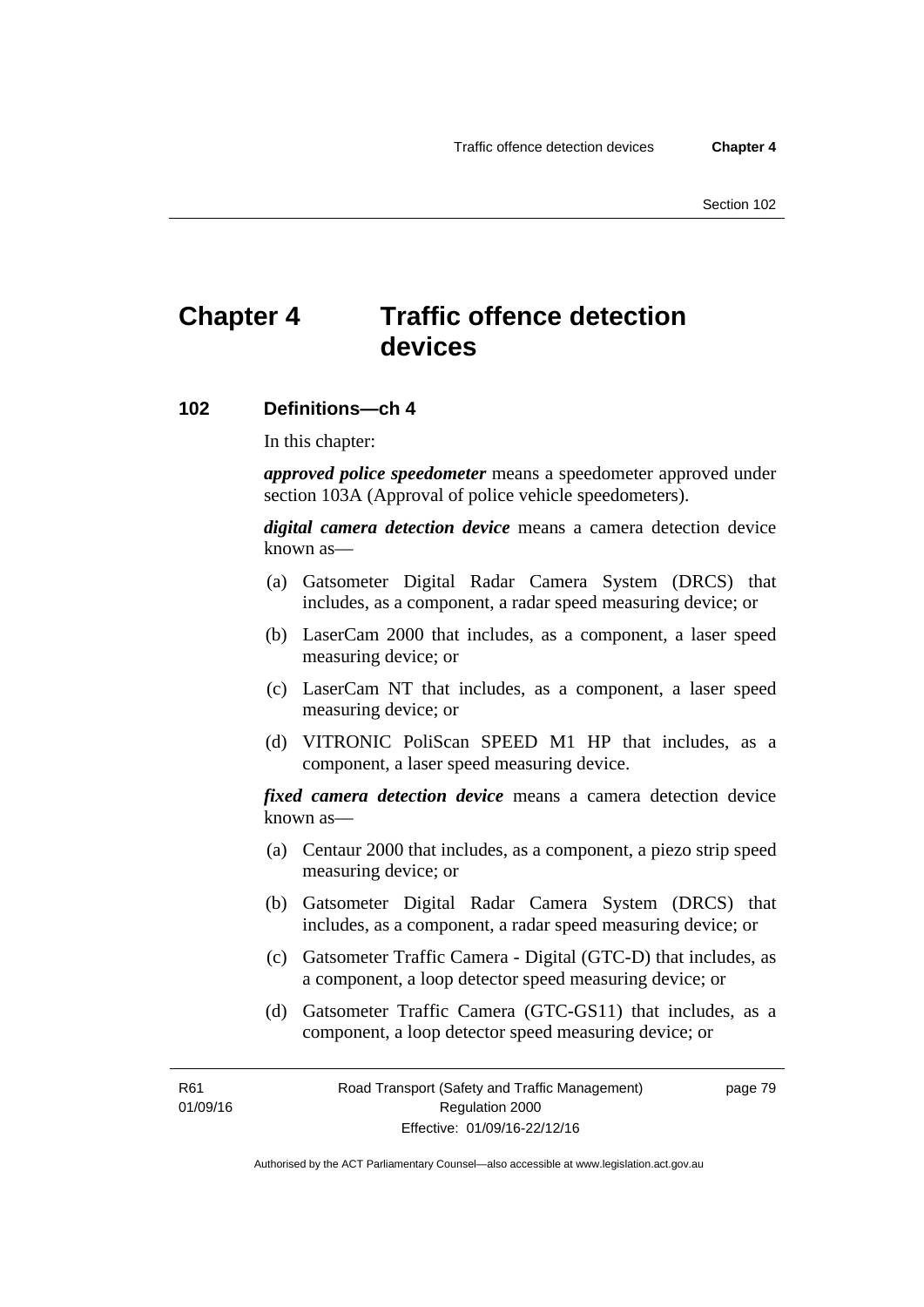- (e) Gatsometer Traffic Camera (T-series) (GT20) that includes, as a component, a radar speed measuring device; or
- (f) Gatsometer Multi Camera System (MCS) that includes, as a component, a loop detector speed measuring device.

*laser speed measuring device* means a speed measuring device known as—

- (a) Laser Technology Inc. LTI 20-20 Marksman (or Laser Technology Inc. LTI 20/20 Marksman); or
- (b) Laser Technology Inc. LTI 20-20 UltraLyte (or Laser Technology Inc. LTI 20/20 UltraLyte); or
- (c) Laser Technology Inc. LTI 20-20 UltraLyte LR (or Laser Technology Inc. LTI 20/20 UltraLyte LR); or
- (d) Laser Technology Inc. LTI 20-20 UltraLyte Compact (or Laser Technology Inc. LTI 20/20 UltraLyte Compact); or
- (e) Laser Technology Inc. LTI 20-20 SE (or Laser Technology Inc LTI 20/20 SE); or
- (f) Laser Technology Inc. LTI 20-20 TruSpeed (or Laser Technology Inc. LTI 20/20 TruSpeed); or
- (g) VITRONIC PoliScan SPEED M1 HP.

*loop detector speed measuring device* means a speed measuring device known as the Gatsometer Loop Detector (GLD4-2S).

*piezo strip speed measuring device* means a speed measuring device known as Truvelo M4 MPC.

*radar speed measuring device* means a speed measuring device known as—

- (a) Applied Concepts Inc. Stalker Dual; or
- (b) Gatsometer RT3 tracking radar; or

page 80 Road Transport (Safety and Traffic Management) Regulation 2000 Effective: 01/09/16-22/12/16

R61 01/09/16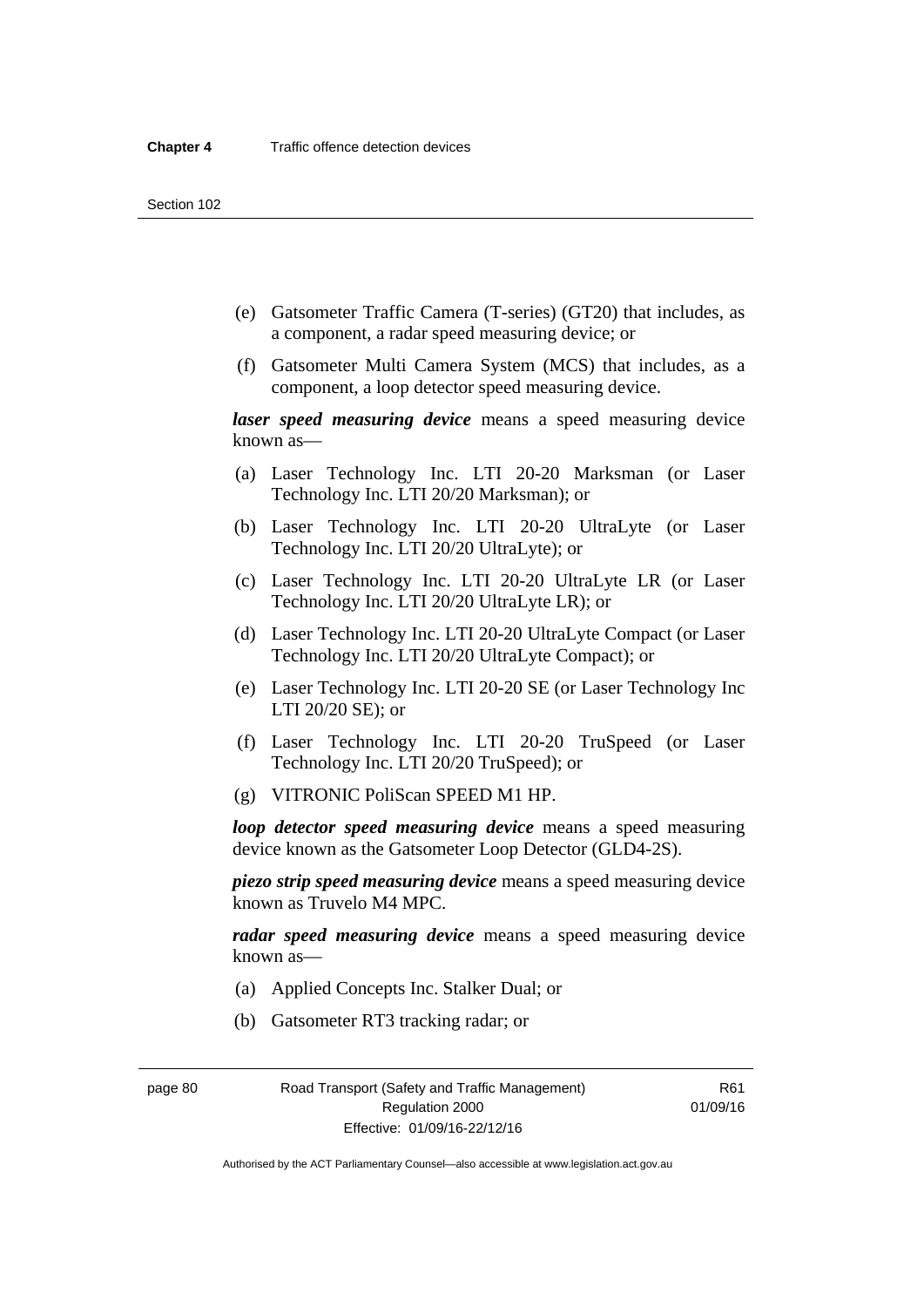- (c) Gatsometer Radar 24; or
- (d) Kustom Signals, Inc. Silver Eagle; or
- (e) Kustom Signals, Inc. Silver Eagle II; or
- (f) Kustom Signals, Inc. Raptor RP-1.

*security checksum*, for an electronic file, means the number (whether numerals or numerals and letters) produced by the application of an algorithm to the contents of an electronic file or a copy of the file.

*testing authority* means—

- (a) a department of electrical or electronic engineering at a university in Australia; or
- (b) the National Measurement Institute under the *[National](http://www.comlaw.gov.au/Series/C2004A07405)  [Measurement Act 1960](http://www.comlaw.gov.au/Series/C2004A07405)* (Cwlth); or
- (c) an entity that is accredited by the National Association of Testing Authorities to test traffic offence detection devices; or
- (d) Technical Services, Australian Federal Police, Canberra; or
- (e) for an approved police speedometer—an entity approved in writing by the chief police officer to test approved police speedometers.
- *Note* An entity includes an individual, see the [Legislation Act,](http://www.legislation.act.gov.au/a/2001-14) dict, pt 1, def of *entity*.

# **103 Approved traffic offence detection devices**

 (1) For the [Act,](http://www.legislation.act.gov.au/a/1999-80/default.asp) dictionary, definition of *approved camera detection device*, each digital camera detection device and fixed camera detection device is approved.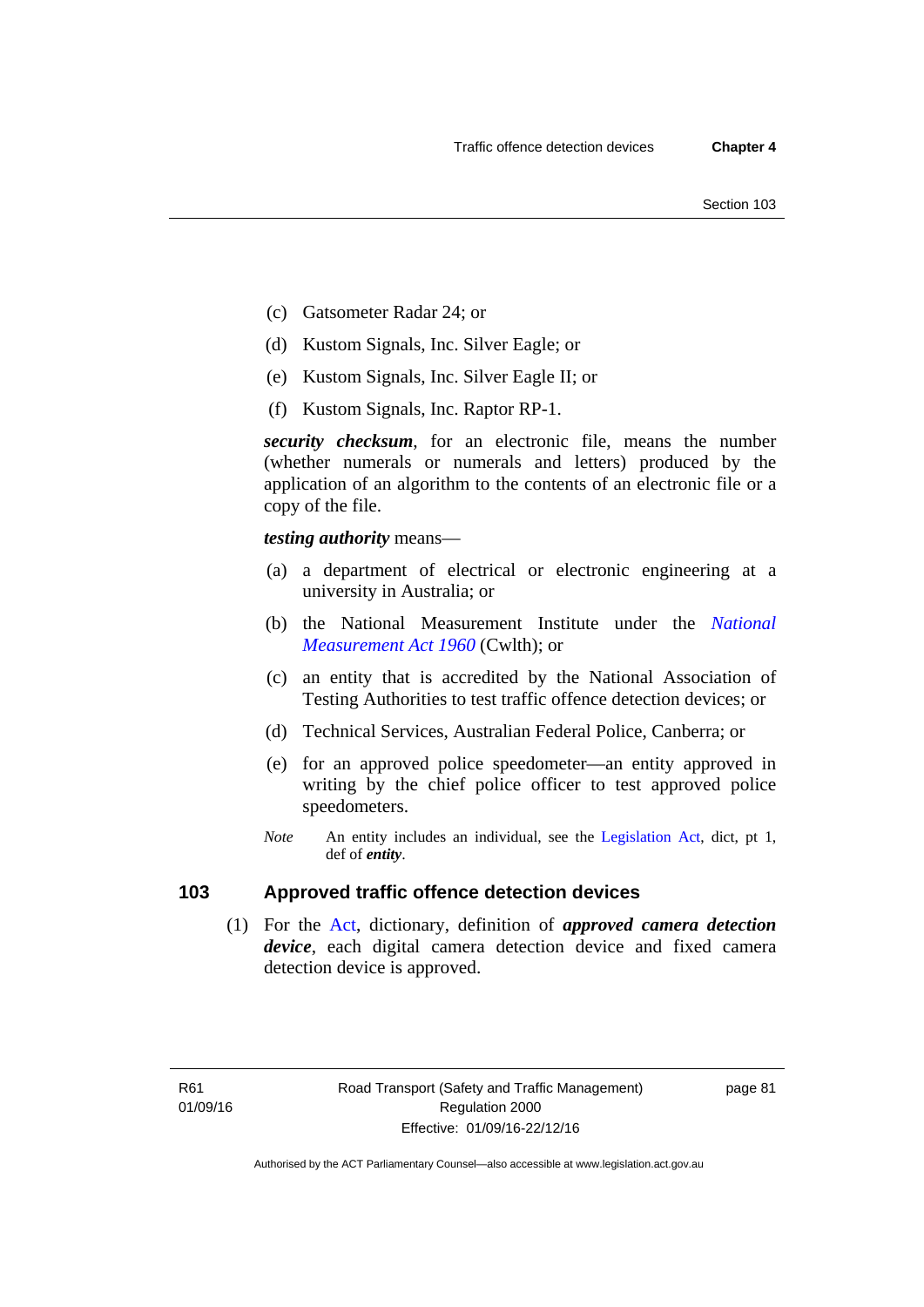- (2) For the [Act,](http://www.legislation.act.gov.au/a/1999-80/default.asp) dictionary, definition of *approved speed measuring device*, each laser speed measuring device, loop detector speed measuring device, piezo strip speed measuring device, radar speed measuring device and approved police speedometer is approved.
- (3) For the [Act](http://www.legislation.act.gov.au/a/1999-80/default.asp), dictionary, definition of *approved average speed detection system*, the P482 dual-camera automatic number plate recognition system manufactured by PIPS Technology Ltd, that is used with SpeedPoints matching software, is approved.

#### **103A Approval of police vehicle speedometers**

- (1) For section 102, definition of *approved police speedometer*, the chief police officer may approve a kind of speedometer that is fitted to a motor vehicle driven by a police officer for measuring the speed at which vehicles are being driven.
- (2) An approval is a notifiable instrument.

*Note* A notifiable instrument must be notified under the [Legislation Act](http://www.legislation.act.gov.au/a/2001-14).

#### **103B Average speed detection systems—Act, s 22AA, s 23B and s 24 (2)**

- (1) For the [Act](http://www.legislation.act.gov.au/a/1999-80/default.asp), section 22AA, definition of *average speed limit*, the average speed limit for the road between 2 detection points mentioned in an item in table 103B, column 2 is the speed mentioned in column 6 for the item.
- (2) For the [Act](http://www.legislation.act.gov.au/a/1999-80/default.asp), section 22AA, definition of *detection point*, the points mentioned in table 103B, column 2 are prescribed.
- (3) For the [Act](http://www.legislation.act.gov.au/a/1999-80/default.asp), section 22AA, definition of *shortest practicable distance*, the distance mentioned in an item in table 103B, column 3 is the shortest practicable distance between the 2 detection points mentioned in column 2 for the item.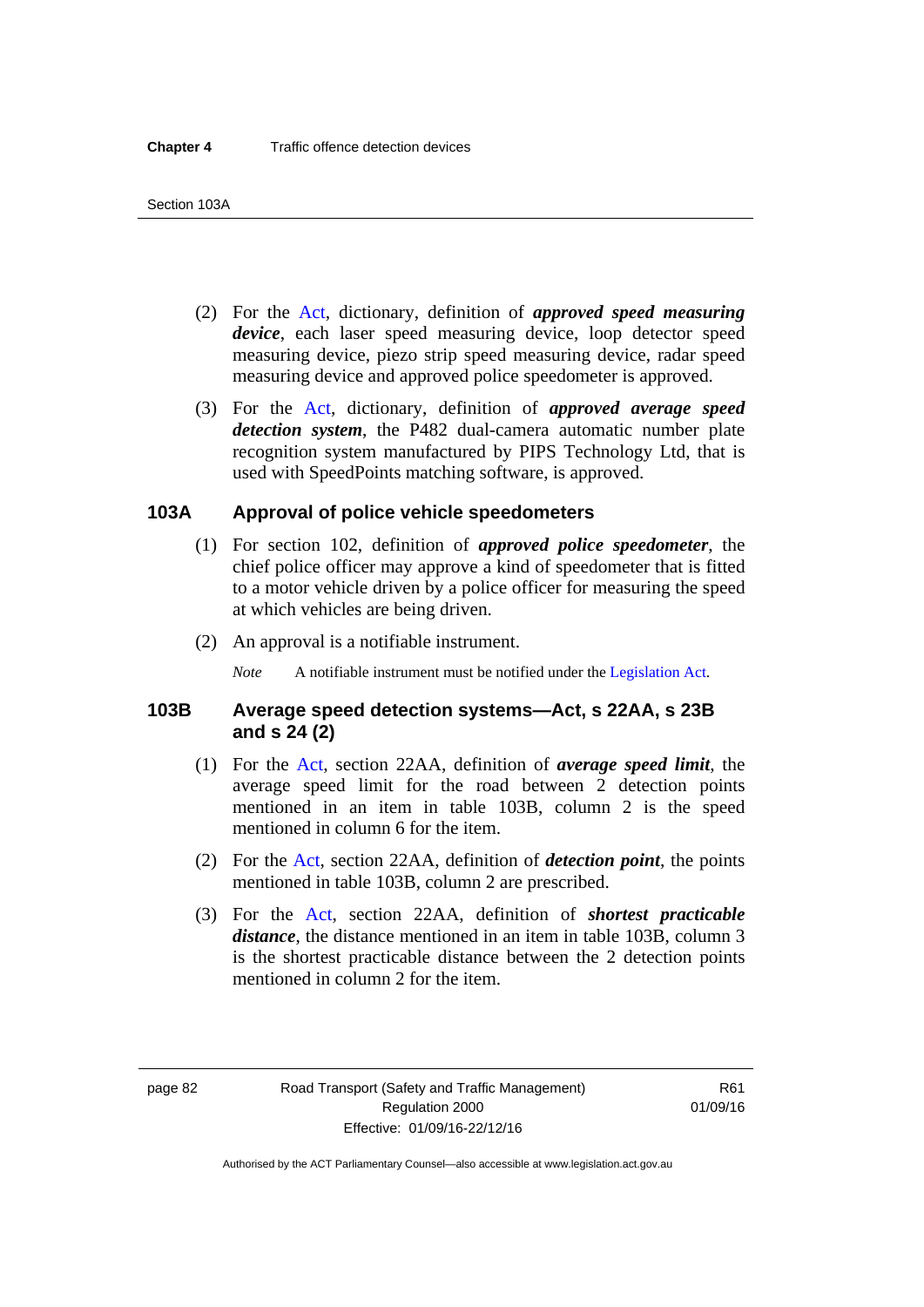- (4) For the [Act,](http://www.legislation.act.gov.au/a/1999-80/default.asp) section 23B (a), definition of *shortest practicable route*, the route mentioned in an item in table 103B, column 4 is the route used to work out the shortest practicable distance mentioned in column 3 for the item.
- (5) For the [Act](http://www.legislation.act.gov.au/a/1999-80/default.asp), section 23B (b), the minimum time that a vehicle's driver could take to drive the vehicle on the route mentioned in an item in table 103B, column 4 is the time mentioned in column 5 for the item.
- (6) In this section:

*ACT Standard Grid Coordinates*—see the *[Surveyors](http://www.legislation.act.gov.au/di/2010-267/default.asp)  [\(Surveyor-General\) Practice Directions 2010 \(No 2\)](http://www.legislation.act.gov.au/di/2010-267/default.asp)* (DI2010-267), schedule 2.

*AHD*—see the *[Surveyors \(Surveyor-General\) Practice Directions](http://www.legislation.act.gov.au/di/2010-267/default.asp)  [2010 \(No 2\)](http://www.legislation.act.gov.au/di/2010-267/default.asp)* (DI2010-267), direction 5 (Definitions).

R61 01/09/16 Road Transport (Safety and Traffic Management) Regulation 2000 Effective: 01/09/16-22/12/16

page 83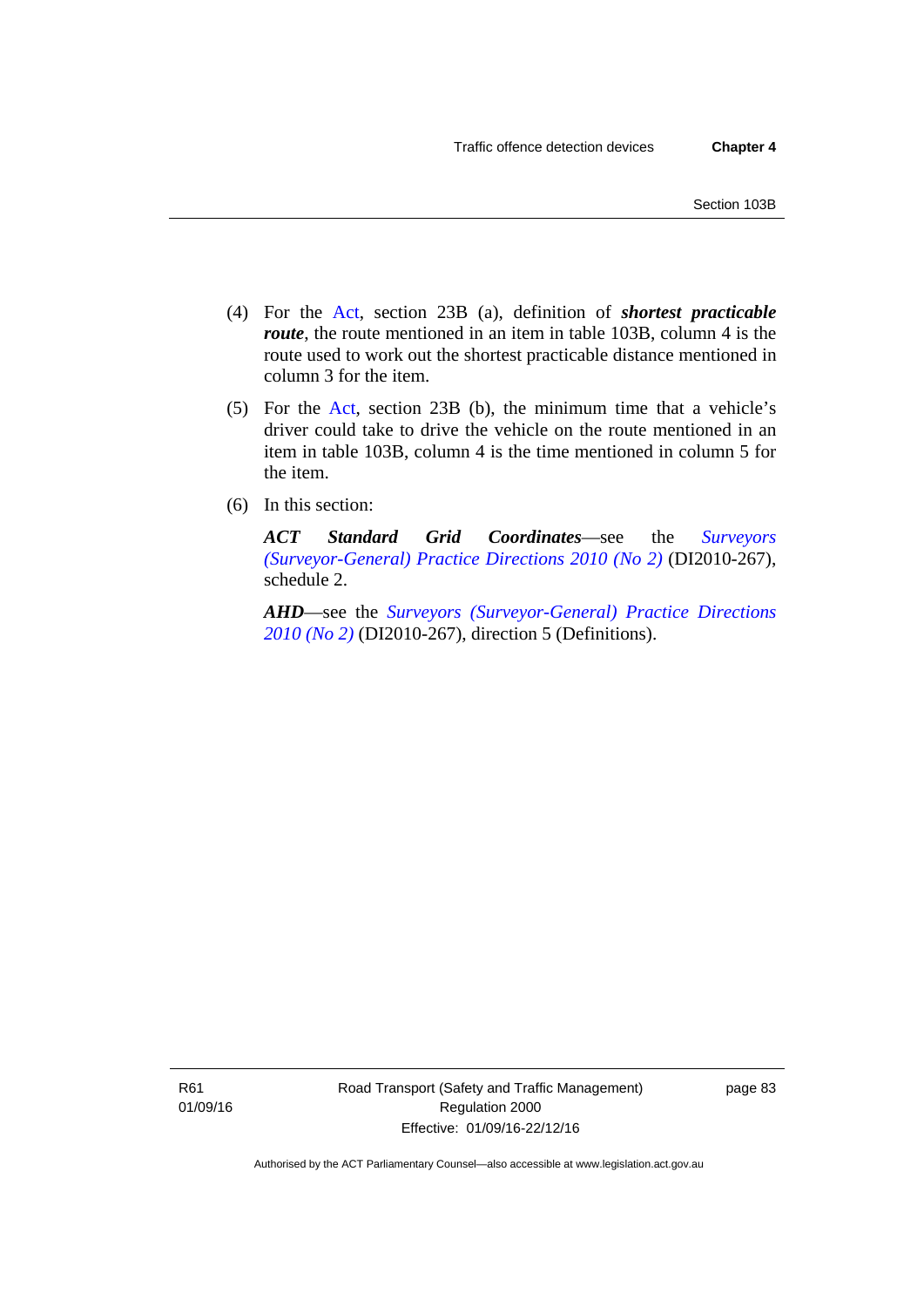#### Section 103B

#### **Table 103B**

| column 1       | column <sub>2</sub>                                                                                                                                                                                                        | column 3                            | column 4                                                                                                                                                                                                    | column 5                     | column 6                  |
|----------------|----------------------------------------------------------------------------------------------------------------------------------------------------------------------------------------------------------------------------|-------------------------------------|-------------------------------------------------------------------------------------------------------------------------------------------------------------------------------------------------------------|------------------------------|---------------------------|
| item           | detection<br>points                                                                                                                                                                                                        | shortest<br>practicable<br>distance | shortest<br>practicable<br>route                                                                                                                                                                            | minimum<br>time<br>(seconds) | average<br>speed<br>limit |
| $\mathbf{1}$   | <b>ACT</b> Standard<br>Grid<br>Coordinates<br>208876.18<br>East,<br>596541.65<br>North, AHD<br>629.88 Level<br><b>ACT</b> Standard<br>Grid<br>Coordinates<br>211361.44<br>East.<br>596864.50<br>North, AHD<br>644.45 Level | 2.7081km<br>(westbound)             | Hindmarsh<br>Drive<br>(westbound),<br>starting west<br>of the<br>intersection of<br>Dalrymple<br>Street and<br>Mugga Lane<br>and ending<br>north-east of<br>Tyagarah<br><b>Street</b>                       | 121.8645<br>(westbound)      | 80km/h                    |
| $\overline{2}$ | <b>ACT</b> Standard<br>Grid<br>Coordinates<br>208912.50<br>East,<br>596591.35<br>North, AHD<br>629.42 Level<br><b>ACT</b> Standard<br>Grid<br>Coordinates<br>211418.53<br>East,<br>596883.22<br>North, AHD<br>641.25 Level | 2.7146km<br>(eastbound)             | Hindmarsh<br>Drive<br>(eastbound),<br>starting<br>north-east of<br><b>Palmer Street</b><br>near Tyagarah<br>Street and<br>ending west of<br>the<br>intersection of<br>Dalrymple<br>Street and<br>Mugga Lane | 122.157<br>(eastbound)       | 80km/h                    |

page 84 Road Transport (Safety and Traffic Management) Regulation 2000 Effective: 01/09/16-22/12/16

R61 01/09/16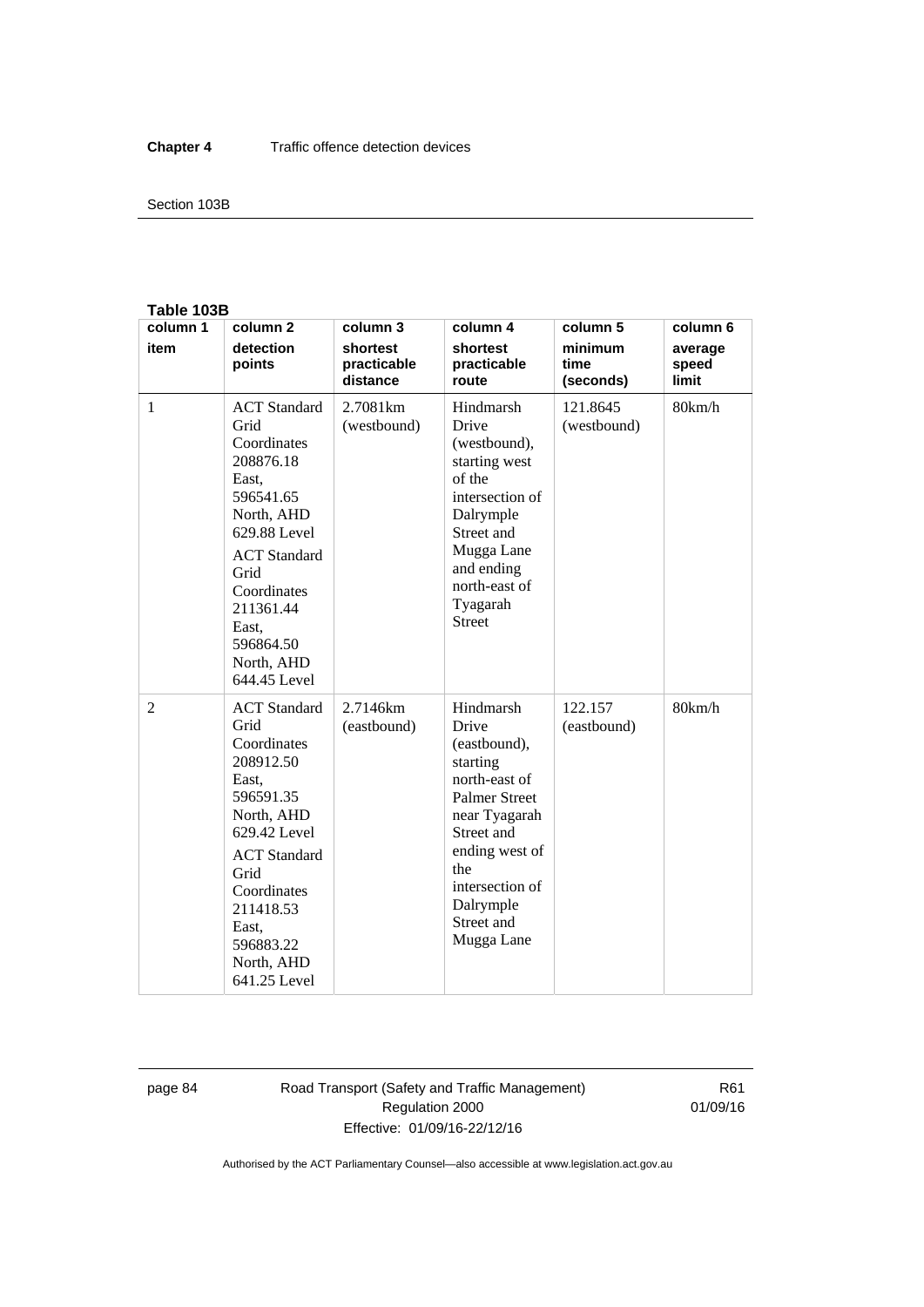| column 1<br>item | column <sub>2</sub><br>detection<br>points                                                                                                                                                                                 | column 3<br>shortest<br>practicable<br>distance | column 4<br>shortest<br>practicable<br>route                                                                                                                                                                                                            | column 5<br>minimum<br>time<br>(seconds) | column 6<br>average<br>speed<br>limit |
|------------------|----------------------------------------------------------------------------------------------------------------------------------------------------------------------------------------------------------------------------|-------------------------------------------------|---------------------------------------------------------------------------------------------------------------------------------------------------------------------------------------------------------------------------------------------------------|------------------------------------------|---------------------------------------|
| 3                | <b>ACT</b> Standard<br>Grid<br>Coordinates<br>207503.18<br>East,<br>593617.84<br>North, AHD<br>629.92 Level<br><b>ACT</b> Standard<br>Grid<br>Coordinates<br>205843.16<br>East,<br>591218.80<br>North, AHD<br>581.95 Level | 3.3226km<br>(southbound)                        | <b>Athllon Drive</b><br>(southbound),<br>starting south<br>of the<br>intersection of<br><b>Beasley Street</b><br>and Athllon<br>Drive and<br>ending<br>north-east of<br>the<br>intersection of<br>Drakeford<br>Drive and<br><b>Athllon Drive</b>        | 149.517<br>(southbound)                  | 80km/h                                |
| $\overline{4}$   | <b>ACT</b> Standard<br>Grid<br>Coordinates<br>205879.90<br>East,<br>591244.94<br>North, AHD<br>582.25 Level<br><b>ACT</b> Standard<br>Grid<br>Coordinates<br>207485.15<br>East,<br>593666.74<br>North, AHD<br>629.42 Level | 3.3022km<br>(northbound)                        | <b>Athllon Drive</b><br>(northbound),<br>starting<br>north-east of<br>the<br>intersection of<br><b>Drakeford</b><br>Drive and<br><b>Athllon Drive</b><br>and ending<br>south of the<br>intersection of<br><b>Beasley Street</b><br>and Athllon<br>Drive | 148.599<br>(northbound)                  | 80km/h                                |

R61 01/09/16 Road Transport (Safety and Traffic Management) Regulation 2000 Effective: 01/09/16-22/12/16

page 85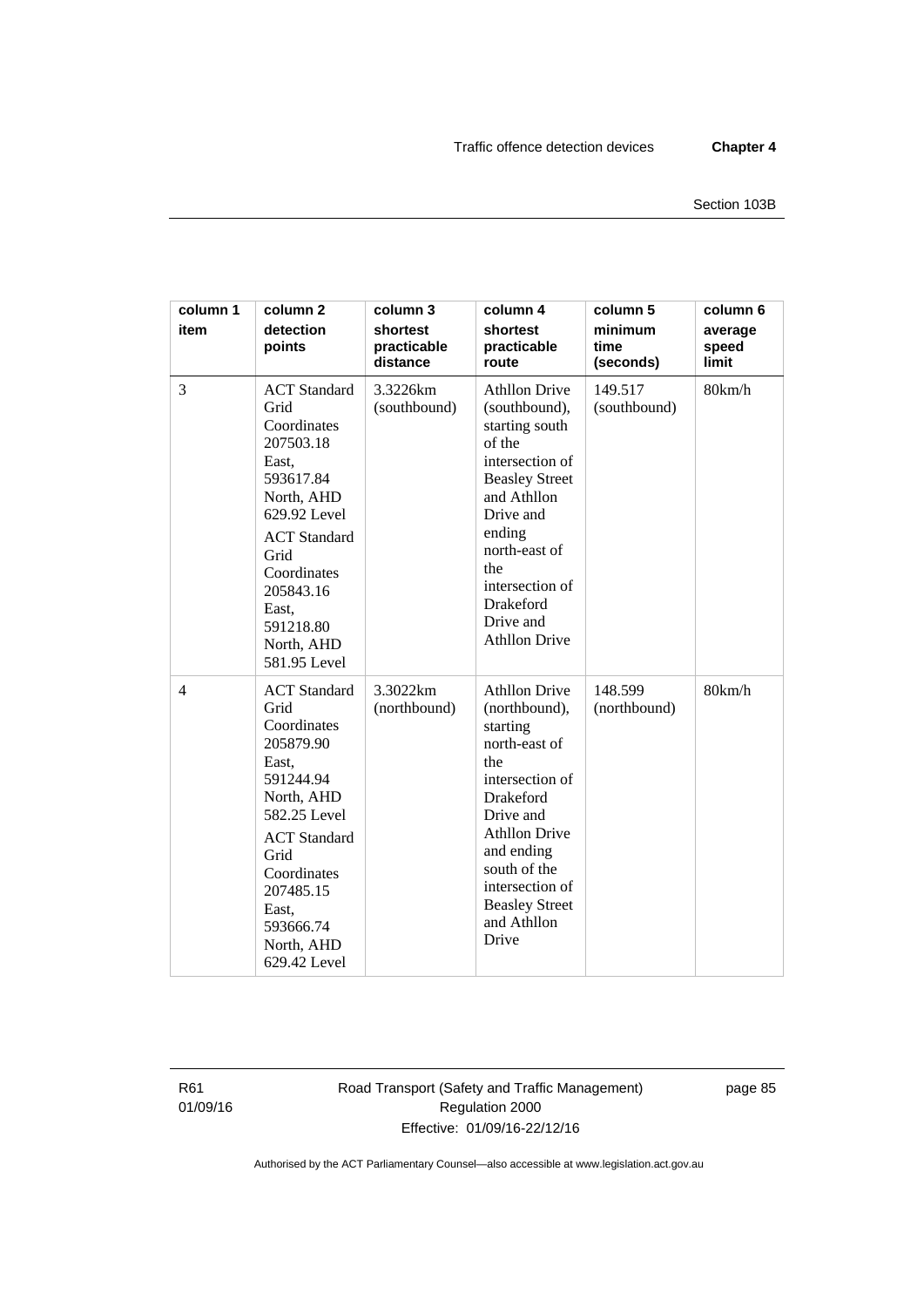#### **104 Major testing of laser speed measuring devices**

- (1) The following devices must be tested in accordance with this section at least once every 12 months:
	- (a) a laser speed measuring device;
	- (b) the laser speed measuring device component of a digital camera detection device.
- (2) The test must be carried out—
	- (a) by a person approved under section 106 (Approved people testing and sealing); and
	- (b) in accordance with Australian Standard AS 4691.1-2003, as in force on the commencement of this paragraph.
		- *Note 1* The text of an applied, adopted or incorporated law or instrument, whether applied as in force from time to time or at a particular time, is taken to be a notifiable instrument if the operation of the [Legislation Act,](http://www.legislation.act.gov.au/a/2001-14) s 47 (5) or (6) is not disapplied (see s 47 (7)).
		- *Note 2* A notifiable instrument must be notified under the [Legislation](http://www.legislation.act.gov.au/a/2001-14)  [Act](http://www.legislation.act.gov.au/a/2001-14).
- (3) The [Legislation Act,](http://www.legislation.act.gov.au/a/2001-14) section 47 (5) does not apply in relation to subsection (2) (b).
- (4) The test must show whether the device—
	- (a) is operating in accordance with the manufacturer's specifications; and
	- (b) is accurate within a tolerance of 2km/h.
- (5) For this section, it is sufficient for the laser speed measuring device component of a digital camera detection device to be tested separately from the other components of the device, and it is not necessary for the other components to be tested.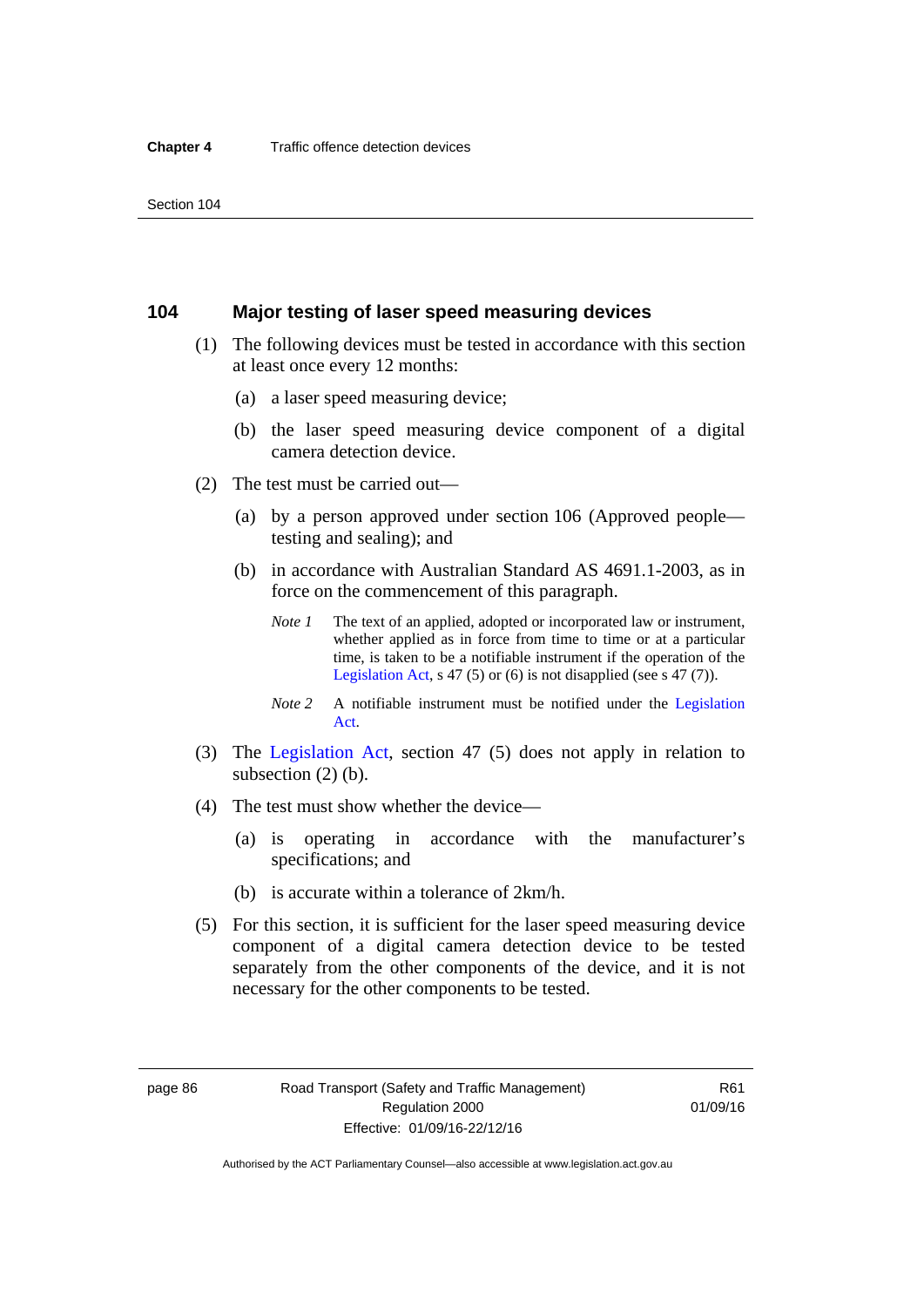#### **104A Major testing of other traffic offence detection devices**

- (1) The following devices must be tested in accordance with this section:
	- (a) a radar speed measuring device that is not a component of a fixed camera detection device or a digital camera detection device;
	- (b) a radar speed measuring device component of a fixed camera detection device or a digital camera detection device;
	- (c) an approved police speedometer;
	- (d) the loop detector speed measuring device component of a fixed camera detection device;
	- (e) the piezo strip speed measuring device component of a fixed camera detection device;
	- (f) an approved average speed detection system.
- (2) The devices mentioned in subsection (1) must be tested at least once every 12 months.
- (3) The test must be carried out by a person approved under section 106 (Approved people—testing and sealing).
- (4) The test of a radar speed measuring device that is not a component of a fixed camera detection device, or a digital camera detection device, must show whether the device is operating in accordance with Australian Standard AS 2898.1-2, as in force on the commencement of this subsection.
	- *Note 1* AS 2898.1-2 may be purchased at [www.standards.org.au](http://www.standards.org.au/Pages/default.aspx)*.*
	- *Note* 2 The text of an applied, adopted or incorporated law or instrument, whether applied as in force from time to time or at a particular time, is taken to be a notifiable instrument if the operation of the [Legislation](http://www.legislation.act.gov.au/a/2001-14)  [Act,](http://www.legislation.act.gov.au/a/2001-14) s 47 (5) or (6) is not disapplied (see s 47 (7)).
	- *Note 3* A notifiable instrument must be notified under the [Legislation Act](http://www.legislation.act.gov.au/a/2001-14).

R61 01/09/16 page 87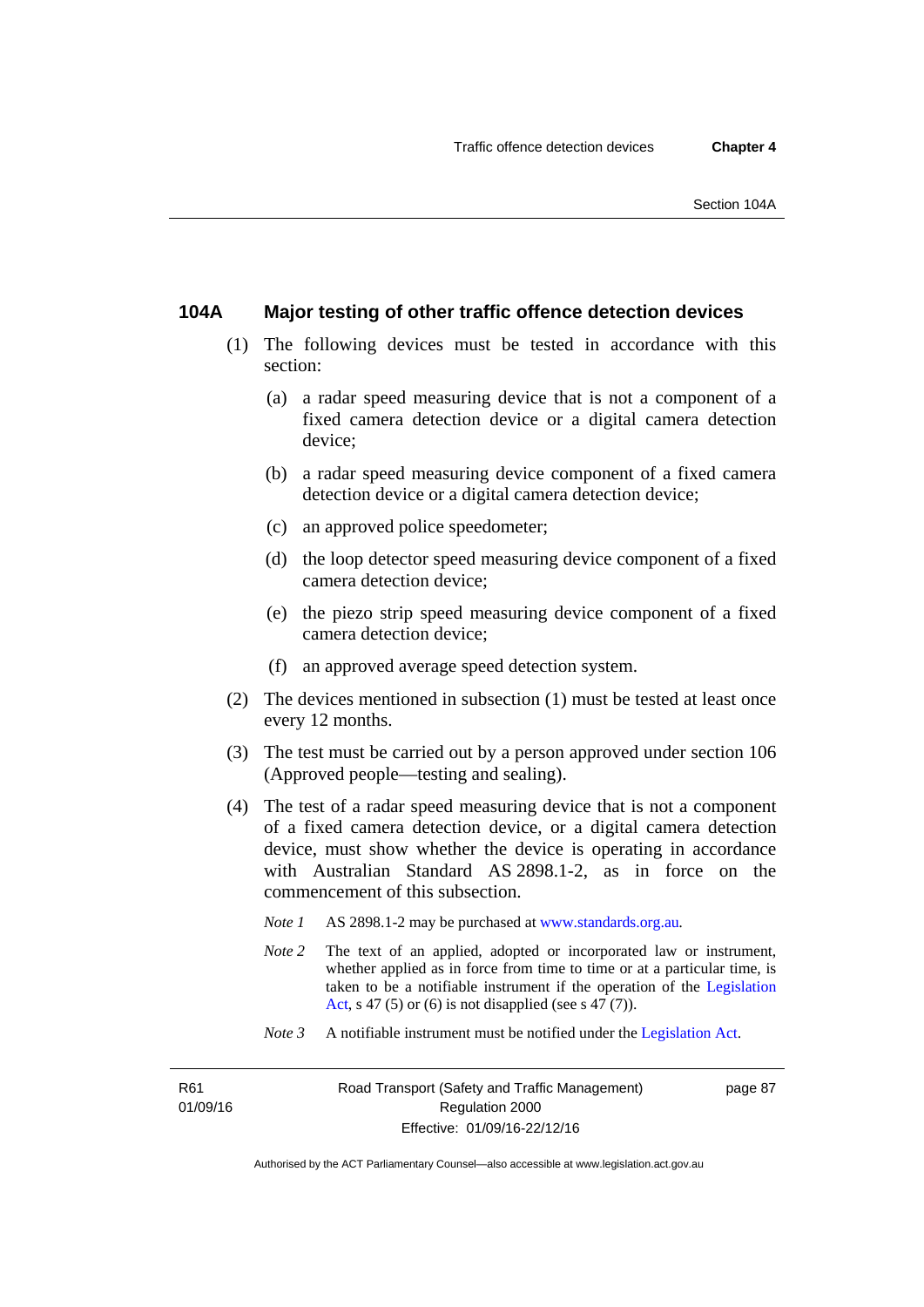- (5) The [Legislation Act,](http://www.legislation.act.gov.au/a/2001-14) section 47 (5) does not apply in relation to AS 2898.1-2 under subsection (4).
- (6) The test of the radar speed measuring device component of a fixed camera detection device, or a digital camera detection device, must show whether the device—
	- (a) is operating in accordance with the manufacturer's specifications; and
	- (b) for speeds of 100km/h and under—is accurate within a tolerance of 2km/h; and
	- (c) for speeds over 100km/h—is accurate within a tolerance of 2%.
- (7) The test of an approved police speedometer must show whether the device is accurate within a tolerance of 2km/h.
- (8) The test of the loop detector speed measuring device component of a fixed camera detection device must show whether the speed measuring device—
	- (a) for speeds of 100km/h and under—is accurate within a tolerance of 2km/h; and
	- (b) for speeds over 100km/h—is accurate within a tolerance of 2%.
- (9) The test of the piezo strip speed measuring device component of a fixed camera detection device must show whether the speed measuring device—
	- (a) is operating in accordance with the manufacturer's specifications; and
	- (b) is accurate within a tolerance of 2km/h.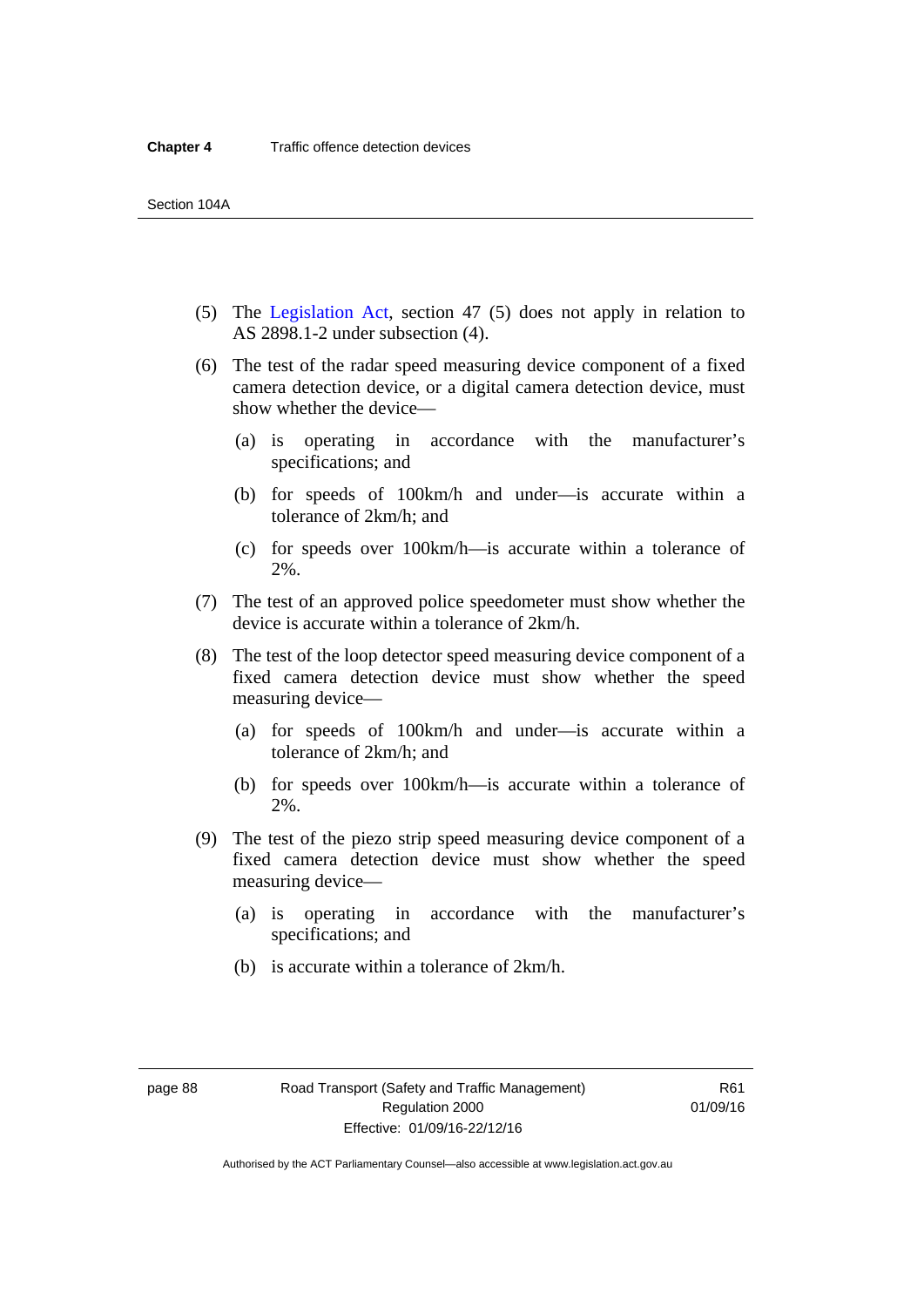- (10) The test of an approved average speed detection system that takes images of vehicles at 2 detection points must show whether the device—
	- (a) is operating in accordance with the manufacturer's specifications; and
	- (b) for the measurement of the time that elapses between vehicles passing the first and second detection points—is accurate within a tolerance of 2%.

# **104B Certification and sealing of traffic offence detection devices**

- (1) This section applies if a test of a traffic offence detection device under section 104 or section 104A establishes—
	- (a) a matter mentioned in section 104A (4) or (7) in relation to the device; or
	- (b) the matters mentioned in section 104 (4) or section 104A (9) in relation to the device.
- (2) The person who carried out the test must—
	- (a) sign a certificate to that effect; and
	- (b) if a seal on the device has been damaged or removed—seal the device.

# **105 Use of certain digital camera detection devices**

(1) This section applies to the operation of a digital camera detection device that is located in a vehicle that can be moved from place to place to detect traffic offences.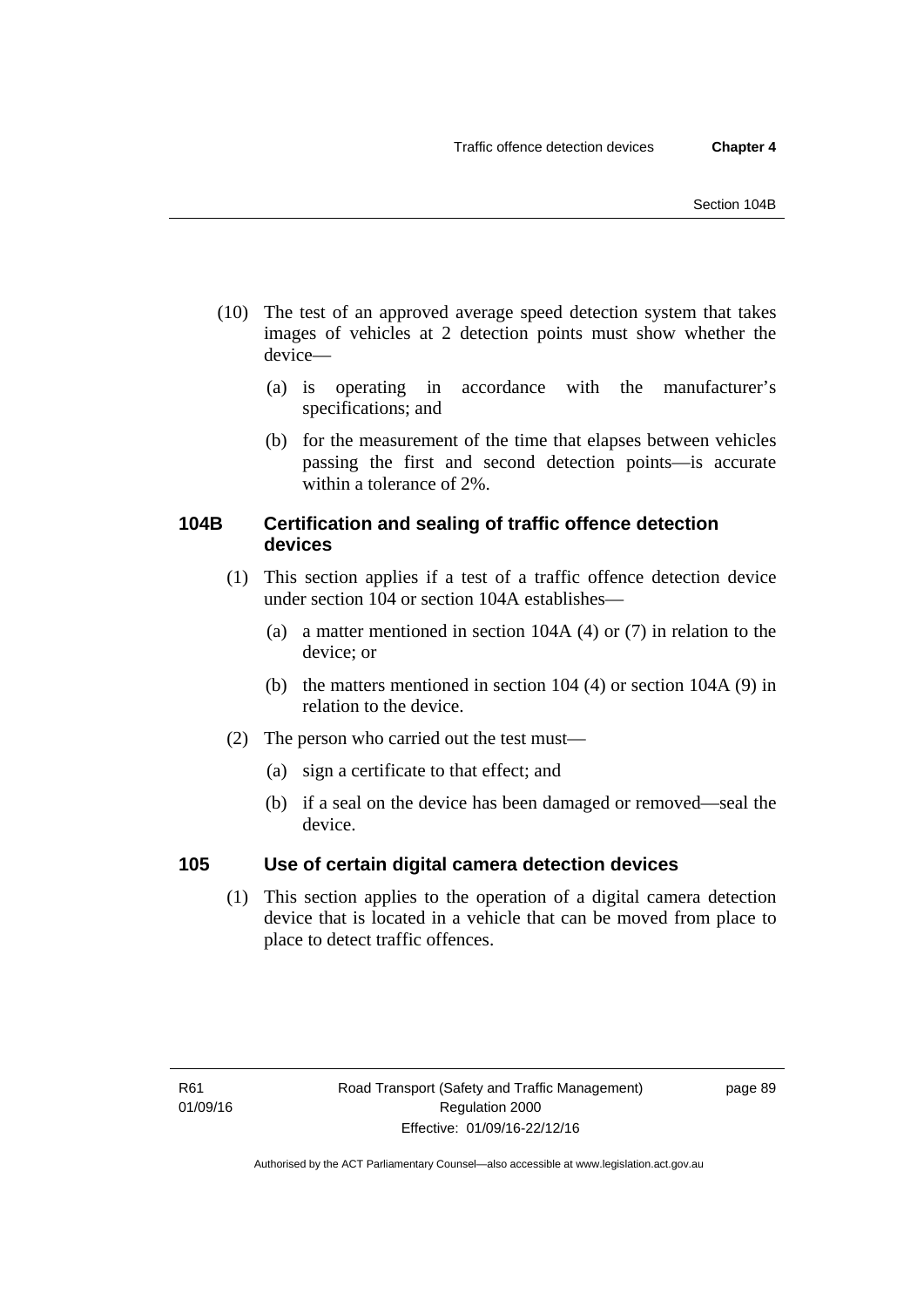- (2) The operator of a digital camera detection device that includes as a component a radar speed measuring device must ensure that the following operations are done in accordance with the manufacturer's instructions for the device:
	- (a) aligning the vehicle in which the device is located with the road;
	- (b) activating the device;
	- (c) operating the device.
- (3) The operator of a digital camera detection device that includes as a component a laser speed measuring device must ensure that the following operations are done in accordance with the manufacturer's instructions for the device:
	- (a) testing the laser speed measuring component of the device at the beginning and end of each shift of the operator by carrying out the following checks:
		- (i) an instrument confidence check;
		- (ii) a calibration verification check;
		- (iii) a scope alignment check;
	- (b) activating the device;
	- (c) operating the device.
- (4) However, subsection (3) (a) (ii) and (iii) do not apply in relation to the operation of a VITRONIC PoliScan SPEED M1 HP device.
- (5) To remove any doubt, if a device mentioned in subsection (3) is used at more than 1 place during a shift of the operator, the operator is not required to carry out the checks mentioned in subsection (3) (a) each time the device is activated at a different place.

page 90 Road Transport (Safety and Traffic Management) Regulation 2000 Effective: 01/09/16-22/12/16

R61 01/09/16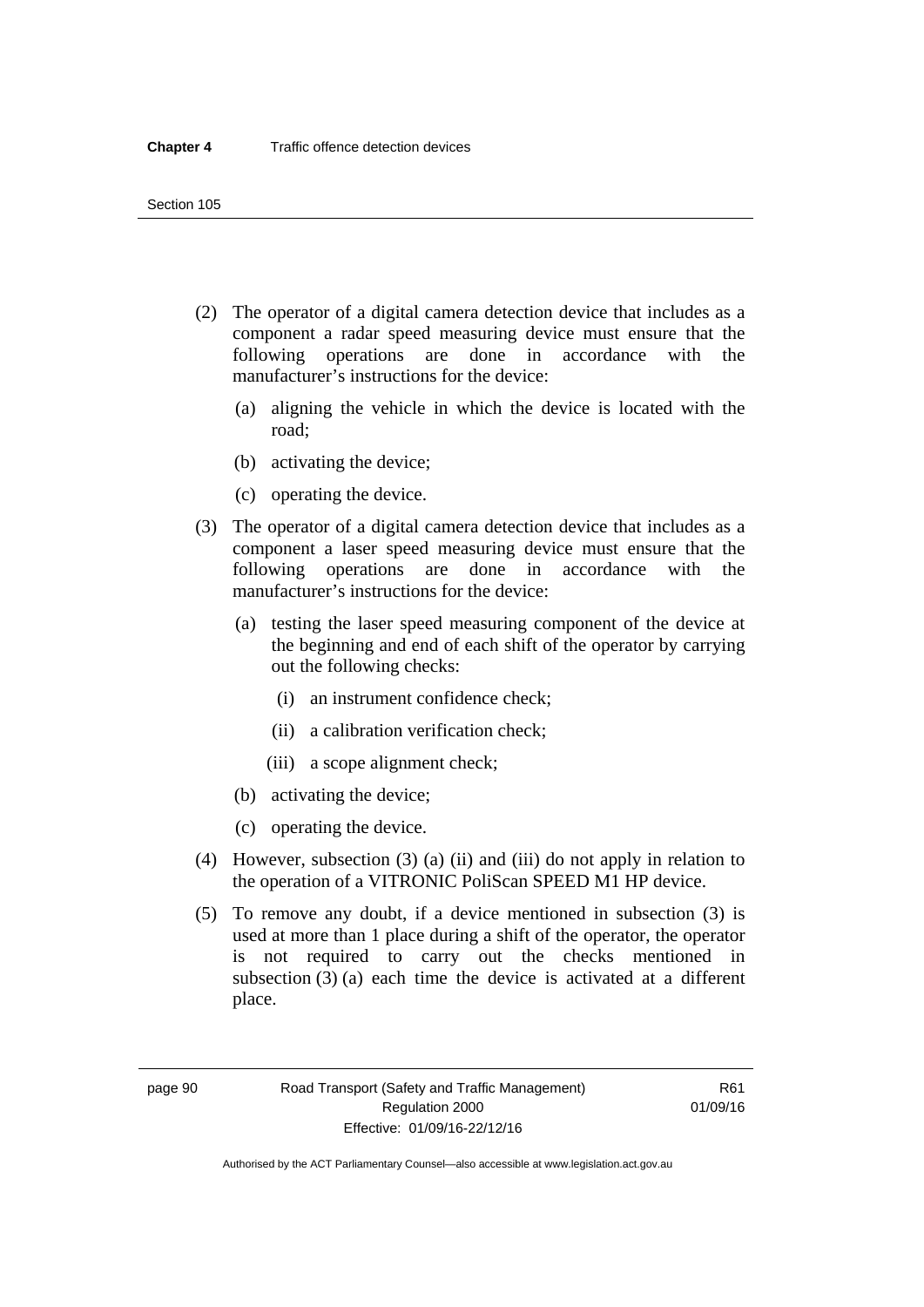- (6) If the requirements set out in this section are met, the device may operate unattended.
- (7) If a device is used by 2 or more operators, who are working together during a shift, the requirements set out in this section may be carried out by different operators.
- (8) In this section:

*operator* means a person approved to use a traffic offence detection device under section 107 (Approved people—use).

### **105A Use of certain laser speed measuring devices**

- (1) This section applies to a laser speed measuring device, other than a device mentioned in section 105 (Use of certain digital camera detection devices).
- (2) The operator of the laser speed measuring device must ensure that the following operations are done in accordance with the manufacturer's instructions for the device:
	- (a) testing the device at the beginning and end of each shift of the operator by carrying out the following checks:
		- (i) an instrument confidence check;
		- (ii) a calibration verification check;
		- (iii) a scope alignment check;
	- (b) activating the device;
	- (c) operating the device.
- (3) To remove any doubt, if the device is used at more than 1 place during a shift of the operator, the operator is not required to carry out the checks mentioned in subsection (1) (a) each time the device is activated at a different place.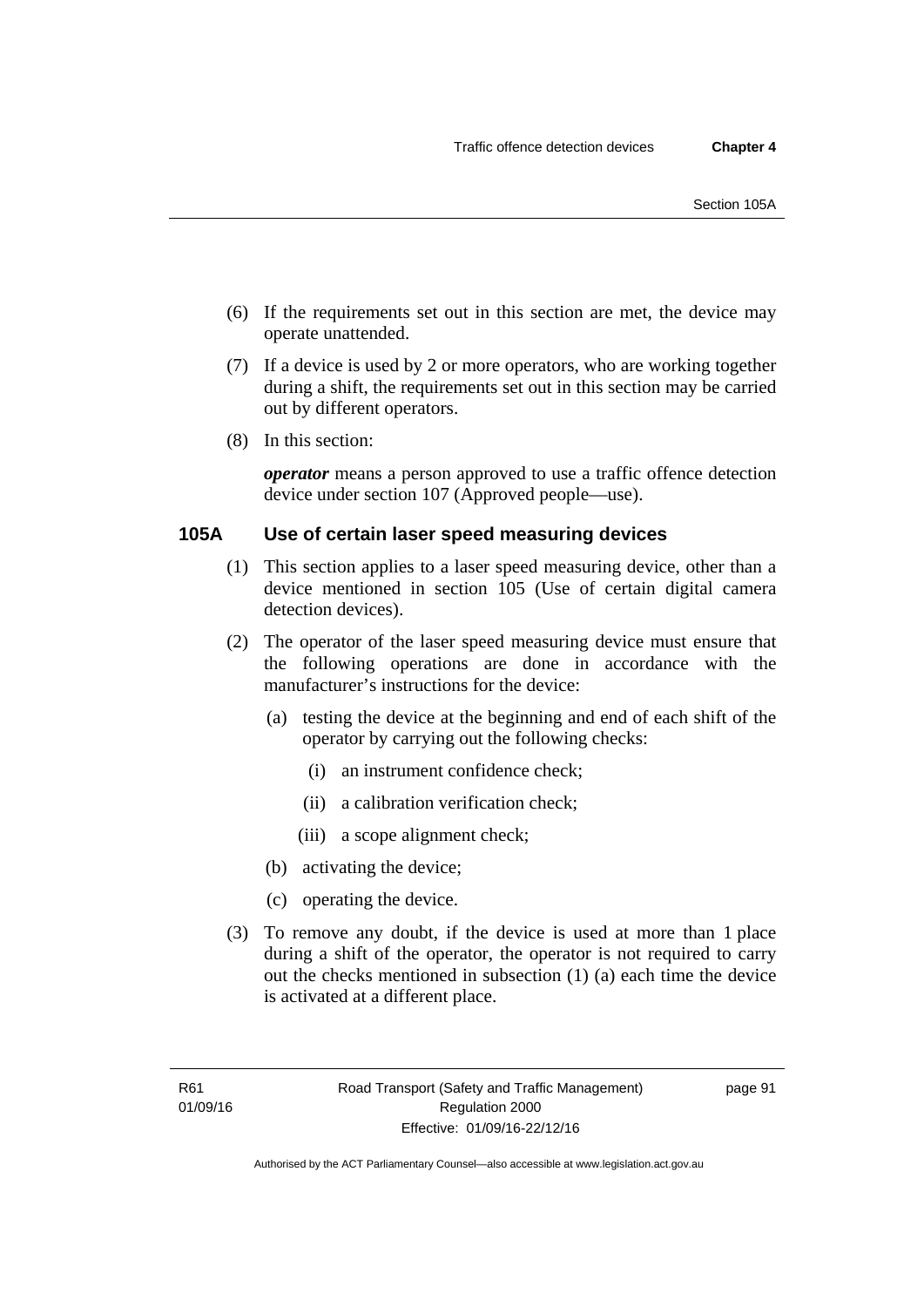- (4) If the device is used by 2 or more operators who are working together during the shift, the tests mentioned in subsection (1) (a) and (d) may be carried out by different operators.
- (5) In this section:

*operator* means a person approved to use a traffic offence detection device under section 107 (Approved people—use).

# **105B Use of certain radar speed measuring devices**

- (1) This section applies to a radar speed measuring device, other than a device that is a component of—
	- (a) a digital camera detection device; or
	- (b) a fixed camera detection device.
- (2) The radar speed measuring device must be used by an operator in accordance with the manufacturer's instructions for the device.
- (3) The operator must test the device—
	- (a) at the beginning of each shift of the operator against an approved police speedometer; and
	- (b) at the end of each shift of the operator against the speedometer mentioned in paragraph (a); and
	- (c) if the operator's shift is longer than 9 hours—9 hours after the beginning of the shift against the speedometer mentioned in paragraph (a).
- (4) After each test, the device must be found to be accurate within a tolerance of 2 km/h.
- (5) To remove any doubt, if the device is used at more than 1 place during a shift of the operator, the operator is not required to carry out the checks mentioned in subsection (3) (a) each time the device is activated at a different place.

page 92 Road Transport (Safety and Traffic Management) Regulation 2000 Effective: 01/09/16-22/12/16

R61 01/09/16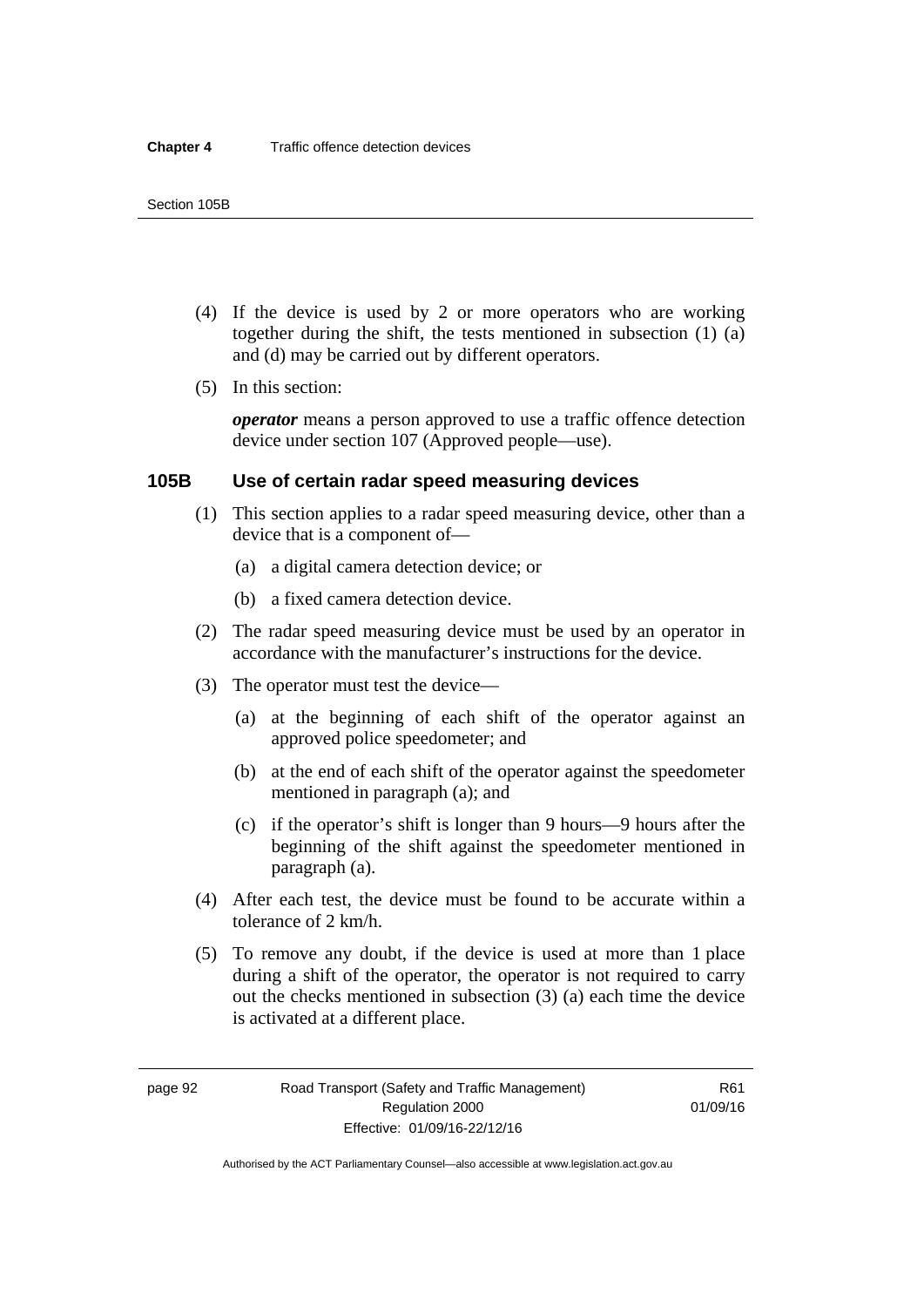- (6) If the device is used by 2 or more operators who are working together during the shift, the tests mentioned in subsection (3) may be carried out by different operators.
- (7) In this section:

*operator* means a person approved to use a traffic offence detection device under section 107 (Approved people—use).

# **106 Approved people—testing and sealing**

Each person employed by a testing authority to test and seal traffic offence detection devices is approved to test and seal traffic offence detection devices.

# **107 Approved people—use**

- (1) Each police officer is approved to use any traffic offence detection device (other than a fixed camera detection device).
- (2) The road transport authority may approve a person who is not a police officer to use digital camera detection devices.
- (3) The road transport authority may only approve a person under subsection (2) if the authority is satisfied that the person has appropriate qualifications to operate, or experience in the operation of, digital camera detection devices.

# **107A Recording of camera detection device image files—Act, s 23 (2) (c) (ii)**

(1) An electronic file created by a camera detection device must be recorded on a storage medium for electronic data (the *recording medium*).

*Note Camera detection device*—see the [Act](http://www.legislation.act.gov.au/a/1999-80/default.asp), s 23.

- (2) The recording medium for a camera detection device may be—
	- (a) attached directly to, or located with, the device; or

R61 01/09/16 page 93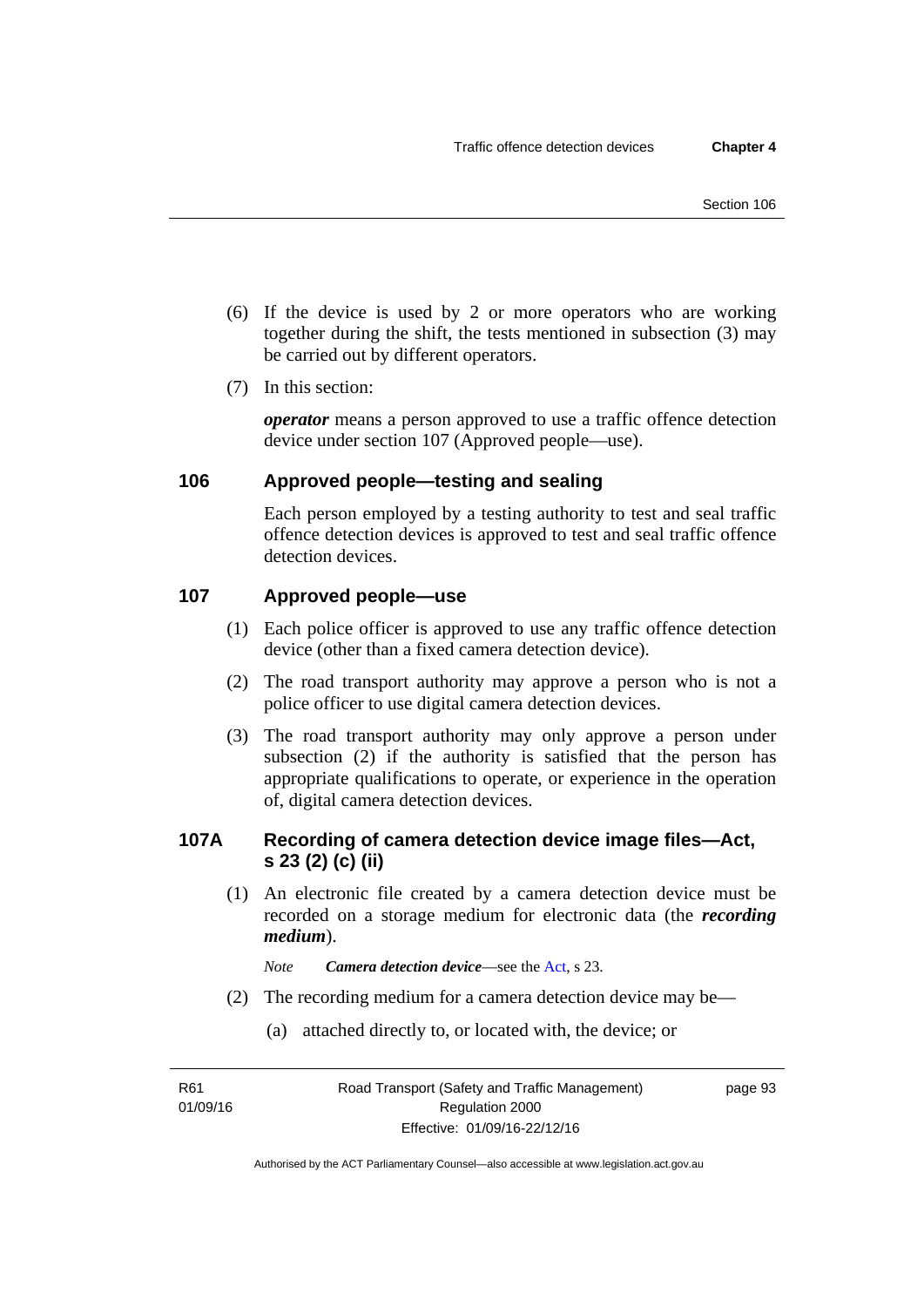(b) at a place other than the place where the device is located.

#### **Example—par (b)**

If a motor vehicle goes through a red traffic light and an image of the vehicle is taken by a fixed camera detection device, the electronic file created by the device in relation to the offence is sent along a wire or optical fibre, or across a wireless network, to a recording device in a building in another suburb and is stored at that building on a recording medium.

- *Note* An example is part of the regulation, is not exhaustive and may extend, but does not limit, the meaning of the provision in which it appears (see [Legislation Act,](http://www.legislation.act.gov.au/a/2001-14) s 126 and s 132).
- (3) If the recording medium for a camera detection device is at a place other than the place where the device is located—
	- (a) the device must produce a security checksum for each electronic file created by the device; and
	- (b) the device must encrypt the security checksum and the file; and
	- (c) the security checksum and the encrypted file must be recorded as soon as practicable on a recording medium.
- (4) However, subsection (3) does not prevent other security measures being taken in relation to a security checksum or an electronic file before it is recorded on the recording medium.

# **107B Verification of camera detection device image files—Act, s 23 (2) (c) (iii)**

- (1) This section applies if an electronic file that contains an image of a vehicle taken by a camera detection device is recorded on a recording medium that is at a place other than the place where the device is located.
- (2) Before the image of the vehicle is produced from the file, the accuracy of the file must be verified by using a computer to—
	- (a) recalculate the security checksum for the file; and

page 94 Road Transport (Safety and Traffic Management) Regulation 2000 Effective: 01/09/16-22/12/16

R61 01/09/16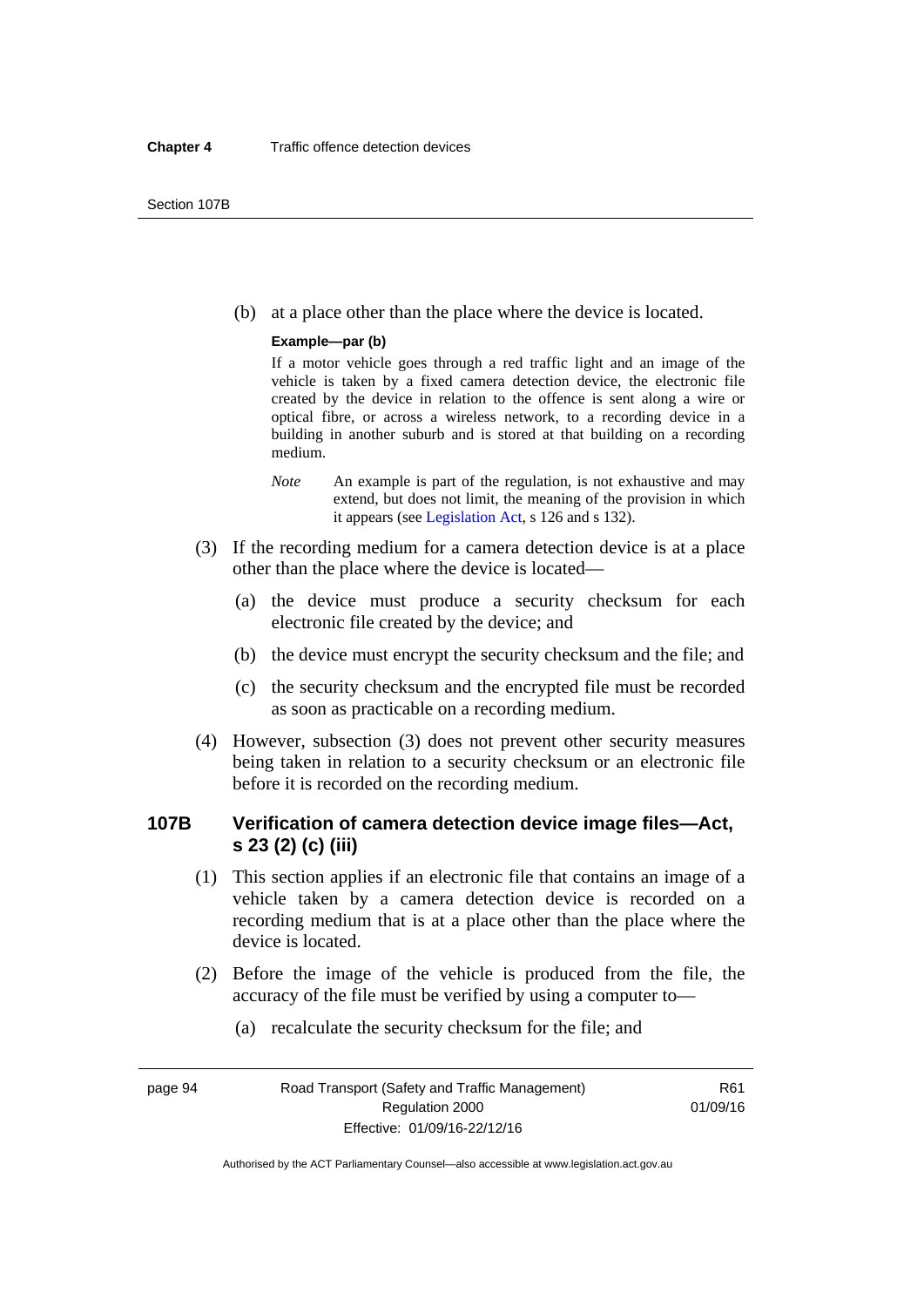(b) confirm that the security checksum produced by the recalculation is identical to the checksum produced by the device for the file.

# **108 Meaning of codes etc on image taken by approved camera detection device or approved average speed detection system—Act, s 24 (2) (a)**

(1) This section defines the meaning of codes and other information indicated on an image of a vehicle taken by an approved camera detection device or approved average speed detection system.

*Note* Information etc that is indicated on an image includes information etc accompanying or reasonably associated with the image (see [Act,](http://www.legislation.act.gov.au/a/1999-80/default.asp) dict, def of *indicated on*).

- (2) It is not necessary that all the codes and other information mentioned in this section be indicated on an image but if they do appear they have the meaning given in this section.
- (3) The characters (whether numbers, letters or both) in the field immediately after 'Device' is the code for—
	- (a) the laser speed measuring device component of the digital camera detection device that took the image; or
	- (b) the radar speed measuring device component of the digital camera detection device, or fixed camera detection device, that took the image; or
	- (c) the piezo strip speed measuring device component of the fixed camera detection device that took the image; or
	- (d) the loop detector speed measuring device component of the fixed camera detection device that took the image; or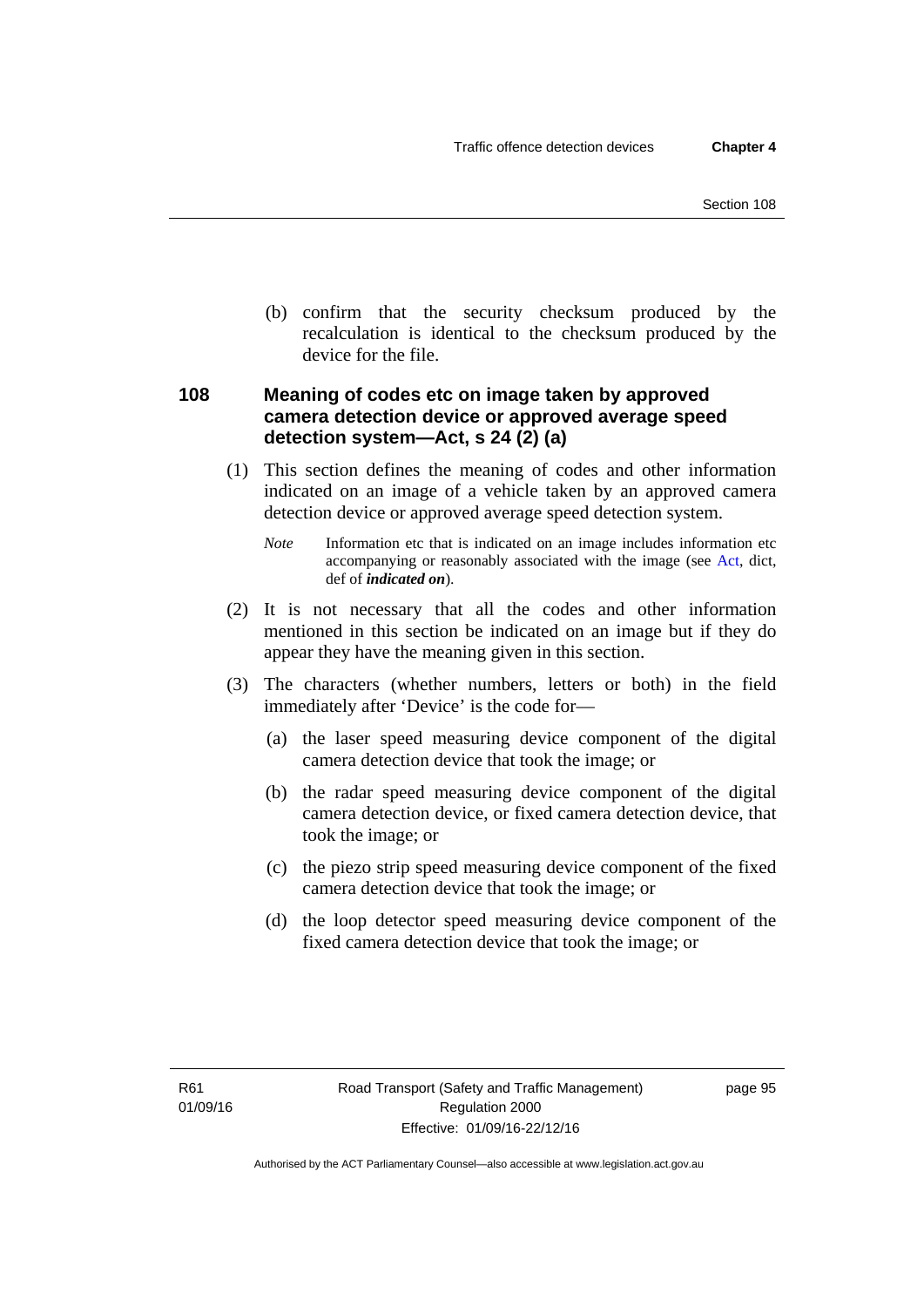#### Section 108

 (e) the automatic number plate recognition camera component of the average speed detection system that took the image.

#### **Example**

'Device: 012409' indicates that the code for the laser speed measuring device component of the digital detection device, or piezo strip speed measuring device component of the fixed camera detection device, that took the image, is 012409.

 (4) The characters in the field immediately after 'Date' is the date when the image was taken, with the first 2 numbers indicating the day of the month, followed by an abbreviation for the month and the year.

#### **Example**

'Date: 15/11/00' indicates that the image was taken on 15 November 2000.

 (5) The numbers in the field immediately after 'Time' is the time when the image was taken, stated in the 24-hour clock system.

#### **Examples**

- 1 'Time: 11.07.00.23' indicates that the image was taken at 0.23 seconds after 11.07 am.
- 2 'Time: 13:53:10:07' indicates that the image was taken at 10.07 seconds after 1.53 pm.
- (6) The letter in the field immediately after 'Direction' or 'Dir' indicates—
	- (a) for an image taken by a digital camera detection device whether the general direction in which the vehicle was travelling was away from or towards the device, with 'A' indicating away from the device and 'T' indicating towards the device; or
	- (b) for an image taken by a fixed camera detection device—the general direction in which the vehicle was travelling when the image was taken, with 'N' indicating north, 's' indicating south, 'E' indicating east and 'W' indicating west.

## **Example for par (a)**

'Direction: A' indicates that when the image was taken the vehicle was generally travelling away from the digital camera detection device that took the image.

page 96 Road Transport (Safety and Traffic Management) Regulation 2000 Effective: 01/09/16-22/12/16

R61 01/09/16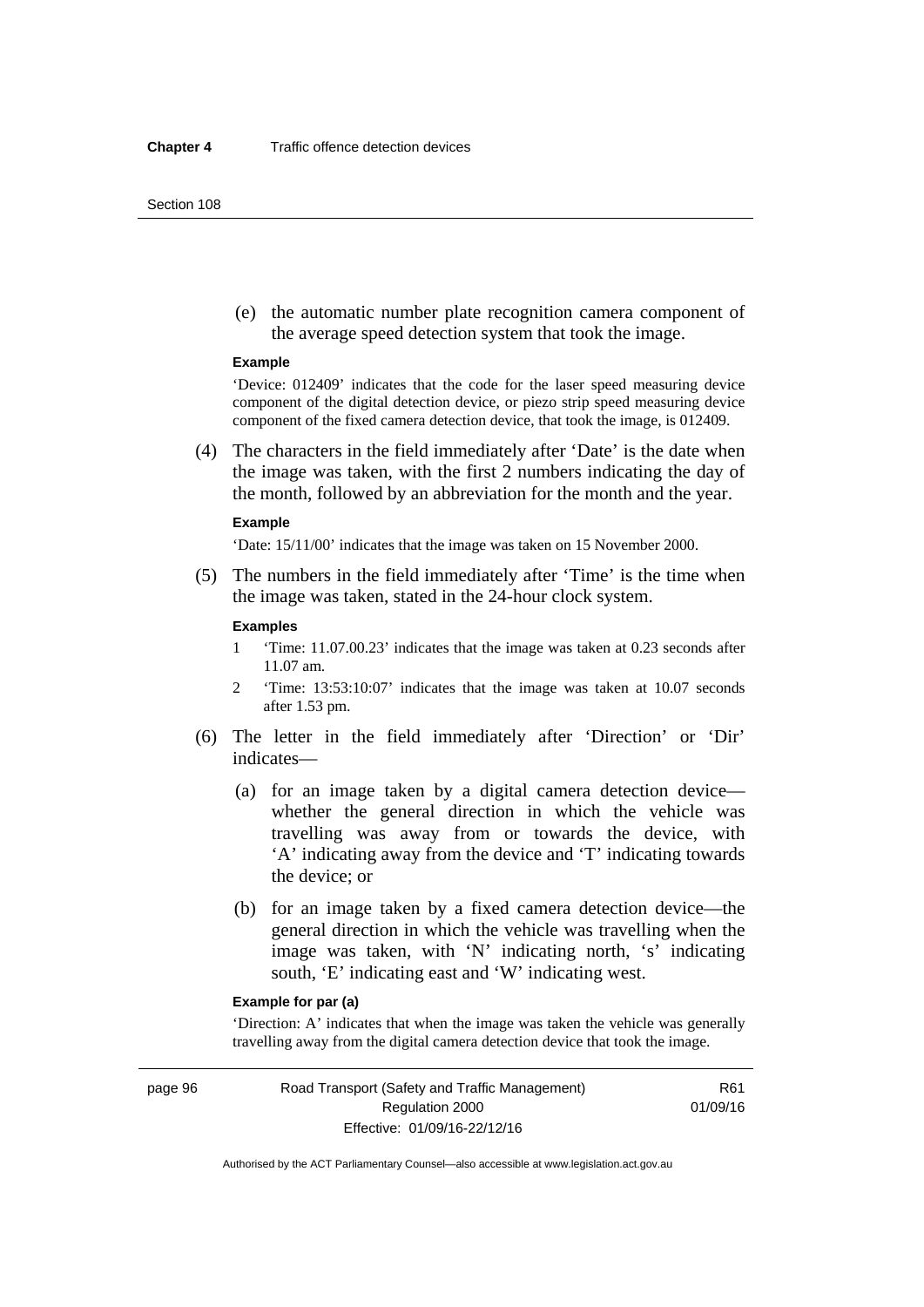## **Example for par (b)**

'Direction: N' indicates that when the image was taken the vehicle was travelling in the general direction of north.

 (7) The characters in the field immediately after 'Lane' is the code for the lane in which the vehicle was travelling when the image was taken, with the following codes having the stated meaning:

'L1' or '1': means the lane next to the centre of the road

'L2' or '2': means the lane immediately to the left of L1 (or 1)

'L3' or '3': means the lane immediately to the left of L2 (or 2)

'L4' or '4': means the lane immediately to the left of L3 (or 3).

#### **Example**

'Lane: L1' indicates that the vehicle was travelling in the lane next to the centre of the road when the image was taken.

 (8) The number in the field immediately after 'Red time' is the time in seconds and part seconds (stated as a fraction) that a red traffic light or red traffic arrow facing the driver of the vehicle had been showing before the driver entered the intersection concerned.

#### **Example**

'Red time: 1.50' indicates that the red traffic light or red traffic arrow facing the driver of the vehicle had been showing for 1.5 seconds before the driver entered the intersection concerned.

 (9) The number in the field immediately after 'Speed li', which may be described as 'Speed limit', is the speed limit applying to the driver of the vehicle for the length of road where the driver was driving when the image was taken.

#### **Example**

'Speed li: 60'or 'Speed limit 60' indicates that the speed limit applying to the driver of the vehicle for the length of road where the driver was driving when the image was taken is 60 km/h.

R61 01/09/16 page 97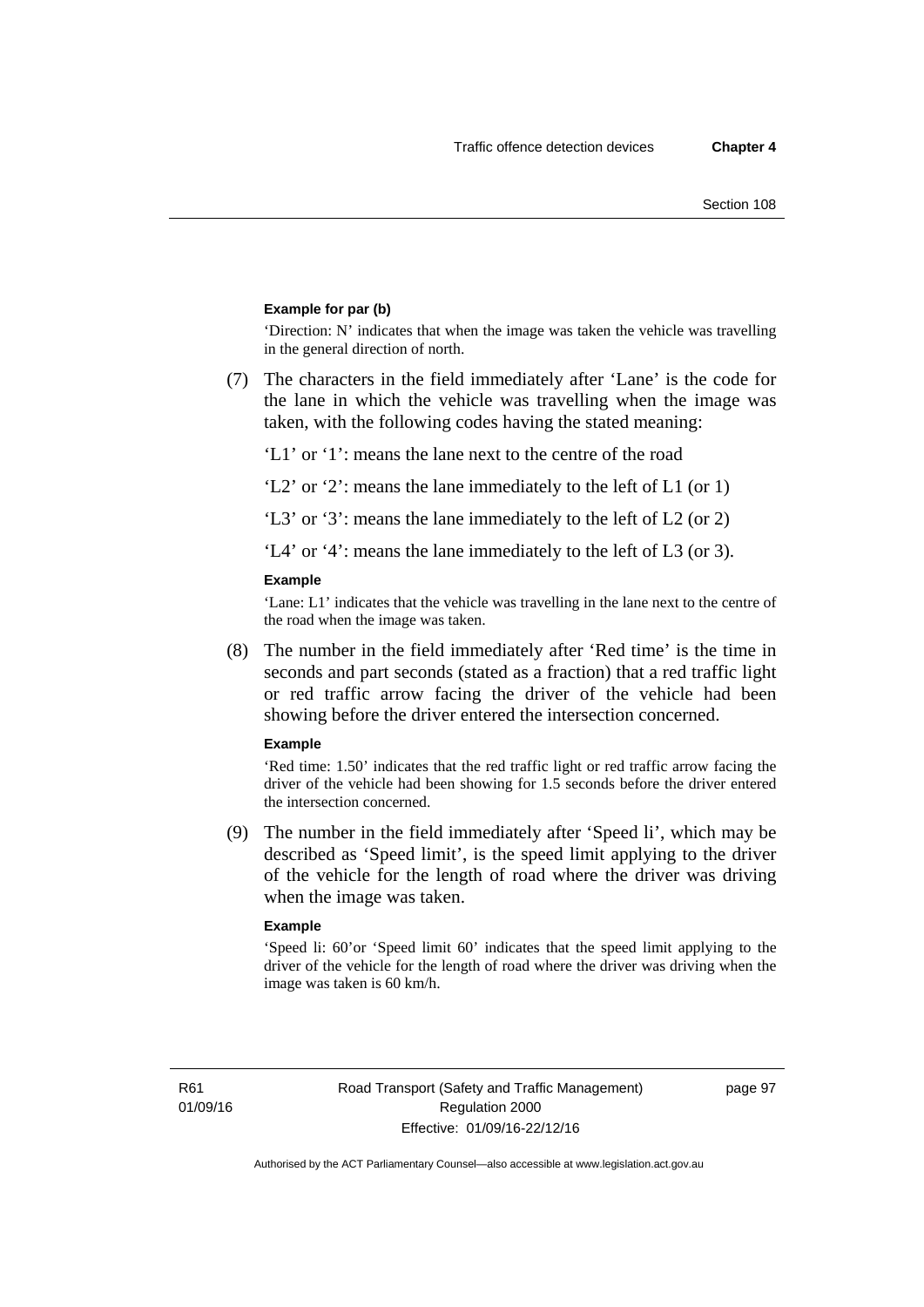(10) The number in the field immediately after 'Speed' is the speed in kilometres per hour at which the driver of the vehicle was driving when the image was taken.

## **Example**

'Speed: 82' indicates that the driver of the vehicle was driving at 82 km/h when the image was taken.

 (11) The characters (whether numbers, letters or both) in the field immediately after 'Operator' is the code for the person responsible for the use of the device when the image was taken.

#### **Example**

'Operator: op002' indicates that the code for the person responsible for the device when the image was taken is operator 002.

 (12) The characters (whether numbers, letters or both) in the field immediately after 'Disk' is the code for the recording medium used to record the image of the vehicle.

#### **Example**

'Disk: WD0022' indicates that the code for the device used to record the image was WD0022.

*Note* An example is part of the regulation, is not exhaustive and may extend, but does not limit, the meaning of the provision in which it appears (see [Legislation Act,](http://www.legislation.act.gov.au/a/2001-14) s 126 and s 132).

page 98 Road Transport (Safety and Traffic Management) Regulation 2000 Effective: 01/09/16-22/12/16

R61 01/09/16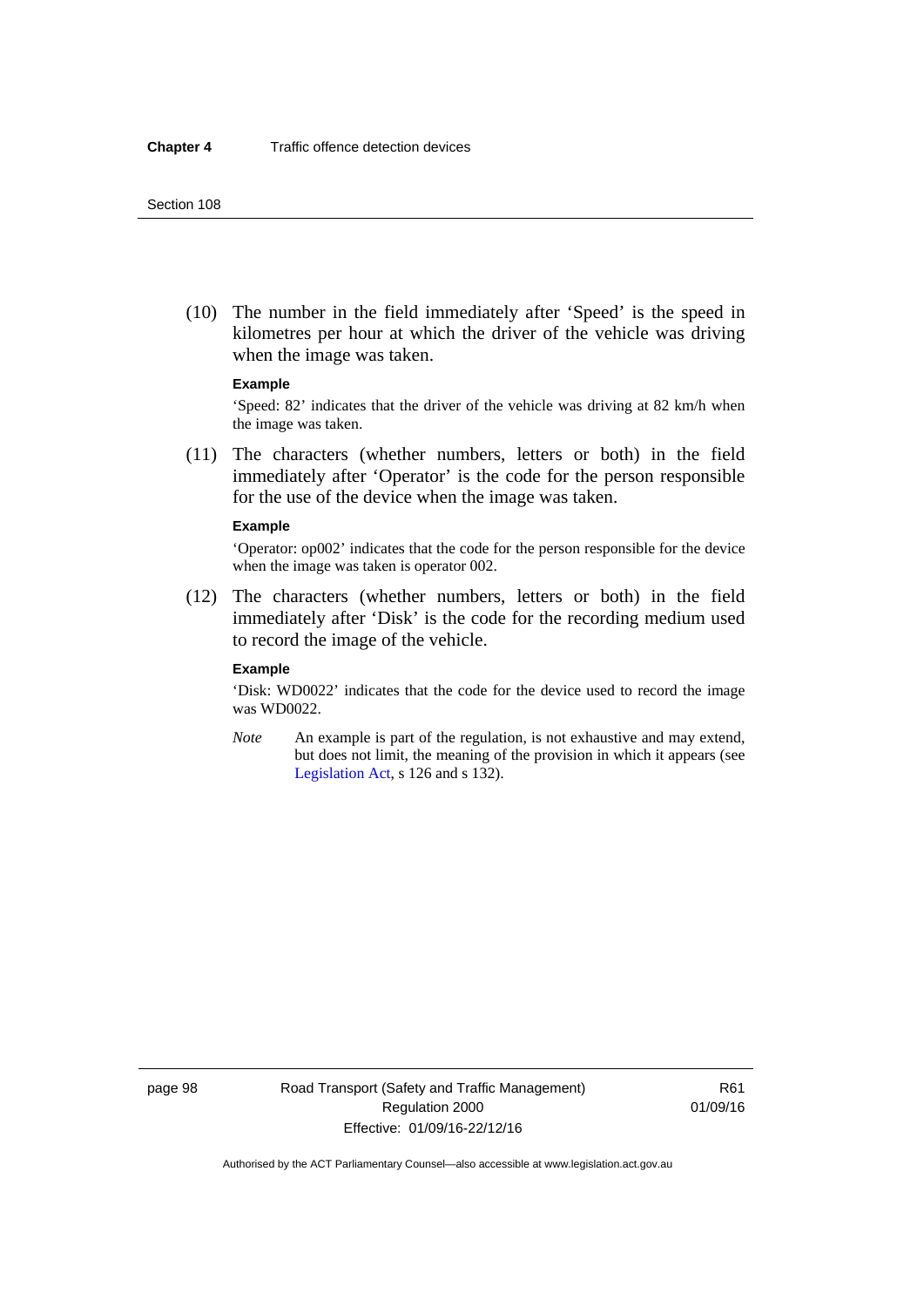# **Chapter 5 Miscellaneous**

# **109 Additional police powers—removing parked cars**

A police officer may, during a temporary obstruction or danger to traffic or in an emergency, direct the responsible person for or driver of a vehicle parked in any part of a pay parking area to remove the vehicle or, if no-one appears to be in charge of the vehicle, remove the vehicle.

# **110 Prohibition on car minding**

- (1) The chief police officer may, by written notice given to a person, prohibit the person from—
	- (a) parking, minding, caring for, or taking charge of any motor vehicle or trailer (other than a motor vehicle or trailer of which the person is the driver) on a road; or
	- (b) offering his or her services for any such purpose.
- (2) A person who is given a notice under subsection (1) must comply with the notice.

Maximum penalty: 20 penalty units.

- (3) This section does not authorise the chief police officer to prohibit the proprietor of a parking station or parking area—
	- (a) from parking, minding, caring for, or taking charge of a motor vehicle or trailer in or on the parking station or parking area; or
	- (b) from offering the proprietor's services for that purpose—
		- (i) whether by the display or publication of an advertisement in relation to the parking station or parking area or otherwise; and

page 99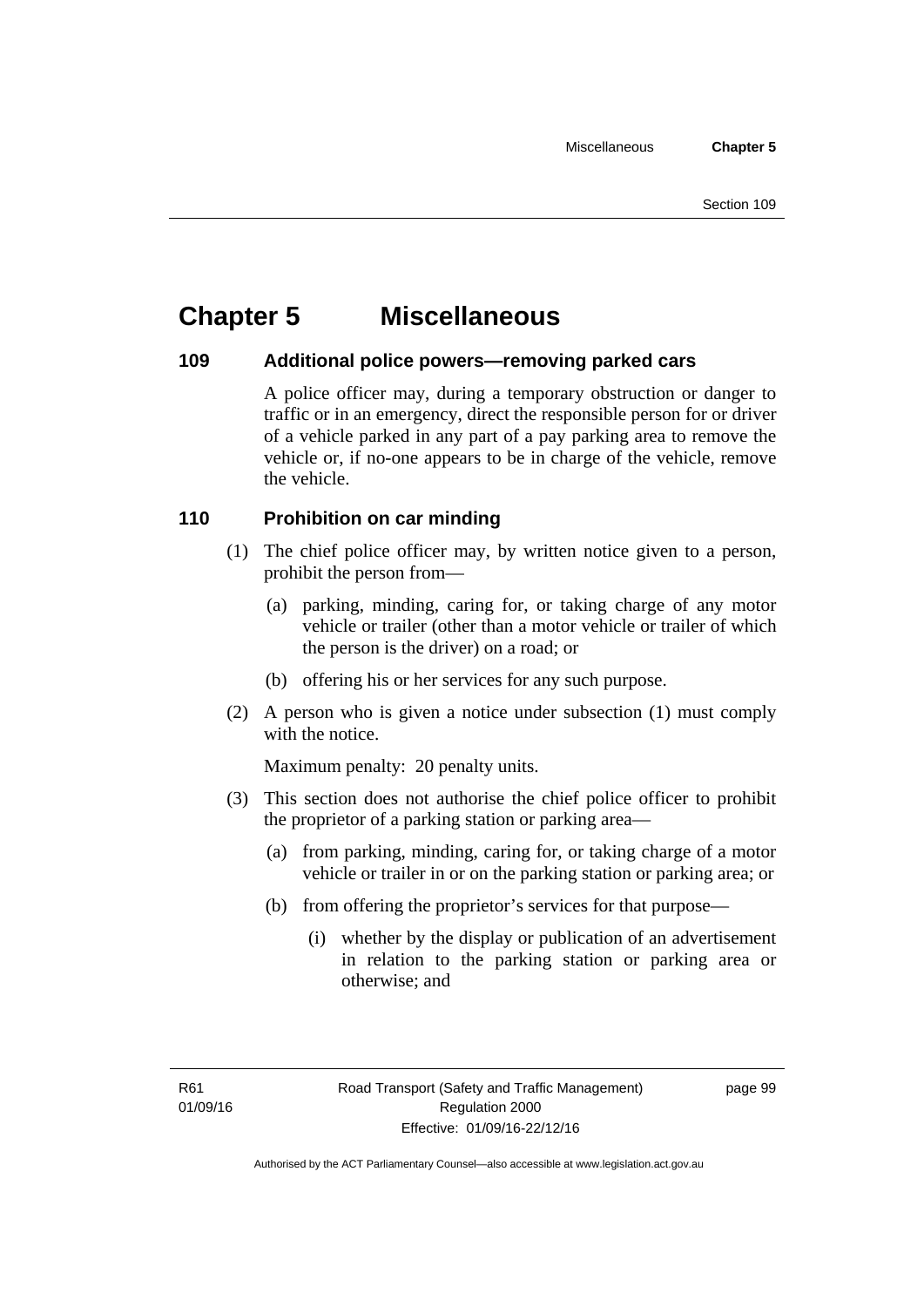(ii) whether the services are performed or offered to be performed by the proprietor or by an employee or agent of the proprietor.

# **111 Removal of unattended vehicles—Act, s 32 (1) (c)**

A police officer or authorised person may move an unattended vehicle from a road or road related area to a retention area if the vehicle is in—

- (a) a bus lane; or
- (b) a length of road to which a *clearway sign* applies; or
- (c) a transit lane.

# **112 Disposal of impounded vehicles—Act, s 10K**

- (1) This section applies to a vehicle impounded under the following provisions of the [Act:](http://www.legislation.act.gov.au/a/1999-80/default.asp)
	- (a) section 10A (Impounding of vehicles used for menacing driving on court order before conviction etc);
	- (b) section 10B (Impounding or forfeiture of vehicles on conviction etc for certain offences);
	- (c) section 10C (Powers of police officers to seize and impound vehicles used in committing certain offences).
- (2) If a person has not applied to the chief police officer for the release of the vehicle at the end of the period of impoundment, the chief police officer must, by notice served on the registered operator of the vehicle and every person who has a registered interest in the vehicle, warn them that the vehicle may be offered for sale if the vehicle is not removed from the place of impoundment within 28 days after the day of service of the notice.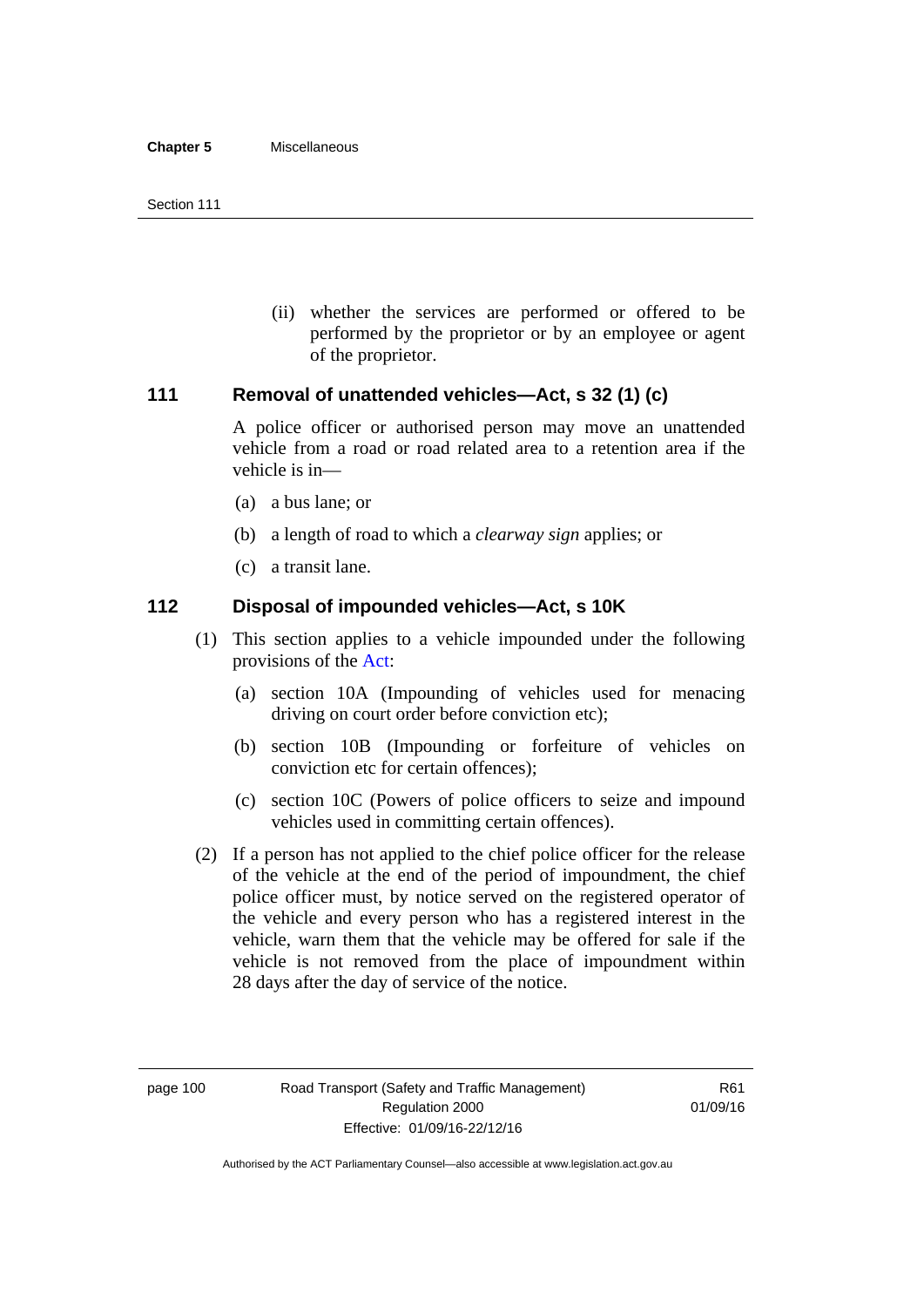- (3) The vehicle may be offered for sale, by public auction or public tender, if the vehicle is not removed within 28 days after service of the notice or, if more than 1 notice is served under subsection (2), the later of the notices.
- (4) A person may apply to the chief police officer for payment to the person of the balance of the proceeds of sale of a vehicle within 1 year after the vehicle is sold in accordance with subsection (3).
- (5) The balance of the proceeds of sale may be paid to the person if the person satisfies the chief police officer that—
	- (a) the person was lawfully entitled to possession of the vehicle immediately before its sale; and
	- (b) there was a reasonable excuse for the person's failure to obtain release of the vehicle before it was sold.
- (6) In this section:

*balance of the proceeds of sale*, of a vehicle, means the proceeds of the sale of the vehicle less—

- (a) any fee or other amount payable under the *[Road Transport](http://www.legislation.act.gov.au/a/1999-77)  [\(General\) Act 1999](http://www.legislation.act.gov.au/a/1999-77)* for the seizure, impounding and storage of the vehicle; and
- (b) the reasonable costs of or incidental to the sale.
- (7) An interest mentioned in subsection (6), definition of *balance of proceeds of sale* paragraph (a) or (b) is a statutory interest of a kind to which the *[Personal Property Securities Act 2009](http://www.comlaw.gov.au/Series/C2009A00130)* (Cwlth), section 73 (2) applies.

page 101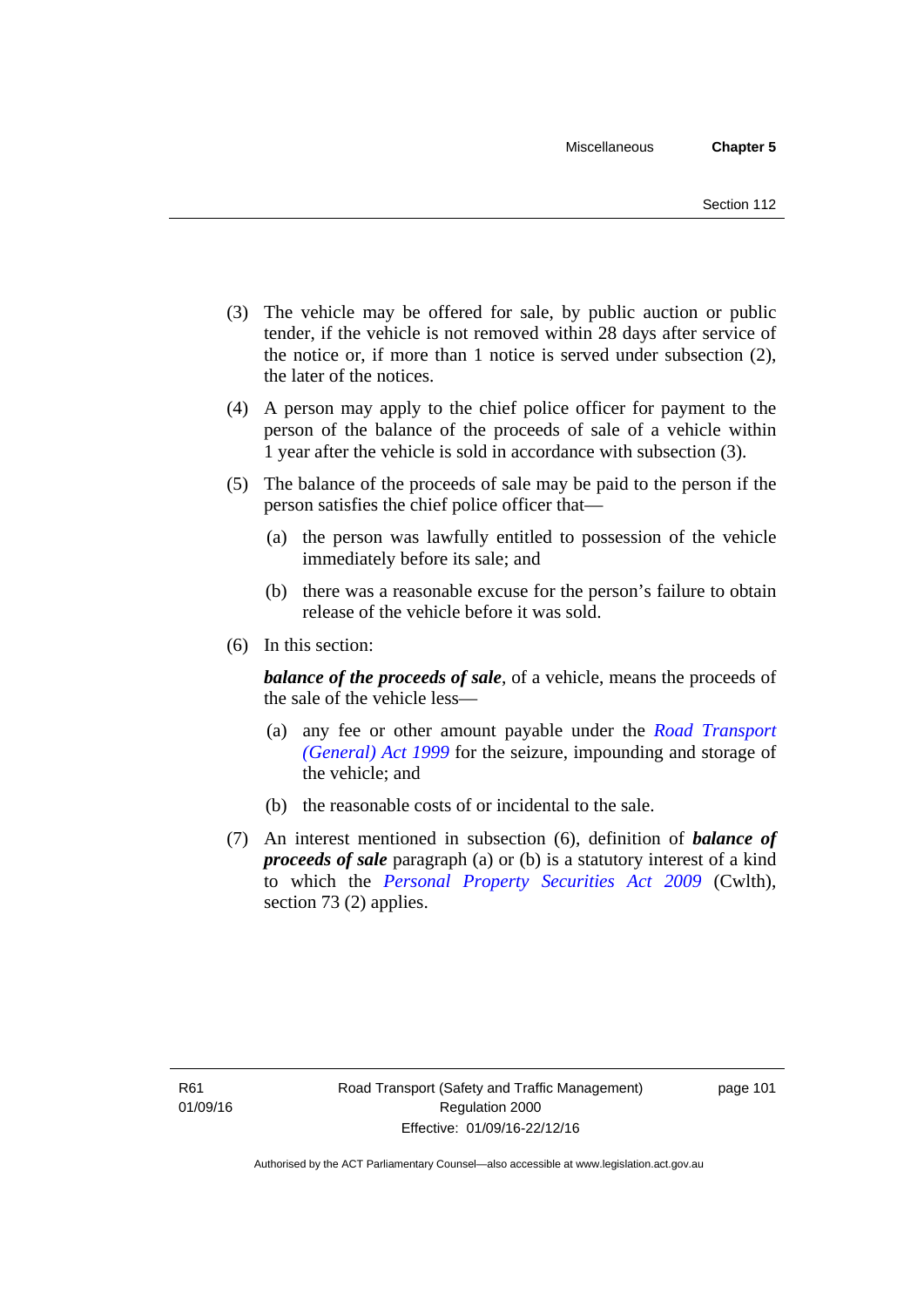#### **Chapter 5** Miscellaneous

# **112A Disposal of forfeited vehicles—Act, s 10K**

A vehicle that has been forfeited to the Territory under the [Act](http://www.legislation.act.gov.au/a/1999-80/default.asp), section 10B (Impounding or forfeiture of vehicles on conviction etc for certain offences) may be offered for sale by public auction or public tender.

# **113 Responsible person to inspect driver licence**

(1) Before permitting someone else to drive a motor vehicle, the responsible person for, or the person in charge of, the vehicle must require the person to produce his or her Australian driver licence or external driver licence and must inspect the licence.

Maximum penalty: 20 penalty units.

 (2) It is a defence to a prosecution of a person for an offence against subsection (1) if the person proves that the person had taken reasonable steps (other than those mentioned in the subsection) to ensure the person permitted to drive the motor vehicle was the holder of a current Australian driver licence or external driver licence.

# **114 Responsible person's consent**

The person in charge of a motor vehicle or trailer on a road must not, without reasonable excuse, permit anyone to use the vehicle without the consent of the responsible person for the vehicle.

Maximum penalty: 20 penalty units.

# **115 Standards for safe carriage of loads—Act, s 14 (2)**

The prescribed standards are the performance standards in the *[Load](http://www.ntc.gov.au/viewpage.aspx?documentid=862)  [Restraint Guide—Guidelines and Performance Standards for the](http://www.ntc.gov.au/viewpage.aspx?documentid=862)  [Safe Carriage of Loads on Road Vehicles](http://www.ntc.gov.au/viewpage.aspx?documentid=862)*, 2nd ed (2004) published by the National Transport Commission.

page 102 Road Transport (Safety and Traffic Management) Regulation 2000 Effective: 01/09/16-22/12/16

R61 01/09/16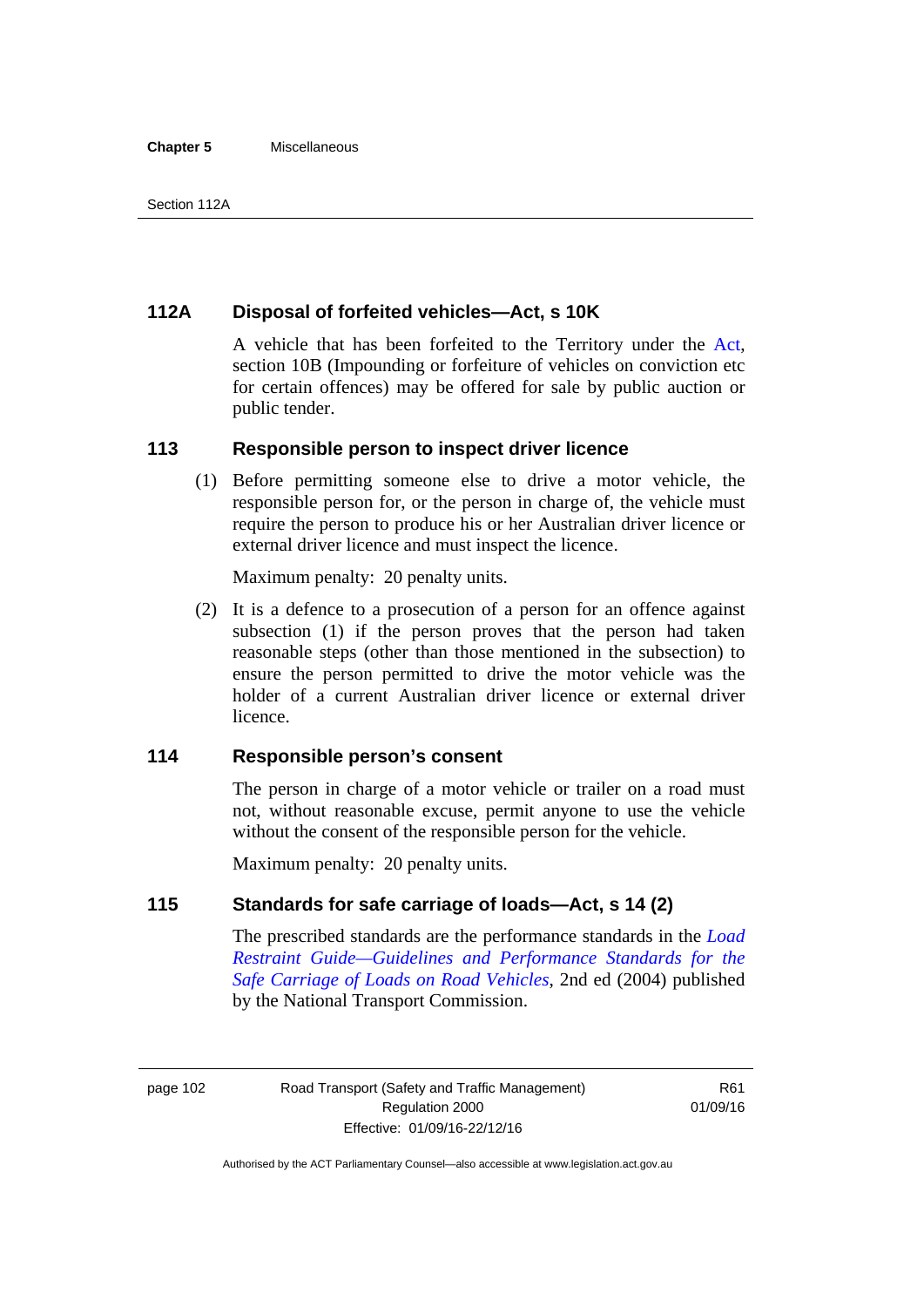# **116 Tracked vehicle—Act, dict, def** *vehicle***, par (b)**

- (1) Any tracked vehicle that is not used exclusively on a railway or tramway is prescribed.
- (2) In this section:

*tracked vehicle* means a vehicle that moves on wheels inside endless tracks.

**Example—tracked vehicle** 

bulldozer

*Note* An example is part of the regulation, is not exhaustive and may extend, but does not limit, the meaning of the provision in which it appears (see [Legislation Act,](http://www.legislation.act.gov.au/a/2001-14) s 126 and s 132).

# **117 Review of div 2.3.1A**

- (1) The Minister must review the operation of division 2.3.1A (Bicycle riders) as soon as practicable after the end of its 2nd year of operation.
- (2) The Minister must present a report of the review to the Legislative Assembly within 3 months after the day the review is started.
- (3) This section expires 2 years after the day it commences.

page 103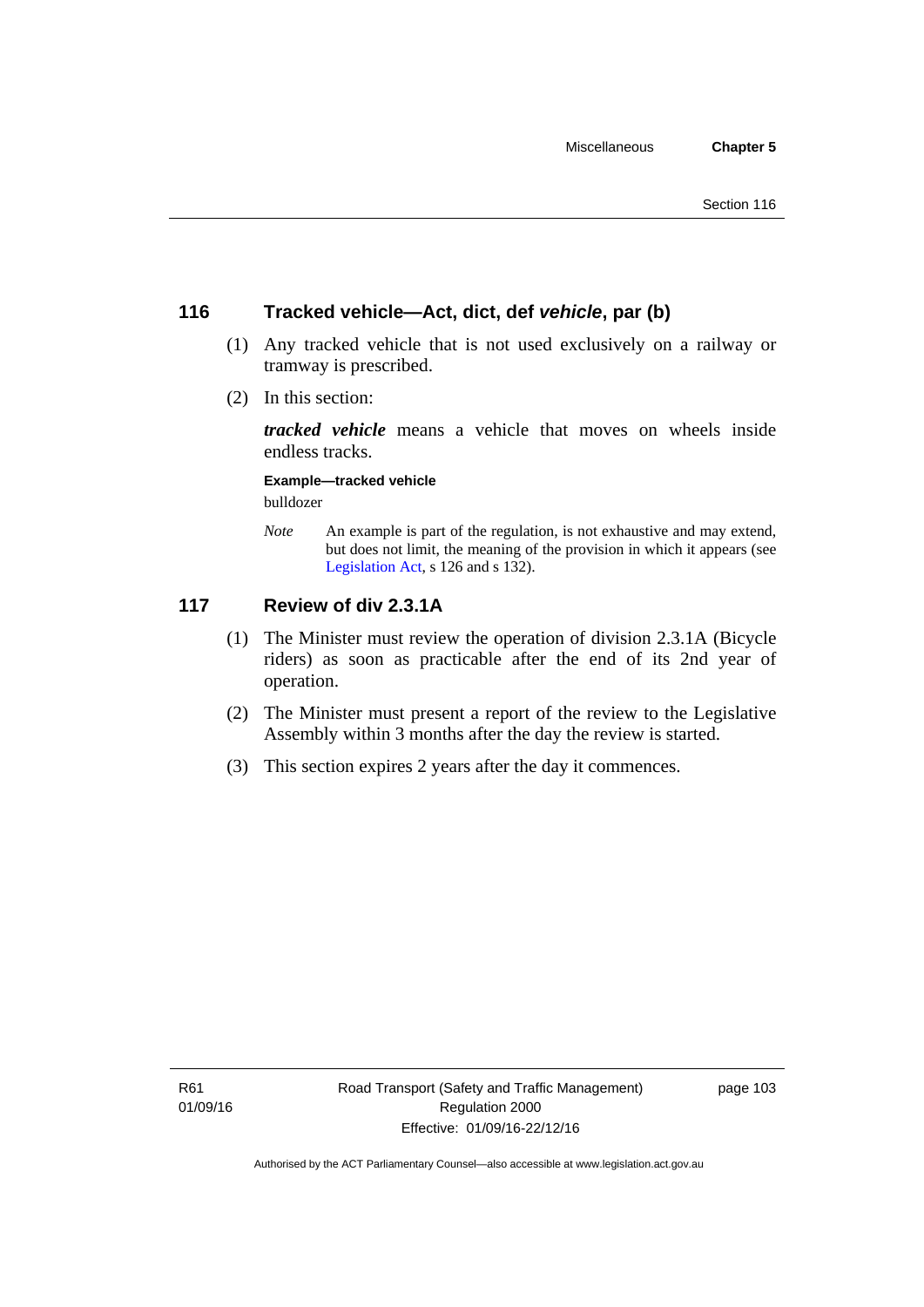**Dictionary** 

# **Dictionary**

(see s 3)

- *Note 1* The [Legislation Act](http://www.legislation.act.gov.au/a/2001-14) contains definitions and other provisions relevant to this regulation.
- *Note 2* For example, the [Legislation Act,](http://www.legislation.act.gov.au/a/2001-14) dict, pt 1, defines the following terms:
	- ambulance service
	- chief police officer
	- contravene
	- exercise
	- fire and rescue service
	- police officer
	- rural fire service
	- **SES**
	- territory plan
	- the Territory.

*Note 3* Terms used in this regulation have the same meaning that they have in the *[Road Transport \(Safety and Traffic Management\) Act 1999](http://www.legislation.act.gov.au/a/1999-80)* (see [Legislation Act,](http://www.legislation.act.gov.au/a/2001-14) s 148.) For example, the following terms are defined in the *[Road Transport \(Safety and Traffic Management\) Act 1999](http://www.legislation.act.gov.au/a/1999-80)*, dict:

- authorised person
- camera detection device (see s 23)
- indicated on
- registered interest
- road related area
- speed measuring device
- traffic offence detection device.

*Note 4* The *[Road Transport \(General\) Act 1999](http://www.legislation.act.gov.au/a/1999-77)* contains definitions relevant to this Regulation. For example, the following terms are defined in the *[Road Transport \(General\) Act 1999](http://www.legislation.act.gov.au/a/1999-77)*, dictionary:

- another jurisdiction
- bicycle
- combination

page 104 Road Transport (Safety and Traffic Management) Regulation 2000 Effective: 01/09/16-22/12/16

R61 01/09/16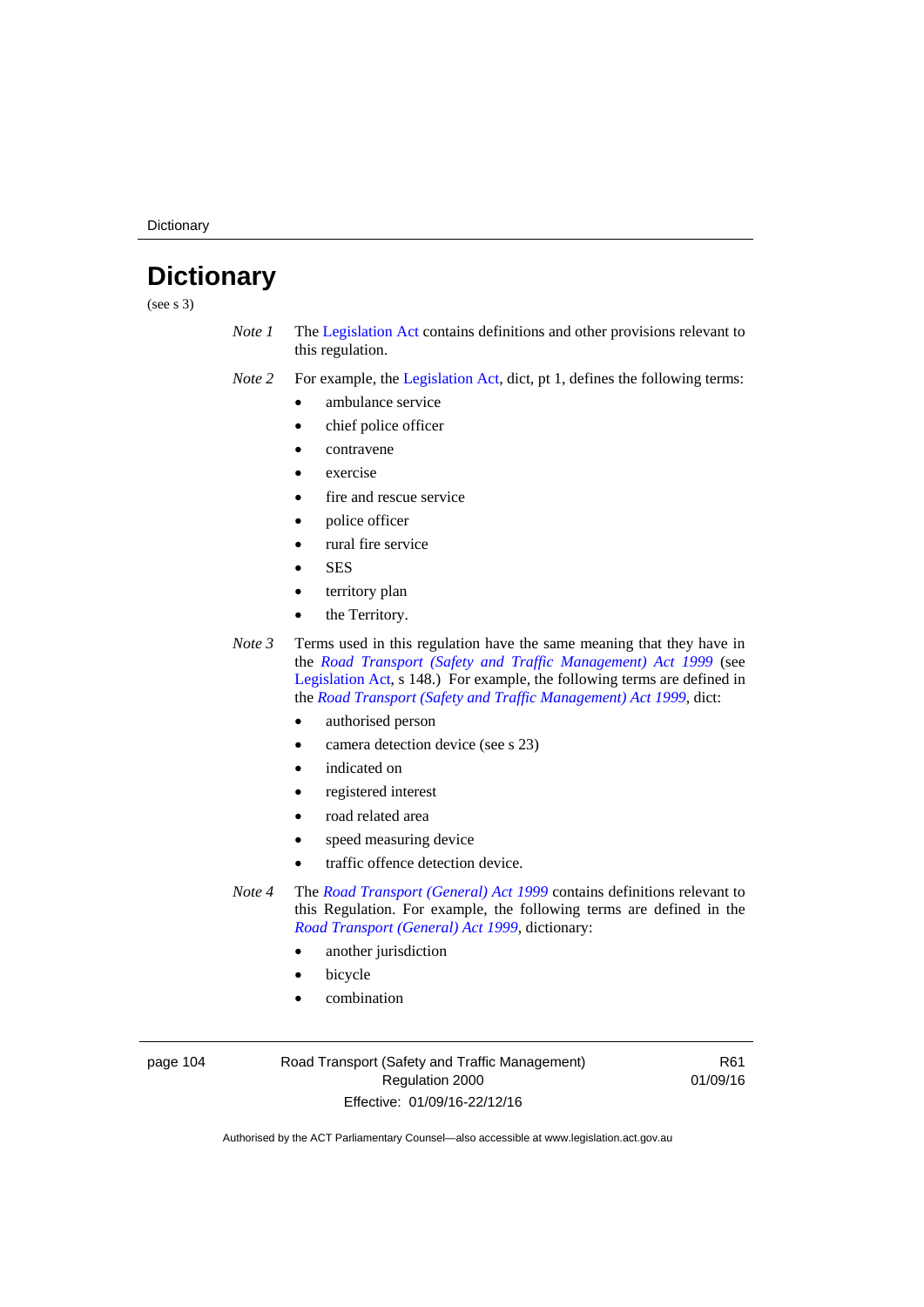- driver
- jurisdiction
- motor vehicle
- National Transport Commission
- ride
- road transport authority (or authority) (see s 16)
- road transport legislation (see s 6)
- taxi
- trailer
- use (in relation to a vehicle).

*approved child restraint* means a child restraint approved by the road transport authority under section 66 (1) (c).

*approved e-payment method*—see section 76AA.

*approved police speedometer*, for chapter 4 (Traffic offence detection devices)—see section 102.

*area*—see the [Australian Road Rules,](http://www.legislation.act.gov.au//ni/db_37271/default.asp) dictionary.

*area of operations*, for a parking authority, means the area of operations declared for the parking authority under section 75A.

*ARR* means [Australian Road Rules](http://www.legislation.act.gov.au//ni/db_37271/default.asp).

*articulated vehicle* means a motor vehicle with—

- (a) 2 rigid sections, each of which has wheels; and
- (b) the rear section pivoted on, and part of the rear section (other than a pole, drawbar or similar device, or an accessory of the motor vehicle) superimposed on, the front section.

*Australian driver licence*—see the *[Road Transport \(Driver](http://www.legislation.act.gov.au/a/1999-78)  [Licensing\) Act 1999](http://www.legislation.act.gov.au/a/1999-78)*, dictionary.

*Australian Road Rules*—see section 5.

R61 01/09/16 page 105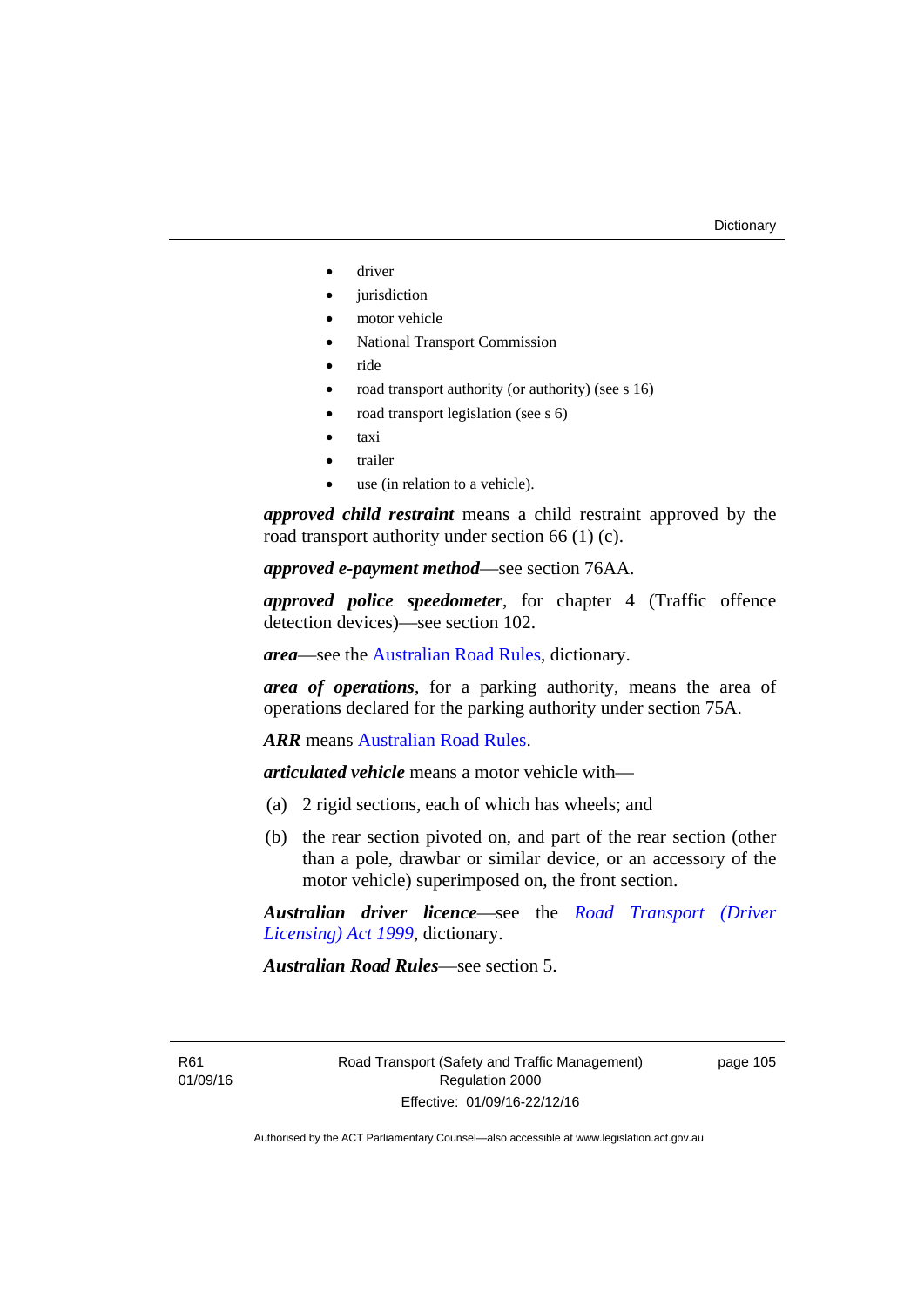*axle group*—see the *[Road Transport \(Vehicle Registration\)](http://www.legislation.act.gov.au/sl/2000-12)  [Regulation 2000](http://www.legislation.act.gov.au/sl/2000-12)*, dictionary.

*B-double*—see the *[Road Transport \(Vehicle Registration\)](http://www.legislation.act.gov.au/sl/2000-12)  [Regulation 2000](http://www.legislation.act.gov.au/sl/2000-12)*, dictionary.

**built-up area**, in relation to a length of road—see the Australian [Road Rules,](http://www.legislation.act.gov.au//ni/db_37271/default.asp) dictionary.

*bus*—see the [Australian Road Rules,](http://www.legislation.act.gov.au//ni/db_37271/default.asp) dictionary.

*bus lane*—see the [Australian Road Rules](http://www.legislation.act.gov.au//ni/db_37271/default.asp), rule 154.

*camera detection device*—see the [Act](http://www.legislation.act.gov.au/a/1999-80/default.asp), section 23 (1) (Use of camera detection devices).

*centre of the road*—see the [Australian Road Rules](http://www.legislation.act.gov.au//ni/db_37271/default.asp), dictionary.

*clearway sign*—see the [Australian Road Rules,](http://www.legislation.act.gov.au//ni/db_37271/default.asp) schedule 2, rule 314, rule 315 and rule 316.

*controlled parking hours*, in relation to a pay parking space, means the periods (as indicated by information on or with traffic signs applying to the space) when a vehicle may not be parked in the space unless the relevant parking fee has been paid.

*converter dolly*—see the *[Road Transport \(Vehicle Registration\)](http://www.legislation.act.gov.au/sl/2000-12)  [Regulation 2000](http://www.legislation.act.gov.au/sl/2000-12)*, dictionary.

*crash*—see the [Australian Road Rules](http://www.legislation.act.gov.au//ni/db_37271/default.asp), dictionary.

*demand responsive service vehicle*—see the *[Road Transport](http://www.legislation.act.gov.au/a/2001-62)  [\(Public Passenger Services\) Act 2001](http://www.legislation.act.gov.au/a/2001-62)*, section 81.

*digital camera detection device*, for chapter 4 (Traffic offence detection devices)—see section 102.

*dog trailer*—see the *[Road Transport \(Vehicle Registration\)](http://www.legislation.act.gov.au/sl/2000-12)  [Regulation 2000](http://www.legislation.act.gov.au/sl/2000-12)*, dictionary.

*do not overtake turning vehicle sign*—see the [Australian Road](http://www.legislation.act.gov.au//ni/db_37271/default.asp)  [Rules](http://www.legislation.act.gov.au//ni/db_37271/default.asp), schedule 4, rule 319 and rule 320.

page 106 Road Transport (Safety and Traffic Management) Regulation 2000 Effective: 01/09/16-22/12/16

R61 01/09/16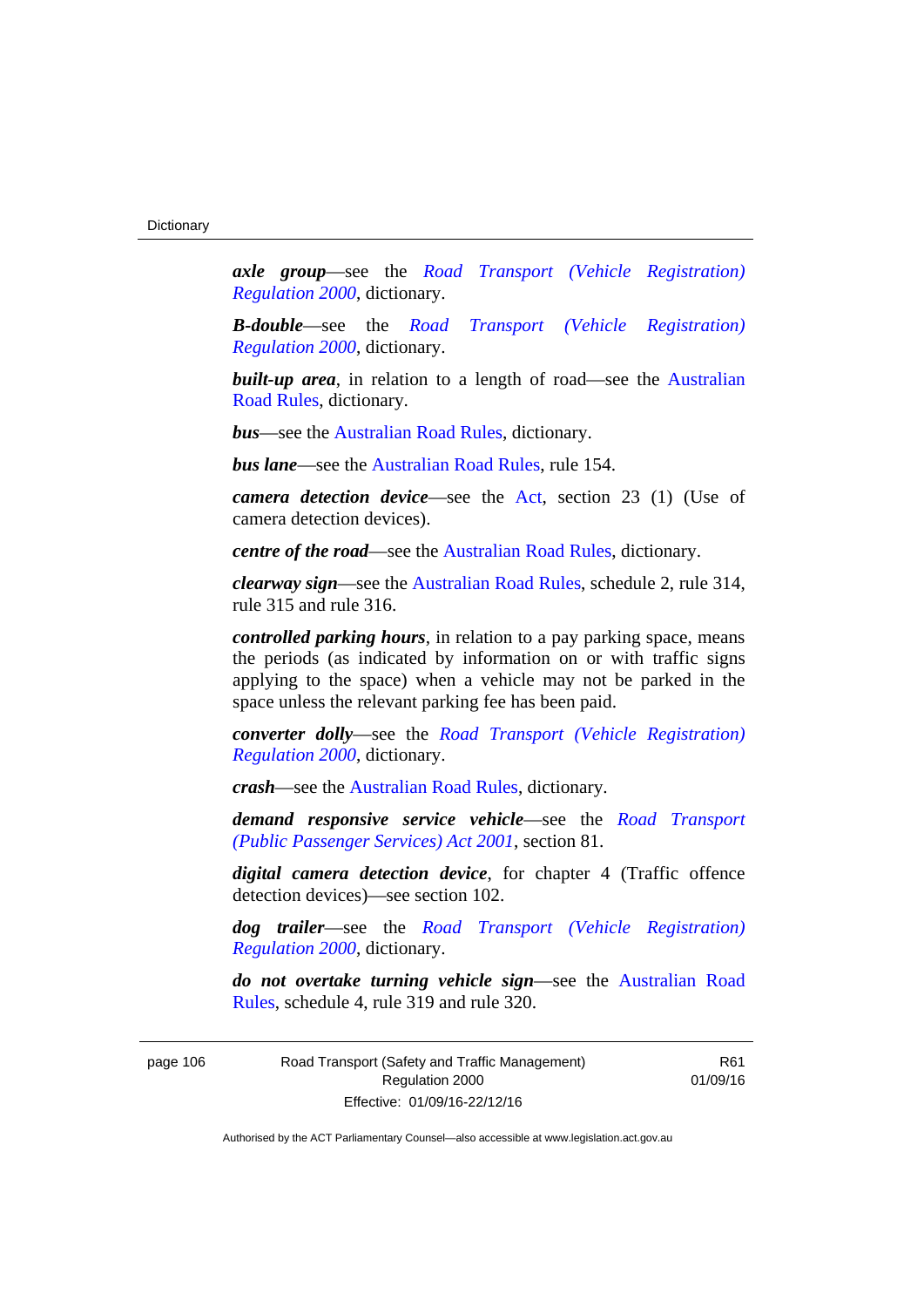*drawbar*—see the *[Road Transport \(Vehicle Registration\)](http://www.legislation.act.gov.au/sl/2000-12)  [Regulation 2000](http://www.legislation.act.gov.au/sl/2000-12)*, dictionary.

*driver's vehicle*, for a driver*—*see the [Australian Road Rules](http://www.legislation.act.gov.au//ni/db_37271/default.asp), dictionary.

*emergency stopping lane—see the [Australian Road Rules](http://www.legislation.act.gov.au//ni/db_37271/default.asp), rule 95.* 

*emergency vehicle* means any vehicle driven by a person who is—

- (a) an emergency worker; and
- (b) driving the vehicle in the course of his or her duties as an emergency worker.

*emergency worker*—see section 33 (1).

*external driver licence*—see the *[Road Transport \(Driver Licensing\)](http://www.legislation.act.gov.au/a/1999-78)  [Act 1999](http://www.legislation.act.gov.au/a/1999-78)*, dictionary.

*fixed camera detection device*, for chapter 4 (Traffic offence detection devices)—see section 102.

*footpath*—see the [Australian Road Rules](http://www.legislation.act.gov.au//ni/db_37271/default.asp), dictionary.

*give way*—see the [Australian Road Rules](http://www.legislation.act.gov.au//ni/db_37271/default.asp), dictionary.

*GVM*—see the *[Road Transport \(Vehicle Registration\) Act 1999](http://www.legislation.act.gov.au/a/1999-81)*, dictionary.

*heavy vehicle*, for division 3.1.3 (Heavy vehicle parking)—see section 82.

*hire car*—see the *[Road Transport \(Public Passenger Services\)](http://www.legislation.act.gov.au/a/2001-62)  [Act 2001](http://www.legislation.act.gov.au/a/2001-62)*, section 67.

*implement*—see the *[Road Transport \(Vehicle Registration\)](http://www.legislation.act.gov.au/sl/2000-12)  [Regulation 2000](http://www.legislation.act.gov.au/sl/2000-12)*, dictionary.

*land adjoining residential land*, for division 3.1.3 (Heavy vehicle parking)—see section 82.

R61 01/09/16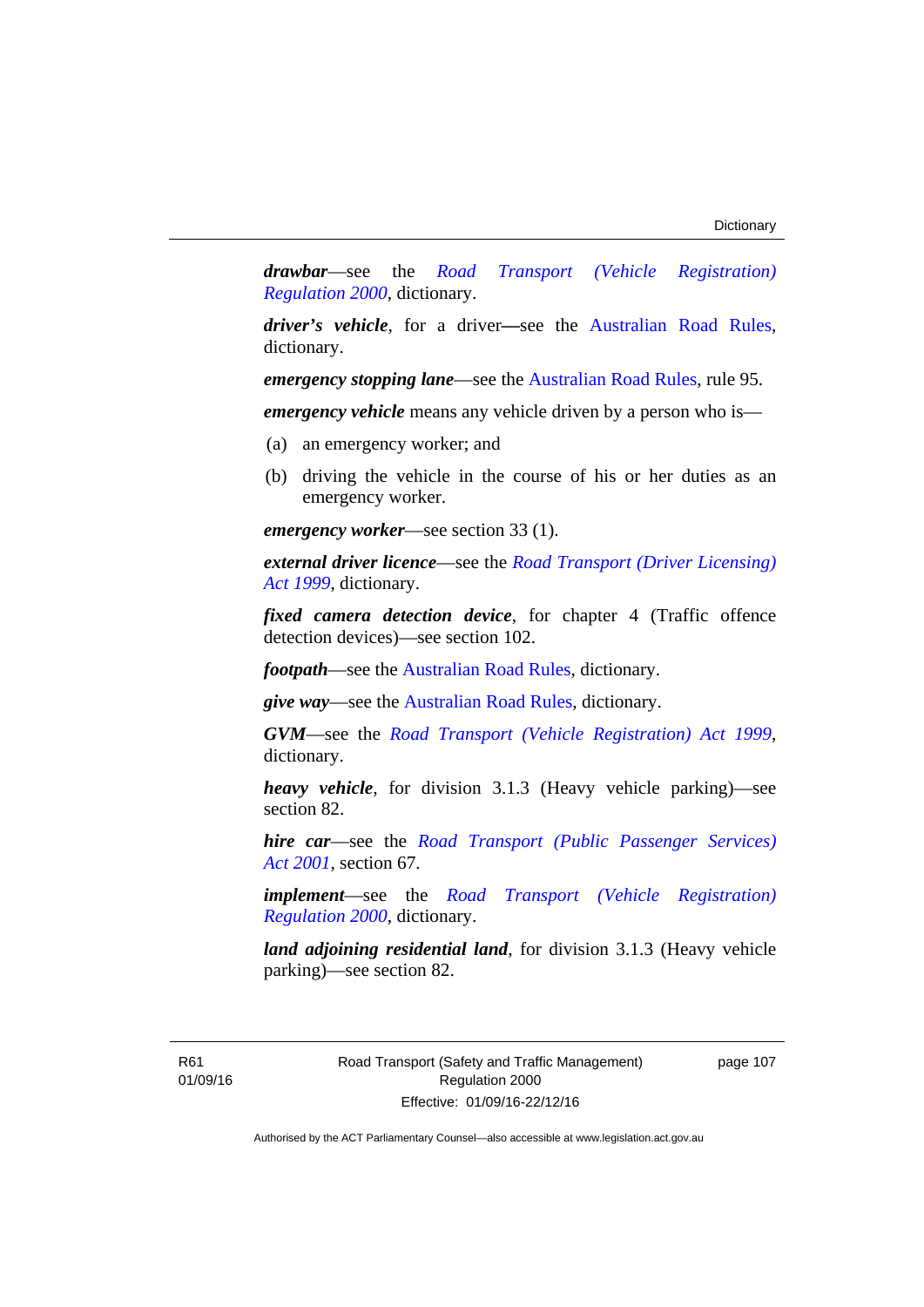*laser speed measuring device*, for chapter 4 (Traffic offence detection devices)—see section 102.

*length*, of road—see the [Australian Road Rules](http://www.legislation.act.gov.au//ni/db_37271/default.asp), dictionary.

*lift and tow trailer* means a trailer consisting of an axle group and a drawbar designed to support 1 axle group of a vehicle under tow.

*loading zone*—see the [Australian Road Rules,](http://www.legislation.act.gov.au//ni/db_37271/default.asp) rule 179.

*marked foot crossing*—see the [Australian Road Rules,](http://www.legislation.act.gov.au//ni/db_37271/default.asp) dictionary.

*metered parking area* means a length of road or area that is set aside as a metered parking area in accordance with section 73.

*metered parking scheme* means a metered parking scheme under division 3.1.1.

*metered parking sign* means a *permissive parking sign* with the word 'meter' on or with the sign.

*metered parking space* means an area that is a metered parking space mentioned in section 75.

*mobility parking scheme authority* means an authority issued under section 101.

*motorbike*—see the [Australian Road Rules,](http://www.legislation.act.gov.au//ni/db_37271/default.asp) dictionary, definition of *motor bike*.

*multi-space parking meter* means a parking meter that applies to 2 or more metered parking spaces.

*nature strip*—see the [Australian Road Rules](http://www.legislation.act.gov.au//ni/db_37271/default.asp), dictionary.

*night*—see the [Australian Road Rules,](http://www.legislation.act.gov.au//ni/db_37271/default.asp) dictionary.

*no parking sign*—see the [Australian Road Rules](http://www.legislation.act.gov.au//ni/db_37271/default.asp), schedule 2, schedule 3, rule 314, rule 315 and rule 316.

*no trucks sign*—see the [Australian Road Rules,](http://www.legislation.act.gov.au//ni/db_37271/default.asp) schedule 2, rule 314, rule 315 and rule 316.

page 108 Road Transport (Safety and Traffic Management) Regulation 2000 Effective: 01/09/16-22/12/16

R61 01/09/16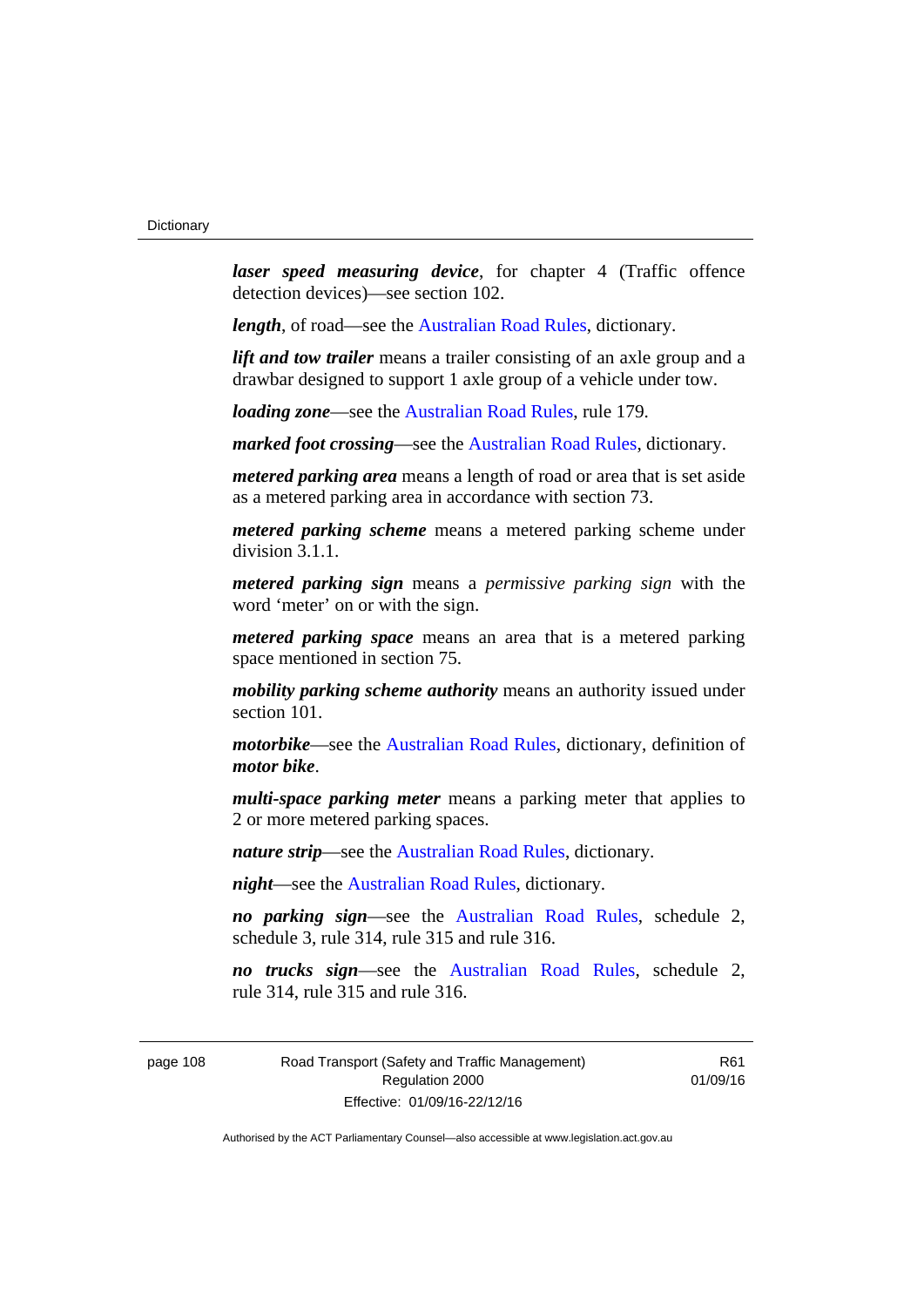*oncoming vehicle*, for a driver—see the [Australian Road Rules](http://www.legislation.act.gov.au//ni/db_37271/default.asp), dictionary.

*park*—see section 3B.

*parking authority* means a person declared to be a parking authority under section 75A.

*parking authority guidelines*—see section 75B (1).

*parking bay*—see the [Australian Road Rules,](http://www.legislation.act.gov.au//ni/db_37271/default.asp) dictionary.

*parking control sign*—see the [Australian Road Rules](http://www.legislation.act.gov.au//ni/db_37271/default.asp), dictionary.

*parking meter* means a device designed to indicate, or capable of indicating, whether the relevant parking fee for the parking of a vehicle in a metered parking space has been paid, and includes the stand on which the device is erected.

*parking meter hood* means a hood or other cover designed to be fitted to a parking meter and to cover the part of the meter that would normally display a sign with the word 'expired' when the meter is not in operation.

*parking permit* means a parking permit issued under section 100.

*parking ticket* means a ticket issued by the road transport authority or a parking authority (by means of a parking ticket machine) for display in or on a vehicle as evidence of the prepayment of a parking fee.

*parking ticket machine* means a device designed to issue parking tickets, and includes the stand on which the device is erected.

*pay parking area* means a metered parking area or ticket parking area.

*pay parking device* means a parking meter or parking ticket machine.

*pay parking scheme* means a metered parking scheme or ticket parking scheme.

Road Transport (Safety and Traffic Management) Regulation 2000 Effective: 01/09/16-22/12/16

page 109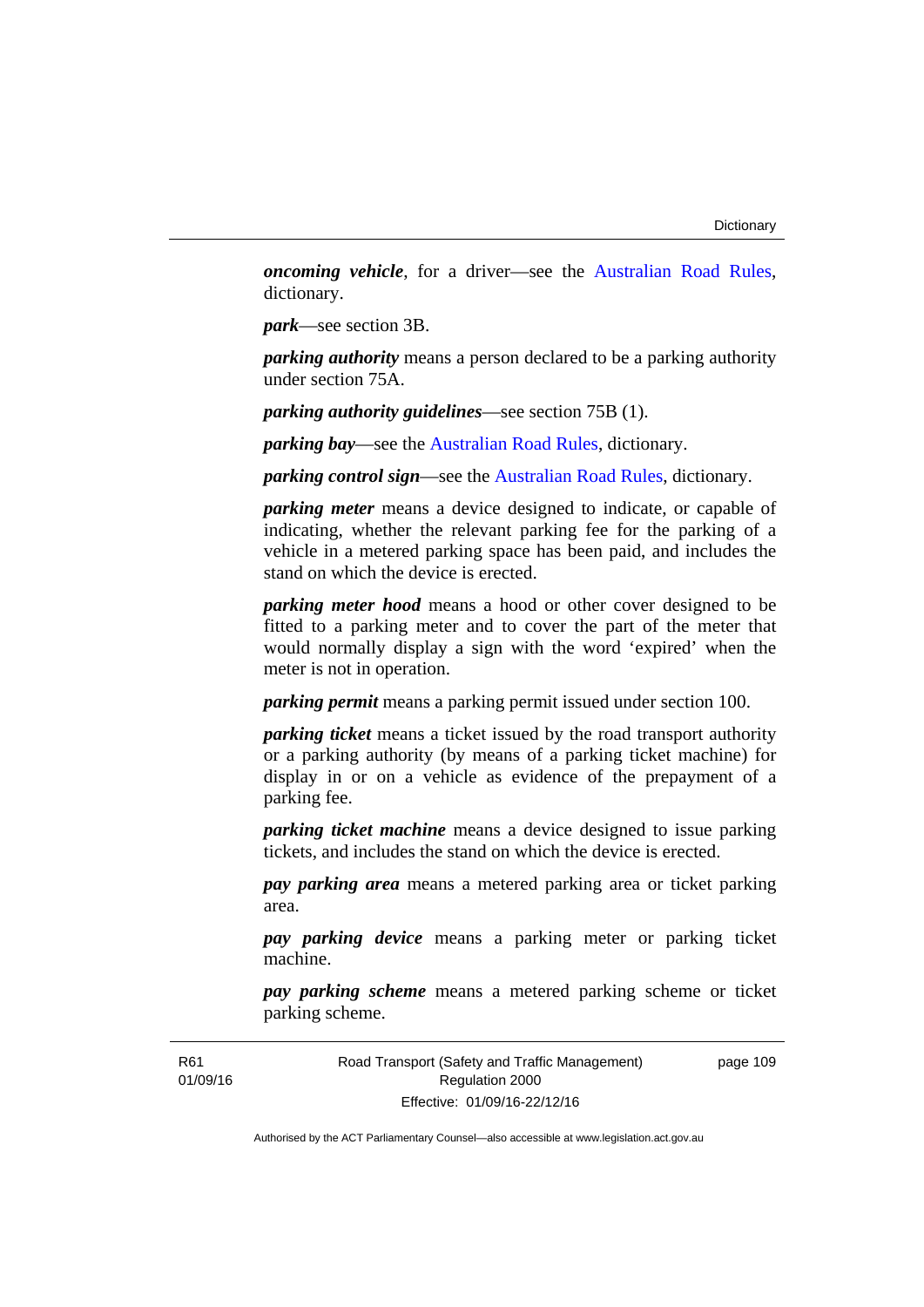*pay parking sign* means a metered parking sign or ticket parking sign.

*pay parking space* means a metered parking space or ticket parking space.

*pedestrian***—see the [Australian Road Rules](http://www.legislation.act.gov.au//ni/db_37271/default.asp)**, rule 18.

*permissive parking sign*—see the [Australian Road Rules](http://www.legislation.act.gov.au//ni/db_37271/default.asp), schedule 2, schedule 3, rule 314, rule 315 and rule 316.

*person with a disability* means a person—

- (a) who cannot walk because of permanent or temporary loss of the use of 1 or both legs or another permanent medical or physical condition; or
- (b) whose physical condition is detrimentally affected by walking 100m; or
- (c) who needs to use a walking frame, crutches, callipers, a scooter, a wheelchair or a similar mobility aid.

*piezo strip speed measuring device*, for chapter 4 (Traffic offence detection devices)—see section 102.

*police vehicle* means any vehicle driven by a person who is—

- (a) a police officer; and
- (b) driving the vehicle in the course of his or her duties as a police officer.

*postal vehicle*—see the [Australian Road Rules,](http://www.legislation.act.gov.au//ni/db_37271/default.asp) dictionary.

*premises* includes land.

*prime mover*—see the *[Road Transport \(Vehicle Registration\)](http://www.legislation.act.gov.au/sl/2000-12)  [Regulation 2000](http://www.legislation.act.gov.au/sl/2000-12)*, dictionary.

*public bus*—see the *[Road Transport \(Public Passenger Services\)](http://www.legislation.act.gov.au/a/2001-62)  [Act 2001](http://www.legislation.act.gov.au/a/2001-62)*, dictionary.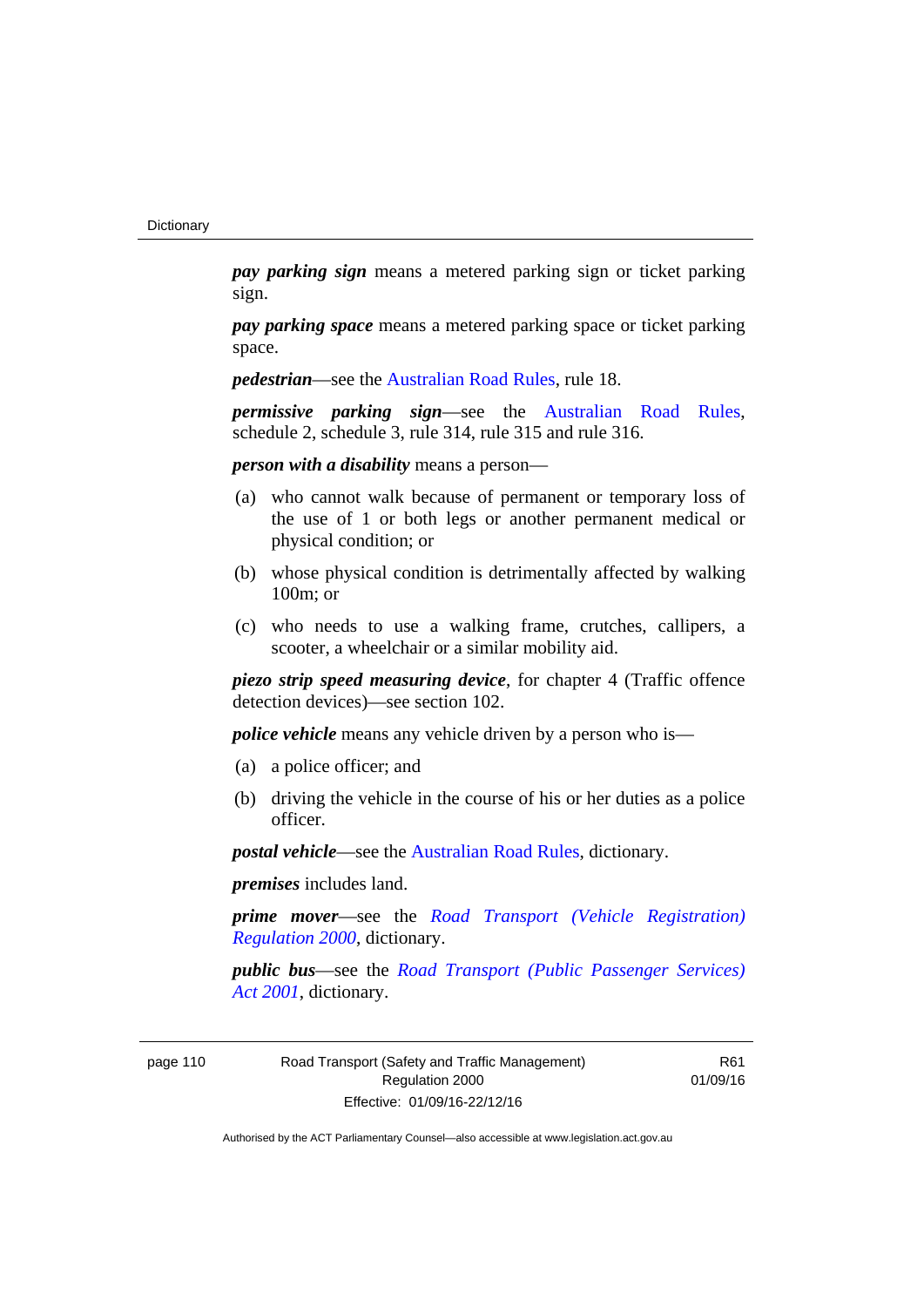*radar speed measuring device*, for chapter 4 (Traffic offence detection devices)—see section 102.

*recording medium*, for chapter 4 (Traffic offence detection devices)—see section 107B (1).

*red traffic arrow*—see the [Australian Road Rules,](http://www.legislation.act.gov.au//ni/db_37271/default.asp) dictionary.

*red traffic light*—see the [Australian Road Rules](http://www.legislation.act.gov.au//ni/db_37271/default.asp), dictionary.

*registered operator*—see the *[Road Transport \(Vehicle Registration\)](http://www.legislation.act.gov.au/a/1999-81)  [Act 1999](http://www.legislation.act.gov.au/a/1999-81)*, dictionary.

*relevant parking fee*, for parking a vehicle in a pay parking space, means the fee for parking the vehicle in the space, for the day and time when the vehicle is parked in the space, as indicated on or with the parking meter or parking ticket machine applying to the space.

*residential land*, for division 3.1.3 (Heavy vehicle parking)—see section 82.

*rider*—see the [Australian Road Rules,](http://www.legislation.act.gov.au//ni/db_37271/default.asp) rule 17.

*rideshare vehicle*—see the *[Road Transport \(Public Passenger](http://www.legislation.act.gov.au/a/2001-62)  [Services\) Act 2001](http://www.legislation.act.gov.au/a/2001-62)*, section 60A.

*road*—see section 3A.

*road marking*—see the [Australian Road Rules](http://www.legislation.act.gov.au//ni/db_37271/default.asp), dictionary.

*road train*—see the *[Road Transport \(Vehicle Registration\)](http://www.legislation.act.gov.au/sl/2000-12)  [Regulation 2000](http://www.legislation.act.gov.au/sl/2000-12)*, dictionary.

*road user*—see the [Australian Road Rules,](http://www.legislation.act.gov.au//ni/db_37271/default.asp) rule 14.

*security checksum*, for chapter 4 (Traffic offence detection devices)—see section 102.

*semitrailer*—see the *[Road Transport \(Vehicle Registration\)](http://www.legislation.act.gov.au/sl/2000-12)  [Regulation 2000](http://www.legislation.act.gov.au/sl/2000-12)*, dictionary.

*stock truck*, for division 3.1.3 (Heavy vehicle parking)—see section 82.

R61 01/09/16 Road Transport (Safety and Traffic Management) Regulation 2000 Effective: 01/09/16-22/12/16

page 111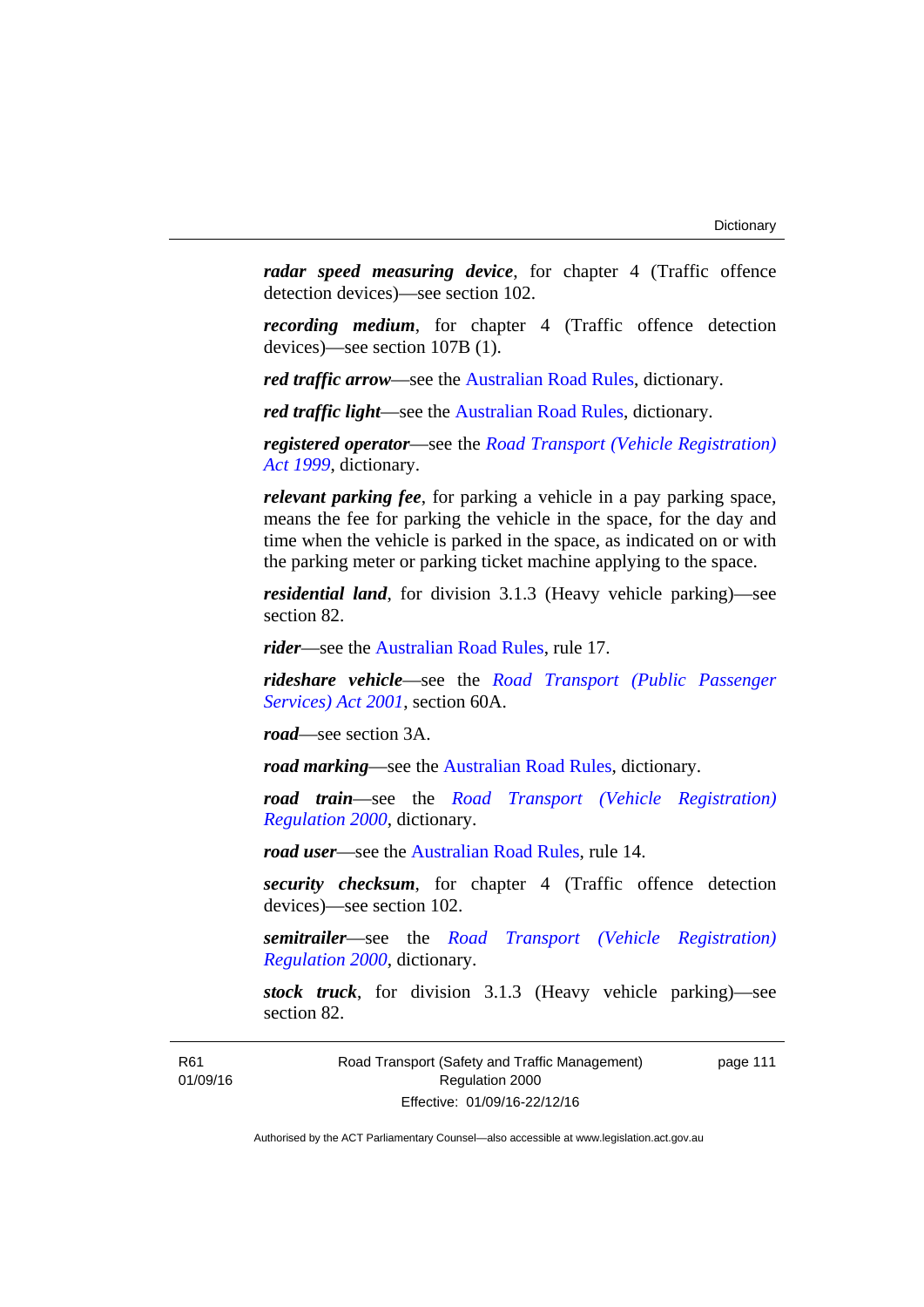*stop*—see section 3B.

*testing authority*, for chapter 4 (Traffic offence detection devices) see section 102.

*ticket parking area*—

- (a) means a length of road or area that is set aside as a ticket parking area under section 76 (2) (a) or section 76A (2) (a); but
- (b) does not include a length of road or area that, under section 77 (2), is not taken to be included in the length of road or area set aside.

*ticket parking scheme* means a ticket parking scheme under division 3.1.2.

*ticket parking sign* means a *permissive parking sign* with the word 'ticket' on or with the sign.

*ticket parking space* means a ticket parking space under section 78.

*tow truck*—see the *[Road Transport \(Vehicle Registration\)](http://www.legislation.act.gov.au/sl/2000-12)  [Regulation 2000](http://www.legislation.act.gov.au/sl/2000-12)*, dictionary.

*towing attachment* means a device fitted to a vehicle to which the drawbar of a trailer may be attached.

*tractor*—see the *[Road Transport \(Vehicle Registration\) Regulation](http://www.legislation.act.gov.au/sl/2000-12)  [2000](http://www.legislation.act.gov.au/sl/2000-12)*, dictionary.

*traffic control device*—see the [Australian Road Rules](http://www.legislation.act.gov.au//ni/db_37271/default.asp), dictionary.

*traffic-related item*—see the [Australian Road Rules,](http://www.legislation.act.gov.au//ni/db_37271/default.asp) dictionary.

*traffic sign*—see the [Australian Road Rules](http://www.legislation.act.gov.au//ni/db_37271/default.asp), dictionary.

*traffic signals*—see the [Australian Road Rules](http://www.legislation.act.gov.au//ni/db_37271/default.asp), dictionary.

*transit lane*—see the [Australian Road Rules,](http://www.legislation.act.gov.au//ni/db_37271/default.asp) rule 156.

*truck lane*—see the [Australian Road Rules,](http://www.legislation.act.gov.au//ni/db_37271/default.asp) rule 157.

*vehicle*—see the [Australian Road Rules](http://www.legislation.act.gov.au//ni/db_37271/default.asp), rule 15.

page 112 Road Transport (Safety and Traffic Management) Regulation 2000 Effective: 01/09/16-22/12/16

R61 01/09/16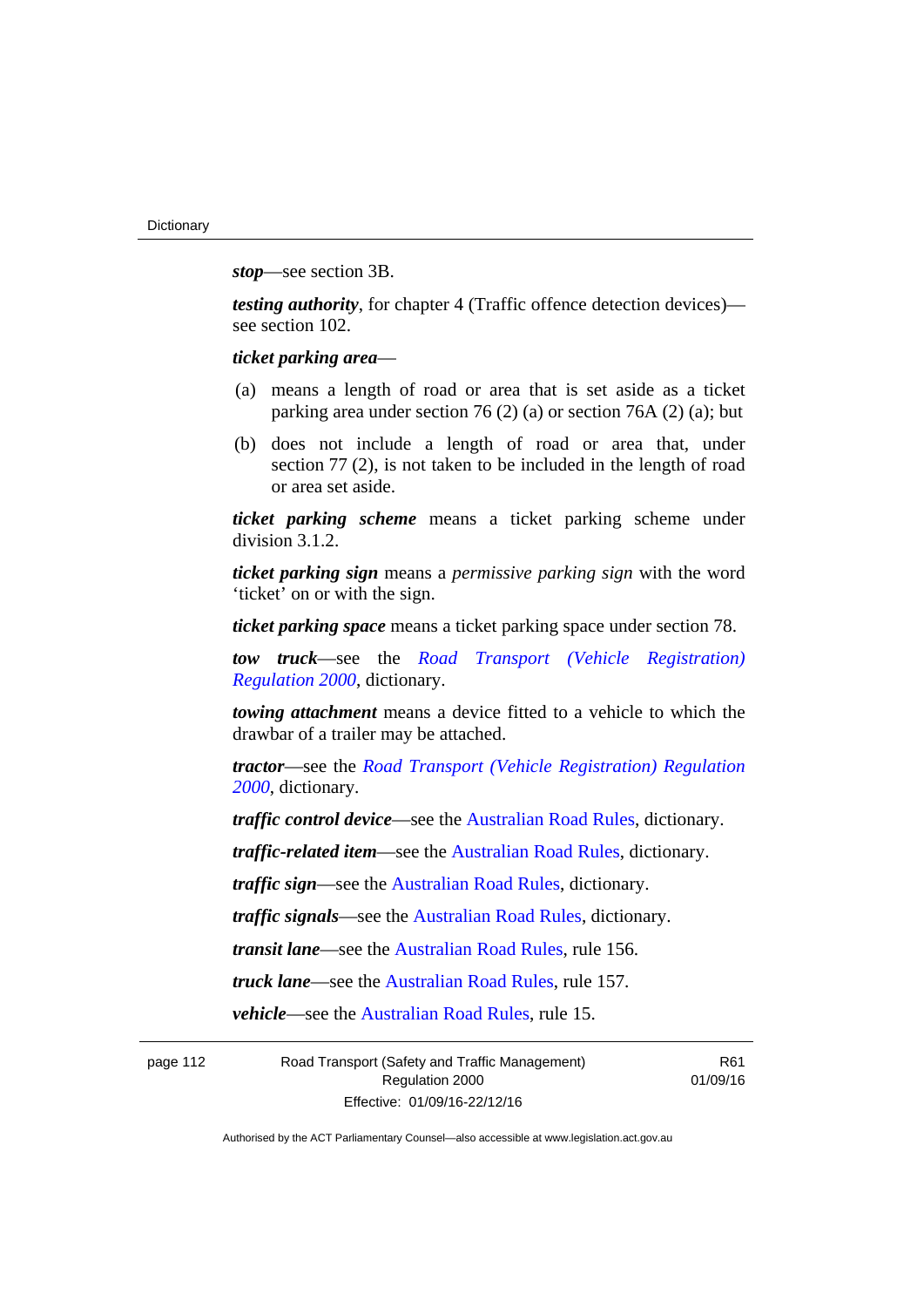*wheeled recreational device*—see the [Australian Road Rules](http://www.legislation.act.gov.au//ni/db_37271/default.asp), dictionary.

*wheeled toy*—see the [Australian Road Rules](http://www.legislation.act.gov.au//ni/db_37271/default.asp), dictionary.

*with*, for information about the application of a traffic control device—see the [Australian Road Rules](http://www.legislation.act.gov.au//ni/db_37271/default.asp), dictionary.

R61 01/09/16 Road Transport (Safety and Traffic Management) Regulation 2000 Effective: 01/09/16-22/12/16

page 113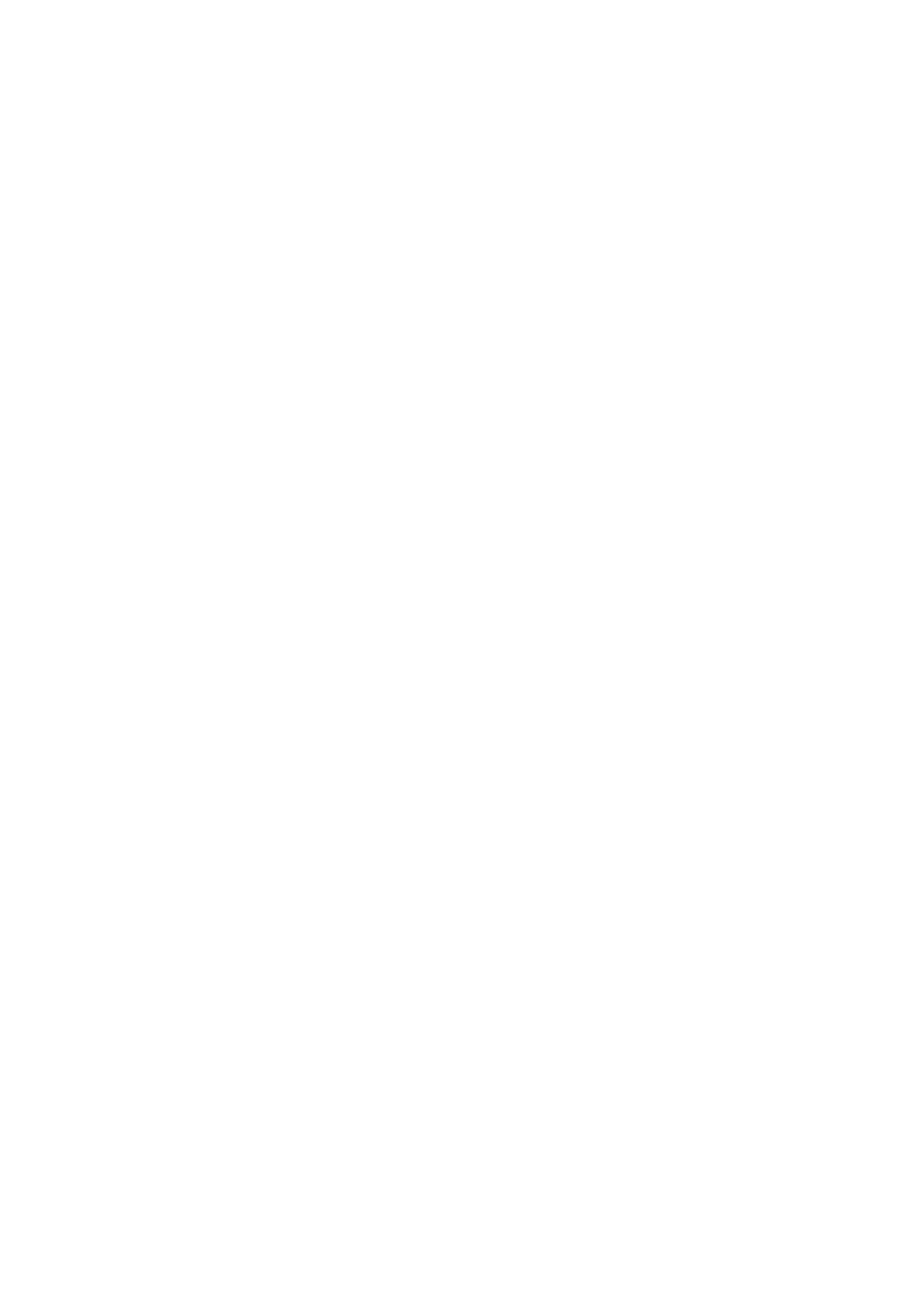1 About the endnotes

# **Endnotes**

# **1 About the endnotes**

Amending and modifying laws are annotated in the legislation history and the amendment history. Current modifications are not included in the republished law but are set out in the endnotes.

Not all editorial amendments made under the *[Legislation Act 2001](http://www.legislation.act.gov.au/a/2001-14)*, part 11.3 are annotated in the amendment history. Full details of any amendments can be obtained from the Parliamentary Counsel's Office.

Uncommenced amending laws are not included in the republished law. The details of these laws are underlined in the legislation history. Uncommenced expiries are underlined in the legislation history and amendment history.

If all the provisions of the law have been renumbered, a table of renumbered provisions gives details of previous and current numbering.

The endnotes also include a table of earlier republications.

| $A = Act$                                    | $NI =$ Notifiable instrument              |
|----------------------------------------------|-------------------------------------------|
| $AF =$ Approved form                         | $o = order$                               |
| $am = amended$                               | $om = omitted/repealed$                   |
| $amdt = amendment$                           | $ord = ordinance$                         |
| $AR = Assembly$ resolution                   | $orig = original$                         |
| $ch = chapter$                               | par = paragraph/subparagraph              |
| $CN =$ Commencement notice                   | $pres = present$                          |
| $def = definition$                           | prev = previous                           |
| $DI = Disallowable instrument$               | $(\text{prev}) = \text{previously}$       |
| $dict = dictionary$                          | $pt = part$                               |
| $disallowed = disallowed by the Legislative$ | $r = rule/subrule$                        |
| Assembly                                     | $reloc = relocated$                       |
| $div = division$                             | $renum = renumbered$                      |
| $exp = expires/expired$                      | $R[X]$ = Republication No                 |
| $Gaz = gazette$                              | $RI = reissue$                            |
| $hdg =$ heading                              | $s = section/subsection$                  |
| $IA = Interpretation Act 1967$               | $sch = schedule$                          |
| $ins = inserted/added$                       | $sdiv = subdivision$                      |
| $LA =$ Legislation Act 2001                  | $SL = Subordinate$ law                    |
| $LR =$ legislation register                  | $sub =$ substituted                       |
| $LRA =$ Legislation (Republication) Act 1996 | underlining = whole or part not commenced |
| $mod = modified/modification$                | or to be expired                          |
|                                              |                                           |

# **2 Abbreviation key**

page 114 Road Transport (Safety and Traffic Management) Regulation 2000 Effective: 01/09/16-22/12/16

R61 01/09/16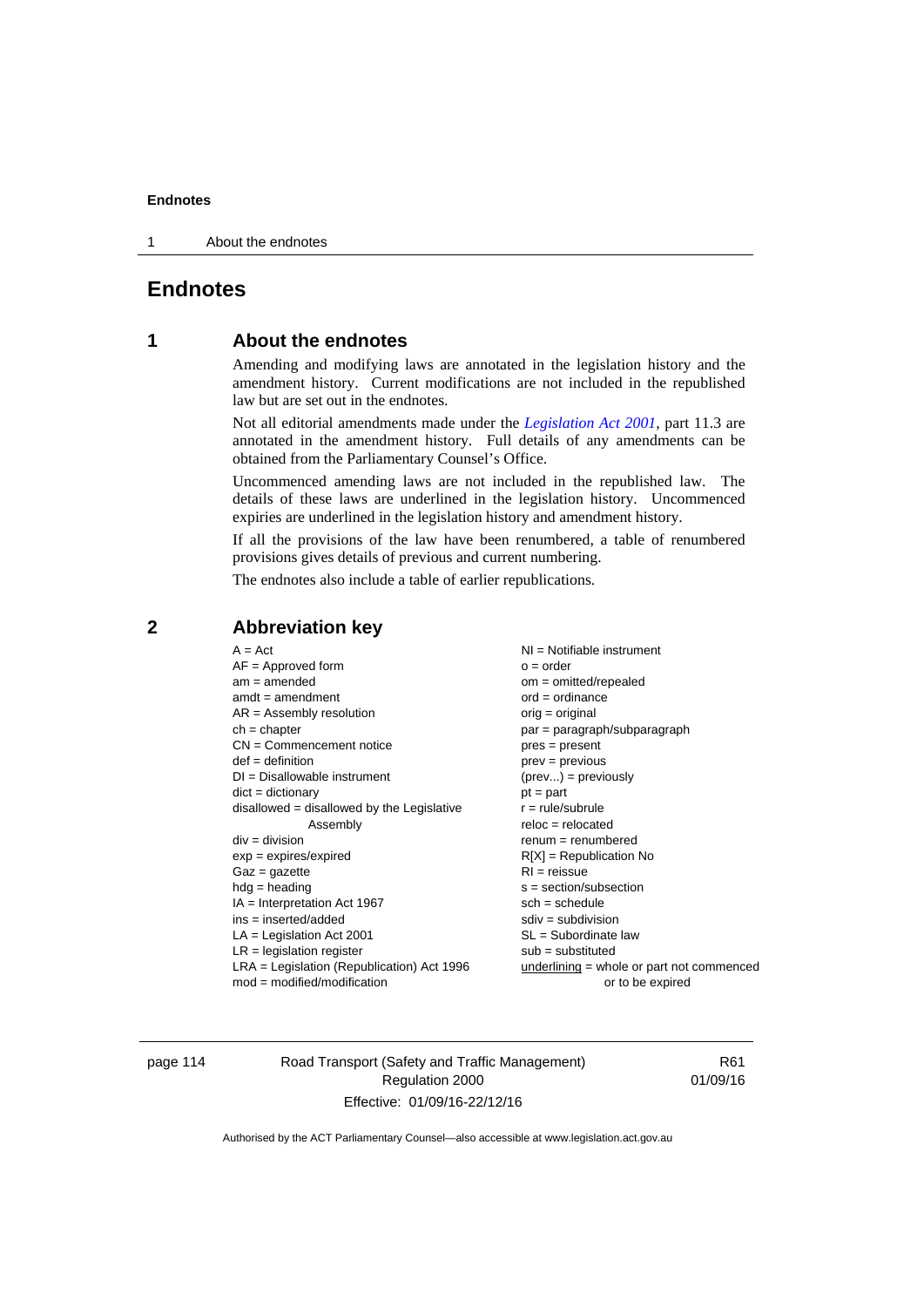## **3 Legislation history**

This regulation was originally the *Road Transport (Safety and Traffic Management) Regulations 2000*. It was renamed under the *[Legislation Act 2001](http://www.legislation.act.gov.au/a/2001-14)*.

# **Road Transport (Safety and Traffic Management) Regulation 2000 SL2000-10**

notified 29 February 2000 [\(Gaz 2000 No S6](http://www.legislation.act.gov.au/gaz/2000-S6/default.asp))

s 1, s 2 commenced 29 February 2000 (IA 10B)

remainder commenced 1 March 2000 (s 2 and [Gaz 2000 No S5\)](http://www.legislation.act.gov.au/gaz/2000-S5/default.asp)

#### as amended by

# **Legislative Assembly [AR2000-2](http://www.legislation.act.gov.au/ar/2000-2/default.asp)**

notified 18 May 2000 ([Gaz 2000 No 20 p](http://www.legislation.act.gov.au/gaz/2000-20/default.asp) 505) commenced 18 May 2000 (SLA s 6 (13))

#### **[Road Transport \(Safety and Traffic Management\) Regulations](http://www.legislation.act.gov.au/sl/2000-21/default.asp)  [Amendment](http://www.legislation.act.gov.au/sl/2000-21/default.asp) SL2000-21 pt 2**

notified 18 May 2000 ([Gaz 2000 No 20\)](http://www.legislation.act.gov.au/gaz/2000-20/default.asp) commenced 18 May 2000 (s 1)

## **[Road Transport Legislation Regulations Amendment](http://www.legislation.act.gov.au/sl/2000-33/default.asp) SL2000-33 pt 2**  notified 2 August 2000 ([Gaz 2000 No S41](http://www.legislation.act.gov.au/gaz/2000-S41/default.asp)) commenced 2 August 2000 (s 1)

# **[Road Transport Legislation Regulations Amendment](http://www.legislation.act.gov.au/sl/2000-52/default.asp) SL2000-52 pt 2**  notified 14 December 2000 [\(Gaz 2000 No 50](http://www.legislation.act.gov.au/gaz/2000-50/default.asp)) commenced 14 December 2000 (s 1)

# **[Road Transport Legislation Amendment Act 2001](http://www.legislation.act.gov.au/a/2001-27) A2001-27 sch 4**

notified 24 May 2001 ([Gaz 2001 No 21\)](http://www.legislation.act.gov.au/gaz/2001-21/default.asp) s 1, s 2 commenced 24 May 2001 (IA s 10B) sch 4 commenced 24 May 2001 (s 2)

## **[Road Transport \(Safety and Traffic Management\) Amendment](http://www.legislation.act.gov.au/a/2001-29)  [Act 2001](http://www.legislation.act.gov.au/a/2001-29) A2001-29 pt 3**  notified 24 May 2001 ([Gaz 2001 No 21\)](http://www.legislation.act.gov.au/gaz/2001-21/default.asp)

commenced 24 May 2001 (s 2)

R61 01/09/16 Road Transport (Safety and Traffic Management) Regulation 2000 Effective: 01/09/16-22/12/16

page 115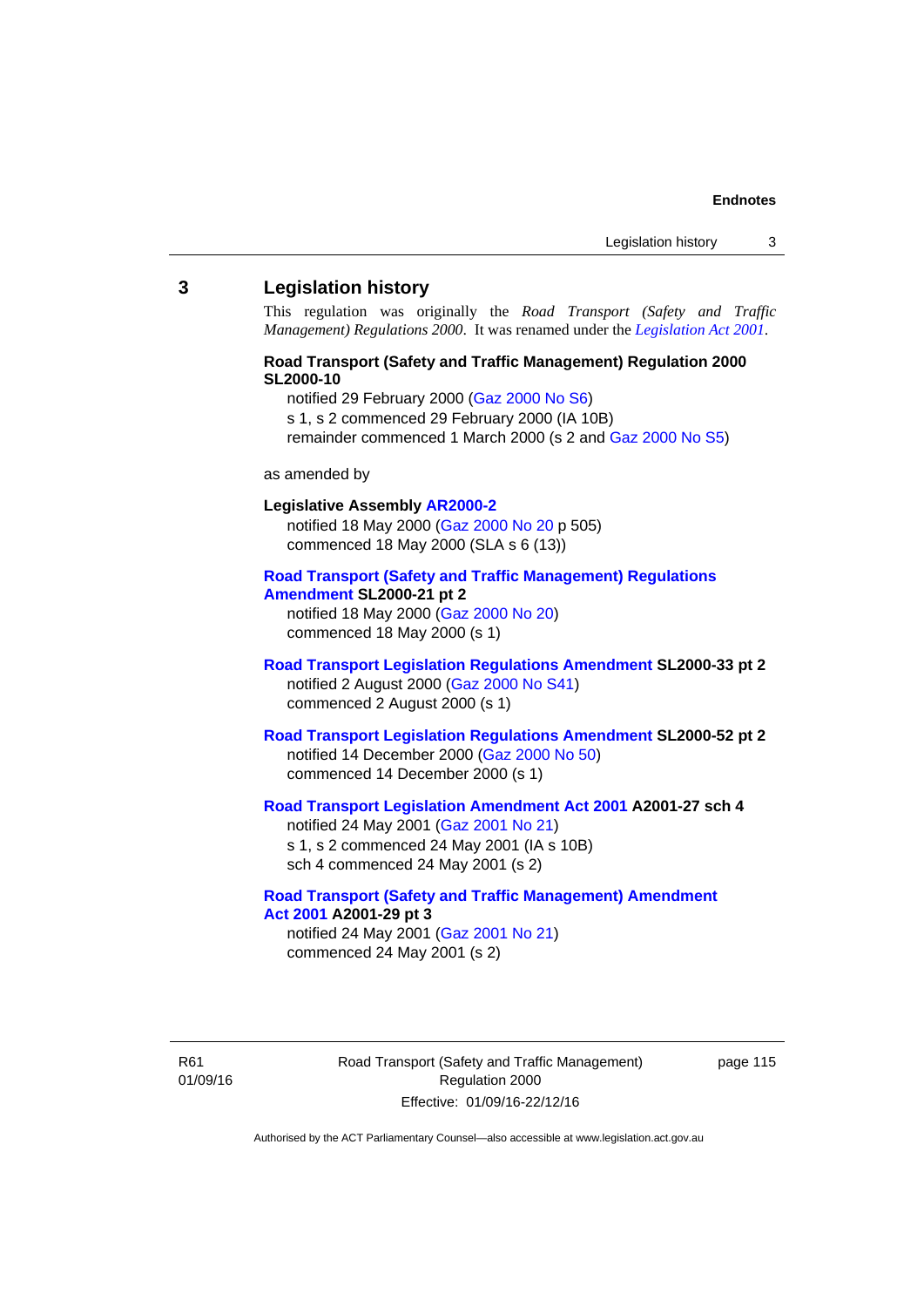| Legislation history<br>-3 |
|---------------------------|
|---------------------------|

| Legislation (Consequential Amendments) Act 2001 A2001-44 pt 348<br>notified 26 July 2001 (Gaz 2001 No 30)<br>s 1, s 2 commenced 26 July 2001 (IA s 10B)                                                                            |
|------------------------------------------------------------------------------------------------------------------------------------------------------------------------------------------------------------------------------------|
| pt 348 commenced 12 September 2001 (s 2 and see Gaz 2001<br><b>No S65)</b>                                                                                                                                                         |
| Statute Law Amendment Act 2001 A2001-11 pt 3.46<br>notified 5 September 2001 (Gaz 2001 No S 65)<br>s 1, s 2 commenced 5 September 2001 (IA s 10B)<br>pt 3.46 commenced 12 September 2001 (amdt 3.475)                              |
| <b>Road Transport (Safety and Traffic Management) Regulations</b><br><b>Amendment 2001 SL2001-32</b>                                                                                                                               |
| notified 11 September 2001 (Gaz 2001 No S69)<br>commenced 11 September 2001 (s 1)                                                                                                                                                  |
| Road Transport (Public Passenger Services) Act 2001 A2001-62<br>pt 1.12<br>notified 10 September 2001 (Gaz 2001 No S66)<br>s 1, s 2 commenced 10 September 2001 (IA s 10B)<br>pt 1.12 commenced 1 December 2001 (s 2 and CN2001-2) |
| Road Transport Legislation Amendment Regulations 2002 SL2002-2<br>pt 5                                                                                                                                                             |
| notified LR 27 February 2002<br>s 1, s 2 commenced 27 February 2002 (LA s 75)<br>pt 5 commenced 1 March 2002 (s 2 and see CN2002-2)                                                                                                |
| <b>Road Transport (Safety and Traffic Management) Amendment</b><br>Regulations 2002 SL2002-7<br>notified LR 15 April 2002<br>commenced 16 April 2002 (s 2)                                                                         |
| Statute Law Amendment Act 2002 A2002-30 pt 3.73<br>notified LR 16 September 2002<br>s 1, s 2 taken to have commenced 19 May 1997 (LA s 75 (2))<br>pt 3.73 commenced 17 September 2002 (s 2 (1))                                    |

page 116 **Road Transport (Safety and Traffic Management)** Regulation 2000 Effective: 01/09/16-22/12/16

R61 01/09/16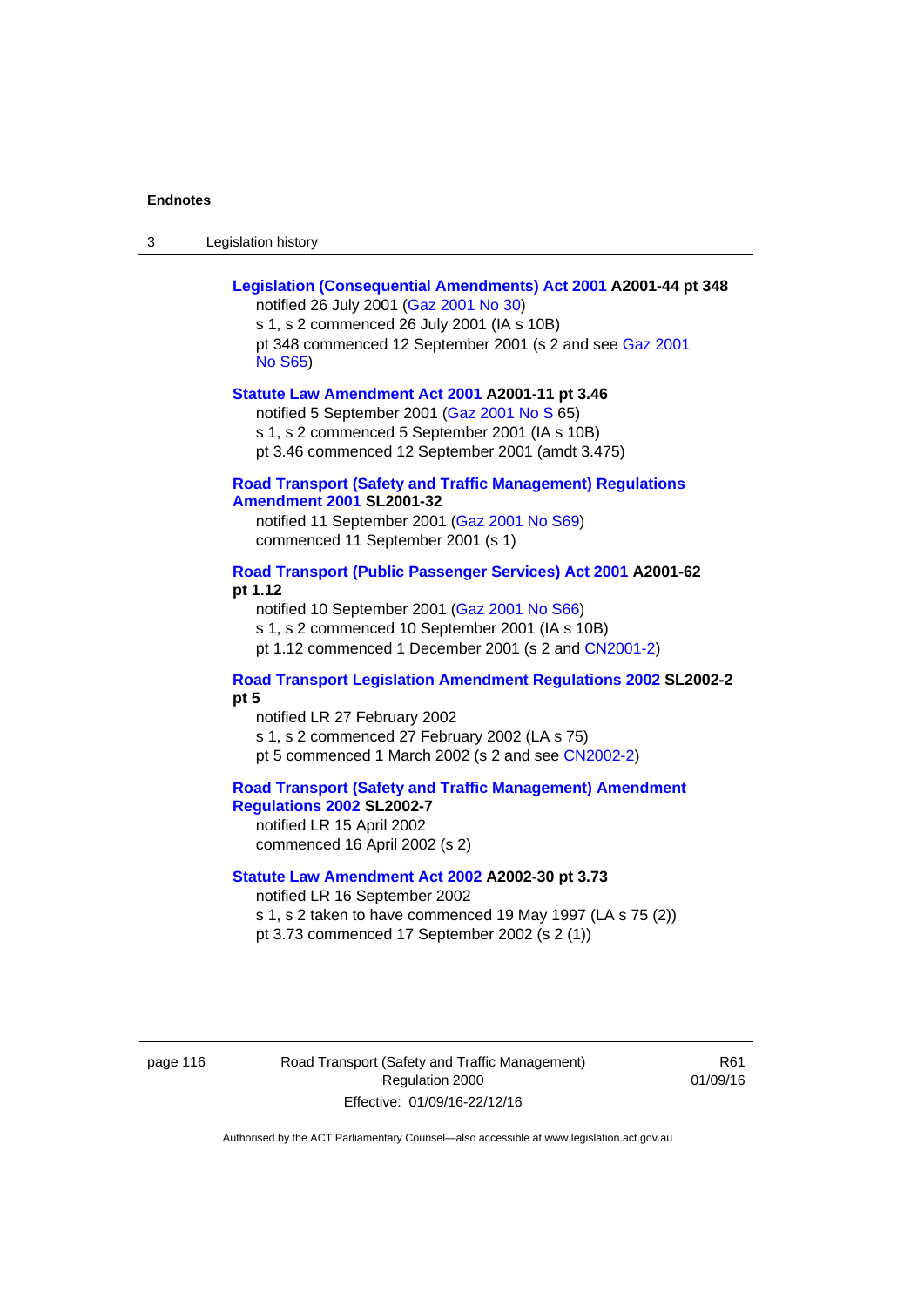## **[Road Transport Legislation Amendment Regulations 2002 \(No 2\)](http://www.legislation.act.gov.au/sl/2002-31) SL2002-31 pt 5**

notified LR 31 October 2002 s 1, s 2 commenced 31 October 2002 (LA s 75 (1)) pt 5 commenced 1 November 2002 (s 2 (1))

#### **[Criminal Code 2002](http://www.legislation.act.gov.au/a/2002-51) A2002-51 pt 1.20**

notified LR 20 December 2002 s 1, s 2 commenced 20 December 2002 (LA s 75)

pt 1.20 commenced 1 January 2003 (s 2 (1))

# **[Urban Services \(Application of Criminal Code\) Amendment](http://www.legislation.act.gov.au/sl/2003-1)**

# **[Regulations 2002](http://www.legislation.act.gov.au/sl/2003-1) SL2003-1 pt 4**

notified LR 9 January 2003 s 1, s 2 commenced 9 January 2003 (LA s 75 (1)) pt 4 commenced 10 January 2003 (s 2 (3) and see LA s 73 (3) (b))

# **[Road Transport \(Safety and Traffic Management\) Amendment](http://www.legislation.act.gov.au/sl/2003-12)  [Regulations 2003 \(No 1\)](http://www.legislation.act.gov.au/sl/2003-12) SL2003-12**

notified LR 22 May 2003 s 1, s 2 commenced 22 May 2003 (LA s 75 (1)) remainder commenced 1 June 2003 (s 2 and [CN2003-3](http://www.legislation.act.gov.au/cn/2003-3/default.asp))

## **[Road Transport \(Safety and Traffic Management\) Amendment](http://www.legislation.act.gov.au/sl/2003-14)  [Regulations 2003 \(No 2\)](http://www.legislation.act.gov.au/sl/2003-14) SL2003-14**

notified LR 10 June 2003 s 1, s 2 commenced 10 June 2003 (LA s 75 (1)) remainder commenced 11 June 2003 (s 2)

## **[Dangerous Substances Act 2004](http://www.legislation.act.gov.au/a/2004-7) A2004-7 sch 1 pt 1.8**

notified LR 19 March 2004 s 1, s 2 commenced 19 March 2004 (LA s 75 (1)) sch 1 pt 1.8 commenced 5 April 2004 (s 2 and [CN2004-6](http://www.legislation.act.gov.au/cn/2004-6/default.asp))

R61 01/09/16 Road Transport (Safety and Traffic Management) Regulation 2000 Effective: 01/09/16-22/12/16

page 117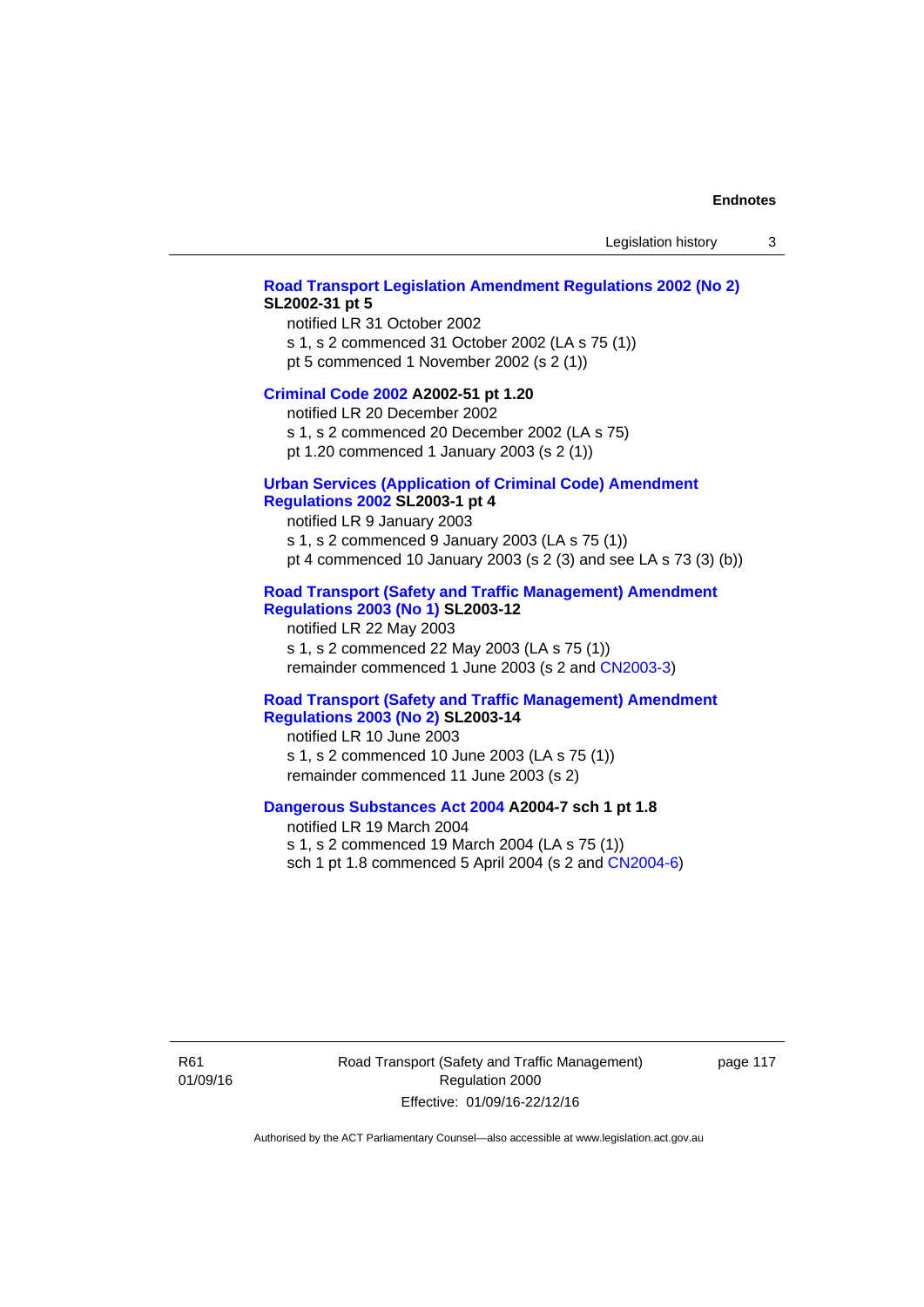# **[Road Transport Legislation \(Australian Road Rules\) Amendment](http://www.legislation.act.gov.au/sl/2004-16)  [Regulations 2004 \(No 1\)](http://www.legislation.act.gov.au/sl/2004-16) SL2004-16 pt 3**

notified LR 24 May 2004

s 1, s 2 commenced 24 May 2004 (LA s 75 (1)) pt 3 commenced 19 July 2004 (s 2 and [CN2004-10](http://www.legislation.act.gov.au/cn/2004-10/default.asp))

# **[Emergencies Act 2004](http://www.legislation.act.gov.au/a/2004-28) A2004-28 sch 3 pt 3.20**

notified LR 29 June 2004 s 1, s 2 commenced 29 June 2004 (LA s 75 (1)) sch 3 pt 3.20 commenced 1 July 2004 (s 2 (1) and [CN2004-11](http://www.legislation.act.gov.au/cn/2004-11/default.asp))

## **[Road Transport Legislation Amendment Regulations 2004 \(No 1\)](http://www.legislation.act.gov.au/sl/2004-47) SL2004-47 pt 5**

notified LR 9 September 2004 s 1, s 2 commenced 9 September 2004 (LA s 75 (1)) pt 5 commenced 10 September 2004 (s 2)

# **[Road Transport Legislation \(Hire Cars\) Amendment Regulation 2005](http://www.legislation.act.gov.au/sl/2005-4)  [\(No 1\)](http://www.legislation.act.gov.au/sl/2005-4) SL2005-4 sch 2 pt 2.4**

notified LR 7 March 2005 s 1, s 2 commenced 7 March 2005 (LA s 75 (1)) sch 2 pt 2.4 commenced 9 March 2005 (s 2 and see [Road Transport](http://www.legislation.act.gov.au/a/2004-69)  [\(Public Passenger Services\) \(Hire Cars\) Amendment Act 2004](http://www.legislation.act.gov.au/a/2004-69) A2004-69, s 2 and LA s 79)

# **[Road Transport \(Safety and Traffic Management\) Amendment](http://www.legislation.act.gov.au/sl/2005-7)  [Regulation 2005 \(No 1\)](http://www.legislation.act.gov.au/sl/2005-7) SL2005-7**

notified LR 8 April 2005 s 1, s 2 commenced 8 April 2005 (LA s 75 (1)) remainder commenced 9 April 2005 (s 2)

# **[Road Transport \(Safety and Traffic Management\) Amendment](http://www.legislation.act.gov.au/sl/2005-22)  [Regulation 2005 \(No 2\)](http://www.legislation.act.gov.au/sl/2005-22) SL2005-22**

notified LR 15 September 2005 s 1, s 2 commenced 15 September 2005 (LA s 75 (1)) remainder commenced 16 September 2005 (s 2)

# **[Statute Law Amendment Act 2005 \(No 2\)](http://www.legislation.act.gov.au/a/2005-62) A2005-62 sch 1 pt 1.4**

notified LR 21 December 2005 s 1, s 2 commenced 21 December 2005 (LA s 75 (1)) sch 1 pt 1.4 commenced 11 January 2006 (s 2 (1))

page 118 Road Transport (Safety and Traffic Management) Regulation 2000 Effective: 01/09/16-22/12/16

R61 01/09/16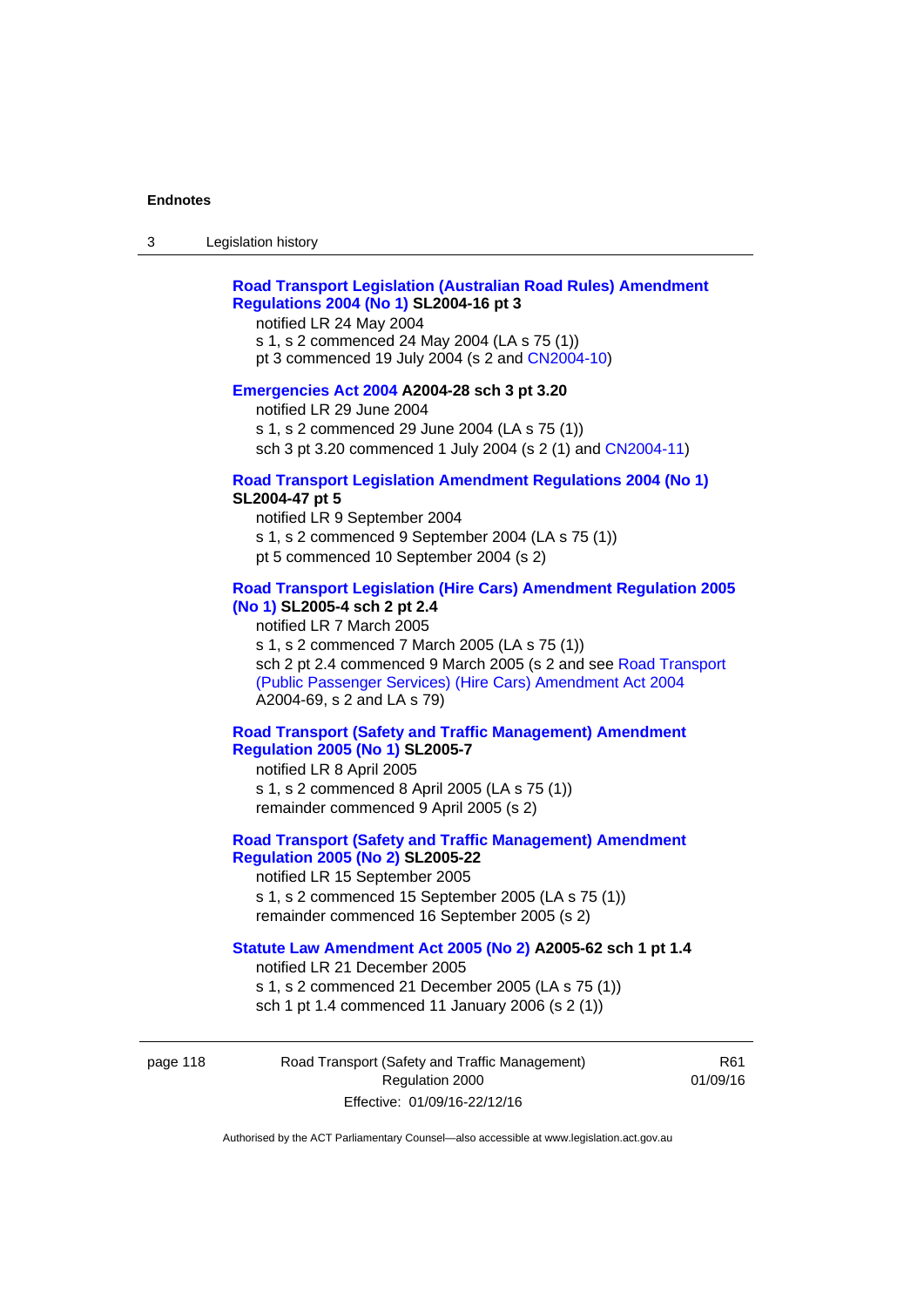| Legislation history |  |
|---------------------|--|
|---------------------|--|

## **[Road Transport \(Safety and Traffic Management\) Amendment](http://www.legislation.act.gov.au/sl/2006-4)  [Regulation 2006 \(No 1\)](http://www.legislation.act.gov.au/sl/2006-4) SL2006-4**

notified LR 16 January 2006 s 1, s 2 commenced 16 January 2006 (LA s 75 (1)) remainder commenced 17 January 2006 (s 2)

## **[Road Transport \(Public Passenger Services\) Amendment](http://www.legislation.act.gov.au/sl/2006-32)  [Regulation 2006 \(No 1\)](http://www.legislation.act.gov.au/sl/2006-32) SL2006-32 sch 1 pt 1.5**

notified LR 26 June 2006 s 1, s 2 commenced 26 June 2006 (LA s 75 (1)) sch 1 pt 1.5 commenced 3 July 2006 (s 2 (2))

#### **[Road Transport \(Safety and Traffic Management\) Amendment](http://www.legislation.act.gov.au/sl/2006-51)  [Regulation 2006 \(No 2\)](http://www.legislation.act.gov.au/sl/2006-51) SL2006-51**

notified LR 4 December 2006 s 1, s 2 commenced 4 December 2006 (LA s 75 (1)) remainder commenced 5 December 2006 (s 2)

## **[Road Transport \(Safety and Traffic Management\) Amendment](http://www.legislation.act.gov.au/sl/2007-20)**

**[Regulation 2007 \(No 1\)](http://www.legislation.act.gov.au/sl/2007-20) SL2007-20**  notified LR 30 July 2007 s 1, s 2 commenced 30 July 2007 (LA s 75 (1)) remainder commenced 31 July 2007 (s 2)

## **[Planning and Development \(Consequential Amendments\) Act 2007](http://www.legislation.act.gov.au/a/2007-25) A2007-25 sch 1 pt 1.29**

notified LR 13 September 2007 s 1, s 2 commenced 13 September 2007 (LA s 75 (1)) sch 1 pt 1.29 commenced 31 March 2008 (s 2 and see [Planning and](http://www.legislation.act.gov.au/a/2007-24)  [Development Act 2007](http://www.legislation.act.gov.au/a/2007-24) A2007-24, s 2 and [CN2008-1](http://www.legislation.act.gov.au/cn/2008-1/default.asp))

# **[Road Transport \(Safety and Traffic Management\) Amendment](http://www.legislation.act.gov.au/sl/2008-40)  [Regulation 2008 \(No 1\)](http://www.legislation.act.gov.au/sl/2008-40) SL2008-40**

notified LR 11 September 2008 s 1, s 2 commenced 11 September 2008 (LA s 75 (1)) remainder commenced 11 March 2009 (s 2 and LA s 79)

R61 01/09/16 Road Transport (Safety and Traffic Management) Regulation 2000 Effective: 01/09/16-22/12/16

page 119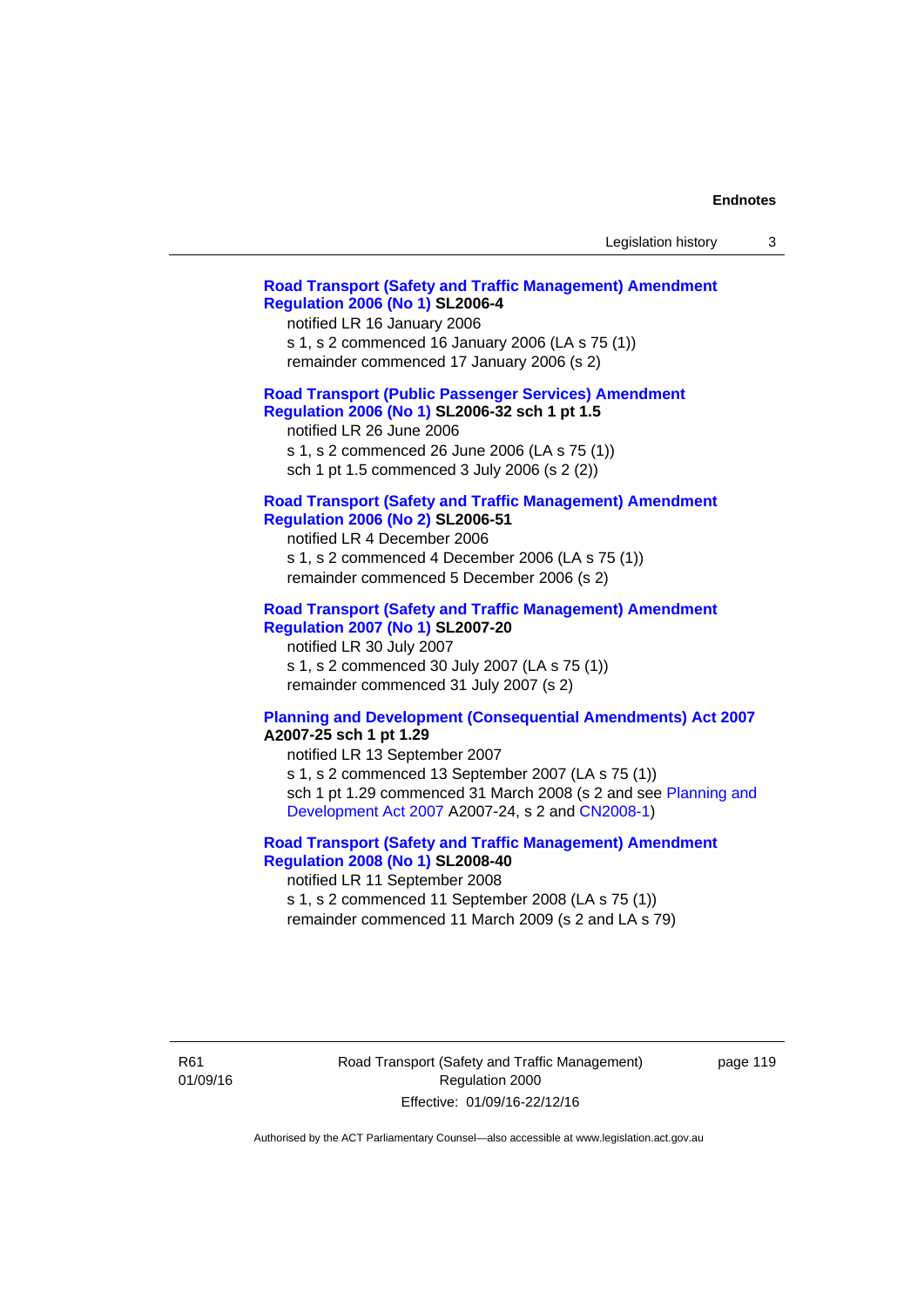# **[Road Transport Legislation Amendment Regulation 2008 \(No 2\)](http://www.legislation.act.gov.au/sl/2008-47) SL2008-47 sch 1 pt 1.3**

notified LR 1 December 2008 s 1, s 2 commenced 1 December 2008 (LA s 75 (1)) sch 1 pt 1.3 commenced 2 December 2008 (s 2)

## **[Road Transport Legislation Amendment Regulation 2009 \(No 1\)](http://www.legislation.act.gov.au/sl/2009-6) SL2009-6 pt 4**

notified LR 11 March 2009 s 1, s 2 commenced 11 March 2009 (LA s 75 (1)) pt 4 commenced 16 March 2009 (s 2 and [CN2009-7\)](http://www.legislation.act.gov.au/cn/2009-7/default.asp)

# **[Road Transport \(Safety and Traffic Management\) Amendment](http://www.legislation.act.gov.au/sl/2009-7)  [Regulation 2009 \(No 1\)](http://www.legislation.act.gov.au/sl/2009-7) SL2009-7**

notified LR 12 March 2009 s 1, s 2 commenced 12 March 2009 (LA s 75 (1)) remainder commenced 13 March 2009 (s 2)

#### **[Road Transport \(Mass, Dimensions and Loading\) Act 2009](http://www.legislation.act.gov.au/a/2009-22/default.asp) A2009-22 sch 1 pt 1.10**

notified LR 3 September 2009 s 1, s 2 commenced 3 September 2009 (LA s 75 (1)) sch 1 pt 1.10 commenced 3 March 2010 (s 2 and LA s 79)

# **[Dangerous Goods \(Road Transport\) Act 2009](http://www.legislation.act.gov.au/a/2009-34) A2009-34 sch 1 pt 1.3**

notified LR 28 September 2009 s 1, s 2 commenced 28 September 2009 (LA s 75 (1)) sch 1 pt 1.3 commenced 2 April 2010 (s 2, [CN2010-5 a](http://www.legislation.act.gov.au/cn/2010-5/default.asp)nd LA s 77 (3))

**[Road Transport Legislation Amendment Regulation 2010 \(No 1\)](http://www.legislation.act.gov.au/sl/2010-5)**

#### **SL2010-5 pt 4**

notified LR 1 March 2010 s 1, s 2 commenced 1 March 2010 (LA s 75 (1)) s 55, ss 58-62 commenced 15 March 2011 (s 2 (2)) pt 4 remainder commenced 15 March 2010 (s 2 (1))

#### **[Road Transport Legislation Amendment Regulation 2010 \(No 2\)](http://www.legislation.act.gov.au/sl/2010-7) SL2010-7 pt 5**  notified LR 16 March 2010

s 1, s 2 commenced 16 March 2010 (LA s 75 (1)) pt 5 commenced 17 March 2010 (s 2 (1))

page 120 Road Transport (Safety and Traffic Management) Regulation 2000 Effective: 01/09/16-22/12/16

R61 01/09/16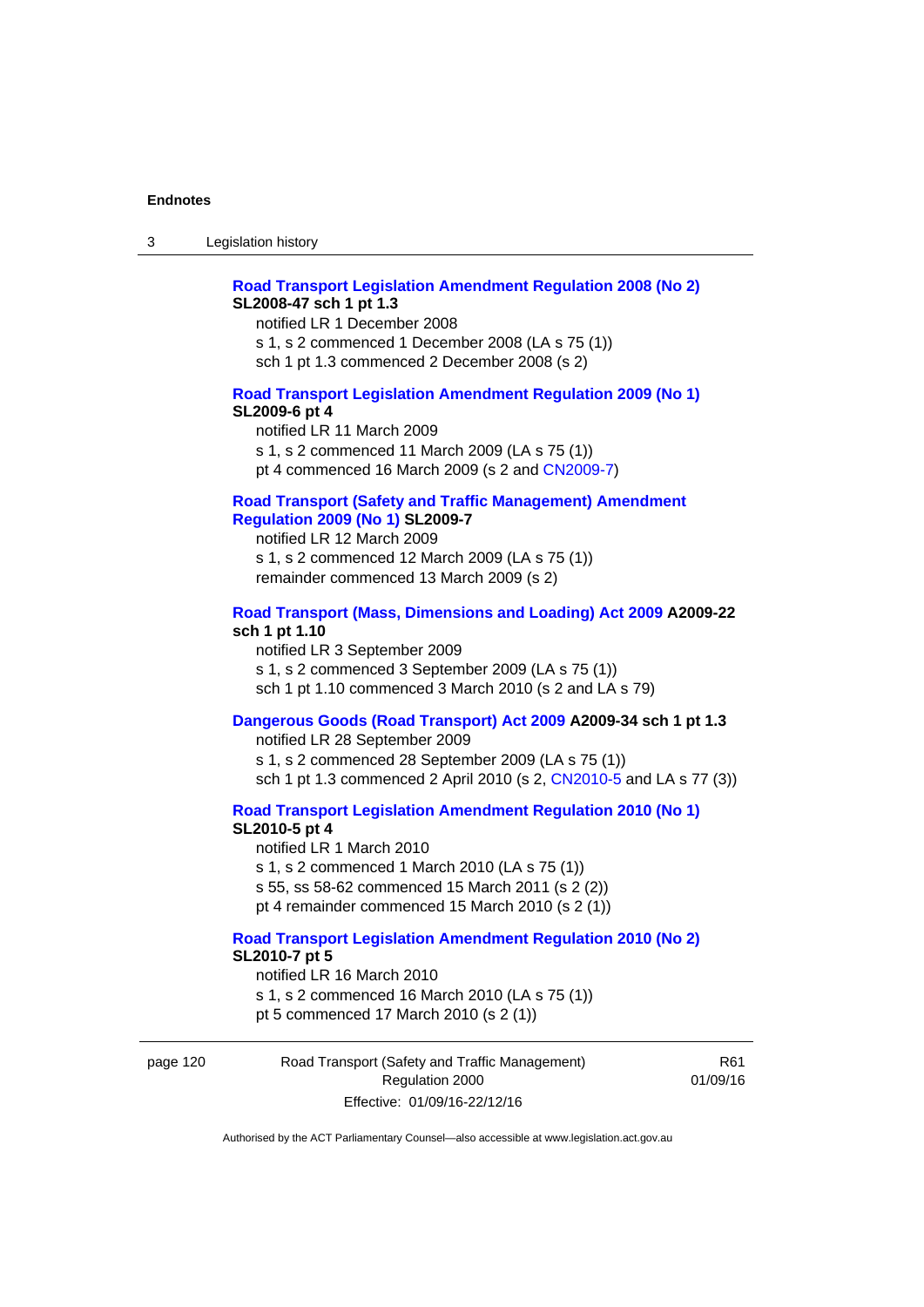| Legislation history |  |
|---------------------|--|
|---------------------|--|

## **[Personal Property Securities Act 2010](http://www.legislation.act.gov.au/a/2010-15) A2010-15 sch 2 pt 2.5**

notified LR 1 April 2010 s 1, s 2 commenced 1 April 2010 (LA s 75 (1)) sch 2 pt 2.5 commenced 30 January 2012 (s 2 (2) (b))

# **[Statute Law Amendment Act 2010](http://www.legislation.act.gov.au/a/2010-18) A2010-18 sch 3 pt 3.21**

notified LR 13 May 2010 s 1, s 2 commenced 13 May 2010 (LA s 75 (1)) sch 3 pt 3.21 commenced 3 June 2010 (s 2)

#### **[Road Transport Legislation Amendment Regulation 2010 \(No 4\)](http://www.legislation.act.gov.au/sl/2010-33) SL2010-33 pt 3**

notified LR 5 August 2010 s 1, s 2 commenced 5 August 2010 (LA s 75 (1)) pt 3 commenced 6 August 2010 (s 2)

## **[Road Transport \(Safety and Traffic Management\) Amendment](http://www.legislation.act.gov.au/sl/2010-38)  [Regulation 2010 \(No 1\)](http://www.legislation.act.gov.au/sl/2010-38) SL2010-38**

notified LR 16 September 2010 s 1, s 2 commenced 16 September 2010 (LA s 75 (1)) remainder commenced 17 September 2010 (s 2)

## **[Road Transport Legislation Amendment Regulation 2011 \(No 1\)](http://www.legislation.act.gov.au/sl/2011-2) SL2011-2 pt 3**

notified LR 27 January 2011 s 1, s 2 commenced 27 January 2011 (LA s 75 (1)) pt 3 commenced 28 January 2011 (s 2)

# **[Statute Law Amendment Act 2011 \(No 3\)](http://www.legislation.act.gov.au/a/2011-52) A2011-52 sch 3 pt 3.49**

notified LR 28 November 2011 s 1, s 2 commenced 28 November 2011 (LA s 75 (1)) sch 3 pt 3.49 commenced 12 December 2011 (s 2)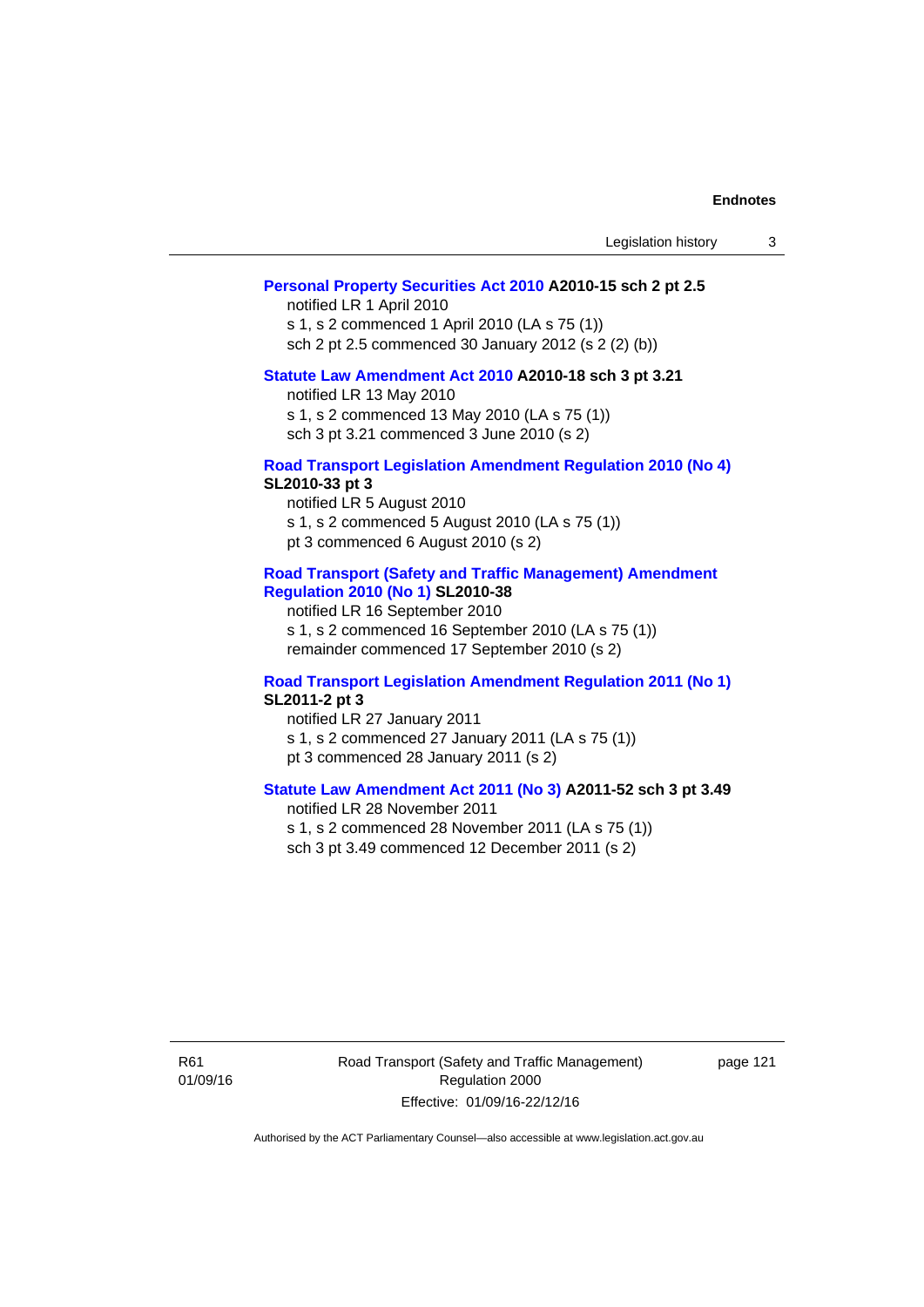3 Legislation history

# **[Road Transport \(Safety and Traffic Management\) Amendment](http://www.legislation.act.gov.au/sl/2011-35)  [Regulation 2011 \(No 1\)](http://www.legislation.act.gov.au/sl/2011-35) SL2011-35**

notified LR 19 December 2011

s 1, s 2 commenced 19 December 2011 (LA s 75 (1)) remainder commenced 15 January 2012 (s 2 and see [Road Transport](http://www.legislation.act.gov.au/a/2011-38)  [\(Safety and Traffic Management\) Amendment Act 2011](http://www.legislation.act.gov.au/a/2011-38) A2011-38, s 2 and [CN2011-15\)](http://www.legislation.act.gov.au/cn/2011-15/default.asp)

## **[Road Transport Legislation Amendment Regulation 2012 \(No 1\)](http://www.legislation.act.gov.au/sl/2012-44/default.asp) SL2012-44 pt 6**

notified LR 19 December 2012 s 1, s 2 commenced 19 December 2012 (LA s 75 (1)) pt 6 commenced 20 December 2012 (s 2)

#### **[Road Transport \(Police Driver and Rider Exemptions\) Amendment](http://www.legislation.act.gov.au/sl/2013-9/default.asp)  [Regulation 2013 \(No 1\)](http://www.legislation.act.gov.au/sl/2013-9/default.asp) SL2013-9 pt 3**

notified LR 6 May 2013 s 1, s 2 commenced 6 May 2013 (LA s 75 (1)) pt 3 commenced 7 May 2013 (s 2)

## **[Road Transport Legislation Amendment Regulation 2013 \(No 3\)](http://www.legislation.act.gov.au/sl/2013-20) SL2013-20 pt 3**  notified LR 29 July 2013

s 1, s 2 commenced 29 July 2013 (LA s 75 (1)) pt 3 commenced 1 August 2013 (s 2)

# **[Road Transport \(Safety and Traffic Management\) Amendment](http://www.legislation.act.gov.au/sl/2013-25)  [Regulation 2013 \(No 1\)](http://www.legislation.act.gov.au/sl/2013-25) SL2013-25**

notified LR 5 September 2013 s 1, s 2 commenced 5 September 2013 (LA s 75 (1)) remainder commenced 6 September 2013 (s 2)

## **[Heavy Vehicle National Law \(Consequential Amendments\) Act 2013](http://www.legislation.act.gov.au/a/2013-52) A2013-52 pt 13**  notified LR 9 December 2013

s 1, s 2 commenced 9 December 2013 (LA s 75 (1)) pt 13 commenced 10 February 2014 (s 2 and see [Heavy Vehicle](http://www.legislation.act.gov.au/a/2013-51/default.asp)  [National Law \(ACT\) Act 2013](http://www.legislation.act.gov.au/a/2013-51/default.asp) A2013-51, s 2 (1) and [CN2014-2](http://www.legislation.act.gov.au/cn/2014-2/default.asp))

page 122 Road Transport (Safety and Traffic Management) Regulation 2000 Effective: 01/09/16-22/12/16

R61 01/09/16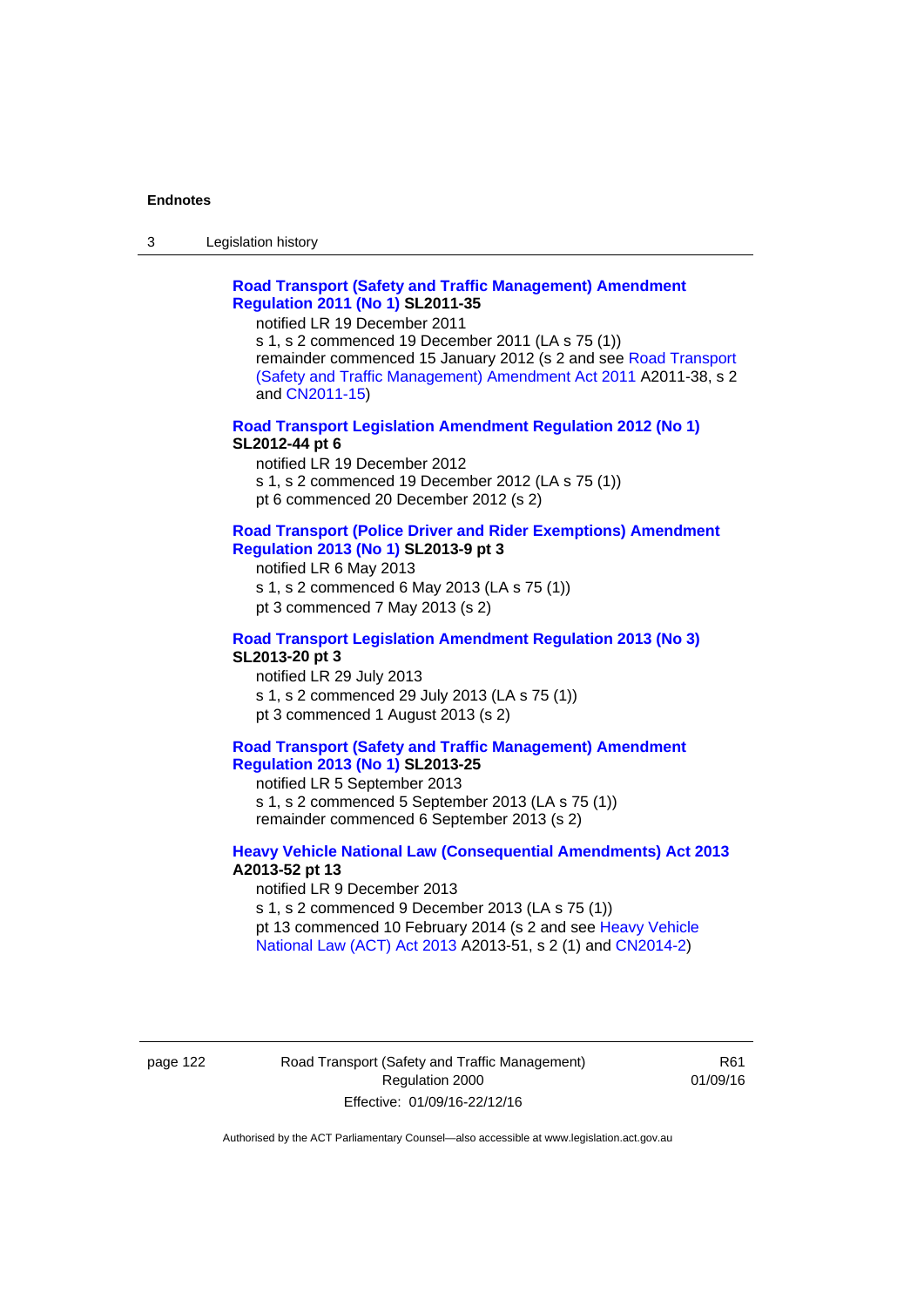| Legislation history |  |  |
|---------------------|--|--|
|---------------------|--|--|

# **[Road Transport \(Safety and Traffic Management\) Amendment](http://www.legislation.act.gov.au/sl/2014-5)  [Regulation 2014 \(No 1\)](http://www.legislation.act.gov.au/sl/2014-5) SL2014-5**

notified LR 27 March 2014 s 1, s 2 commenced 27 March 2014 (LA s 75 (1)) remainder commenced 28 March 2014 (s 2)

# **[Road Transport \(Safety and Traffic Management\) Amendment](http://www.legislation.act.gov.au/sl/2014-11)**

**[Regulation 2014 \(No 2\)](http://www.legislation.act.gov.au/sl/2014-11) SL2014-11**  notified LR 26 June 2014

s 1, s 2 commenced 26 June 2014 (LA s 75 (1)) remainder commenced 27 June 2014 (s 2)

#### **[Road Transport Legislation Amendment Act 2015](http://www.legislation.act.gov.au/a/2015-30/default.asp) A2015-30 pt 8**

notified LR 21 August 2015 s 1, s 2 commenced 21 August 2015 (LA s 75 (1)) pt 8 commenced 22 August 2015 (s 2)

## **[Road Transport \(Safety and Traffic Management\) Amendment](http://www.legislation.act.gov.au/sl/2015-29)  [Regulation 2015 \(No 1\)](http://www.legislation.act.gov.au/sl/2015-29) SL2015-29**

notified LR 28 August 2015 s 1, s 2 commenced 28 August 2015 (LA s 75 (1)) remainder commenced 29 August 2015 (s 2)

## **[Road Transport Legislation Amendment Regulation 2015 \(No 1\)](http://www.legislation.act.gov.au/sl/2015-33) SL2015-33 pt 3**

notified LR 29 October 2015 s 1, s 2 commenced 29 October 2015 (LA s 75 (1)) pt 3 commenced 1 November 2015 (s 2)

# **[Road Transport \(Safety and Traffic Management\) Amendment](http://www.legislation.act.gov.au/sl/2015-35)  [Regulation 2015 \(No 2\)](http://www.legislation.act.gov.au/sl/2015-35) SL2015-35**

notified LR 18 November 2015 s 1, s 2 commenced 18 November 2015 (LA s 75 (1)) remainder commenced 19 November 2015 (s 2)

## **[Statute Law Amendment Act 2015 \(No 2\)](http://www.legislation.act.gov.au/a/2015-50) A2015-50 sch 3 pt 3.30**

notified LR 25 November 2015

s 1, s 2 commenced 25 November 2015 (LA s 75 (1)) sch 3 pt 3.30 commenced 9 December 2015 (s 2)

R61 01/09/16 Road Transport (Safety and Traffic Management) Regulation 2000 Effective: 01/09/16-22/12/16

page 123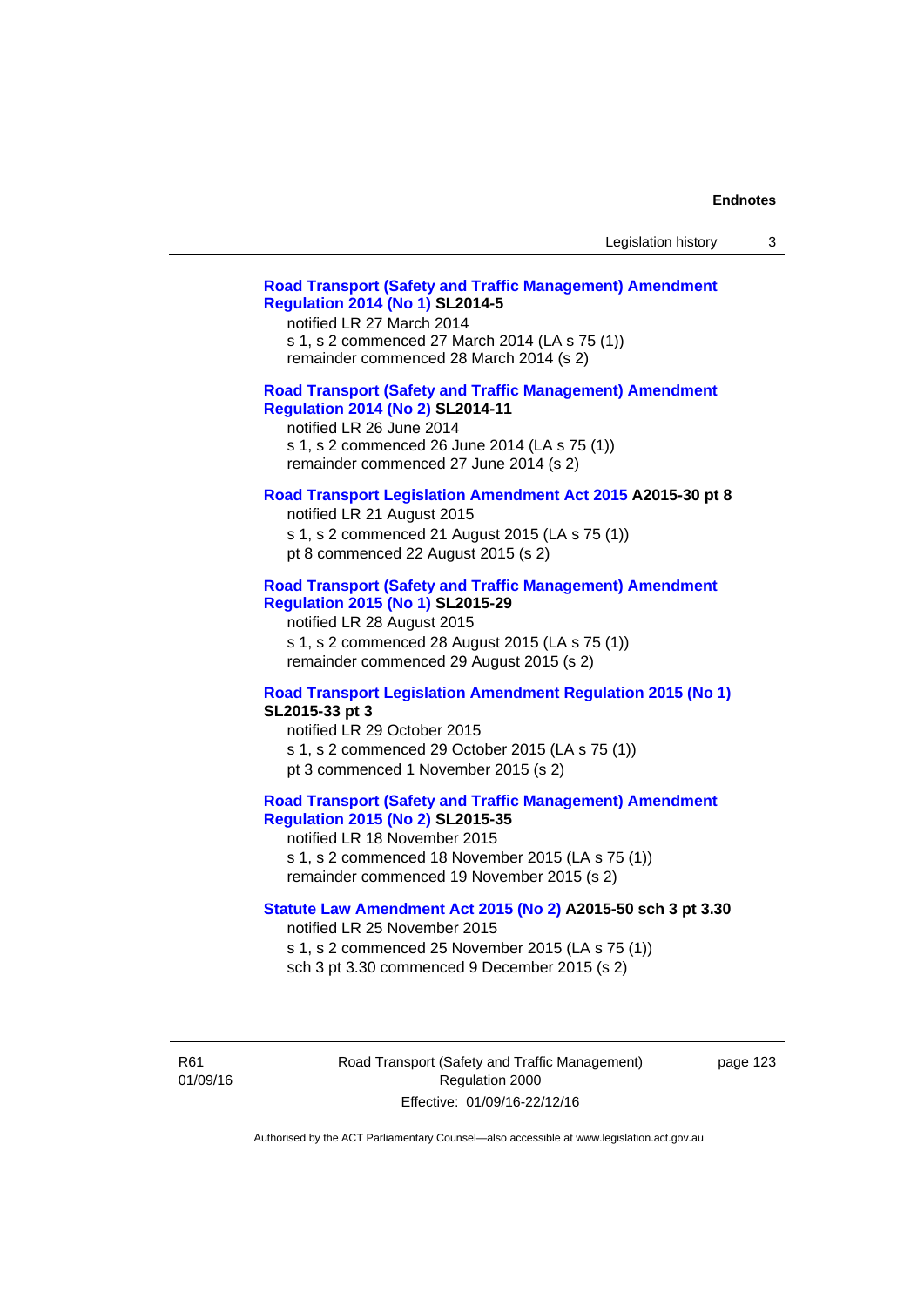3 Legislation history

**[Road Transport Legislation Amendment Act 2016 \(No 2\)](http://www.legislation.act.gov.au/a/2016-14) A2016-14** 

**pt 5** 

notified LR 17 March 2016 s 1, s 2 commenced 17 March 2016 (LA s 75 (1)) pt 5 commenced 18 March 2016 (s 2)

## **[Emergencies Amendment Act 2016](http://www.legislation.act.gov.au/a/2016-33) A2016-33 sch 1 pt 1.17**

notified LR 20 June 2016 s 1, s 2 commenced 20 June 2016 (LA s 75 (1)) sch 1 pt 1.17 commenced 21 June 2016 (s 2)

## **[Road Transport \(Safety and Traffic Management\) Amendment](http://www.legislation.act.gov.au/sl/2016-15)  [Regulation 2016 \(No 1\)](http://www.legislation.act.gov.au/sl/2016-15) SL2016-15**

notified LR 29 June 2016 s 1, s 2 commenced 29 June 2016 (LA s 75 (1)) remainder commenced 1 July 2016 (s 2)

## **[Road Transport \(Taxi Industry Innovation\) Legislation Amendment](http://www.legislation.act.gov.au/sl/2016-20/default.asp)  [Regulation 2016 \(No 1\)](http://www.legislation.act.gov.au/sl/2016-20/default.asp) SL2016-20 sch 1 pt 1.4**

notified LR 26 July 2016 s 1, s 2 commenced 26 July 2016 (LA s 75 (1)) sch 1 pt 1.4 commenced 1 August 2016 (s 2 (1))

## **[Road Transport \(Safety and Traffic Management\) Amendment](http://www.legislation.act.gov.au/sl/2016-21/default.asp)  [Regulation 2016 \(No 2\)](http://www.legislation.act.gov.au/sl/2016-21/default.asp) SL2016-21**

notified LR 18 August 2016 s 1, s 2 commenced 18 August 2016 (LA s 75 (1)) remainder commenced 1 September 2016 (s 2)

page 124 Road Transport (Safety and Traffic Management) Regulation 2000 Effective: 01/09/16-22/12/16

R61 01/09/16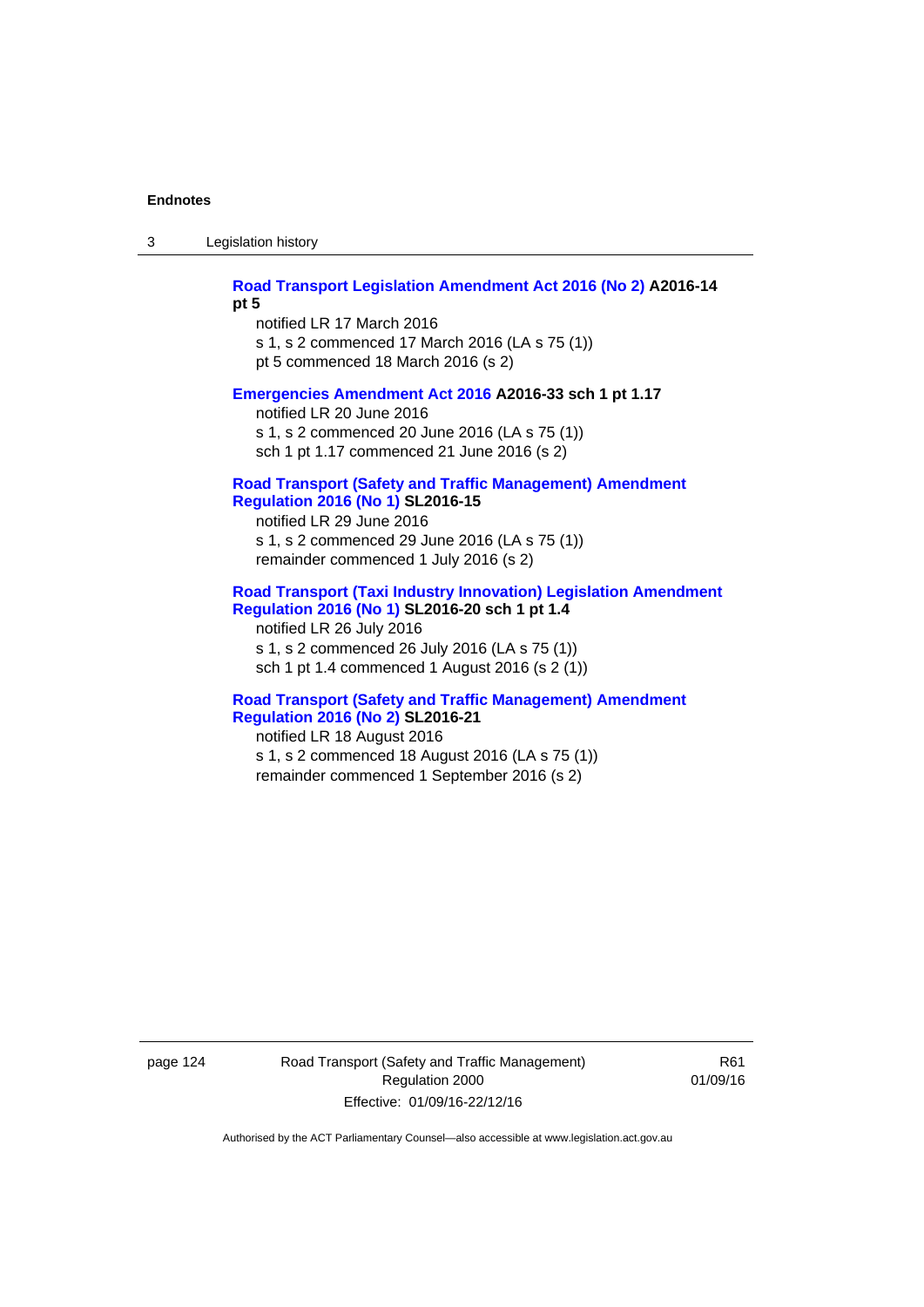# 01/09/16 Road Transport (Safety and Traffic Management) Regulation 2000 **4 Amendment history Name of regulation**  s 1 am R18 LA **Dictionary**  s 2 om [A2001-27](http://www.legislation.act.gov.au/a/2001-27) amdt 4.24 ins [SL2005-22](http://www.legislation.act.gov.au/sl/2005-22) amdt 1.1 **Dictionary—application to Australian Road Rules**  s 3 hdg bracketed note exp 17 September 2002 (s 4 (3)) s 3 am [A2001-44](http://www.legislation.act.gov.au/a/2001-44) amdt 1.3793 sub [SL2005-22](http://www.legislation.act.gov.au/sl/2005-22) amdt 1.1 *Road* **includes road related area**  s 3A **ins SL2005-22** amdt 1.1 **Meaning of** *park* **and** *stop* s 3B ins [SL2005-22](http://www.legislation.act.gov.au/sl/2005-22) amdt 1.1 **Notes**  s 4 hdg bracketed note exp 17 September 2002 (s 4 (3))<br>s 4 am A2001-44 amdt 1.3794: A2002-30 amdt 3.76 am [A2001-44](http://www.legislation.act.gov.au/a/2001-44) amdt 1.3794; [A2002-30](http://www.legislation.act.gov.au/a/2002-30) amdt 3.769 (2), (3) exp 17 September 2002 (s (4 (3)) **Offences against regulation—application of Criminal Code etc**  s 4A ins [SL2003-1](http://www.legislation.act.gov.au/sl/2003-1) s 16 **Offences against regulation are strict liability offences**  s 4B ins [SL2003-1](http://www.legislation.act.gov.au/sl/2003-1) s 16 **General defence of accident or reasonable effort**  s 4C ins [SL2003-1](http://www.legislation.act.gov.au/sl/2003-1) s 16 **Meaning of** *Australian Road Rules* s 5 hdg bracketed note exp 17 September 2002 (s 4 (3)) s 5 sub [SL2004-16](http://www.legislation.act.gov.au/sl/2004-16) s 25 am [SL2005-22](http://www.legislation.act.gov.au/sl/2005-22) amdt 1.2 sub [SL2010-5](http://www.legislation.act.gov.au/sl/2010-5) s 51 am [SL2013–20](http://www.legislation.act.gov.au/sl/2013-20) s 24 **Incorporation of Australian Road Rules into ACT law**  s 6 hdg bracketed note exp 17 September 2002 (s 4 (3)) **Transitional—ARR r 266 and r 267**  s 6A ins [SL2010-5](http://www.legislation.act.gov.au/sl/2010-5) s 52 exp 14 March 2011 (s 6A (2)) **Substitution—ARR r 300**  s 6B ins [SL2010-38](http://www.legislation.act.gov.au/sl/2010-38) s 4 om [SL2013–20](http://www.legislation.act.gov.au/sl/2013-20) s 25

page 125

Authorised by the ACT Parliamentary Counsel—also accessible at www.legislation.act.gov.au

Effective: 01/09/16-22/12/16

R61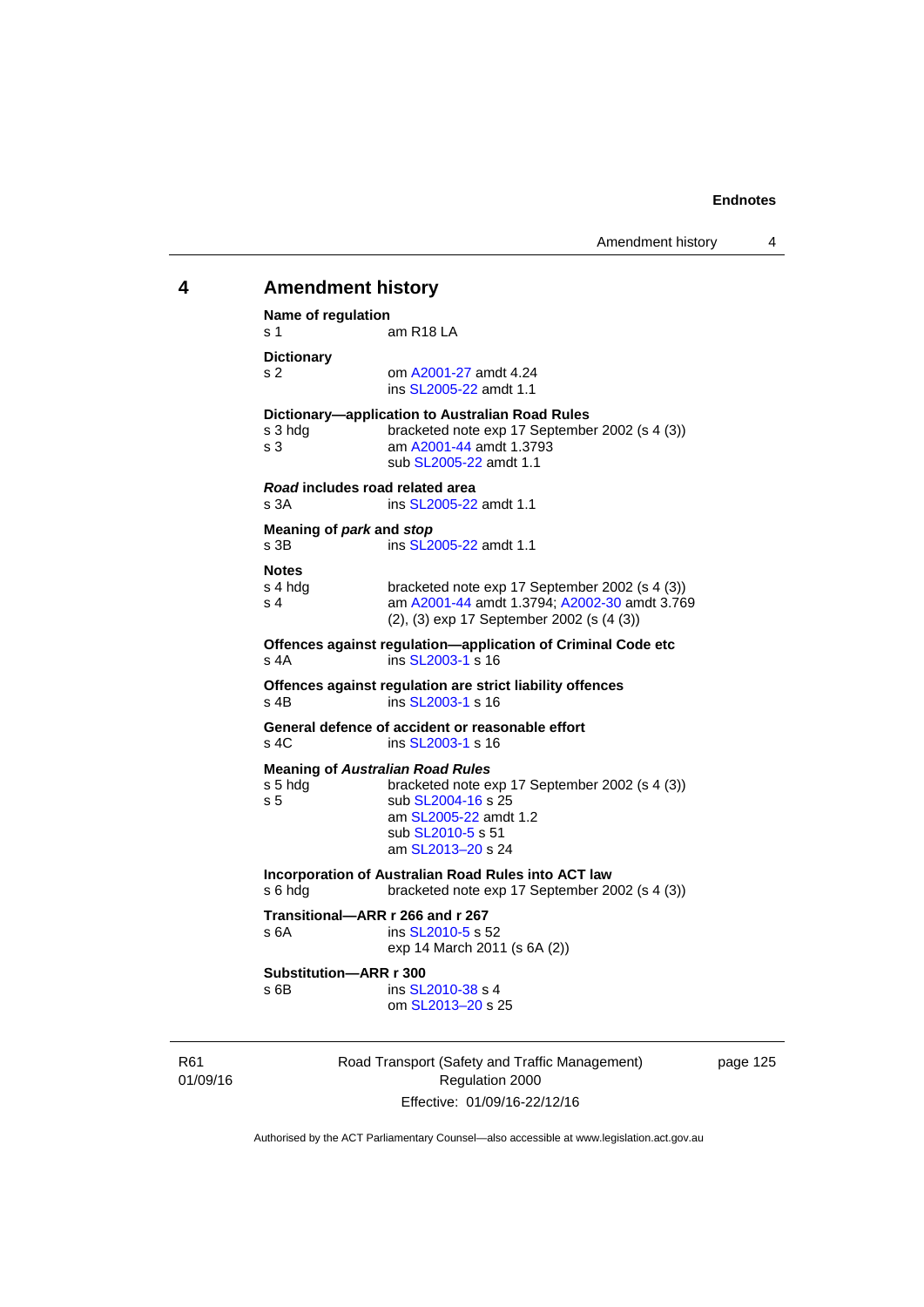| 4        | Amendment history                                                                                                                                                                                                                                                                                                                                                         |                                                                                                                                                                                                                                                                                                             |                             |
|----------|---------------------------------------------------------------------------------------------------------------------------------------------------------------------------------------------------------------------------------------------------------------------------------------------------------------------------------------------------------------------------|-------------------------------------------------------------------------------------------------------------------------------------------------------------------------------------------------------------------------------------------------------------------------------------------------------------|-----------------------------|
|          | General<br>div 2.2.1 hdg<br>note 2<br>div 2.2.1 hdg                                                                                                                                                                                                                                                                                                                       | am SL2000-52 s 3; SL2001-32 s 3; SL2002-31 s 22;<br>SL2003-12 s 4; SL2004-16 ss 26-30<br>sub SL2005-22 s 4<br>am SL2006-32 amdt 1.92; items renum R24 LA; SL2010-5<br>s 53, s 54; items renum R34 LA; SL2010-5 s 55; SL2013-20<br>ss 26-28; items renum R47 LA; SL2015-35 s 4; items renum<br><b>R55 LA</b> |                             |
|          | note 3                                                                                                                                                                                                                                                                                                                                                                    | sub SL2005-22 s 4<br>am A2009-22 amdt 1.25; SL2010-33 s 5; items renum R38 LA;<br>A2013-52 s 65; A2015-30 s 42; SL2015-33 s 5, s 6; items<br>renum R54 LA                                                                                                                                                   |                             |
|          | References to another law of this jurisdiction etc<br>s 7 hdg<br>bracketed note exp 17 September 2002 (s 4 (3))<br>am A2001-44 amdt 1.3795, amdt 1.3796<br>s 7<br>ARR r 10 (2)-penalties for offences<br>s 8 hdg<br>bracketed note exp 17 September 2002 (s 4 (3))<br>ARR r 25 (2)-default speed-limit in built-up area<br>s 8A<br>ins SL2003-12 s 5<br>om SL2004-16 s 31 |                                                                                                                                                                                                                                                                                                             |                             |
|          |                                                                                                                                                                                                                                                                                                                                                                           |                                                                                                                                                                                                                                                                                                             |                             |
|          |                                                                                                                                                                                                                                                                                                                                                                           |                                                                                                                                                                                                                                                                                                             |                             |
|          | s 9 hdg<br>s 9                                                                                                                                                                                                                                                                                                                                                            | ARR r 95-emergency stopping lane only signs<br>bracketed note exp 17 September 2002 (s 4 (3))<br>am SL2005-22 amdt 1.3                                                                                                                                                                                      |                             |
|          | ARR r 104-no truck signs<br>s 10 hda<br>s 10                                                                                                                                                                                                                                                                                                                              | bracketed note exp 17 September 2002 (s 4 (3))<br>am SL2005-22 amdt 1.4                                                                                                                                                                                                                                     |                             |
|          | s 11A                                                                                                                                                                                                                                                                                                                                                                     | ARR r 158 (2) (c)-other vehicles permitted to travel in bicycle lanes<br>ins SL2016-20 amdt 1.39                                                                                                                                                                                                            |                             |
|          | $s$ 12 hdg<br>s 12                                                                                                                                                                                                                                                                                                                                                        | ARR r 158 (2) (c)-other vehicles permitted to travel in bus lanes<br>bracketed note exp 17 September 2002 (s 4 (3))<br>sub SL2002-31 s 23; SL2005-4 amdt 2.38<br>am SL2006-32 amdt 1.93                                                                                                                     |                             |
|          | ARR r 176—stopping on a clearway<br>s 12A                                                                                                                                                                                                                                                                                                                                 | ins SL2004-16 s 32<br>om SL2010-5 s 56<br>ins SL2016-20 amdt 1.40                                                                                                                                                                                                                                           |                             |
|          | s 13 hdg<br>s 13                                                                                                                                                                                                                                                                                                                                                          | ARR r 179 (1) (c)-stopping in a loading zone-goods and permit vehicles<br>bracketed note exp 17 September 2002 (s 4 (3))<br>sub SL2005-22 s 5                                                                                                                                                               |                             |
| page 126 |                                                                                                                                                                                                                                                                                                                                                                           | Road Transport (Safety and Traffic Management)<br>Regulation 2000                                                                                                                                                                                                                                           | R <sub>61</sub><br>01/09/16 |

Authorised by the ACT Parliamentary Counsel—also accessible at www.legislation.act.gov.au

Effective: 01/09/16-22/12/16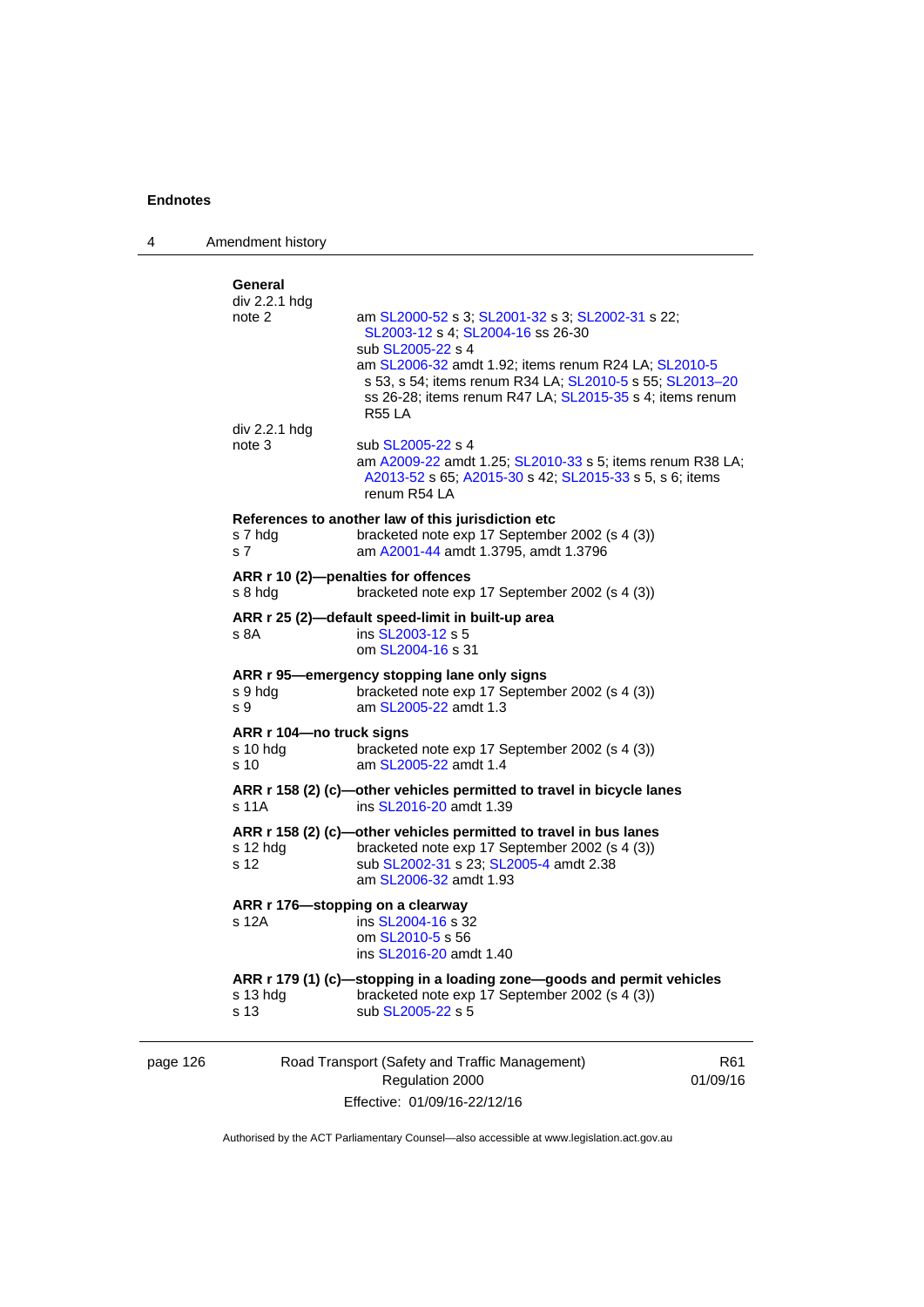Amendment history 4

**ARR r 179 (1) (c) and (2) (c)—stopping in loading zone—bookable vehicles**  s 13A **ins [SL2005-22](http://www.legislation.act.gov.au/sl/2005-22) s 5**  sub [SL2016-20](http://www.legislation.act.gov.au/sl/2016-20) amdt 1.41 **ARR r 183—stopping in a bus zone**  s 13B ins [SL2006-32](http://www.legislation.act.gov.au/sl/2006-32) amdt 1.94 **ARR r 189—double parking—motorbikes**  s 13BA ins [SL2016-15](http://www.legislation.act.gov.au/sl/2016-15) s 4 **ARR r 195—stopping at or near a bus stop**  s 13C ins [SL2006-32](http://www.legislation.act.gov.au/sl/2006-32) amdt 1.94 **ARR r 199 (2)—stopping near postbox**  s 14 hdg bracketed note exp 17 September 2002 (s 4 (3)) **ARR r 206 (2) (b), (c)—time extension for people with disabilities permit**  s 15 hdg bracketed note exp 17 September 2002 (s 4 (3)) sub [SL2005-22](http://www.legislation.act.gov.au/sl/2005-22) amdt 1.5 **ARR r 207 (2) (a)—fees for parking in pay parking spaces**  s 16 hdg bracketed note exp 17 September 2002 (s 4 (3)) **ARR r 213 (5)—making a motor vehicle secure—exception**  s 16A ins Legislative Assembly [AR2000-2](http://www.legislation.act.gov.au/ar/2000-2/default.asp) (see Gaz [SL2000-20\)](http://www.legislation.act.gov.au/sl/2000-20) am [SL2004-16](http://www.legislation.act.gov.au/sl/2004-16) s 33 sub [SL2005-22](http://www.legislation.act.gov.au/sl/2005-22) amdt 1.6 **ARR r 216 (3)—towing a vehicle at night or in hazardous weather conditions**  s 18 hdg bracketed note exp 17 September 2002 (s 4 (3)) s 18 sub [A2009-34](http://www.legislation.act.gov.au/a/2009-34) amdt 1.6 **ARR r 225—use of radar detectors**  s 22 hdg bracketed note exp 17 September 2002 (s 4 (3)) **ARR r 236 (6)—hitchhiking, roadside commerce etc permitted**  s 22A ins [SL2004-16](http://www.legislation.act.gov.au/sl/2004-16) s 34 **ARR r 244C—motorised scooters not to be used**  s 23 hdg bracketed note exp 17 September 2002 (s 4 (3)) s 23 sub [SL2010-5](http://www.legislation.act.gov.au/sl/2010-5) s 57 **ARR r 266—children travelling in interstate registered vehicles**  s 23A ins [SL2000-21](http://www.legislation.act.gov.au/sl/2000-21) s 3 om [SL2004-16](http://www.legislation.act.gov.au/sl/2004-16) s 35 ins [SL2010-5](http://www.legislation.act.gov.au/sl/2010-5) s 58 om [SL2013–20](http://www.legislation.act.gov.au/sl/2013-20) s 29

R61 01/09/16 Road Transport (Safety and Traffic Management) Regulation 2000 Effective: 01/09/16-22/12/16

page 127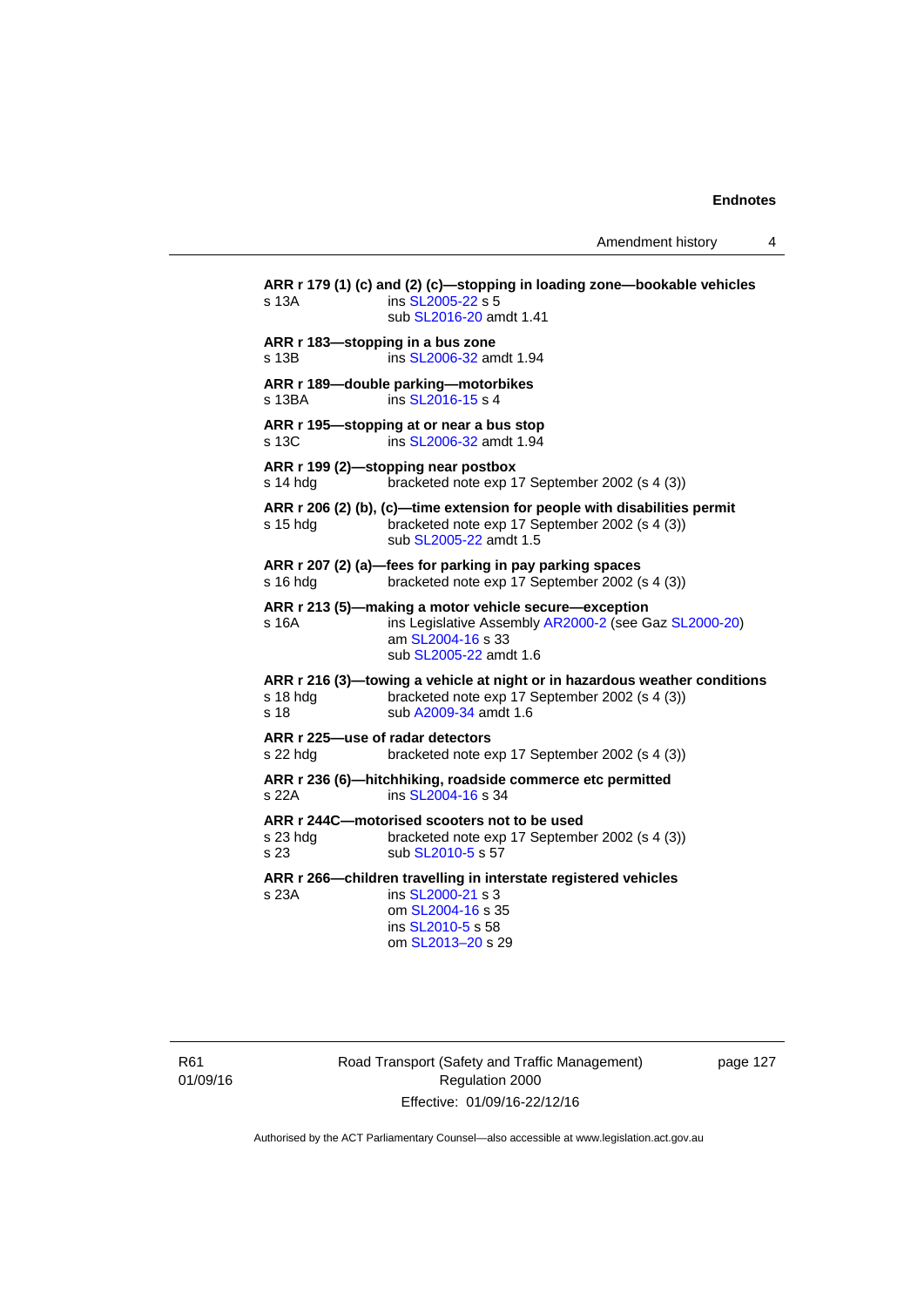| 4 | Amendment history                    |                                                                                                                                                                                                                        |
|---|--------------------------------------|------------------------------------------------------------------------------------------------------------------------------------------------------------------------------------------------------------------------|
|   | s 23B                                | ARR r 266 (2B)-children travelling in goods compartments<br>ins SL2001-32 s 4<br>am SL2002-2 s 28; A2002-51 amdt 1.38; SL2005-4 amdt 2.39,<br>amdt 2.40; SL2006-32 amdt 1.95<br>sub SL2010-5 s 58<br>om SL2013-20 s 29 |
|   | $s$ 24 hdg<br>s 24                   | ARR r 266 (7)-wearing of seatbelts by passengers under 16 years old<br>bracketed note exp 17 September 2002 (s 4 (3))<br>am SL2010-5 s 59                                                                              |
|   | s 25 hdg<br>s 25                     | ARR r 267 (3)-certificates of exemption from wearing seatbelts<br>bracketed note exp 17 September 2002 (s 4 (3))<br>om SL2010-5 s 60                                                                                   |
|   | s 26 hdg                             | ARR r 270 (3)-wearing motorbike helmets<br>bracketed note exp 17 September 2002 (s 4 (3))                                                                                                                              |
|   | s 27 hdg                             | ARR r 271 (6)-riding on motorbikes<br>bracketed note exp 17 September 2002 (s 4 (3))                                                                                                                                   |
|   | s 27A                                | ARR r 280 (2) (a)-other vehicles to which B light rules apply<br>ins SL2002-31 s 24<br>sub SL2005-4 amdt 2.41; SL2006-32 amdt 1.96                                                                                     |
|   | s 28 hdg<br>s 28                     | ARR r 287 (3), (4)-duties of participants in crashes<br>bracketed note exp 17 September 2002 (s 4 (3))<br>sub SL2008-40 s 4                                                                                            |
|   | s 29 hdg<br>s 29                     | ARR r 289 (1) (g)-driving on nature strip<br>bracketed note exp 17 September 2002 (s 4 (3))<br>am SL2004-16 s 36; pars renum R16 LA (see SL2004-16<br>s 37); SL2005-22 amdt 1.7                                        |
|   | s 30                                 | ARR r 298-driving with a person in or on trailer<br>am SL2005-22 amdt 1.8                                                                                                                                              |
|   | s 30A                                | ARR r 299—television receivers and visual display units in motor vehicles<br>ins SL2015-35 s 5                                                                                                                         |
|   | s 30B                                | ARR r 300 (1) (c)-use of mobile phone<br>ins SL2015-35 s 5<br>am SL2016-21 s 4, s 5                                                                                                                                    |
|   | ARR r 313-postal workers<br>s 32 hdg | bracketed note exp 17 September 2002 (s 4 (3))                                                                                                                                                                         |
|   |                                      |                                                                                                                                                                                                                        |

page 128 Road Transport (Safety and Traffic Management) Regulation 2000 Effective: 01/09/16-22/12/16

R61 01/09/16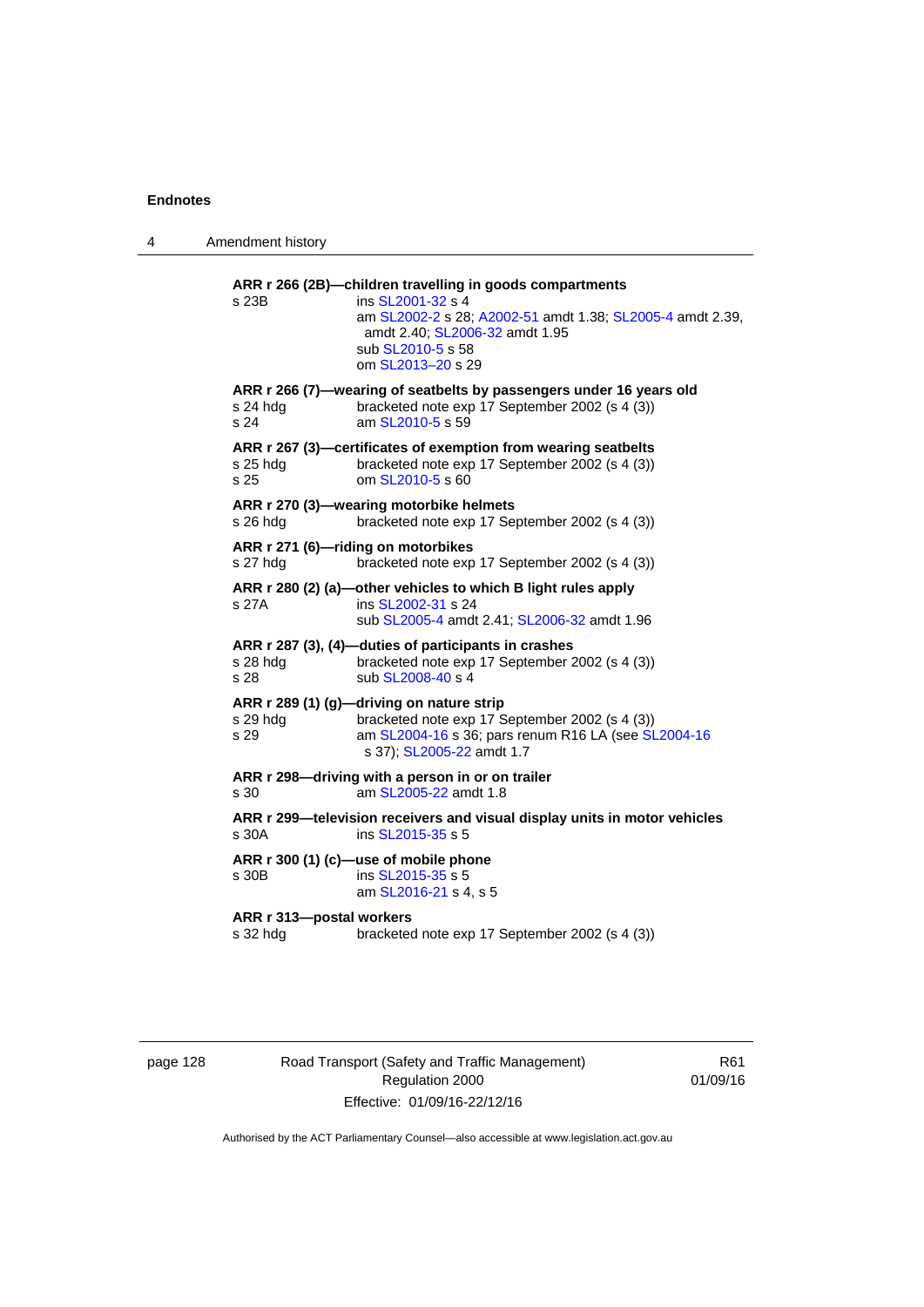# **ARR dict—definitions for dictionary**  s 33 hdg bracketed note exp 17 September 2002 (s 4 (3)) s 33 am [SL2005-22](http://www.legislation.act.gov.au/sl/2005-22) amdt 1.9; [SL2013–20](http://www.legislation.act.gov.au/sl/2013-20) s 31 def *approved seatbelt* ins [SL2013–20](http://www.legislation.act.gov.au/sl/2013-20) s 30 def *authorised person* am [SL2010-33](http://www.legislation.act.gov.au/sl/2010-33) s 6 def *emergency worker* am [A2004-28](http://www.legislation.act.gov.au/a/2004-28) amdt 3.61; [A2015-50](http://www.legislation.act.gov.au/a/2015-50) amdt 3.144; [A2016-33](http://www.legislation.act.gov.au/a/2016-33/default.asp) amdt 1.40 def *hire car* ins [SL2005-4](http://www.legislation.act.gov.au/sl/2005-4) amdt 2.43 def *oversize vehicle* sub [A2009-22](http://www.legislation.act.gov.au/a/2009-22) amdt 1.26 am [A2013-52](http://www.legislation.act.gov.au/a/2013-52) s 66 def *police officer* sub [A2001-56](http://www.legislation.act.gov.au/a/2001-56) amdt 3.475 def *private hire car* om [SL2005-4](http://www.legislation.act.gov.au/sl/2005-4) amdt 2.44 def *public bus* sub [A2001-62](http://www.legislation.act.gov.au/a/2001-62) amdt 1.38 def *restricted hire vehicle* om [SL2005-4](http://www.legislation.act.gov.au/sl/2005-4) amdt 2.44 def *taxi* sub [SL2002-2](http://www.legislation.act.gov.au/sl/2002-2) s 29 am [SL2005-4](http://www.legislation.act.gov.au/sl/2005-4) amdt 2.42 **Offences against the Australian Road Rules**<br>div 2.2.3 hdg om SL2003-1 s 17 om [SL2003-1](http://www.legislation.act.gov.au/sl/2003-1) s 17 **Application of Criminal Code**  s  $\frac{34 \text{ hdg}}{34}$  bracketed note exp 17 September 2002 (s 4 (3))<br>s  $\frac{34}{34}$ sub [A2002-51](http://www.legislation.act.gov.au/a/2002-51) amdt 1.39 om [SL2003-1](http://www.legislation.act.gov.au/sl/2003-1) s 17 **Offences are strict liability offences**  s 35 hdg bracketed note exp 17 September 2002 (s 4 (3)) s 35 am [A2002-51](http://www.legislation.act.gov.au/a/2002-51) amdt 1.40 om [SL2003-1](http://www.legislation.act.gov.au/sl/2003-1) s 17 **General defence of accident or reasonable effort**  s 36 hdg bracketed note exp 17 September 2002 (s 4 (3))<br>s 36 am A2002-51 amdt 1.41 am [A2002-51](http://www.legislation.act.gov.au/a/2002-51) amdt 1.41 om [SL2003-1](http://www.legislation.act.gov.au/sl/2003-1) s 17 **Making unnecessary engine noise**  s 37 hdg bracketed note exp 17 September 2002 (s 4 (3)) **Emission of waste oil or grease**  s 38 hdg bracketed note exp 17 September 2002 (s 4 (3)) **Bicycle riders**  ins [SL2015-33](http://www.legislation.act.gov.au/sl/2015-33) s 7 **Keeping safe lateral distance when passing bicycle rider**  s 38A ins [SL2015-33](http://www.legislation.act.gov.au/sl/2015-33) s 7 **Exceptions for passing bicycle rider**<br>s 38B **ins SL2015-33** s 7 ins [SL2015-33](http://www.legislation.act.gov.au/sl/2015-33) s 7

R61 01/09/16 Road Transport (Safety and Traffic Management) Regulation 2000 Effective: 01/09/16-22/12/16

page 129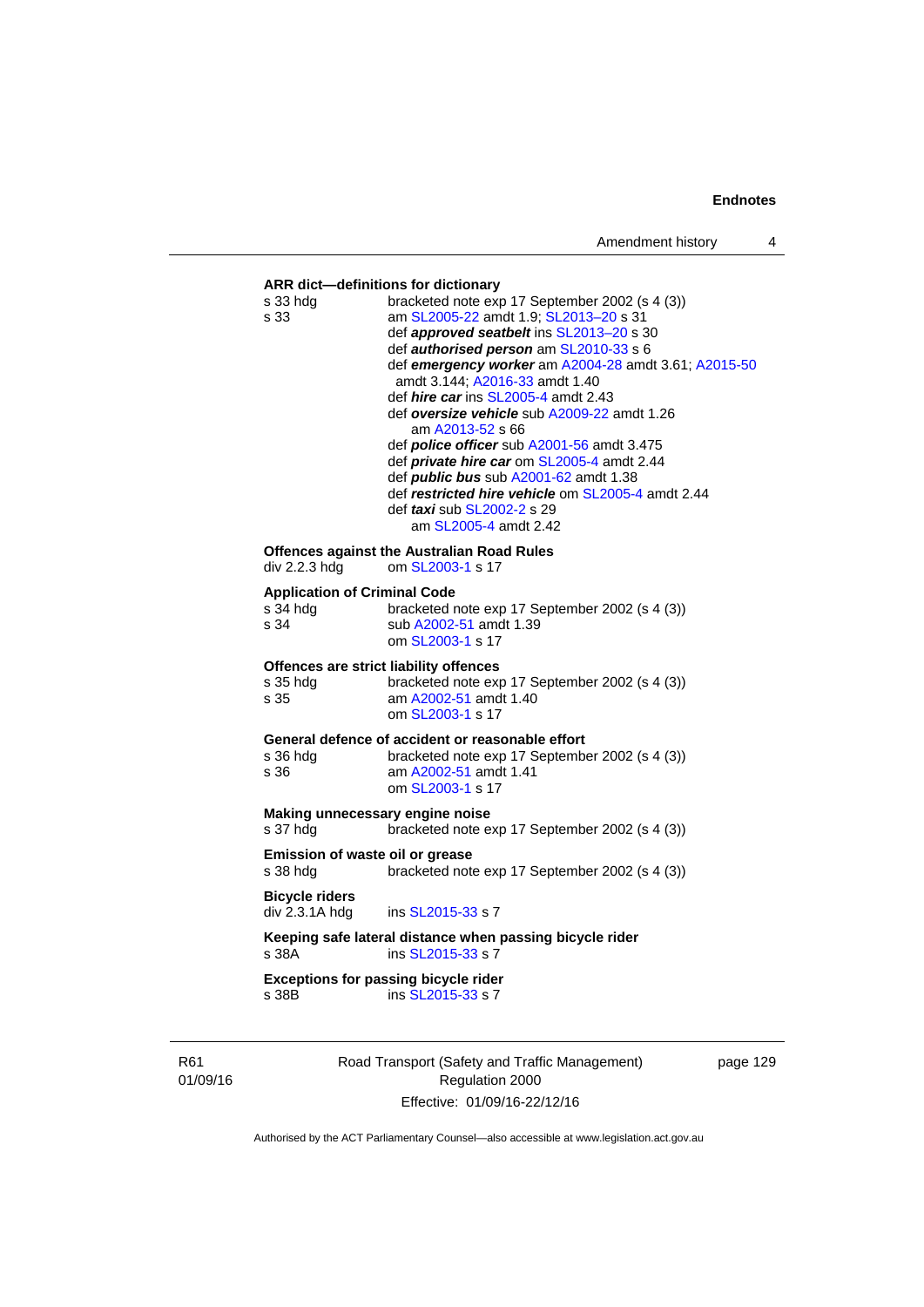| 4 | Amendment history                                                                                                                                                 |
|---|-------------------------------------------------------------------------------------------------------------------------------------------------------------------|
|   | Riding across road on crossing<br>ins SL2015-33 s 7<br>s 38C                                                                                                      |
|   | Application of ARRs to riders crossing road on crossing<br>s 38D<br>ins SL2015-33 s 7                                                                             |
|   | Safety of persons on trailers<br>bracketed note exp 17 September 2002 (s 4 (3))<br>s 39 hdg<br>s 39<br>am SL2005-22 amdt 1.10, amdt 1.11                          |
|   | Passengers in sidecars to be seated<br>s 40 hdg<br>bracketed note exp 17 September 2002 (s 4 (3))                                                                 |
|   | Number of vehicles that may be drawn<br>bracketed note exp 17 September 2002 (s 4 (3))<br>s 41 hdg                                                                |
|   | Towing by vehicles under 4.5t<br>s 42 hdg<br>bracketed note exp 17 September 2002 (s 4 (3))                                                                       |
|   | Lights on motor vehicles generally<br>s 43 hdg<br>bracketed note exp 17 September 2002 (s 4 (3))                                                                  |
|   | <b>Metered parking</b><br>div 2.3.5 hdg<br>sub SL2005-22 s 6                                                                                                      |
|   | Metered parking-parking in spaces<br>s 44 hdg<br>bracketed note exp 17 September 2002 (s 4 (3))<br>s 44<br>sub SL2005-22 s 7<br>am SL2016-15 s 5; ss renum R59 LA |
|   | Metered parking-parking in spaces-motorbikes<br>ins SL2016-15 s 6<br>s 44AA                                                                                       |
|   | Metered parking-parking fees<br>ins SL2005-22 s 7<br>s 44A                                                                                                        |
|   | Metered parking-maximum length of stay<br>ins SL2005-22 s 7<br>s 44B                                                                                              |
|   | Metered parking-exceptions to s 44A and s 44B<br>bracketed note exp 17 September 2002 (s 4 (3))<br>s 45 hdg<br>sub SL2005-22 s 7<br>s 45                          |
|   | Temporary closure of metered parking spaces<br>s 46 hdg<br>bracketed note exp 17 September 2002 (s 4 (3))                                                         |
|   | <b>Misuse of parking meters</b><br>s 47 hdg<br>bracketed note exp 17 September 2002 (s 4 (3))                                                                     |
|   | Interfering with parking meters etc<br>s 48 hdg<br>bracketed note exp 17 September 2002 (s 4 (3))                                                                 |
|   |                                                                                                                                                                   |

page 130 Road Transport (Safety and Traffic Management) Regulation 2000 Effective: 01/09/16-22/12/16

R61 01/09/16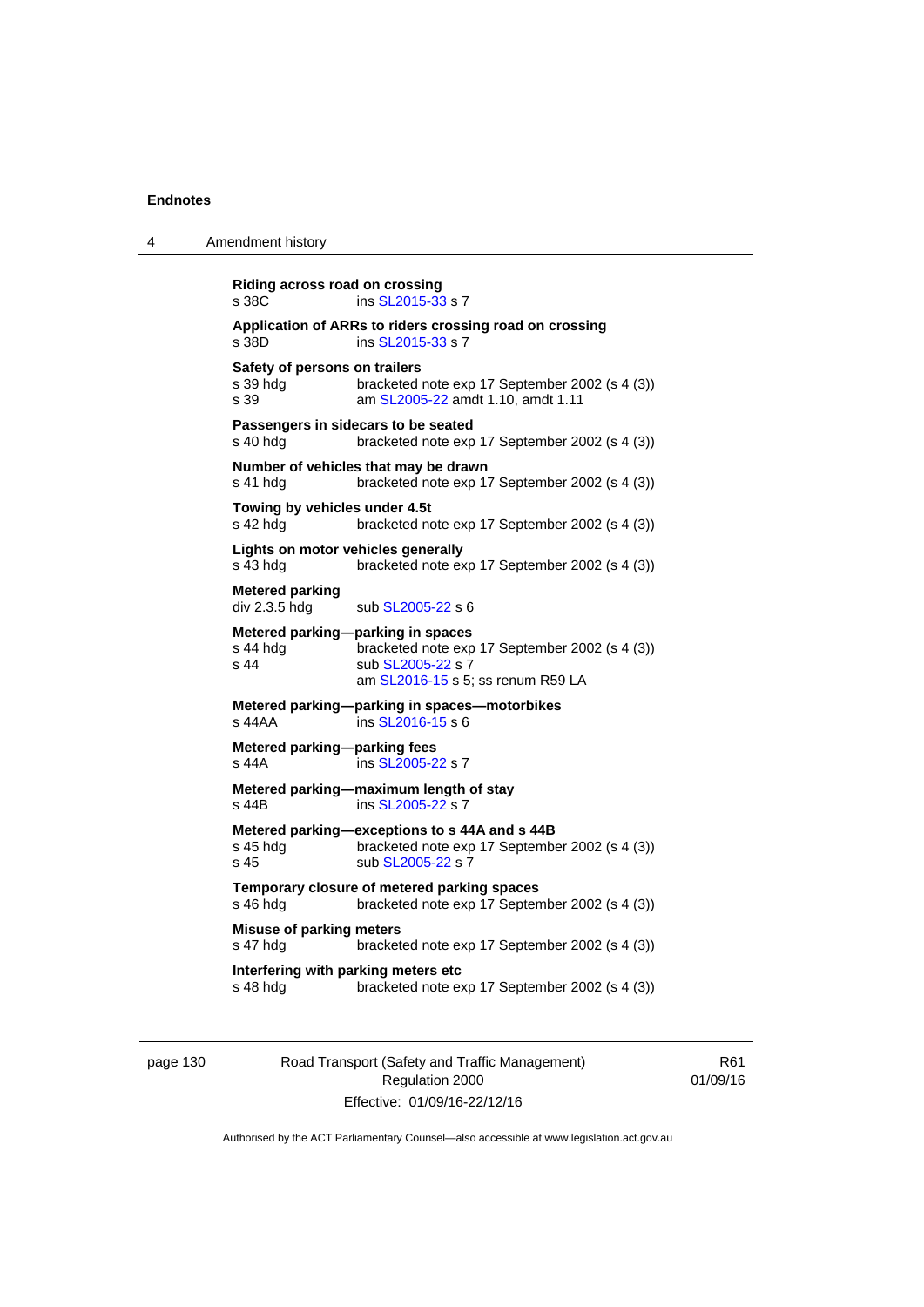| <b>Ticket parking</b><br>div 2.3.6 hdg               | orig div 2.3.6 hdg renum as div 2.3.8 hdg<br>ins by SL2005-22 s 8                                                                                                                              |
|------------------------------------------------------|------------------------------------------------------------------------------------------------------------------------------------------------------------------------------------------------|
| s 49 hdg<br>s <sub>49</sub>                          | Ticket parking-parking in spaces<br>bracketed note exp 17 September 2002 (s 4 (3))<br>sub SL2005-22 s 8<br>am SL2016-15 s 7; ss renum R59 LA                                                   |
| $s$ 49AAA                                            | Ticket parking-parking in spaces-motorbikes<br>ins SL2016-15 s 8                                                                                                                               |
| s 49A                                                | Ticket parking-display of tickets<br>ins SL2005-22 s 8<br>am SL2010-7 s 42; SL2014-11 s 4                                                                                                      |
| Ticket parking-e-payment<br>s 49AA                   | ins SL2014-11 s 5                                                                                                                                                                              |
| s 49B                                                | Ticket parking-maximum length of stay<br>ins SL2005-22 s 8<br>am SL2014-11 s 6, s 7; ss renum R51 LA                                                                                           |
| s 50 hda<br>s 50                                     | Ticket parking-exceptions to s 49A and s 49B<br>bracketed note exp 17 September 2002 (s 4 (3))<br>sub SL2005-22 s 8                                                                            |
| s 51 hdg<br>s 51                                     | Temporary closure of ticket parking spaces and areas<br>bracketed note exp 17 September 2002 (s 4 (3))<br>sub SL2005-22 amdt 1.12<br>am SL2002-7 s 4, s 5; regs renum R6 LA (see SL2002-7 s 6) |
| s 52 hdg<br>s 52                                     | Use of false or damaged parking tickets etc<br>bracketed note exp 17 September 2002 (s 4 (3))<br>sub SL2005-22 s 9                                                                             |
| s 53 hdg<br>s 53                                     | Misuse of parking ticket machines<br>bracketed note exp 17 September 2002 (s 4 (3))<br>sub SL2005-22 s 9                                                                                       |
| s 54 hdg                                             | Interfering with parking ticket machines etc<br>bracketed note exp 17 September 2002 (s 4 (3))                                                                                                 |
| Interfering with parking tickets<br>s 55 hdg<br>s 55 | bracketed note exp 17 September 2002 (s 4 (3))<br>sub SL2005-22 s 10                                                                                                                           |
| div 2.3.7 hdg                                        | Other ACT road rules about stopping and parking<br>ins SL2005-22 s 10                                                                                                                          |
|                                                      |                                                                                                                                                                                                |

R61 01/09/16 Road Transport (Safety and Traffic Management) Regulation 2000 Effective: 01/09/16-22/12/16

page 131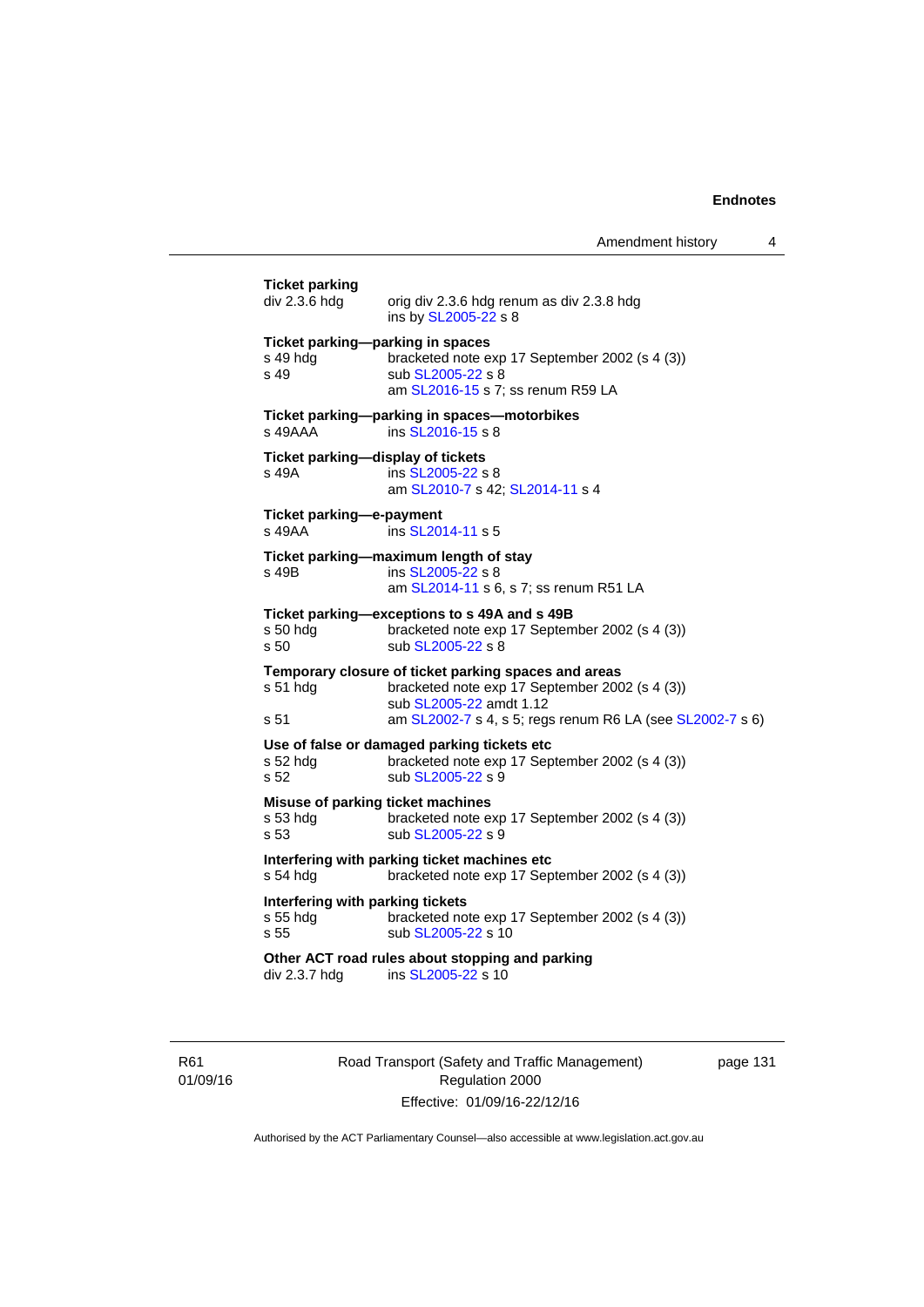| 4 | Amendment history                                                                                                                                                                                    |
|---|------------------------------------------------------------------------------------------------------------------------------------------------------------------------------------------------------|
|   | Unauthorised use of parking permits and mobility parking scheme<br>authorities<br>s 56 hdg<br>bracketed note exp 17 September 2002 (s 4 (3))<br>am A2002-30 amdt 3.770<br>s 56<br>sub SL2005-22 s 10 |
|   | Interfering with parking permits and mobility parking scheme authorities<br>s 56A<br>ins SL2005-22 s 10                                                                                              |
|   | No stopping on a road with a red kerb<br>s 57<br>am SL2001-32 s 5<br>exp 1 December 2002 (s 57 (2))                                                                                                  |
|   | Stopping public buses in bus zones and at bus stops<br>s 57A hda<br>bracketed note exp 17 September 2002 (s 4 (3))<br>s 57A<br>ins SL2000-33 s 3<br>am 2001 Act No 62 amdts 1.39-1.41                |
|   | Stopping in an emergency etc or to comply with another law<br>bracketed note exp 17 September 2002 (s 4 (3))<br>s 58 hda<br>s 58<br>am SL2005-22 s 11, s 12                                          |
|   | <b>Other ACT road rules</b><br>div 2.3.8 hdg<br>(prev div 2.3.6 hdg) ins SL2005-22 s 13                                                                                                              |
|   | Carrying dangerous substances<br>s 59 hdg<br>bracketed note exp 17 September 2002 (s 4 (3))<br>sub A2004-7 amdt 1.14<br>am A2004-7 amdt 1.15, amdt 1.16<br>s 59<br>om A2009-34 amdt 1.7              |
|   | Interrupting funeral processions etc<br>s 60 hdg<br>bracketed note exp 17 September 2002 (s 4 (3))                                                                                                   |
|   | Driving on roads closed to traffic<br>s 61 hdg<br>bracketed note exp 17 September 2002 (s 4 (3))                                                                                                     |
|   | Use of wheeled recreational devices and wheeled toys on roads<br>s 62 hdg<br>bracketed note exp 17 September 2002 (s 4 (3))                                                                          |
|   | Devices that are prescribed traffic control devices-Act, dict, def prescribed<br>traffic control device<br>s 63 hdg<br>bracketed note exp 17 September 2002 (s 4 (3))<br>s 63<br>sub SL2005-22 s 14  |
|   | Preventing prescribed traffic control devices being clearly visible<br>bracketed note exp 17 September 2002 (s 4 (3))<br>s 64 hdg                                                                    |
|   | Use of do not overtake turning vehicle sign<br>bracketed note exp 17 September 2002 (s 4 (3))<br>s 65 hda                                                                                            |

page 132 Road Transport (Safety and Traffic Management) Regulation 2000 Effective: 01/09/16-22/12/16

R61 01/09/16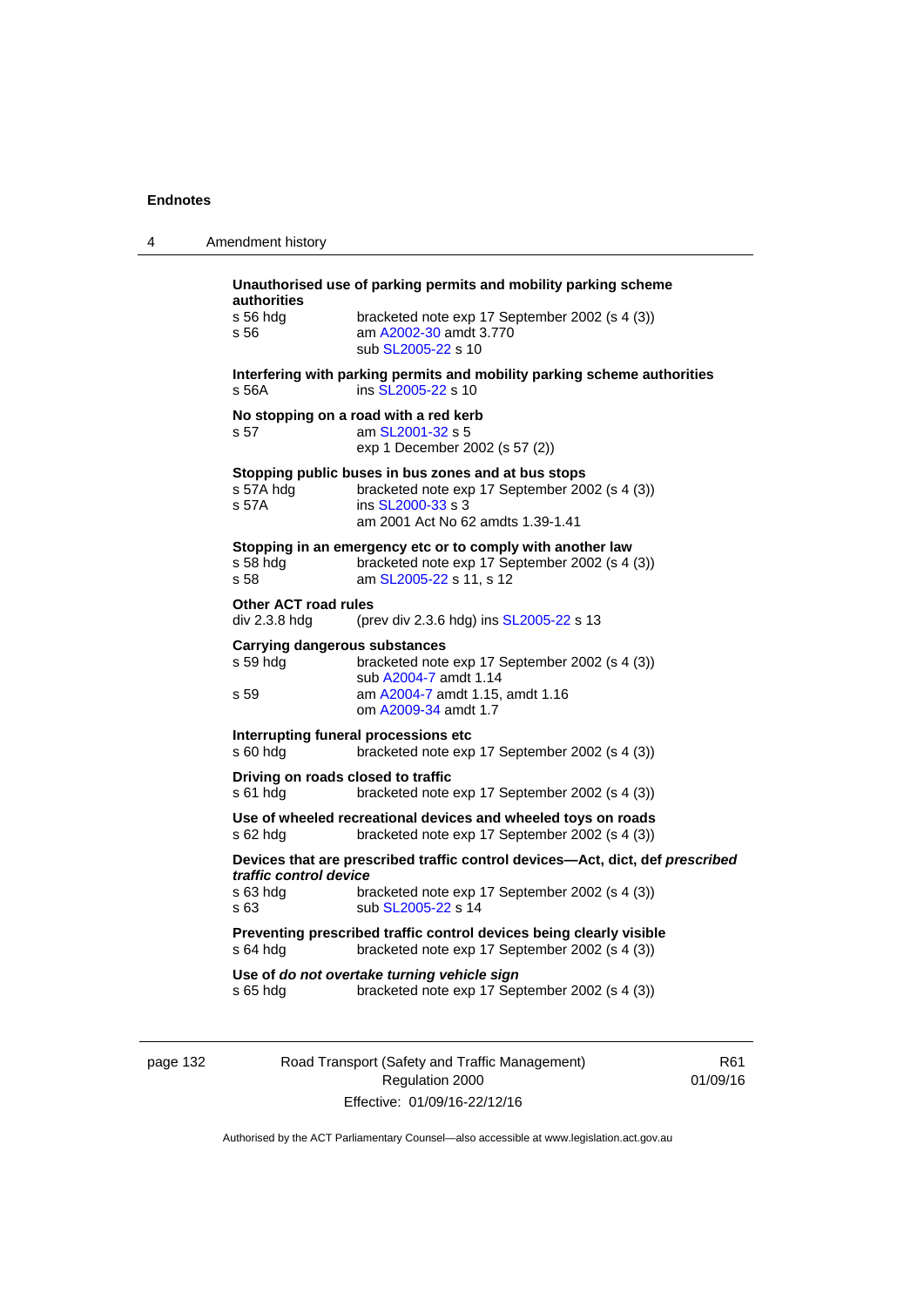|                                                           |                                                                                                                                                   | Amendment history | 4 |
|-----------------------------------------------------------|---------------------------------------------------------------------------------------------------------------------------------------------------|-------------------|---|
| s 66                                                      | Approvals etc by road transport authority<br>am A2001-44 amdt 1.3797, amdt 1.3798; SL2010-5 s 61, s 62;<br>pars renum R41 LA; A2011-52 amdt 3.184 |                   |   |
| s 68 hdg                                                  | Defence of complying with direction of police officer or authorised person<br>bracketed note exp 17 September 2002 (s 4 (3))                      |                   |   |
| s 69 hdg<br>s 69                                          | Exemption for driver of police vehicle-generally-Act, s 35<br>bracketed note exp 17 September 2002 (s 4 (3))<br>sub SL2013-9 s 8                  |                   |   |
| s 69A                                                     | Exemption for driver of police vehicle-training and assessment<br>ins SL2013-9 s 9<br>am A2015-30 s 43                                            |                   |   |
| s 70 hdg                                                  | <b>Exemption for driver of emergency vehicles</b><br>bracketed note exp 17 September 2002 (s 4 (3))                                               |                   |   |
|                                                           | Stopping and parking exemption for police and emergency vehicles and                                                                              |                   |   |
| authorised people<br>s 71 hdg<br>s 71                     | bracketed note exp 17 September 2002 (s 4 (3))<br>sub SL2002-7 s 7; SL2005-22 s 15                                                                |                   |   |
| <b>Parking</b><br>ch 3 hdg                                | ins SL2001-32 s 6                                                                                                                                 |                   |   |
| <b>Metered parking schemes</b><br>s 72 hdg                | bracketed note exp 17 September 2002 (s 4 (3))                                                                                                    |                   |   |
| <b>Metered parking areas</b><br>s 73 hdg<br>s 73          | bracketed note exp 17 September 2002 (s 4 (3))<br>am SL2005-22 amdt 1.13                                                                          |                   |   |
| <b>Parking meters</b><br>s 74 hdg                         | bracketed note exp 17 September 2002 (s 4 (3))                                                                                                    |                   |   |
| Metered parking spaces<br>s 75 hdg<br>s 74                | bracketed note exp 17 September 2002 (s 4 (3))<br>am SL2005-22 s 16                                                                               |                   |   |
| <b>Parking authorities</b><br>s 75A                       | ins SL2002-7 s 8<br>am A2011-52 amdt 3.185                                                                                                        |                   |   |
| <b>Parking authority guidelines</b><br>s 75B hdg<br>s 75B | bracketed note exp 17 September 2002 (s 4 (3))<br>ins SL2002-7 s 8<br>am A2011-52 amdt 3.186                                                      |                   |   |

R61 01/09/16 Road Transport (Safety and Traffic Management) Regulation 2000 Effective: 01/09/16-22/12/16

page 133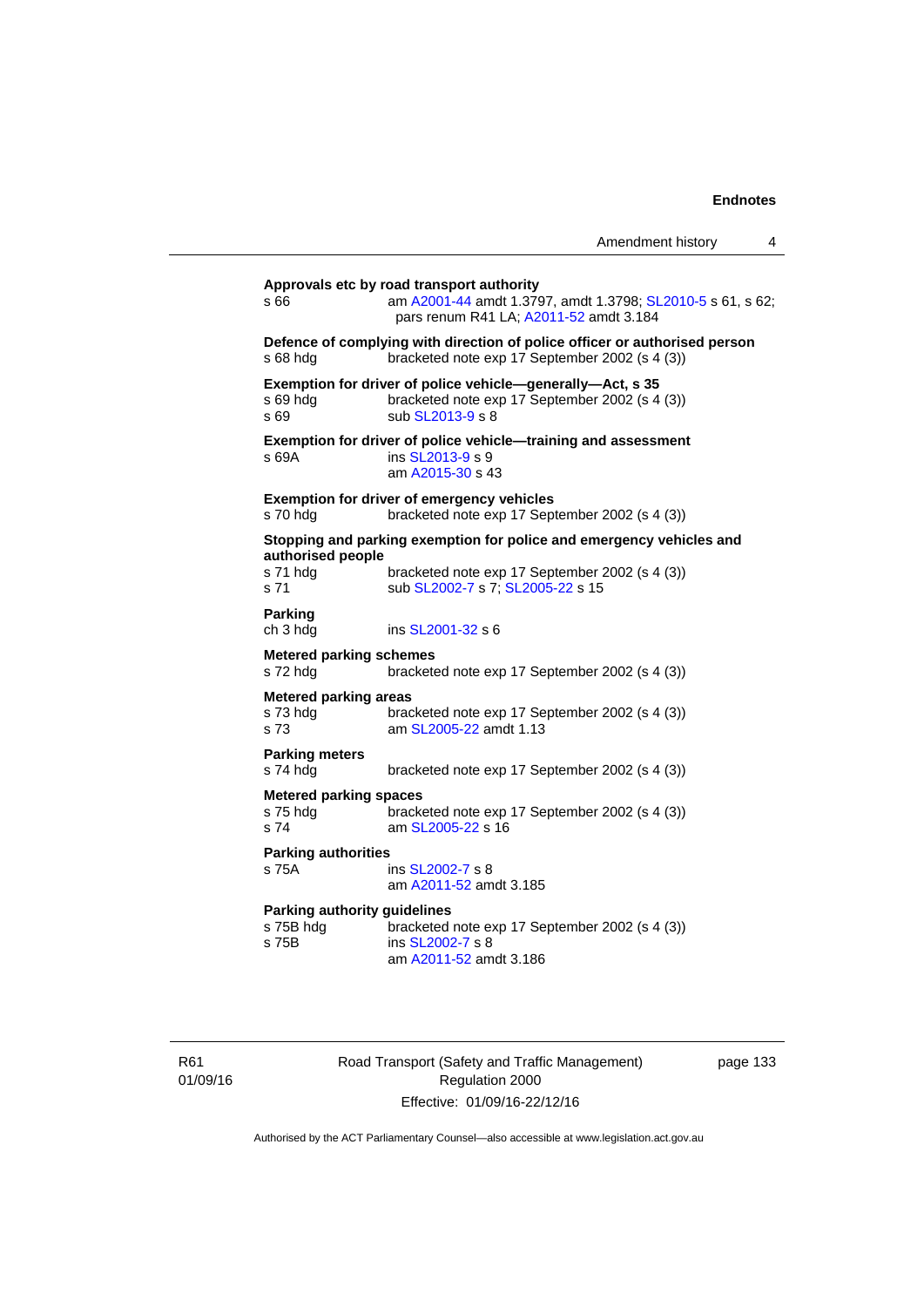| 4        | Amendment history                               |                                                                                                                                                                                                                                                 |     |
|----------|-------------------------------------------------|-------------------------------------------------------------------------------------------------------------------------------------------------------------------------------------------------------------------------------------------------|-----|
|          | s 76 hdg<br>s 76                                | Ticket parking schemes-road transport authority<br>sub SL2002-7 s 9<br>bracketed note exp 17 September 2002 (s 4 (3))<br>am SL2005-22 s 17                                                                                                      |     |
|          | Approval of e-payment method<br>s 76AA          | ins SL2014-11 s 8                                                                                                                                                                                                                               |     |
|          | s 76A hdg<br>s 76A                              | Ticket parking schemes-parking authorities<br>bracketed note exp 17 September 2002 (s 4 (3))<br>sub SL2005-22 amdt 1.14<br>ins SL2002-7 s 10                                                                                                    |     |
|          | <b>Ticket parking areas</b><br>s 77 hdg<br>s 77 | bracketed note exp 17 September 2002 (s 4 (3))<br>am SL2005-22 amdt 1.15, amdt 1.16<br>(3), (4) exp 1 December 2006 (s 77 (4))                                                                                                                  |     |
|          | <b>Ticket parking spaces</b><br>s 78 hdg        | bracketed note exp 17 September 2002 (s 4 (3))                                                                                                                                                                                                  |     |
|          | Ticket machines<br>s 79 hdg                     | bracketed note exp 17 September 2002 (s 4 (3))                                                                                                                                                                                                  |     |
|          | <b>Parking tickets</b><br>$s80h$ dg<br>s 80     | bracketed note exp 17 September 2002 (s 4 (3))<br>am SL2002-7 s 11; SL2005-22 ss 18-20; SL2010-7 ss 43-46                                                                                                                                       |     |
|          | s 81 hdg<br>s 81                                | Duration of parking tickets and e-payment parking period<br>bracketed note exp 17 September 2002 (s 4 (3))<br>sub SL2014-11 s 9                                                                                                                 |     |
|          | Definitions-div 3.1.3<br>s 82 hdg<br>s 82       | bracketed note exp 17 September 2002 (s 4 (3))<br>def code of practice om SL2008-47 amdt 1.4<br>def exemption om SL2008-47 amdt 1.4<br>def existing operator om SL2008-47 amdt 1.4<br>def existing operator's certificate om SL2008-47 amdt 1.4 |     |
|          | s 83 hdg                                        | References in div 3.1.3 to land adjoining residential land<br>bracketed note exp 17 September 2002 (s 4 (3))                                                                                                                                    |     |
|          | $s$ 84 hdg                                      | Vehicle parked partly on residential land<br>bracketed note exp 17 September 2002 (s 4 (3))                                                                                                                                                     |     |
|          | s 85 hdg<br>s 85                                | Parking of certain vehicles on residential land prohibited<br>bracketed note exp 17 September 2002 (s 4 (3))<br>am SL2005-22 amdt 1.17; SL2008-47 amdt 1.5                                                                                      |     |
|          | s 85A                                           | No more than 1 heavy vehicle on residential land<br>ins SL2008-47 amdt 1.6                                                                                                                                                                      |     |
| page 134 |                                                 | Road Transport (Safety and Traffic Management)                                                                                                                                                                                                  | R61 |

Authorised by the ACT Parliamentary Counsel—also accessible at www.legislation.act.gov.au

Regulation 2000 Effective: 01/09/16-22/12/16 01/09/16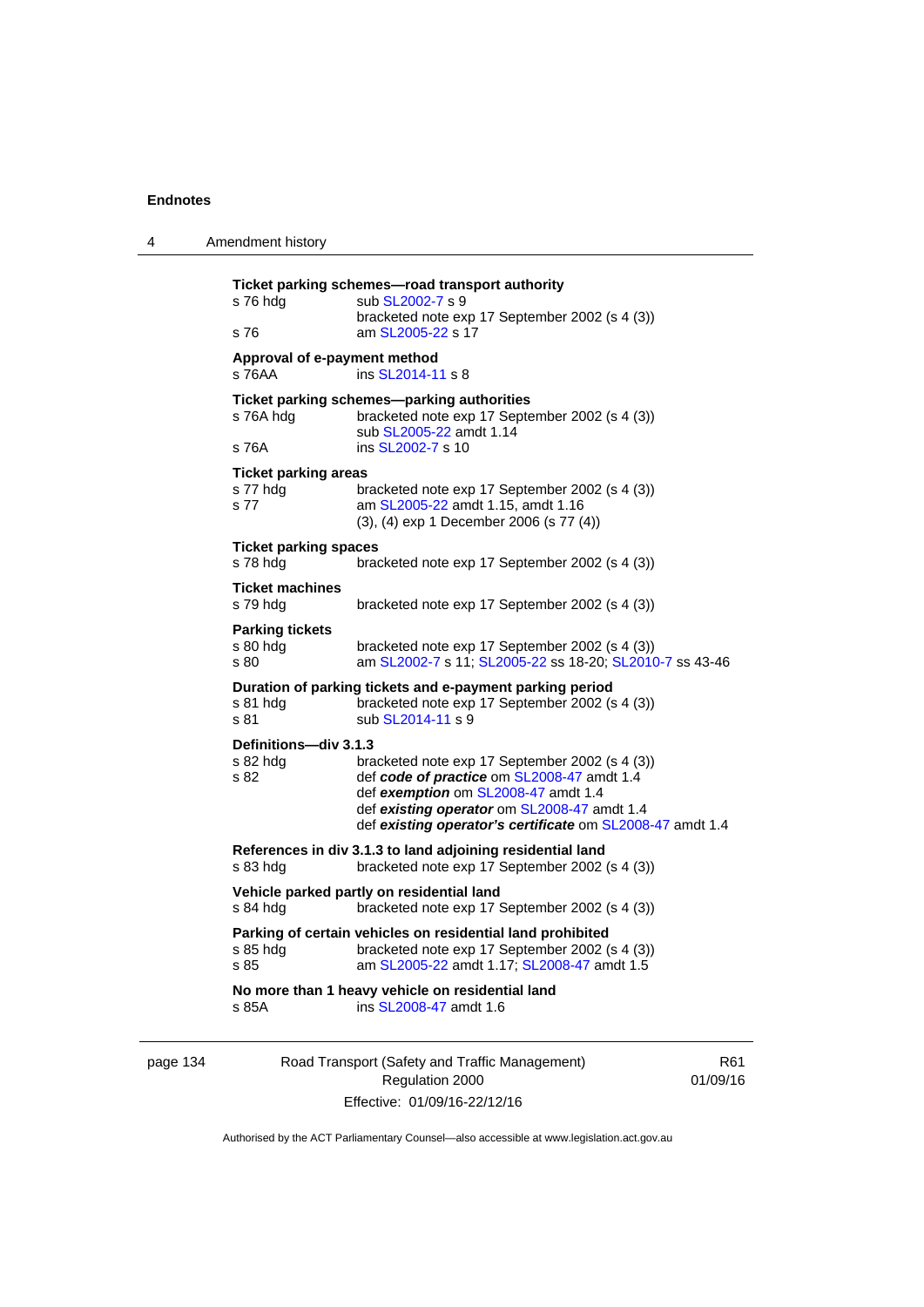|                                                            | Amendment history<br>4                                                                                                                                                                                                                                                         |
|------------------------------------------------------------|--------------------------------------------------------------------------------------------------------------------------------------------------------------------------------------------------------------------------------------------------------------------------------|
| s 85B                                                      | Heavy vehicles to be parked away from residential land boundaries<br>ins SL2008-47 amdt 1.6                                                                                                                                                                                    |
| s 86 hdg<br>s 86                                           | Parking of certain vehicles on land adjoining residential land prohibited<br>bracketed note exp 17 September 2002 (s 4 (3))<br>am SL2005-22 amdt 1.17; SL2008-47 amdt 1.7, amdt 1.8;<br>ss renum R29 LA                                                                        |
| s 87 hdg<br>s 87                                           | Parking of certain commercial vehicles on land with multi-unit housing<br>bracketed note exp 17 September 2002 (s 4 (3))<br>sub A2007-25 amdt 1.165<br>am A2002-30 amdt 3.771; SL2005-22 amdt 1.17; A2007-25<br>amdt 1.166, amdt 1.167; SL2008-47 amdt 1.9; ss renum R29<br>LA |
| s 87A                                                      | No offence if reasonable necessity etc<br>ins SL2008-47 amdt 1.10                                                                                                                                                                                                              |
| s 87B                                                      | Heavy vehicle refrigeration units not to be operated on residential land<br>ins SL2008-47 amdt 1.10                                                                                                                                                                            |
| s 87C                                                      | Prohibition on night operation of heavy vehicle<br>ins SL2008-47 amdt 1.10                                                                                                                                                                                                     |
| Daily infringement<br>s 88 hdg<br>s 88                     | bracketed note exp 17 September 2002 (s 4 (3))<br>am A2007-25 amdt 1.168<br>sub SL2008-47 amdt 1.11                                                                                                                                                                            |
| div 3.1.3A hdg                                             | Heavy vehicle parking—enforcement<br>ins SL2008-47 amdt 1.13                                                                                                                                                                                                                   |
| Meaning of <i>occupier</i> —div 3.1.3A<br>s 89 hdg<br>s 89 | bracketed note exp 17 September 2002 (s 4 (3))<br>am A2001-44 amdt 1.3799, amdt 1.3800<br>om SL2008-47 amdt 1.12<br>ins SL2008-47 amdt 1.13                                                                                                                                    |
| Power to enter premises<br>s 90 hdg<br>s 90                | bracketed note exp 17 September 2002 (s 4 (3))<br>am A2001-44 amdts 1.3801-1.3803<br>def the code of practice om A2001-44 amdt 1.3803<br>om SL2008-47 amdt 1.12<br>ins SL2008-47 amdt 1.13                                                                                     |
| <b>Production of identity card</b><br>s 91 hdg<br>s 91     | bracketed note exp 17 September 2002 (s 4 (3))<br>om SL2008-47 amdt 1.12<br>ins SL2008-47 amdt 1.13                                                                                                                                                                            |

R61 01/09/16 Road Transport (Safety and Traffic Management) Regulation 2000 Effective: 01/09/16-22/12/16

page 135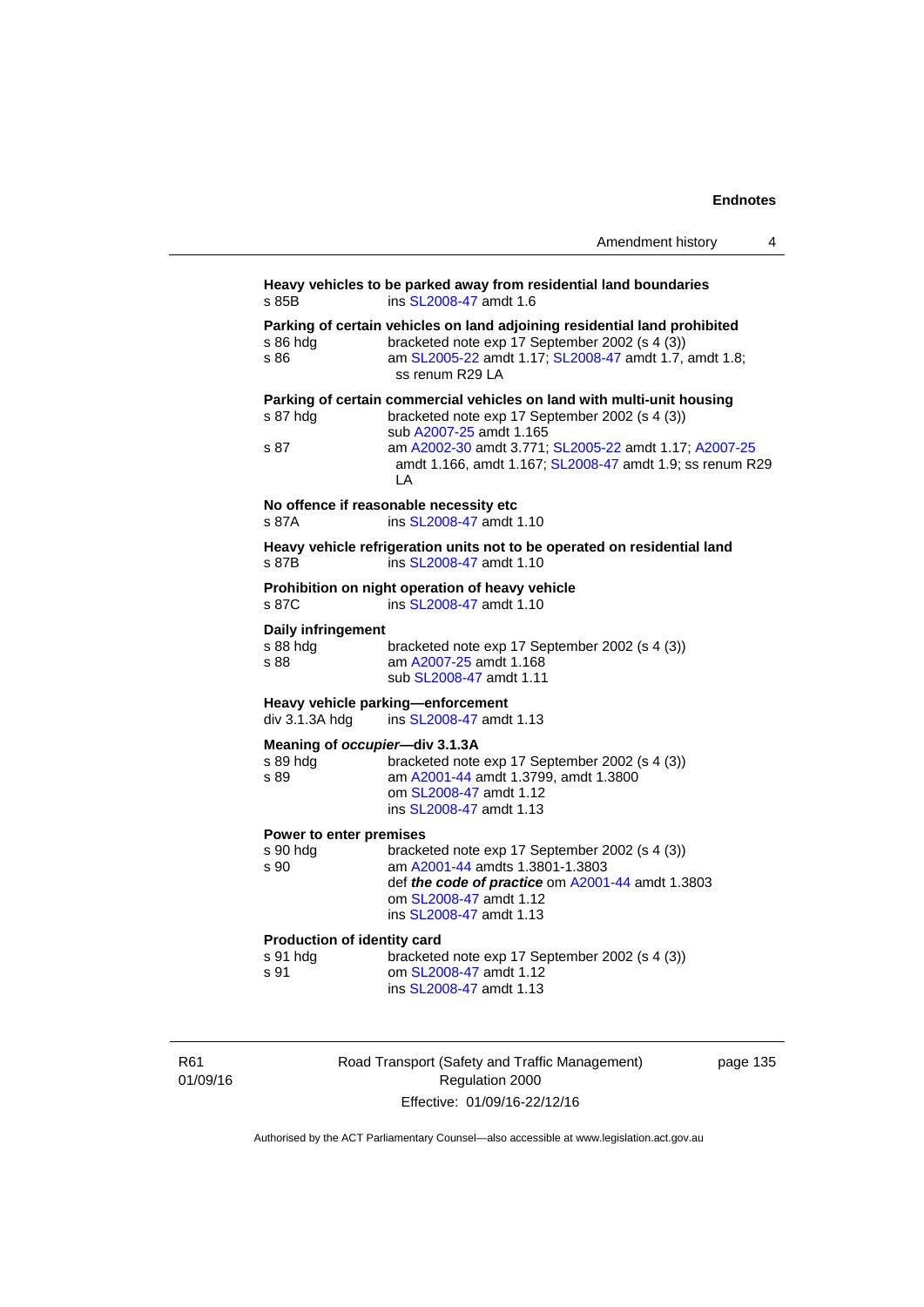| 4 | Amendment history                                       |                                                                                                                                                               |
|---|---------------------------------------------------------|---------------------------------------------------------------------------------------------------------------------------------------------------------------|
|   | <b>Consent to entry</b><br>s 92 hdg<br>s 92             | bracketed note exp 17 September 2002 (s 4 (3))<br>am SL2005-22 s 21<br>om SL2008-47 amdt 1.12<br>ins SL2008-47 amdt 1.13<br>am A2010-18 amdt 3.93             |
|   | s 93 hdg<br>s 93                                        | General powers on entry to premises<br>bracketed note exp 17 September 2002 (s 4 (3))<br>om SL2008-47 amdt 1.12<br>ins SL2008-47 amdt 1.13                    |
|   | Damage etc to be minimised<br>s 94 hdg<br>s 94          | bracketed note exp 17 September 2002 (s 4 (3))<br>om SL2008-47 amdt 1.12<br>ins SL2008-47 amdt 1.13                                                           |
|   | s 95 hdg<br>s 95                                        | <b>Compensation for exercise of enforcement powers</b><br>bracketed note exp 17 September 2002 (s 4 (3))<br>om SL2008-47 amdt 1.12<br>ins SL2008-47 amdt 1.13 |
|   | s 96 hdg<br>s 96                                        | Loss etc of existing operator's certificate<br>bracketed note exp 17 September 2002 (s 4 (3))<br>om SL2008-47 amdt 1.12                                       |
|   | s 97 hdg<br>s 97                                        | Cancellation of existing operator's certificate etc<br>bracketed note exp 17 September 2002 (s 4 (3))<br>am A2002-30 amdt 3.772<br>om SL2008-47 amdt 1.12     |
|   | s 97A hdg<br>s 97A                                      | Other powers to provide pay parking<br>bracketed note exp 17 September 2002 (s 4 (3))<br>ins SL2002-7 s 12                                                    |
|   | <b>Overlapping schemes</b><br>s 98 hdg<br>s 98          | bracketed note exp 17 September 2002 (s 4 (3))<br>am SL2002-7 s 13                                                                                            |
|   | Income from ticket parking scheme<br>s 98A hdg<br>s 98A | bracketed note exp 17 September 2002 (s 4 (3))<br>ins SL2002-7 s 14                                                                                           |
|   | Costs of ticket parking scheme<br>s 98B hdg<br>s 98B    | bracketed note exp 17 September 2002 (s 4 (3))<br>ins SL2002-7 s 14                                                                                           |
|   | Trailers not separately chargeable<br>s 99 hdg          | bracketed note exp 17 September 2002 (s 4 (3))                                                                                                                |

page 136 Road Transport (Safety and Traffic Management) Regulation 2000 Effective: 01/09/16-22/12/16

R61 01/09/16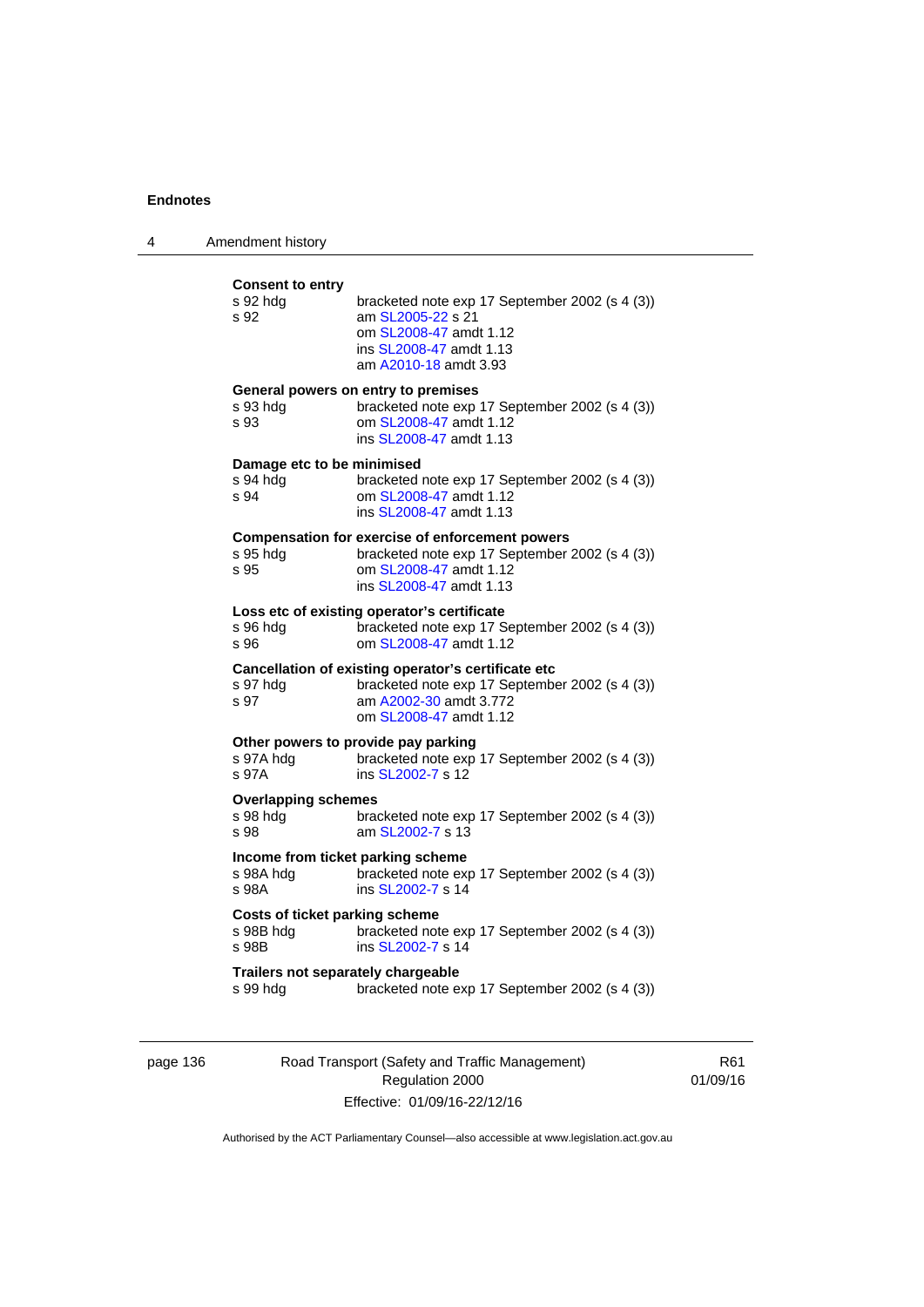| <b>Parking permits</b><br>s 100 hdg<br>s 100              | bracketed note exp 17 September 2002 (s 4 (3))<br>sub SL2005-22 s 22                                                                                                                                                                                                                                                                                                                                                                                                                                                                                                                                                                                                                                                                                                                                                                                                                                                                                                   |
|-----------------------------------------------------------|------------------------------------------------------------------------------------------------------------------------------------------------------------------------------------------------------------------------------------------------------------------------------------------------------------------------------------------------------------------------------------------------------------------------------------------------------------------------------------------------------------------------------------------------------------------------------------------------------------------------------------------------------------------------------------------------------------------------------------------------------------------------------------------------------------------------------------------------------------------------------------------------------------------------------------------------------------------------|
| Mobility parking scheme authorities<br>s 101 hdg<br>s 101 | bracketed note exp 17 September 2002 (s 4 (3))<br>sub SL2005-22 s 22                                                                                                                                                                                                                                                                                                                                                                                                                                                                                                                                                                                                                                                                                                                                                                                                                                                                                                   |
| s 101A                                                    | Parking permits and mobility parking scheme authorities-cancellation<br>ins SL2005-22 s 22                                                                                                                                                                                                                                                                                                                                                                                                                                                                                                                                                                                                                                                                                                                                                                                                                                                                             |
| cancelled<br>s 101B                                       | Parking permits and mobility parking scheme authorities—return when<br>ins SL2005-22 s 22                                                                                                                                                                                                                                                                                                                                                                                                                                                                                                                                                                                                                                                                                                                                                                                                                                                                              |
| Parking-other provisions<br>pt 3.3 hdg                    | ins SL2006-51 s 4                                                                                                                                                                                                                                                                                                                                                                                                                                                                                                                                                                                                                                                                                                                                                                                                                                                                                                                                                      |
| s 101C                                                    | Marking tyres by parking inspectors<br>ins SL2006-51 s 4                                                                                                                                                                                                                                                                                                                                                                                                                                                                                                                                                                                                                                                                                                                                                                                                                                                                                                               |
| Definitions-ch 4<br>s 102 hdg<br>s 102                    | bracketed note exp 17 September 2002 (s 4 (3))<br>am SL2000-33 s 4; SL2000-52 s 4<br>def approved police speedometer ins SL2001-32 s 7<br>def digital camera detection device sub SL2001-32 s 8;<br>SL2007-20 s 4<br>am SL2014-11 s 10<br>def fixed camera detection device ins SL2007-20 s 5<br>am SL2014-11 s 11; pars renum R51 LA<br>def laser speed measuring device sub SL2004-47 s 40<br>am SL2009-7 s 4; SL2014-11 s 12<br>def loop detector speed measuring device ins SL2006-51<br>s 5<br>def piezo strip speed measuring device sub SL2006-51 s 6<br>def radar speed measuring device sub SL2004-47 s 41;<br>SL2007-20 s 6<br>am SL2009-7 s 5; SL2014-11 s 13; pars renum R51 LA<br>def security checksum ins SL2001-32 s 9<br>def testing authority am SL2001-32 s 10; SL2004-47 s 42;<br>SL2009-6 s 33<br>def traffic lights camera detection device am SL2006-51 s 7<br>om SL2007-20 s 7<br>def <b>WORM disk</b> ins SL2004-47 s 43<br>om SL2014-11 s 14 |

R61 01/09/16 Road Transport (Safety and Traffic Management) Regulation 2000 Effective: 01/09/16-22/12/16

page 137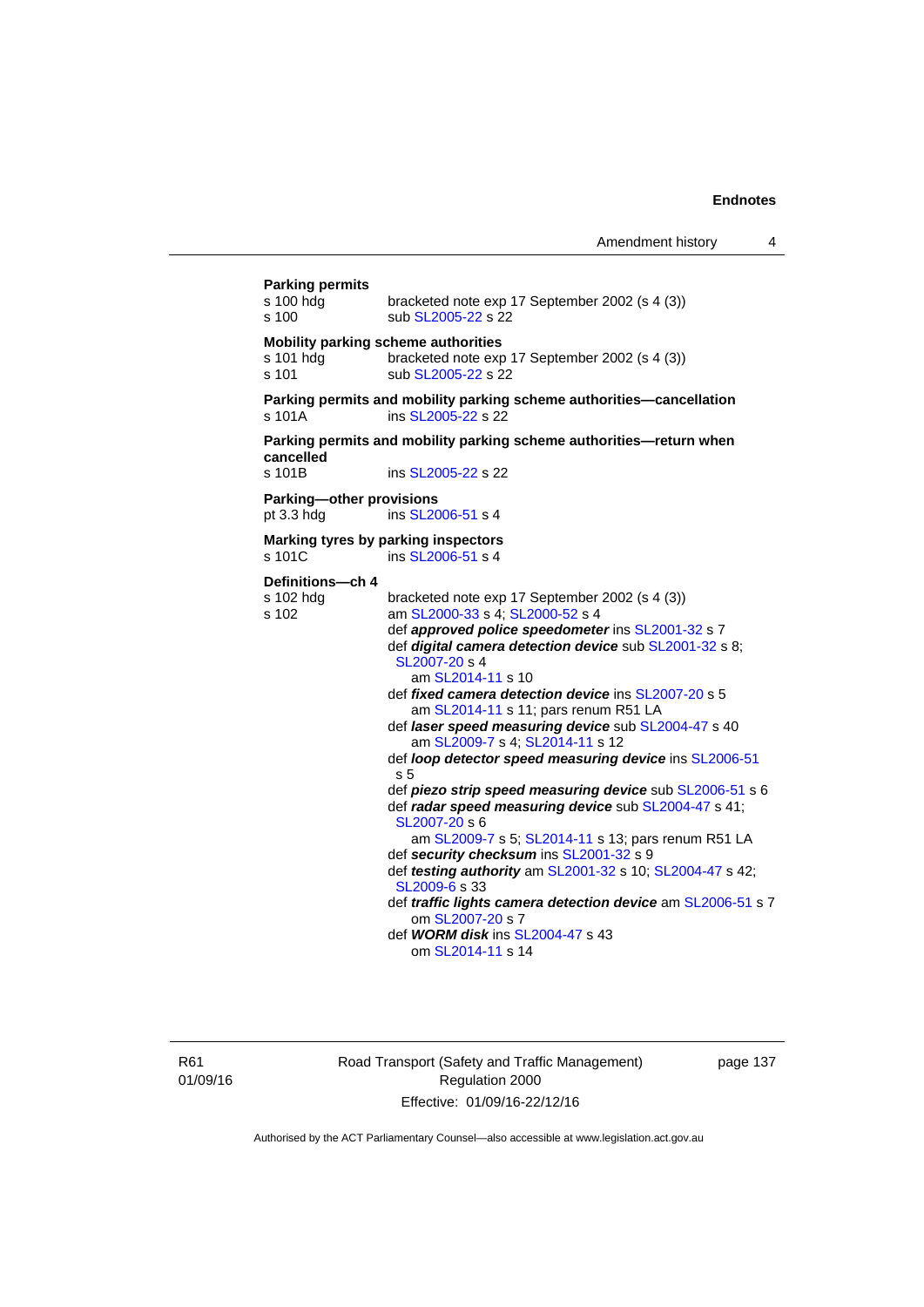| 4        | Amendment history    |                                                                                                                                                                                            |       |
|----------|----------------------|--------------------------------------------------------------------------------------------------------------------------------------------------------------------------------------------|-------|
|          | s 103 hdg<br>s 103   | Approved traffic offence detection devices<br>bracketed note exp 17 September 2002 (s 4 (3))<br>sub SL2000-52 s 5<br>am SL2001-32 s 11; SL2006-51 s 8; SL2007-20 s 8;<br>SL2011-35 s 4     |       |
|          | s 103A               | Approval of police vehicle speedometers<br>ins SL2001-32 s 12<br>am A2011-52 amdt 3.187                                                                                                    |       |
|          | s 103B               | Average speed detection systems—Act, s 22AA, s 23B and s 24 (2)<br>ins SL2011-35 s 5<br>table am SL2013-25 s 4                                                                             |       |
|          | s 104 hdg<br>s 104   | Major testing of laser speed measuring devices<br>bracketed note exp 17 September 2002 (s 4 (3))<br>am SL2000-33 s 5<br>sub SL2000-52 s 5<br>am SL2001-32 regs 13-17<br>sub SL2004-47 s 44 |       |
|          | s 104A               | Major testing of other traffic offence detection devices<br>ins SL2004-47 s 44<br>am SL2006-51 ss 9-11; ss renum R26 LA<br>sub SL2007-20 s 9<br>am SL2011-35 s 6, s 7; SL2014-11 s 15      |       |
|          | s 104B               | Certification and sealing of traffic offence detection devices<br>ins SL2004-47 s 44<br>am SL2011-35 s 8                                                                                   |       |
|          | s 105 hdg<br>s 105   | Use of certain digital camera detection devices<br>bracketed note exp 17 September 2002 (s 4 (3))<br>sub SL2001-32 s 18; SL2007-20 s 10<br>am SL2014-11 s 16; ss renum R51 LA              |       |
|          | s 105A hdg<br>s 105A | Use of certain laser speed measuring devices<br>bracketed note exp 17 September 2002 (s 4 (3))<br>sub SL2007-20 s 11<br>ins SL2001-32 s 18<br>am SL2007-20 s 11; ss renum R27 LA           |       |
|          | s 105B               | Use of certain radar speed measuring devices<br>s 105B hdg bracketed note exp 17 September 2002 (s 4 (3))<br>sub SL2007-20 s 12<br>ins SL2001-32 s 18                                      |       |
|          | s 106 hdg            | am SL2007-20 s 12; ss renum R27 LA<br>Approved people-testing and sealing<br>bracketed note exp 17 September 2002 (s 4 (3))                                                                |       |
| page 138 |                      | Road Transport (Safety and Traffic Management)<br>Regulation 2000                                                                                                                          | 01/09 |

Effective: 01/09/16-22/12/16

R61 01/09/16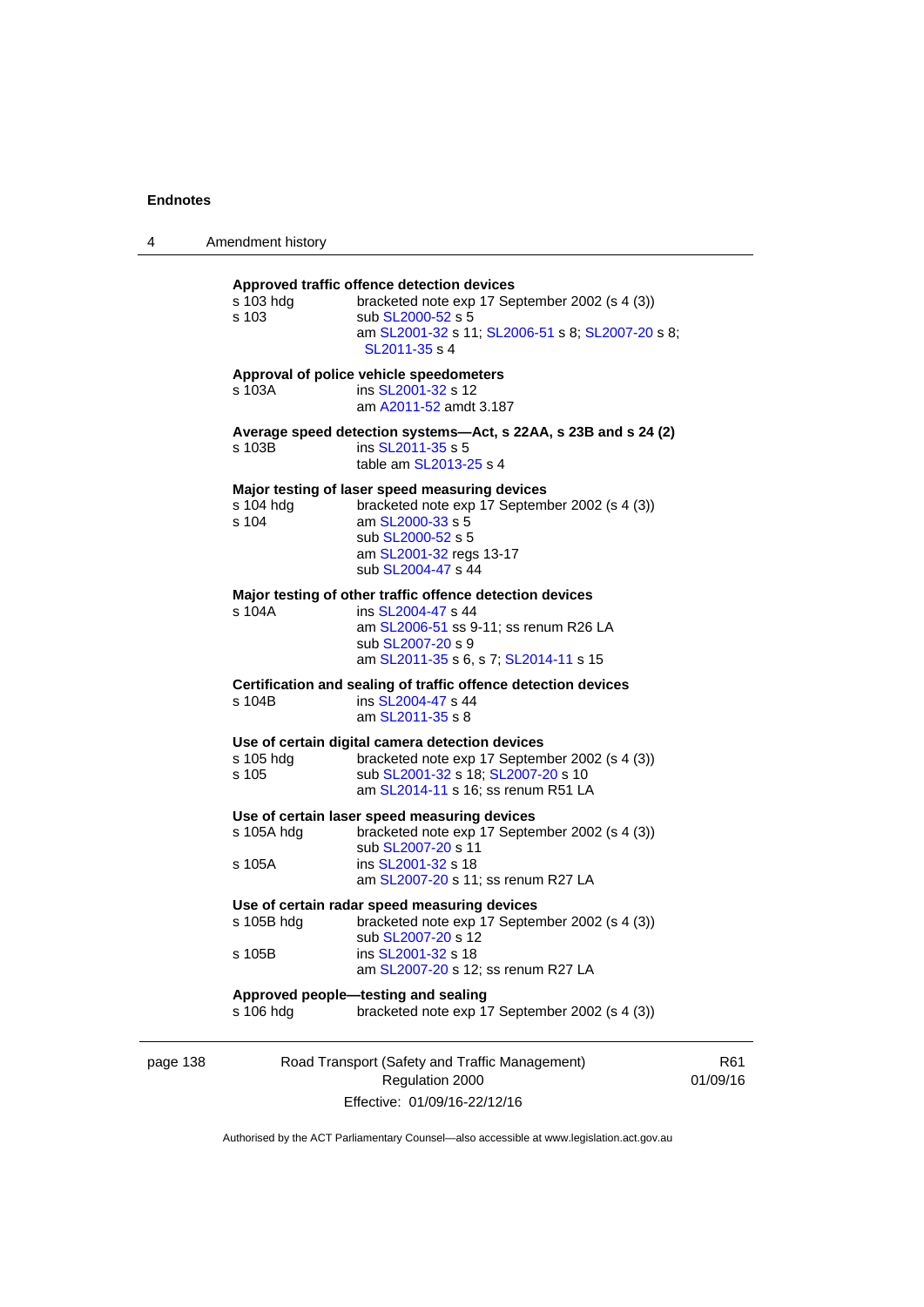#### **Approved people—use**

| s 107 hdg<br>s 107                             | bracketed note exp 17 September 2002 (s 4 (3))<br>am SL2000-52 s 6; SL2007-20 s 13                                                                                                                                                                                                                                                                                                                                  |
|------------------------------------------------|---------------------------------------------------------------------------------------------------------------------------------------------------------------------------------------------------------------------------------------------------------------------------------------------------------------------------------------------------------------------------------------------------------------------|
| s 107A                                         | Recording of camera detection device image files-Act, s 23 (2) (c) (ii)<br>ins SL2001-32 s 19<br>am SL2004-47 s 45<br>sub SL2007-20 s 14<br>am SL2014-11 s 17                                                                                                                                                                                                                                                       |
| s 107B                                         | Verification of camera detection device image files-Act, s 23 (2) (c) (iii)<br>ins SL2001-32 s 19<br>sub SL2007-20 s 14                                                                                                                                                                                                                                                                                             |
| s 23 (2) (c) (iii)                             | Verification of traffic lights camera detection device image files-Act,                                                                                                                                                                                                                                                                                                                                             |
| s 107C                                         | ins SL2001-32 s 19<br>om SL2007-20 s 14                                                                                                                                                                                                                                                                                                                                                                             |
| s 108 hdg<br>s 108                             | Meaning of codes etc on image taken by approved camera detection device<br>or approved average speed detection system-Act, s 24 (2) (a)<br>bracketed note exp 17 September 2002 (s 4 (3))<br>sub SL2011-35 s 9<br>sub SL2000-33 s 6; SL2000-52 s 7<br>am SL2001-32 regs 20-22; SL2005-7 ss 4-6; SL2006-51 s 12;<br>SL2007-20 s 15, s 16; SL2011-35 s 10, s 11; SL2014-11<br>ss 18-21; A2015-29 s 4; ss renum R53 LA |
| s 109 hdg<br>s 109                             | Additional police powers-removing parked cars<br>bracketed note exp 17 September 2002 (s 4 (3))<br>sub A2016-14 s 36<br>am A2016-14 s 37                                                                                                                                                                                                                                                                            |
| <b>Prohibition on car minding</b><br>s 110 hdg | bracketed note exp 17 September 2002 (s 4 (3))                                                                                                                                                                                                                                                                                                                                                                      |
| s 111 hdg<br>s 111                             | Removal of unattended vehicles-Act, s 32 (1) (c)<br>bracketed note exp 17 September 2002 (s 4 (3))<br>sub SL2005-22 amdt 1.18                                                                                                                                                                                                                                                                                       |
| s 112 hdg<br>s 112                             | Disposal of impounded or forfeited vehicles<br>bracketed note exp 17 September 2002 (s 4 (3))<br>am A2001-29 s 14<br>sub SL2001-32 s 23<br>am A2010-15 amdt 2.5                                                                                                                                                                                                                                                     |
| s 112A hdg<br>s 112A                           | Disposal of forfeited vehicles-Act, s 10J<br>bracketed note exp 17 September 2002 (s 4 (3))<br>ins SL2001-32 s 23                                                                                                                                                                                                                                                                                                   |

R61 01/09/16 Road Transport (Safety and Traffic Management) Regulation 2000 Effective: 01/09/16-22/12/16

page 139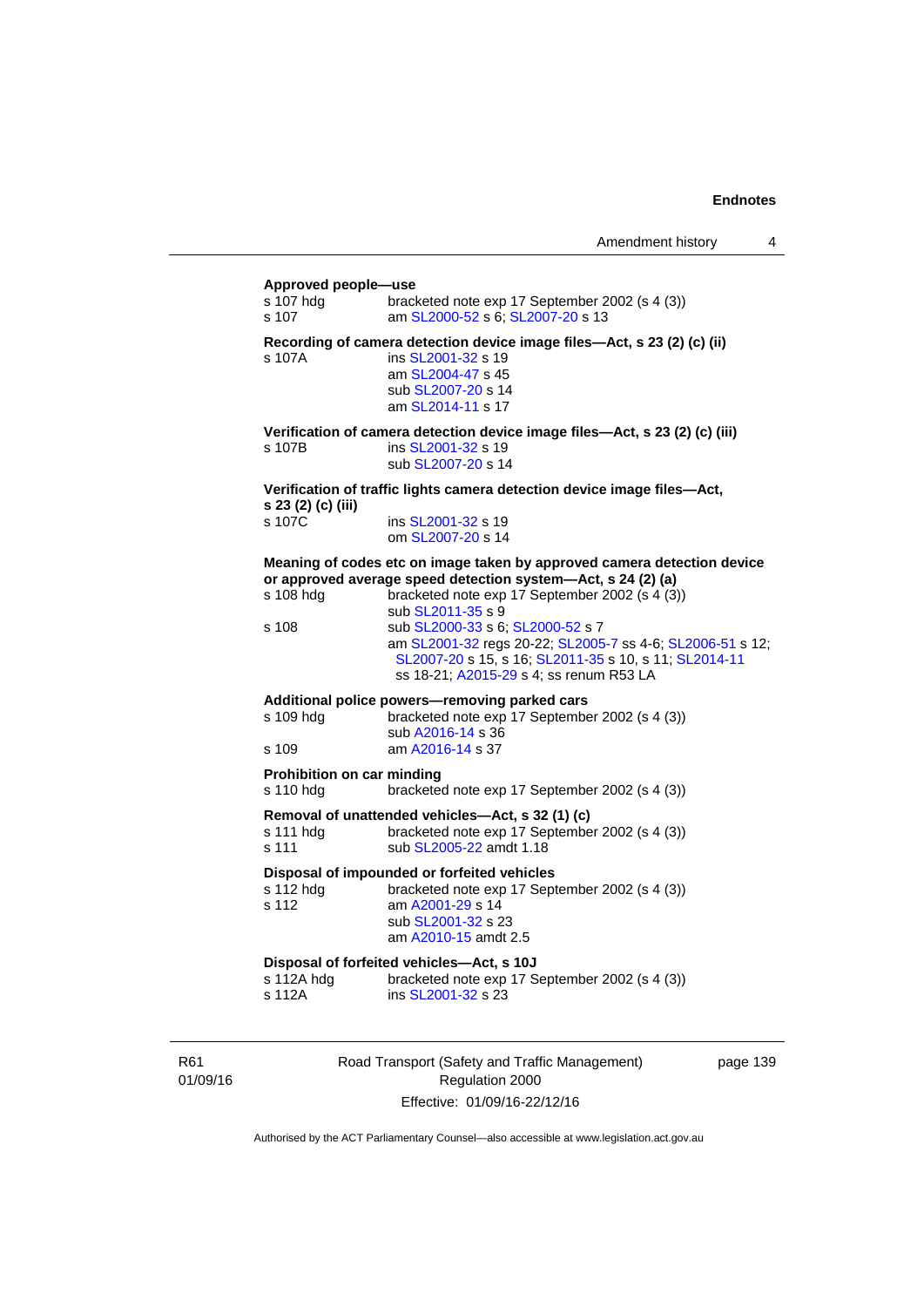4 Amendment history

| Responsible person to inspect driver licence<br>s 113 hdg<br>bracketed note exp 17 September 2002 (s 4 (3)) |                                                                                                                                                                             |  |  |
|-------------------------------------------------------------------------------------------------------------|-----------------------------------------------------------------------------------------------------------------------------------------------------------------------------|--|--|
| Responsible person's consent<br>s 114 hdg                                                                   | bracketed note exp 17 September 2002 (s 4 (3))                                                                                                                              |  |  |
| s 115 hdg<br>s 115                                                                                          | Standards for safe carriage of loads-Act, s 14 (2)<br>bracketed note exp 17 September 2002 (s 4 (3))<br>sub A2002-51 amdt 1.42<br>om SL2003-1 s 18<br>ins A2005-62 amdt 1.6 |  |  |
| s 116 hda<br>s 116                                                                                          | Tracked vehicle—Act, dict, def vehicle, par (b)<br>bracketed note exp 17 September 2002 (s 4 (3))<br>am A2002-51 amdt 1.43<br>om SL2003-1 s 18<br>ins SL2012-44 s 8         |  |  |
| Review of div 2.3.1A                                                                                        |                                                                                                                                                                             |  |  |
| s 117 hda<br>s 117                                                                                          | bracketed note exp 17 September 2002 (s 4 (3))<br>am A2002-51 amdt 1.44<br>om SL2003-1 s 18<br>ins SL2015-33 s 8<br>exp 1 November 2017 (s 117 (3))                         |  |  |
|                                                                                                             |                                                                                                                                                                             |  |  |
| <b>Transitional</b><br>ch 6 hdg                                                                             | exp 1 March 2002 (s 128)                                                                                                                                                    |  |  |
| <b>Parking</b><br>pt $6.1$ hdg                                                                              | exp 1 March 2002 (s 128)                                                                                                                                                    |  |  |
| s 118                                                                                                       | <b>Existing Class A and Class B parking spaces</b><br>exp 1 March 2002 (s 128)                                                                                              |  |  |
|                                                                                                             |                                                                                                                                                                             |  |  |
| <b>Existing parking labels</b><br>s 119                                                                     | exp 1 March 2002 (s 128)                                                                                                                                                    |  |  |
| <b>Existing disability labels</b><br>s 120                                                                  | exp 1 June 2000 (s 120)                                                                                                                                                     |  |  |
| <b>Existing codes of practice</b><br>s 121                                                                  | exp 1 March 2002 (s 128)                                                                                                                                                    |  |  |
| <b>Existing exemptions</b><br>s 122                                                                         | exp 1 March 2002 (s 128)                                                                                                                                                    |  |  |
| s 123                                                                                                       | Existing applications for exemptions and variation of conditions<br>exp 1 March 2002 (s 128)                                                                                |  |  |
| <b>Existing notices to show cause</b><br>s 124                                                              | exp 1 March 2002 (s 128)                                                                                                                                                    |  |  |
|                                                                                                             |                                                                                                                                                                             |  |  |

page 140 Road Transport (Safety and Traffic Management) Regulation 2000 Effective: 01/09/16-22/12/16

R61 01/09/16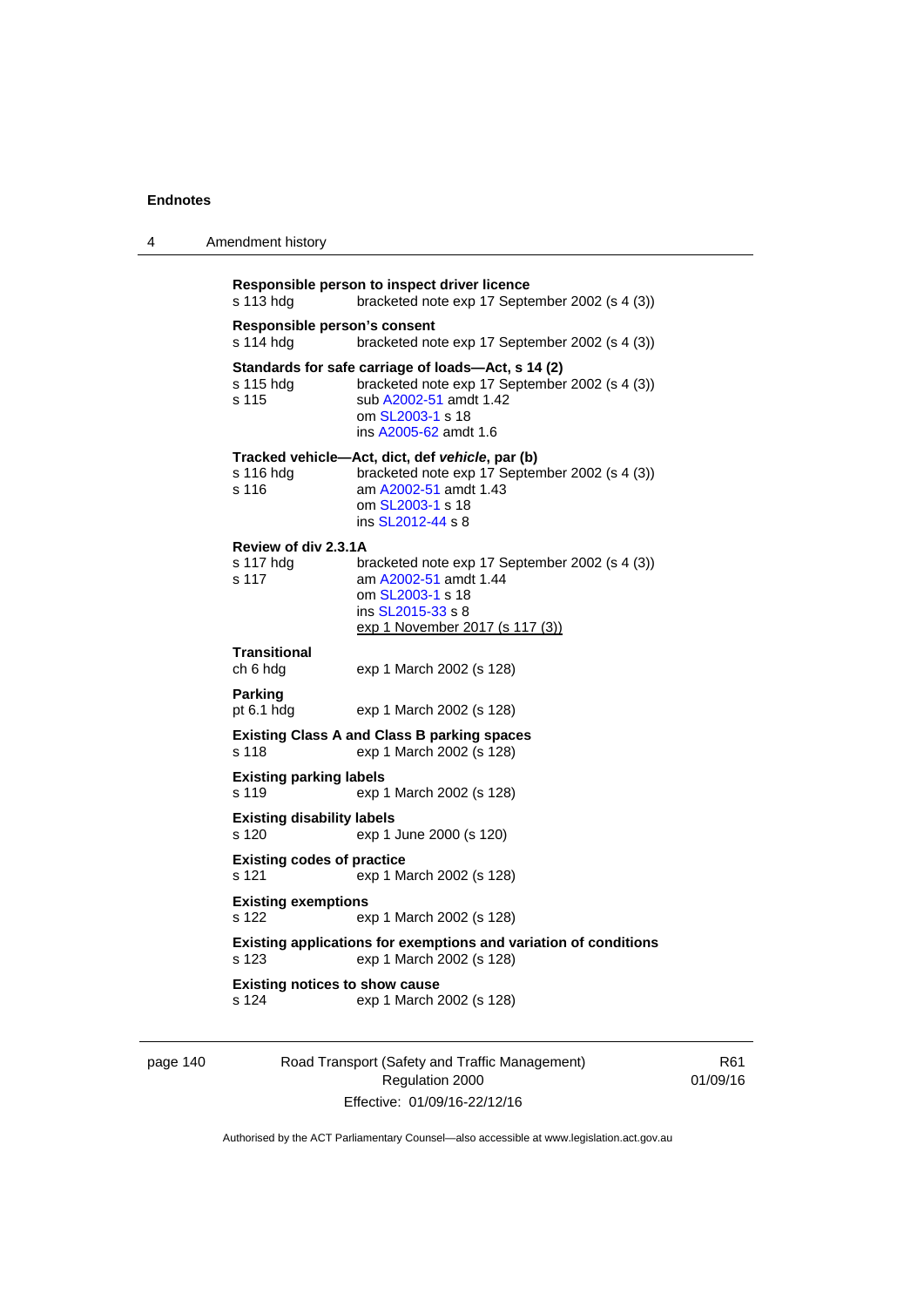Amendment history 4

**Traffic offence detection devices**  pt 6.2 hdg exp 1 March 2002 (s 128) **Existing tests and certificates**  s 125 am [SL2001-32](http://www.legislation.act.gov.au/sl/2001-32) s 24 exp 1 March 2002 (s 128) **Existing approved people—use**  s 126 exp 1 March 2002 (s 128) **Other transitional provisions**  pt 6.3 hdg exp 1 March 2002 (s 128) **Existing medical certificate about seatbelts**  s 127 exp 1 March 2002 (s 128) **Expiry of ch 6**  s 128 am [A2001-27](http://www.legislation.act.gov.au/a/2001-27) amdt 4.25 am [A2001-44](http://www.legislation.act.gov.au/a/2001-44) amdt 1.3804 exp 1 March 2002 (s 128) **Meaning of location codes on images**  sch 1 sub [SL2000-33](http://www.legislation.act.gov.au/sl/2000-33) s 8 om [A2015-29](http://www.legislation.act.gov.au/a/2015-29) s 5 **Digital camera detection devices**<br>sch 1 pt 1.1 hdg (prev sch 1 pt 1 (prev sch 1 pt 1 hdg) ins  $SL2000-52$  s 8 renum R4 LA sch 1 pt 1.1 am [SL2000-52](http://www.legislation.act.gov.au/sl/2000-52) s 8; [SL2005-7](http://www.legislation.act.gov.au/sl/2005-7) s 7; [SL2006-4](http://www.legislation.act.gov.au/sl/2006-4) s 4; [SL2006-51](http://www.legislation.act.gov.au/sl/2006-51) ss 13-15; [SL2011-2](http://www.legislation.act.gov.au/sl/2011-2) ss 6-10; [SL2014-5](http://www.legislation.act.gov.au/sl/2014-5) s 4 om [A2015-29](http://www.legislation.act.gov.au/a/2015-29) s 5 **Fixed camera detection devices**  sch 1 pt 1.2 hdg (prev sch 1 pt 2 hdg) ins  $SL2000-52$  s 8 renum R4 LA sub [SL2007-20](http://www.legislation.act.gov.au/sl/2007-20) s 17<br>sch 1 pt 1.2 ins SL2000-52 s 8 ins [SL2000-52](http://www.legislation.act.gov.au/sl/2000-52) s 8 am [SL2003-14](http://www.legislation.act.gov.au/sl/2003-14) s 4; items renum [SL2005-7](http://www.legislation.act.gov.au/sl/2005-7) s 8; [SL2006-51](http://www.legislation.act.gov.au/sl/2006-51) s 16; [SL2007-20](http://www.legislation.act.gov.au/sl/2007-20) s 18 om [A2015-29](http://www.legislation.act.gov.au/a/2015-29) s 5 **Average speed detection system**  sch 1 pt 1.3 ins [SL2011-35](http://www.legislation.act.gov.au/sl/2011-35) s 12 am [SL2013-25](http://www.legislation.act.gov.au/sl/2013-25) s 5 om [A2015-29](http://www.legislation.act.gov.au/a/2015-29) s 5

R61 01/09/16 Road Transport (Safety and Traffic Management) Regulation 2000 Effective: 01/09/16-22/12/16

page 141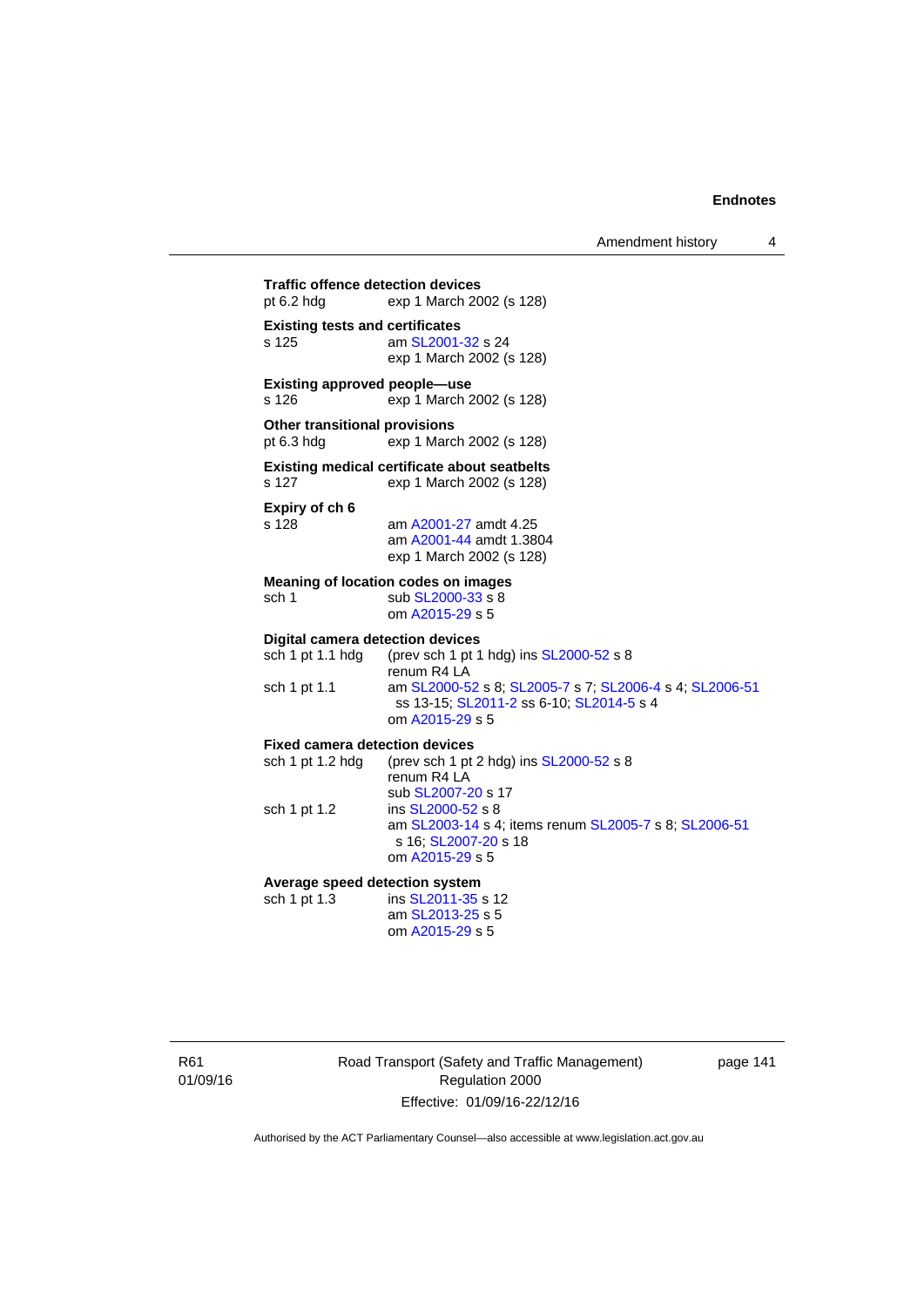| 4 | Amendment history |                                                                   |
|---|-------------------|-------------------------------------------------------------------|
|   | <b>Dictionary</b> |                                                                   |
|   | dict              | am A2004-28 amdt 3.62; SL2007-20 s 19; A2007-25                   |
|   |                   | amdt 1.169; SL2008-47 amdt 1.14; A2010-18 amdt 3.94;              |
|   |                   | SL2013-9 s 10; A2015-50 amdt 3.145; A2016-33 amdt 1.41            |
|   |                   | def approved e-payment method ins SL2014-11 s 22                  |
|   |                   | def approved police speedometer ins SL2001-32 s 26                |
|   |                   | def area of operations ins SL2002-7 s 15                          |
|   |                   | def <i>ARR</i> ins SL2003-12 s 6                                  |
|   |                   | def <b>bicycle</b> om A2010-18 amdt 3.95                          |
|   |                   | def camera detection device ins SL2000-52 s 9                     |
|   |                   | sub SL2001-32 s 25                                                |
|   |                   | def centre of the road ins SL2000-52 s 9                          |
|   |                   | def code of practice om SL2008-47 amdt 1.15                       |
|   |                   | def combination om A2010-18 amdt 3.96                             |
|   |                   | def <b>demand responsive service vehicle</b> ins <b>SL2006-32</b> |
|   |                   | amdt 1.97                                                         |
|   |                   | def digital camera detection device ins SL2000-52 s 9             |
|   |                   | def emergency worker om SL2004-16 s 38                            |
|   |                   | ins SL2005-22 amdt 1.19                                           |
|   |                   | def exemption om SL2008-47 amdt 1.15                              |
|   |                   | def existing operator's certificate om SL2008-47 amdt 1.15        |
|   |                   | def <i>fixed camera detection device</i> ins SL2007-20 s 20       |
|   |                   | def give way ins SL2000-21 s 4                                    |
|   |                   | def <i>hire car</i> ins SL2005-4 amdt 2.43                        |
|   |                   | def <i>indicated on</i> ins SL2001-32 s 26                        |
|   |                   | om R <sub>18</sub> LA                                             |
|   |                   | def laser speed measuring device ins SL2000-52 s 9                |
|   |                   | def <i>length</i> ins SL2000-52 s 9                               |
|   |                   | def <i>length of road</i> om SL2000-52 s 9                        |
|   |                   | def loading zone permit om SL2005-22 s 23                         |
|   |                   | def marked foot crossing ins SL2000-21 s 4                        |
|   |                   | def <i>motor vehicle</i> ins SL2000-52 s 9                        |
|   |                   | om A2010-18 amdt 3.97                                             |
|   |                   | def <i>park</i> sub SL2005-22 amdt 1.10                           |
|   |                   | def <i>parking authority</i> ins SL2002-7 s 15                    |
|   |                   | def parking authority guidelines ins SL2002-7 s 15                |
|   |                   | def parking meter am SL2005-22 s 24                               |
|   |                   | def parking permit sub SL2005-22 s 25                             |
|   |                   | def parking ticket am SL2002-7 s 16                               |
|   |                   | def pay parking device sub SL2005-22 s 25                         |
|   |                   | def pay parking sign ins SL2005-22 s 26                           |
|   |                   | def <b>pedestrian</b> ins SL2000-21 s 4                           |
|   |                   | def piezo strip speed measuring device ins SL2000-52 s 9          |
|   |                   | def postal vehicle am SL2004-16 s 39                              |
|   |                   | def <i>premises</i> ins SL2008-47 amdt 1.16                       |
|   |                   | def <i>private hire car</i> om SL2005-4 amdt 2.44                 |

page 142 Road Transport (Safety and Traffic Management) Regulation 2000 Effective: 01/09/16-22/12/16

R61 01/09/16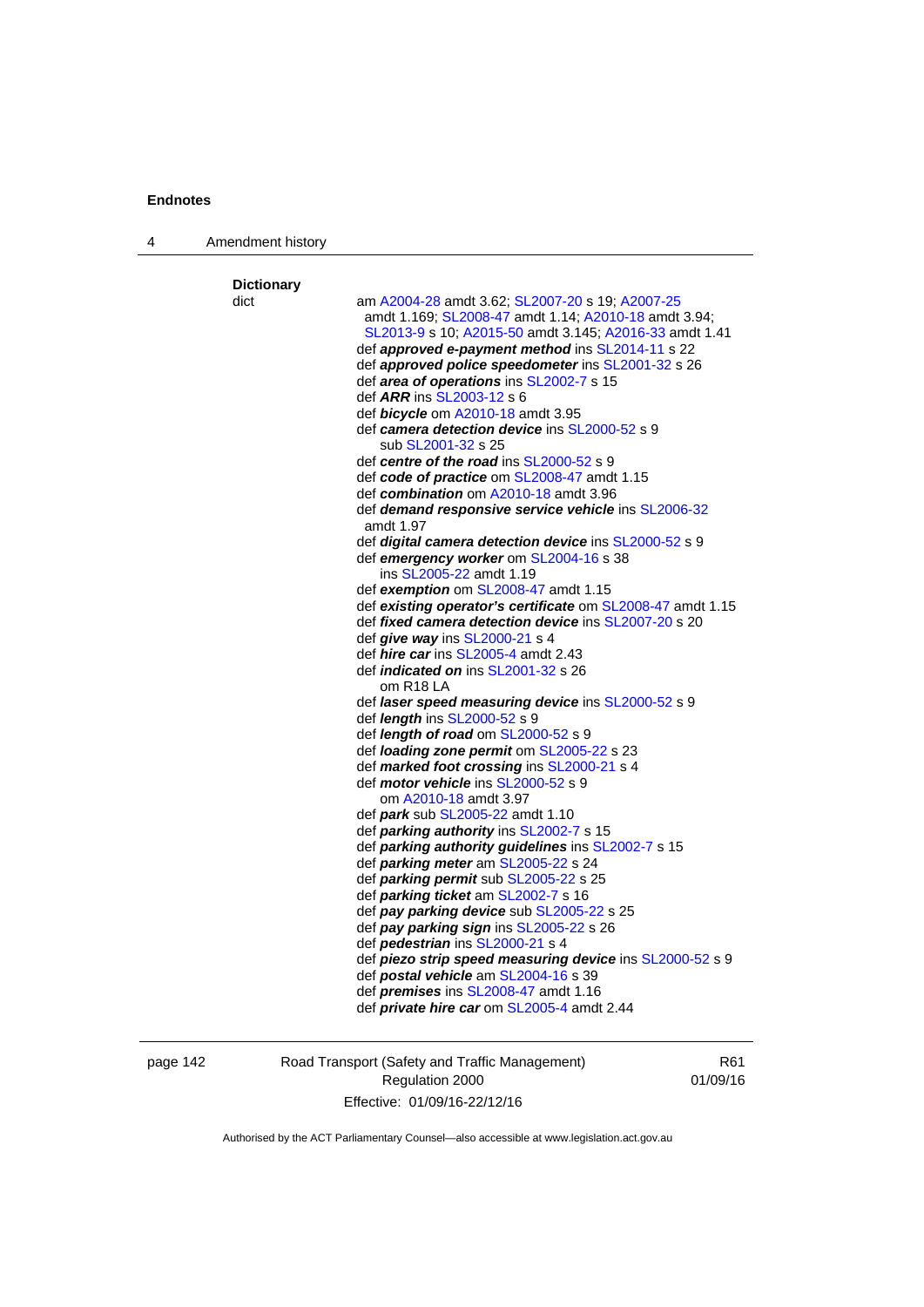def *public bus* sub [A2001-62](http://www.legislation.act.gov.au/a/2001-62) amdt 1.42 def *radar speed measuring device* ins [SL2000-52](http://www.legislation.act.gov.au/sl/2000-52) s 9 def *recording medium* ins [SL2001-32](http://www.legislation.act.gov.au/sl/2001-32) s 26 def *red traffic arrow* ins [SL2000-52](http://www.legislation.act.gov.au/sl/2000-52) s 9 def *red traffic light* ins [SL2000-52](http://www.legislation.act.gov.au/sl/2000-52) s 9 def *registered interest* om R18 LA def *relevant parking fee* sub [SL2005-22](http://www.legislation.act.gov.au/sl/2005-22) s 27 def *restricted hire vehicle* om [SL2005-4](http://www.legislation.act.gov.au/sl/2005-4) amdt 2.44 def *restricted taxi* om [SL2002-2](http://www.legislation.act.gov.au/sl/2002-2) s 30 def *ride* ins [SL2000-21](http://www.legislation.act.gov.au/sl/2000-21) s 4 om [A2010-18](http://www.legislation.act.gov.au/a/2010-18) amdt 3.97 def *rider* ins [SL2000-21](http://www.legislation.act.gov.au/sl/2000-21) s 4 def *rideshare vehicle* ins [SL2016-20](http://www.legislation.act.gov.au/sl/2016-20) amdt 1.42 def *road* sub [A2002-30](http://www.legislation.act.gov.au/a/2002-30) amdt 3.773; [SL2005-22](http://www.legislation.act.gov.au/sl/2005-22) amdt 1.20 def *road related area* ins [A2002-30](http://www.legislation.act.gov.au/a/2002-30) amdt 3.774 om R18 LA def *security checksum* ins [SL2001-32](http://www.legislation.act.gov.au/sl/2001-32) s 26 def *speed measuring device* ins [SL2000-52](http://www.legislation.act.gov.au/sl/2000-52) s 9 om R18 LA def *stop* sub [SL2005-22](http://www.legislation.act.gov.au/sl/2005-22) amdt 1.20 def *taxi* sub [SL2002-2](http://www.legislation.act.gov.au/sl/2002-2) s 31 om [A2010-18](http://www.legislation.act.gov.au/a/2010-18) amdt 3.97 def *testing authority* ins [SL2000-52](http://www.legislation.act.gov.au/sl/2000-52) s 9 def *the Act* om [A2001-44](http://www.legislation.act.gov.au/a/2001-44) amdt 1.3805 def *ticket parking area* sub [SL2005-22](http://www.legislation.act.gov.au/sl/2005-22) s 27 def *ticket parking space* sub [SL2005-22](http://www.legislation.act.gov.au/sl/2005-22) s 27 def *traffic lights camera detection device* ins [SL2000-52](http://www.legislation.act.gov.au/sl/2000-52) s 9 om [SL2007-20](http://www.legislation.act.gov.au/sl/2007-20) s 21 def *trailer* ins [SL2000-52](http://www.legislation.act.gov.au/sl/2000-52) s 9 om [A2010-18](http://www.legislation.act.gov.au/a/2010-18) amdt 3.97 def *use* om [A2010-18](http://www.legislation.act.gov.au/a/2010-18) amdt 3.97 def *vehicle* ins [SL2000-52](http://www.legislation.act.gov.au/sl/2000-52) s 9 def *WORM disk* ins [SL2001-32](http://www.legislation.act.gov.au/sl/2001-32) s 26 sub [SL2004-47](http://www.legislation.act.gov.au/sl/2004-47) s 46 om [SL2014-11](http://www.legislation.act.gov.au/sl/2014-11) s 23

R61 01/09/16 Road Transport (Safety and Traffic Management) Regulation 2000 Effective: 01/09/16-22/12/16

page 143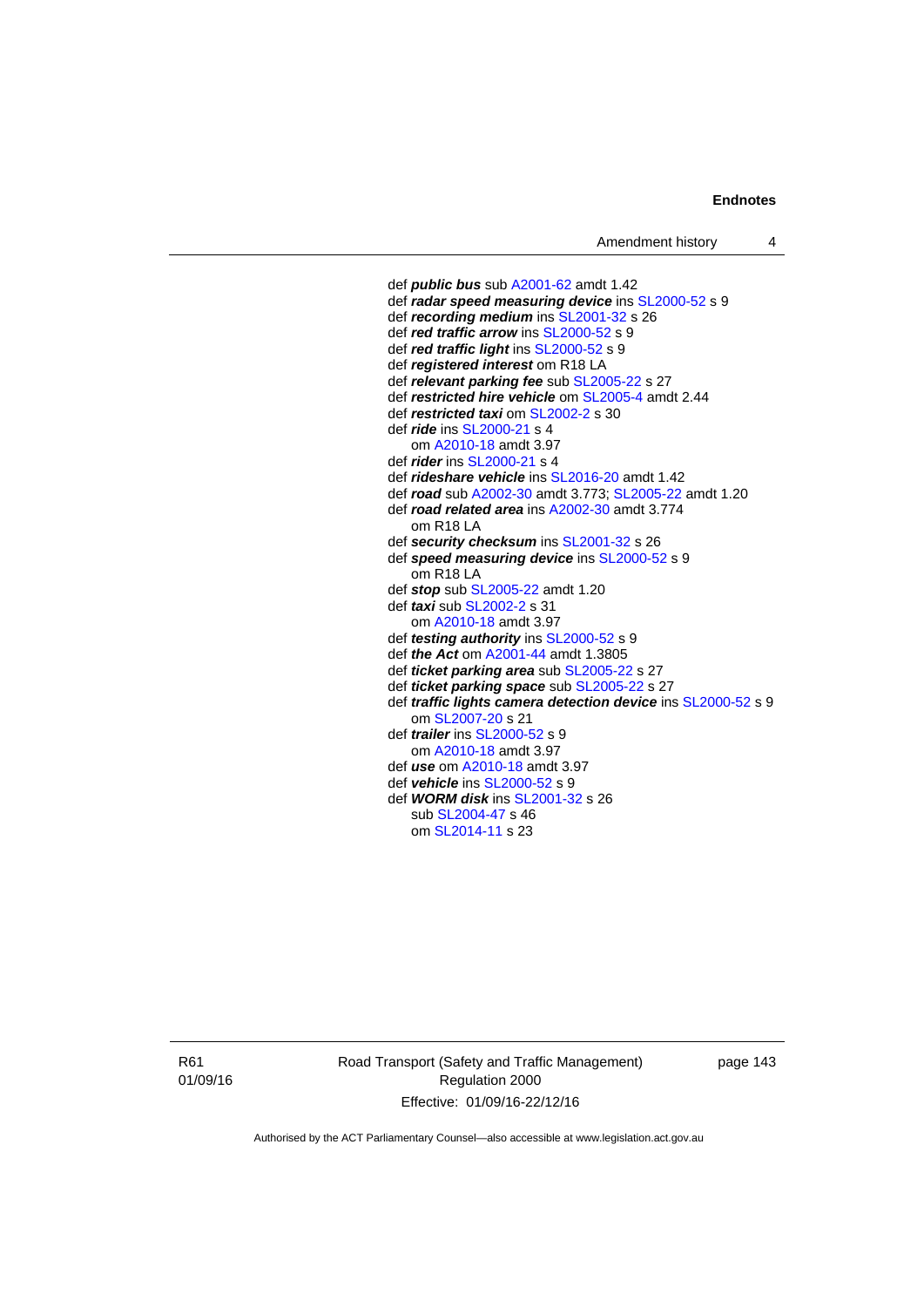# **5 Earlier republications**

Some earlier republications were not numbered. The number in column 1 refers to the publication order.

Since 12 September 2001 every authorised republication has been published in electronic pdf format on the ACT legislation register. A selection of authorised republications have also been published in printed format. These republications are marked with an asterisk (\*) in column 1. Electronic and printed versions of an authorised republication are identical.

| <b>Republication No</b> | <b>Amendments to</b> | <b>Republication date</b> |
|-------------------------|----------------------|---------------------------|
| 1                       | not amended          | 1 March 2000              |
| $\overline{2}$          | A2001-56             | 12 September 2001         |
| 3                       | A2001-62             | 3 December 2001           |
| 4                       | SL2002-2             | 1 March 2002              |
| $5^*$                   | <b>SL2002-2</b>      | 2 March 2002              |
| 6                       | SL2002-7             | 16 April 2002             |
| $\overline{7}$          | A2002-30             | 10 October 2002           |
| 8                       | SL2002-31            | 1 November 2002           |
| 9                       | SL2002-31            | 2 December 2002           |
| 10                      | A2002-51             | 1 January 2003            |
| 11                      | SL2003-1             | 10 January 2003           |
| $12*$                   | SL2003-12            | 1 June 2003               |
| 13                      | SL2003-14            | 11 June 2003              |
| 14                      | A2004-7              | 5 April 2004              |
| 15                      | A2004-28             | 1 July 2004               |
| 16                      | A2004-28             | 19 July 2004              |
| 17                      | SL2004-47            | 10 September 2004         |
| 18                      | SL2004-47            | 2 November 2004           |
| 19                      | <b>SL2005-4</b>      | 9 March 2005              |
| 20                      | SL2005-7             | 9 April 2005              |
| $21*$                   | SL2005-22            | 16 September 2005         |
|                         |                      |                           |

page 144 Road Transport (Safety and Traffic Management) Regulation 2000 Effective: 01/09/16-22/12/16

R61 01/09/16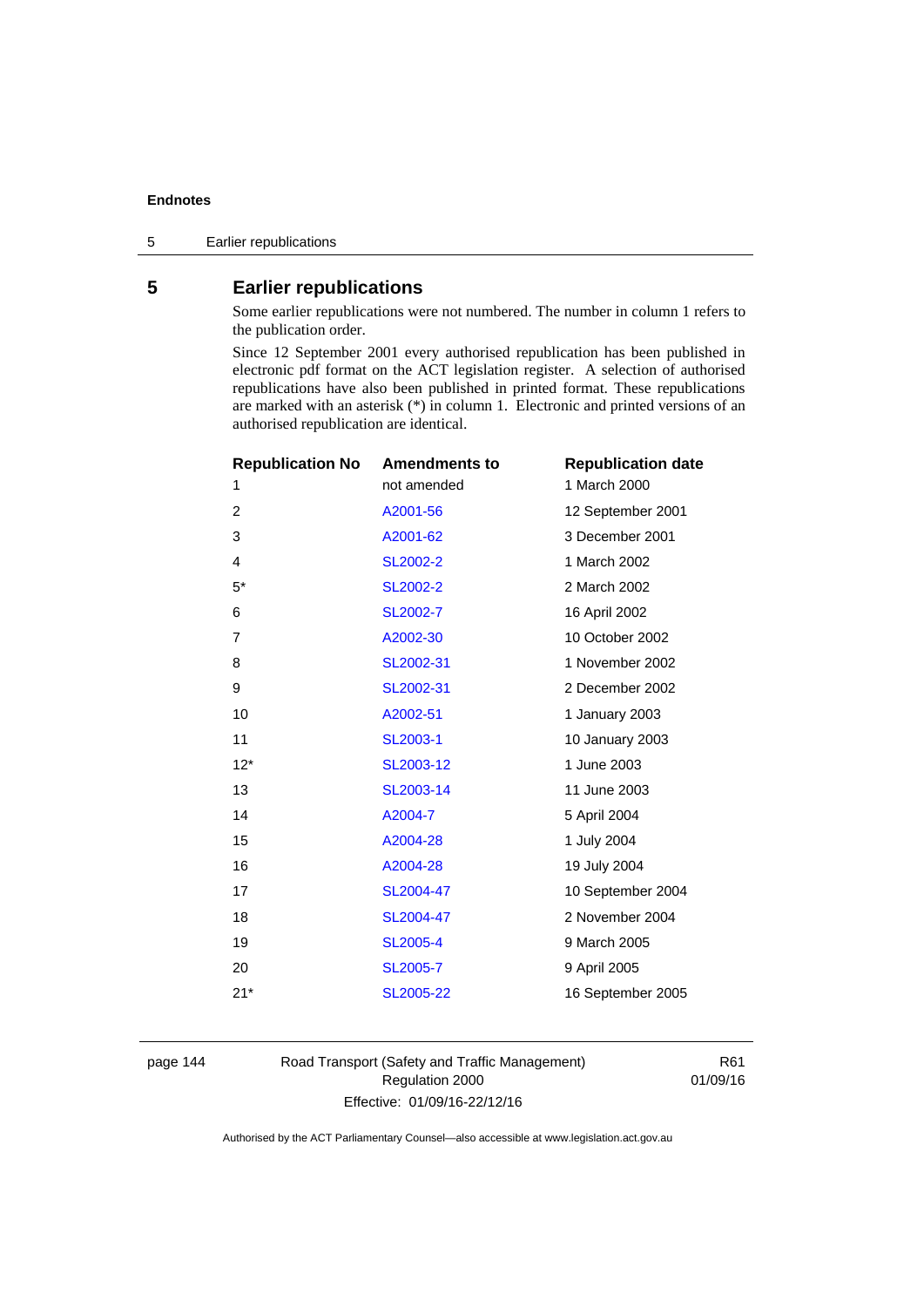Earlier republications 5

| <b>Republication No</b> | <b>Amendments to</b> | <b>Republication date</b> |
|-------------------------|----------------------|---------------------------|
| 22                      | A2005-62             | 11 January 2006           |
| 23                      | <b>SL2006-4</b>      | 17 January 2006           |
| 24                      | SL2006-32            | 3 July 2006               |
| 25                      | SL2006-32            | 2 December 2006           |
| 26                      | SL2006-51            | 5 December 2006           |
| 27                      | SL2007-20            | 31 July 2007              |
| 28                      | A2007-25             | 31 March 2008             |
| 29                      | SL2008-47            | 2 December 2008           |
| 30                      | SL2008-47            | 11 March 2009             |
| 31                      | SL2009-7             | 13 March 2009             |
| 32                      | <b>SL2009-7</b>      | 16 March 2009             |
| 33                      | SL2010-5             | 3 March 2010              |
| 34                      | SL2010-5             | 15 March 2010             |
| 35                      | SL2010-7             | 17 March 2010             |
| 36 (RI)                 | A2010-15             | 6 April 2010              |
| 37                      | A2010-18             | 3 June 2010               |
| 38                      | SL2010-33            | 6 August 2010             |
| 39                      | SL2010-38            | 17 September 2010         |
| 40                      | SL2011-2             | 28 January 2011           |
| 41                      | SL2011-2             | 15 March 2011             |
| 42                      | A2011-52             | 12 December 2011          |
| 43                      | SL2011-35            | 15 January 2012           |
| 44*                     | SL2011-35            | 30 January 2012           |
| 45                      | SL2012-44            | 20 December 2012          |
| 46                      | SL2013-9             | 7 May 2013                |
| 47                      | SL2013-20            | 1 August 2013             |
| 48                      | SL2013-25            | 6 September 2013          |

R61 01/09/16 Road Transport (Safety and Traffic Management) Regulation 2000 Effective: 01/09/16-22/12/16

page 145